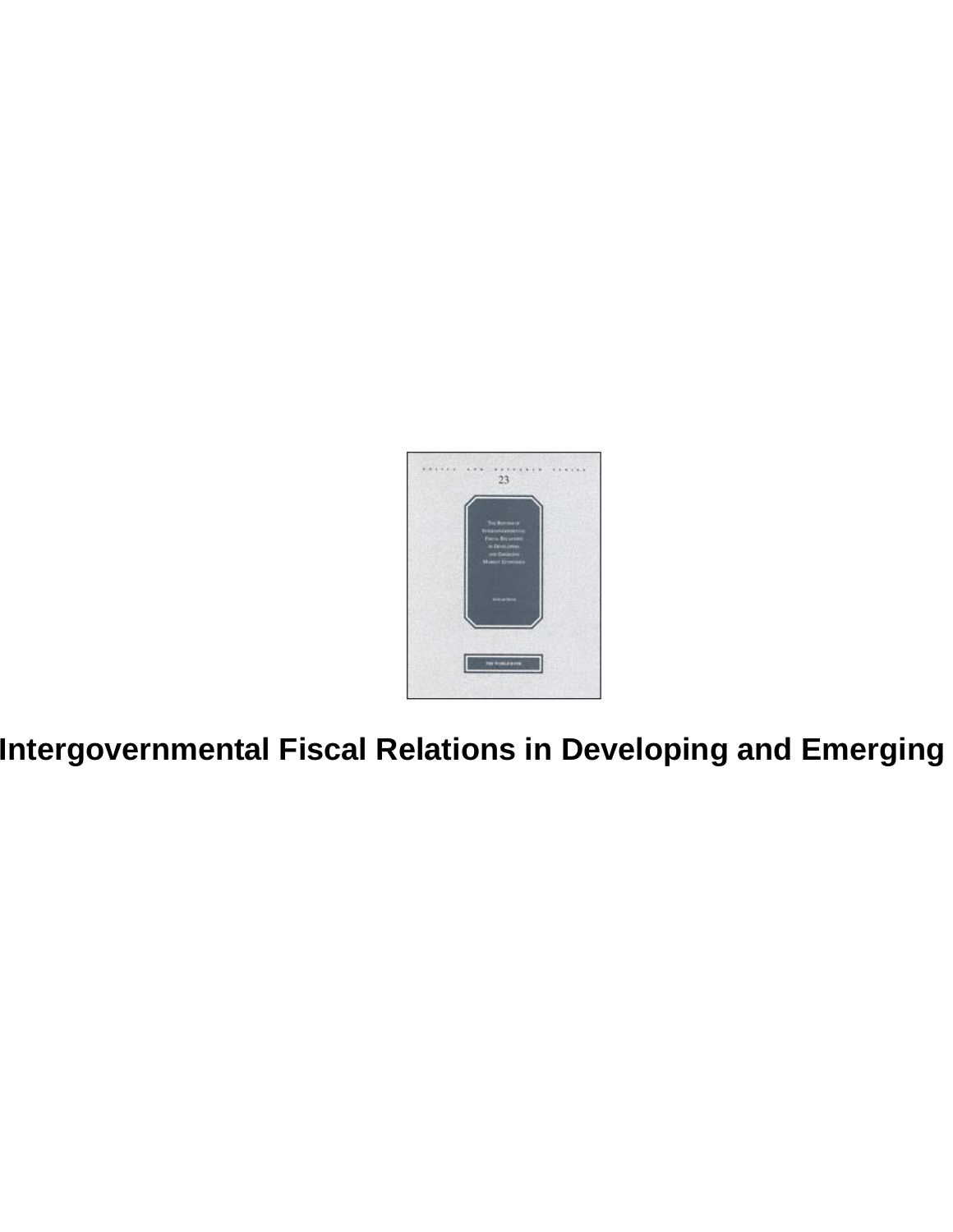Anwar Shah

The World Bank Washington, D.C.

Copyright © 1994 The World Bank 1818 H Street, N.W. Washington, D.C. 20433, U.S.A.

All rights reserved Manufactured in the United States of America First printing June 1994 Second printing February 1997

Papers in the Policy and Research Series present results of policy analysis and research to encourage discussion and comments. To disseminate the findings with the least possible delay, the text has not been edited as would be appropriate to more formal publications, and the World Bank accepts no responsibility for errors. Citation and the use of such a paper should take account of its provisional character. The findings, interpretations, and conclusions expressed in this paper are entirely those of the author (s) and should not be attributed in any manner to the World Bank, to its affiliated organizations, or to members of its Board of Executive Directors or the countries they represent.

The material in this publication is copyrighted. Requests for permission to reproduce portions of it should be sent to the Office of the Publisher at the address shown in the copyright notice above. The World Bank encourages dissemination of its work and will normally give permission promptly and, when the reproduction is for noncommercial purposes, without asking a fee. Permission to copy portions for classroom use is granted through the Copyright Clearance Center, 27 Congress Street, Salem, Massachusetts 01970, U.S.A.

The complete backlist of publications from the World Bank is shown in the annual *Index of Publications,* which contains an alphabetical title list and indexes of subjects, authors, and countries and regions; it is of value principally to libraries and institutional purchasers. The latest edition is available free of charge from the Distribution Unit, Office of the Publisher, Department F, The World Bank, 1818 H Street, NW, Washington, D.C., U.S.A., or from Publications, The World Bank, 66, avenue d'Iéna, 75116 Paris, France.

This paper is a product of the Policy Research of the World Bank.

ISSN 1013−3429

## **Library of Congress Cataloging−in−Publication Data**

Shah, Anwar The reform of intergovernmental fiscal relations in developing and emerging market economies/ Anwar Shah p. cm. — (Policy and research series, ISSN 1013−3429 ; 23) Includes bibliographical references.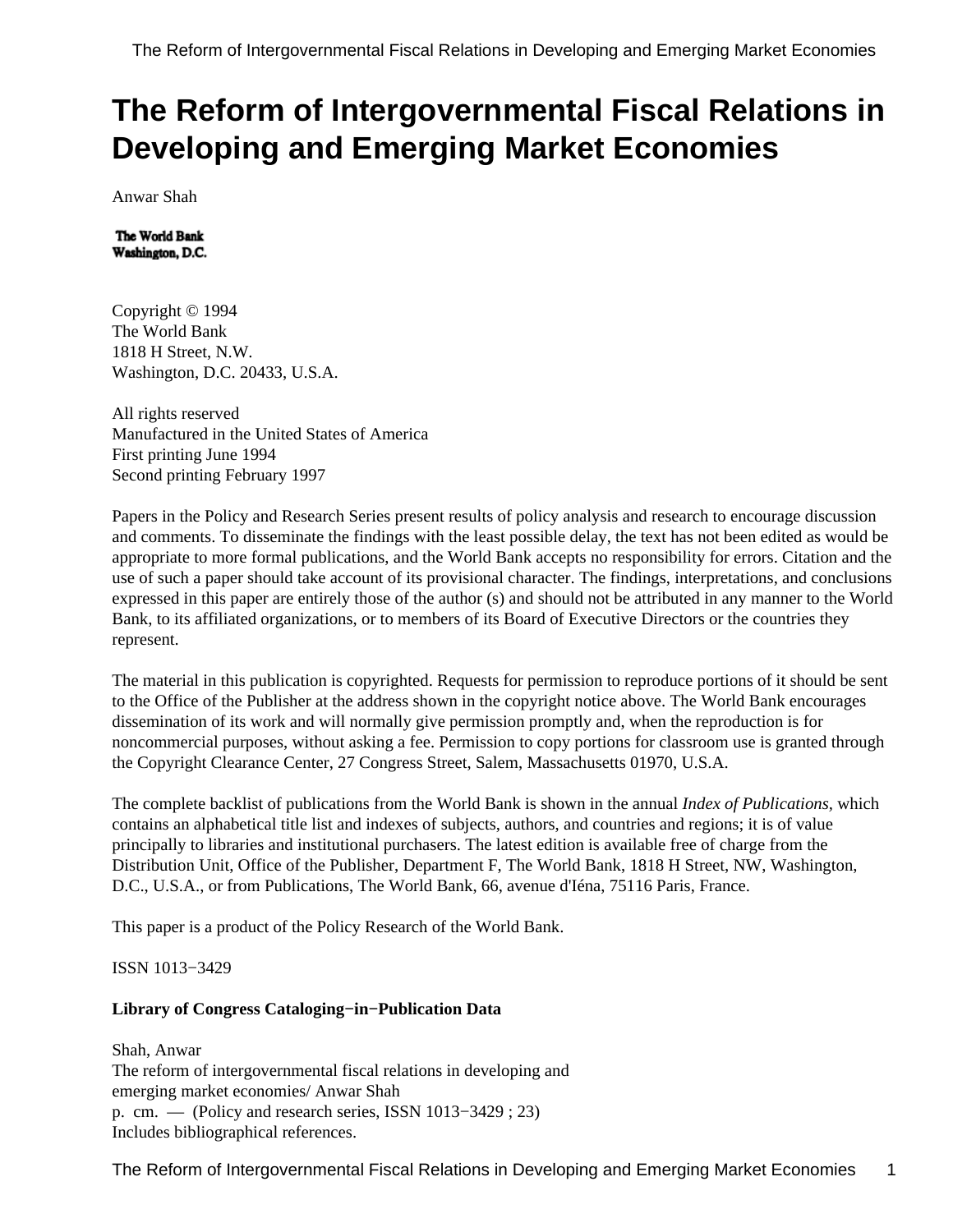ISBN 0−8213−2836−0 1. Intergovernmental fiscal relations—Developing countries. I. Title. II. Series: Policy & research series ; 23. HJ1620.S5 1994 336.09172'.4—dc20 94−11503

```
 CIP.break
```
## **Contents**

| Foreword                                                                      | link        |
|-------------------------------------------------------------------------------|-------------|
| Acknowledgments                                                               | link        |
| Abstract                                                                      | link        |
| Executive summary                                                             | link        |
| Design of economic constitutions and general issues                           | link        |
| Issues in the allocation of responsibilities                                  | <u>link</u> |
| Issues in tax assignment                                                      | link        |
| Issues in intergovernmental transfers                                         | link        |
| <b>Institutional considerations</b>                                           | <u>link</u> |
| 1<br>Design of economic constitutions                                         | link        |
| Forms of multilevel government                                                | link        |
| Economic basis of jurisdictional design                                       | link        |
| Allocation of responsibilities                                                | link        |
| Expenditure assignment: Theory and practice                                   | link        |
| Assigning responsibilities for local public services                          | link        |
| A framework for asymmetric decentralization of local urban<br>public services | link        |
| Expenditure assignment issues in selected countries                           | link        |
| Tax assignment: Theory and practice                                           | <u>link</u> |
| Tax assignment issues in selected countries                                   | link        |
| Tax base and revenue sharing mechanisms                                       | link        |
| 2<br>Theory and practice of intergovernmental transfers                       | link        |
| Conceptual perspective                                                        | link        |
| The economic rationale for intergovernmental transfers                        | link        |
| Criteria for the design of intergovernmental fiscal arrangements              | <u>link</u> |
| The design of fiscal equalization grants                                      | link        |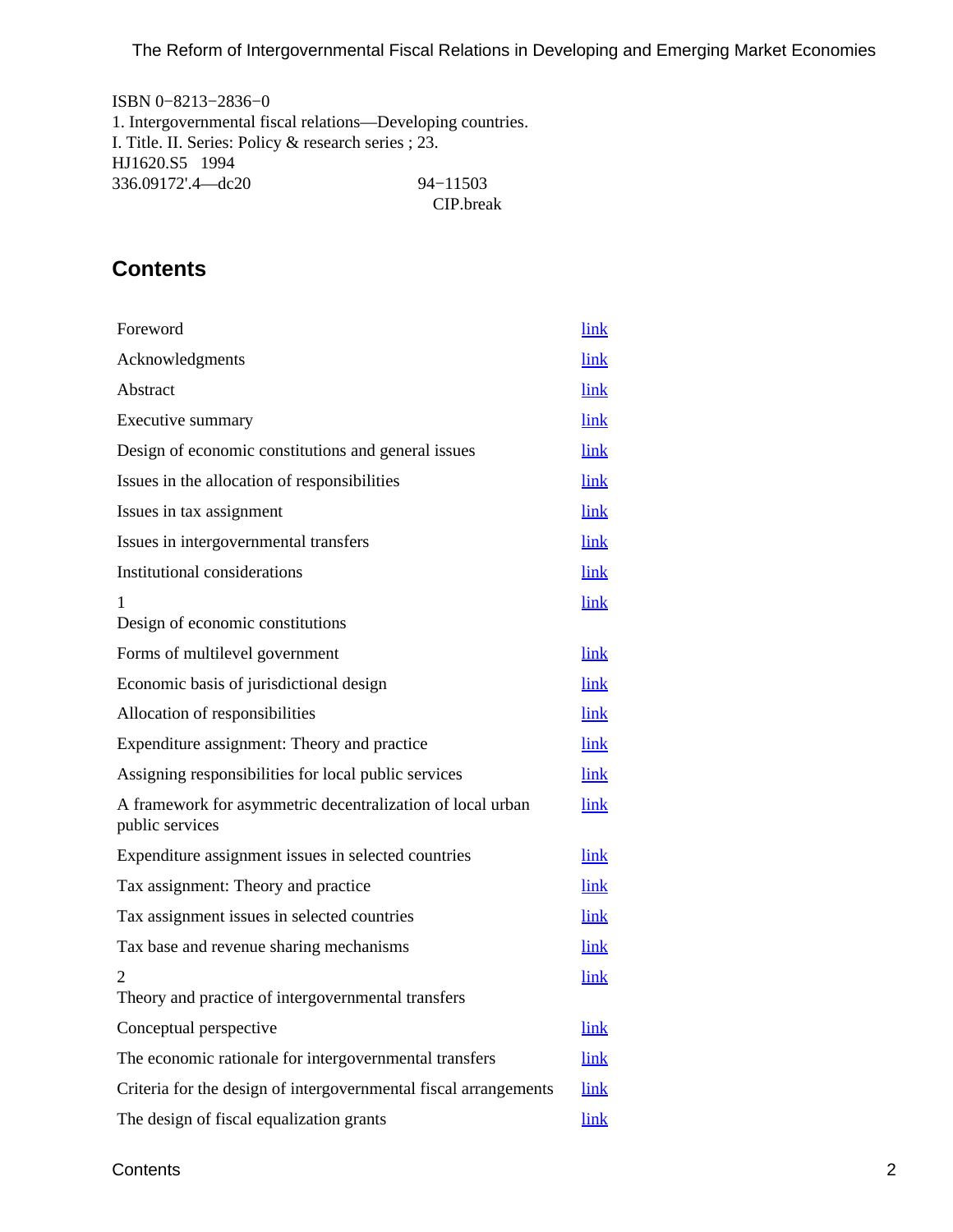| Intergovernmental transfers in practice                                                                                              | <u>link</u> |
|--------------------------------------------------------------------------------------------------------------------------------------|-------------|
| Revenue sharing mechanisms                                                                                                           | <u>link</u> |
| Federal transfers                                                                                                                    | <u>link</u> |
| State-municipal transfers                                                                                                            | <u>link</u> |
| Conclusion                                                                                                                           | <u>link</u> |
| 3<br>Fiscal imbalance                                                                                                                | <u>link</u> |
| Vertical imbalance                                                                                                                   | <u>link</u> |
| Horizontal imbalance                                                                                                                 | <u>link</u> |
| 4<br>Blueprints for restructure and reform                                                                                           | link        |
| General issues                                                                                                                       | link        |
| Expenditure assignment issues                                                                                                        | link        |
| Tax assignment issues                                                                                                                | link        |
| Issues in intergovernmental transfers                                                                                                | <u>link</u> |
| <b>Institutional considerations</b>                                                                                                  | link        |
| Appendixes                                                                                                                           |             |
| A. The practice of federalism in four industrial countries                                                                           | <u>link</u> |
| B. Municipal–local fiscal needs and state–municipal<br>unconditional transfers in Australia, Canada, and the United<br><b>States</b> | <u>link</u> |
| C. Expenditure assignment in selected countries                                                                                      | <u>link</u> |
| D. Tax assignment in selected countries                                                                                              | <u>link</u> |
| E. Central–subnational revenue sharing mechanisms in selected<br>countries                                                           | <u>link</u> |
| F. Federal/central transfers to lower levels of government                                                                           | <u>link</u> |
| G. State transfers for local governments in selected countries                                                                       | <u>link</u> |
| <b>Notes</b>                                                                                                                         | <u>link</u> |
| <b>Bibliography</b>                                                                                                                  | <u>link</u> |
|                                                                                                                                      |             |

## <span id="page-3-0"></span>**Tables**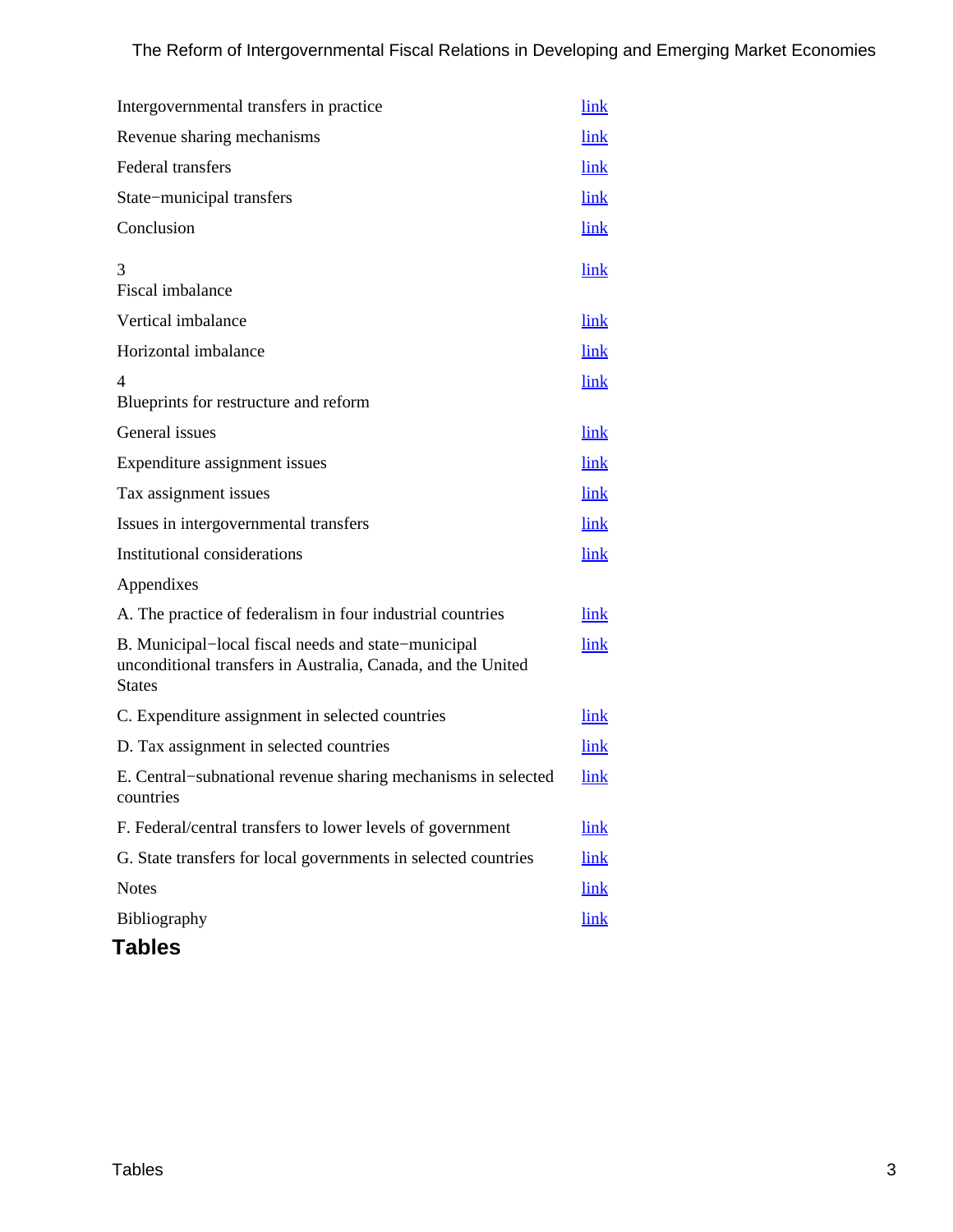| 2. Conceptual basis of expenditure assignment                                                | link        |
|----------------------------------------------------------------------------------------------|-------------|
| 3. Assignment of local public services to municipal and<br>regional/metropolitan governments | <u>link</u> |
| 4. Summary statistics on division of powers in selected<br>developing countries              | <u>link</u> |
| 5. Expenditures by function and level of government                                          | <u>link</u> |
| 6. Conceptual basis of tax assignment                                                        | <u>link</u> |
| 7. A summary view of subnational tax assignment in 15<br>developing countries                | <u>link</u> |
| 8. The conceptual impact of conditional grants                                               | link        |
| 9. Vertical imbalance in selected countries                                                  | <u>link</u> |
| 10. Index of subnational autonomy for selected countries                                     | <u>link</u> |
| A.1 Setting national standards in federal systems                                            | <u>link</u> |
| B.1 Basis of provincial unconditional assistance to local<br>governments in Canada           | link        |
| <b>Figures</b>                                                                               |             |

<span id="page-4-0"></span>

| 1. Alternate models of federalism                                    | <u>link</u> |
|----------------------------------------------------------------------|-------------|
| 2. Conditional nonmatching grant                                     | <u>link</u> |
| 3. Unconditional nonmatching grant                                   | <u>link</u> |
| 4. Open-ended matching grant                                         | <u>link</u> |
| 5. Closed–ended matching grant                                       | <u>link</u> |
| 6. Local government tax effort as a percentage of GNP                | <u>link</u> |
| 7. Index of subnational government autonomy in selected<br>countries | <u>link</u> |
| A.1 Fiscal capacity and equalization in Canada, FY 1989/90           | link        |

## <span id="page-4-1"></span>**Foreword**

In its policy advice to developing countries, the World Bank has, in recent years, recognized the fundamental need to restructure the public sector to make it more responsive to efficient and equitable provision of public services and the needs of private sector development, thereby enhancing its contribution to economic growth. An important dimension of public sector reform in developing countries has been the loosening of central control over the private sector and lower level governments both to nurture a vigorous and productive private sector and to foster local public institutions that are morresponsive to local preferences and needs. To be successful, however, this process of fiscal decentralization must be carefully charted and implemented. Unfortunately, much of the relevant economic literature on this subject remains largely inaccessible to policymakers in developing and transitional economies.

Responding to these concerns, the Public Economics Division of the Policy Research Department initiated a modest research program on the reform of intergovernmental fiscal relations in developing and emerging market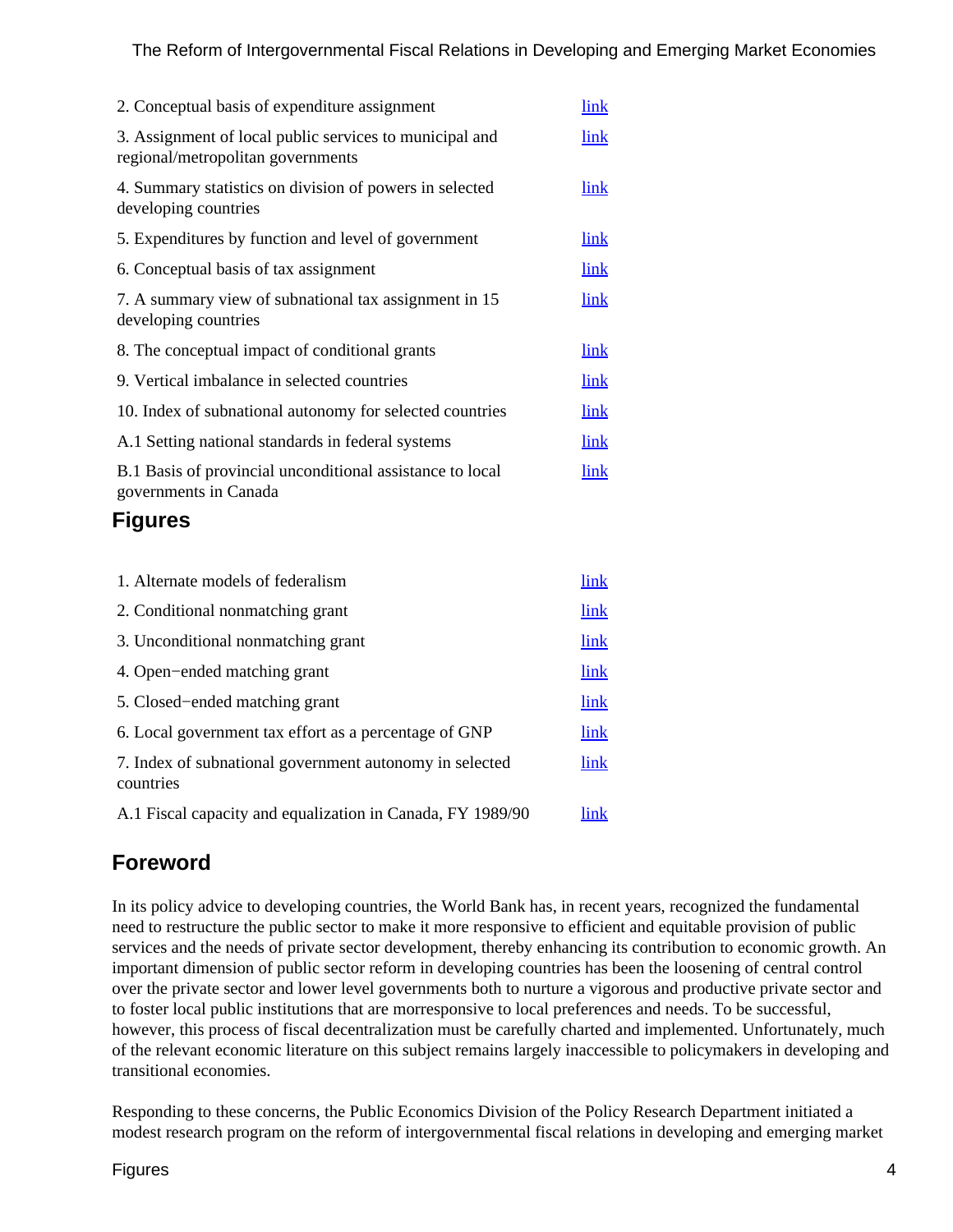economies. This program aims to distill lessons about practical policy from a review of the existing fiscal federalism literature as well as to undertake studies to develop a better understanding of public institutions and arrangements that foster economic growth and impart a greater sense of political and economic participation on the part of member units and constituents of a state. This paper takes a first step in this direction by providing an overview of fiscal federalism principles and practices to guide policy debates on restructuring intergovernmental fiscal arrangements in developing and emerging market economies. I hope public officials and students of public finance in developing and emerging market economies find it useful in their work.break

JOHANNES F. LINN VICE PRESIDENT FINANCIAL POLICY AND RISK MANAGEMENT

## **Acknowledgments**

The author is grateful to Sri−Ram Ayer, Amaresh Bagchi, Jaime Gatica Barros, Richard Bastien, Dieter Biehl, Hans Binswanger, Richard Bird, Nancy Birdsall, Robin Boadway, James Buchanan, Shahid Javed Burki, Tim Campbell, Eliana Cardoso, Fateh Chaudhry, Shahid Amjad Chaudhry, Raja Chelliah, Ajay Chhibber, Douglas Clark, Thomas Courchene, Martha de Melo, Dennis de Tray, Shanta Devarajan, Robert Ebel, Zafar Ecevit, Antonio Estache, Asif Faiz, Christine Fletcher, Edward Gramlich, Jorge Rodriguez Grossi, Martin Grote, James Hanson, James Harrison, James Hicks, Gregory Ingram, Emmanuel Jimenez, David King, Johannes Linn, Jose Pio Martins, William McCleary, Charles McLure, Jr., Melville McMillan, Pradeep Mitra, Gobind Nankani, Antonio Delfim Netto, Wallace Oates, Mancur Olson, Jeffrey Owens, John Page, Jr., Hafiz Pasha, Humberto Petrei, James Poterba, Rémy Prud'homme, Gao Qiang, Zia Qureshi, Ernesto Rezk, Gideon Richter, Jose Serra, David Sewell, Zmarak Shalizi, Javad Shirazi, Jerry Silverman, Lyn Squire, Andrew Steer, Nicholas Stern, Vito Tanzi, Consentino Tavares, Vinod Thomas, Joao P.R. Velloso, Nick Vink, Christine Wallich, Cliff Walsh, Eduardo Wiesner, Donald Winkler, Shlomo Yitzhaki, Shahid Yusuf, and Heng−fu Zou for discussions and comments, to Antulio Bomfim and Francesca Recanatani for research assistance, and to Peggy Pender and Daisy Paul for secretarial support.break

## **Abstract**

<span id="page-5-0"></span>An important dimension of public sector reform in developing and emerging market economies has been the loosening of central control over the private sector and lower level governments. Anwar Shah's overview of the principles and best practices of fiscal federalism should help guide policy debates on restructuring intergovernmental fiscal arrangements.

Strong emphasis on central planning impedes innovative responses to local issues by local governments and stymies private sector development. Decentralization should be the rule, Shah contends, unless a strong case can be made for centralizing specific responsibilities. Local public services can be provided more efficiently if expenditures more closely match local needs and preferences. More closely linking benefits to costs also promotes accountability.

Increased fiscal autonomy can also help mobilize more revenue from local sources, improving a country's fiscal position. And decentralized decisionmaking encourages local participation in development.

Constitutional responsibilities should be stated clearly and precisely. Tax and spending assignments should be determined simultaneously, so revenue means are matched as closely as possible to spending needs at each level of government.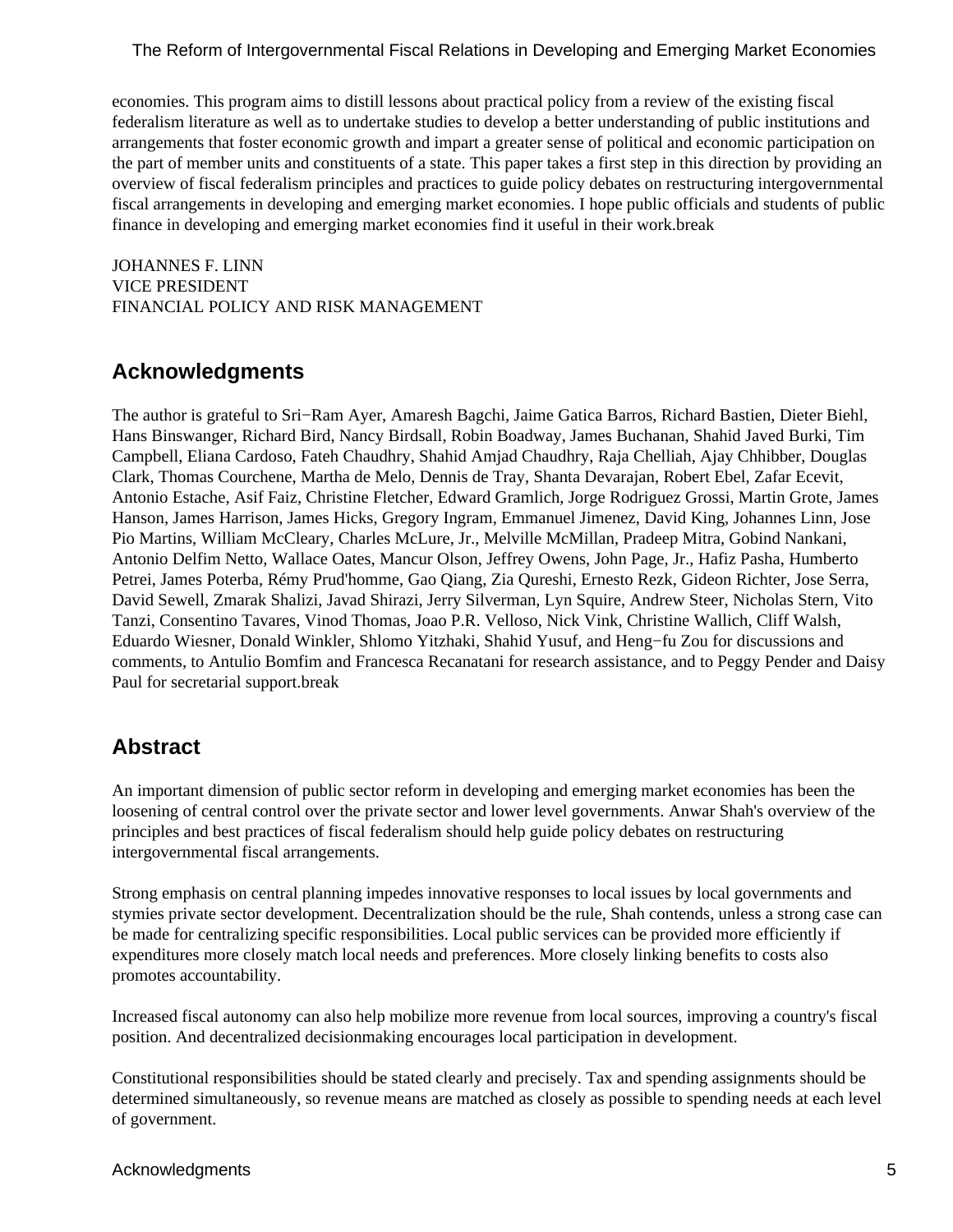In most developing countries, subnational governments have limited access to their own tax bases and depend on higher level transfers. A grant's design should reflect the situation and objectives. Shah gives practical examples.

*Situation* : Fiscal deficiencies caused by spending needs being greater than revenue−raising capacity. *Calls for* : Nonmatching transfers; changes in taxing and spending responsibilities or in tax base or revenue−sharing mechanisms.

*Situation* : Different net fiscal benefits in, or fiscal imbalances among, different jurisdictions. *Calls for* : General nonmatching equalization transfers.

*Situation* : Benefit spillover. *Calls for* : Compensation through open−ended matching transfers, with the matching rate determined by the benefit−spillout ratio.

*Situation* : Ensuring minimum standards of service across the nation. *Calls for* : Conditional nonmatching (block) transfers.

*Situation* : Stimulating public spending in areas with high national but low local priority. *Calls for* : Conditional open−ended matching transfers.

Although most countries give a high priority to limiting interregional fiscal disparities, no developing or transitional economy has adopted an explicit standard for equalization. Revenue sharing should be supplemented by an equalization program with a specified standard rather than by combining several factors into one formula.

Local borrowing to meet capital expenditures is a major issue in most developing countries. In such cases, autonomous bodies can supervise and assist local borrowing for capital projects.

<span id="page-6-0"></span>The decentralization of responsibilities and the rationalization of intergovernmental transfers should be supported by strengthening local institutional capabilities. Monitoring, auditing, and inspections functions in most developing nations especially need to be strengthened.

Transitional economies also need to give high priority to establishing or improving framework laws on property rights, corporate legal ownership and control, bankruptcy, and financial accounting and control.break

## **Executive Summary**

The design of taxing, spending, and regulatory authorities and the structure of intergovernmental transfers are fundamentally important to efficient and equitable provision of public services in a given country. This paper reviews principles and practices of fiscal federalism in developing and industrial economies and suggests reform of intergovernmental fiscal arrangements. It provides a broad framework for assessment and presents plans to help developing nations chart their own courses of action. Except for centrally planned economies in transition to market economies and the Republic of South Africa, these arrangements will probably not be fully realigned, but major economic gains may be possible in some countries by simply fine−tuning the existing structure of invergovernmental transfers without reassigning expenditure and taxing responsibilities.

## **Design of Economic Constitutions and General Issues**

Three types of constitutional division of powers exist: unitary, federal, and confederal.

• A *unitary* form of government emphasizes centralized desionmaking to further national objectives. A majority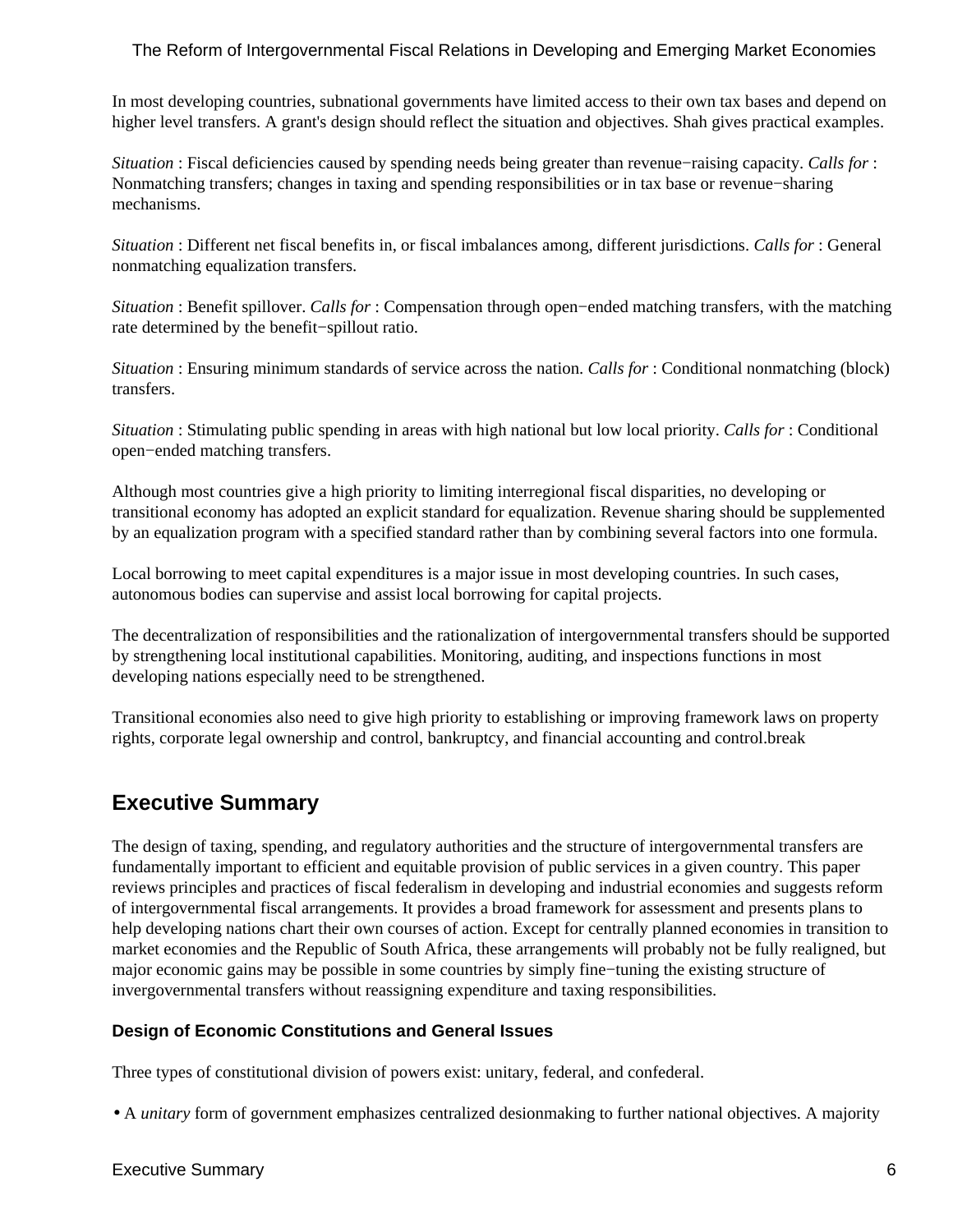of developing countries have adopted a unitary form of government.

• A *federal* form of government is more conducive to decentralized decisionmaking. Many industrial countries have a federal form of government.

• A *confederal* form of government empowers the central authority to coordinate the decisions of sovereign members. Few countries, but several economic unions, have confederal forms of government.

Economic theory suggests that decisionmaking should occur at the lowest level of government consistent with the goals of allocational efficiency, reflecting economies of scale and benefit−cost spillouts. Achieving optimal number and size of jurisdictions occurs in several ways: voting with feet, voting by ballots or other community formation processes, and redrawing jurisdictional boundaries.

Strong emphasis on central planning in developing countries impedes innovative responses to local issues by local governments and stymies private sector development. Unless a convincing case can be made for centralization of a specific responsibility, decentralization of authority should be the rule. Fiscal decentralization can contribute to more efficient provision of local public services by matching expenditures more closely with local priorities and preferences. Clearer and closer linkage of the benefits of local public services with their costs promotes accountability, especially in large and diversified economies.

Increased fiscal autonomy can also be instrumental in mobilizing more revenues from local sources, which helps to improve a country's overall fiscal position. Decentralized decisionmaking enlarges possibilities for increased local participation in development.

Constitutional responsibilities should be stated clearly and precisely. For better accountability, tax and expenditure assignment should be determinedcontinue

simultaneously, so that revenue means are matched as closely as possible to expenditure needs at each level of government. This will help reduce the role of fiscal transfers, thereby minimizing their potentially distortionary effects.

Revenue decentralization without a corresponding decrease in expenditure responsibilities can constrain the federal government. In transition economies, expenditure decentralization has taken place without increasing revenues for subnational governments, passing federal deficits on to the subnational level.

## **Issues in the Allocation of Responsibilities**

In developing and transitional countries, widespread problems occur in the assignment or allocation of responsibilities for expenditures and taxation. In most countries, the intrusive role of national government in local functions is being questioned.

National governments should have responsibility for national public services, defense, security, international affairs, monetary policy, regulation, transfers to persons and businesses, fiscal policy coordination, regional equity, redistribution, and preservation of internal common markets. State governments should be responsible for education, health, social insurance, intermunicipal infrastructure, and issues concerning financial assistance and oversight to local governments. Local services should be assigned to local governments. In areas of shared responsibilities, the role of each level of government should be clarified.

Assignment of public services to local or regional governments can be based on such considerations as economies of scale, economies of scope, benefitcost spillovers, proximity to beneficiaries, consumer preferences, and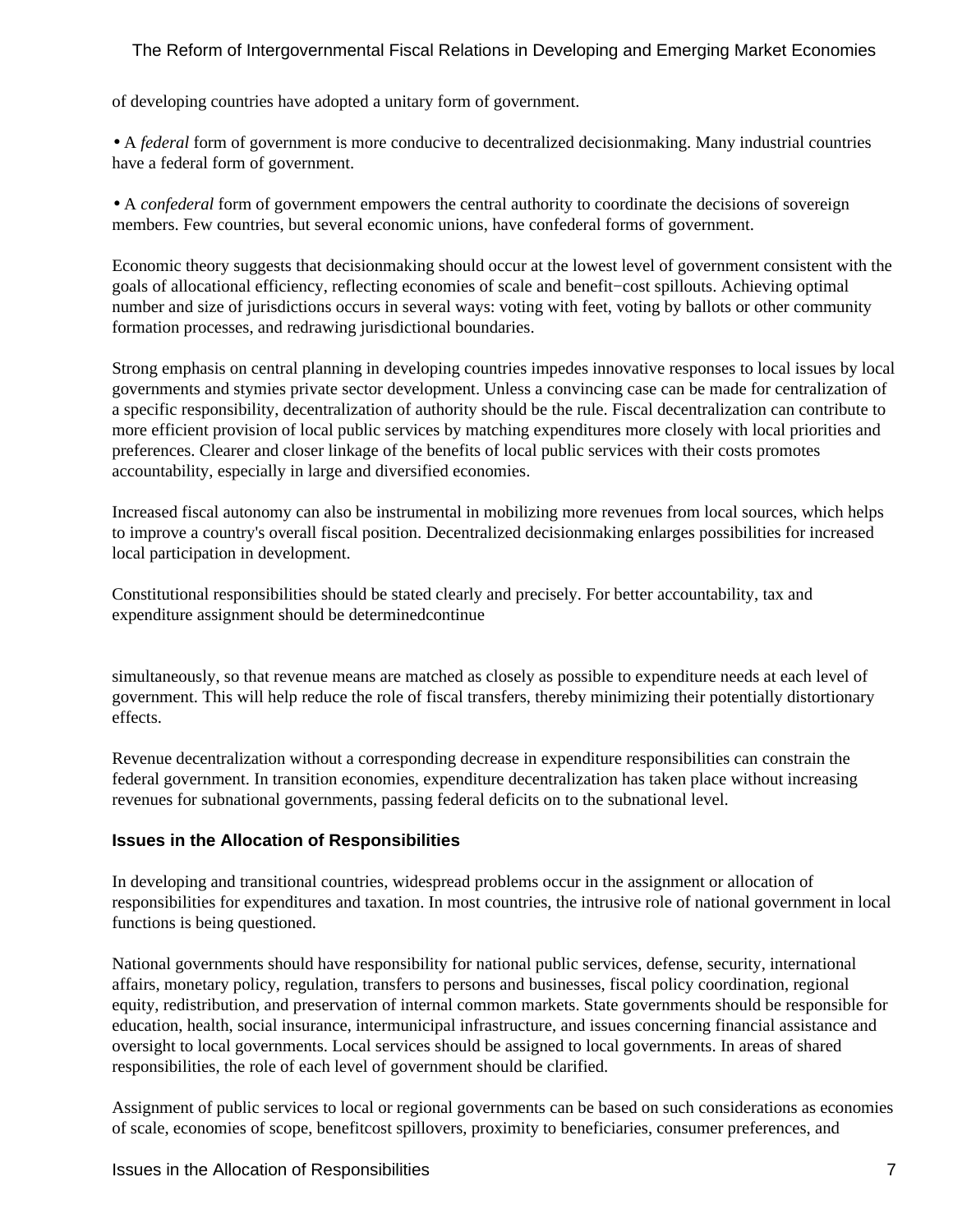<span id="page-8-0"></span>flexibility in budgetary choices for public spending. The responsibilities of various local governments should reflect population size, rural−urban classification, and fiscal capacity criteria, but do not imply that the same government should be directly engaged in provision of public services. Such decisions should be based on careful evaluation of public and private sector alternatives, using efficiency and equity criteria.

### **Issues in Tax Assignment**

In most developing countries, subnational governments have limited access to their own tax bases and depend on higher level transfers, which undermines accountability. In transition economies this situation is reversed: the central government may not have full control over its tax bases because of local administration of taxes. This encourages better collection effort for taxes retained at the local level, but relatively less effort for taxes that are transferred upward. In a country with conflict among levels of government, subnational administration of national taxes is not advisable.

Problems are also caused by overlapping, uncoordinated administration of certain taxes, especially sales and excise taxes.

Corporate income taxes and resource rent taxes should be assigned to the national government, with subnational governments compensated through revenue sharing or stabilization pools.

In general, tax assignment should reflect two broad principles: efficiency in tax administration and fiscal need. Taxes on mobile factors—such as corporate and personal income taxes, multistage sales taxes such as VAT, tax policy instruments to further national policy objectives, and progressive redistributive taxes—should be assigned to the federal government.

State governments should levy residence−based taxes, sales taxes, excises, supplementary income taxes, sin taxes, and congestion tolls, as well as benefit charges such as payroll taxes, vehicle taxes, business registrations, court fees and stamps, resource royalties and fees, poll taxes, and other user charges.

Local governments should levy property taxes, frontage taxes, tolls on local roads, taxes on fairs and markets, poll taxes, and user charges.

#### **Issues in Intergovernmental Transfers**

Properly structured specific−purpose transfers can support such important policy objectives as:

- Bridging fiscal gaps.
- Benefit spillover compensation.
- Ensuring minimum standards of public services.
- Fulfilling the government's redistributive function.
- Preserving common internal markets.
- Reducing net fiscal benefits across jurisdictions.
- Achieving stabilization objectives.

Grant objectives should determine grant design, reflecting specific situations and requirements:

#### **Issues in Tax Assignment** 8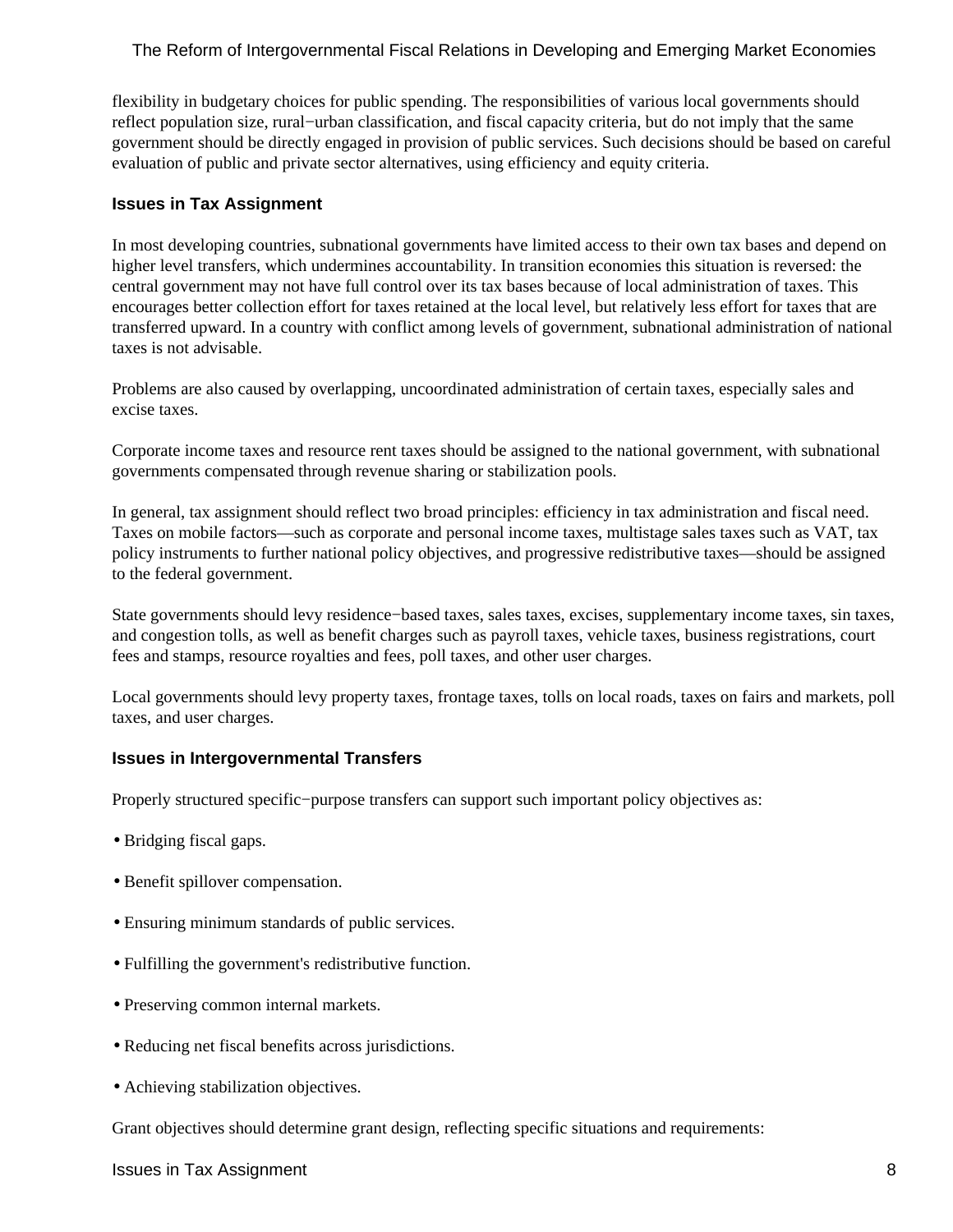*Situation* : Fiscal deficiencies caused by expenditure needs being greater than revenue means.break

*Requirement* : Nonmatching transfers, changes in taxing and spending responsibilities, or tax base or revenue sharing mechanisms.

*Situation* : Differential net fiscal benefits across jurisdictions or horizontal fiscal imbalances.

*Requirement* : General nonmatching equalization transfers.

*Situation* : Benefit spillover.

*Requirement* : Compensation through openended matching transfers, with the matching rate determined by the benefit−spillout ratio.

*Situation* : Ensuring minimum standards of services across the nation.

*Requirement* : Conditional nonmatching (block) transfers.

*Situation* : Stimulating public expenditure on areas with high national but low local priority.

*Requirement* : Conditional open−ended matching transfers.

In most developing or transitional economies, conceptual guidance on grant objectives and design continues to be ignored. A typical developing country has many specific−purpose programs for which objectives are either not specified or specified vaguely. In some instances, grant objectives are reviewed only after the release of funds.

There are some obvious reasons for this state of affairs. Central governments can exercise complete discretion over grant funds without any accountability. Enhanced flexibility is achieved at the cost of transparency, objectivity, and accountability; specific−purpose grant programs are used for pork barrel politics rather than for national objectives. Some specific−purpose grant programs provide perverse economic incentives, raising deficits to qualify for higher grants. A review of these grant programs should be high on any agenda for public sector reform.

Grants can legitimately be used to equalize fiscal capacities of subnational governments as long as they incorporate explicit standards of equalization. Such grants should transfer resources from rich states to poor states so that the net transfer equals zero.

Despite a high priority in most countries for limiting interregional fiscal disparities, no developing or transitional economy has adopted an explicit equalization standard and a fiscal equalization transfer program to disadvantaged subnational governments that takes into consideration their fiscal capacities and the equalization standard in determining entitlements. Revenue sharing should be supplemented by an equalization program with a specified standard rather than by combining several factors into one formula.

<span id="page-9-0"></span>Federal−local and state−local transfers in most developing countries need major restructuring. In none of the countries reviewed do these transfers consider the fiscal capacity or revenue potential of local governments. Funds are usually allocated on a case−by−case discretionary basis—negating transparency, predictability, and autonomy objectives.

The government of a large country usually does not have the administrative capacity to monitor finances of individual municipalities closely, making a weak case for direct federal transfers to local governments. Such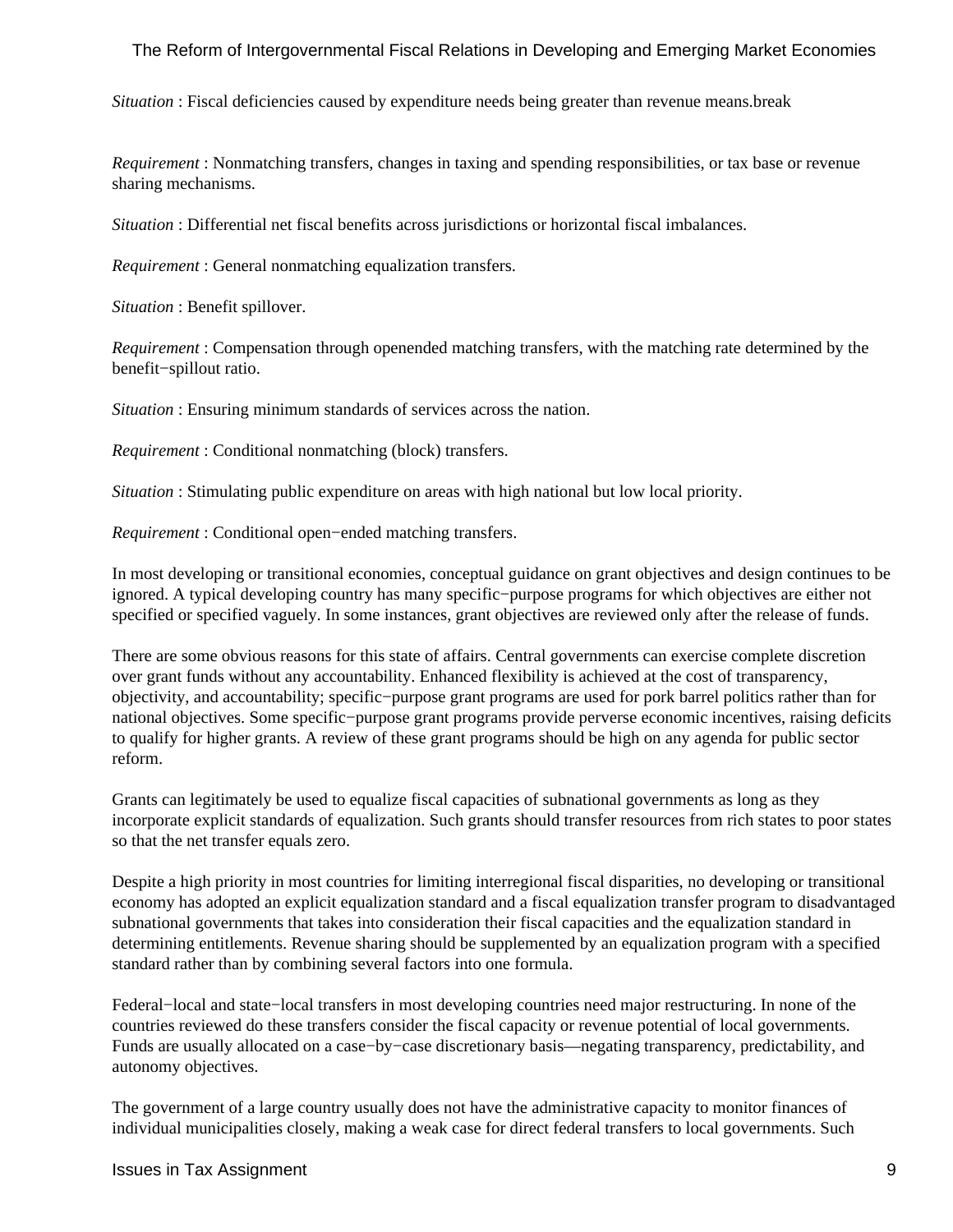transfers should be the responsibility of state governments, which can restructure transfers to local governments more objectively. Recognizing municipal taxable capacity would also help the state monitor utilization of local revenue bases and offer corrective action on a timely basis.

## **Institutional Considerations**

Local borrowing to meet capital expenditures remains a major issue in most developing countries. Local governments are generally not permitted to borrow in credit markets, relying exclusively on higher level capital transfers to undertake capital investments. In such cases autonomous bodies can supervise and assist local borrowing for capital projects.

Reform of intergovernmental fiscal relations requires comparable institutional arrangements for intergovernmental coordination, planning, budgeting, and implementation. Intergovernmental coordination and consultation through regular meetings of officials are critical to improved public sector management. The structure of transfers should be periodically reviewed either by intergovernmental committees or by autonomous grant commissions.

For decentralized institutions to succeed, it is important to loosen the grip of central planning over subnational governments. Such planning imposes a central view of public investment requirements and often impedes innovative responses to local issues by local governments. In general, it is best to strengthen monitoring and audit of lower level performance. These functions are often conducted by several agencies in an uncoordinated fashion, but consolidation in a single agency would improve their effectiveness.

Decentralization of responsibilities and rationalization of intergovernmental transfers should becontinue

supported by strengthening local institutional capacities. Higher level governments can identify training needs, offer training programs, facilitate staff transfers, provide guidance on organizational structure and management issues, and provide technical assistance and operational tools for personnel management, service planning, monitoring, and delivery.

In transitional economies, framework laws on property rights, corporate legal ownership and control, bankruptcy, and financial accounting and control are not fully developed. The establishment or improvement of these laws should have high priority.

<span id="page-10-0"></span>Monitoring, audit, and inspection functions are weak in most developing nations. There is a need to strengthen these functions and to grant greater authority and independence to the auditor general.

How taxing, spending, and regulatory authorities are determined and how intergovernmental transfers are structured are vital to the efficiency and equity of public services provision. Few developing countries pay serious attention to this guidance in the design of their transfers. Making this guidance accessible to policymakers in developing countries and adapting this guidance to suit individual circumstances are essential. This paper takes a small step in this direction. Significant work lies ahead.break

## **1— Design of Economic Constitutions**

How taxing, spending, and regulatory functions are allocated among governments and how intergovernmental transfers are structured are of fundamental importance to the efficient and equitable provision of public services.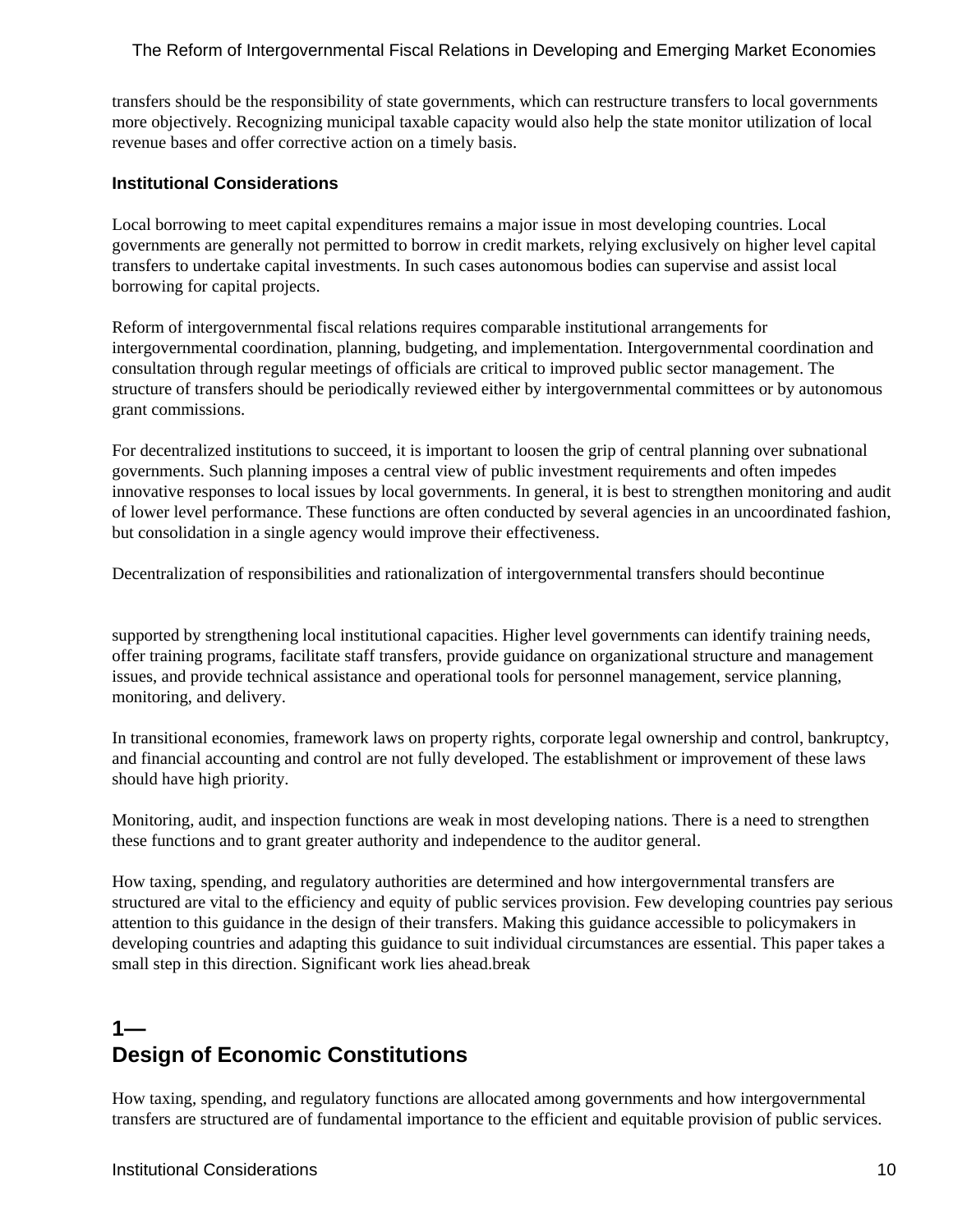Much theoretical and empirical work has been done on fiscal federalism—public finances of a state with more than one fiscal tier—in industrial countries. Unlike other branches of economics, fiscal federalism offers specific guidance for nations attempting to reform or restructure their fiscal relations. Much of this literature, however, remains inaccessible to government and nongovernment officials in developing and transitional economies. This paper distills practical lessons from this literature relevant to the reform of intergovernmental fiscal arrangements in developing or transitional economies.

The principal objectives of this paper are to provide a broad framework for assessing intergovernmental fiscal arrangements in individual countries and general guidelines for helping developing nations institute appropriate reforms. In centrally planned economies moving toward market economies these arrangements may have to be fully reorganized. In developing economies, full restructuring may be unrealistic, but major economic gains may be possible simply by fine tuning the existing structure of intergovernmental transfers without reassigning expenditure and taxing responsibilities.

This section covers the design of economic constitutions, that is, assigning taxing, spending, and regulatory responsibilities and specifying tax base and revenue sharing mechanisms.1 The conceptual basis of expenditure assignment is discussed first, using examples from selected countries. A review of the theory of tax assignment follows with a discussion of current issues. Finally, tax base or revenue sharing concepts are introduced.

## **Forms of multilevel government**

The constitutional divisions of powers among various levels of government fall into three categories: unitary, federal, and confederal.

#### **Unitary**

A unitary country has a single or multitiered government in which effective control of government functions rests with the central government. A unitary form of government facilitates centralized decisionmaking to further national unity objectives. It places greater premium on uniformity and equal access to public services. An overwhelming majority of countries have adopted a unitary form of government. The city states of Singapore and Monaco are single−tiered governments. China, Egypt, Prance, Indonesia, Italy, Japan, Korea, New Zealand, Norway, the Philippines, Portugal, Spain, Sweden, Turkey, and the United Kingdom have multitiered governments based on unitary constitutions. Some unitary countries like China are quite decentralized. In China during the 1980s subnational governments secured a significant degree of autonomy from the central government; as a result, China retains the legal structure of a unitarycontinue

form of government but is considered a decentralized federation.

#### **Federal**

A federal form of government has a multitiered structure with decisionmaking shared by all levels of governments. A federal form of government promotes decentralized decisionmaking and therefore is conducive to greater freedom of choice, political participation, innovation, and accountability. It is also better adapted to handle regional conflicts. Such a system, however, is open to a great deal of duplication and confusion and may not be able to secure national unity and preserve an internal common market.

<span id="page-11-0"></span>Federal countries broadly conform to one of two models, dual federalism and cooperative federalism (figure 1). Under dual federalism, fiscal tiers are organized so that national and state governments have independent authority in their areas of responsibility and act as equal partners. National and state governments often assume competitive, noncooperative roles under such an arrangement. Local governments do not have any constitutional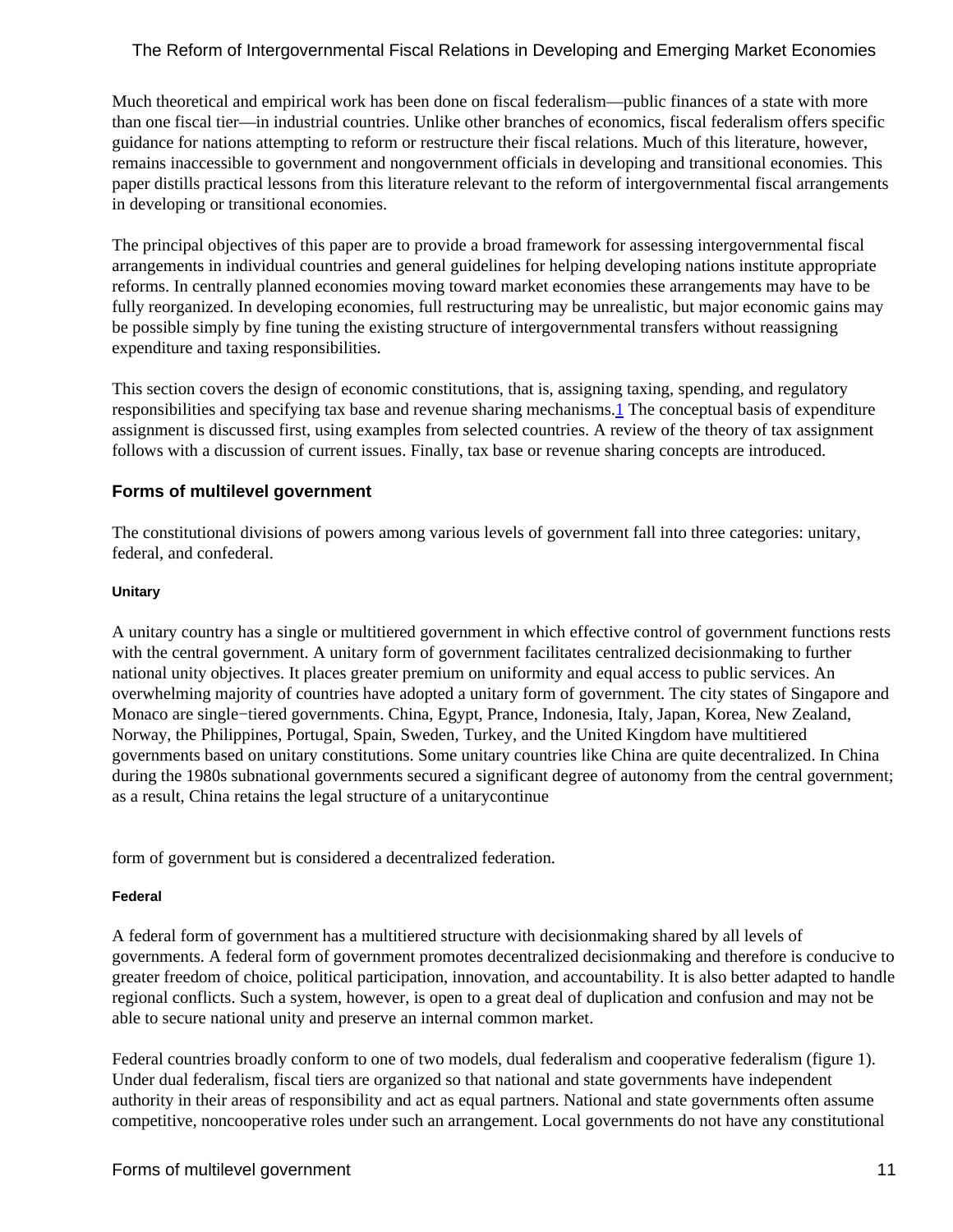status and are simply extensions of state governments. In the layer cake model of dual federalism, local governments implicitly derive their authority from state governments. In the coordinate−authority model of dual federalism, such authority is explicitly derived. The working of Canadian and Indian federations resembles the coordinate−authority model of dual federalism.

In the marble cake or cooperative federalism model various levels of government have overlapping and shared responsibilities, and all levels are treated as equal partners in the federation (Bowman and Kearney 1990). Brazil and the United States share some affinity with this approach.

Countries with a federal form of government vary considerably with federal influence on subnational governments (table 1). Such influence is very strong in Australia, India, Malaysia, Mexico, and Pakistan; moderately strong in the Federal Republic of Germany, Nigeria, and the United States; weakin Brazil, Canada, and Switzerland. In the last group of countries, central control over subnational expenditures is quite limited, and subnational governments have considerable authority to determine their own tax bases and tax rates. In centralized federations, conditional grants by the federal government play a large role in influencing the priorities of lower level governments. In Australia, a centralized federation, the federal government is constitutionally required to follow regionally differentiated policies.

Federal countries also vary by the process of subnational influence on national policies. In some countries, there is a clear separation of national and subnational institutions (''executive" or "interstate" federalism) and the two levels interact through meetings of officials and ministers, as in Canada (Courchene 1986). In Germany and the United States, subnational governments have a voice in national institutions ("intrastate" federalism). In the United States, regional and local coalitions play an important role in the Congress; in Germany, state government delegates are represented on the Bundesrat. In some federal countries, constitutional provisions require that all legislation recognize that ultimate power rests with the people. For example, all legislation in Canada must conform to the Canadian Charter of Rights. In Switzerland, a confederation by law but a federal country in practice, major legislative changes require approval by referendum. Such provisions indirectly reinforce the decentralized provision of public services.

#### **Confederal**

In a confederal system of government, the central government serves as the agent of member units, usually without independent taxing and spending powers. The United States had a confederal system from 1776 to 1787. The United Nations, the European Union (formerly the European Community), and the Commonwealth of Independent States (CIS) of former Soviet Republics approximate the confederal form of government. A confederal system suits communities that are internally homogeneous but as a group completely heterogeneous.

## **Economic Basis of Jurisdictional Design**

In designing economic constitutions, governments must take into consideration both theory and implementation.

#### **Theory**

Several accepted theories provide strong rationale for decentralized decisionmaking on the grounds of efficiency, accountability, manageability, and autonomy.break

*Stigler's menu* . George Stigler (1957) identifies two principles of jurisdictional design:

• A representative government works best the closer it is to the people.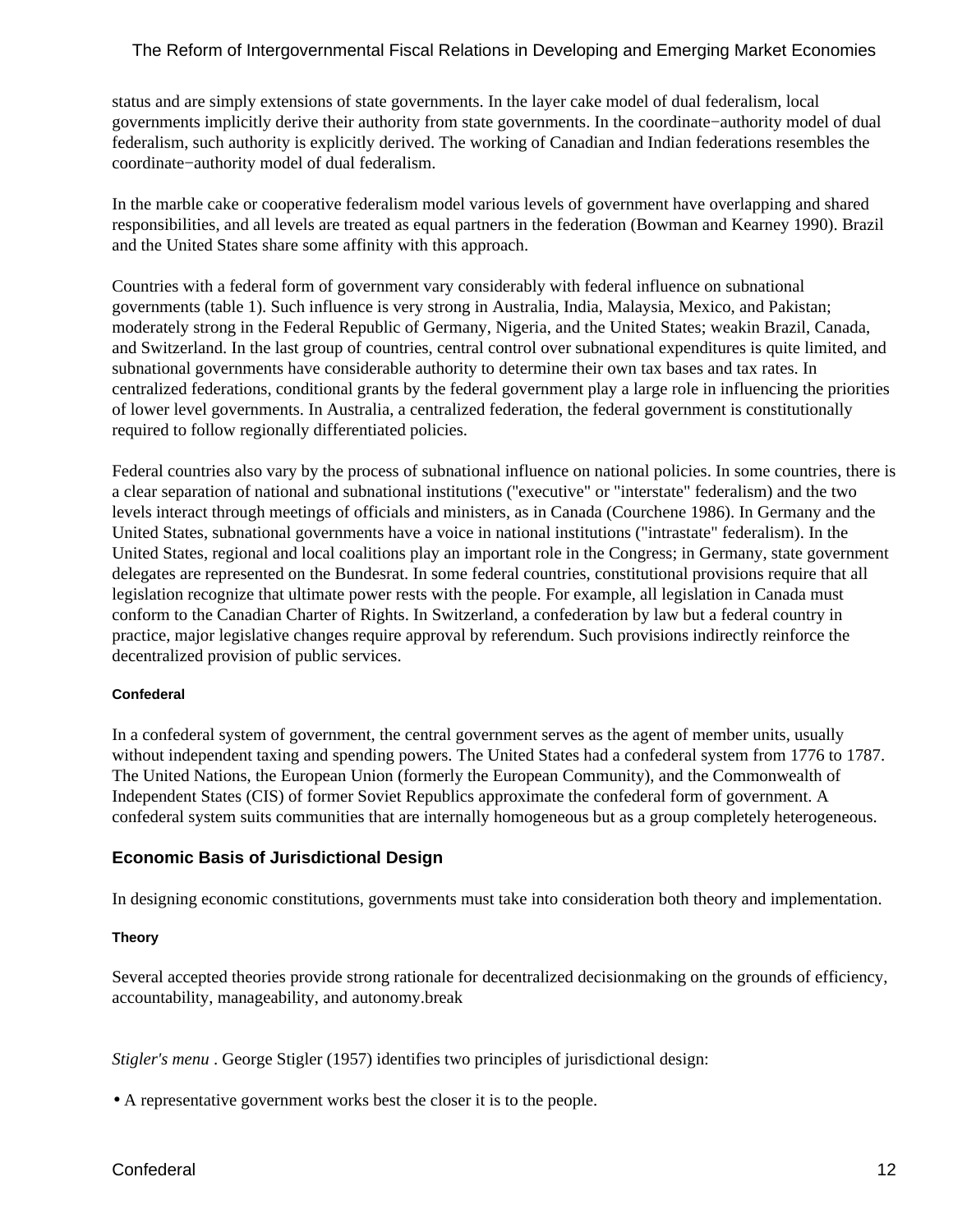• People should have the right to vote for the kind and amount of public services they want. These principles suggest that decisionmaking should occur at the lowest level of government con−sistent with the goals of allocational efficiency. Thus optimal size jurisdiction would vary with specific instances of economies of scale and benefit−cost spillouts.

*The principle of fiscal equivalency* . A related idea on the design of jurisdictions has emerged from the public choice literature. Olson (1969) argues that if a political jurisdiction and benefit area overlap thecontinue





Alternate models of federalism *Source* : Adapted from Bowman and Kearney (1990).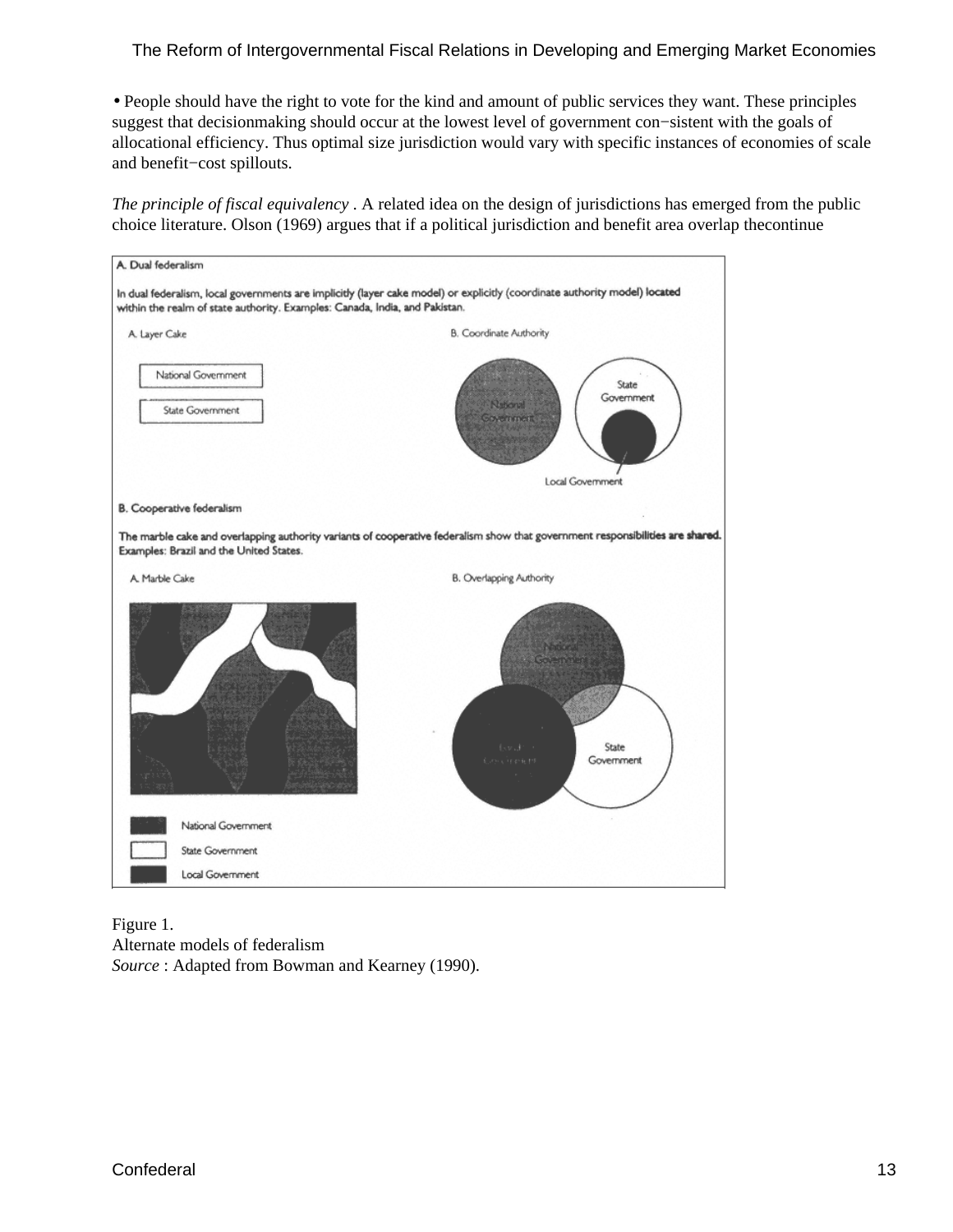<span id="page-14-0"></span>

|                                                         | Tax separation                                                                        |                                          | Tax overlapping                                               |                                                    | Tax sharing                                                                              |                                |                         |
|---------------------------------------------------------|---------------------------------------------------------------------------------------|------------------------------------------|---------------------------------------------------------------|----------------------------------------------------|------------------------------------------------------------------------------------------|--------------------------------|-------------------------|
| Selected indicators Australia                           |                                                                                       | Mexico                                   | Canada                                                        | United States Germany                              |                                                                                          | Nigeria                        | <b>Brazil</b>           |
| State influence on<br>federal<br>policymakers           | Fairly strong                                                                         | Weak                                     | <b>Strong</b>                                                 | Fairly weak                                        | Strong                                                                                   | <b>Strong</b>                  | <b>Strong</b>           |
| State government<br>constitutional<br>status            | Strong                                                                                | Weak                                     | Fairly strong<br>in law; very<br>strong in fact               | Fairly weak                                        | <b>Strong</b>                                                                            | <b>Strong</b>                  | <b>Strong</b>           |
| Actual state<br>control of local<br>government          | Strong                                                                                | Strong                                   | <b>Strong</b>                                                 | Varies from<br>fairly strong<br>to fairly<br>weak  | <b>Strong</b>                                                                            | Strong                         | Weak                    |
| Range of local<br>government<br>responsibilities        | Limited                                                                               | Limited                                  | Fairly<br>extensive                                           | Extensive                                          | Limited                                                                                  | Limited                        | Extensive               |
| Local government<br>influence on state<br>policymakers  | Weak                                                                                  | Weak                                     | Fairly strong                                                 | Fairly strong Weak                                 |                                                                                          | Weak                           | <b>Strong</b>           |
| Local government<br>influence on state<br>policy        | Weak                                                                                  | Weak                                     | Fairly strong                                                 | Fairly strong Weak                                 |                                                                                          | Weak                           | <b>Strong</b>           |
| Local government Weak<br>influence on<br>federal policy |                                                                                       | Weak                                     | Weak                                                          | Fairly strong Weak                                 |                                                                                          | Weak                           | Very stroi              |
| The character of<br>fiscal federalism                   | Two-tiered;<br>centralized                                                            | Three-tiered; Two-tiered;<br>centralized | decentralized                                                 | Three-tiered; Two-tiered;<br>unstructured          | integrated                                                                               | Three-tiered;<br>decentralized | Three-tie<br>decentrali |
| Federal-state<br>intergovernmental<br>transfers         | Important;<br>emphasis on<br>conditional<br>grants                                    | Important                                | Important;<br>emphasis on<br>unconditional<br>grants          | Important;<br>emphasis on<br>conditional<br>grants | Unimportant; Important<br>emphasis on<br>tax sharing                                     |                                | Important               |
| Federal/interstate<br>equalization<br>performance       | Very strong;<br>revenue and<br>expenditure<br>disparities<br>reduced<br>substantially | Weak                                     | Strong;<br>revenue<br>disparities<br>reduced<br>substantially | Very weak                                          | Strong;<br>revenue and<br>some<br>expenditure<br>disparities<br>reduced<br>substantially | Weak to fair                   | Weak                    |
| State tax<br>performance                                | Fairly weak                                                                           | Weak                                     | Strong                                                        | Fairly strong                                      | Fairly strong Weak                                                                       |                                | Strong                  |
| Local government<br>fiscal<br>independence              | Fairly strong Weak                                                                    |                                          | Fairly strong                                                 | Fairly strong Weak                                 |                                                                                          | Weak                           | Weak                    |

| Table 1. A comparison of selected fiscal systems |  |  |  |  |
|--------------------------------------------------|--|--|--|--|
|--------------------------------------------------|--|--|--|--|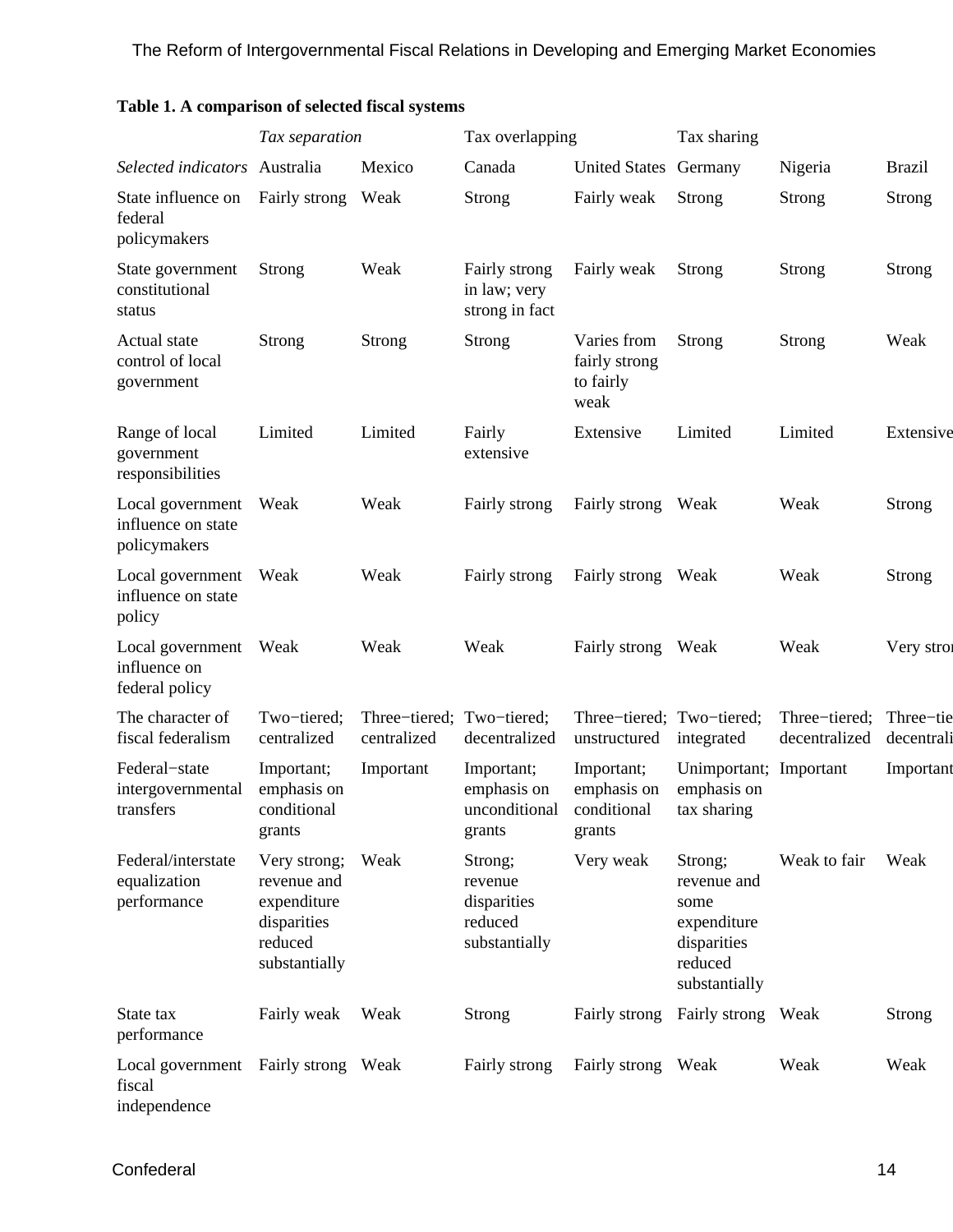| Equalization<br>formula                                         | Federal-state Implicit and<br>explicit and<br>complex | piecemeal | Federal-state<br>fiscal<br>equalization | Implicit and<br>piecemeal | Explicit and<br>complex | Implicit and<br>piecememal | Implicit a<br>piecemen |
|-----------------------------------------------------------------|-------------------------------------------------------|-----------|-----------------------------------------|---------------------------|-------------------------|----------------------------|------------------------|
| State tax base<br>conformity                                    | Yes                                                   | No        | Yes                                     | No                        | Yes                     | Yes                        | No                     |
| State tax rate<br>uniformity                                    | Yes                                                   | No        | N <sub>0</sub>                          | N <sub>0</sub>            | Yes                     | Yes                        | Yes                    |
| State-local<br>revenues more or<br>less match<br>responsibility | N <sub>o</sub>                                        | Yes       | Yes                                     | Yes                       | Yes                     | No                         | $\rm No$               |

*Source*: Some data for this table are extracted from Advisory Commission on Intergovernmental Relations (1981).

free−rider problem is overcome, and the marginal benefit equals the marginal cost of production, thereby ensuring optimal provision of public services. Equating the political jurisdiction with the benefit area is called the "principle of fiscal equivalency" and requires a separate jurisdiction for each public service. A related idea, the "correspondence principle" is proposed by Oates (1972). According to this principle, the jurisdiction determining the level of provision of each public good should include precisely the set of individuals that consume it. This generally requires a large number of overlapping jurisdictions.

*The decentralization theorem* . According to the "decentralization theorem" advanced by Oates, "each public service should be provided by the jurisdiction having control over the minimum geographic area that would internalize benefits and costs of such provision" (Oates 1972, p. 55). Practical implications of this theorem again require a large number of overlapping jurisdictions.

#### **Implementation Mechanisms**

Achieving the optimal number and size of jurisdictions requires operation of voting with feet, voting by ballots or other community formation processes, and redrawing of jurisdictional boundaries. These ideas are briefly discussed below:

*Voting with feet* . According to Tiebout (1956), people consider tax prices and the public services menu offered by various jurisdictions in deciding where to live. Thus, voting with feet leads to jurisdiction formations creating a market analog for public service provision. Oates (1969) argued that if people vote with their feet, fiscal differentials across communities will be capitalized into residential property values. This conclusion has been rejected by formal tests of allocative efficiency proposed by Brueckner (1982) and Shah (1992b).2 Both tests suggest that optimal provision of public services is not ensured by voting with feet alone, but also depends on rational voting behavior.

*Voting by ballot*. This line of research suggests that collective decisionmaking may not ensure the electorate's welfare maximization because of different goals of citizens and their governmental agents.

*Voluntary associations* . Buchanan (1965) postulates that provision of public services through voluntary associations of people (clubs) ensures the formation of jurisdictions consistent with the optimal provision of public services.

*Jurisdictional redesign* . An important process for community formation in modern societies is redrawing boundaries of existing jurisdictions to create special or multipurpose jurisdictions.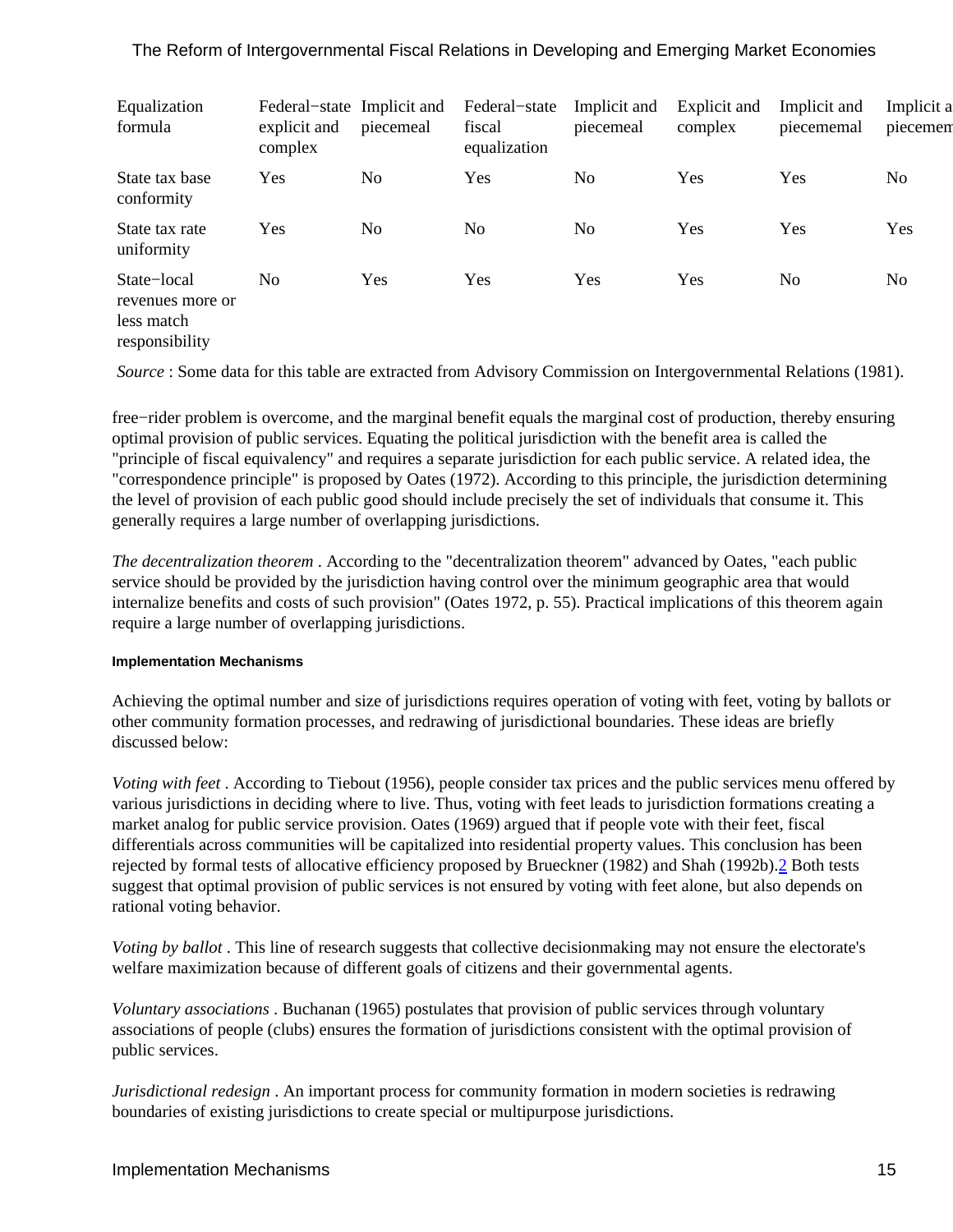## **Allocation of Responsibilities**

The "assignment problem," or the allocation of expenditure and tax functions to various levels of governments, is the most fundamental issue in a federation. The literature on fiscal federalism argues that assigning responsibility for spending must precede assigning responsibility for taxation, because tax assignment is generally guided by spending requirements at different levels and cannot be determined in advance. It may be desirable to decentralize taxation at the same time as decentralizing spending, so that subnational governments will not have to rely exclusively on grants from higher levels of government. If subnational governments are not responsible for raising at least some of their revenues, they may have too little incentive to provide local public services in a cost−effective way. If subnational governments are assigned more revenues than their spending requires, they may have an incentive to reduce taxes or increase public sector wages. For example, in 1990 some municipalities in Brazil increased public sector wages and lowered property taxes and other charges because of generous federal funding. It seems sensible to consider decentralizing spending at the same time as considering tax decentralization; Brazil is experiencing difficulties after doing the reverse.

It may be noted here that the Maastricht Treaty introduced a guiding principle, the "principle of subsidiarity," for the assignment of responsibilities among members of the European Community. According to this principle, taxing, spending, and regulatory functions should be exercised by lower levels of government unless a convincing case can be made for assigning these to higher levels of government. In practice, policy guidance emanating from this principle is consistent with the guidance provided by the fiscal federalism literature as discussed in the following sections.

## **Expenditure Assignment: Theory and Practice**

Fiscal federalism literature provides broad guidance in delineating expenditure responsibilities among member units in a federation. The basic principles enunciated by this literature are relevant even for unitary states where subnational governments arecontinue

simply extensions or agents of higher level governments. By following these principles, the central government's agents face just the right incentives for efficient and equitable delivery of public services. These principles are discussed below and qualifications where appropriate for unitary governments are stated.

#### **Efficient Provision of Public Services**

Public services are provided most efficiently "by the jurisdiction having control over the minimum geographic area that would internalize benefits and costs of such provision" (Oates 1972, p. 55), because:

- Local governments understand the concerns of local residents.
- Local decisionmaking is responsive to the people for whom the services are intended, encouraging fiscal responsibility and efficiency, especially if financing of services is also decentralized.
- Unnecessary layers of jurisdiction are eliminated.
- Interjurisdictional competition and innovation is enhanced.

A decentralized system ideally ensures a level and combination of public services consistent with voters' preferences, while providing incentives for the efficient provision of such services. Nevertheless, some degree of central control or compensatory grants may be warranted in the provision of services when the following considerations apply: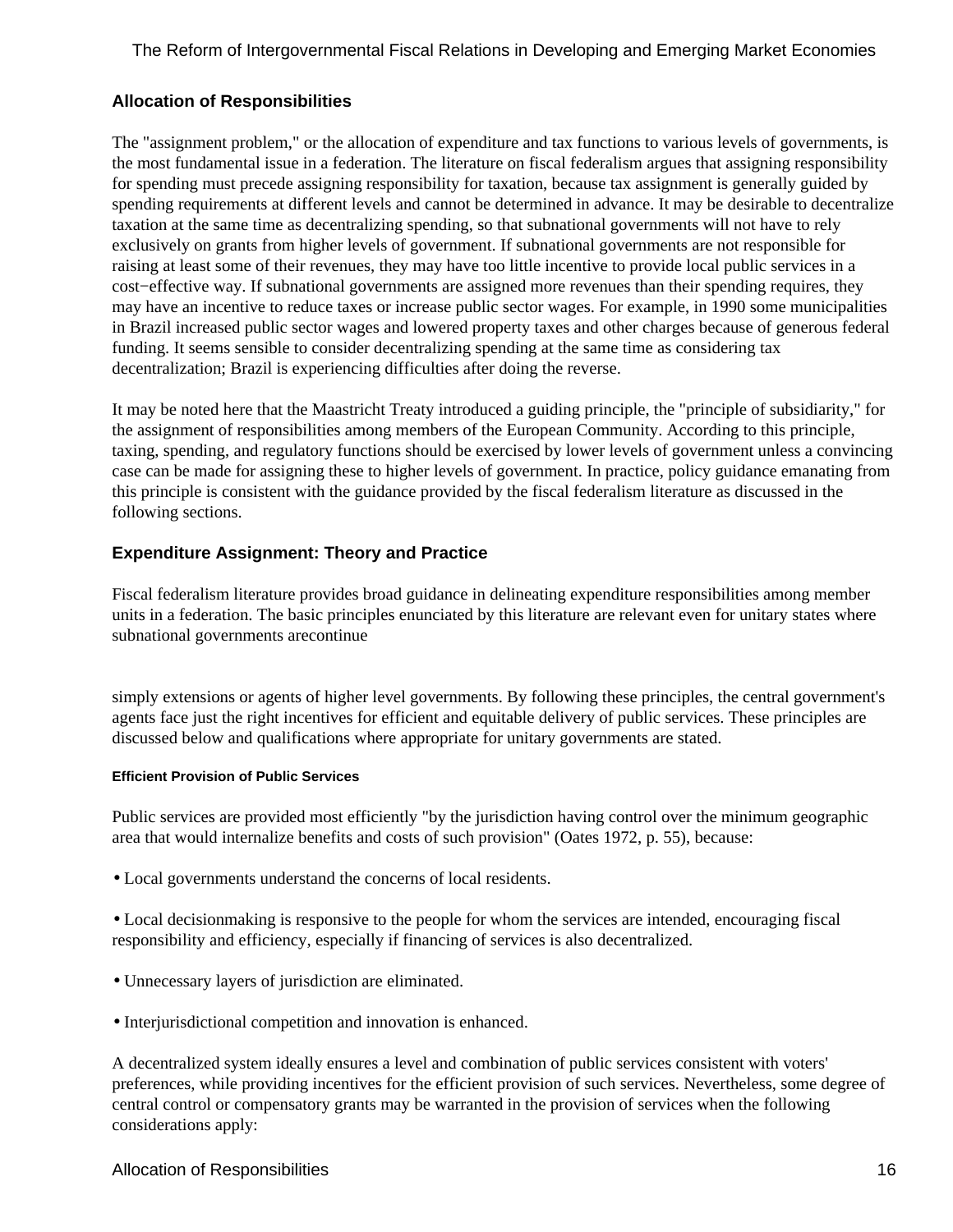• *Spatial externalities* . Spatial externalities arise when benefits and costs of public services are realized by nonresidents. In the case of benefit spillouts, the jurisdiction providing the service does not consider the proportion of benefits of a public service accruing to nonresidents and therefore under provides such a service. The reverse result is obtained in the case of cost spillouts, where the public service could be financed by exporting taxes to other jurisdictions. There are also public services whose benefits are considered national in scope, such as defense and foreign affairs. As a corollary, these services would be best provided by the federal government.

• *Economies of scale* . Certain services require areas larger than a local jurisdiction for cost−effective provision, for example, public transportation, water, and sewerage in metropolitan areas.

• *Administrative and compliance costs* . Centralized administration generally leads to lower administrative and compliance costs associated with financing public services.

#### **Fiscal Efficiency**

Decentralized decisionmaking in a federation results in differential net fiscal benefits (imputed benefits from public services minus tax burden) being realized by citizens depending on the fiscal capacities of their place of residence. A richer jurisdiction can provide a higher level of public services at a lower tax rate. It is argued that such differential net benefits (NFBs) would encourage people to move to a resource−rich area, although appropriate economic opportunities may not exist. Thus, resource allocation would be inefficient, because people in their relocation decisions would compare gross income (private income plus net fiscal benefits minus cost of moving) at new locations, whereas economic efficiency considerations warrant comparing private income minus moving cost. It is argued that the national government should have a role in correcting such a "fiscal inefficiency" (Boadway and Shah 1993; Boadway, Roberts, and Shah 1994).

#### **Regional (Horizontal) Equity**

Differential net fiscal benefits across various jurisdictions also lead to unequal treatment of citizens with identical private incomes depending on their place of residence. This is because their after−tax income inclusive of NFB would be different depending on their residence. This calls for a role by the national government in dealing with these fiscal inequities.

#### **Redistributive Role of the Public Sector**

It is commonly argued that effective redistribution is possible only through national programs (progressive income taxes and transfers to persons), suggesting that local jurisdictions attempting to carry out redistributive policies are likely to drive out the rich. While such arguments have merit, they leave a number of questions unanswered. National governments often prefer to strengthen their own power bases rather than to benefit citizens at large. In such situations, the central government may not redistribute from the rich to the poor in a symmetric fashion in the nation as a whole. Further views on standards for equity and methods to achieve such standards are likely to vary across a nation, making subnational government involvement critical to determining policies appropriate for each area. While the center may assume a dominant role in pursuit of vertical equity, involvement of sub−soft

national governments in implementing specific programs is essential so that such programs can be tailored to meet individual jurisdictions' circumstances (Boadway 1992).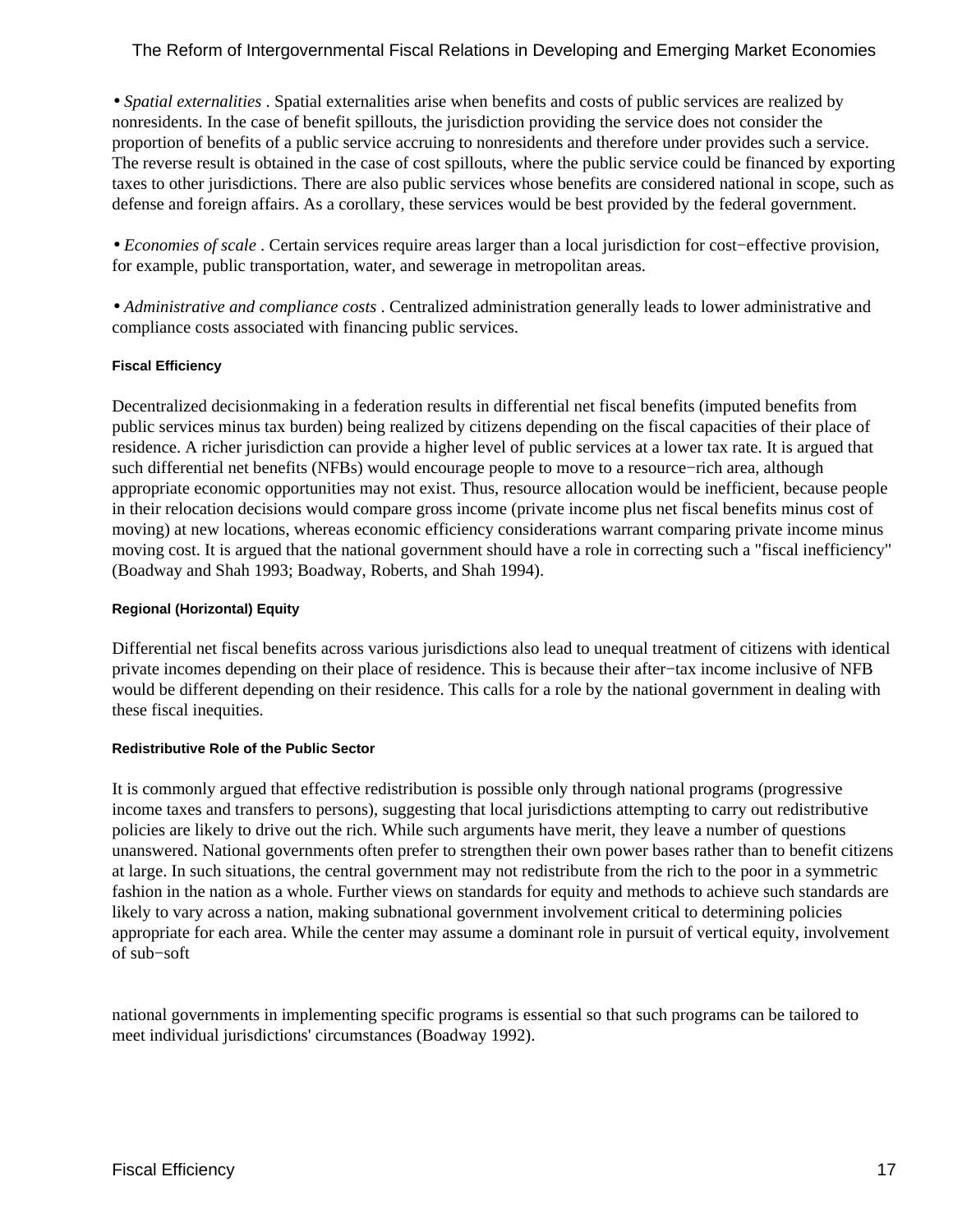#### **Provision of Quasi−Private Goods**

Modern governments provide many services that by virtue of their technologies are essentially private goods, for example, health, education, and social insurance. Public provision of these private services is justified on grounds of equity. Since benefits accrue mainly to residents of separate jurisdictions, such services would be better provided by subnational governments. Central government's involvement is nevertheless justified to ensure horizontal equity and minimum standards of service in all jurisdictions. Except for minimum standards in environmental protection—the absence of which would not adversely affect interregional trade—such standards for most services encourage the free flow of goods and services in the nation as a whole.

#### <span id="page-18-0"></span>**Preservation of Internal Common Market**

Preservation of an internal common market remains an important area of concern to most nations undertaking decentralization. Subnational governments in their pursuit of attracting labor and capital may indulge in beggar−thy−neighbor policies and in the process erect barriers to goods and factor mobility. Thus, decentralization of government regulatory functions creates a potential for disharmonious economic relations among subnational units. Accordingly, regulation of economic activity such as trade and investment is generally best left to central governments. It should be noted, however, that central governments themselves may pursue policies detrimental to the internal common market. Therefore, as suggested by Boadway (1992), constitutional guarantees for free domestic flow of goods and services may be the best alternative to assigning regulatory responsibilities solely to the center.

#### **Economic Stabilization**

It is customary to argue that federal government should be responsible for stabilization policies because such policies cannot be carried out effectively by a local jurisdiction. Local pursuit of such fiscal policies leads to much of the gains being lost to outside jurisdictions. A monetary policy has little scope for being carried out at a local level. These guidelines for a centralized fiscal policy have, however, only limited relevance for a country with a decentralized constitution.

Decentralized fiscal policies have worked well in highly decentralized federations like Canada, Switzerland, and the United States, but the concept of a decentralized monetary policy does not exist. The proposition that monetary authority should be independent of any level of government conflicts with a parliamentary system of government. In both Canada and Switzerland, the monetary policy function is delegated by the federal government to an independent central bank, while fiscal policy is a responsibility shared by all levels of government. The federal governments in these countries use their powers of the purse (transfers) and moral suasion through joint meetings to induce a coordinated approach. The Swiss practice of allocating a portion of the profits of the central bank (seigniorage) to cantons promotes a wider sense of ownership of the monetary authority and could be a useful policy for other countries. An independent central bank should have exclusive jurisdiction in monetary policy. The central government should ensure fiscal policy flexibility by appropriately structuring tax assignments and by coordinating fiscal policy through regular meetings of officials of central and subnational governments.

#### **Spending Power**

In a federation, there is always some degree of conflict among priorities established by various levels of government. One way to induce lower level governments to follow priorities established by the higher level government is for the higher level government to use its powers of the purse, the so−called spending power. Matching transfers are often used to influence lower level priorities. Both the national and state governments could legitimately pursue such policies.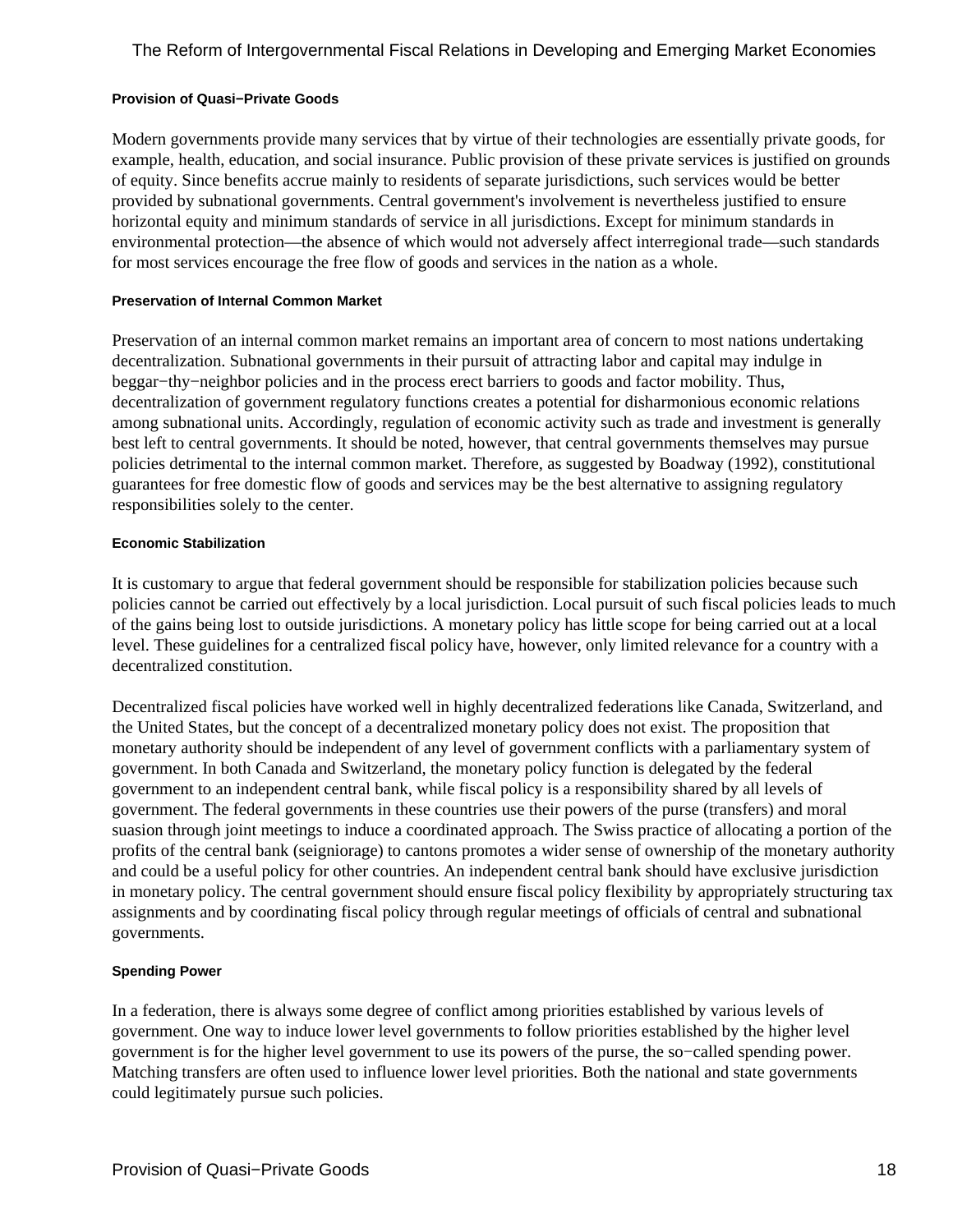Besides having exclusive authority to carry out monetary policy and provide public services that are national in scope, the central government has a role in correcting fiscal inefficiencies and regional inequities arising from differential fiscal capacities of various jurisdictions. It has also a redistributive role, exercised through a tax and transfer system or through the joint provision of such public services as education and health, which are "transfers in kind" (Boadway 1992). The central government may also provide compensatory grants to cover the spillovers of benefits from provincial−level services.continue

Both the central and provincial governments could provide matching transfers to influence lower level priorities to further their own objectives. All other services are best provided by local governments, with central and provincial governments defining minimum standards. Table 2 presents an assignment of major public services based on theoretical considerations discussed above. The table shows that a significant number of major services would be suitable for concurrent assignment to two or more levels of government. For such services, it is important to specify clearly and precisely the roles of various levels of government to avoid duplication and confusion and to ensure accountability to the electorate. Such precise specification is critical for infrastructure and social services in most developing countries.

## **Assigning Responsibilities for Local Public Services**

In a federation, local governments are either extensions of state governments ("dual federalism") or they are equal partners with higher level governments ("cooperative federalism"). Thus state governments assume varying degrees of oversight in the provision of local public services. In a unitary state, on the other hand, subnational governments act on behalf of the central government. Therefore, a useful set of guidelines for assignment of responsibilities for local public services would be: policy development and standards of service and performance to be determined at the national level; implementation oversight to be carried out at the state or provincial level; and services to be provided by the local or regional−level government.

Production of services could be public or private, at the discretion of local or regional governments. Responsibilities for public services other than those of a purely local nature, such as fire protection, should be shared using these guidelines. Assignment of public services to local or regional governments can be based on various considerations such as economies of scale, economies of scope (appropriate bundling of local public services to improvecontinue

<span id="page-19-0"></span>

|                                       | Responsibility                                   |                        |                                             |
|---------------------------------------|--------------------------------------------------|------------------------|---------------------------------------------|
| Expenditure category                  | Policy,<br>standards, and Provision<br>oversight | administration Comment |                                             |
| Defense                               | F                                                | F                      | Benefits and costs are national in<br>scope |
| Foreign affairs                       | F                                                | F                      | Benefits and costs are national in<br>scope |
| International trade                   | F                                                | F                      | Benefits and costs are national in<br>scope |
| Monetary policy,<br>currency, banking | F                                                | F                      | Benefits and costs are national in<br>scope |
| Interstate commerce                   | F                                                | F                      |                                             |

#### **Table 2. Conceptual basis of expenditure assignment**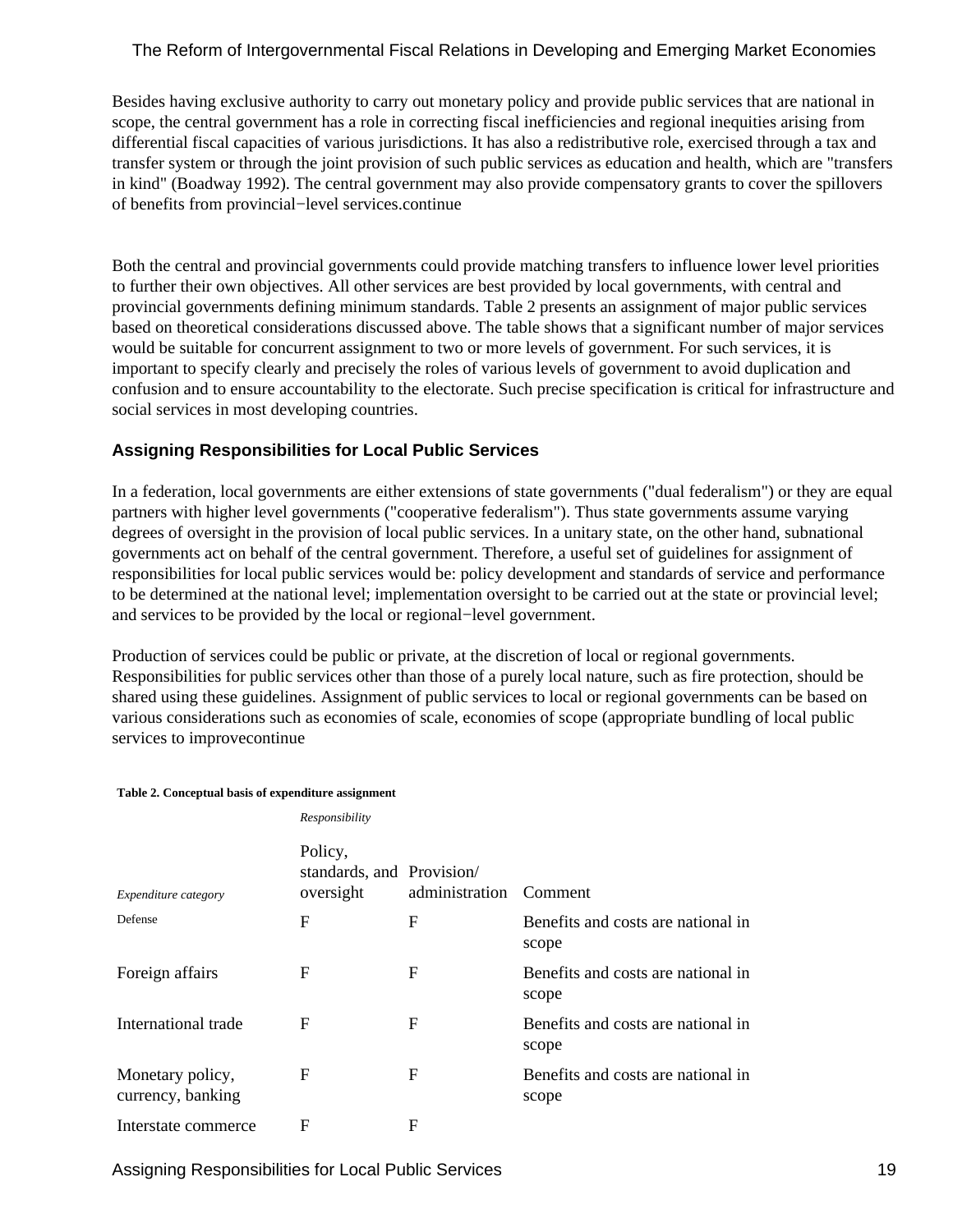|                                       |                  |              | Benefits and costs are national in<br>scope                                                               |
|---------------------------------------|------------------|--------------|-----------------------------------------------------------------------------------------------------------|
| Transfer payments to<br>persons       | F                | F            | Redistribution                                                                                            |
| Subsidies to business<br>and industry | F                | F            | Regional development, industrial<br>policy                                                                |
| Immigration                           | F                | $\mathbf{F}$ | Benefits and costs are national in<br>scope                                                               |
| Unemployment<br>insurance             | F                | F            | Benefits and costs are national in<br>scope                                                               |
| Airlines and railways                 | $\boldsymbol{F}$ | F            | Benefits and costs are national in<br>scope                                                               |
| Fiscal policy                         | F,S              | F,S,L        | Coordination is possible                                                                                  |
| Regulation                            | F                | F,S,L        | Internal common market                                                                                    |
| Natural resources                     | F                | F.S.L        | Promotes a common market                                                                                  |
| Environment                           | F,S,L            | S,L          | Benefits and costs may be<br>national, regional, or local in<br>scope                                     |
| Industry and agriculture              | F,S,L            | S,L          | Significant interjurisdictional<br>spillovers                                                             |
| Education                             | F,S,L            | S,L          | Transfers in kind                                                                                         |
| Health                                | F,S,L            | S,L          | Transfers in kind                                                                                         |
| Social welfare                        | F,S,L            | S,L          | Transfers in kind                                                                                         |
| Police                                | S,L              | S,L          | Primarily local benefits                                                                                  |
| Water, sewerage, refuse               | L                | L            | Primarily local benefits                                                                                  |
| Fire protection                       | L                | L            | Primarily local benefits                                                                                  |
| Parks and recreation                  | F,S,L            | F,S,L        | Primarily local responsibility, but<br>national and provincial<br>governments may establish own<br>parks. |
| Highways                              |                  |              |                                                                                                           |
| Interstate                            | F                | S,L          | Internal common market                                                                                    |
| Provincial                            | S                | S,L          | Provincial benefits and costs                                                                             |
| Interregional                         | S                | S,L          | Interregional benefits and costs                                                                          |
| Local                                 | L                | L            | Local benefits and costs                                                                                  |
| Spending power                        | F,S              | F,S          | Fiscal transfers to advance own<br>objectives                                                             |

*Note* : F is federal responsibility, S is state or provincial responsibility, and L is local responsibility.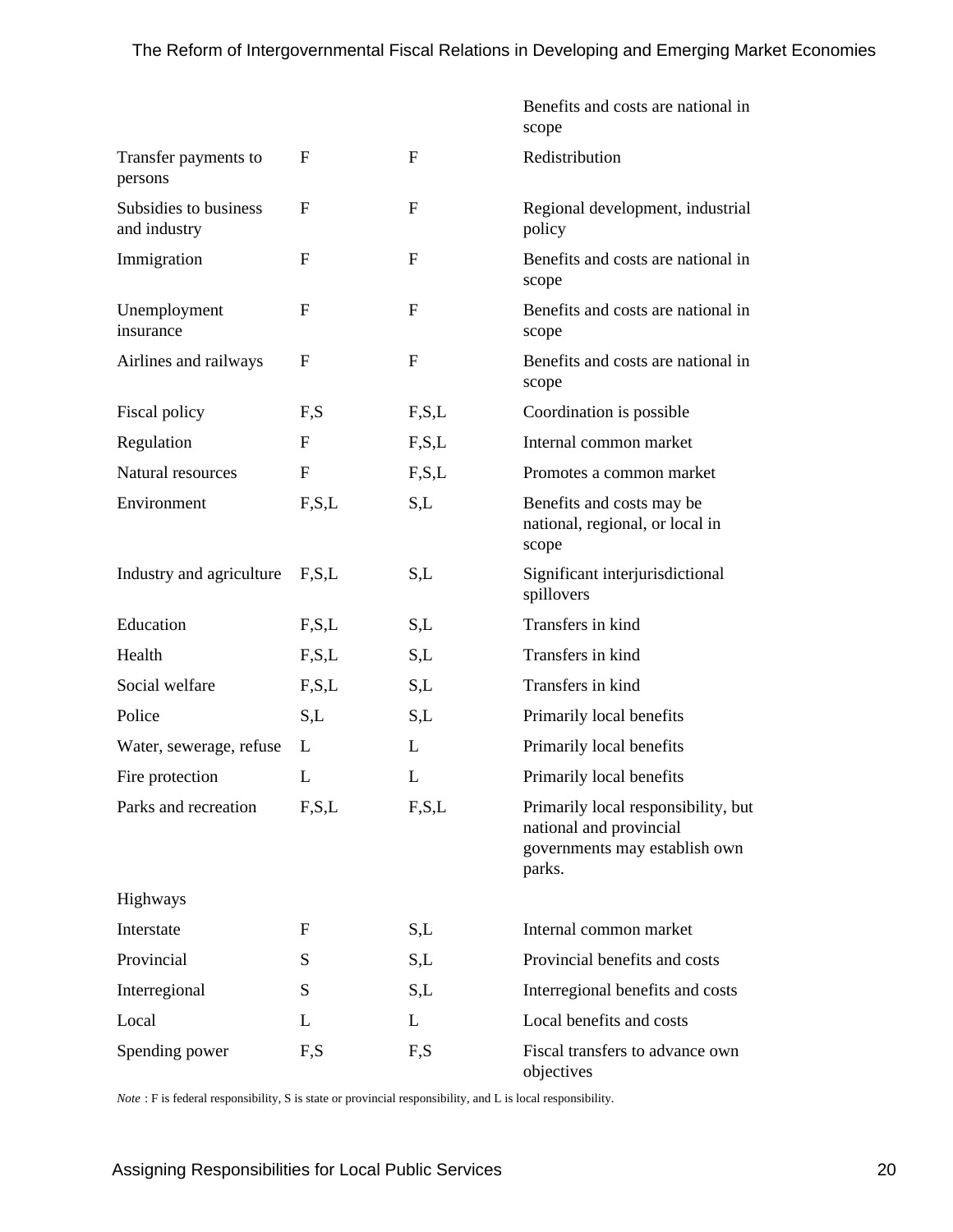efficiency through information and coordination economies and enhanced accountability through voter participation and cost recovery) and cost/benefit spillovers, proximity to beneficiaries, consumer preferences, and budgetary choices on composition of spending (Break 1973; Hirsch 1964). The particular level of government to which a service is assigned determines the public or private production of the service based on considerations of efficiency and equity. Table 3 presents a matrix for and a subjective assessment of how various allocative criteria favor either local or metropolitan assignment and whether public or private production is favored on efficiency or equity considerations for each service. The criteria and the assessment presented in this table are arbitrary; practical and institutional considerations should be brought to bear on this analysis, and the reader may well reach different conclusions using the same criteria.

Private sector participation can take a variety of forms including contracting through competitive biddings, franchise operations (local government acts as a regulatory agency), grants (usually for recreational and cultural activities), vouchers (redeemable by local government to private providers), volunteers (mostly in fire stations and hospitals), community self−help activities (for crime prevention), and private nonprofit organizations for social services. Thus, a mix of delivery systems is appropriate for local public services. As local governments' financial capacities are quite limited in most developing countries, fostering private sector participation in the delivery of local public services assumes a greater significance. Such participation will enhance accountability and choice in the local public sector.

Assigning responsibility for the provision of service to a specific level of government does not imply that government should be directly engaged in its production. Limited empirical evidence suggests that private production of some services promotes efficiency and equity. For example, a study in the United States examined the relative cost of public and private production of eight municipal services: street cleaning, janitorial services, residential refuse collection, payroll, traffic signal maintenance, asphalt overlay construction, turf maintenance, and street tree maintenance (Stevens 1984). The study found that except for payroll, public provision of these services was 37 to 96 percent more costly. James and Birdsall (1992) argue that in developing countries the case for delegating public service responsibilities to the private nonprofit sector is even stronger. They present evidence to showcontinue

|                              | Economies | Economies | $Benefit-$<br>cost | Political | Consumer    | Economic<br>evaluation<br>of sectoral |           | Allocation criteria for public vs. private<br>production |             |              |
|------------------------------|-----------|-----------|--------------------|-----------|-------------|---------------------------------------|-----------|----------------------------------------------------------|-------------|--------------|
| Public service               | of scale  | of scope  | spillout           | proximity | sovereignty | choices                               | Composite | Efficiency                                               | Equity      | Composite    |
| Fire fighting                | L         | L         | L                  | L         | L           | M                                     | L         | ${\bf P}$                                                | G           | $\mathbf P$  |
| Police<br>protection         | L         | L         | L                  | L         | L           | M                                     | L         | ${\bf P}$                                                | G           | G            |
| Refuse<br>collection         | L         | L         | L                  | L         | L           | M                                     | L         | ${\bf P}$                                                | $\mathbf P$ | ${\bf P}$    |
| Neighborhood<br>parks        | L         | L         | L                  | L         | L           | M                                     | L         | ${\bf P}$                                                | G           | G            |
| <b>Street</b><br>maintenance | L         | L         | L                  | L         | L           | M                                     | L         | $\mathbf P$                                              | ${\bf P}$   | $\, {\bf P}$ |
| Traffic<br>management        | L         | M         | L                  | L         | L           | M                                     | L         | ${\bf P}$                                                | ${\bf P}$   | $\mathbf P$  |
|                              | L         | M         | L                  | L         | L           | M                                     | L         | $\mathbf P$                                              | P           | $\mathbf P$  |

#### <span id="page-21-0"></span>**Table 3. Assignment of local public services to municipal and regional/metropolitan governments**

*Allocation criteria for provision*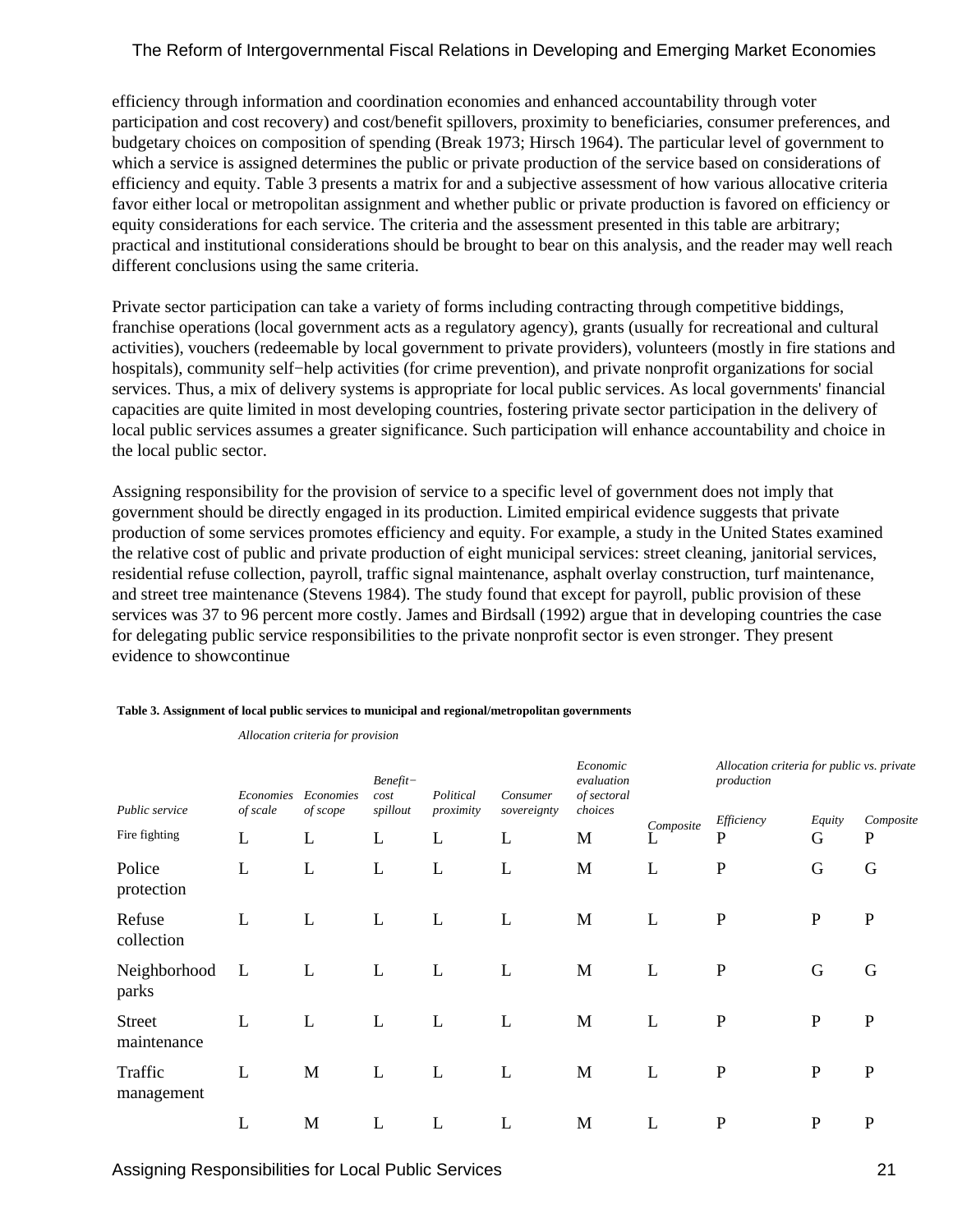| Local transit<br>service   |              |             |              |             |              |             |             |             |             |             |
|----------------------------|--------------|-------------|--------------|-------------|--------------|-------------|-------------|-------------|-------------|-------------|
| Local libraries            | L            | L           | L            | L           | L            | M           | L           | G           | G           | $\mathbf G$ |
| Primary<br>education       | L            | L           | $\mathbf M$  | $\mathbf M$ | $\mathbf{L}$ | $\mathbf M$ | $\mathbf M$ | $\mathbf P$ | $\mathbf G$ | P,G         |
| Secondary<br>education     | L            | L           | $\mathbf M$  | $\mathbf M$ | L            | M           | M           | ${\bf P}$   | $\mathbf G$ | P,G         |
| Public transport M         |              | M           | M            | L,M         | M            | M           | $\mathbf M$ | P,G         | $\mathbf G$ | P,G         |
| Water supply               | M            | $\mathbf M$ | $\mathbf M$  | L,M         | M            | $\mathbf M$ | $\mathbf M$ | $\mathbf P$ | G           | P,G         |
| Sewage<br>disposal         | M            | $\mathbf M$ | $\mathbf M$  | $\mathbf M$ | $\mathbf M$  | $\mathbf M$ | M           | P,G         | P,G         | P,G         |
| Refuse disposal            | M            | M           | M            | M           | M            | M           | M           | ${\bf P}$   | ${\bf P}$   | ${\bf P}$   |
| Public health              | M            | M           | M            | $\mathbf M$ | M            | M           | M           | G           | G           | G           |
| Hospitals                  | M            | M           | M            | M           | M            | M           | M           | P,G         | G           | P,G         |
| Electric power             | M            | M           | M            | $\mathbf M$ | M            | $\mathbf M$ | M           | ${\bf P}$   | ${\bf P}$   | ${\bf P}$   |
| Air and water<br>pollution | $\mathbf{M}$ | M           | $\mathbf{M}$ | M           | M            | M           | M           | G           | G           | G           |
| Special police             | M            | M           | M            | M           | M            | M           | M           | G           | G           | G           |
| Regional parks             | M            | M           | M            | L,M         | M            | M           | M           | G           | G           | G           |
| Regional<br>planning       | $\mathbf{M}$ | M           | M            | L,M         | M            | M           | M           | G           | G           | $\mathbf G$ |

*Note* : L is local government, M is regional/metropolitan government, P is private sector, and G is public sector.

that inefficiency in public production often implies inequitable provision of public services, suggesting that efficiency in providing public services through private contracting furthers equity goals as well.

## **A Framework for Asymmetric Decentralization of Local Urban Public Services**

Based on the principles of expenditure assignment and the guidelines discussed above, the following options for decentralization may be appropriate.

#### **Local Public Services That Could Be Decentralized to All Local Governments**

These are services for which economies of scale are not a major consideration, political proximity is essential, no significant cost−benefit spillovers are anticipated, and distributional considerations are not important. The following are examples of such services:

- Fire protection
- Police protection
- Primary education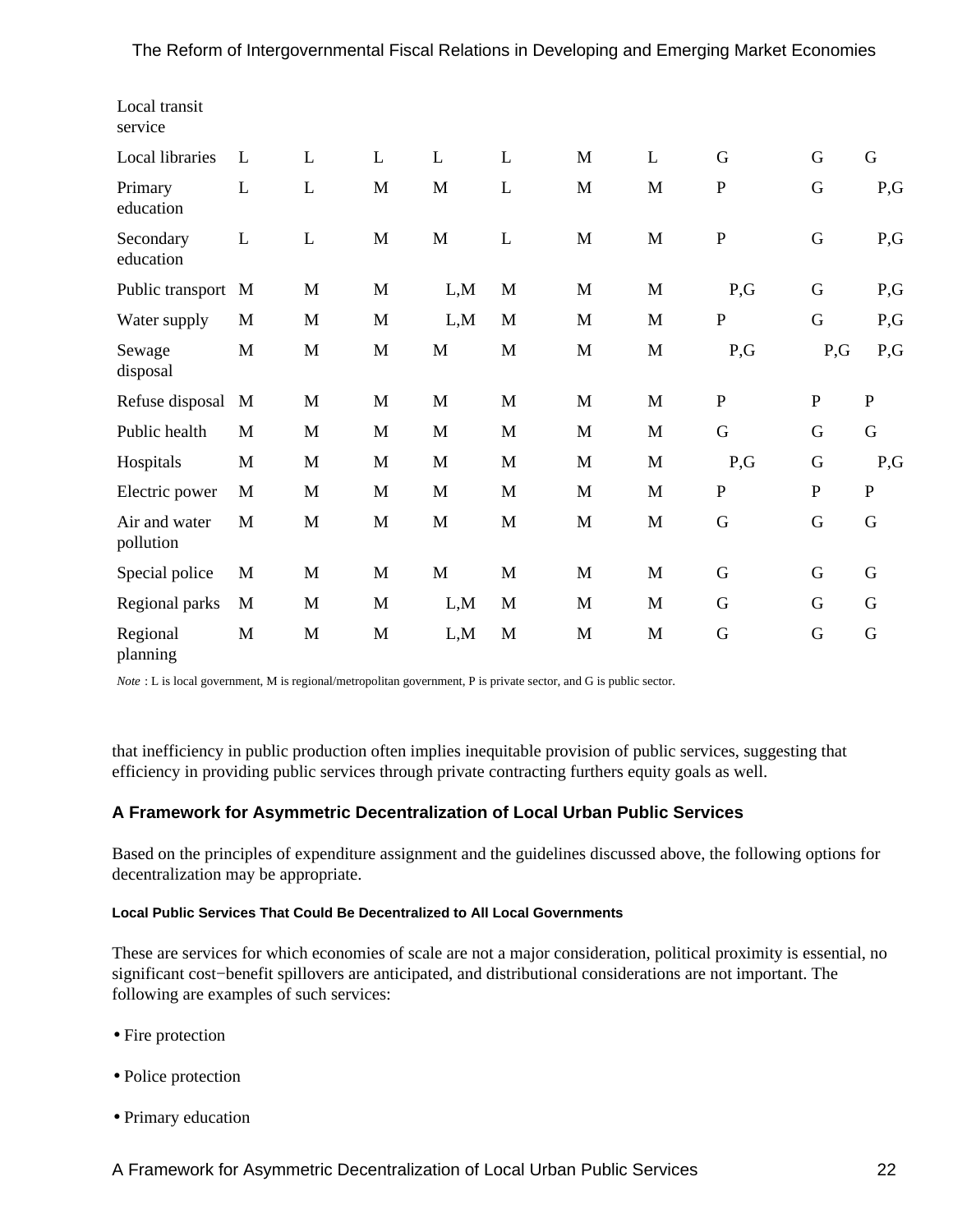- Refuse collection
- Neighborhood parks and recreation
- Street maintenance
- Local transit
- Traffic management
- Local libraries
- Local bylaws enforcement.

These services could be decentralized to local governments regardless of their size or financial capability. For police protection, local governments in smaller towns and rural areas might be given the option of organizing their own service or entering into arrangements with higher level governments to provide the service for a fee.

#### **Local Public Services That Could Be Decentralized to Larger Urban Municipalities (Population Over 100,000 and Meeting a Specified Standard of Property Assessments)**

These are services for which there is some degree of scale economy but government proximity to the people is important, distributional considerations are less relevant, and benefit spillouts are not serious. Examples of such services include:

- Land use planning
- <span id="page-23-0"></span>• Secondary education.

Note that the population size criteria suggested above is arbitrary, because hard evidence on scale economies for these services is not available. Nevertheless, the literature suggests that for most of these services in industrial countries scale economies obtain when population exceeds 100,000. This suggested cutoff could be adjusted for each country.

#### **Local Public Services to Be Provided By Metropolitan or Regional Governments (Combined Population of One Million and a Specified Value of Property Assessments)**

These are services for which important economies of scale and scope exist, cost−benefit spillovers can be serious, political proximity is important, and distributional considerations are of minor importance:

- Transportation
- Water supply
- Sewage disposal
- Refuse disposal
- Public health
- Hospitals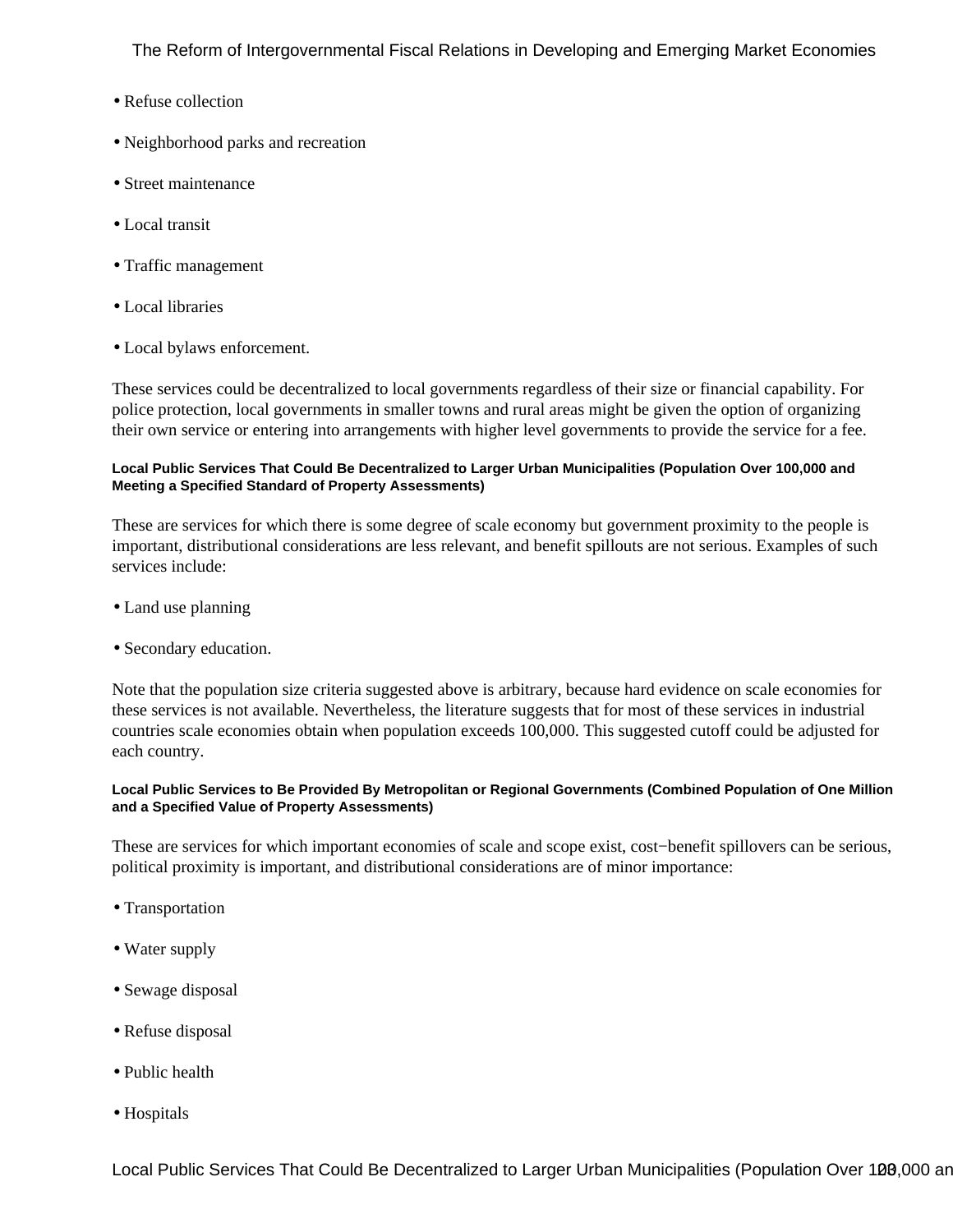- Electric power
- Air and water pollution
- Special police services
- Special libraries
- Regional parks
- Regional planning.

At the present time, regional governments based on a voluntary association of contiguous municipalities do not exist in developing countries. Regional governments as envisaged here could be created for some selected regional functions (multipurpose bodies) through proportional representation by member municipalities. Member municipalities would contribute to financing through formula−based contributions incorporating population and property assessments as factors. Regional governments would have councilors nominated from among elected members by municipal councils. To be accountable to member municipalities, they would serve for a fixed term and be financed by the municipalities.

In industrial countries, a wide range of regional public services are delivered by special−purpose agencies or bodies, that include: health, planning, recreation, environmental protection, and library boards; transit and police commissions; and utilities providing water, gas, and electricity. These agencies usually deal with public services whose delivery areas transcend existing political jurisdictions and are better financed by loan and user charges and earmarked benefit taxes, such as a supplementary mill rate on a property tax base to finance local school boards. If kept to a minimum,continue

such agencies help to fully exploit economies of scale in the delivery of services for which political boundaries are not consistent with service areas. A proliferation of these agencies, on the other hand, undermines accountability and budgetary flexibility at local levels. Accountability and responsiveness to voters is weakened if members of special−purpose bodies are appointed rather than elected. Budgetary flexibility is diminished if a majority of local expenditures falls outside the control of local councils. A few recently completed Canadian studies suggest that school boards and police commissions crowd out municipal expenditures and that delivery through special−purpose bodies did not result in any cost savings for such services as water and transit (Kitchen 1993).

General−purpose regional governments, entities, and enterprises are quite common in Germany and are effective in delivering a variety of regional public services. A similar regional government provides areawide public services in metropolitan Toronto in Canada. In general, a multipurpose regional government entity is preferable to a large number of special−purpose entities for the provision of metropolitan or regionwide public services.

For all local functions in unitary countries and for a limited number of functions in federal countries, a provincial government will have an oversight role and the central government will develop overall policy and standards. Thus, the provision of public services is a shared responsibility, but the role of different levels of government for each service is clearly articulated and better coordinated with others involved.

#### **Summary**

The intent of these recommendations is to present a framework for decentralization that could be implemented uniformly across a country to avoid potential controversies arising from nonuniform application. It is wrong to

#### Summary 24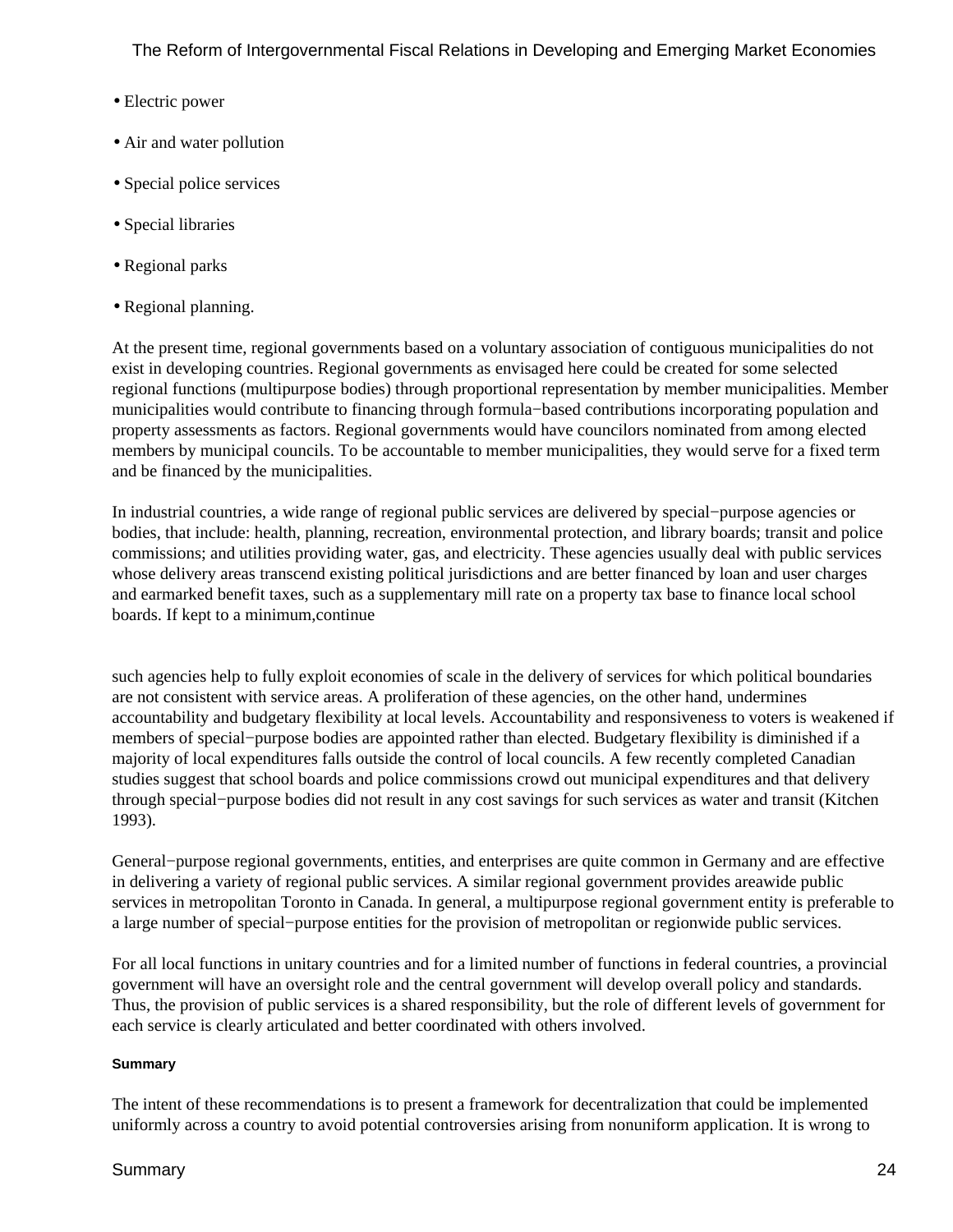presume, however, that all subnational governments of a particular category and size in a developing country would be equally capable and interested in taking on particular functions. It is essential, therefore, to retain some element of flexibility regarding who does what and how it is done. A municipal rating exercise that rates municipalities based on economic and financial data and institutional capacities could provide a basis for such flexibility. With an acceptable and credible municipal and provincial government rating system, it is easy to envisage a scenario in which public housing and secondary education is provided by larger local governments in some areas, by provincial government in others, and by regional units of provincial or central authorities in others. These deviations from the norm must be justified by objective criteria, and the financing and provision responsibilities should be clearly delineated. The framework for decentralization presented here is relevant for asymmetric assignment of responsibilities to local and municipal governments only and should not be considered for state and provincial governments. Application of this framework to rural municipalities would require modification of the basic criteria to include population size, rural assessments, and land area.

## **Expenditure Assignment Issues in Selected Countries**

Expenditure assignment in developing and transitional economies varies considerably, and actual responsibilities varies considerably, and actual responsibilities can often be at variance with constitutional assignment. Table 4 presents data on the degree of subnational government involvement in major functions in a sample of 13 countries (for details, see appendix C). It shows that such involvement is quite extensive in infrastructure and social services. Coordinating these shared services can be quite difficult in developing countries. Various lev−soft

#### **Table 4. Summary statistics on division of powers in selected developing countries**

|                             | Number of<br>countries with<br>shared and/or<br>subnational<br>assignment |                |
|-----------------------------|---------------------------------------------------------------------------|----------------|
| <i>Expenditure category</i> | Responsibility                                                            | Provider       |
| Defense                     | $\overline{0}$                                                            | 0              |
| Foreign affairs             | $\theta$                                                                  | 0              |
| International trade         | $\theta$                                                                  | 0              |
| Currency banking            | 0                                                                         | 0              |
| Interstate trade            | $\Omega$                                                                  | 0              |
| Immigration                 | $\theta$                                                                  | 1              |
| Air and rail                | 1                                                                         | 1              |
| Unemployment insurance      | $\overline{2}$                                                            | $\overline{2}$ |
| Environment                 | 5                                                                         | 5              |
| Highways                    | 6                                                                         | 5              |
| Education                   | 8                                                                         | 10             |
| Natural resources           | 8                                                                         | 7              |
| Social welfare              | 8                                                                         | 8              |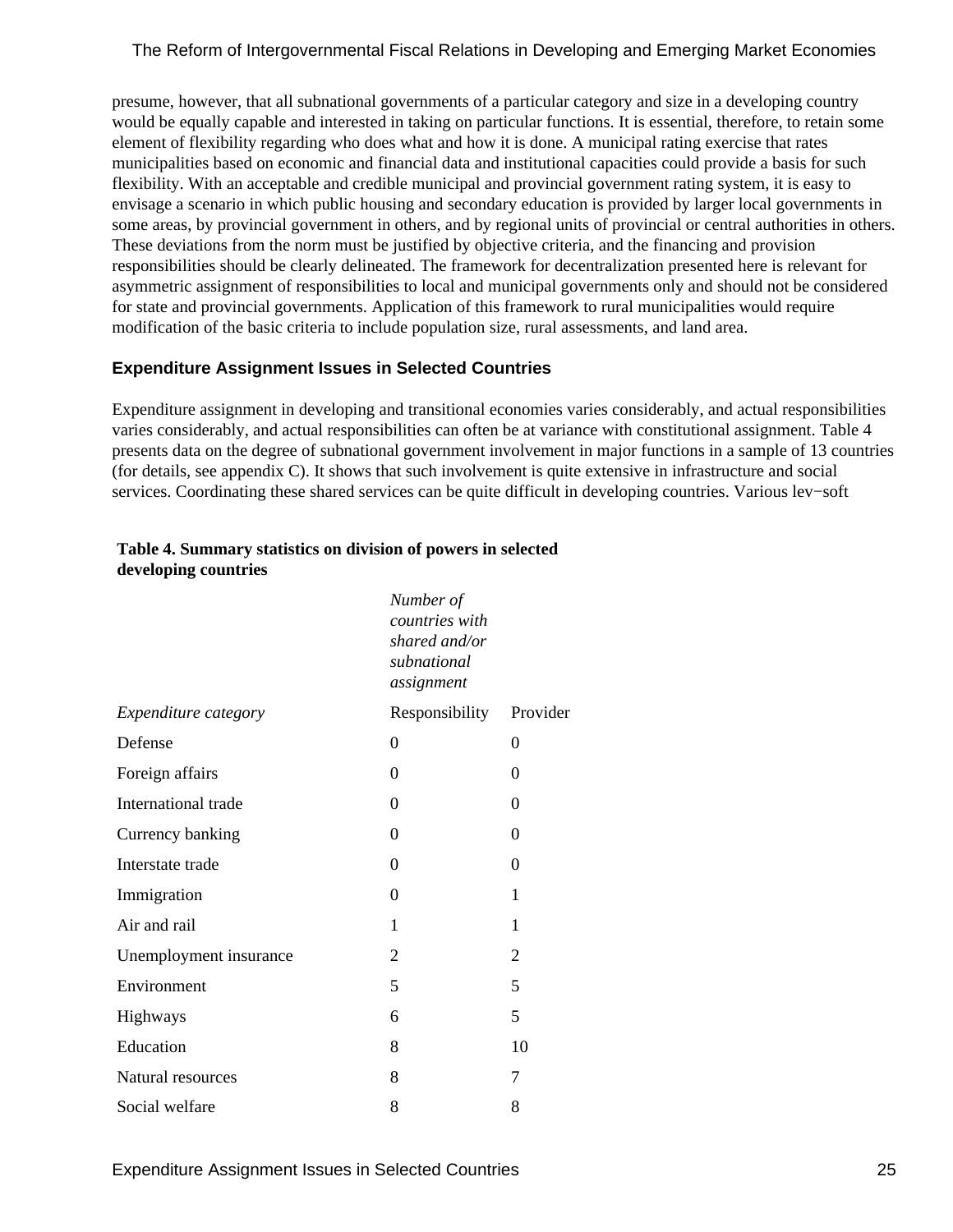| Industry and agriculture  | Ч  |    |
|---------------------------|----|----|
| Police                    | q  | ч  |
| Health                    | 10 | 10 |
| <b>Residual functions</b> |    |    |

*Note* : Sample countries (13): Argentina, Bangladesh, Brazil, China, India, Indonesia,

Malaysia, Nigeria, Pakistan, Philippines, Russian Federation, Thailand.

*Source* : Appendix C.

els of government are often involved in an overlapping and uncoordinated manner, resulting in much confusion and duplication. Difficulty also arises from national government involvement in local functions. In many developing countries, governments are also involved in provision of private goods and services while neglecting provision of public services.

<span id="page-26-0"></span>Countries vary a great deal in division of powers among levels of government. Table 5 shows that national government expenditures account for about 85 percent of total public sector expenditures in Argentina and Indonesia, whereas in Canada, China, and India subnational expenditures exceed national expenditures. Before its dissolution, the federal government of Yugoslavia had a limited role in national economy except for national defense. In countries such as Argentina, India, Indonesia, Mexico, and Pakistan the national governments' role in public and private sectors of the economy is all too pervasive. In Brazil and Nigeria, the role of federal and subnational governments in various functions is uncoordinated. The following examples illustrate the complexity of expenditure assignment.

• *Brazil* . The 1988 Constitution made a reasonably clear assignment of public service provision and revenue raising responsibilities to federal, state, and municipal sectors (Shah 1991c; Bomfim and Shah 1991, 1994). Purely local functions such as intracity transport, zoning, preventive health care, and elementary education were assigned exclusively to the municipal level. Responsibility for national services such as defense and foreign affairs was assigned to the federal level, and the remaining functions were designated shared responsibilities of the federal and state governments. The federal government sets standards for public services, and the state governments are responsible for delivery. Unfortunately, practice in Brazil differs substantially from the constitutional assignment, and the federal government's direct involvement in local functions is pervasive. This involvement is likely to disappear in the near future in view of the fiscal squeeze put on the federal government by the new fiscal arrangements.

Federal authority for macroeconomic management in Brazil has experienced a profound change as a result of the changes in the mechanisms for intergovernmental relations. Three interrelated problems have emerged concerning the conduct of fiscal policy: (1) the federal government has lost considerable control over some fiscal policy instruments; (2) the effectiveness of the instruments that have remained under federal jurisdiction can be potentially undermined by the fiscal behavior at lower levels of government; and (3) the federal government has come under a fiscal squeeze because decentralization of tax authority and transfer of revenues have not been accompanied in practice by a transfer of expenditure responsibilities.

The implications of these developments for monetary policy seem to have been more favorable than the ones mentioned for fiscal policy. Two important events that helped enhance the federal government's ability to conduct a sound monetary policy are (1) the end of the ''Monetary Budget," or, the consolidation of the federal budget into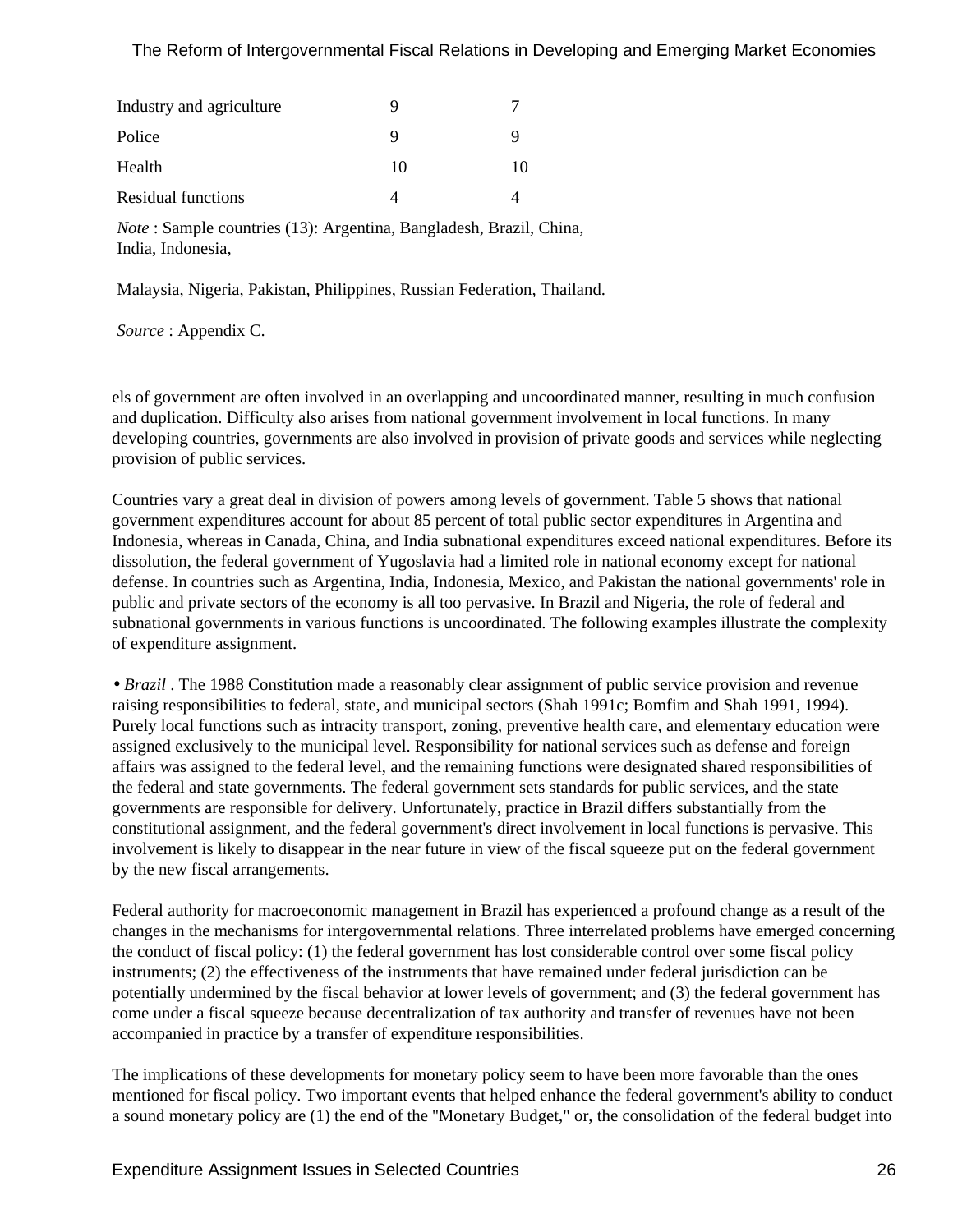a single budget, and the end of mechanisms that effectively allowed authorities to use the printing press of the central bank to finance transfers and other public expenditures, and (2) the reduced importance of the National Monetary Council; the new Constitution vested a more clear assignment of monetary policy responsibility with the central bank. A potential obstacle to macroeconomic equilibrium through monetary stabilization is in the nature of relations between the central bank and state banking institutions. The recurrent bailouts of troubled state banks by the federal monetary authorities are a factor contributing to monetary instability. In 1987, for instance, nearly one half of the monetary base was constituted by debt of the state banks to the central bank.

• *Indonesia* . In 199091, 76 percent of government expenditure was undertaken directly by the center, and another 8 percent was effectively controlled by the center through the conditionality of its transfers to local governments. Even for the remaining 16 percent of the expenditure, the center exercises some influence through its planning and budget approval process (table 5). In contrast, in China for example, which is also a unitary state, direct spending by the center accounts for only about 40 percent of total government spending, central conditional transfers another 10 percent, and for the remaining 50 percent central control is virtually nonexistent.

• *India* . The federal government exercises strong control over states' priorities by withholding federal grants and approving the states' capital expenditures (Gulati and George 1987).

• *Mexico* . In this highly centralized federation, more than 80 percent of public expenditures are controlled by the central government. Besides the usual functions of a central government—de−soft

|                                                | Percentage by level of<br>government |             |       |  |
|------------------------------------------------|--------------------------------------|-------------|-------|--|
| <i>Function</i>                                | National                             | Subnational | Total |  |
| Argentina (1988)                               |                                      |             |       |  |
| Total                                          | 85.5                                 | 14.5        | 100.0 |  |
| 1. General public services and public<br>order | 68.2                                 | 31.8        | 100.0 |  |
| 2. Defense                                     | 100.0                                | 0.0         | 100.0 |  |
| 3. Education                                   | 70.3                                 | 29.7        | 100.0 |  |
| 4. Health                                      | 57.1                                 | 42.9        | 100.0 |  |
| 5. Social security and welfare                 | 97.1                                 | 2.9         | 100.0 |  |
| 6. Housing and community amenities             | 18.6                                 | 81.4        | 100.0 |  |
| 7. Recreation, culture, and religion           | 82.7                                 | 17.3        | 100.0 |  |
| 8. Economic affairs and services               | 90.2                                 | 9.8         | 100.0 |  |
| Canada (1989)                                  |                                      |             |       |  |
| Total                                          | 47.8                                 | 52.2        | 100.0 |  |
| 1. General public services and public<br>order | 53.2                                 | 46.8        | 100.0 |  |
| 2. Defense                                     | 100.0                                | 0.0         | 100.0 |  |

## **Table 5. Expenditures by function and level of government**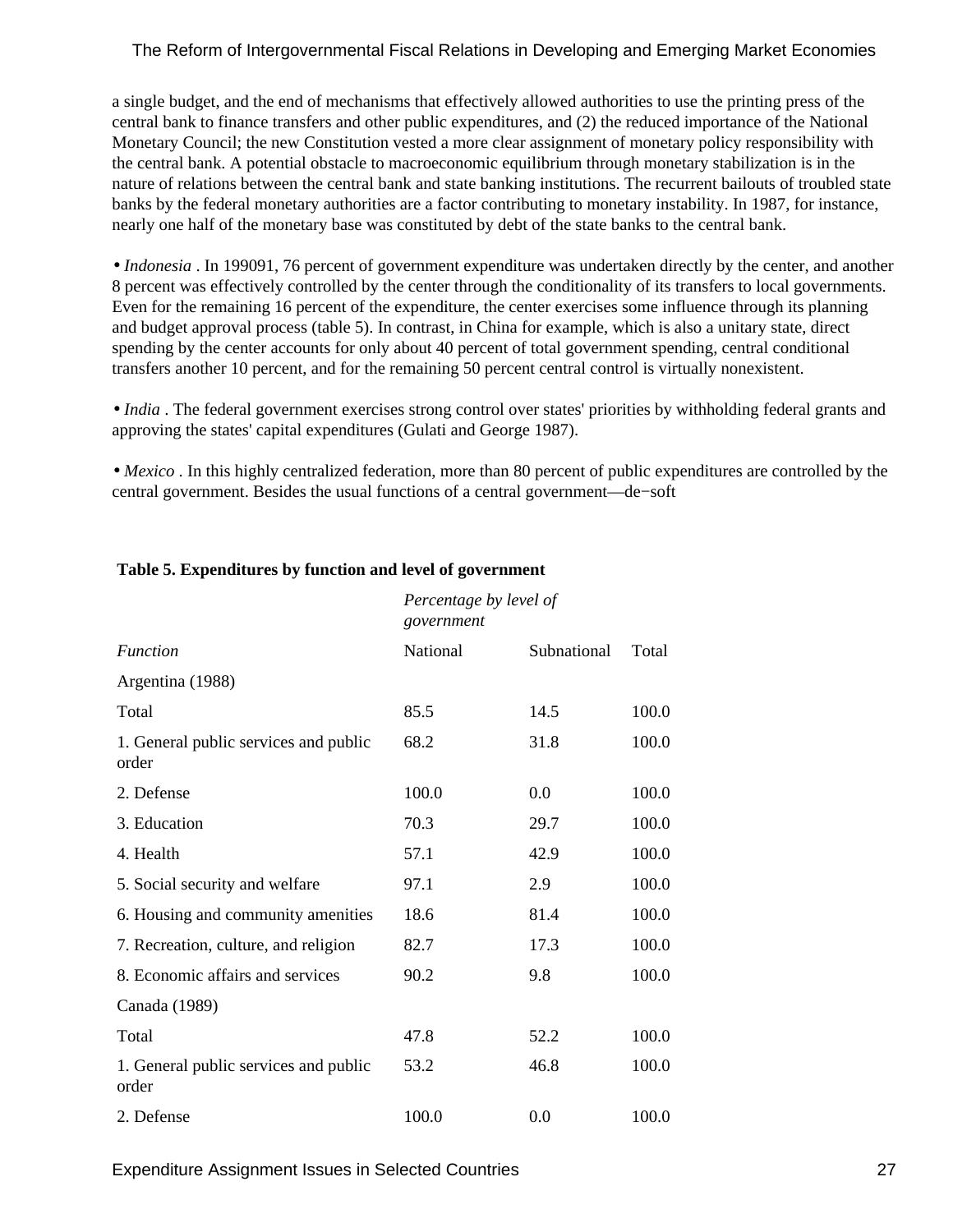<span id="page-28-0"></span>

| 3. Education                                   | 14.0  | 86.0  | 100.0 |
|------------------------------------------------|-------|-------|-------|
| 4. Health                                      | 18.1  | 81.9  | 100.0 |
| 5. Social security and welfare                 | 67.8  | 32.2  | 100.0 |
| 6. Housing and community amenities             | 49.6  | 50.4  | 100.0 |
| 7. Recreation, culture, and religion           | 36.1  | 63.9  | 100.0 |
| 8. Economic affairs and services               | 52.5  | 47.5  | 100.0 |
| China (1990)                                   |       |       |       |
| Total                                          | 40.0  | 60.0  | 100.0 |
| India (1988)                                   |       |       |       |
| Total                                          | 44.4  | 55.6  | 100.0 |
| 1. General public services and public<br>order | 14.8  | 85.2  | 100.0 |
| 2. Defense                                     | 99.0  | 1.0   | 100.0 |
| 3. Education                                   | 13.9  | 86.1  | 100.0 |
| 4. Health                                      | 28.4  | 71.6  | 100.0 |
| 5. Social security and welfare                 | 0.0   | 100.0 | 100.0 |
| 6. Housing and community amenities             | 72.7  | 27.3  | 100.0 |
| 7. Recreation, culture, and religion           | 0.0   | 100.0 | 100.0 |
| Indonesia (1992)                               |       |       |       |
| Total                                          | 84.9  | 15.1  | 100.0 |
| 1. General public services and public<br>order | 83.4  | 16.6  | 100.0 |
| 2. Defense                                     | 100.0 | 0.0   | 100.0 |
| 3. Education                                   | 81.6  | 18.4  | 100.0 |
| 4. Health                                      | 60.6  | 39.4  | 100.0 |
| 5. Social security and welfare                 | 88.8  | 11.2  | 100.0 |
| 6. Housing and community amenities             | 84.6  | 15.4  | 100.0 |
| 7. Recreation, culture, and religion           | 55.5  | 44.5  | 100.0 |
| 8. Economic affairs and services               | 82.2  | 17.8  | 100.0 |
| 9. Subsidies to lower level                    | 93.5  | 6.5   | 100.0 |
| 10. Reserves and adjustments                   | 100.0 | 0.0   | 100.0 |
| United States (1990)                           |       |       |       |
| Total                                          | 52.7  | 47.3  | 100.0 |
| 1. General public services and public<br>order | 47.2  | 52.8  | 100.0 |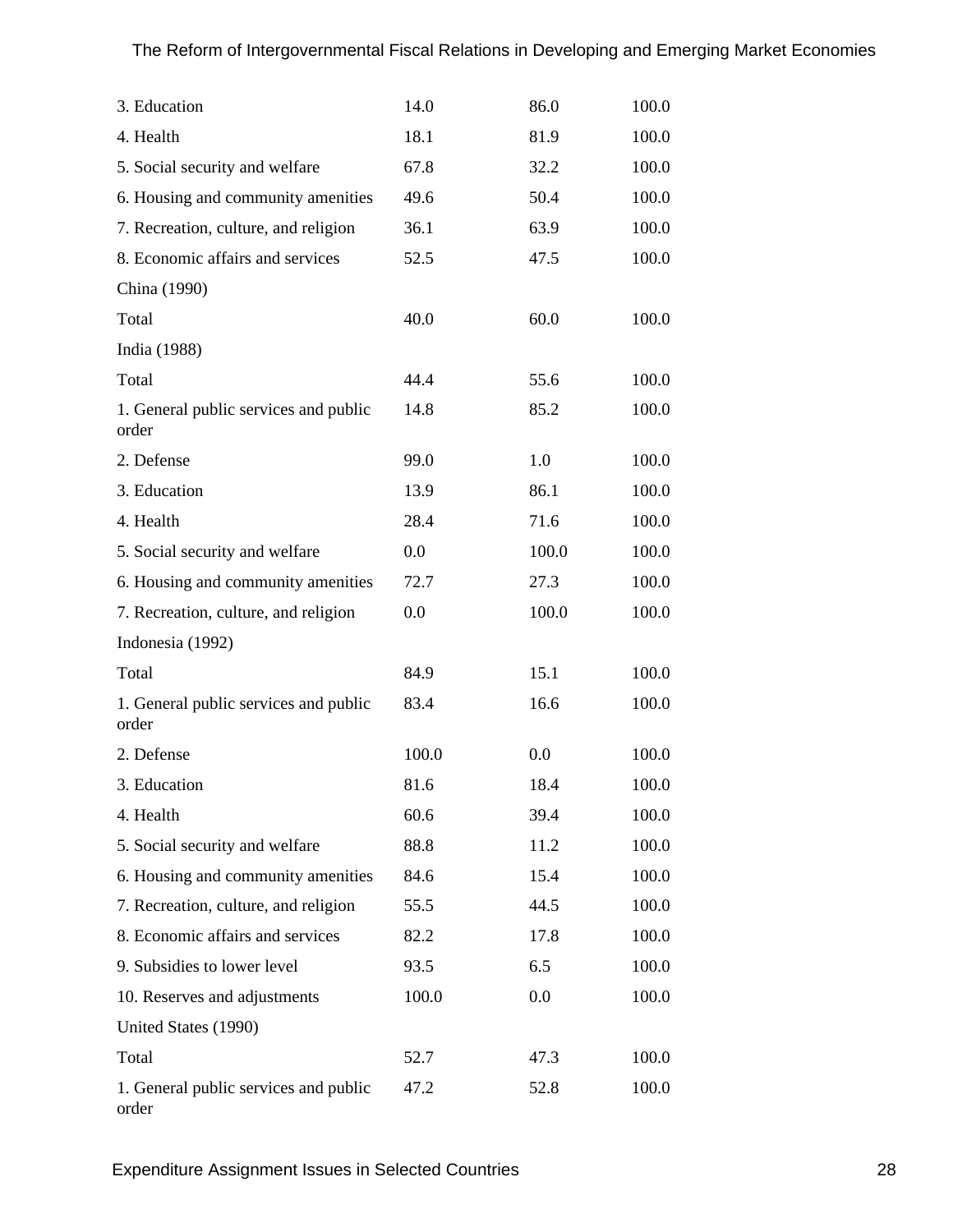| 2. Defense                           | 100.0 | 0.0  | 100.0 |
|--------------------------------------|-------|------|-------|
| 3. Education                         | 5.5   | 94.5 | 100.0 |
| 4. Health                            | 55.6  | 44.4 | 100.0 |
| 5. Social security and welfare       | 72.4  | 27.6 | 100.0 |
| 6. Housing and community amenities   | 67.0  | 33.0 | 100.0 |
| 7. Recreation, culture, and religion | 15.4  | 84.6 | 100.0 |
| 8. Economic affairs and services     | 56.6  | 43.4 | 100.0 |

*Source* : International Monetary Fund (1992); China: Ministry of Finance, unpublished tables; Indonesia: budget papers, 199293.

fense, justice, external affairs, commerce, and finance—the federal government assumes responsibilities for health and education. Evidence suggests that education expenditures in Mexico are distributed equitably, but health expenditures and per capita health spending is positively correlated with per capita income of the state. States are responsible for only public transport and infrastructure expenditures. Mexico is expected to decentralize or relax federal authority over a number of functions, including health and education, in the near future.

• *Pakistan* . Federal control over concurrent and provincial responsibilities is quite strong. Control is exercised by the plan review and approval process, by monetary transfers, and by federal civil service officials who hold important administrative positions at provincial and local levels.

<span id="page-29-0"></span>• *Russia* . Respective roles of various levels of government in public service provision have not been legislated, but in practice these roles are well understood. The federal government has a dominant role in transportation and education but has transferred responsibilities for investment in highways, military housing, and airports to local governments. Local governments are also responsible for health and social services, primary and secondary education, and public utilities. State−owned enterprises fulfill many local government functions such as local roads, schools, and clinics. Local governments will have to assume these functions as ownership of these enterprises is transferred to the private sector.

• *South Africa* . An interim constitution that goes into effect in May 1994 has not specified areas of exclusive responsibility for the nine provincial governments. This task is assigned to an independent Commission on Provincial Governments. The Constitution specifies the following as areas of shared central−provincial responsibilities: agriculture; casinos, racing, gambling, and wagering; cultural affairs; education at all levels except university and technical education; health services; housing; provincial language policy; local government; conservation; police; provincial public media; public transport; regional planning and development; road traffic regulation; roads; tourism; trade and industrial promotion; traditional authorities; urban and rural development; and welfare services. Water, sanitation, transportation facilities, electricity, primary health, education, housing, and security have been designated as local government functions.

## **Tax Assignment: Theory and Practice**

The division of revenue sources among federal and subnational governments constitutes the tax assignment problem. Once expenditure assignment has been agreed on, tax assignment and design of transfers become critical elements in matching expenditure needs with revenue means at various levels of government. Although tax assignment can be undertaken independently of expenditure assignment—a common practice in developing countries—the advantages of centralized tax administration and decentralized provision of public services become apparent when tax assignment reflects anticipated spending. Such arrangements prevent overdependence of lower levels of government on intergovernmental transfers, which can otherwise distort local spending priorities. Where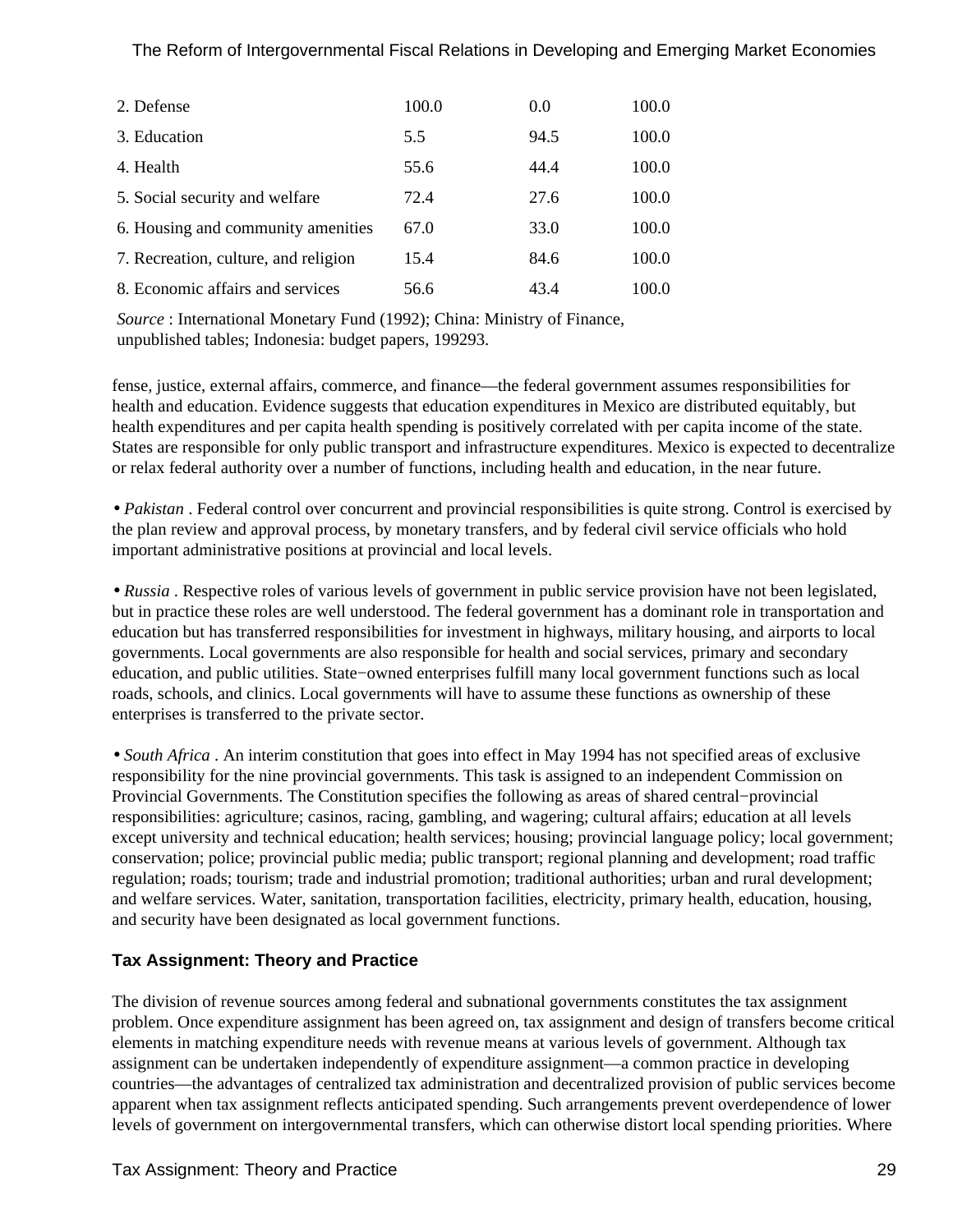theoretical guidance on tax assignment is unclear, expenditure assignment can provide a powerful argument for assigning responsibility to the government with the greatest need for more money. Musgrave (1983) uses equity (consistency of revenue means with expenditure needs) and efficiency (minimizing resource cost) criteria to suggest the following broad principles in tax assignment:

- Progressive redistributive taxes should be centralized.
- Taxes suitable for economic stabilization should be centralized; lower level taxes should be cyclically stable.
- Unequal tax bases between jurisdictions should be centralized.
- Taxes on mobile factors of production should be centralized.
- Residence−based taxes, such as excises, should be levied by states.
- Taxes on completely immobile factors should be levied by local authorities.
- Benefit taxes and user charges can be levied appropriately by all levels.

An alternate framework for tax assignment would use the following criteria:

• *Efficiency in tax administration* . The level of government likely to have the best information on a tax base would be the level responsible for levying taxes on such a base. For example, for corporate income taxes, national government is likely to have more accurate information on corporate income originating from various jurisdictions at home and abroad. For property taxes, on the other hand, a local government is better positioned to assess property values. Based on this criterion, corporate incomecontinue

taxes would be assigned to the national government and property taxes to a local government.

• *Fiscal need* . According to this criterion, revenue means should be matched as closely as possible to revenue needs. Thus, tax instruments to further policy objectives should be assigned to the level of government having the responsibility for such a service. Progressive redistributive taxes, stabilization instruments, and resource rent taxes are suitable for assignment to national government, and tolls on intermunicipal roads to state governments.

Table 6 presents assignment of major taxation instruments to various levels of government based on these two criteria. The characteristics of each instrument is described below:

• *Customs* . Taxes on international trade such as import/export duties and other charges are suitable for administration only at the federal level.

• *Personal income taxes* . Individual income is a mobile factor and taxes are levied on redistributive grounds. Place of residence rather than place of employment is used as a basis for taxation, since benefits from public services at place of residencecontinue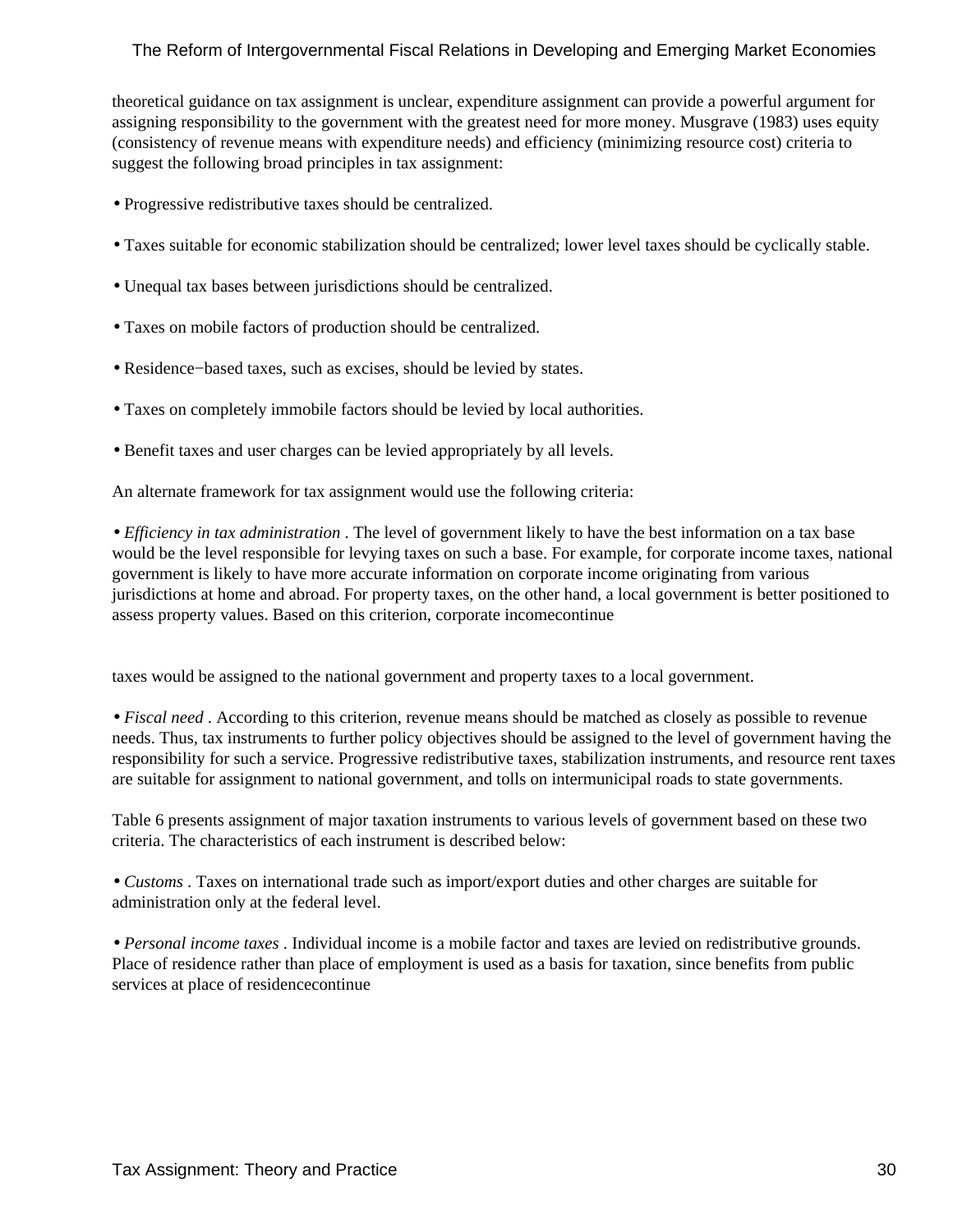| Type of tax                                                                                    | Base         | Rate                      | Collection and<br>administration | Comments                                                                                     |
|------------------------------------------------------------------------------------------------|--------------|---------------------------|----------------------------------|----------------------------------------------------------------------------------------------|
| Customs                                                                                        | $\mathbf{F}$ | $\mathbf F$               | F                                | International trade taxes                                                                    |
| Corporate income                                                                               | $\mathbf{F}$ | $\mathbf{F}$              | F                                | Mobile factor, stabilization tool                                                            |
| Resource taxes                                                                                 |              |                           |                                  |                                                                                              |
| Resource rent (profits,<br>income) tax                                                         | F            | $\boldsymbol{\mathrm{F}}$ | $\mathbf F$                      | Highly unequally distributed<br>tax bases                                                    |
| Royalties, fees, charges;<br>severance taxes;<br>production, output, and<br>property taxes     | S,L          | S,L                       | S,L                              | Benefit taxes/charges for<br>state-local services                                            |
| Conservation charges                                                                           | S,L          | S,L                       | S,L                              | To preserve local environment                                                                |
| Personal income                                                                                | F            | F,S,L                     | F                                | Redistributive, mobile factor;<br>stabilization tool                                         |
| Wealth taxes (taxes on<br>capital, wealth, wealth<br>transfers, inheritances, and<br>bequests) | F            | F,S                       | $\mathbf F$                      | Redistributive                                                                               |
| Payroll                                                                                        | F,S          | F,S                       | F,S                              | Benefit charge, e.g., social<br>security coverage                                            |
| Multistage sales taxes<br>(value-added tax [VAT]                                               | $\mathbf F$  | $\mathbf{F}$              | $\mathbf F$                      | Border tax adjustments possible<br>under federal assignment;<br>potential stabilization tool |
| Single-stage sales taxes<br>(manufacturer, wholesale,<br>retail)                               |              |                           |                                  |                                                                                              |
| Option A                                                                                       | S            | S,L                       | S,L                              | Higher compliance cost                                                                       |
| Option B                                                                                       | $\mathbf F$  | ${\bf S}$                 | $\mathbf F$                      | Harmonized, lower compliance<br>cost                                                         |
| "Sin" taxes                                                                                    |              |                           |                                  |                                                                                              |
| Excises on alcohol and<br>tobacco                                                              | F,S          | F,S                       | F,S                              | Health care a shared<br>responsibility                                                       |
| Betting, gambling                                                                              | S,L          | S,L                       | S,L                              | State and local responsibility                                                               |
| Lotteries                                                                                      | S,L          | S,L                       | S,L                              | State and local responsibility                                                               |
| Race tracks                                                                                    | S,L          | S,L                       | S,L                              | State and local responsibility                                                               |
| Taxation of "bads"                                                                             |              |                           |                                  |                                                                                              |
| Carbon                                                                                         | F            | $\boldsymbol{F}$          | $_{\rm F}$                       | To combat global/national                                                                    |

pollution

## **Table 6. Conceptual basis of tax assignment**

*Determination of*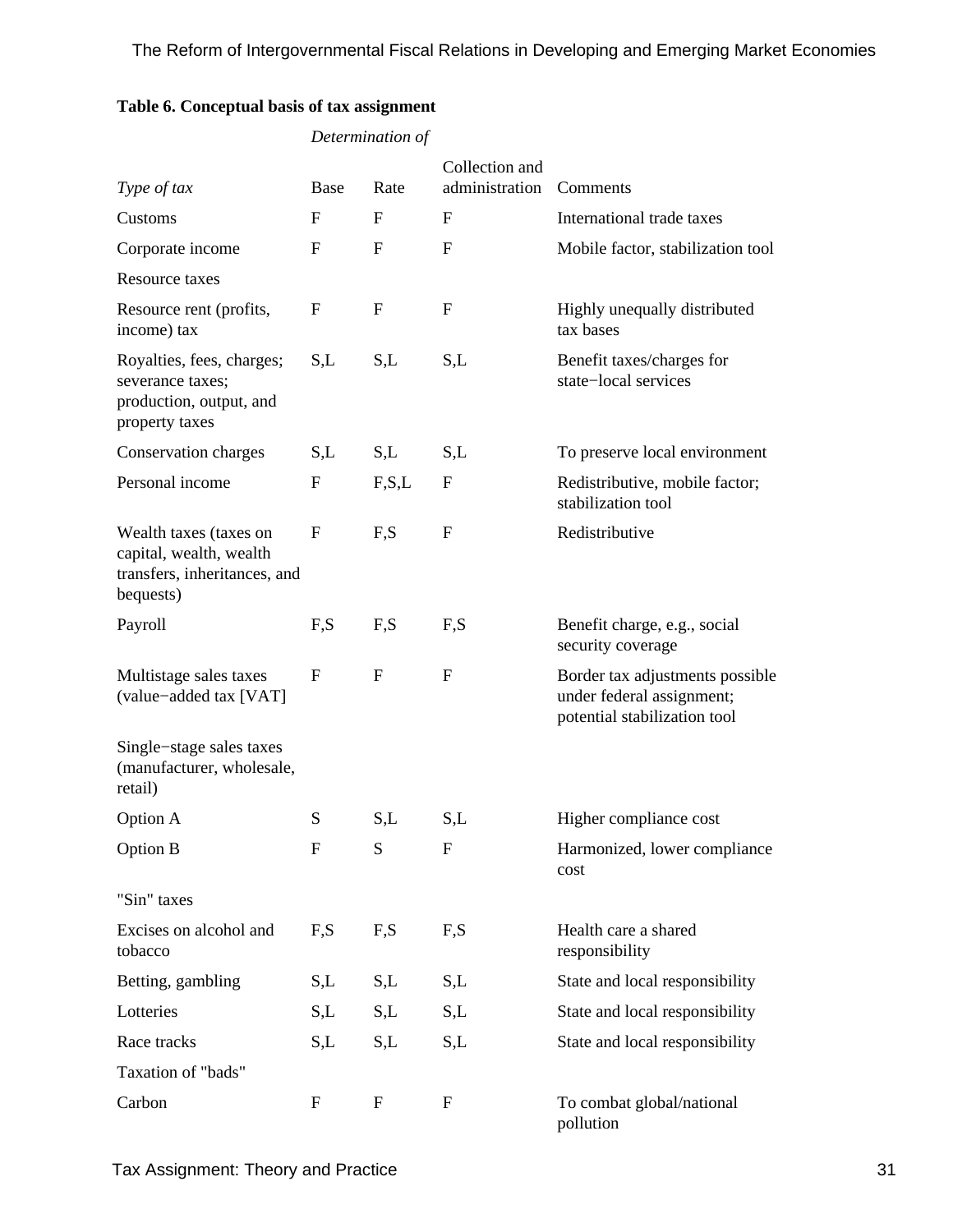| <b>BTU</b> taxes                                 | F.S.L     | F.S.L | F,S,L | Pollution impact may be<br>national, regional, or local                 |
|--------------------------------------------------|-----------|-------|-------|-------------------------------------------------------------------------|
| Motor fuels                                      | F.S.L     | F.S.L | F.S.L | Tolls on<br>federal/provincial/local roads                              |
| <b>Effluent</b> charges                          | F,S,L     | F,S,L | F,S,L | To deal with interstate,<br>intermunicipal or local<br>pollution issues |
| Congestion tolls                                 | F,S,L     | F,S,L | F,S,L | Tolls on<br>federal/provincial/local roads                              |
| Parking fees                                     | L         | L     | L     | To control local congestion                                             |
| Motor vehicles                                   |           |       |       |                                                                         |
| Registration, transfer<br>taxes, and annual fees | S         | S     | S     | State responsibility                                                    |
| Driver's licenses and fees                       | S         | S     | S     | State responsibility                                                    |
| <b>Business taxes</b>                            | S         | S     | S     | Benefit tax                                                             |
| Excises                                          | S,L       | S,L   | S,L   | Residence-based taxes                                                   |
| Property                                         | ${\bf S}$ | L     | L     | Completely immobile factor,<br>benefit tax                              |
| Land                                             | S         | L     | L     | Completely immobile factor,<br>benefit tax                              |
| Frontage, betterment                             | S,L       | L     | L     | Cost recovery                                                           |
| Poll                                             | F,S,L     | F,S,L | F,S,L | Payment for services                                                    |
| User charges                                     | F.S.L     | F,S,L | F.S.L | Payment for services received                                           |

*Note*: F is federal, S is sate or province, L is municipal or local.

<span id="page-32-0"></span>exceed similar benefits at the place of employment for most individuals. Since the federal government assumes primary responsibility for redistribution, a progressive personal income tax is suitable for imposition by that government. It should be noted that in low−income agrarian societies and lowermiddle income countries, the coverage of the personal income tax is quite limited and its role as a redistributive element of the fiscal system is further clouded by widespread tax evasion. Shah and Whalley (1991) have argued that when one considers the rural−urban migration effects associated with a tax on urban incomes, as well as the reverse redistribution effects of the income tax through the bribe system, the personal income tax may not be viewed as a progressive element of the tax structure in lower−middle income countries. Under such circumstances, an exclusive federal role for the personal income tax is difficult to justify. Furthermore, provincial governments have also come to assume an increasingly important role in redistribution and therefore should have access to this tax base. If local governments provide a range of services beyond those clearly related to property, a local income tax may correspond better to benefits than other more traditional local taxes. Uncoordinated access by various levels of government to this revenue source would result in a disharmonized and complicated tax system. Such a situation can be avoided by giving the federal government exclusive authority in determination of tax base but allowing subnational governments to use the federal tax base to levy supplementary rates, preferably flat rate charges on federal tax liability. This piggybacking potential remains to be exploited in the developing world. In Canada, in the interest of achieving a harmonized system, the federal government vacated tax room to enable provinces to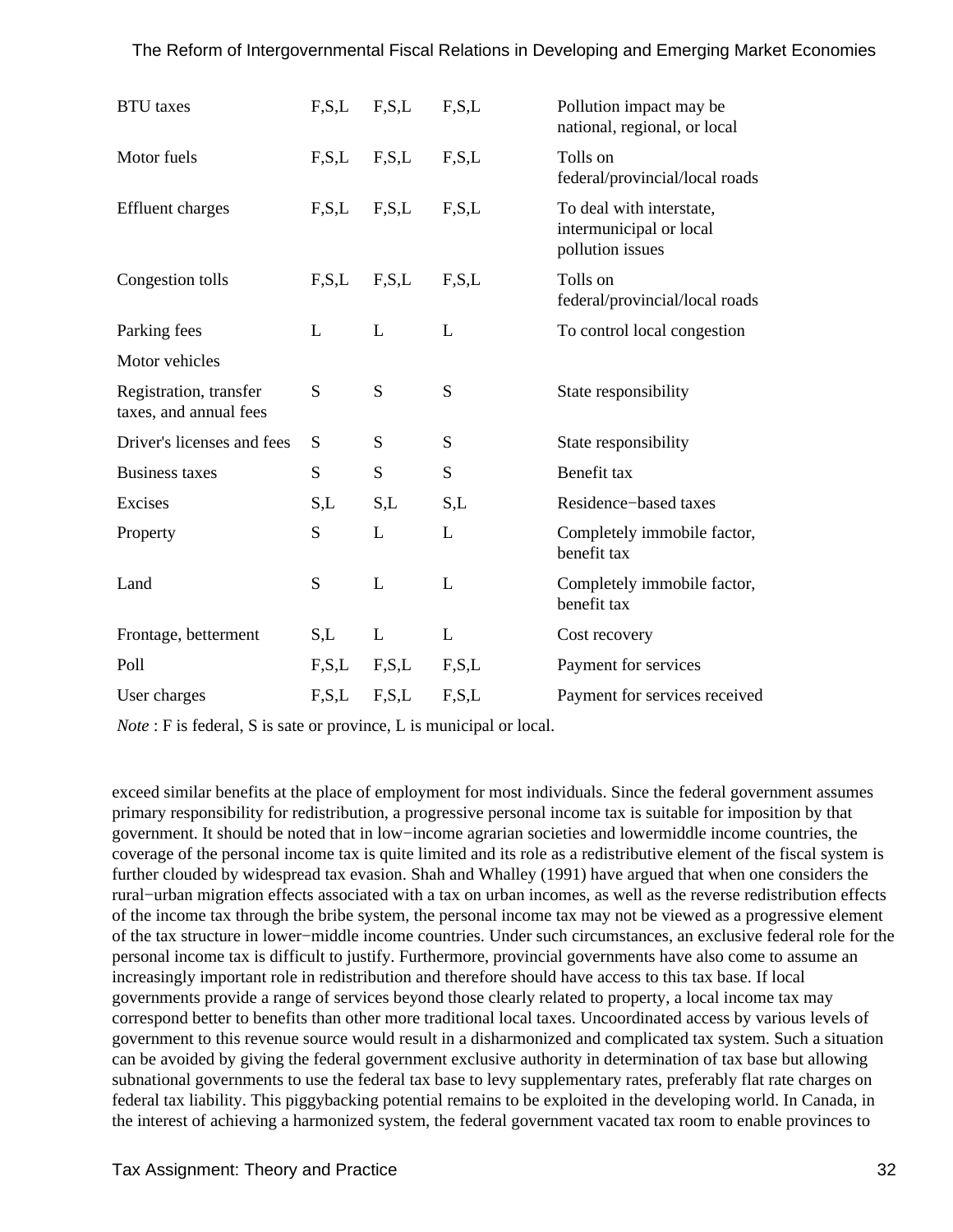levy supplementary rates on the federal tax base.

• *Corporate income tax* . Corporate income tax is also a tax on a mobile factor and is therefore more suitable for assignment to the central government. Subnational imposition of such a tax opens possibilities for shifting income to low tax jurisdictions through transfer pricing practices by corporations. It is best for subnational governments to piggyback on the federal tax and that overall corporate tax rates by place of residence do not diverge significantly. Corporate income can be apportioned by a formula among subnational jurisdictions. In Canada, payroll and gross sales are given equal weight. In the United States, payroll, property assessments, and gross sales are used for formula apportionment of corporate income among states.

• *Wealth taxes* . Taxes on capital, wealth, wealth transfers, inheritances, and bequests are more suitable for imposition by the center, to avoid tax competition among subnational jurisdictions and resulting misallocation of capital.

• *Resource rent taxes* . Resources are immobile and therefore could be easily taxed by subnational jurisdictions. However, since resources tend to be distributed unevenly across a nation, taxation by subnational jurisdictions perpetuates regional inequalities and may encourage fiscally induced migration to resource−rich regions, resulting in inefficient allocation of resources. Because of their instability and unpredictability, natural resource revenues are not considered an appropriate source of revenues for subnational governments. It is desirable to have national ownership of resources, with sharing of associated rents through national taxation of resource rents accompanied by equalization transfers.

Some resource taxes designed to cover costs of local service provision, such as property taxes, royalties and fees, and severance taxes on production and output could be assigned to local governments. In addition, subnational governments could also impose taxes to discourage local environmental degradation. This explains why in Australia, Canada, and the United States, intermediate−level governments (and some local governments in the United States) impose such taxes on natural resources.

• *Sales taxes* . Single−stage sales taxes can be levied by any level of government. Retail, wholesale, or manufacturing sales taxes are suitable for all levels provided the tax base is harmonized. A multistage tax, such as a value−added tax (VAT) presents special difficulties in federal countries. Imposition of such a tax by subnational governments creates major administrative difficulties in taxing goods and services that cross more than one jurisdiction. The system of crediting under a VAT requires that cross−border transactions be accounted for to be able to credit taxes paid on earlier stages of sales across state borders. With the possibility of differential subnational tax rates and bases, tax administration may become too difficult. Thus, a uniform system of VATs administered by the center is desirable.

• *"Sin" taxes* . Excises on alcohol and tobacco could be jointly occupied by federal and provincial levels, as both health care and prevention of accidents and crimes is usually a shared responsibilitycontinue

in most federations. Games of chance and gambling usually falls within the purview of state and local governments, making taxes on betting, gambling, and racetracks and on lottery revenues suitable for assignment to subnational governments only.

• *Taxation on "bads."* Taxation to control environmental externalities such as congestion and pollution, are suitably imposed by the level of government having the responsibility for their curtailment. This would suggest that carbon taxes to combat global and national pollution issues should be a federal responsibility. BTU taxes, taxes on motor fuels, and congestion tolls could be levied by all levels in their own spheres of authority. Effluent charges to deal with interstate pollution should be a federal responsibility. Intermunicipal pollution would be a state responsibility, but intramunicipal pollution should rest with local governments. Parking fees to influence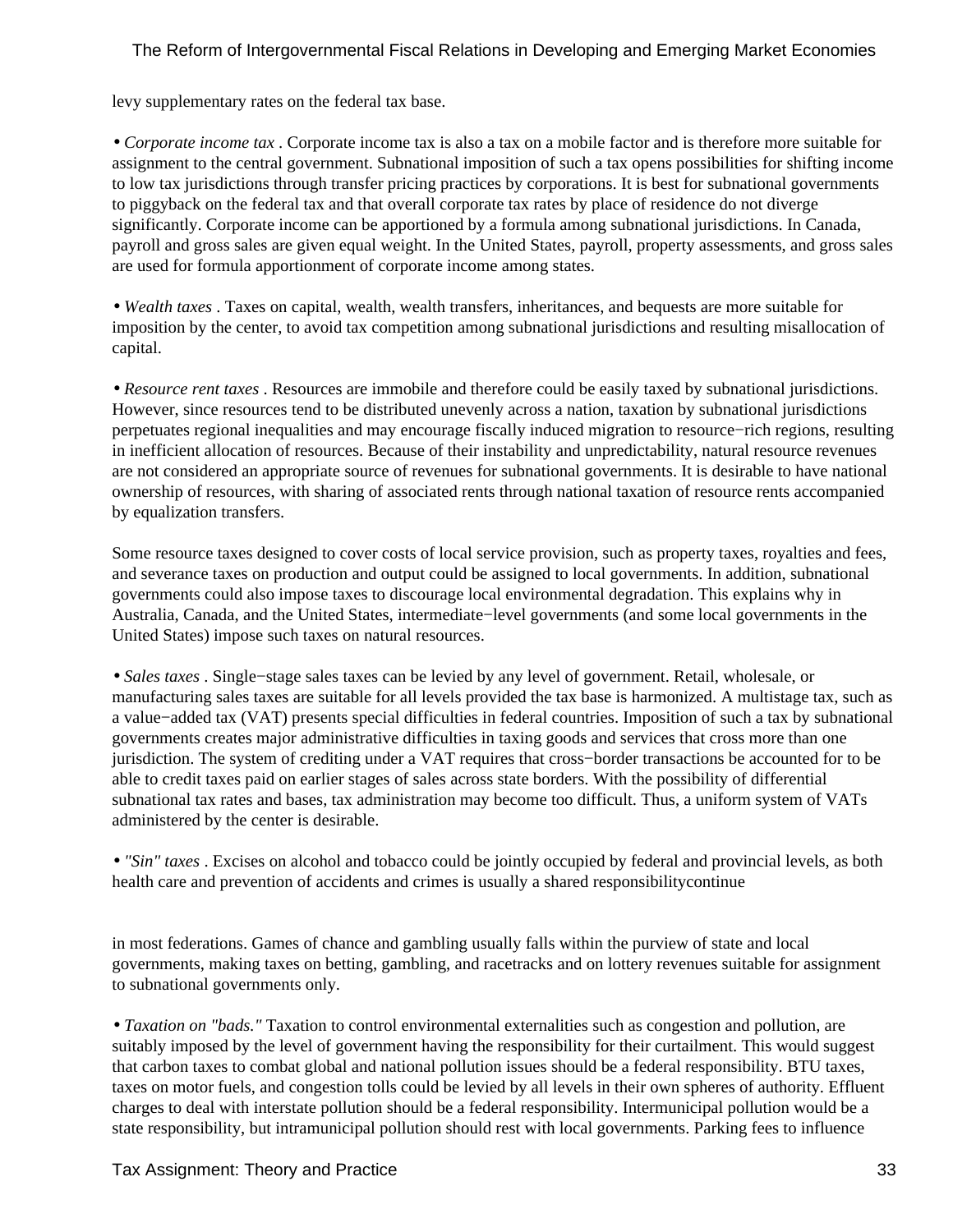intermodal choices and thereby regulate local traffic congestion should be a local responsibility.

• *Business taxes* . Business registration and similar taxes are more suitable for assignment to provincial governments than to local governments, because business taxes at the local level are an attractive alternative to shift tax burdens to nonresidents. While lowering the cost to local residents, such taxes distort local decisions and promote excessive local services. In the presence of such taxes, local taxes do not adequately signal costs of local services.

• *Motor vehicles taxes and driving licenses*. For efficiency in tax administration, these are suitable for assignment at the state level only.

• *Property taxes and frontage charges* . Taxation of real estate is a suitable instrument local governments can use to recover costs of public service provision related to properties. In addition to urban land and improvements, such a tax may also cover nonresidential assessments such as electric power, telephone, cable lines, and gas pipelines. Frontage charges or betterment levies are usually assessed per linear front foot of the property and are designed to cover capital costs associated with extension of infrastructure services to new areas. These should also be seen as a benefit charge for local services. In rural areas, an agricultural land tax could be imposed by rural municipalities for incorporated areas and by state governments in unincorporated rural areas. Intermediate−level governments might profitably be involved in ensuring uniformity in assessment and audit for land and property taxes.

• *User charges* . Poll taxes, user charges, or benefit taxes are suitable for imposition by all levels of government.

## **Tax Assignment Issues in Selected Countries**

A summary of subnational involvement in tax administration in a sample of 15 developing countries is presented in table 7; appendix D provides further details on tax assignment in these countries. It is interesting to note that customs duty, theoretically a central levy, is administered by local governments in Malaysia (and China through December 1993) on behalf of the national governments. Resource taxes are centralized, except in India. Sales taxes are either centralized or shared, except in Nigeria. The VAT is a state tax in Brazil but a central levy in Mexico, where it is administered by states. Property tax is a central levy in Indonesia, a provincial tax in Pakistan, and a truly local tax only in Colombia, Mexico, and Nigeria. Rights to residual taxation rest with the central government in India but with state governments in Argentina and Brazil. In Nigeria, the federal government assigns personal income taxation to the 22 states. In Mexico, lower level governments have access only to fees, charges, and property taxes. All other taxes are assigned to the federal government for redistribution. Pakistan also does not give lower levels of governments direct access to major revenue sources but shares revenues from major sources using population as the principal criterion. China has recentralized tax administration, effective January 1,1994; the center assumed direct responsibility for administration of customs, continue

#### **Table 7. A summary view of subnational tax assignment in 15 developing countries**

*Number of countries with subnational determination of*

| Type of tax      | Base | Rate | Tax collection<br>and<br>administration |
|------------------|------|------|-----------------------------------------|
| Customs          |      |      |                                         |
| Income and gifts |      |      |                                         |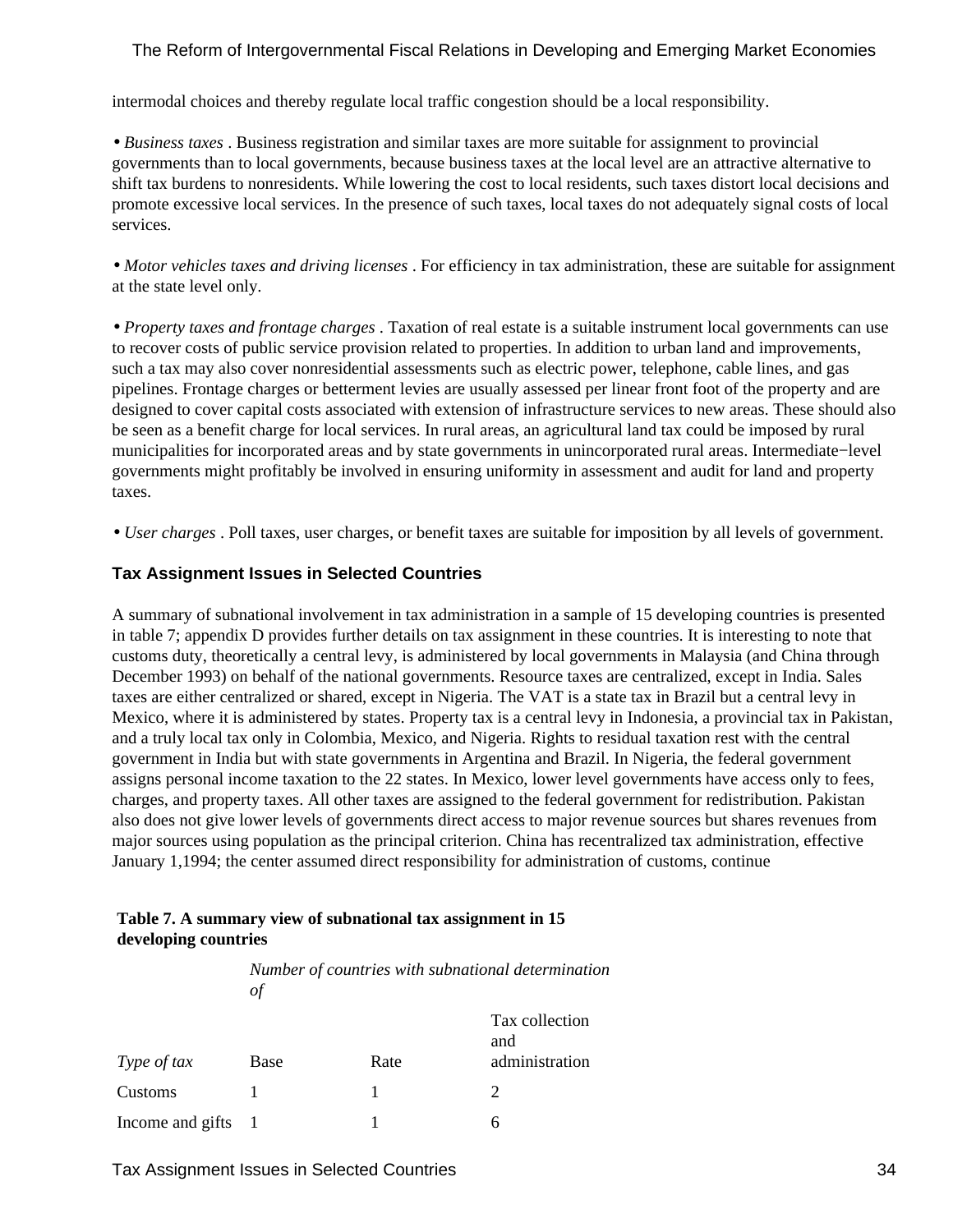| Estates         | 4  | 4  | 4  |
|-----------------|----|----|----|
| Corporate       | 1  | 1  | 4  |
| Resource        | 3  | 3  | 6  |
| Sales           | 4  | 5  | 7  |
| <b>VAT</b>      | 1  | 1  | 4  |
| Excises         | 8  | 8  | 12 |
| Property        | 11 | 12 | 14 |
| Fees            | 10 | 10 | 12 |
| Residual powers | 2  | 2  | 2  |

Data include Argentina, Bangladesh, Brazil, China, Colombia, India, Indonesia, Malaysia, Mexico, Nigeria, Pakistan, Papua New Guinea, Philippines, Russian Federation, Thailand.

*Source* : Appendix D.

corporate income taxes on central government enterprises, business and income taxes on railroad, banking and insurance, VAT, resource taxes, and security exchange tax. Revenues from the latter three taxes will be shared with provincial governments. All other taxes will be assigned to subnational governments.

The following sales tax assignments are in effect in selected countries.

• *Australia* . The central government retains exclusive authority over the use of sales taxes in Australia but has not levied any general sales tax.

<span id="page-35-0"></span>• *Brazil* . The federal government levies a manufacturer sales tax (IPI), states are assigned a broadly based credit method VAT (ICMS) at 17 percent, and municipalities administer a services tax (ISS). Under the ICMS, interstate sales are taxed on the origin principle—12 percent for north−south and 7 percent for south−north transactions—and international trade is taxed on a destination basis. In domestic trade, the relatively less developed northern states are given preferential treatment. In international trade, most of the imports are destined for the southern states and a disproportionate amount of exports go through the northeastern states, so most of the revenues are collected by the richer states and export rebates are given by poorer states. An area of emerging interstate conflict is the use of ICMS as a tool for state industrial development. Some northeastern states are offering fifteen−year ICMS tax deferral to industry. In a highly inflationary environment such as in Brazil, unless such tax liability is indexed, it would wipe out all ICMS tax liability.

• *Canada* . Canada presents an interesting case study in implementing a VAT in a federal country. The Canadian Constitution restricts provincial government access only to "direct" taxes, but Canadian courts have interpreted a retail sales tax to be a direct tax. Before 1991, Canada had a manufacturer sales tax at the federal level and retail sales taxes in nine of the ten provinces. The federal government tried but failed to win support for a combined federal−provincial VAT. It then acted alone and introduced a VAT, the "goods and services tax" (GST) at 7 percent in 1991. Under this tax, basic groceries, prescription drugs, and medical devices are rated zero and residential rents, health services, aid services, legal aid, educational services, and financial institutions are exempt from taxation. The GST at the present time is not harmonized with provincial retail sales taxes except in the Province of Quebec. Quebec has announced that its sales tax would be ''substantially harmonized with the GST, subject to certain Quebec characteristics." A substantially harmonized multistage sales tax (QST) was introduced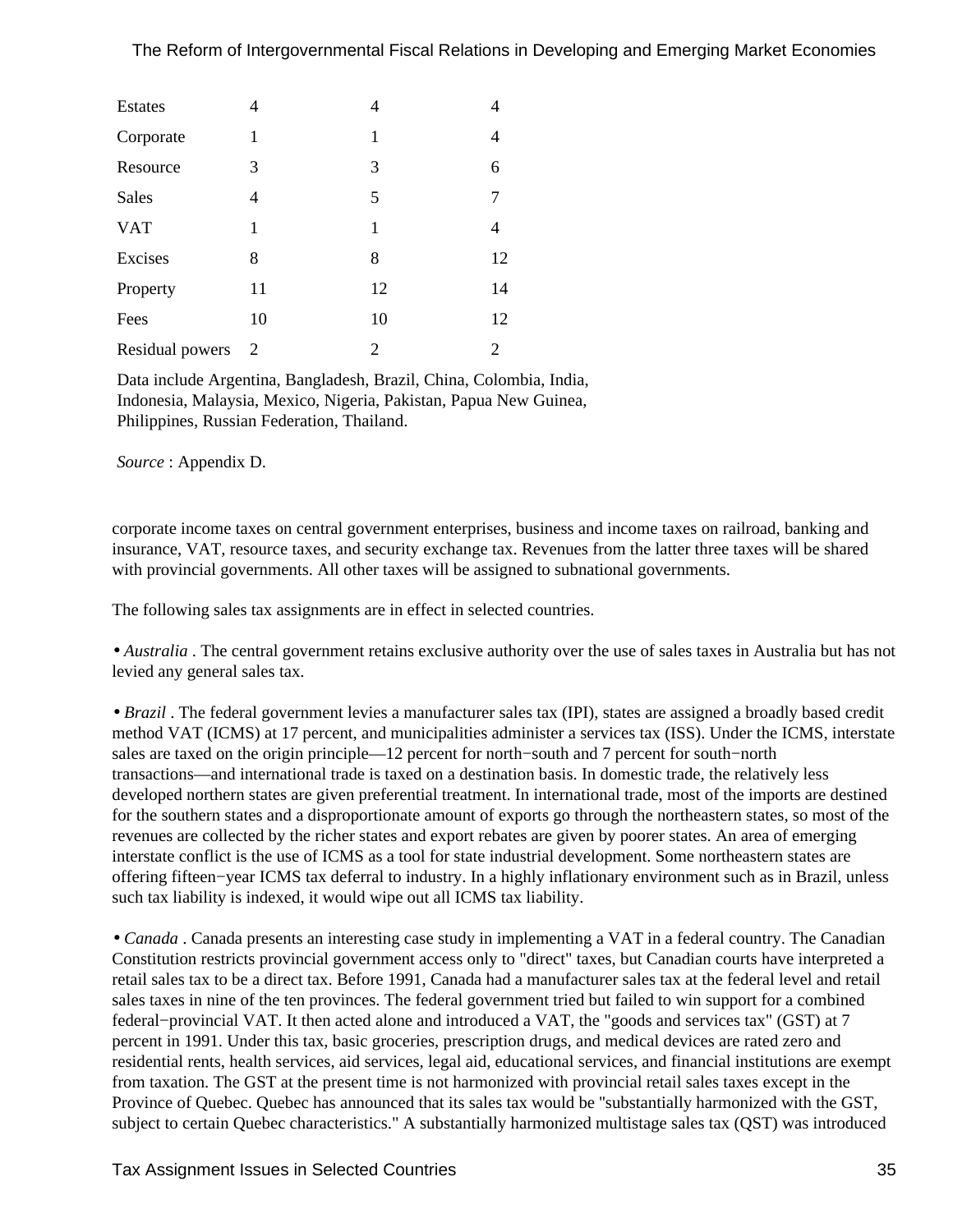by Quebec in July 1992 at 8 percent. Exports are zero rated. The most notable exception of GST is that financial institutions are zero rated by Quebec. Quebec has also sought to administer the GST within its boundaries and discussions are under way to formalize Quebec administration of GST and QST. Newfoundland and Prince Edward Island began a process of full harmonization with GST in 1992 but later halted this process. Pressure from business groups for harmonization of federal and provincial taxes continue to mount. In the long run, the federal tax should be fully harmonized with provincial sales taxes in some provinces, but the retail stage of the tax will be fully harmonized in all the provinces. Zero rating of provincial exports adopted by Quebec appears to offer a simple alternative for such harmonization.

• *China* . The national government introduced a centrally administered VAT with proceeds to be shared with provinces on a 50:50 basis, effective January 1,1994.

• *Japan* . Effective 1989, the national government introduced a subtraction method VAT (gross sales minus purchases of intermediate inputs) at 3 percent.

• *Germany* . VAT at 7 to 14 percent is collected by states. Proceeds are shared among states: 75 percent by population and the remaining 25 percent to states with below−average tax receipts, to enable them to attain 95 percent of the federal average, excluding Berlin.

• *United States* . Forty−five states impose retail sales taxes. Michigan imposes an addition−method VAT applied to the sum of wages, profits, and payments to other factors of production, minus payments for intermediate inputs.

• *India* . The country faces major difficulties in the assignment of sales, excise, and related taxes. Sales taxes are assigned to the state level; excises are administered by the federal government, and the proceeds shared with the states; octroi is a local tax on intermunicipal trade. Sales taxes are administered on narrow bases at rates that vary by state from 6 percent in Orissa to 19 percent in Bihar and Gujarat (Rao and Chelliah 1990). Some states consider the sales tax an important element of redistributive policy. To reform the existing sales tax structure, a broadly based national VAT has been proposed, but is strongly opposed by the states. The states are also dissatisfied with the centrally administered excise tax because it limits their powers of taxation. The federal government prefers to raise additional rev−soft

enues from administered prices rather than from excises because the proceeds from excises have to be shared with the state governments. The octroi tax on intermunicipal trade is a source of significant revenue for local governments and remains popular in spite of its antitrade bias.

#### **Tax Base and Revenue Sharing Mechanisms**

Tax base and revenue sharing mechanisms are customarily used to address fiscal imbalances or mismatched revenue means and expenditure needs arising from constitutional assignment of taxes and expenditures to different levels of governments. Tax base sharing means that two or more levels of government levy rates on a common base. Tax base determination usually rests with the higher level government with lower levels of government levying supplementary rates on the same base. Tax collection is by one level of government, generally the central government in market economies and the local government in centrally planned economies, with proceeds shared downward or upward depending on revenue yields. Tax base sharing is quite common in industrial countries and almost nonexistent in developing countries.

A second method of addressing vertical fiscal imbalances is revenue sharing, whereby one level of government has unconditional access to a specified share of revenues collected by another level. Revenue sharing agreements typically specify how revenues are to be shared among federal and lower level governments, with complex criteria for allocation and for the eligibility and use of funds. Such limitations run counter to the underlying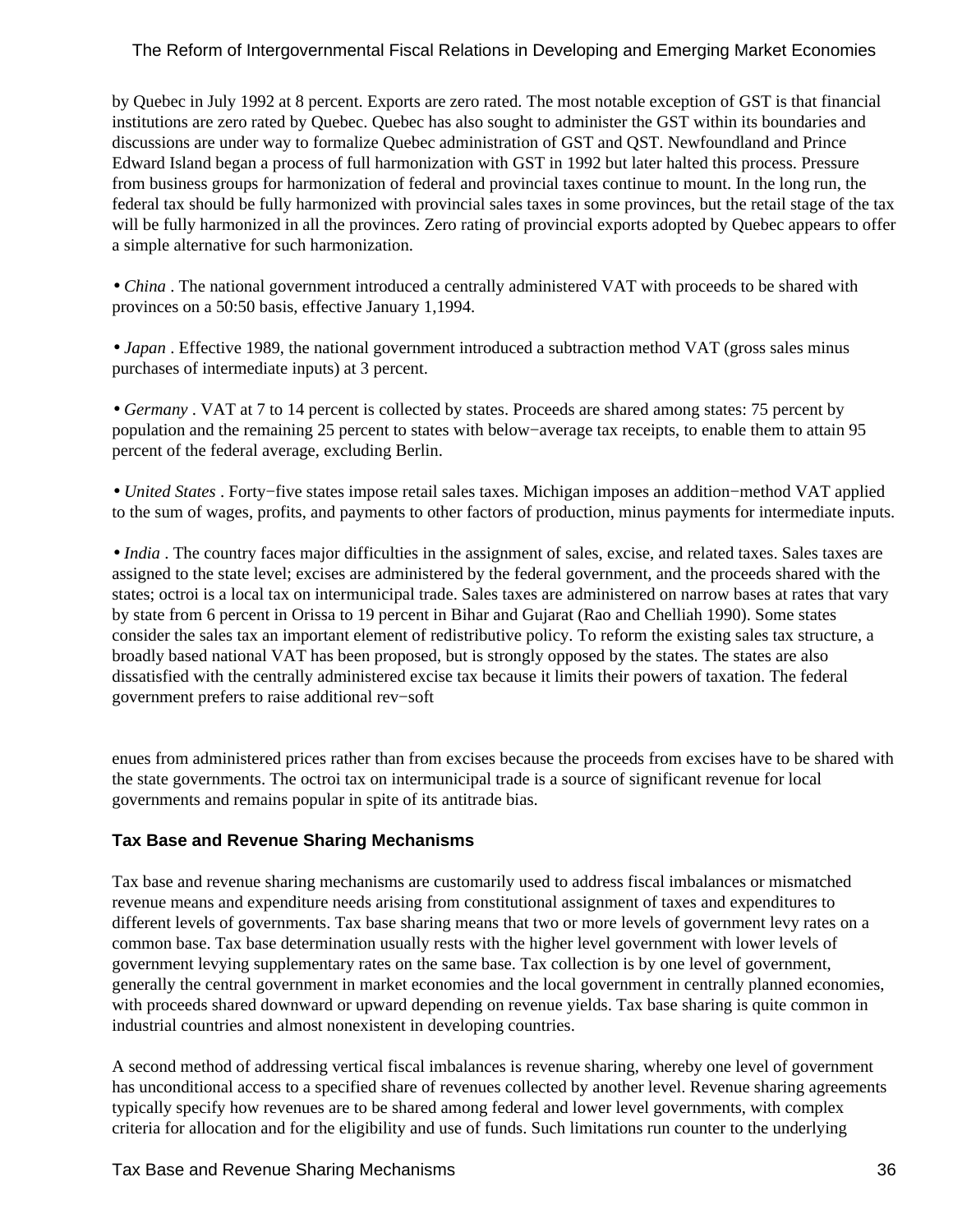rationale of unconditionality. Revenue sharing mechanisms are quite common in developing countries. They often address multiple objectives, such as bridging fiscal gap, promoting fiscal equalization and regional development, and stimulating tax effort at lower levels.

Revenue sharing mechanisms vary considerably. In Brazil, India, and Nigeria, for example, complex grant allocation formulas are employed using factors such as population, per capita income, school enrollments, and indexes for "backwardness" (India) and "minimum responsibilities" (Nigeria). In other countries, criteria are quite simple; for example, Mexico and Pakistan use population and derivation (point of collection), while China and Malaysia use derivation as the primary basis for revenue allocation.break

# **2— Theory and Practice of Intergovernmental Transfers**

Intergovernmental transfers are the dominant source of revenues for subnational governments in most developing countries. Central transfers finance 85 percent of subnational expenditures in South Africa, 72 percent of provincial and 85 percent of local expenditures in Indonesia, 67 to 95 percent of statelocal expenditures in Nigeria, and 70 to 90 percent of expenditures in less prosperous states in Mexico. The design of these transfers is of critical importance for efficiency and equity of local public services provision and the fiscal health of subnational governments. This section covers the theory and practice of intergovernmental transfers, providing a taxonomy of grant programs based on objectives and outlining the economic rationale for intergovernmental transfers. Issues and options in the design of equalization programs to reduce regional fiscal disparities are also presented. Mechanisms for fiscal transfers are reviewed, with emphasis on special problems in the design of state−local transfers.

# **Conceptual Perspective**

In attempting an economic evaluation of intergovernmental transfers in developing or transitional economies, it is instructive to review the economic rationale of transfers in a federation. This review serves as a framework for making qualitative judgments on design of existing transfers and predicting the general direction of influence a grant may have on the recipient's behavior. Some knowledge of the general direction of grants is useful in designing grant programs to meet specific objectives and in evaluating the existing structure of transfers. For the purpose of economic analysis, intergovernmental transfers or grants broadly classified fall into two categories: nonmatching and selective matching (McMillan, Shah, and Gillen 1980).

#### **Nonmatching Transfers**

Nonmatching transfers may be either selective (conditional) or general (unconditional). Selective nonmatching transfers offer a given amount of funds without local matching, provided they are spent for a particular purpose. The effect on a lower level or local government's budget constraint is shown in figure 2, where the postgrant budget line (ACD) is the pregrant budget line (AB) shifted right by the amount of the transfer (AC). Since from the local perspective OE (equal to AC) of the assisted activity is a free good, at the minimum OE will be acquired.

Selective nonmatching grants are best suited for subsidizing activities considered high priority by a higher level government but low priority by local governments. Such a case would occur if such a program generates a high degree of spillovers up to a given level of provision (OE), after which the external benefits terminate abruptly. For example, although no evidence suggests that state and local governments in Brazil assign such priorities to the provision of education, health, regional development, and agriculture, almost all funding through *convenios* (negotiated transfers) is selective nonmatching.break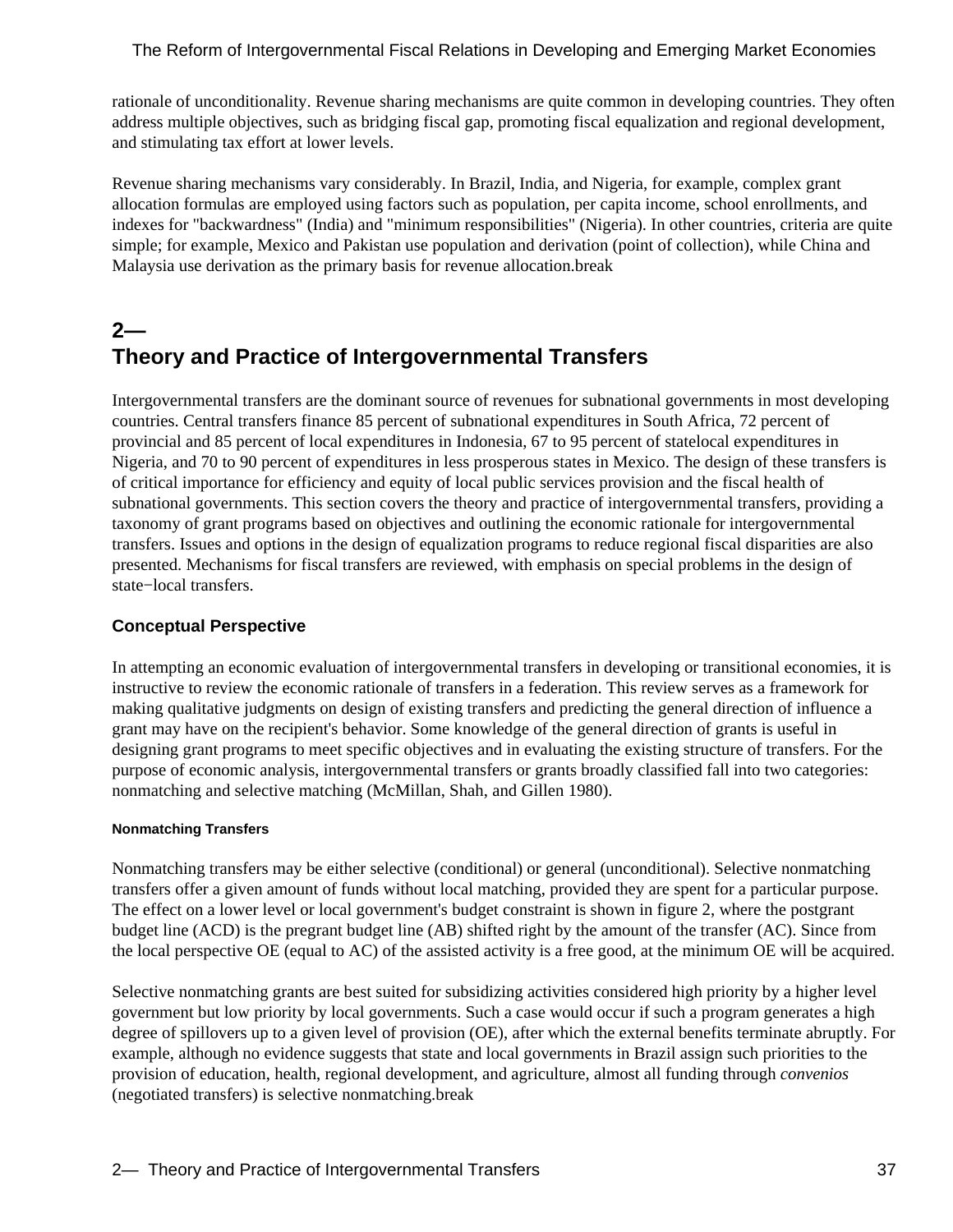If the nonmatching grant is unconditional or general, no constraints are put on how it is spent and, unlike conditional grants, no minimum expenditure in any area is expected. In this case, the recipient's budget line increases by the amount of the grant  $(AC = BD)$  and the new budget line becomes CD (figure 3). Since the grant can be spent on any combination of public goods or services or to provide tax relief to residents, general nonmatching assistance does not modify relative prices and is the least stimulative of local spending. Typically, local spending will increase by less than \$0.50 for each additional \$1.00 of unconditional assistance; the remaining funds go toward tax relief, that is, they are made available to local residents to use for private goods and services. The portion of grants retained for greater local spending tends to exceed local government's own revenue relative to resident's incomes; that is, grant money tends to stick where it first lands. This is referred to as the "flypaper effect" (Gramlich 1977). The implication is that for political and bureaucratic reasons, grants to local governments tend to result in more local spending than if the same transfers were made directly to local residents (McMillan, Shah, and Gillen 1980). The federal tax transfers to states and municipalities in Brazil are examples of grants of this kind, and evidence suggests that such transfers induce municipalities to underutilize their own tax bases.

Given an amount of available assistance, grant recipients prefer unconditional nonmatching transfers, which provide maximum flexibility to pursue their own objectives. Because such grants augment resources without influencing spending patterns, a recipient can maximize his own welfare. Grantors, however, may be prepared to sacrifice some recipient satisfaction to ensure that the funds are directed toward expenditures on which they place a priority. This is particularly so when federal objectives are implemented by line agencies or departments (for example, planning, health, education) rather than through a central agency, such as the Ministry of Finance, with a broader mandate. Federal departments do not want their program funds to be shifted, or apparently shifted, by local governments toward expenditures in other areas. In this situation, conditional (selective) nonmatching (block) grants can ensure that the funds are spent in a department's area of interest (for example, health care) without distorting local priorities among alternative activities or inducing inefficient allocations in that expenditure area. This appears to be one of the objectives of nonmatching health transfer programs in Brazil, although as presently structured these programscontinue



Figure 2. Conditional nonmatching grant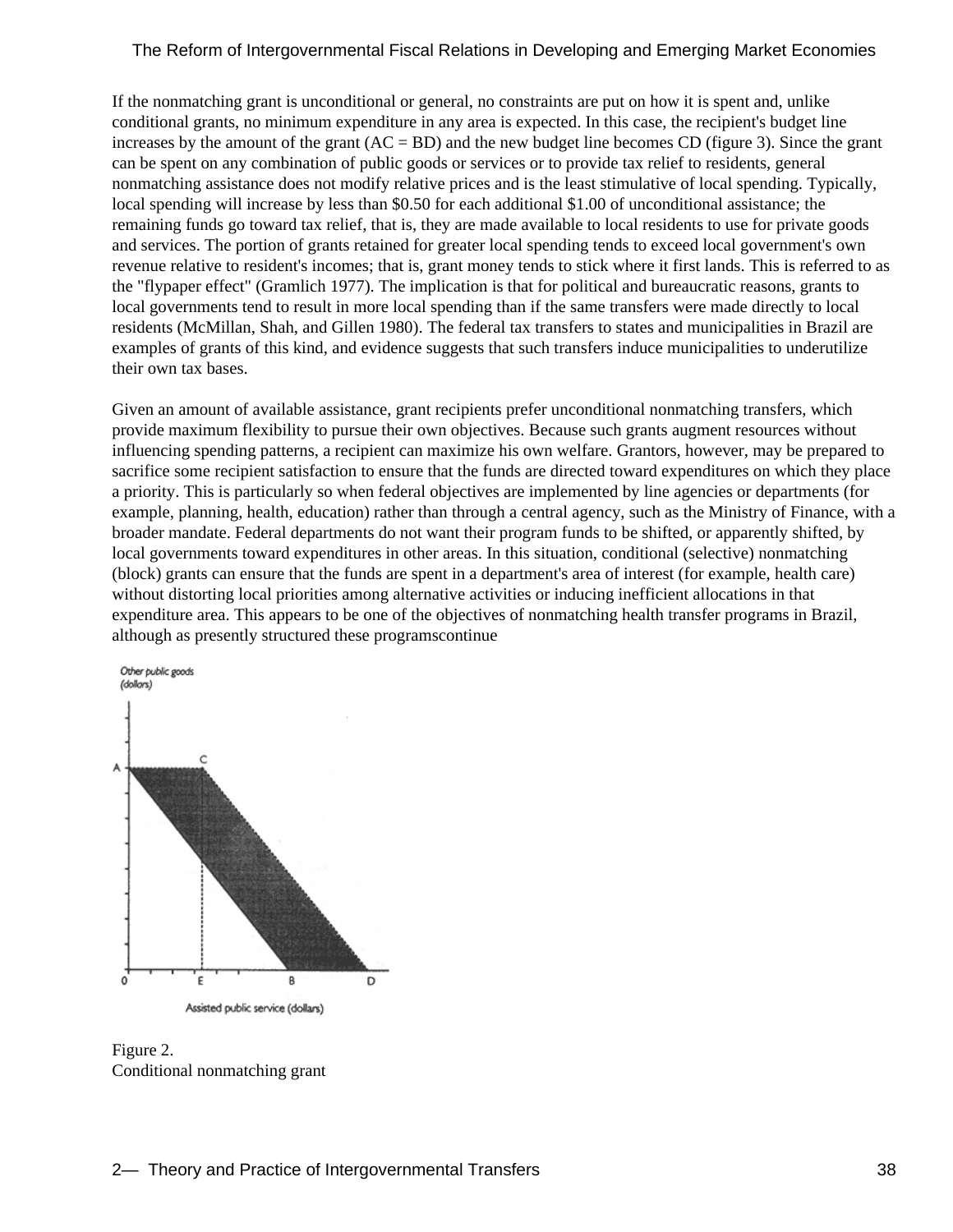



may not be attaining these objectives in the most cost−effective manner.

#### **Selective Matching Transfers**

Selective (conditional) matching grants or cost−sharing programs require that funds be spent for specific purposes and that the recipient match the funds to some degree. The effect of a 25 percent subsidy program for transportation on a local government budget is shown in figure 4. AB indicates the combinations of transportation and other public goods and services a city can acquire with a budget of  $OA = OB$ . A federal subsidy for 25 percent of transportation expenditures (or \$3.00 of local funds for each \$1.00 of grant) shifts the budget line of attainable combinations to AC. At any level of other goods and services the community can obtain one−third more transportation services.

If the community chooses combination M before the grant, it will likely select a combination such as N afterward. At N, more transportation is acquired.

The subsidy has two effects:

• The *income effect* —the subsidy gives the community more resources (higher income), some of which go to acquiring more transportation services.

• The *price or substitution effect* —since the subsidy reduces the relative price of transportation services to the community, the community acquires more from a given budget.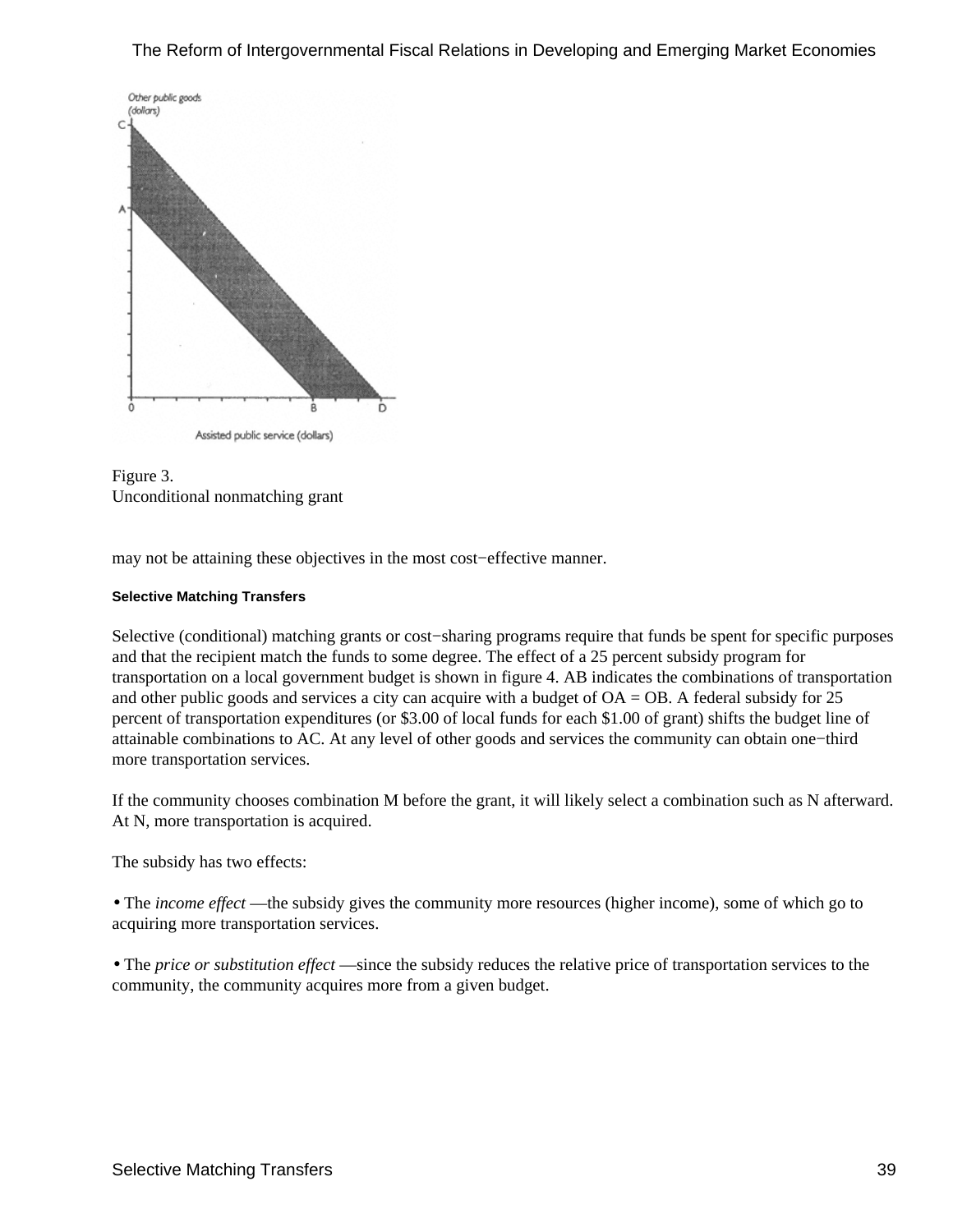



Hence, both the price and income effects of the subsidy stimulate the acquisition of more transportation services.

Although the grant is for transportation, more of other public goods and services may also be acquired, although they become more expensive as the price effect works against them. If the positive income effect is sufficiently large, it will dominate; a part of the grant's effect will be greater consumption of other goods and services. Most studies find that for grants of this kind, spending in the specified area increases by less than the amount of the grant, the remainder shifting toward other public output and tax relief. For example, \$1.00 of grant tends to increase expenditures in the assisted area by \$0.80; the other \$0.20 is diverted to finance other public services (McMillan, Shah, and Gillen 1980; Shah 1979, 1989b).

Open−ended matching grants, in which no limit is placed on available assistance through matching provisions, are suited for correcting inefficiencies in public goods provision arising from benefit spillovers. Benefit spillovers, or externalities, occur when services provided and financed by a local government also benefit members of other local governments that do not contribute to their provision. Because the providing government perceives all the costs but obtains only a portion of the benefits, it tends to underprovide the goods. If the affected communities cannot negotiate compensation, the situation can be corrected by a higher government subsidizing provision of the service with the extent of spillover determining the degree of subsidy, or the matching ratio.

Matching grants can correct inefficiencies from spillovers but do not address uneven or inadequate fiscal capacities among state and local governments. Local governments with ample resources, such as the State of São Paulo, Brazil, can afford to meet matching requirements and acquire a substantial amount of assistance. Sister states of Para and Ceara, with limited fiscal capacities, may be unable to match federal funds and fail to obtain as much assistance even though their expenditure needs may be the same or greater. To equalize fiscal capacities in such cases, other forms of assistance are needed.

Closed−ended matching transfers, in which funds are provided to a certain limit, are usually preferred by grantors, since these transfers permit them to retain control of their budgets. The effect of closed−ended matching grants on the local budgetcontinue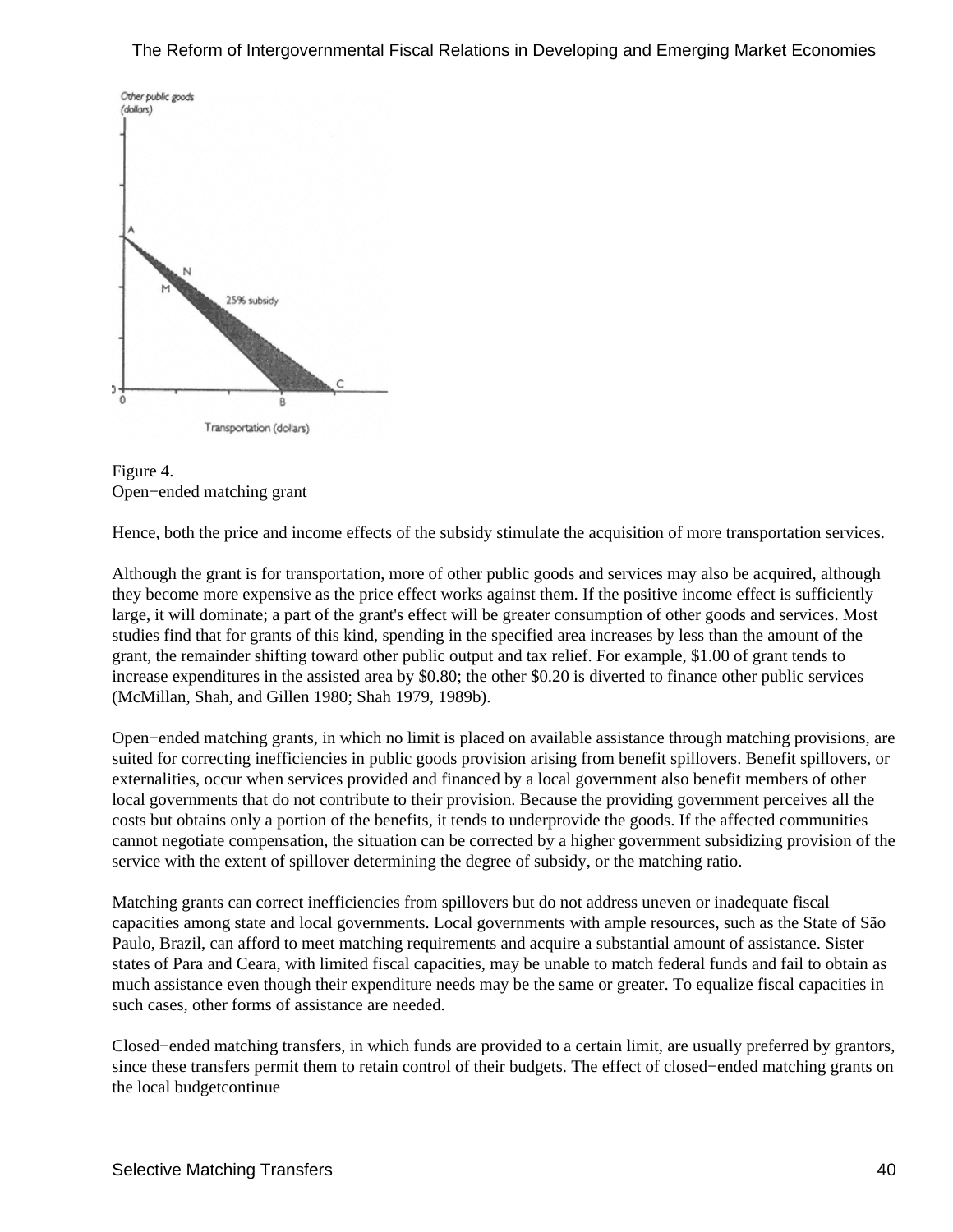is shown in figure 5, where AB is the original budget line. When assistance is available at 66.7 percent up to a limit, the budget line is ACD. Initially, costs are shared on a 1:2 basis to point OF, at which the subsidy limit of CD' (= CE) is reached. Expenditures beyond OF receive no subsidy, so the slope of the budget line is 1:1 rather than 1:3 along the subsidized segment, AC.

Empirical literature typically finds that closed−ended grants stimulate expenditures on the subsidized activity more than open−ended grants (Gramlich 1977; Shah 1979, 1989b). The estimated response to an additional \$1.00 of this kind of grant is typically \$1.50. Institutional factors may explain this rather surprisingly large response.4

One might reasonably ask why selective closed−ended matching grants are common in industrial countries when they seem ill−designed to solve problems and inefficiencies in public goods provision. The answer seems to be that correcting for inefficiencies is not the sole and perhaps not even the primary objective. Instead, grants are employed to help local governments financially while promoting spending on activities given priority by the grantor. The selective aspects, or conditions on the spending, ensure that the funds are directed toward an activity the grantor sees as desirable. The local



Figure 5. Closed−ended matching grant

matching or cost sharing component affords the grantor a degree of control, requires a degree of accountability by the recipient, and makes the cost known to the granting government.

The conditional closed−ended matching grant has advantages and disadvantages from the grantor's perspective. While such grants may result in a significant transfer of resources providing financial assistance, they may distort output and cause inefficiencies. The reason is that this aid is often only available for a few activities, causing overspending on these functions, while other functions are underfinanced. A common argument is that local priorities are distorted and capital outlays are subsidized, while operating costs are not, resulting in selecting capital−intensive alternatives.

A summary of the impact of selective transfers suggests that open−ended selective matching grants are the most suitable vehicles to induce increased spending on the assisted function by lower level governments (table 8). If the objective is simply to enhance the welfare of local residents, general nonmatching transfers are preferable.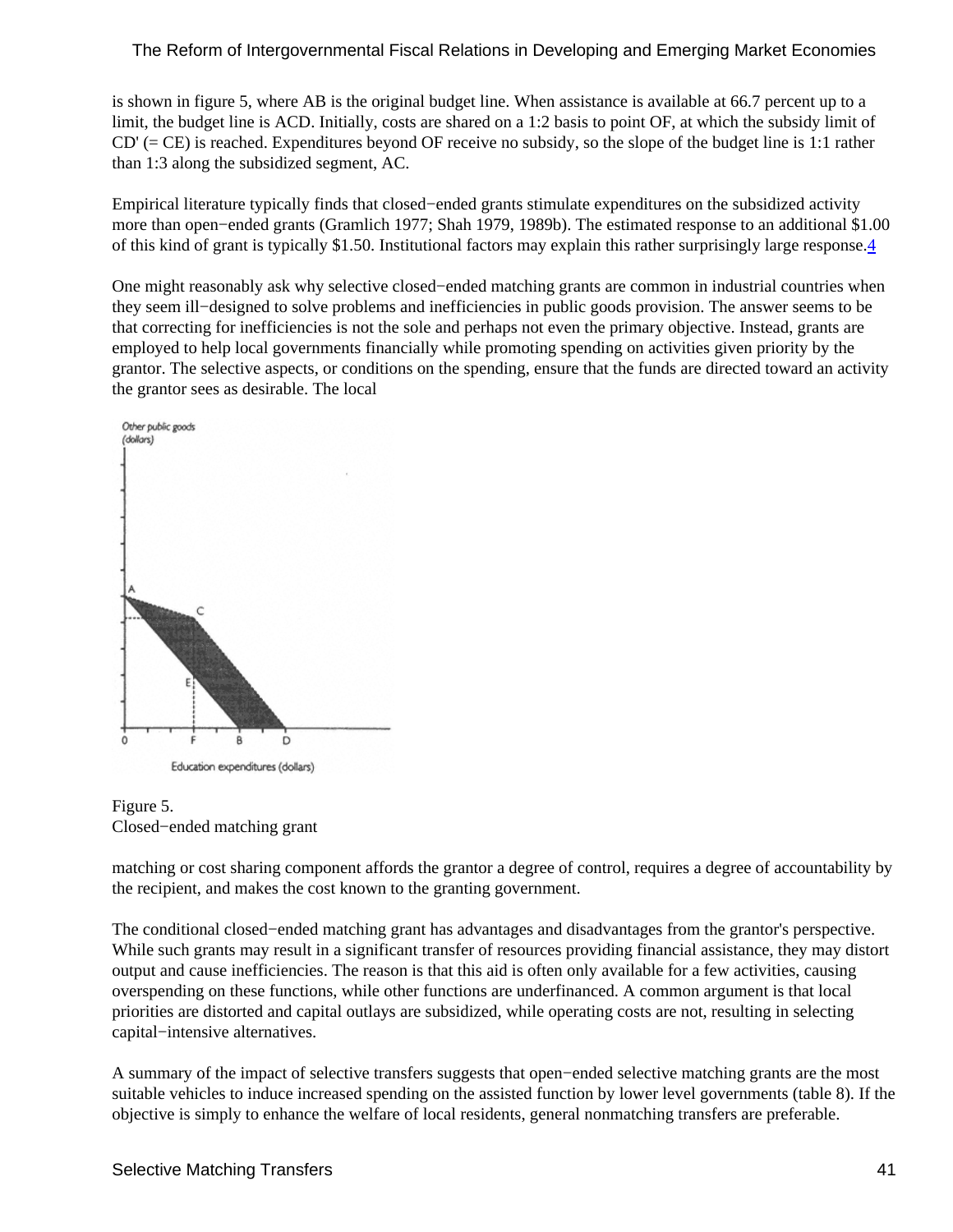# **The Economic Rationale for Intergovernmental Transfers**

Major economic arguments for grants are summarized as follows (Boadway 1992; Boadway, Roberts, and Shah 1994b):

#### **Fiscal Imbalance**

Unmatched revenue means and expenditure needs at various levels—a fiscal gap—create structural imbalances resulting in revenue shortfall, usually for a lower level government. Reasons for this imbalance are:

- Inappropriate expenditure and tax assignment.
- Limited or unproductive tax bases available to lower levels of government, making tax rates inefficiently high.

• Regional tax competition, for example, state and local governments fearful of losing capital, labor, and business to other jurisdictions do not fully exploit business tax potentials and thus provide lower levels of public services.

• Level of federal government taxation limits state and local revenue−raising potential.

To correct problems associated with the first two sources of imbalance, joint occupancy of some tax fields or decentralization of some taxes is advocated.break

Unconditional grants or revenue sharing based on the "derivation principle" or the point of tax collection are also appropriate solutions to these problems. To deal with tax competition, higher revenue effort by the federal government and unconditional grants are required. To deal with the last source of imbalance, some form of tax abatement by the federal government is necessary to provide more tax room in fields jointly occupied with the lower levels of government.

#### **Redistributive Role of the Public Sector**

For certain services, expenditure assignment to state and local governments may be based on efficiency of public service provision and responsiveness to local needs and concerns even though it may conflict with national equity and efficiency objectives. Musgrave (1976) argues that the redistributive role of the public sector is best performed by the federal government. In a federation mobility of factors severely limits the redistributive role of local governments, New York city being a prime example. Redistributive policies adopted by the city in the 1970s created a major fiscal crisis, and the federal government had to reverse these policies to restore the financial health of the city.

Some public services typically assigned to state and local governments for efficiency or accountability are strongly redistributive. Social insurance, health care, education, and welfare are examples of such services. Health and education services are quasi−private goods and in terms of technological efficiency are best provided by the private sector. In the United States health care is by and large treated as a private good. Some economists have advocated private provision of health and education services in developing countries based on this view of economic efficiency. Such a viewpoint completely ignores information asymmetries such as moral hazard and adverse selection. Fiscal federalism literature argues that informational inefficiencies alone do not provide a convincing case for the public provision of health care and education. Most governments treat health care as a fundamental public responsibility and strive to provide these services on a uniform basis because these services are considered "redistributions in kind." The case for public provision of these services rests primarily on equity objectives. In the case of health services, the incidence of disease is directly correlated with the incidence of poverty and inversely with economic wellbeing. Thus, public finance and provision of health care enhances the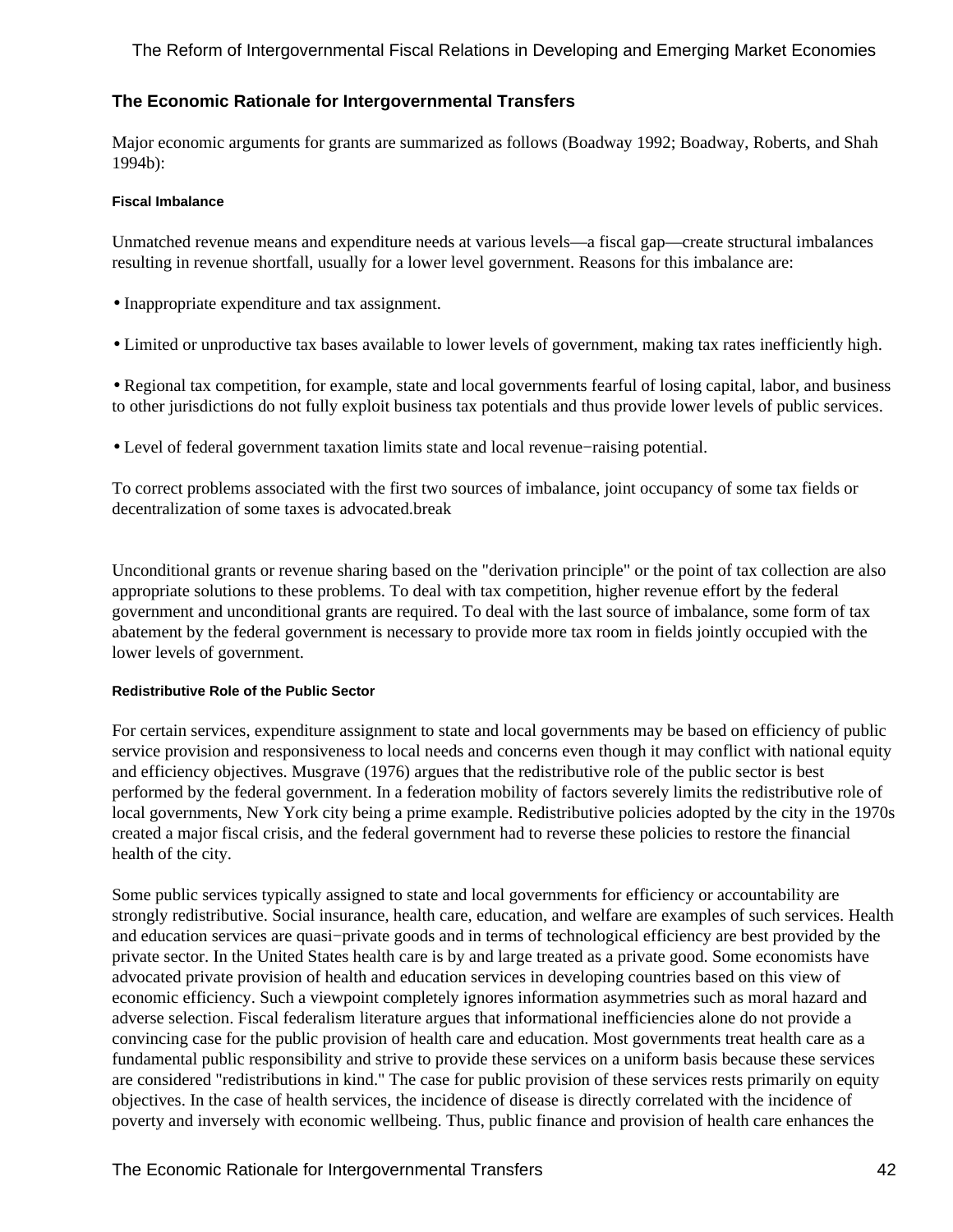redistributive role of the public sector. Similarly, public education, by improving access for the poor, serves to further equality of opportunity. The relative importance of expenditures on health, education, and social services further suggests that redistribution by the tax system or direct cash transfers pale in comparison with the in−kind redistribution made possible by public services.

In a federal system, lower level provision of such services—while desirable for efficiency, preference matching, and accountability—create difficulties in fulfilling federal equity objectives. Factor mobility and tax competition create strong incentives for lower level governments to underprovide such services and to restrict access to those most in need, such as the poor or the old. This is justified by their greater susceptibility to disease and potentiallycontinue

|                              | Income effect |            | Price (substitution)<br>effect |                | Total effect     |              |                     |                     | Rank by objective<br>function |                                           |                            |                |
|------------------------------|---------------|------------|--------------------------------|----------------|------------------|--------------|---------------------|---------------------|-------------------------------|-------------------------------------------|----------------------------|----------------|
| Type of grant                | a i           | A          | U                              | a <sub>i</sub> | $\boldsymbol{A}$ | U            | a <sub>i</sub>      | $\boldsymbol{A}$    | U                             | $\partial A/\partial$<br>$\boldsymbol{G}$ | Increase in<br>expenditure | Wefare         |
| Selective matching           |               |            |                                |                |                  |              |                     |                     |                               |                                           |                            |                |
| Open-ended                   |               |            |                                |                | $\uparrow$       | $\downarrow$ | $\uparrow \uparrow$ | ↑↑                  | ↑↓                            | >1                                        |                            | 3              |
| Closed-ended                 |               |            |                                |                |                  |              |                     |                     |                               |                                           |                            |                |
| Binding constraint           | $\uparrow$    |            | ↑                              | ↑              | $\uparrow$       | ↓            | $\uparrow \uparrow$ | $\uparrow \uparrow$ | ↑↓                            | $\geq 1$                                  | 2 or 3                     | $\overline{4}$ |
| Nonbinding constraint        | $\uparrow$    | $\uparrow$ | ↑                              | n.a.           | n.a.             | n.a.         | $\uparrow$          | ↑                   | $\uparrow$                    | $\leq$ 1                                  | 3                          | $\mathbf{2}$   |
| Selective nonmatching        | $\uparrow$    |            | ↑                              | n.a.           | n.a.             | n.a.         | $\uparrow$          | ↑                   | $\uparrow$                    | $\leq 1$                                  | 3                          | $\mathbf{2}$   |
| General nonmatching          | n.a.          | $\uparrow$ |                                | n.a.           | n.a.             | n.a.         | n.a.                | $\uparrow$          | $\uparrow$                    | < 1                                       | 3                          | $\mathbf{1}$   |
| $ai = Assisted subfunction.$ |               |            |                                |                |                  |              |                     |                     |                               |                                           |                            |                |

#### **Table 8. The conceptual impact of conditional grants**

 $A =$  Assisted function.

 $G =$  Grant.

*Soure* : Shah (1979).

greater risks for cost curtailment. Such perverse incentives can be alleviated by conditional (selective) nonmatching grants from the federal government. Such grants do not affect local government incentives for cost efficiency but do ensure compliance with federally specified standards for access and level of services.

#### **Preservation of Internal Common Market**

Common minimum standards for public services in a federation are advocated on economic efficiency grounds. Common minimum standards help reduce interregional barriers to factor and goods mobility and thereby contribute to efficiency gains. Establishing minimum standards for social services encourages labor mobility and

#### Preservation of Internal Common Market 43

 $U =$  Unassisted functions (services).

n.a. Not applicable.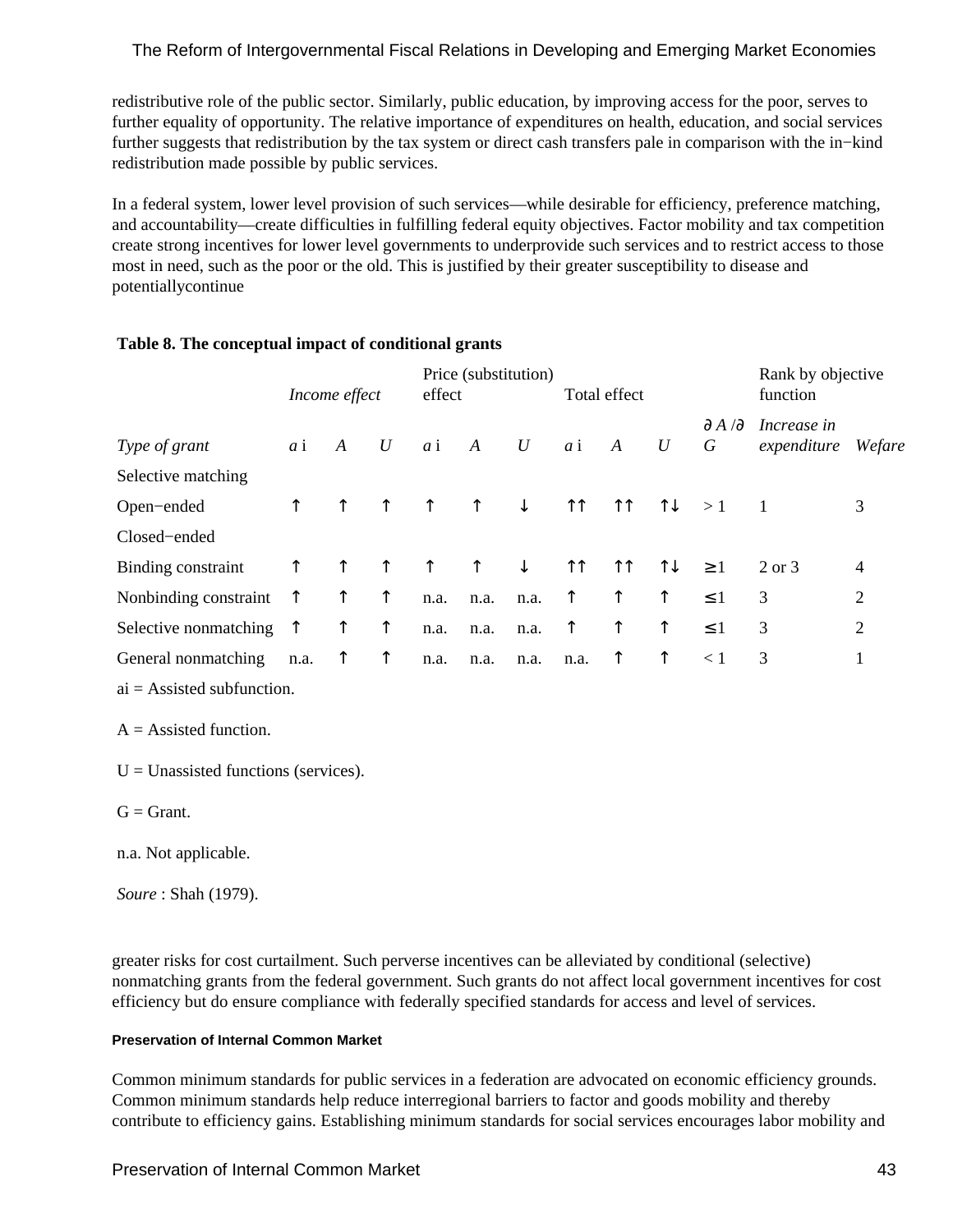for infrastructure capital, factor and goods mobility. Boadway (1992) has emphasized that harmonization of expenditures improves gains from interregional trade and helps foster a common internal market.

Common minimum standards for public services across different states can be encouraged through conditional nonmatching or conditional closed−ended matching programs. Conditional nonmatching programs are preferred because they are unobtrusive, allowing state governments to spend grant monies as they choose so long as they meet certain minimum standards of service and access. The higher level government simply monitors compliance with these standards.

#### **Interjurisdictional Spillovers**

Intergovernmental transfers can be used to correct for inefficiencies arising from interjurisdictional spillovers. Spillovers usually occur because the benefits of a locally provided good or service itself spills beyond the local jurisdiction to benefit those not contributing to the costs (air and water pollution control, locally educated students who relocate) and because nonresidents enjoy the services provided (parks; cultural, recreational, and transportation facilities; state universities; and state welfare and health care systems). In planning and administering such benefits, state and local governments consider only their own benefits and therefore underprovide public services. To compensate, governments may redraw jurisdictional boundaries or create separate jurisdictions for each service (McMillan 1975), but intergovernmental transfers are often the most practical means of alleviating the inefficiencies from spillovers. Open−ended conditional matching grants that modify relative prices are the most appropriate kind of transfers for implementing these corrections. The extent of cost sharing by the higher level of government should be consistent with the degree of spillover.

#### **Differential Net Fiscal Benefits Across States**

Net fiscal benefits vary from state to state for a number of reasons:

- Some states have more valuable natural resources and therefore better access to an enlarged revenue base.
- Some states or localities have relatively higher incomes and therefore greater ability to raise revenues from existing bases.
- Some states or localities have inherited higher cost disability factors (low thresholds for scale economies, difficult terrain) or higher need factors (greater proportion of young, old, or poor).

The presence of differential net fiscal benefits encourages fiscally induced migration. Labor and capital may move to areas with positive net fiscal benefits for fiscal considerations alone. In the process, negative externalities such as unemployment imposed on the jurisdictions they leave and enter may be ignored. The result of fiscally induced migration is that too many of the factors will move, creating social and economic problems in resourcerich areas. Factor movement in response to fiscal considerations alone creates inefficiency. Treating identical persons differently by the public sector in various states creates inequity. National welfare is reduced by the externalities imposed by fiscally induced migration.

Fiscal equalization grants to eliminate or reduce differential net fiscal benefits across states can enhance the efficiency and equity of a federal system. An ideal form of such transfer is an interstate revenue pool providing negative and positive equalization grants to member states such that net transfers equal zero. Thus, the program by design becomes self−financing. Such a grant system must be unconditional and must not reward strategic behavior to enhance positive grant entitlement or minimize negative transfer by member states. Thus, grant design must incorporate factors over which states have little control. Three grant programs that have endured and are broadly consistent with these are the Australian, Canadian, and German systems of equalization transfers (see appendix A). The German system is a fraternal system of equalization among the German states; the federal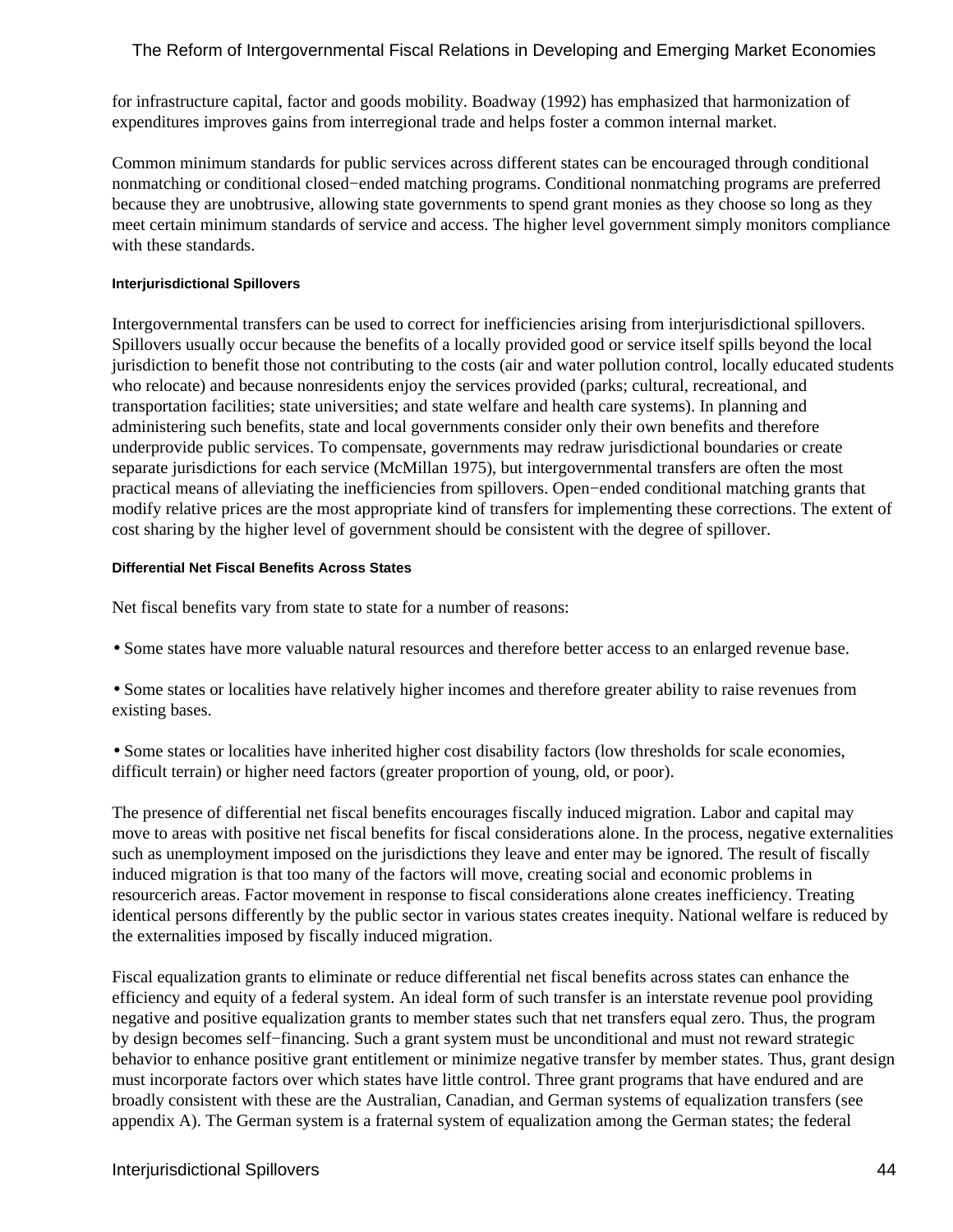governmentcontinue

simply acts as an observer and occasionally as a mediator. The Australian and Canadian systems are federal programs that are not self−financing. The Canadian system attempts to augment the fiscal capacity of member provinces up to a five−province average. The system measures the fiscal capacity of a state by the revenue that could be raised in that state if the state government employed all of the standard revenue sources at the average intensity of use nationwide. The Australian system analyses expenditure needs as well (Shah 1983c, 1984a).

Another infrequently mentioned objective of these transfers is to advance stabilization policies of the federal government.

#### **Stabilization Objectives**

Intergovernmental transfers can also be used to help achieve economic stabilization objectives. Grants could increase in periods of slack economic activity to encourage local expenditure and diminish during the upswing of the economic cycle. Capital grants would be a suitable instrument for this purpose. Care must be exercised in ensuring that funds are available for operating expenditures associated with such initiatives.

## **Criteria for the Design of Intergovernmental Fiscal Arrangements**

• *Autonomy* . Subnational governments should have complete independence and flexibility in setting priorities, and should not be constrained by the categorical structure of programs and uncertainty associated with decisionmaking at the center. Tax base sharing—allowing subnational governments to introduce their own tax rates on central bases, formula−based revenue sharing, or block grants—is consistent with this objective.

• *Revenue adequacy* . Subnational governments should have adequate revenues to discharge designated responsibilities.

• *Equity* . Allocated funds should vary directly with fiscal need factors and inversely with the taxable capacity of each province.

• *Predictability* . The grant mechanism should ensure predictability of subnational governments' shares by publishing five−year projections of funding availability.

• *Efficiency* . The grant design should be neutral with respect to subnational government choices of resource allocation to different sectors or different types of activity. The current system of transfers in countries such as Indonesia and Sri Lanka to finance lower level public sector wages contravenes this criterion.

• *Simplicity* . The subnational government's allocation should be based on objective factors over which individual units have little control. The formula should be easy to comprehend so that "grantsmanship" is not rewarded, as appears to occur with plan assistance in India and Pakistan.

• *Incentive* . The proposed design should provide incentives for sound fiscal management and discourage inefficient practices. There should be no specific transfers to finance the deficits of subnational governments. The current system of central transfers to finance subnational government deficits in India, South Africa, and Sri Lanka, and state transfers for the same purpose in Malaysia, clearly violate this criterion.

• *Safeguard of grantor's objectives* . The grant design should ensure that certain well−defined objectives of the grantor are properly adhered to by the grant recipients. This is accomplished by proper monitoring, joint progress reviews, and providing technical assistance, or by designing a selective matching transfer program.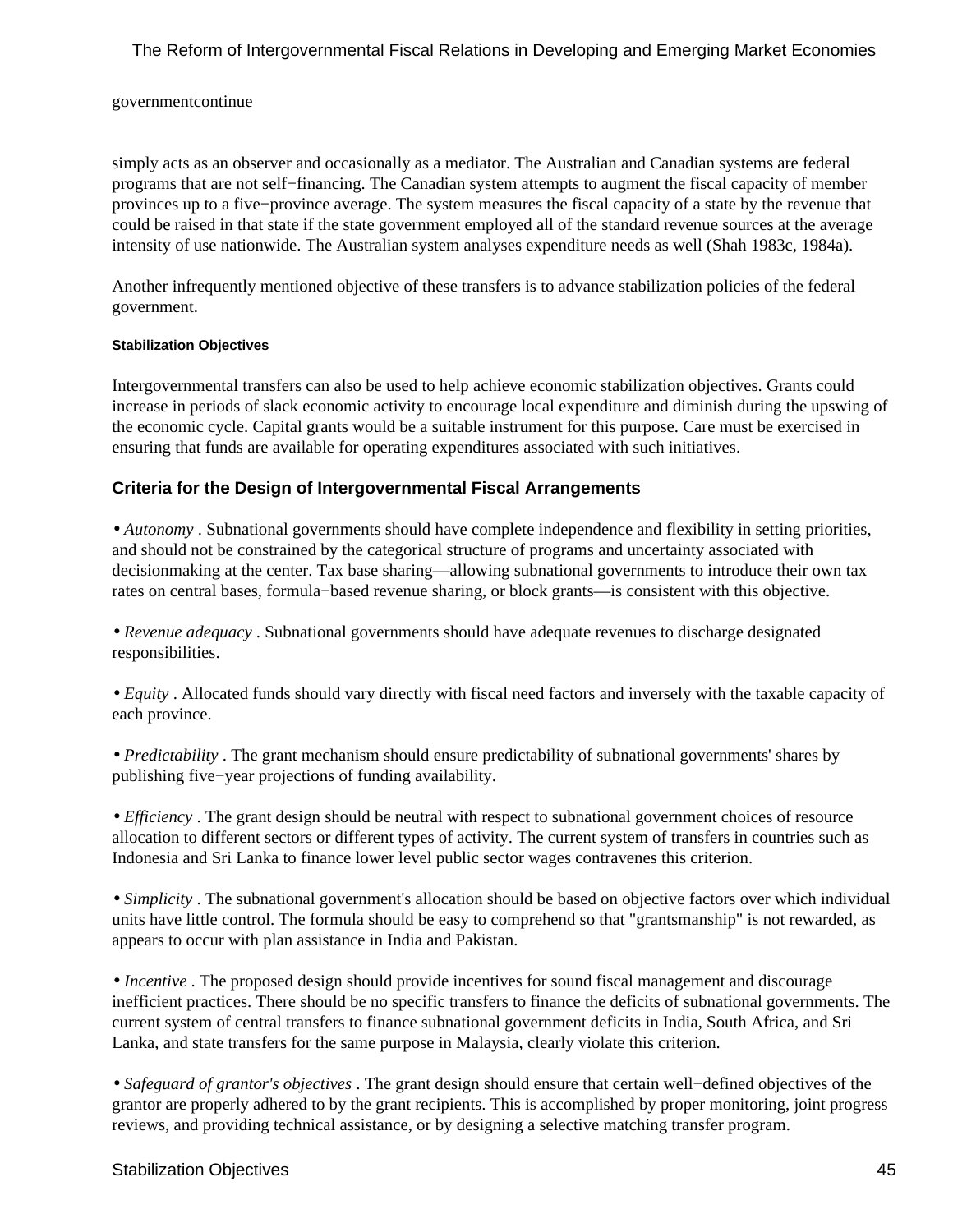The various criteria specified above could be in conflict with each other and therefore a grantor may have to assign priorities to various factors in comparing policy alternatives.

# **The Design of Fiscal Equalization Grants**

In addition to safeguarding national objectives of providing certain minimum levels of public services across the nation, an equalization program can foster a greater sense of participation in a federation of member states and therefore is often viewed as the glue that holds a federation together. Economic literature has long recognized that equalization is justified on grounds of horizontal equity and, in recent years, that under certain conditions it could promote economic efficiency.

In principle, a properly designed fiscal equalization transfers program corrects distortions caused by fiscally induced migration by equalizing net fiscal benefits across states and thereby promoting economic efficiency. To measure net fiscal benefits a reasonable approximation of costs and benefits of public services provision in various states is essential. This requires developing measures of differential revenue−raising abilities and the costs of provision of public services of the member states. Equalization of net fiscal benefits could then be at−soft

tempted by adopting a standard of equalization and establishing the means of financing these transfers. These and related issues of unconditionality, tax effort, stabilization effects, and employment of strategy are discussed in the following sections.

#### **Measurement of Fiscal Capacity**

Estimating fiscal capacity—the ability of governmental units to raise revenues from their own sources—is conceptually and empirically difficult. The two most prominent measures are macroeconomic indicators and the representative tax system.

*Macroeconomic indicators* . Various measures of income and output serve as indicators of ability of the residents of a state to bear tax burdens. Among the better−known measures are:

• *Personal income* of a state is the sum of all incomes received by its residents. It is a reasonable measure of ability to bear tax burdens but an imperfect and partial measure of ability to impose them and therefore not a satisfactory measure of overall fiscal capacity.

• *Personal disposable income* is personal income less direct taxes. This concept shares the weaknesses of personal income as a measure of fiscal capacity.

• *State gross domestic product* represents the total value of goods and services produced within a state. It is also an imperfect guide to the ability of a state government to raise taxes, since a significant portion of income may accrue to nonresident owners of factors of production.

*The representative tax system (RTS)* . RTS measures the fiscal capacity of a state by the revenue that could be raised if the government employed all of the standard sources at the nationwide average intensity of use. To estimate equalization entitlements using the representative tax system, information on the tax bases and tax revenues for each state is required. Fiscal capacity of the have−not states is brought up to the median, arithmetic mean, or other norm. Using the arithmetic mean of all states as a standard, the state equalization entitlement for a revenue source is determined by the formula:

 $E_x^i = (POP)_x \{ [(PCTB)_{na}^i \times t_{na}^i] - [(PCTB)_{x}^i \times t_{na}^i] \}$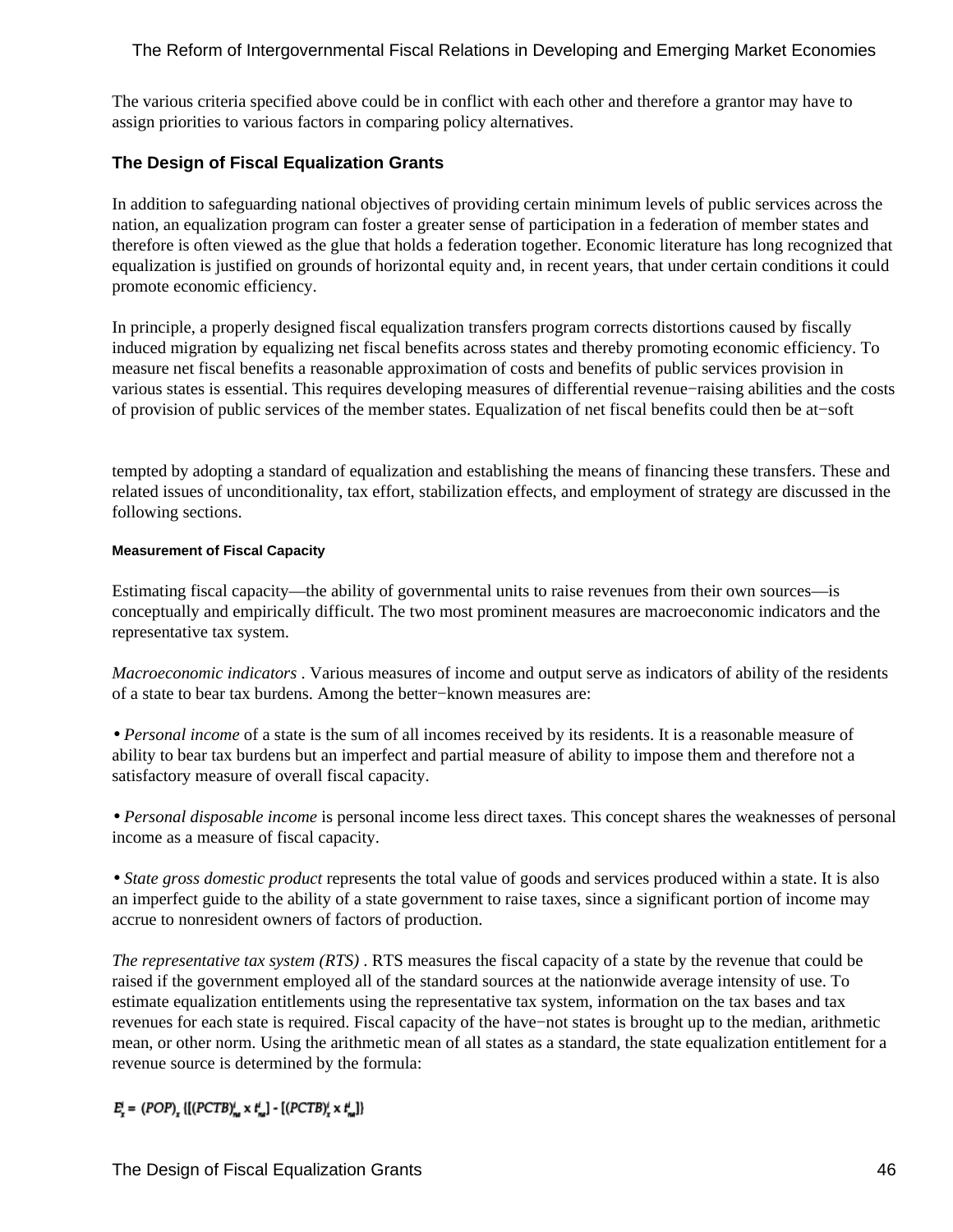where *E* i is equalization entitlement of state *x* from revenue source *i, POP* is population, *PCTB* i is per capita tax base of revenue source *i* , *t* i is national average tax rate of revenue source *i* , subscript *na* is national average, and subscript  $x$  is state  $x$ . The equalization entitlement for a state from a particular revenue source can be negative, positive, or zero. The total of these values indicates whether a state receives a positive or a negative entitlement from the interstate revenue sharing pool.

Since data on tax bases and tax collections required to implement RTS are usually published regularly by various levels of government, RTS does not impose new data requirements and can be readily implemented in many developing countries.

#### **Measurement of Expenditure Needs**

Economic theory suggests that an ideal equalization transfer program should consider the expenditure side of the provincial−local budgetary operation. Many economists have argued for taking expenditure needs and costs of providing public services into account and several countries follow this approach.

The case for fiscal equalization rests on different net fiscal benefits across states because of differences in revenue−raising capacity or costs of providing public services. For example, two states have the same revenue−raising capacity and public service requirements, but the cost of providing them differs because of supply factors. Differences in the degree of urbanization affect the costs of salaries and wages, land, and construction, as well as services such as pollution control, public transit, police and fire protection, and the provision of utilities. Differences in population density affect the cost of providing public utilities and the costs of highways. Differences in age distribution affect the need for schools, hospitals, and recreational facilities.

These cost differentials are likely to cause substantial variations between the two jurisdictions in the level and mix of public goods provided, resulting in different net fiscal benefits. A strong case for equalization can, therefore, be established on grounds of efficiency and equity to compensate for cost differentials that give rise to different net fiscal benefits.

The fiscal federalism literature, in general, treats differential costs as synonymous with differential needs but it must be noted that some cost differences may arise from deliberate policy decisions of the provincial governments and do not constitute need. Compensation for unavoidable cost variations resulting from differences in the costs of inputs and from dissimilar input−output relationships that might arise because of distance from sources of supply and geographic features can be justified on equity grounds. Equalization grants should offset suchcontinue

inherent disabilities but should disregard cost differences because of differences in the efficiency with which resources are used.

Expenditure need is more difficult to define and derive than is the measure of fiscal capacity. The difficulties include:

- Defining an equalization standard.
- Determining cost differentials from input−output relationships.
- Understanding differences in service areas, populations, local needs, and policies.
- Understandingstrategicbehavior of recipient states.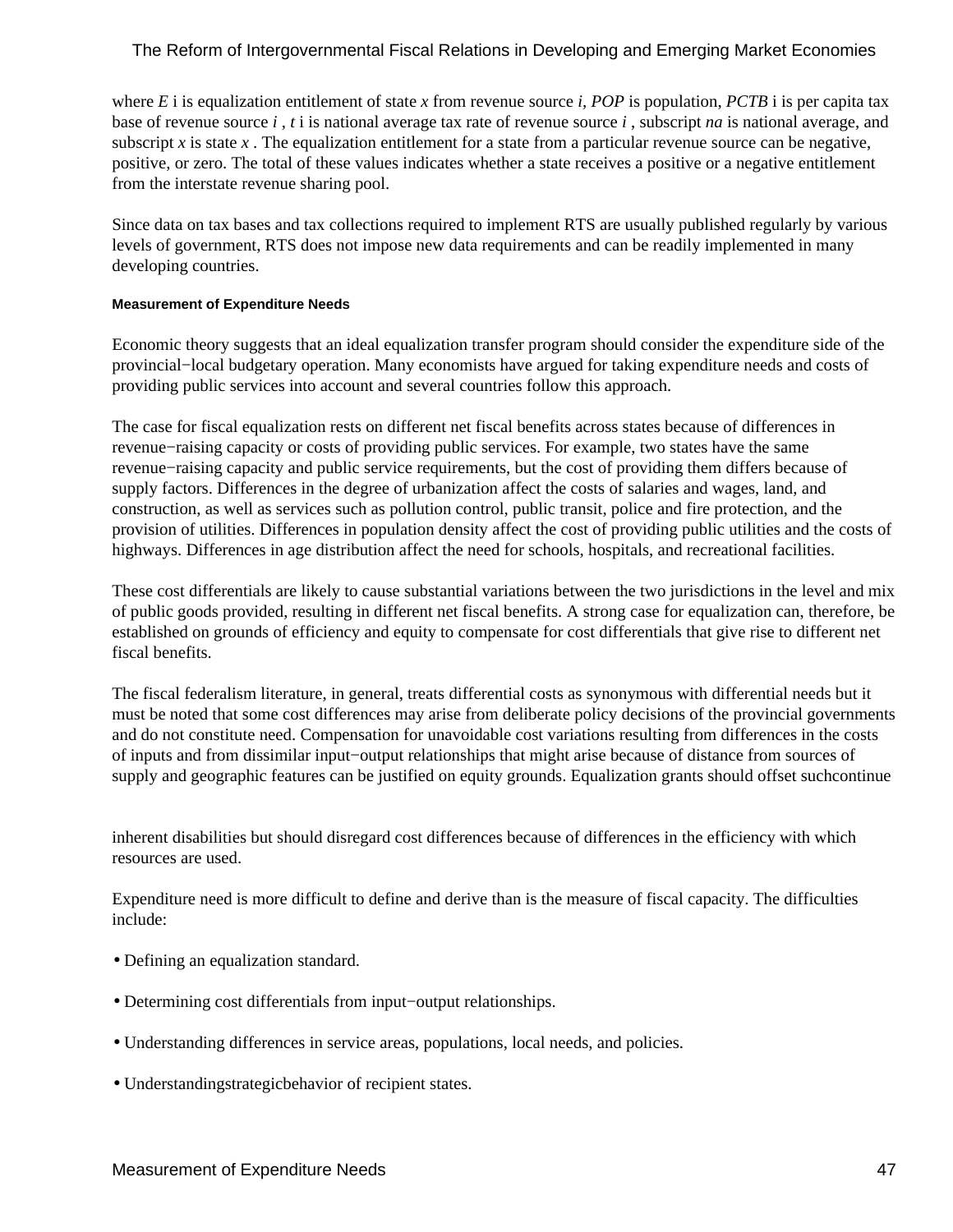The experience of Australia, Germany, and Switzerland with federal unconditional transfers, of the United States with highway grants, and of the Canadian provinces with provincial−municipal transfers indicates that these concerns can be addressed and expenditure need incorporated in formula grants in a manner acceptable to both the donor and recipients.

Expenditure need should be defined as the ''cost of supplying average performance levels for the existing mix of provincial−local programs," without applying subjective standards such as "minimum service levels" or "reasonable levels of services." Relative expenditure needs are determined empirically using direct imputation or a simpler representative expenditure system. The later approach has the advantage of objectivity and ease of computation, and it enables the analyst to derive measures based on actual observed behavior rather than ad hoc value judgments. The relative weights assigned to various need factors are determined by econometric analysis. This method requires specifying determinants for each service category including relevant fiscal capacity and public service need variables. A properly specified regression equation yields quantitative estimates of the influence each factor has in determining spending levels for a category of public service. This information can be further analyzed to determine what each state would actually have spent if it had average fiscal capacity and average demands but actual need factors (see Shah 1991a, 1994).

More specifically, the formula for equalization entitlement on account of expenditure classification *i* for state *x* could be stated as follows:

#### $EE' = (POP)$ ,  $[(PCSE)' - (PCSE)'$ .]

where *EE* i x is equalization entitlement for expenditure classification *i* for state x, *POP* x is population of state x , *PCSE* i x is per capita standardized expenditure by state *x* on expenditure classification *i* , or the estimated amount a state would have spent to meet actual needs if it had national average fiscal capacity, and *PCSE* i na is national average per capita standardized expenditure for classification *i* . This is the estimated expenditure for all states, based on national average values of fiscal capacity and need. Equalization entitlement on account of a particular expenditure classification could be positive, negative, or zero. The total of these entitlements in all expenditure categories is considered for equalization.

A comprehensive system of equalization determines the overall entitlement of a state by considering its separate entitlements from the representative tax system (RTS) and the representative expenditure system (RES). Only those states with positive entitlements are eligible for transfers of all or some fraction of the total amount, the fraction determined by the central government depending on the availability of funds.

A phased approach to comprehensive equalization may be advisable. Initially, a representative tax system might be implemented for a five−year period, after which a representative expenditure system might complement the RTS in the next five years. A joint federal−state fiscal arrangements subcommittee may be instituted to monitor the system.

#### **The Equalization Standard**

Equalizing net fiscal benefits requires that an explicit standard of equalization—the level to which each state is entitled to be raised to provide public sector net benefits per household comparable to other states. Simplicity dictates choosing either the arithmetic mean or the median of the governmental units involved as the standard. Arithmetic mean provides a good representation of the data as long as extremes are not present. If sample values have a wide range, the median, or the arithmetic mean after eliminating extreme values, provides a better representation of the sample. Mean is preferable to median, however, for ease of computation.

*Costs and financing* . An ideal fiscal equalization program is self−financing. Member governments are assessed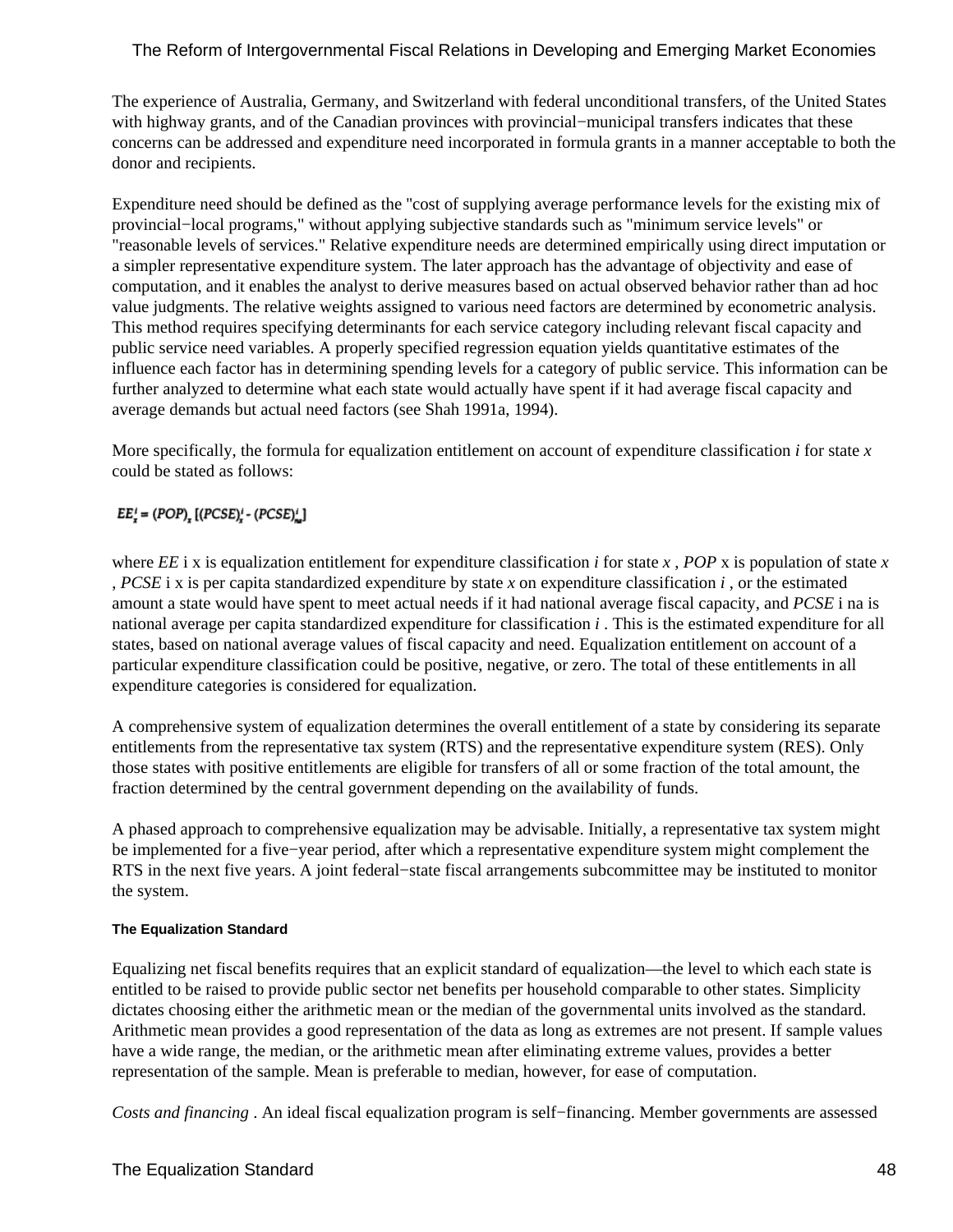positive and negative entitlements that total zero, with the federal government acting as a conduit. If an interstate revenue sharing pool creates administrative difficulties in practice, the equalization program can be financed out of general fed−soft

eral revenues derived in part from the states receiving equalization.

*Unconditionality* . There is general consensus in the academic literature that an equalization system should enable state governments to provide a standard package of public services if the government imposes a standard level of taxes on the bases at its disposal. State governments or their citizens should, however, be permitted to substitute lower rates of taxation for comparable levels of services. In such cases, the equalization payments should be in the nature of unconditional grants having only income effects. Service areas in which there appears a good reason to set minimum national standards are better handled by conditional grants and shared cost programs. By raising a state's fiscal capacity, the unconditional equalization grants enable poor states to participate in the shared cost programs more easily.

*Tax effort* . Incorporating tax effort into the formula for determining equalization would involve making the equalization entitlement a function of the ratio of actual tax collections in a state to the state's tax base. Potential nonrecipient states may wish to see such a factor incorporated into the program to prevent states with a positive fiscal deficiency in an area from collecting equalization payments even if they may not levy a tax in the area. Potential recipient states may wish to see tax effort incorporated because without it, extra tax effort on their part will be relatively unproductive compared with a wealthy state. Several problems exist with incorporating tax effort into the program:

• The inclusion of tax effort will cause the program to depart from its unconditional nature. A state should be free to substitute grant funds for revenue from own sources.

• If a state raises taxes to provide a package of services higher than the standard, it should not receive equalization for doing so; for example, other states should not have to pay most of the cost if a state decides to paint its roads.

- Incorporating tax effort ties the federal government to expenditure philosophies of the various states.
- Some states do not have tax bases in all areas.
- Incorporating tax effort may encourage the employment of strategy by a state.
- In view of the different abilities of the states to export taxes, the measurement of tax effort would be crude.
- Incorporating tax effort could result in an increase in taxes on the poor states.

In view of such considerations, a program of equalization payments would not be improved by including tax effort.

#### **Stabilization Effects**

If the equalization payments are based on relative measures of fiscal capacity, they should have a stabilizing effect on state revenues. The level of payments will move in a direction opposite to that in which the states' own revenue−raising capacity moves. Maximum stabilization of state−local revenues will occur when the payments are based on all revenue sources, when a national average standard of equalization is used, when cyclical fluctuations in provincial economies are small, and when the time lag in calculating the grants is relatively short. When any large component of the total base, such as natural resource revenues, is volatile, the destabilizing

#### Stabilization Effects 49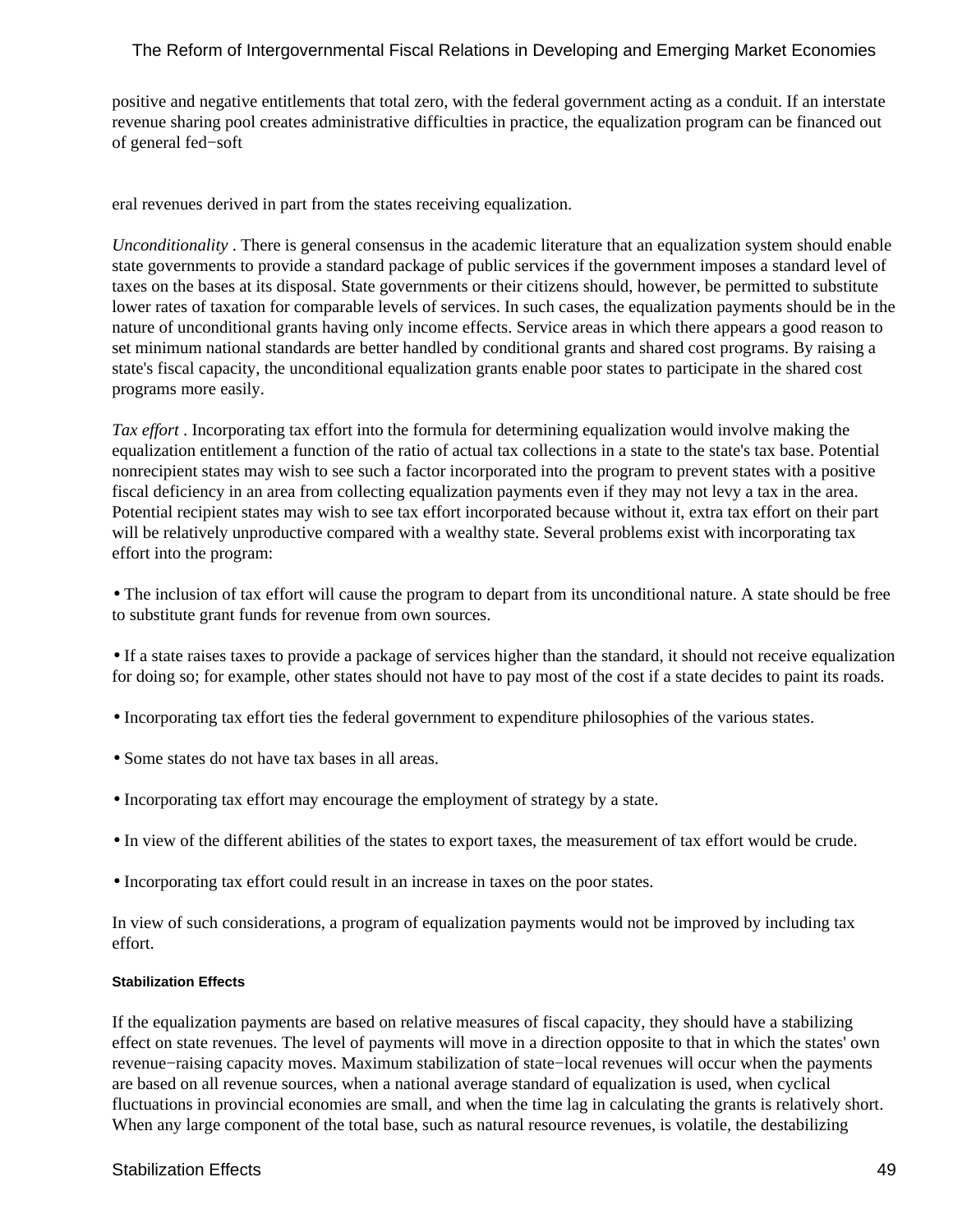effects can be quite large, and some sort of averaging formula should be employed to ease difficulties associated with provincial budgeting in the face of uncertainty.

#### **Strategy**

Strategy refers to actions that provincial governments can take to influence the level of payments they receive. A program that enables a state to employ strategy is undesirable, because in general the extra payments received may not have any relation to actual disparities. For example, a program employing tax effort could enable states to raise their entitlements by imposing heavy taxes in areas in which they have a tax base below the national average. This problem is less serious in practice than it might appear, since the room for additional taxation from sources in which the potential have−not states are not well endowed is extremely limited.

#### **Conclusion**

Economic theory provides strong rationale for fiscal equalization because it allows the replication of the financial structure of a unitary state in a federation while promoting decentralized decisionmaking. Thus, efficiency and equity considerations coincide.

#### **Intergovernmental Transfers in Practice**

In general, design of grants in developing countries is not consistent with the economic principles enu−soft

merated above. Details pertinent to the overviews that follow are in appendixes E and F.

• *General nonmatching transfers, tax base sharing, and revenue sharing mechanisms to deal with fiscal gaps* . Revenue sharing mechanisms are used in a number of countries but tax base sharing has generally not been tried. General unconditional transfers are not popular, but deficit grants have been tried in a number of countries including India, Malaysia, Pakistan, South Africa, and the former Soviet Union.

• *Conditional nonmatching or equal per capita transfers to ensure minimum standards of service across the country* . Few such transfers are used in developing countries. Central government transfers to provincial and local governments in Indonesia, central per capita transfers for education in Colombia, and the capitation grant to Malaysian states come close to the concept of such a transfer.

• *Benefit spillover compensation using selective open−ended matching transfers* . Although benefit−cost spillout is a serious factor in a number of countries such transfers have not yet been implemented in any developing country.

• *Equalization transfers to reduce or eliminate differential net fiscal benefits among subnational governments* . Despite serious horizontal fiscal imbalances in a number of countries, explicit equalization programs are untried, although equalization objectives are implicitly attempted in the general revenue sharing mechanisms used in Brazil, Colombia, India, Mexico, Nigeria, and Pakistan. These mechanisms typically combine diverse and conflicting objectives into the same formula and fall significantly short on individual objectives. Because these formulas lack explicit equalization standards, they fail to address regional equity objectives satisfactorily.

• *Conditional open−ended matching transfers to encourage certain expenditures* : India, Malaysia, and Pakistan use conditional closed−ended matching transfers, but open−ended matching transfers are not in use.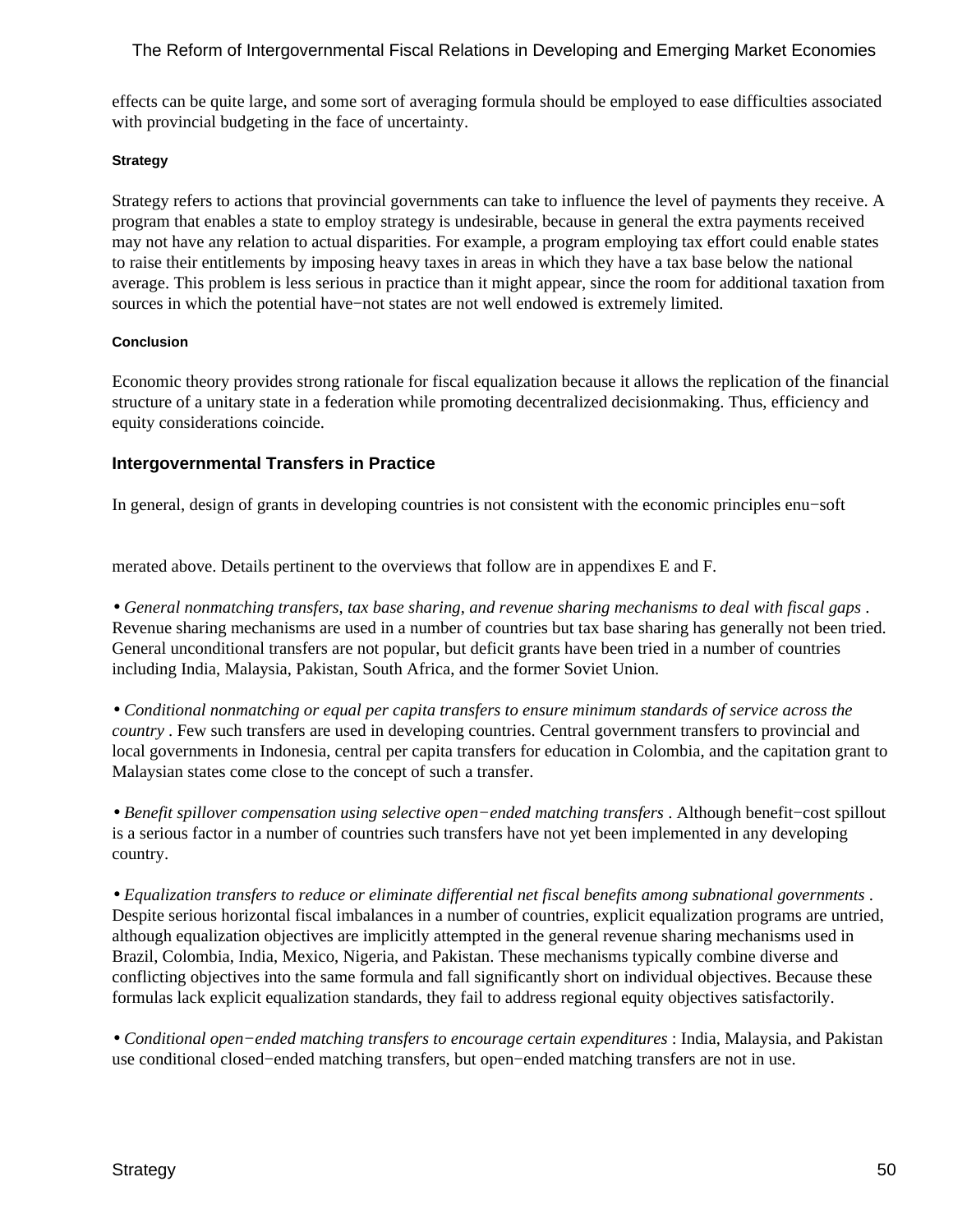# **Revenue Sharing Mechanisms**

• *Brazil* . One of the main instruments for federal−state revenue sharing is the State Participation Fund. The federal government transfers a specified share of certain federal taxes to a pool, and the Council of States determines state shares using a formula that incorporates population and per capita income as its main components. A proposal currently under discussion extends the components to include such factors as land area, interstate trade, and fiscal effort. In recent years, shares determined by this formula have been unacceptable to the Council, which has resorted to a compromise allocation based on an arbitrary adjustment to formula shares.

The principal merits of this program are the consistency of its design with objectives of transparency, predictability, and local autonomy. The program addresses some fiscal equalization objectives but has design flaws that inhibit achievement of its objectives. For example, one measure of fiscal capacity is state per capita income; this is an imperfect guide to the ability of a state government to raise taxes, because a significant proportion of income can accrue to nonresident owners of factors of production. Furthermore, only a small portion of total state revenues is raised from income taxes. Estimates of state per capita income are subject to significant errors and are available only after a long delay. For example, estimates are currently available only through 1980. These difficulties diminish the usefulness of per capita income as a determinant in a program of fundamental importance to federal−state fiscal relations.

The State Participation Fund further combines diverse and sometimes conflicting objectives, such as revenue sharing and fiscal equalization at the state level, into a single formula in a multiplicative manner and therefore falls significantly short on individual objectives. The program is redistributive in its overall impact, but does not assure consistency of individual state shares with the formula objectives, so states with similar fiscal capacity receive widely different entitlements. Since the formula lacks an explicit equalization standard, it also fails to address regional equity objectives satisfactorily. These failings explain why the Council of States finds it easier to strike political compromises rather than accept results of the formula.

The program to channel federal revenue sharing monies to municipalities in Brazil is called the Municipal Participation Fund (FPM). This program considers municipal population and state per capita income to determine shares to individual municipalities. This program has two major drawbacks: first, the formula for this program fails to incorporate differential fiscal capacity of the municipalities in a meaningful way, and therefore does not result in a fair and equitable distribution of funds. Because there is no local income tax in Brazil (and none is called for because of capital and labor mobility), per capita income is a poor indicator of a local government's ability to raise revenues. In each state rich and poor municipalities exist sidecontinue

by side, and state per capita income, by definition, cannot distinguish between the two classes. Second, this program discourages local fiscal efforts by meeting nearly two−thirds of municipal revenue requirements from federal revenue sources. Such overwhelming dependence by municipal governments on outside revenues creates a dichotomy between spending and revenue−raising decisions and contributes to reduced financial accountability at the local level.

• *China* . Revenues from each province are transferred upward according to negotiations with the central government. This system is known as the Provincial Overall Contracting System. The central government has entered into five−year contracts that expire in 1993 with 14 of the 29 provinces to receive fixed sums annually. The remaining 15 provinces receive fixed annual subsidies (Wu and Lou 1991). The system of sharing fixed amounts is intended to encourage higher tax efforts at lower levels. Starting in January 1994, this system is replaced by a revenue sharing program, with 50 percent of central revenues from VAT, resource taxes, and securities exchange taxes returned by origin.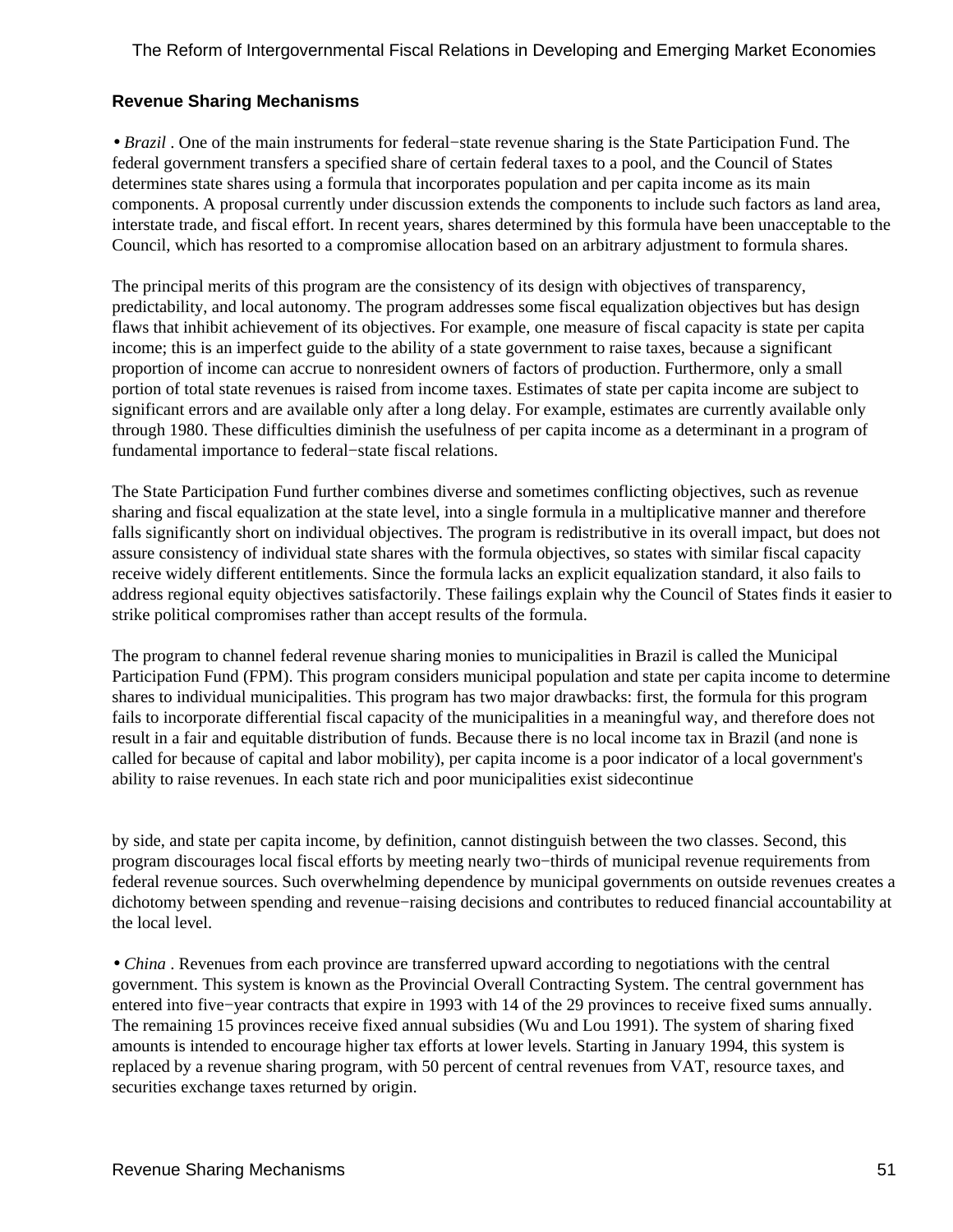As a supplement to the new revenue sharing program, a new "tax payment system" has been instituted effective January 1994. Under this system, the central government will examine the fiscal position of subnational governments and will determine the surplus of revenues (own plus shared revenue and transfers) over authorized expenditures to be transferred to the central government. The amount to be transferred upward will have to increase at a specified rate in subsequent years. For subnational governments in a deficit position, central transfers will fill the gap and such transfers will also grow at a prespecified rate in subsequent years. It is interesting to note that Pakistan had such a system in place until 1991 but abandoned it in view of the perverse incentives it created for fiscal management at the subnational level. The system rewarded lower tax effort and higher spending by subnational governments.

• *India* . A significant proportion of national revenues is returned to the states using population and some measure of income relative to the average. Therefore, some degree of implicit equalization is attempted by the formulas. Since the formulas embody factors to achieve multiple objectives, the extent to which each of the objectives is accomplished requires further analysis. The formulas do not pay special attention to fiscal capacity (revenue means) of individual states in grant determination.

• *Mexico* . In 1990 the country restructured its assistance to states and municipalities, allocating 18.1 percent of sharable federal revenues to a general fund, 6.5 percent of sharable federal revenues (up to 1997) to a contingency fund, and 2 percent of sharable federal revenues to the Municipal Fund. The allocation criteria for the general fund gives equal weight to population and previous state shares adjusted by annual increases in federally administered excises on petroleum, motor vehicles, alcohol and tobacco, and locally administered water charges and property charges. The contingency fund is designed to compensate states that lose allocated funding through this restructuring. The Municipal Fund uses an inverse of the allocation for the general fund to provide states with pass−through funds intended for final distribution to their municipalities. Using population as a criterion for determining general fund revenues is a welcome change, because it enhances autonomy and equity objectives. Reliance on adjusted historical shares to allocate remaining funds perpetuates anomalies created by high petroleum revenues accruing to certain states in the early 1980s and will clearly favor oil−rich states. The Municipal Fund makes only a minor contribution toward rectifying this problem.

• *Nigeria* . The federal government shares 45 percent of revenues with states and municipalities. Ninety−five percent of revenue shared with states uses minimum responsibilities—population, primary school enrollment, and internal revenue effort—as formula factors; the remaining 5 percent is distributed to mineral−producing states on the basis of origin. Transfers to municipalities are based 25 percent on equal shares to recognize minimum needs and 75 percent on population. Several aspects—equalization to a standard and instability associated with resource revenues—require further attention in fine−tuning existing revenue sharing arrangements. The former can be addressed by adopting some form of the representative tax system and the latter by establishing an oil fund managed jointly by the federal and state governments.

• *Pakistan* . Revenue sharing is based on population and revenue collection by origin. Equalization to a standard by considering the revenue means of the provinces has not yet been tried.

• *Papua New Guinea* . Minimum unconditional grants are based on expenditures in the base year FY1976. Some revenues are shared using the derivation principle. It is not clear why base year expenditures should be consistent with the priorities andcontinue

economic−demographic dynamics two decades later.

• *The Philippines* . Population, land area, equal shares, and ethnic derivation are factors used to determine revenue sharing allocations. While the factors are objective and reasonable, they do not correct for horizontal imbalances. Revenue−raising potential of subnational governments should be incorporated into the formulas.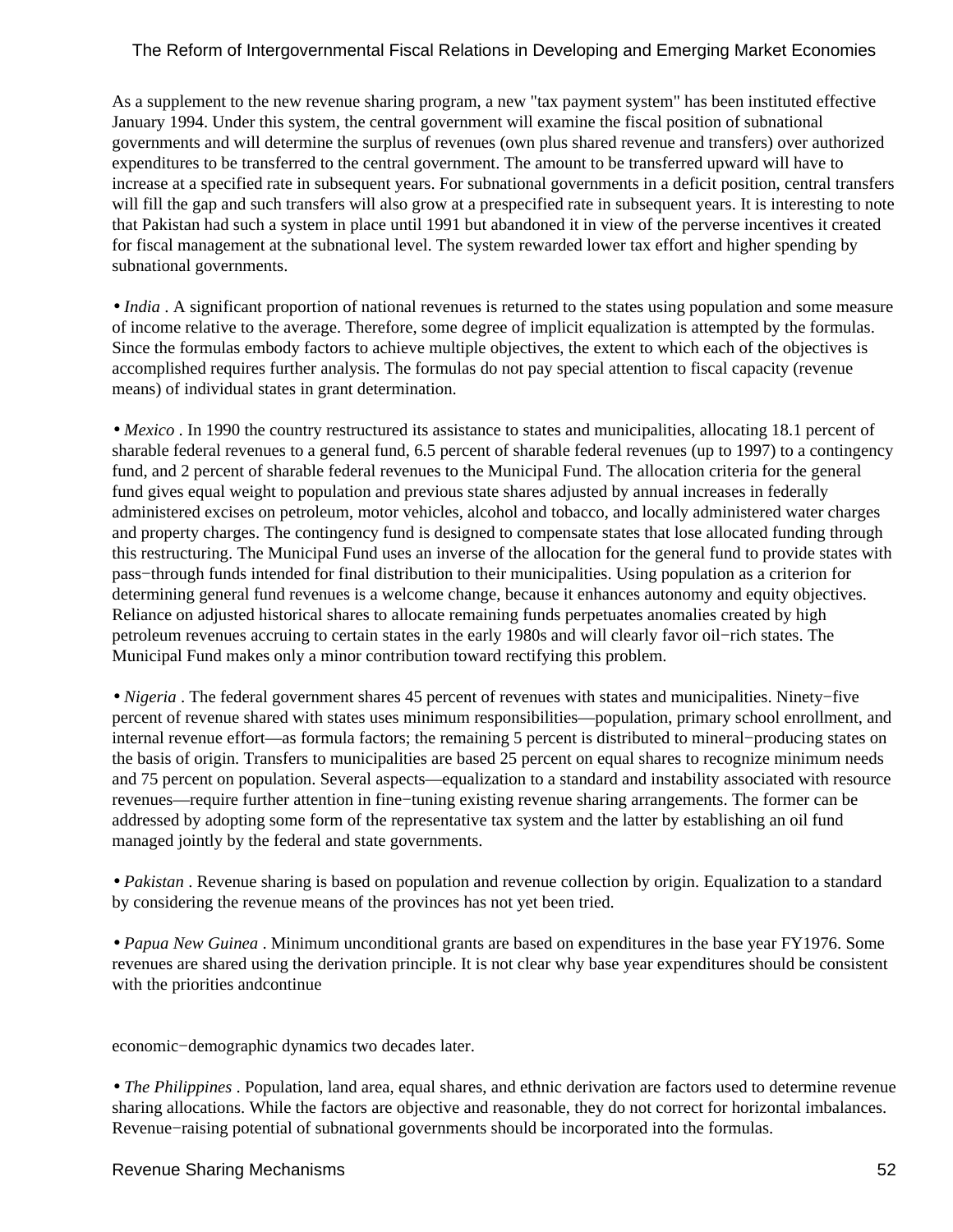# **Federal Transfers**

In a federation, specific−purpose transfers support important policy objectives such as benefit spillover compensation; bridging fiscal gaps; ensuring minimum standards of public services across the nation; fulfilling the redistributive function of the federal government; creating common internal markets; reducing net fiscal benefits across jurisdictions; and achieving economic stabilization objectives. In most cases grant objectives determine grant design.

In developing countries, funds for specific−purpose transfers are usually distributed in an ad hoc manner at the discretion of the central government. The practice of intergovernmental transfers is, therefore, at variance with the economic principles enunciated above and significant opportunities exist for the reform of these arrangements in developing or transitional economies.

• *Bangladesh* . The government offers a number of closed−ended matching and nonmatching grants for upgrading infrastructure, with allocation based on verifiable indicators of general assistance. These grants provide general budgetary support to lower level governments rather than special incentives for higher spending on infrastructure as matching rates are small and nonbinding. Bangladesh also provides budget deficit grants that create incentives for running higher deficits.

• *Brazil* . The federal and state governments engage in many specific−purpose programs or *convenios* . For many of these programs, program objectives are typically not specified or specified vaguely, and in some instances grant objectives are determined after funds are released. In recent years, specific−purpose transfers have increasingly served not to safeguard federal objectives but as vehicles for pork barrel politics, and only a handful of programs have desirable features. One such program is for unified, decentralized health care, in which federal financing is provided to achieve certain minimum standards of health care across the nation. The intent of this program is for the federal government to specify policies and for state and local governments to implement federally mandated programs. In practice, however, the federal government is heavily involved in program administration, and decentralization has not been fully achieved. The existing program also gives preferential treatment to private contractors over state and local government agencies. New fiscal arrangements are likely to constrain federal funding for this program.

• *India* . The national government offers specific−purpose grants that provide assistance to relatively less prosperous states and encourage tax effort at subnational levels. The complex review and approval processes used for grant allocation work against some of these goals. India also provides budget deficit grants.

• *Indonesia* . Central grants currently finance about 64.9 percent of expenditure at the provincial level and 71.4 percent of expenditure at the district level. These transfers are of two kinds: block grants, for general purpose local spending subject to some broad central guidelines; and specific grants, for expenditure on uses specified by the center and subject to relatively detailed central controls. Block grants include INPRES block transfers to each of the three main levels of local government—provinces, districts, and villages. Specific grants include SDO, a transfer that covers virtually all local government personnel expenses, and INPRES sectoral transfers for specific development expenditures on roads, primary schools, public health centers, and reforestation. As part of its policy of gradual decentralization, the government has incrementally raised the share of block grants in total transfers (from 15.9 percent in 198687 to 20.3 percent in 199394) and has also allowed local governments somewhat greater flexibility in the use of some specific grants.

The design of the Indonesian intergovernmental grant system has several positive features: the distribution of grants is transparent, determined by formulas utilizing objective criteria; the structure of grants is simple, as both the grants and the criteria used for distribution are few in number; and the grants achieve an overall equalizing effect on regional revenue availabilities. In its transparency and simplicity, the Indonesian grant system compares favorably with the grant systems typically found in other developing countries.

#### Federal Transfers 53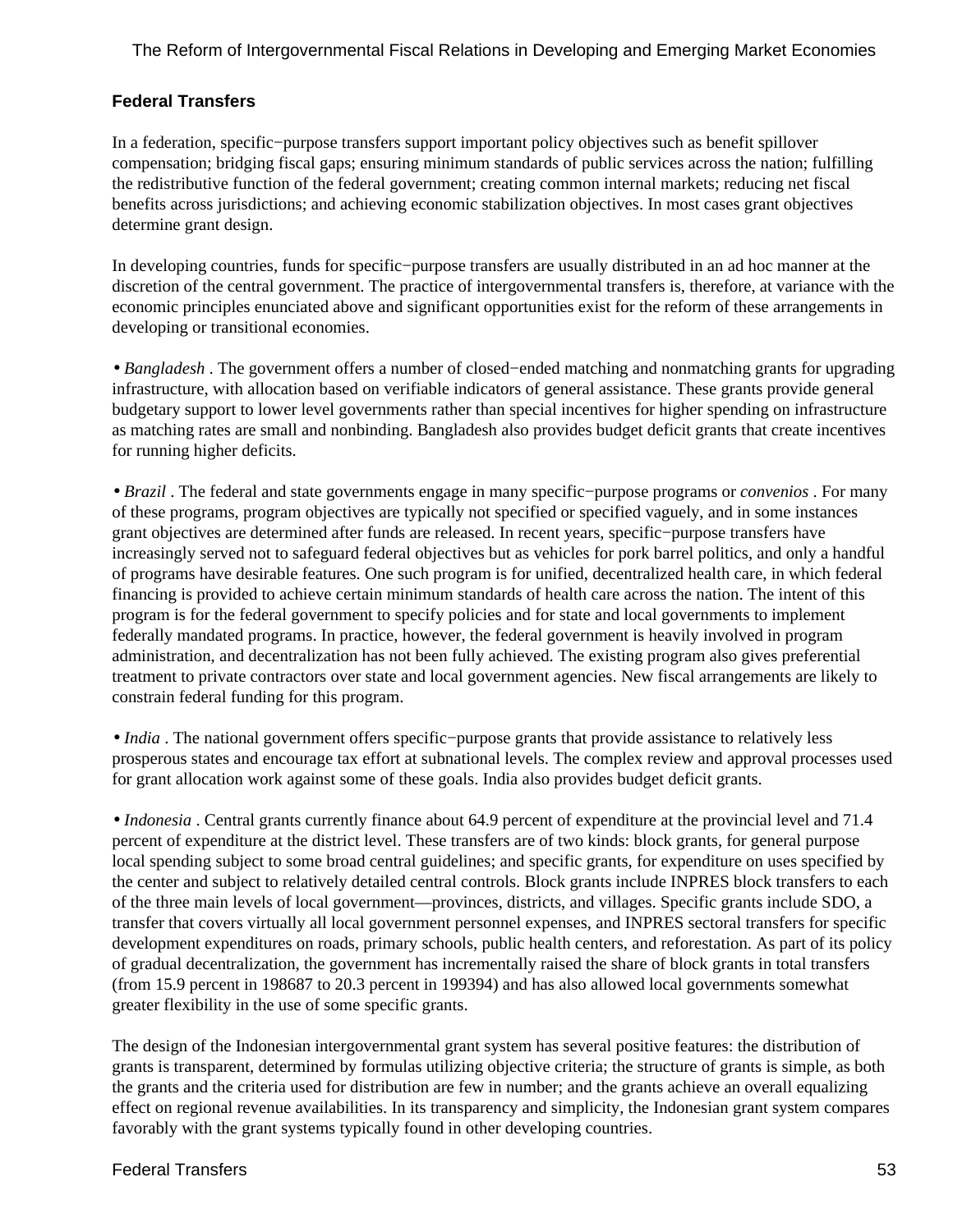Nonetheless, several improvements can be considered in the design of the Indonesian grant system that would allow it to achieve its efficiency and equity objectives more effectively. First, the recent trend toward increasing the share of block grantscontinue

in total grants should continue. Second, regional disparities in overall fiscal capacities (revenue−raising potential) could be better reflected in the distribution formulas for block grants by including a fiscal capacity equalization factor. The criteria currently used for distribution—area, population, equal shares—are all focused primarily on capturing the differential needs of local administrations. Better means of capturing differential fiscal capacities to meet those needs would contribute to making the distribution of grants more equitable. Third, the SDO grant could be consolidated with the general purpose block grants to the respective levels of government. As presently designed, this grant creates strong incentives for higher government employment, and thus a higher wage bill, at the local level. The center tries to circumvent this perverse incentive by retaining major control over government employment at all levels, but this undermines local autonomy and flexibility in the allocation of budgetary resources between personnel and other expenditures. Fourth, the main improvement that can be made in the specific sectoral grants is to continue the shift toward using broad guidelines rather than detailed controls and physical targets in influencing the use of these grants. The allocation criteria for these grants are broadly appropriate, as they adequately serve their main objective of ensuring minimum standards of the targeted basic services across regions. One improvement would be to change the allocation of the reforestation grant from a project to a formula basis, as for the other specific sectoral grants. Fifth, consideration could be given to assigning provinces a role in the allocation of central grants to the lower levels, by making some of the grants pass through them. The rationale for doing so is that provinces are better placed than the center, especially in a large and diverse country, to assess the needs and fiscal capacities of individual lower level jurisdictions.

• *Malaysia* . Most transfers are based on objective criteria except for deficit grants through the state reserve fund, which are only granted in exceptional circumstances.

• *Mexico* . Specific−purpose transfers lack transparent criteria and have often been mired in political controversy and debate.

• *Nigeria* . The government has a mixed record on the design of transfers. Some specific−purpose grants to states follow objective criteria, and the federal government sets standards of service to be achieved. Other programs lack any transparency in the allocation of funds.

• *Pakistan* . Federal transfers have worked as vehicles for federal bureaucratic control over provincial spending priorities. Most central transfers do not consider central objectives, fiscal needs, or relative fiscal capacities at the provincial level. Examples include deficit grants (discontinued in 1992), which encouraged provinces to run higher deficits to have a greater claim on central resources, and education grants to finance provincial expenditures above their 1983 level, encouraging excessive spending. Most are capital grants with no provision for financing maintenance expenditures. As a consequence, the grant structure encourages capital−intensive technology that deteriorates because of inadequate funds for upkeep. Central grants are unpredictable, discouraging long−term planning at lower levels. Economic criteria—efficiency, equity, spillover compensation, and autonomy—are not usually recognized in current grant programs but grantsmanship is rewarded.

• *China, Colombia, the Philippines,* and *Thailand* . Specific−purpose grants lack transparent criteria for allocation.

#### **State−Municipal Transfers**

The same economic principles govern state−municipal fiscal relations as those for center–state fiscal relations. In many countries local governments are simply extensions of state governments and are subject to a high degree of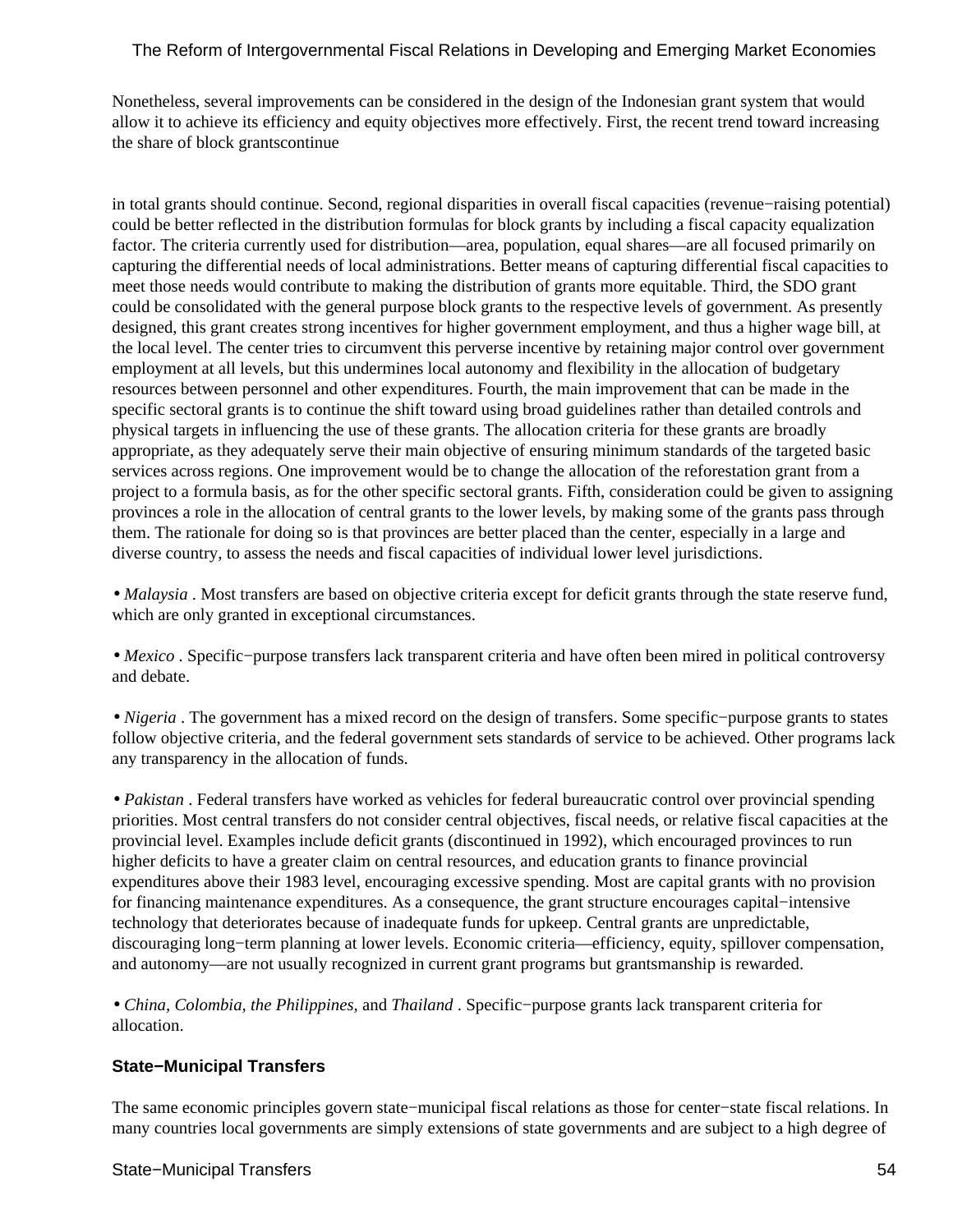interference and control. In turn, the dependence of local governments on state transfers is usually greater than the dependence of states on central transfers. In industrial nations, local governments typically account for more than 20 percent of general government spending and finance less than 30 percent of their expenditures from higher level transfers. Figure 6 provides a comparative view on local tax effort in selected countries. Property taxes are the mainstay of local government revenues in most industrial nations, except for Scandinavian countries where local governments rely heavily on local income taxes. In many countries, property tax is a state responsibility with proceeds shared with local governments and sometimes with the central government. Property tax is generally not a productive revenue source, since its base can be eroded by exemptions and dated assessments.

In developing countries local governments typically account for less than 10 percent of consolidated general government spending but derive more than two−thirds of their revenues from highercontinue

level transfers. In some instances, increased revenue sharing transfers contribute to reduced local tax effort. For example, in the early 1980s Mexico more than doubled its transfers to municipal governments and gave them exclusive access to property tax revenues. Nearly half of these transfers were directed to increased local expenditures, and the rest were used as a tax relief to municipal residents. As a result, municipal reliance on self−generated revenue declined from 75 percent of total spending in 1980 to 40 percent in 1984. In Brazil high federal transfers to municipal governments in 1989 and 1990 also led to lower tax effort (Shah 1991c). In principle, it should be easy for state governments to structure their transfers to local governments objectively, in view of easy access to their economic data. In practice, state transfers to local governments are arbitrary and discretionary. Only a few countries—Brazil, India, and Nigeria—have made serious attempts to structure at least part of their assistance in a nondiscretionary fashion (appendix G).

Borrowing by local governments remains a major issue in most developing countries, where local governments are not permitted to borrow in credit markets and must rely on transfers for undertaking capital investments. This is an area where the potential exists for autonomous bodies to supervise and assist local borrowing for capital projects. State governments can establish municipal finance corporations or loan councils to provide technical assistance in project selection and appraisal and to assist in securing loans on preferred terms with state guarantees.

Except for Brazil and Mexico, information on state−local transfers is scanty and not suited to detailed analysis.

• *Brazil* . State−municipal transfers have two important components. One is the constitutionally mandated state−municipal revenue sharing arrangements, or state−municipal tax transfers. For the most part, distribution of such transfers follows the origin principle: 75 percent of the municipal share of state VAT revenues is distributed in proportion to the value added in each municipality. For the remaining 25 percent, states have discretion to incorporate other fiscal need factors, population and area being the most common. Some states have also used fiscal effort as a special factor. A major criticism of the existing arrangement is that current formulas do not address fiscal equalization by varying a proportion of funds inversely with fiscal capacity (munici−soft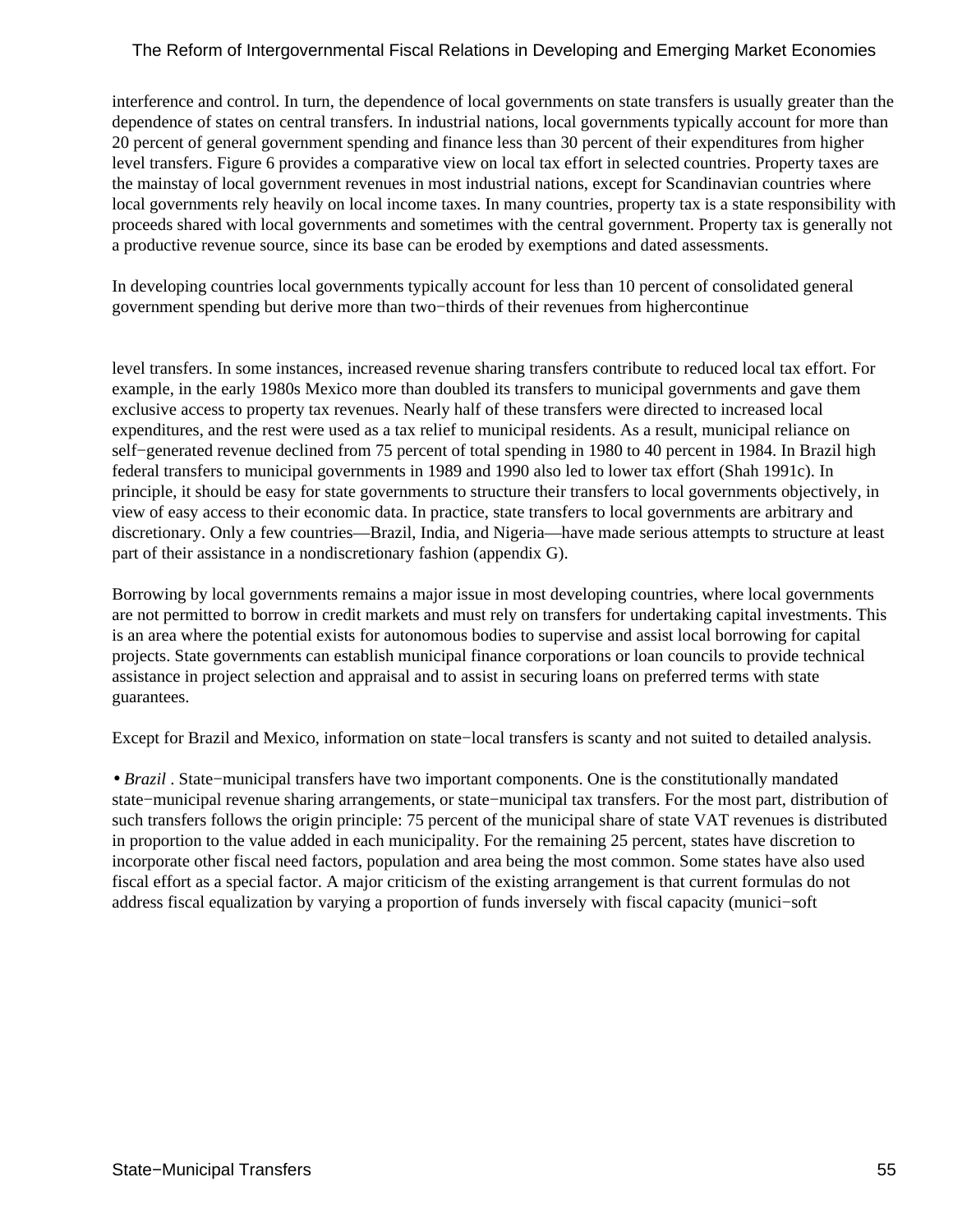

Figure 6. Local government tax effort as a percentage of GNP

pal tax bases). In fact, municipal tax bases hardly enter into consideration. The fiscal effort component is usually poorly designed, benefiting larger municipalities without regard for their fiscal effort.

A second component of state transfers to municipalities is specific−purpose or negotiated transfers. Most states have a large number of convenios—usually thousands—to provide project assistance. The sheer number of these transfers defies analysis, but anecdotal evidence suggests that political considerations dominate in the distribution of grant funds.

• *Mexico* . Several states use the derivation principle, while others follow the United States' former revenue sharing formula that varies grant funds directly with population and tax effort and inversely with per capita income. Municipal fiscal capacity is not considered in these formulas, and in some states grant allocation is arbitrary. In many states, criteria for allocating grants is approved by state legislatures annually, making it difficult for municipalities to carry out a long−term projection of revenues and expenditures.

# **Conclusion**

Industrial countries offer examples of grant programs that recognize some of the economic principles enunciated above. German experience suggests that a well thought out revenue sharing system can obviate the need for many specific−purpose transfers. Canadian federal transfers for health and post−secondary education recognize the redistribution−in−kind nature of these public services and provide per capita transfers to provinces conditional on universal access to these services. Canadian experience with federal equalization transfers based on the representative tax system approach suggests that an objective equalization program that helps members establish minimum standards of basic services can endure and strengthen the federation. Australian experience with equalization is also instructive but much more difficult to replicate elsewhere.

United States experience with road transportation assistance holds important lessons in structuring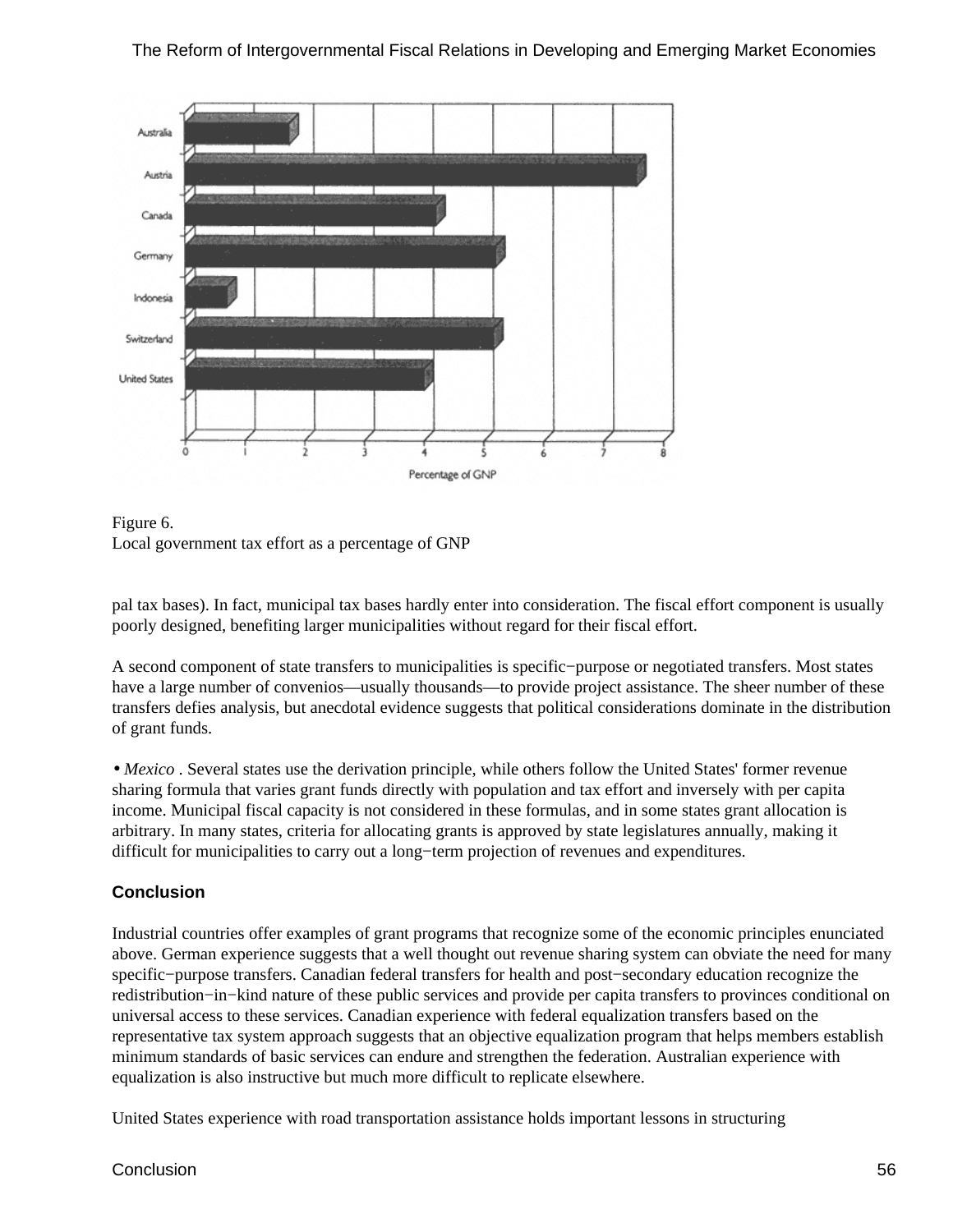specific−purpose transfers. The program used objective indicators of need in allocating funds among states and established matching provisions to induce local participation.

Switzerland provides spillover compensation and equalization transfers to its cantons (Dafflon 1990). Canadian provinces, the United Kingdom, and the Victoria (Australia) Grants Commission use objective criteria in their transfers to local governments (Shah 1983b). Many of these models can be readily implemented in developing countries and ample conceptual and practical guidance is available on the design of these transfers. Specific circumstances in each developing country require tailoring and adapting this guidance. Few developing countries have devoted serious attention to the design of these transfers, and therefore monumental and important work lies ahead.break

# **3— Fiscal Imbalance**

Vertical fiscal imbalance is the disparity between revenue means and expenditure needs at various levels of government in a federation. Horizontal imbalance is inconsistency between revenue−raising ability and fiscal needs of governments at the same level in a federation. Some degree of mismatch between revenue means and expenditure needs at various levels is inevitable in all federations. Efficient tax administration for certain revenues requires central administration, which contributes to the vertical imbalance problem. After expenditure and tax responsibilities have been assigned, revenue sharing and transfers can correct for imbalances that result. Difficulties in design or conflicting claims of needs by various levels of government mean that revenue sharing and transfer mechanisms may not fully resolve the imbalance.

## **Vertical Imbalance**

Out of 15 countries for which data on revenue and expenditure shares at the national and subnational levels are examined, only Australia and China are successful in completely eliminating vertical imbalances (table 9). Seven of the remaining 13 countries report fiscal deficiency at the national and 6 at the subnational level. Fiscal deficiency at the national level does not show any correlation with the degree of central control over subnational governments.

An aggregate measure of vertical imbalance incorporating some measure of national control would be instructive. One measure of vertical balance, the coefficient of vertical imbalance (Hunter 1977) or an index of subnational autonomy (Shah and Qureshi 1994), attempts to measure the degree of control exercised by the federal government over lower levels of governments (table 10, figure 7). By this measure, a coefficient of zero indicates absolute federal control over state and local governments; a coefficient of one indicates that lower levels of governments are autonomous in their decisionmaking. While a high coefficient value is consistent with the assignment principles enunciated above, absolute subnational autonomy has never been a goal in any federation. Central control is strong in Australia, Colombia, India, Indonesia, and Pakistan. In Brazil, federal influence over local priorities is quite limited—with the 1990 tax assignment and transfer system, the federal government's control over state and local governments has deteriorated significantly. States now command the value−added tax base, one of the most dynamic revenue bases, and municipalities are guaranteed a large share of federal and state revenue collections. While a precise calculation of the new fiscal arrangements needs further analysis, federal and state governments' revenue in Brazil falls significantly short of expenditure needs. The opposite holds for municipal governments. The federal government will face severe financial difficulties if it continues to follow the current pattern of responsibilities. State−level governments face some difficulties, but these may not persist if thecontinue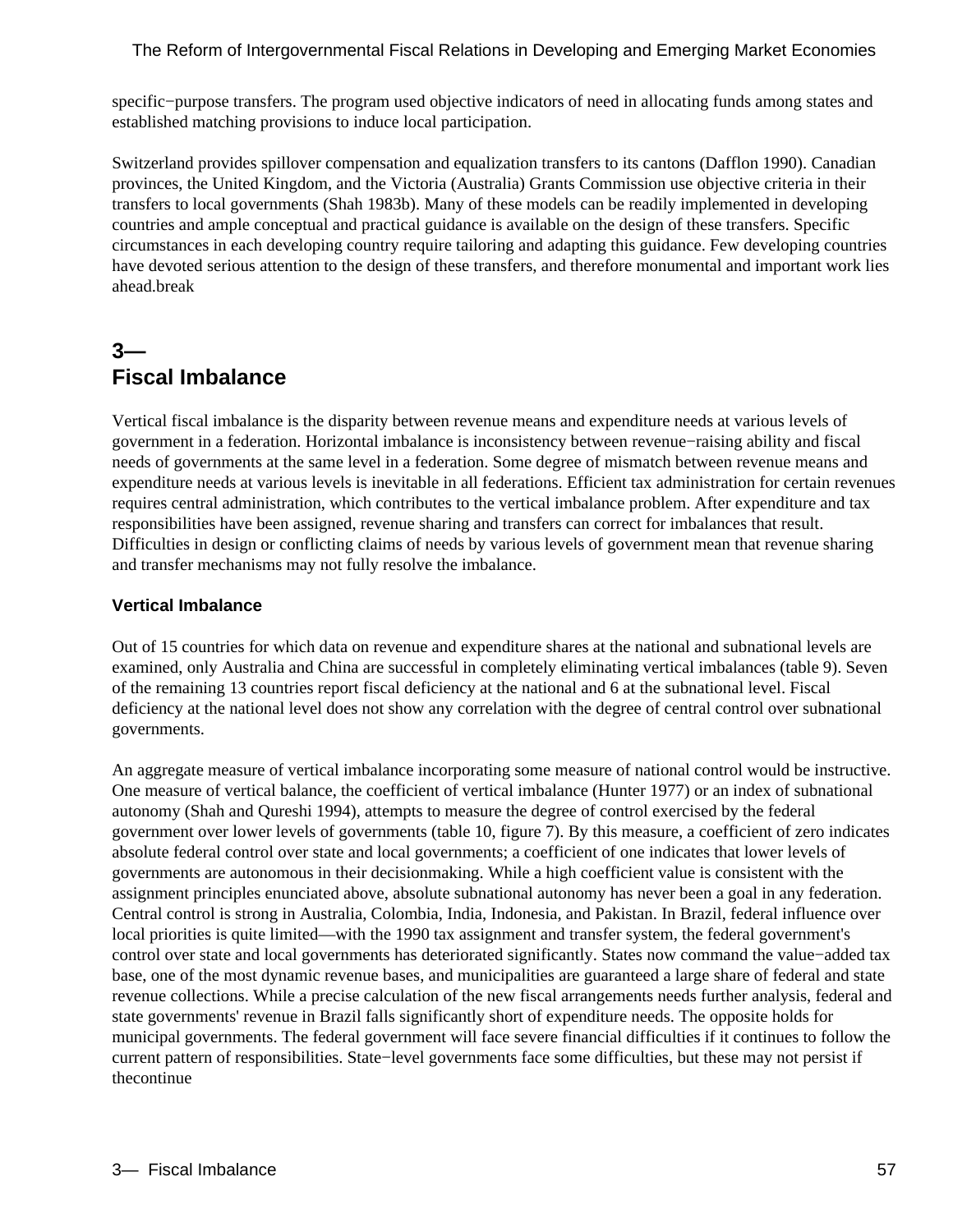| Country       | Level of<br>government      | Revenue<br>share | Expenditure Surplus/<br>share | deficit |
|---------------|-----------------------------|------------------|-------------------------------|---------|
| Argentina     | <b>Before</b><br>transfers: |                  |                               |         |
| (1989)        | National                    | 0.62             | 0.53                          | 0.09    |
|               | Subnational                 | 0.38             | 0.47                          | 0.09    |
|               | All levels                  | 1.00             | 1.00                          | 0.00    |
|               | After transfers:            |                  |                               |         |
|               | National                    | 0.57             | 0.53                          | 0.04    |
|               | Subnational                 | 0.43             | 0.47                          | 0.04    |
|               | All levels                  | 1.00             | 1.00                          | 0.00    |
| Australia     | <b>Before</b><br>transfers: |                  |                               |         |
| (1991)        | National                    | 0.71             | 0.51                          | 0.20    |
|               | Subnational                 | 0.29             | 0.49                          | 0.20    |
|               | All levels                  | 1.00             | 1.00                          | 0.00    |
|               | Including<br>transfers:     |                  |                               |         |
|               | National                    | 0.51             | 0.51                          | 0.00    |
|               | Subnational                 | 0.49             | 0.49                          | 0.00    |
|               | All levels                  | 1.00             | 1.00                          | 0.00    |
| <b>Brazil</b> | After transfers:            |                  |                               |         |
| (1990)        | National                    | 0.36             | 0.34                          | 0.02    |
|               | Subnational                 | 0.64             | 0.66                          | 0.02    |
|               | All levels                  | 1.00             | 1.00                          | 0.00    |
| Canada        | <b>Before</b><br>transfers: |                  |                               |         |
| (1989)        | National                    | 0.49             | 0.34                          | 0.15    |
|               | Subnational                 | 0.51             | 0.66                          | 0.15    |
|               | All levels                  | 1.00             | 1.00                          | 0.00    |
|               | After transfers:            |                  |                               |         |
|               | National                    | 0.31             | 0.34                          | 0.03    |
|               | Subnational                 | 0.69             | 0.66                          | 0.03    |
|               | All levels                  | 1.00             | 1.00                          | 0.00    |
|               |                             |                  |                               |         |

# **Table 9. Vertical imbalance in selected countries**

#### China

3— Fiscal Imbalance 58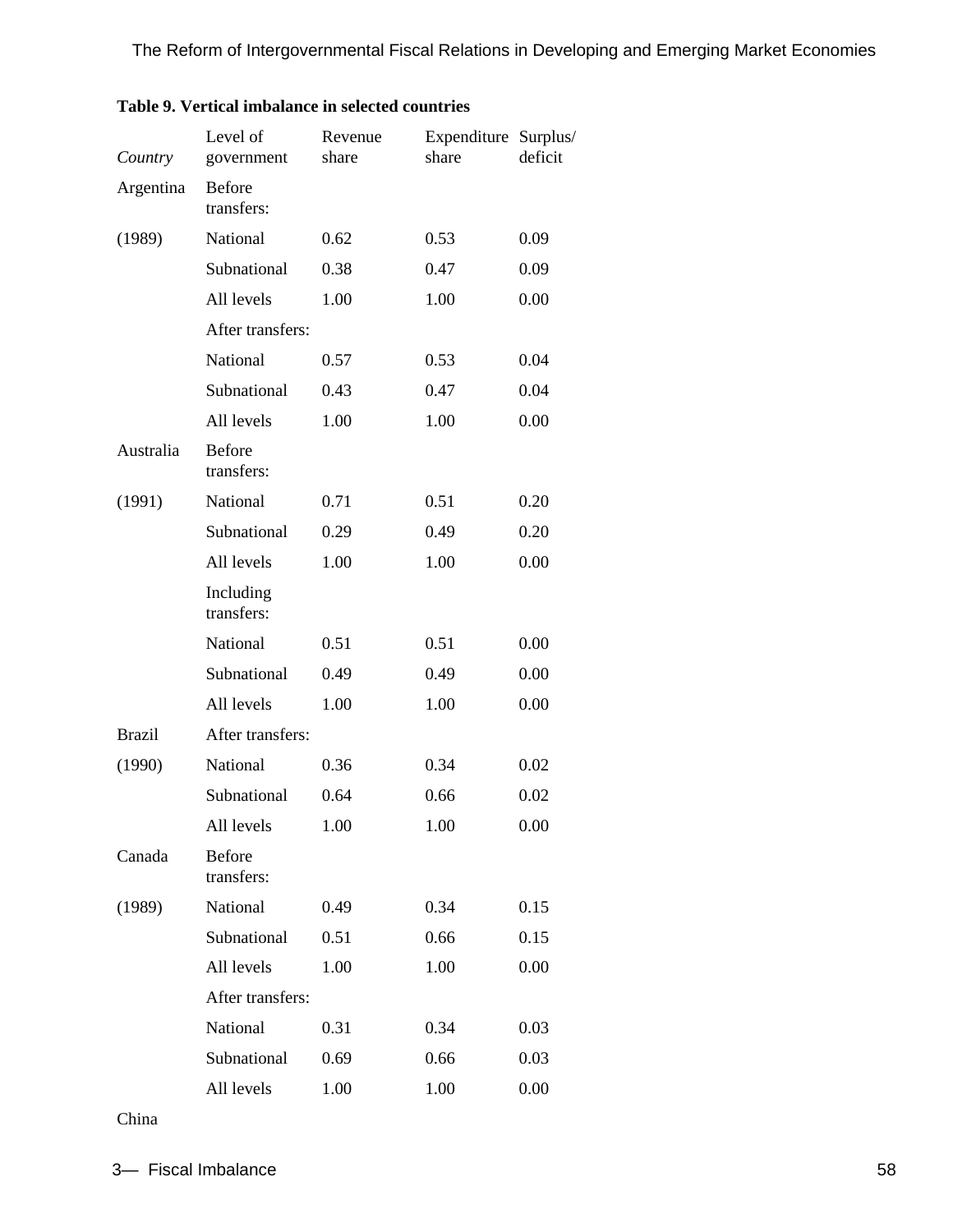|                    | Including<br>transfers:     |      |      |      |
|--------------------|-----------------------------|------|------|------|
| (1988)             | National                    | 0.36 | 0.36 | 0.00 |
|                    | Subnational                 | 0.64 | 0.64 | 0.00 |
|                    | All levels                  | 1.00 | 1.00 | 0.00 |
| Colombia           | <b>Before</b><br>transfers: |      |      |      |
| (1986)             | National                    | 0.85 | 0.67 | 0.18 |
|                    | Subnational                 | 0.15 | 0.33 | 0.18 |
|                    | All levels                  | 1.00 | 1.00 | 0.00 |
|                    | After transfers:            |      |      |      |
|                    | National                    | 0.63 | 0.67 | 0.04 |
|                    | Subnational                 | 0.37 | 0.33 | 0.04 |
|                    | All levels                  | 1.00 | 1.00 | 0.00 |
| Germany<br>(former | <b>Before</b><br>transfers: |      |      |      |
| German<br>Federal  | National                    | 0.66 | 0.58 | 0.08 |
| Republic)          | Subnational                 | 0.37 | 0.42 | 0.08 |
|                    | All levels                  | 1.00 | 1.00 | 0.00 |
|                    | After transfers:            |      |      |      |
| (1991)             | National                    | 0.57 | 0.58 | 0.01 |
|                    | Subnational                 | 0.43 | 0.42 | 0.01 |
|                    | All levels                  | 1.00 | 1.00 | 0.00 |
| India              | <b>Before</b><br>transfers: |      |      |      |
| (1989)             | National                    | 0.68 | 0.54 | 0.14 |
|                    | Subnational                 | 0.32 | 0.46 | 0.14 |
|                    | All levels                  | 1.00 | 1.00 | 0.00 |
|                    | After transfers:            |      |      |      |
|                    | National                    | 0.44 | 0.54 | 0.10 |
|                    | Subnational                 | 0.56 | 0.46 | 0.10 |
|                    | All levels                  | 1.00 | 1.00 | 0.00 |
| Indonesia          | <b>Before</b><br>transfers: |      |      |      |
| (1990)             | National                    | 0.94 | 0.83 | 0.11 |
|                    | Subnational                 | 0.06 | 0.17 | 0.11 |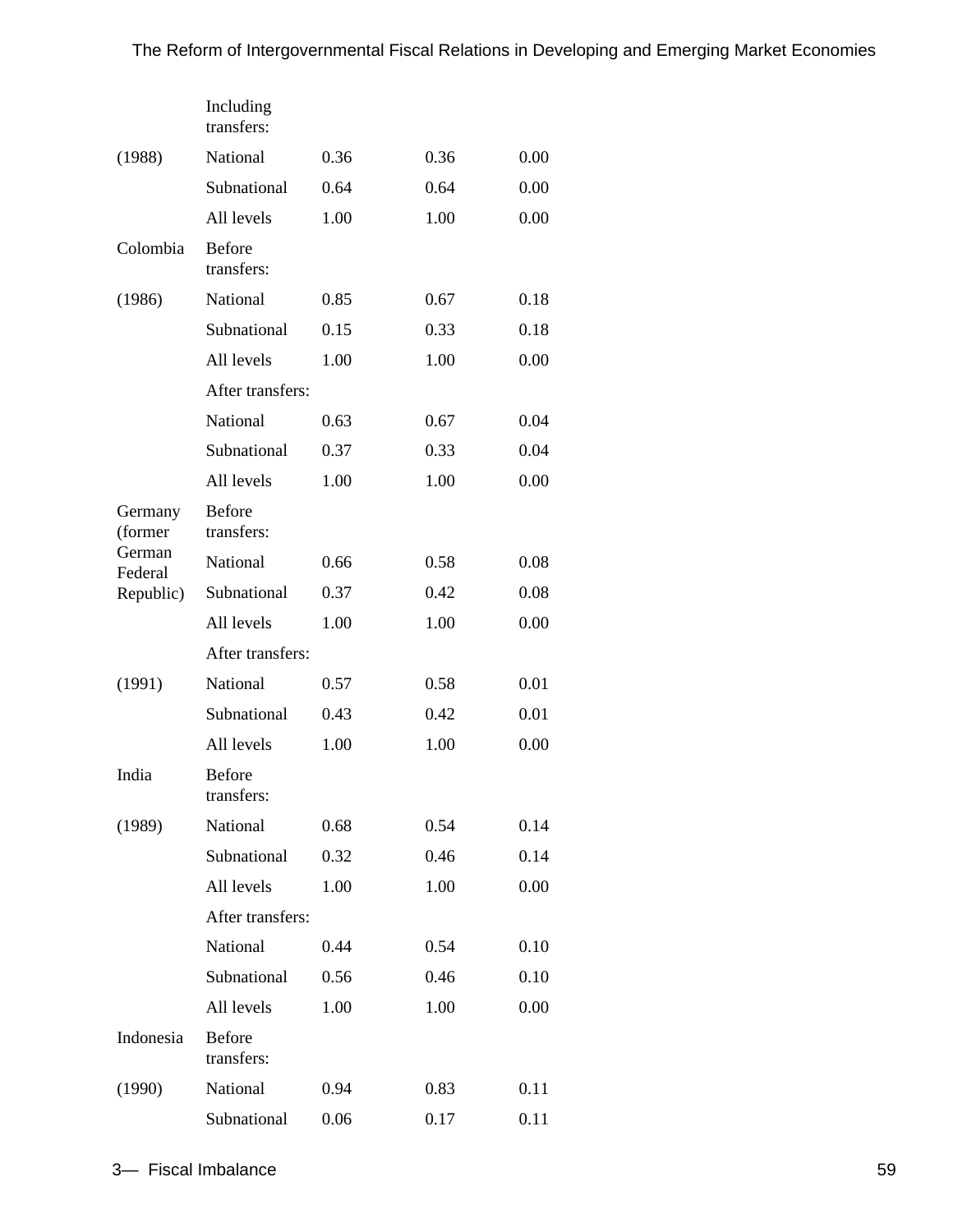|                   | All levels                  | 1.00 | 1.00 | 0.00 |
|-------------------|-----------------------------|------|------|------|
|                   | After transfers:            |      |      |      |
|                   | National                    | 0.82 | 0.83 | 0.01 |
|                   | Subnational                 | 0.18 | 0.17 | 0.01 |
|                   | All levels                  | 1.00 | 1.00 | 0.00 |
| Malaysia          | <b>Before</b><br>transfers: |      |      |      |
| (1991)            | National                    | 0.90 | 0.85 | 0.05 |
|                   | Subnational                 | 0.10 | 0.15 | 0.05 |
|                   | All levels                  | 1.00 | 1.00 | 0.00 |
|                   | After transfers:            |      |      |      |
|                   | National                    | 0.87 | 0.84 | 0.03 |
|                   | Subnational                 | 0.43 | 0.46 | 0.03 |
|                   | All levels                  | 1.00 | 1.00 | 0.00 |
| Mexico            | <b>Before</b><br>transfers: |      |      |      |
| (1987)            | National                    | 0.88 | 0.92 | 0.04 |
|                   | Subnational                 | 0.12 | 0.08 | 0.04 |
|                   | All levels                  | 1.00 | 1.00 | 0.00 |
|                   | After transfers:            |      |      |      |
|                   | National                    | 0.87 | 0.92 | 0.05 |
|                   | Subnational                 | 0.13 | 0.08 | 0.05 |
|                   | All levels                  | 1.00 | 1.00 | 0.00 |
| Nigeria           | After transfers:            |      |      |      |
| (1986)            | National                    | 0.90 | 0.74 | 0.16 |
|                   | Subnational                 | 0.10 | 0.26 | 0.16 |
|                   | All levels                  | 1.00 | 1.00 | 0.00 |
| Pakistan          | After transfers:            |      |      |      |
| (1988)            | National                    | 0.78 | 0.71 | 0.07 |
|                   | Subnational                 | 0.22 | 0.29 | 0.07 |
|                   | All levels                  | 1.00 | 1.00 | 0.00 |
| United<br>Kingdom | <b>Before</b><br>transfers: |      |      |      |
|                   | National                    | 0.89 | 0.70 | 0.19 |
| (1990)            | Subnational                 | 0.11 | 0.30 | 0.19 |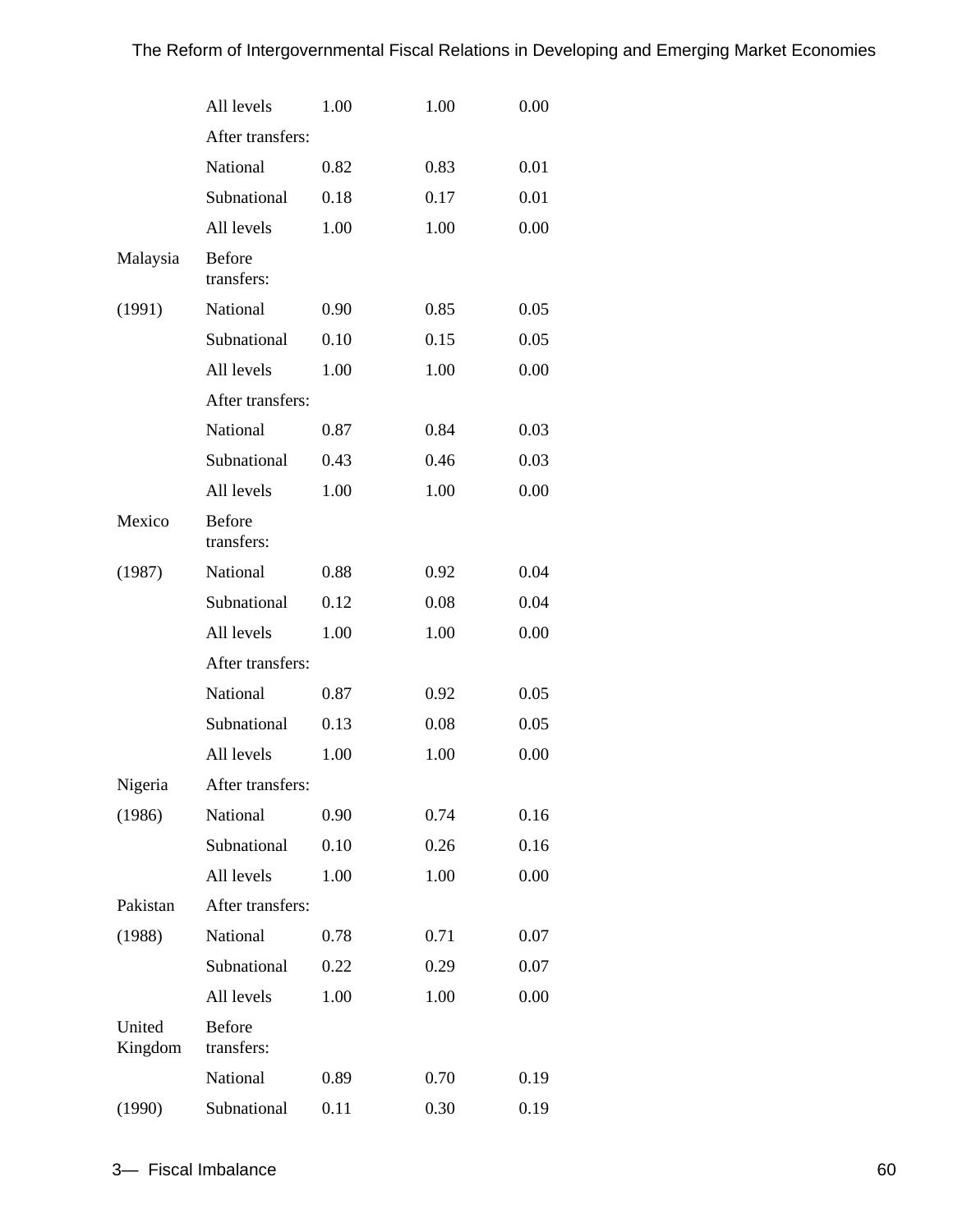|                         | All levels                  | 1.00 | 1.00 | 0.00 |
|-------------------------|-----------------------------|------|------|------|
|                         | After transfers:            |      |      |      |
|                         | <b>National</b>             | 0.71 | 0.70 | 0.01 |
|                         | Subnational                 | 0.29 | 0.30 | 0.01 |
|                         | All levels                  | 1.00 | 1.00 | 0.00 |
| United<br><b>States</b> | <b>Before</b><br>transfers: |      |      |      |
|                         | National                    | 0.58 | 0.49 | 0.09 |
| (1990)                  | Subnational                 | 0.42 | 0.51 | 0.09 |
|                         | All levels                  | 1.00 | 1.00 | 0.00 |
|                         | After transfers:            |      |      |      |
|                         | <b>National</b>             | 0.42 | 0.49 | 0.07 |
|                         | Subnational                 | 0.58 | 0.51 | 0.07 |
|                         | All levels                  | 1.00 | 1.00 | 0.00 |

*Source* : International Monetary Fund (1992). Brazil, Nigeria, Pakistan: Shah (1991b). Indonesia: Government of Indonesia, budget documents.

current growth in sales tax revenues continues. Municipal governments in Brazil, on the other hand, should be the envy of all governments in developing as well as industrial countries.

#### **Horizontal Imbalance**

While empirical evidence on horizontal fiscal imbalance or regional fiscal inequities is scarce, it appears to be more serious than vertical imbalances in developing nations. For example, per capita income in Rondonio, Brazil, one of the poorest states in the nation, is only 12 percent of per capita income in São Paulo, the richest; and per capita own revenues in the former are only 20 percent of those in the latter (Shah 1991c). In China, per capita tax collections vary from Rmb 40 in Tibet to Rmb 1,492 in Shanghai (Wu and Lou 1991). In Sri Lanka, revenues range from 66 rupees in the North Central province to 237 rupees in the Western province (Shah 1990). Such disparities exist in most other developing nations, yet not a single country has attempted to deal with these disparities by equalizing per capita fiscal capacities to a standard.break

#### **Table 10. Index of subnational autonomy for selected countries**

| Country   | Period | Coefficient |
|-----------|--------|-------------|
| Indonesia | 1990   | 0.19        |
| Australia | 1987   | 0.43        |
| India     | 198286 | 0.45        |
| Colombia  | 197983 | 0.50        |
| Pakistan  | 198788 | 0.53        |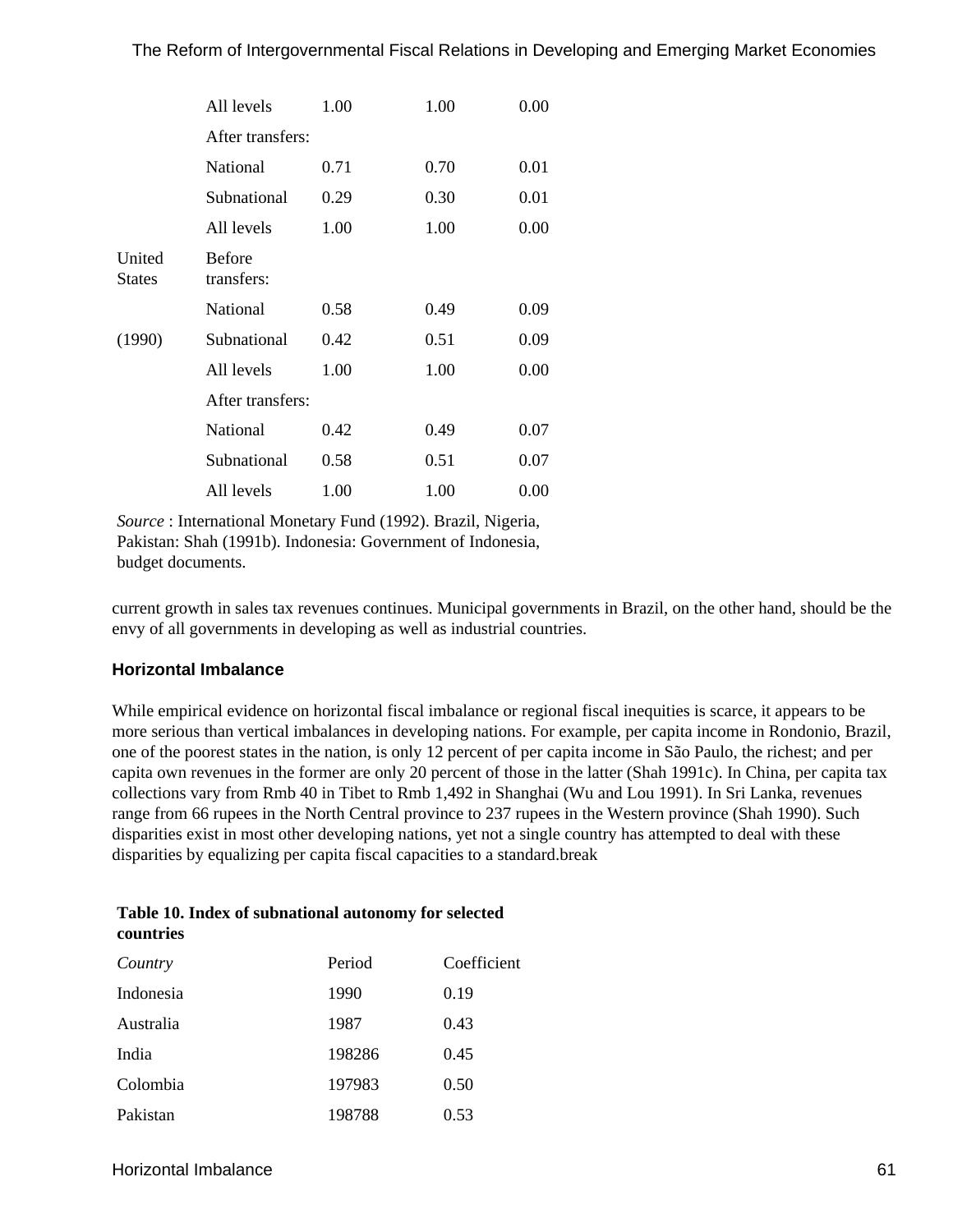| Malaysia                                     | 198488 | 0.65 |
|----------------------------------------------|--------|------|
| Canada                                       | 1988   | 0.79 |
| Germany (former German)<br>Federal Republic) | 1988   | 0.79 |
| <b>United States</b>                         | 1988   | 0.88 |
| <b>Brazil</b>                                | 1988   | 0.89 |

*Note* : Index of subnational autonomy =  $I - [(TR ST + TR GP,$ + *REV* SH + B) / *EXP* ]

Where: *TR* SP = Specific−purpose central transfers to subnational govements.

*TR* GP = General−purpose central transferS to subnational governments.

 $B =$  Borrowing by subnational governments.

*EXP* = Subnational government expenditures.

REV*SH* = Shared revenues.

*Source* : Indonesia: Government of Indonesia, budget documents. Other countries,

see Shah (1991 b).





Index of subnational government autonomy in selected countries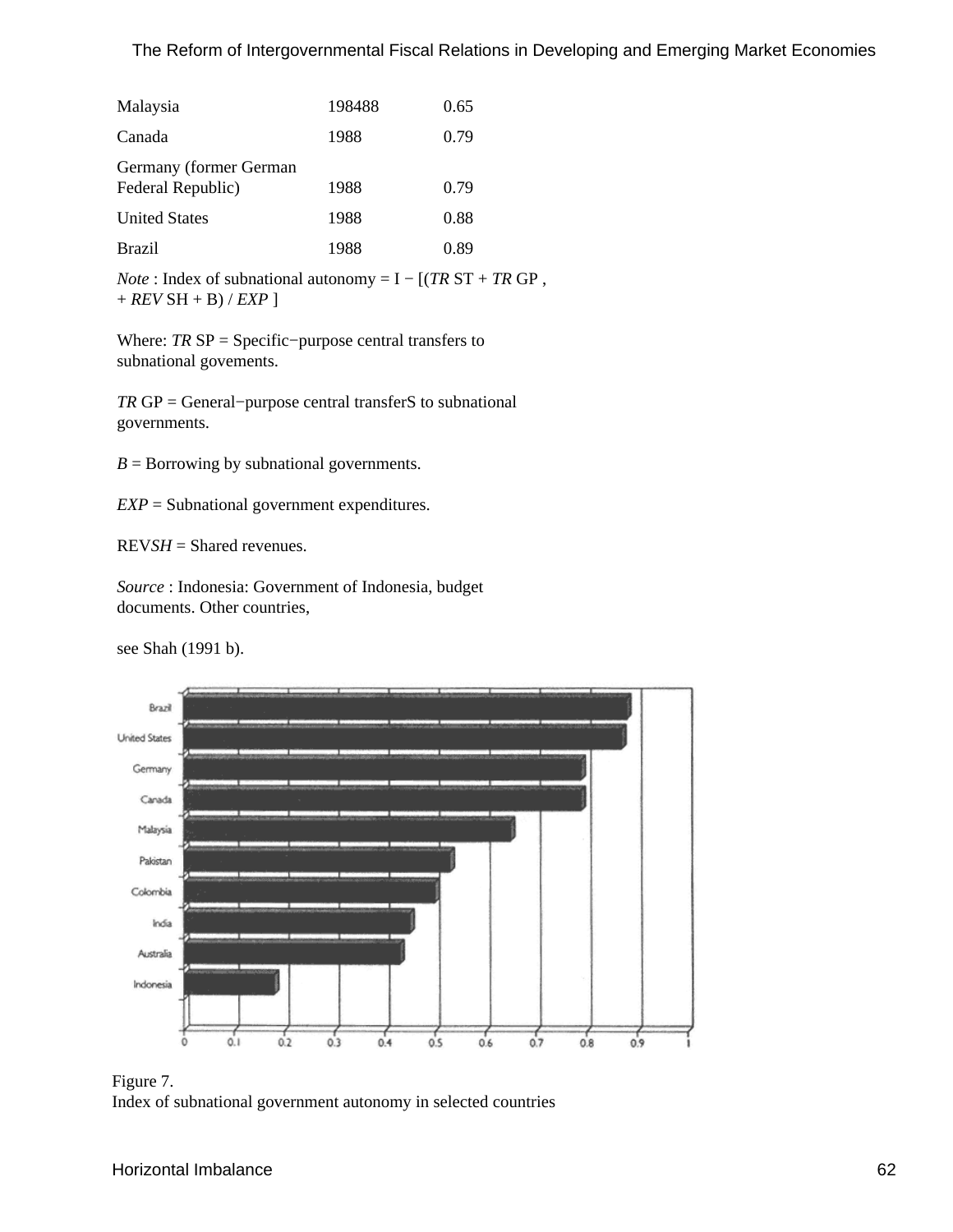# **4— Blueprints for Restructure and Reform**

As an overview of results from previous sections, an analysis of fiscal systems in developing or transitional economies reveals certain common themes.

# **General Issues**

Today's developing and transitional economies are more centralized than industrial countries were in their early stages of development. Strong emphasis on central planning in developing countries has contributed to the centralization of authority but acts as an impediment to innovative responses to local issues by local governments and stymies private sector development. Experiences of industrial countries suggest that decentralization of authority should be a guiding principle unless a convincing case can be made for centralization of specific responsibility. Fiscal decentralization can contribute to more efficient provision of local public services by allowing a better match of expenditures with local priorities and preferences.

Accountability is promoted through clearer and closer linkage of the benefits of local public services with their costs, especially in large and diverse countries. Increased fiscal autonomy can also be instrumental in mobilizing more revenues from local sources, helping to improve a country's overall fiscal position. Decentralized decisionmaking also expands possibilities for increased local participation in development. In a decentralized environment, national objectives can be served through conditional grants, interstate agreements, and regulation.

Constitutional responsibilities should be clearly and precisely stated to avoid overlap and duplication of authority and to prevent court challenges. Political processes in developing countries too often favor narrow regional interests to the detriment of national concerns. To enhance accountability, it is desirable to determine tax and expenditure assignment simultaneously so that revenue means can be matched as closely as possible to expenditure needs of various levels of governments. This will help reduce the need for fiscal transfers, minimizing their potentially distortional effects. Revenue decentralization without a corresponding decrease in expenditure responsibilities can constrain the federal government, as happened in Brazil in 1988. In transitional economies such as the Russian Federation, expenditure decentralization has taken place without concomitant increase in revenues for subnational governments, passing federal deficits on to the subnational level.

# **Expenditure Assignment Issues**

In expenditure assignment, some countries recognize that past decentralization efforts may have circumvented the role of federal government in stabilization and redistribution. In such situations, a conscious effort is needed to restore to the federal government its rightful role. The role of national government in defense and security is clear, but in most countries the pervasive, intrusive role of national government in purely local functions is being questioned. A review of the theory and practicecontinue

of expenditure assignment suggests that problems arise not from the constitutional assignment being at variance with the theory but with actual assumption of responsibilities. This suggests that reforms are possible through administrative orders without resorting to constitutional changes.

It is desirable for the national government to assume responsibility for national public services, international affairs, monetary policy, regulation, auditing, transfers to persons and businesses, fiscal policy coordination, regional equity, redistribution, and preservation of an internal common market. State governments should be responsible for education, health, social insurance, intermunicipal infrastructure, and financial assistance and oversight to local governments. All local services must be assigned to local governments. In areas of shared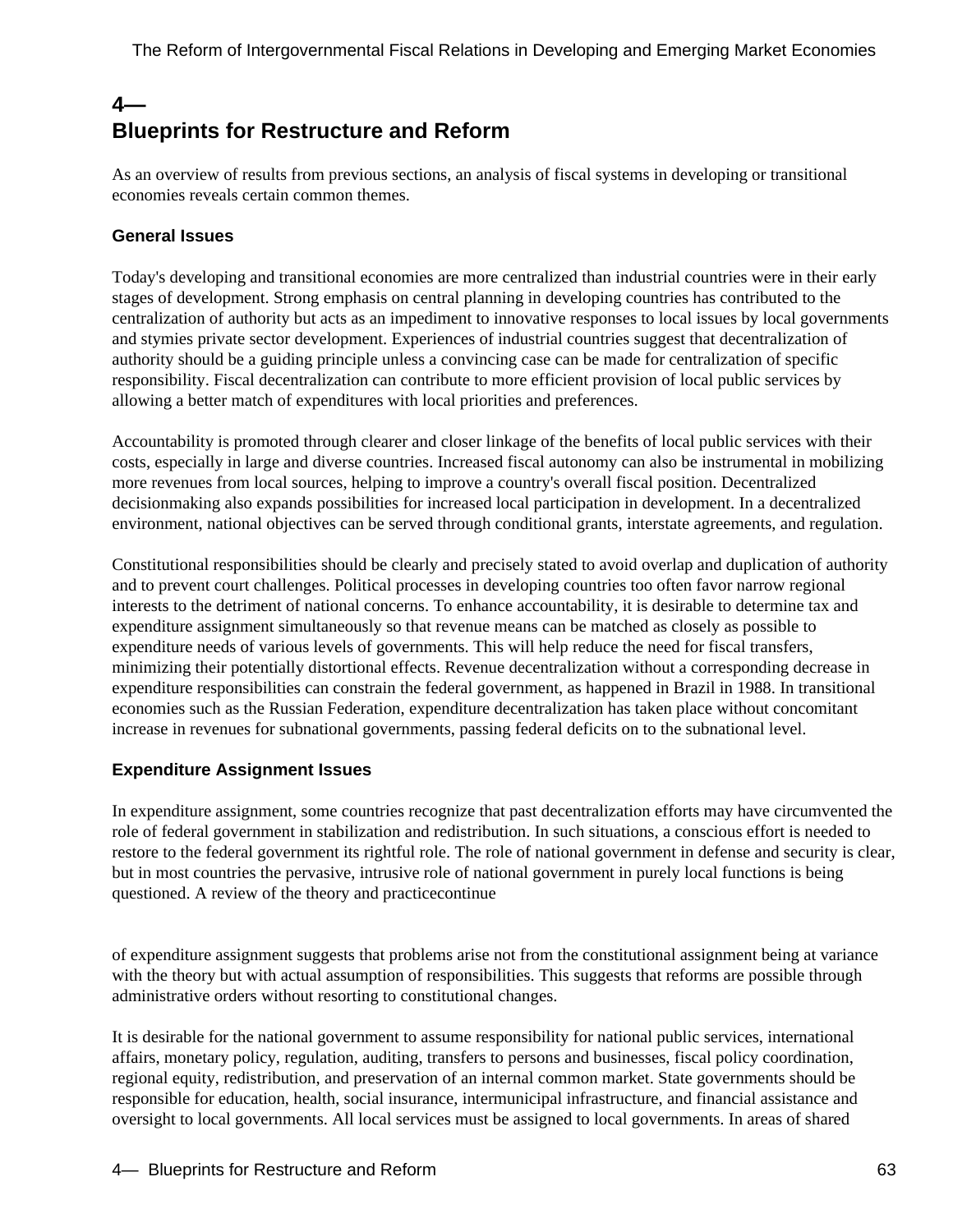responsibilities, the role of each level of government should be clarified.

Assignment of public services to local or regional governments can be based on economies of scale and economies of scope—the appropriate bundling of local public services for efficiency, coordination of information, and enhanced accountability through voter participation and cost recovery. Other considerations included cost−benefit spillovers, proximity to beneficiaries, consumer preferences, and flexibility in budgetary choices on composition of public spending. Assignment of responsibilities to various local governments can be based on population size, rural or urban classification, and fiscal capacity criteria. Assigning responsibility for the provision of service to a specific level, however, does not imply that government should be directly engaged in production. Such decisions should be based on a careful evaluation of public and private sector production alternatives using efficiency and equity criteria. In some countries, state enterprises engaged in production of private goods also carry out local service delivery responsibilities. This should be discouraged as it presents difficulty in evaluating the economic performance of these enterprises.

## **Tax Assignment Issues**

A number of issues arise in assigning taxes in developing and transitional economies. In most developing countries, subnational governments have limited access to their own tax bases and depend on higher level transfers. This undermines accountability. In transitional economies this situation is reversed and the central government may not have full control over its tax bases because of local administration of these taxes. In China and Russia, for example, revenues are collected at the local level and then shared upward. This creates incentives at the local level to make better collection effort for taxes they fully retain and relatively less effort for taxes that are largely transferred upward. Local governments in these countries like to receive transfers in kind or contributions from their own enterprises rather than collect higher corporate taxes from these enterprises. Thus, revenue sharing on a tax−by−tax basis is not desirable. In a country with conflict among levels of government, subnational administration of national taxes is not advisable. China, for example, is strengthening central tax administration to collect revenues from central and shared taxes.

Other problems are caused by overlapping, uncoordinated administration of certain taxes, especially sales and excise taxes. For example, in Brazil the bases for federal taxes on manufacturer sales partially overlap state−level VAT and local services taxes. The same is true in Argentina with bases for federal VAT and provincial−level turnover taxes. Experiences of Brazil, the European Union, Russia, and the state of Michigan suggest that a multistage sales tax such as VAT is not suitable for assignment to subnational governments.

Corporate income taxes and resource rent taxes are not suitable for assignment to subnational governments, because the tax base of the former can be eroded as a result of interjurisdictional tax competition, and the tax base of the latter is highly variable because of instability in revenues and geographically uneven distribution of tax bases. It is desirable to assign both these taxes to the national government. Subnational governments can be compensated through a general revenue sharing pool, with a revenue stabilization pool for resource rents or other widely fluctuating revenues.

In general, tax assignment should be undertaken using two broad principles: efficiency in tax administration and matching revenues as closely as possible with expenditure needs. Efficiency in tax administration suggest that taxes on mobile factors such as corporate and personal income taxes and multistage sales taxes such as VAT should be assigned to the federal government. Fiscal need criteria suggest that tax policy instruments to further national policy objectives should be assigned to the federal government, as should progressive redistributive taxes such as taxes on personal incomes, wealth, and inheritances; taxes on highly unequally distributed tax bases such as resource rent taxes; stabilization tools such as corporate and personalcontinue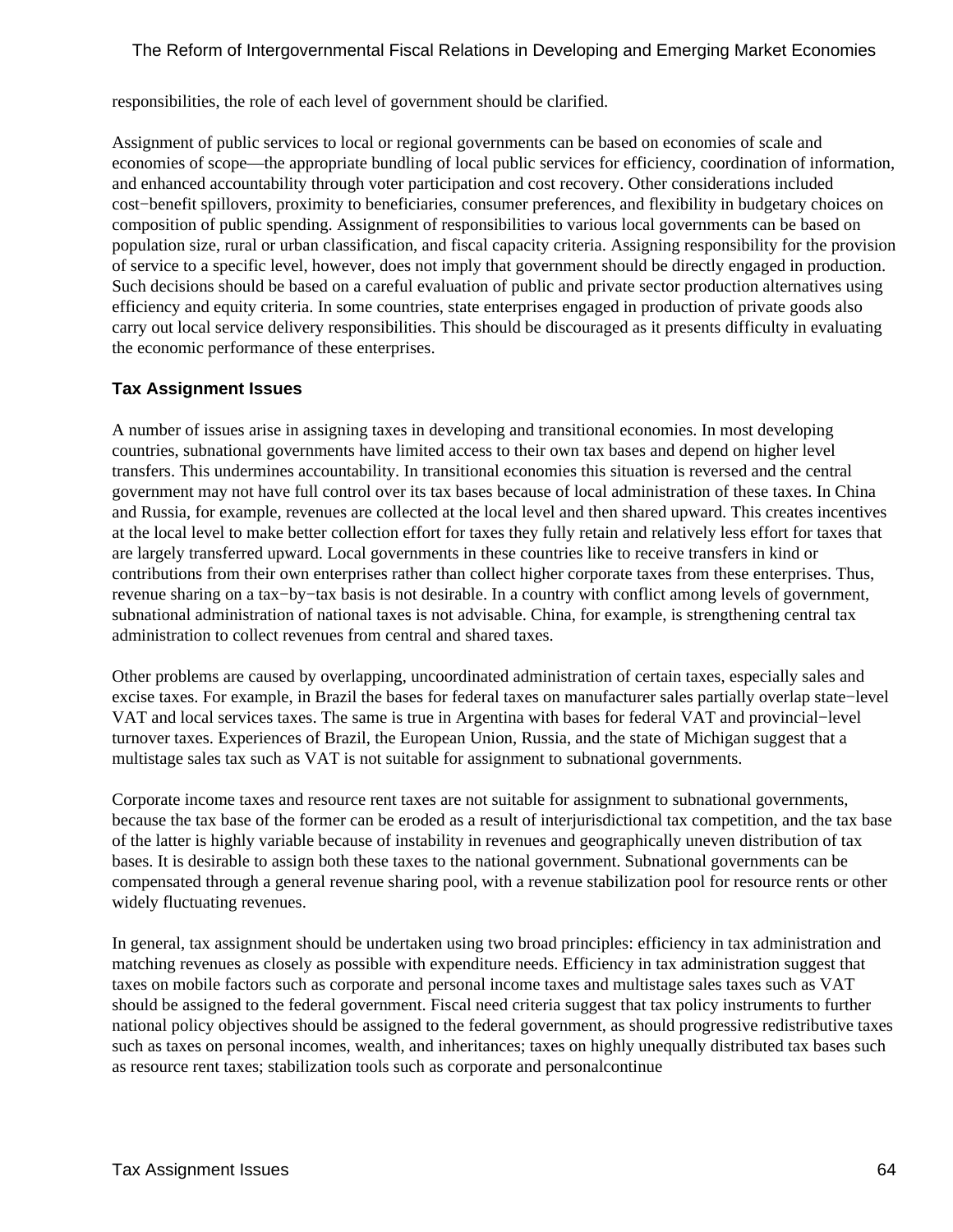income taxes and VATs; taxes on international trade; excises on national and global ''bads" such as carbon, alcohol, and tobacco; and user charges and benefit taxes for national public services. Tax harmonization and coordination to preserve an internal common market should also be a federal responsibility.

Efficiency in tax administration dictates that state governments levy residence−based taxes, such as single−stage consumption taxes on wholesale−, manufacturer−, and retail−level sales and excises. State and local governments may also levy supplementary rates on the federal personal income tax base. Fiscal need criteria suggest that state governments can also levy sin taxes on alcohol, effluent charges, motor fuels, energy use, betting, lotteries, racetracks, congestion tolls on provincial roads, and benefit charges such as payroll taxes, vehicle taxes, business registrations, court fees, stamps, resource royalties and fees, poll taxes, and user charges.

Efficiency in tax administration suggests that local governments should levy taxes on immobile factors such as property. Fiscal need criteria suggest that they should also levy cost recovery charges such as property taxes; frontage taxes; tolls on local roads, fairs, and markets; poll taxes; and user charges.

#### **Issues in Intergovernmental Transfers**

The literature of fiscal federalism stresses that every objective specified by a grantor should be reflected in the grant design. To deal with a fiscal gap, for example, general nonmatching transfers or tax base revenue sharing mechanisms are needed. To address differential net fiscal benefits or horizontal fiscal imbalances, general nonmatching equalization transfers are required. To correct for benefit spillout compensation, open−ended matching transfers are desirable, with the matching rate determined by benefit−spillout ratio. To ensure minimum standards of services across the nation, conditional nonmatching (block) transfers are suggested. To stimulate public expenditures on areas of high national importance but low local priority, the solution may lie in conditional open−ended matching transfers. A review of intergovernmental transfers in developing or transitional economies suggests that such considerations tend to be ignored in grant design.

Despite the high priority in most countries attached to limiting interregional fiscal disparities and the apparent simplicity and practicability of design, not a single developing or transitional economy has adopted a program of equalization to a specified standard along the lines of the representative tax system. Brazil, India, and Nigeria have made sophisticated but less than successful attempts at equalization, but the formulas adopted by these countries lack explicit standards and fail to address regional equity objectives satisfactorily.

Specific−purpose transfers, if properly structured, can support such important national policy objectives as compensation for benefit spillovers, bridging fiscal gaps, ensuring minimum standards of public services, fulfilling the redistributive function of the federal government, creating common internal markets, reducing net fiscal benefits across jurisdictions, and achieving stabilization objectives. Developing countries, however, almost without exception, have incredibly large numbers of specificpurpose programs. In many of these programs, objectives are not specified or are specified vaguely, and in some instances grant objectives are determined only after release of funds. In many cases, central governments exercise complete discretion over funds without having any accountability. Enhanced flexibility is being achieved at the expense of transparency, objectivity, and accountability, and grants are frequently used for political ends rather than for key national objectives. Some specific−purpose grant programs provide perverse economic incentives. For example, several developing countries provide transfers to cover deficits or public sector wages at subnational levels. Such grants—contrary to the intentions of the grantor—encourage borrowers to qualify for still higher grants on the basis of lower tax effort, higher deficit, and excessive spending on public sector wages. A review of these grant programs should be high on any agenda for public sector reform.

Federal−local and state−local transfers in most developing countries need major restructuring. In none of the countries reviewed do these transfers give special attention to the fiscal capacity or revenue potential of local governments. Fund allocation is usually arbitrary and discretionary, negating the objectives of transparency,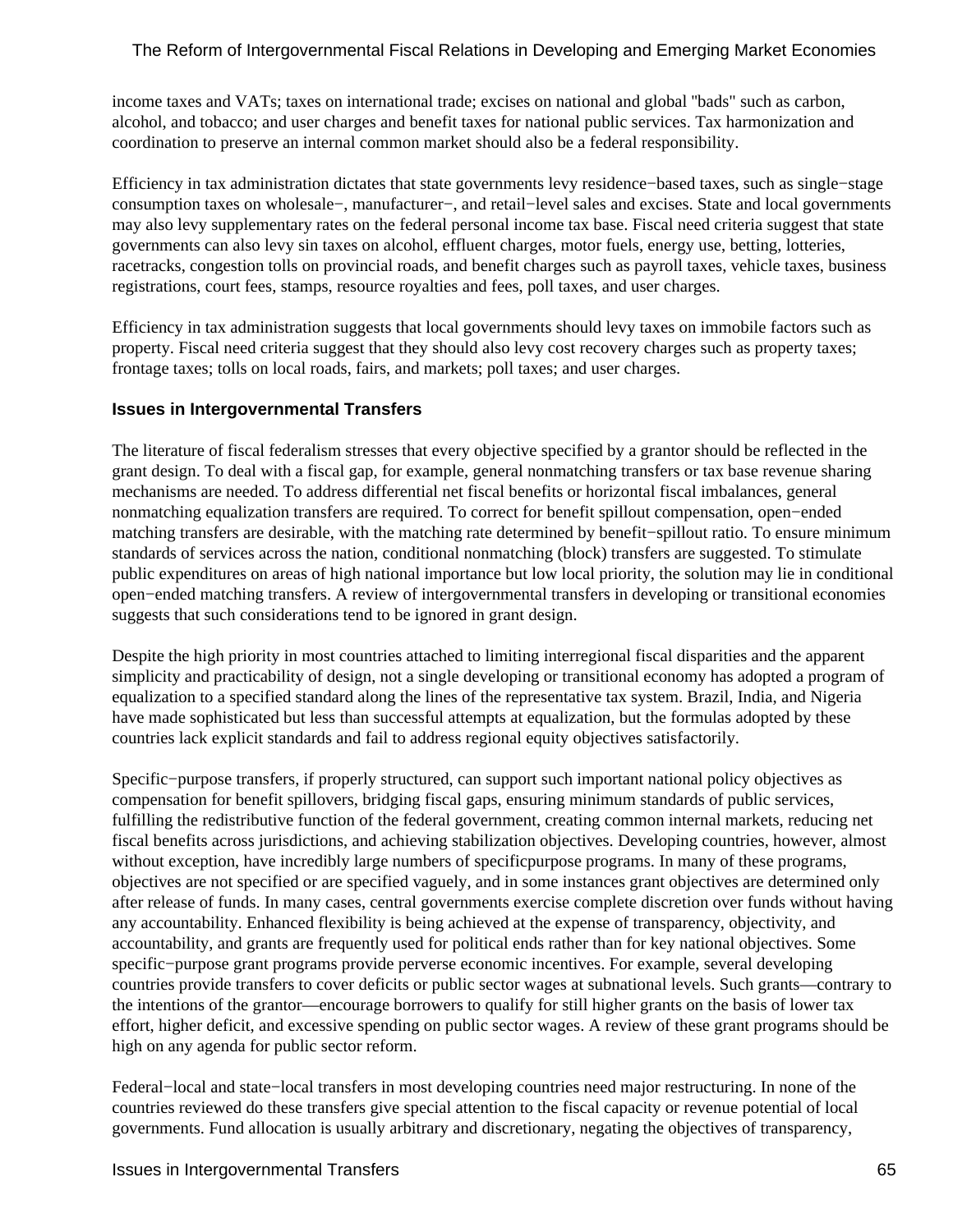predictability, and autonomy. Furthermore, the federal government in a large country usually does not have the administrative capacity to monitor finances of individual municipalities closely. Such transfers should be delegated to state governments, which can restructure transfers to local governments objectively because they have access to local economic and fiscal data. Recognizing municipal taxable capacity would also help states to monitor local revenue bases andcontinue

help with timely corrective action. Useful guidance for restructuring these transfers is available from industrial country practices.

#### **Institutional Considerations**

In most developing countries, local governments may not borrow in credit markets and therefore rely on higher level capital transfers for undertaking capital investment. Autonomous bodies to supervise and assist local borrowing for capital projects can be helpful.

Reform of intergovernmental fiscal relations requires complementary adaptations in the institutional arrangements for intergovernmental coordination, planning, budgeting, and implementation. Intergovernmental coordination and consultation through regular meetings of officials is critical to improved public sector management. The structure of transfers should be periodically reviewed either by intergovernmental committees or by autonomous grant commissions. For decentralized institutions to succeed, it is important to loosen the grip of central planning over subnational governments. Such planning imposes a central view of public investment requirements at the local level and often works as an impediment to innovative responses to local issues by local governments. In general, it is best to avoid detailed central control over local government use of funds and financial management. Instead, there is a need to strengthen higher level monitoring and audits of lower level government performance. Because these audits and inspections are often conducted by several agencies in an uncoordinated fashion, consolidation in a single agency would improve effectiveness.

Decentralization of responsibilities and rationalization of intergovernmental transfers must further be supported by strengthening institutional capacities at the local level. Higher level governments can play a crucial role in this capacity−building effort by identifying training needs, offering training programs, facilitating staff transfers, providing guidance on organizational structure and management issues, and providing technical assistance and operational tools for use for personnel management and service planning, monitoring, and delivery.

In transitional economies, framework laws on property rights, corporate legal ownership and control, bankruptcy, and financial accounting and control are not fully developed. The establishment or improvement of these laws should be given a high priority.

Monitoring, audit, and inspection functions are considered weak in most developing nations. There is a need to strengthen these functions as well as to grant greater authority and independence to the auditor general in the exercise of his mandate.

In conclusion, there is now universal recognition that the way taxing, spending, and regulatory authorities are determined and the manner in which intergovernmental transfers are structured have an important bearing on the efficiency and equity of public services provision. Fortunately, much useful guidance in the design of intergovernmental fiscal relations in developing and transitional economies is available from the theoretical and practical literature on fiscal federalism, but few developing countries have paid serious attention to this guidance in the design of their transfers. Making this guidance accessible to policymakers in developing countries and adapting this guidance to suit individual developing country circumstances are essential. This paper takes a small step in this direction. Significant work lies ahead.break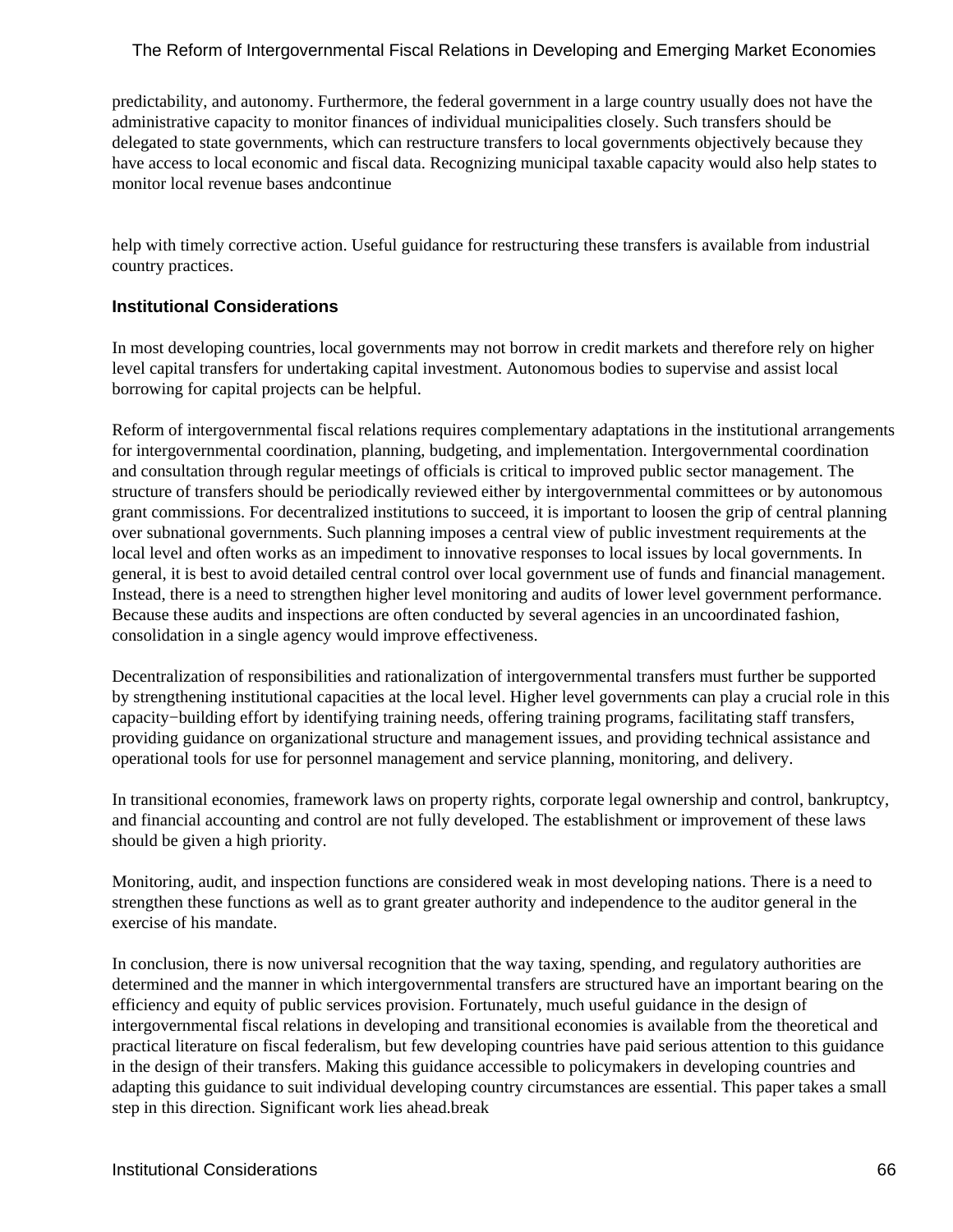# **Appendixes**

#### **Appendix A— The Practice of Federalism in Four Industrial Countries**

Australia, Canada, Germany, and the United States have a long tradition of federalism. In this appendix, selected aspects of these mature federal systems are highlighted.

#### **Australia**

Australia has a two−tiered highly centralized system. The center emphasizes uniformity of public services across the nation and uses conditional grants to achieve that purpose. Tax administration and collection is central, representing 80 percent of revenues. Local governments are extensions of states but are given reasonable autonomy in local service delivery.

The national government has sole responsibility for defense, trade, immigration, external affairs, social security, and employment. States are responsible for education, health and social services, transport, railways, electricity, and water. The federal government nevertheless exercises strong influence in these areas through conditional transfers. In tax assignment, customs and excises are reserved for the center, and concurrent responsibilities are assigned in all other areas. One half of customs proceeds are mandated for states. The Uniform Taxation Act of 1942 eliminated the role of states for income taxes, and subsequent court rulings closed sales and excise taxation fields to states. State−local governments are responsible for 50 percent of the total outlay of the public sector but raise less than 20 percent of revenues.

Of all federal countries, Australia is best noted for its balanced emphasis on expenditure need and revenue means factors in determining state relativities for the distribution of unconditional equalization transfers. Section 13(3) of the States (Personal Income Tax Sharing) Act 1970 contains general guidelines concerning equalization as follows:

. . . respective payments to which the states are entitled under this act should enable each state to provide, without imposing taxes and charges at levels appreciably different from the levels of the taxes and charges imposed by other states, government services at standards not appreciably different from the standards of government services provided by other states.

The total equalization pool is determined by 39.87 percent of personal income tax collections for the previous year. The Commonwealth Grants Commission is entrusted with the task of developing state relativities based upon the above principle for use in grant allocation. These relativities are defended in open adversary proceedings by the Commission and a final report is presented to the federal cabinet for review. The federal cabinet occasionally revises the recommended relativities based on its own view of relative fiscal needs. Following this review, a final determination is made in the annual Premiers Conference. The Commission's approach to fiscal equalization is summarized here briefly.

Tax sharing entitlement of state *i* :

$$
G_i = (B_i / \Sigma B_i) G
$$

where *G* is 40 percent of personal income tax collection in the preceding year, *G* i is state *i* 's entitlement, and *B* i  $\sqrt{\sum B} i$  is state *i* 's proportion of total entitlement.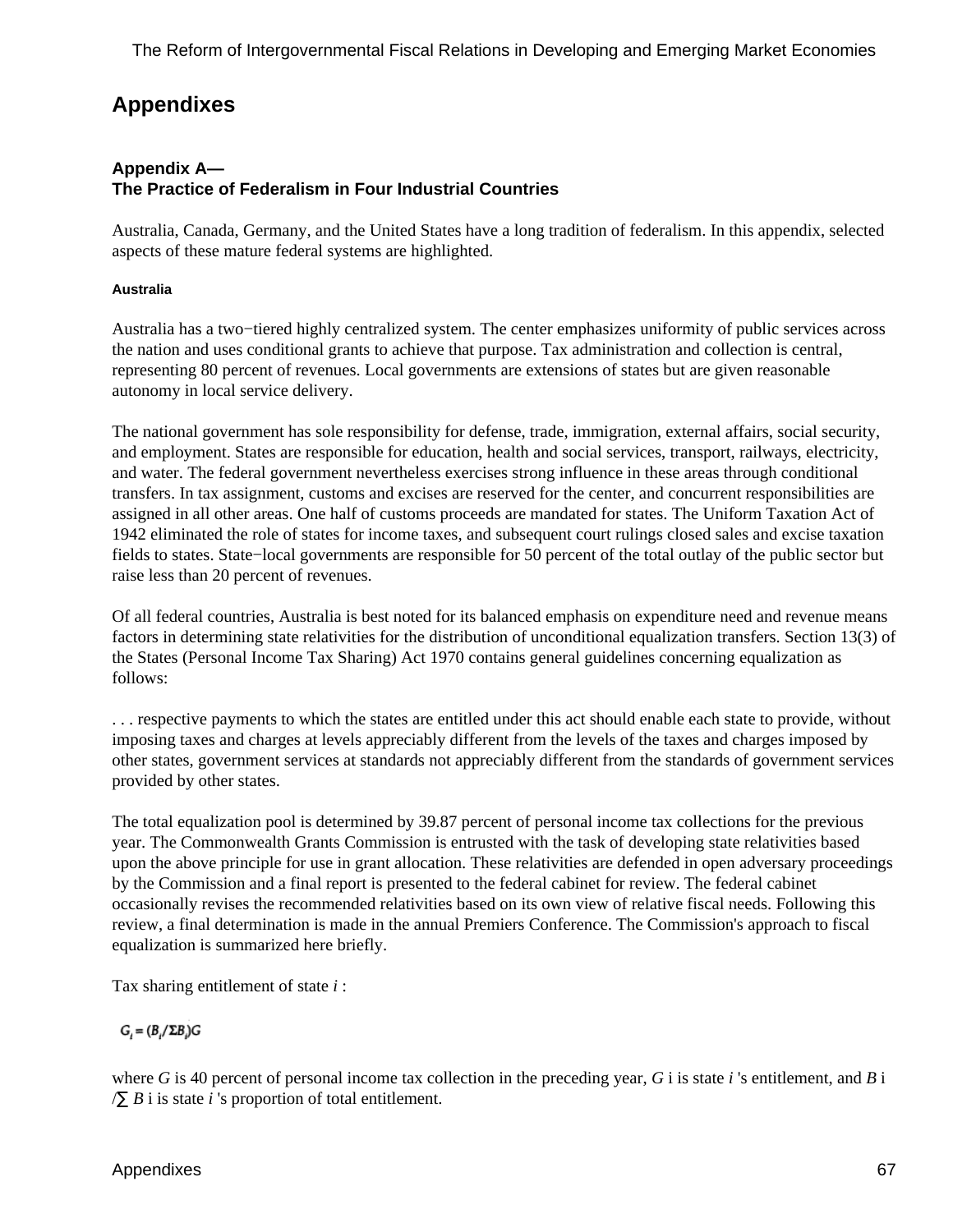Assessed grant:

 $B_i$  i = revenue needs + expenditure needs assessed needs met by other federal transfers.

Revenue needs:

 $= P_i(R_s/P_s) \theta_i = P_i(R_s/P_s)(Y_s/P_s - Y_i/P_s)$ 

where *P* is population of state *i* , *R* s /*P* s is per capita standard tax revenue, θ *i* is relative revenue capacity of state *i* , *Y* s /*P* s is per capita standard tax base, and *Y* i /Pi is per capita tax base of state *i* .

The Commission measures each states' expenditure needs for a service or category of expenditure by calculating the differential cost, for the state whose needs are being assessed, of providing services of a standard level, range, and quality. Thus, per capita expenditure need is per capita differential cost—or per capita standardized expenditure minus per capita standard expenditure. Standardized expenditure is the amount the state would need to spend to provide a standard level and range of public services and operate at standard efficiency, and standard expenditure is the population weighted average expenditure of all six states.

Standard expenditure:break

Total of six states' expenditure on category Total population of six states

Mathematically,

Expenditure need =  $P_i(E_r/P_s)V_i$  $= P_{i}(E_{i}/P_{i})[(U_{i}S_{i},d,e_{i})-1]$ 

where *P* i is the populations of state *i* , *E* s /*P* s is per capita standard expenditure, *V* i is expenditure need of *i* relative to standard, *U* i is eligible population, *S* i is scale factor, *d* i is dispersion factor, and *e* i is social, cultural, and environmental factors.

Expenditure need factors can be categorized as follows:

- Scale factors
- Population and related factors
- Dispersion
- Urbanization
- Social composition
- Age structure
- Environment factors
- Physical

#### Appendixes 68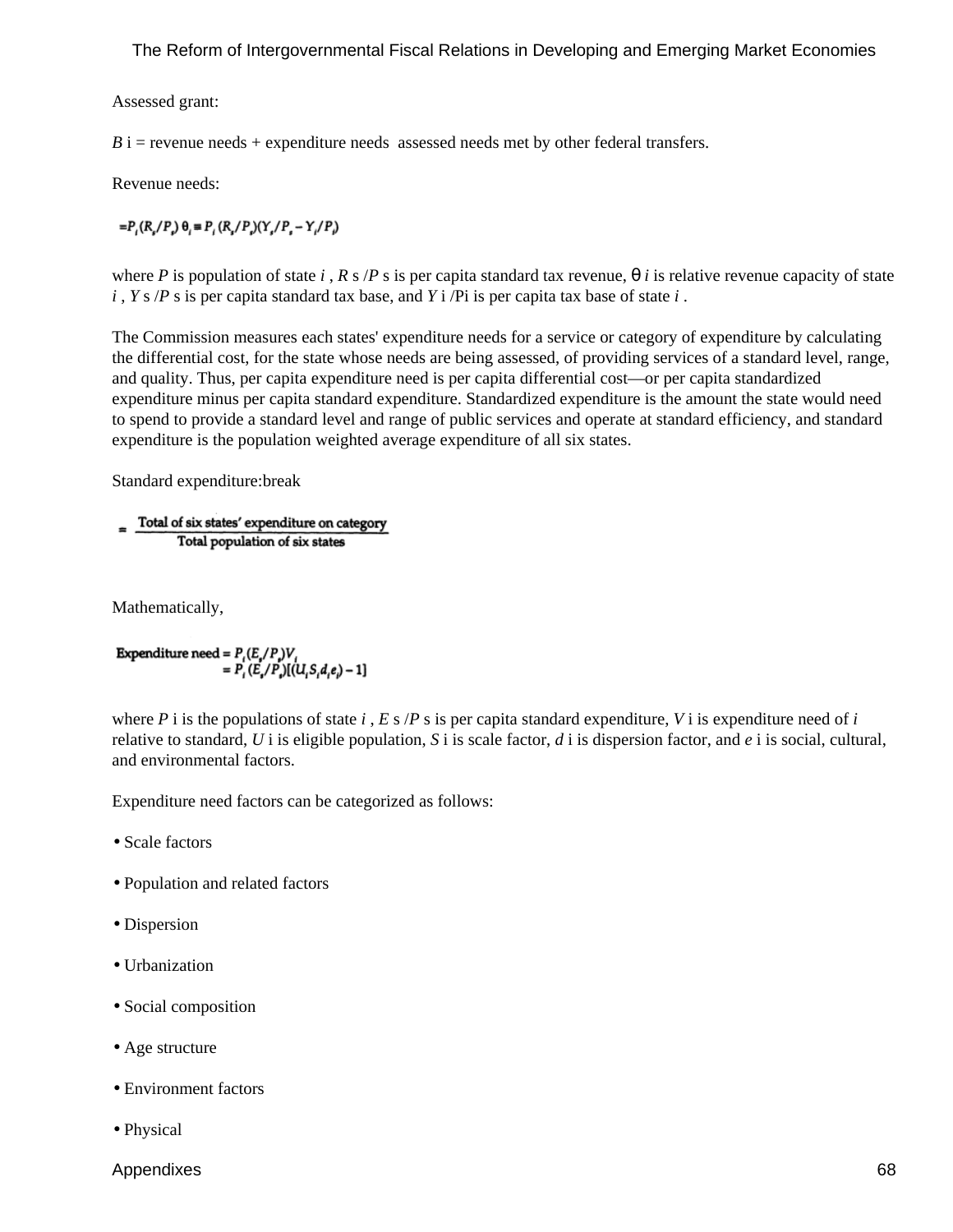• Economic.

An example:

| Expenditure category: | Health                   |
|-----------------------|--------------------------|
| Subexpenditure:       | General medical services |
| Units of use:         | Total population         |

Other adjustment factors:

- Age and sex composition factor based on hospital bed use data.
- Index of health status based on standardized mortality rates adjusted by female fertility rates.
- Social composition factor based on aboriginal population.

A state's expenditure need as measured by these procedures is either positive or negative. Sociodemographic composition, population density, urbanization, and physical environment factors figure predominantly in assessing differential costs.

The Australian approach to fiscal equalization is more comprehensive than that found in Canada and Germany. An attempt is made to equalize both the revenue−raising capacity and the ability to provide a given level of services. Municipal revenues are, however, not included in revenue equalization. The Australian procedure for the assessment of expenditure needs has some elements of subjectivity. Determinants of expenditure need are sometimes arrived at using broad judgment rather than hard quantitative analysis. These calculations are done every five years and projected for interim years. The data used for some of the need calculations can be quite dated. Past allocations influence current entitlements, and any major change in fiscal position is accommodated with a significant delay. The fixed nature of overall allocations negates open−ended commitment. While the Australian Grants Commission's philosophical attachment to a comprehensive system of fiscal equalization is commendable, actual procedures used by the Commission may be open to further refinement.

#### **Canada**

Canada has a two−tiered, highly decentralized system. In 1988, 59 percent of total expenditures were undertaken at the state−local level. Tax and expenditure assignment is transparent. Tax assignment is overlapping but harmonized. Money, banking, trade, airlines, railways, foreign affairs, defense, and unemployment insurance are federal responsibilities. Pensions, immigration, agriculture, and industry are shared by federal and provincial governments. Education, health, social welfare, police, natural resources, and highways are provincial matters. Equalization to a standard by using the representative tax system is the hallmark of federal equalization transfers and some provincial−local transfers.

Fiscal equalization is a federal program of annual, unconditional payments to provinces, which have a substandard capacity to derive revenues by means of taxation and, therefore, a substandard capacity to finance public services for their citizens. A commitment to a federal program with comparable levels of public services at reasonably comparable levels of taxation is set out in the Canadian Constitution (the Constitution Act, 1982, 36[2]):

Parliament and the Government of Canada are committed to the principle of making equalization payments to ensure that provincial governments have sufficient revenues to provide reasonably comparable levels of public

#### Canada 69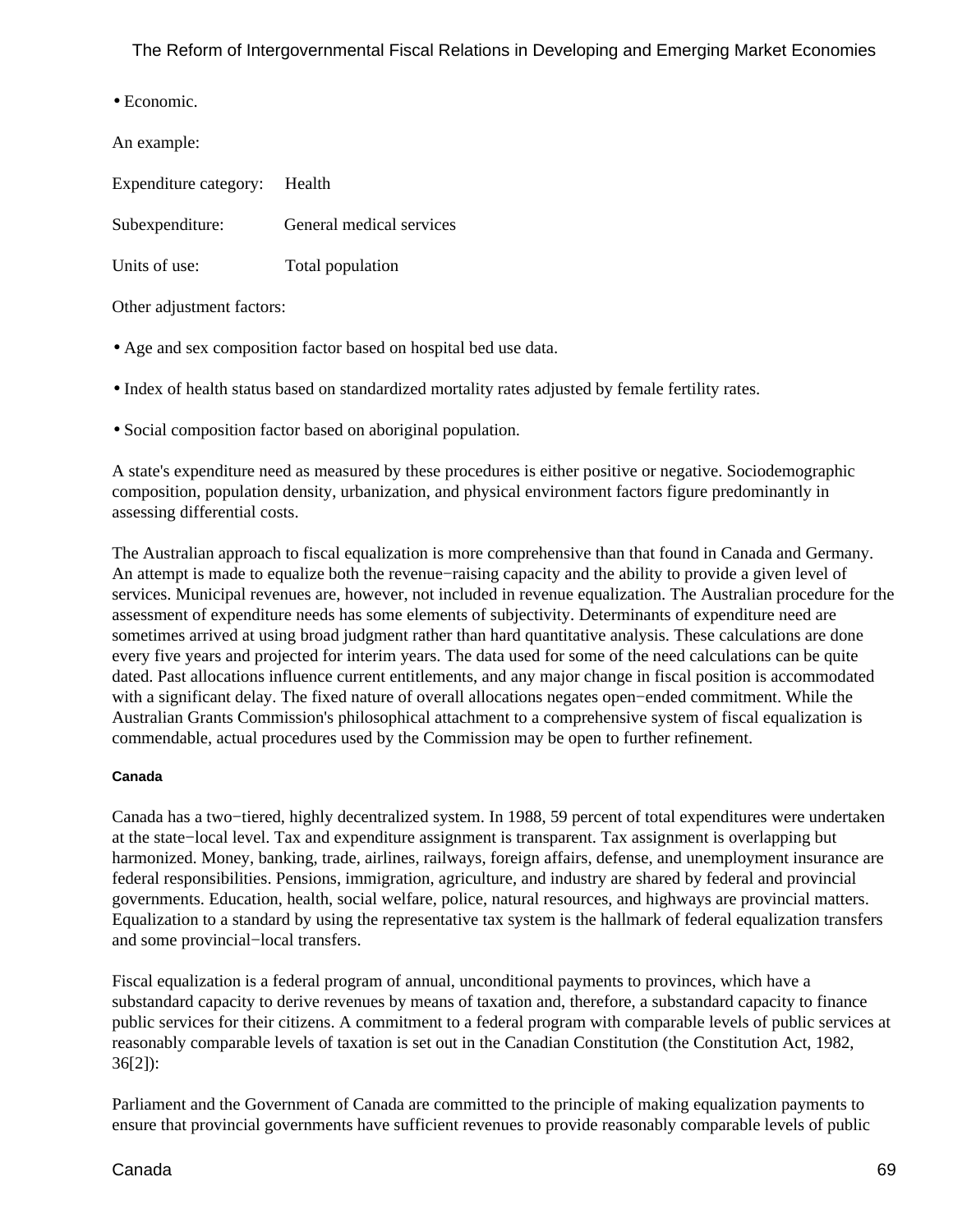services at reasonably comparable levels of taxation.

The present system of fiscal equalization in Canada has the following characteristics:

- Use of the representative tax system approach to the measurement of fiscal capacity.
- Comprehensive coverage of provincial−local revenues from own sources extending to virtuallycontinue

the whole range of provincial−local revenues from own sources plus federal revenues from taxation shared with provinces on a point−of−origin basis.

• Use of a "five−province standard" consisting of British Columbia, Saskatchewan, Ontario, Manitoba, and Quebec.

• Application of national average rates of taxation to revenue bases.

• Use of total provincial population as a means for comparing provinces of different size, and as a proxy for the relative needs for and costs of public services in each province.

• Special feature consisting of:

• A *sliding−scale floor* to protect individual provinces against large year−over−year decreases in their equalization entitlements.

• *A ceiling provision* whereby total equalization entitlements may not increase more rapidly from a base year than GNP increases from the same base year.

Mathematically, the equalization entitlement of province *a* from revenue source *i* :

# $E_a = [(R_{10}/B_{10} \times B_s/P_s) - (R_{10}/B_{10} \times B_s/P_s)] P_a$

where *R* 10 is total revenues obtained by ten provinces, *B* 10 is tax base in ten provinces, *B* 5 is tax base in five provinces (standard), *P* 5 is population of five provinces, *B* a is tax base in province *a* , and *P* a is population in province *a* .

Equalization per capita for revenue source *i* for province *a* :

= (national average tax rate)*i* [(per capita base in five provinces)*i* (province's own base per capita)*i* ]

 $=$  (per capita potential revenue in five provinces) (per capita standardized revenue in province *a*)

A province may have positive equalization entitlements from some revenue sources and negative from other revenue sources. These are added, and if the overall sum is positive the province receives a transfer from the federal government of the equivalent amount. A negative sum is ignored. Figure A.1 provides an illustration of the working of this program for the fiscal year 198990.

The Canadian Fiscal Equalization Program has endured and is often referred to as the "glue that holds the federation together" (Courchene 1986). It is a comprehensive per capita fiscal capacity equalization program and considers all provincial−local revenues. Since the program uses fiscal capacity as a criterion, it allows the federal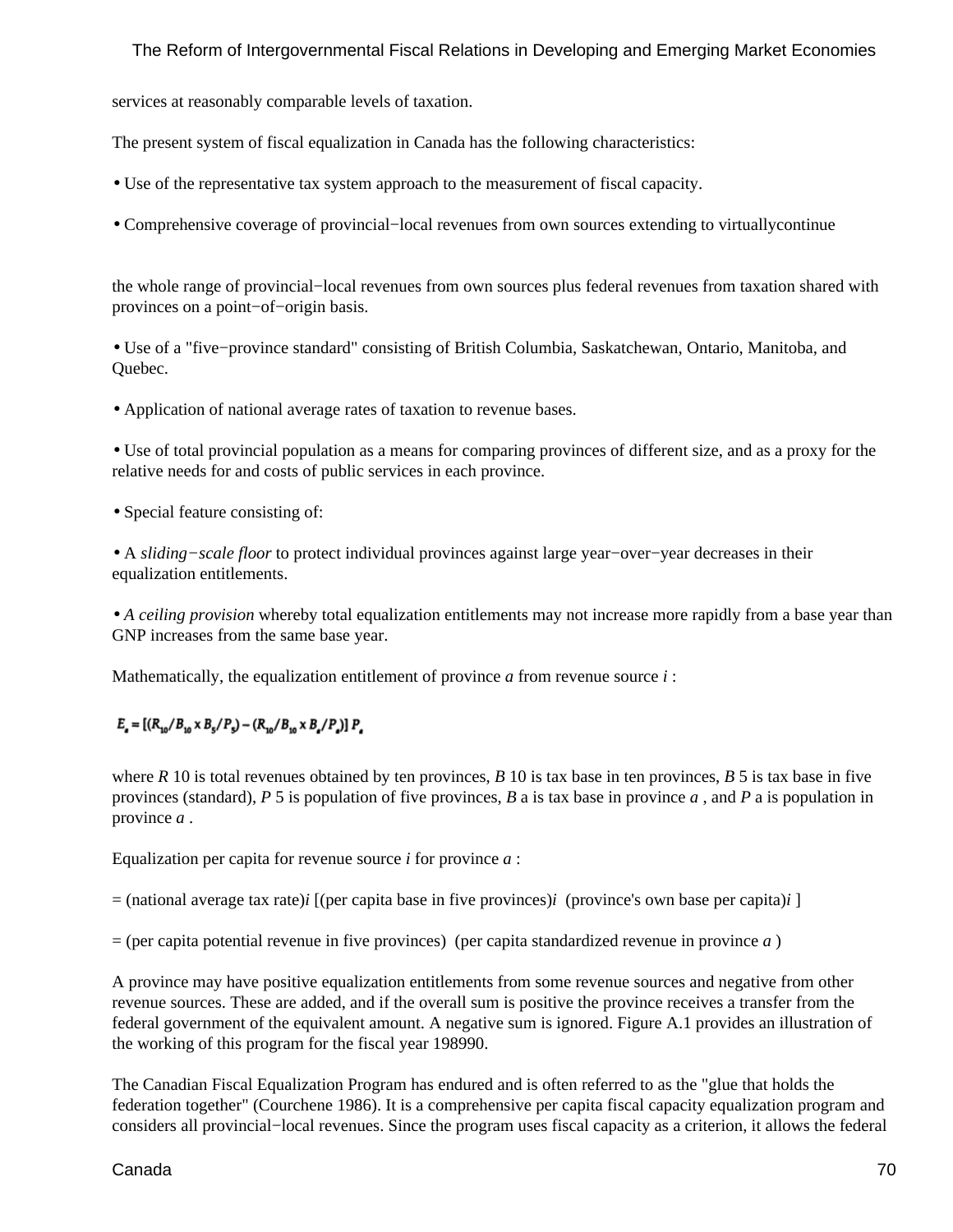government to monitor fiscal positions of subnational governments on a timely basis. The program is largely free of grantsmanship and strategy, and both the size of the pool and allocations are determined objectively. The program, however, implicitly assumes that per capita expenditure needs are the same across all provinces. It is a federal program and, therefore, it constrains the federal government's fiscal position. The program also neglects other federal transfers in calculating equalization transfers. Finally, it separates taxing and spending decisions in a major way, in Atlantic Canada resulting in reduced accountability for provincial−local governments (see Shah 1991a for a critique of this program and the effect on provincial allocations under a comprehensive equalization program).

#### **Germany**

A unique feature of the German federation is that the state ministers or their deputies are represented in the Upper House of the Parliament (Bundesrat) and vote at the direction of their governments. This provides a check to any centralizing tendency in the federation. The expenditure assignment is as follows:

*Federal* : Defense, foreign affairs, immigration, railways, air transport, and post office.

*Concurrent* : (Carried out by states) Public welfare; regulation of commerce, industry, banking, insurance, and labor relations; promotion of social responsibility; public roads; and shipping.

*States* : Education, culture, and residual powers.

The federal government has exclusive authority over customs and federal monopolies such as alcohol and priority over other taxes. Taxes are primarily collected by the center and shared with state and local governments on agreed percentages. The German equalization program has three distinct components:

• Seventy−five percent of value−added tax is shared with states on a population basis. Twenty−five percent of the proceeds from this tax go to states with below−average tax receipts to enable them to attain 95 percent of the federal average.

- Contributions from financially strong to financially weak states according to an equalization formula.break
- Federal supplementary allocations to states with below−average per capita revenue yields.

Interstate equalization entitlements are worked out as follows: the tax capacity of each state is calculated by adding revenues from state taxes, the state's share of the joint taxes according to local yields, and half the property and trade taxes of municipalities according to local yields and uniform assessments. Deductions are made for extraordinary expenditures facing a particular state, determining an adjusted tax capacity. The adjusted tax capacity of each state is compared to the average tax capacity per capita of all states. The average tax capacity is multiplied by the population of each state, the result being the equalization yardstick for each state. In calculating the equalization yardstick, consideration is given to population density, higher tax yields of the city states, and the size of municipalities. Inasmuch as strong states tend to have higher population densities, the intensity of the financial settlement is somewhat reduced. The financial settlement yardstick is calculated for each state as the difference between its adjusted tax capacity and its equalization yardstick. This three−step process is described below:

Fiscal capacity, or adjusted taxable capacity of state *i* :

 $ATC_i = (TC_i - (SB_i))$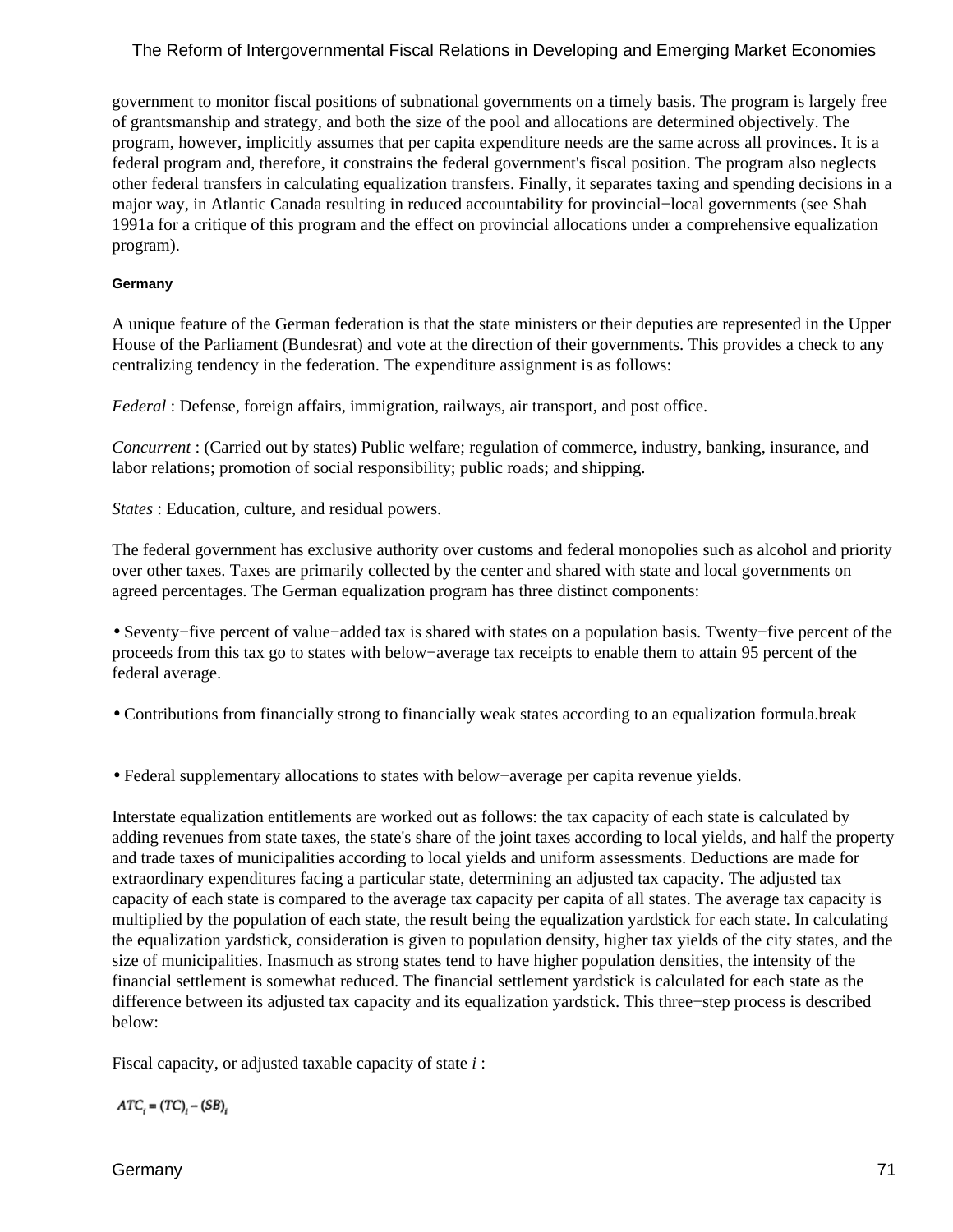where *TC* is taxable capacity and *SB* is special burdens.

Fiscal need:

$$
NEED_i = \frac{\Sigma TC_i}{\Sigma POP_i} \ (PDC_i)(POP_i)
$$

where *PDC* is the population density adjustment factor. For all local governments of more than 500,000 inhabitants, the "number of inhabitants" (used in determining the average tax revenue per capita) is increased by 2 percent for those communities with a density of 1,500 to 2,000 inhabitants per square kilometer; and by 6 percent for those communities with a density of more than 3,000 inhabitants per square kilometer. break



Figure A.1.

Fiscal capacity and equalization in Canada, FY 1989/90 *Source* : Department of Finace, Government of Canada, Ottawa.

The last step is the equalization contribution:

### $E_i = ATC_i - NEED_i$

if  $E$  i  $>0$  contributions to the pool  $i < 0$  receipts from the pool.

The emphasis is on a fraternal settlement as opposed to the paternal settlement in Australia and Canada. The Federal Government in Germany simply acts as a broker to ensure that the rules agreed upon are followed (Bird 1986; Hunter 1977). The program, however, does suffer from subjectivity in determining special burdens.

#### **United States**

The United States has a highly decentralized three−tiered fiscal system with states traditionally the weakest link. In the past, states were often bypassed in federal−local fiscal relations. Since the early 1980s, the states have

#### United States 72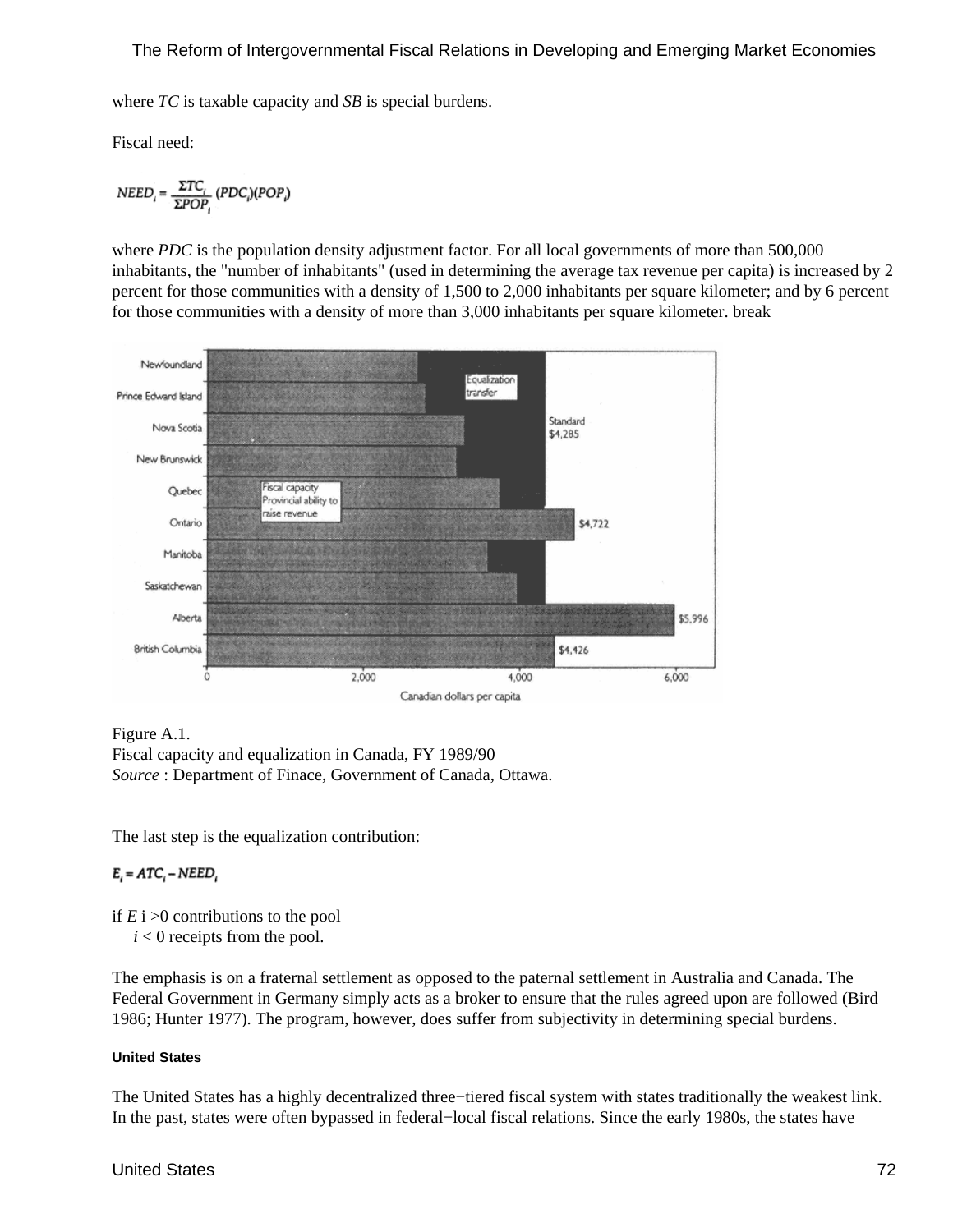assumed greater responsibilities and have taken greater interest in monitoring local governments in their respective jurisdictions. The hallmark of the U.S. federal system is diversity.

Other than taxes on international trade, reserved exclusively for the federal government, and property taxes at state and local levels, all other tax fields are open to all levels of government. Federal, state, and local governments have overlapping and uncoordinated personal and corporate income tax administration. Defense, foreign affairs and space administration, foreign and interstate commerce, the postal service, coinage, weights and measures, patents and copyrights, and certain criminal issues are reserved for the federal government. The federal government is sometimes involved in such local functions as fire protection, pothole repair, rat control, urban transit, local libraries and museums, and zoning regulations. All three levels are involved to varying degrees in housing, education, transportation, and social welfare.

The federal government often exercises strong control over local priorities through specific−purpose transfers (in the early 1980s there were 492 federal programs) or court orders: for example, racial integration of school pupils and teachers; highway speed limits; and withholding of federal highway funds from states not raising the drinking age to 21. Fiscal equalization is done on a piecemeal basis by introducing a fiscal equalization component in some specific−purpose transfers such as grants to school boards.

In conclusion, Australia, Canada, Germany, and the United States present four alternate models of federal systems. Australia and Germany are centralized federations whereas Canada and the United States are decentralized. These countries also differ in their approaches to setting national standards (table A.1). Conditional block grants and fiscal equalization are important instruments for preserving an internal common market in Canada. Canada does not emphasize concurrency provisions. The United States does not have a fiscal equalization program. Australia does not use concurrency provisions, charter of rights, or interstate agreements to achieve national standards. break

| Principal instrument         | Australia | Canada | Germany | United<br><b>States</b> |
|------------------------------|-----------|--------|---------|-------------------------|
| Conditional grants           | X         | X      | X       | X                       |
| Revenue equalization         | X         | X      | X       |                         |
| Concurrency provisions       |           |        | X       | X                       |
| Charter of rights            |           | X      | X       | X                       |
| Interstate agreements        |           | X      | X       | X                       |
| Constitutional<br>amendments | X         | X      |         | X                       |

#### **Table A. Setting national standards in federal systems**

Source: Queen's University (1991).

### **Appendix B—**

# **Municipal−Local Fiscal Needs and State−Municipal Unconditional Transfers in Australia, Canada, and the United States**

State−municipal transfers address essentially the same objectives as the federal−state transfers: spillover compensation, fiscal gaps, and equalization. In many countries, such as Australia and Canada, municipal−local units are extensions of state governments, and both unconditional and conditional transfers are used to encourage

Appendix B— Municipal-Local Fiscal Needs and State-Municipal Unconditional Transfers in Australia3Canada,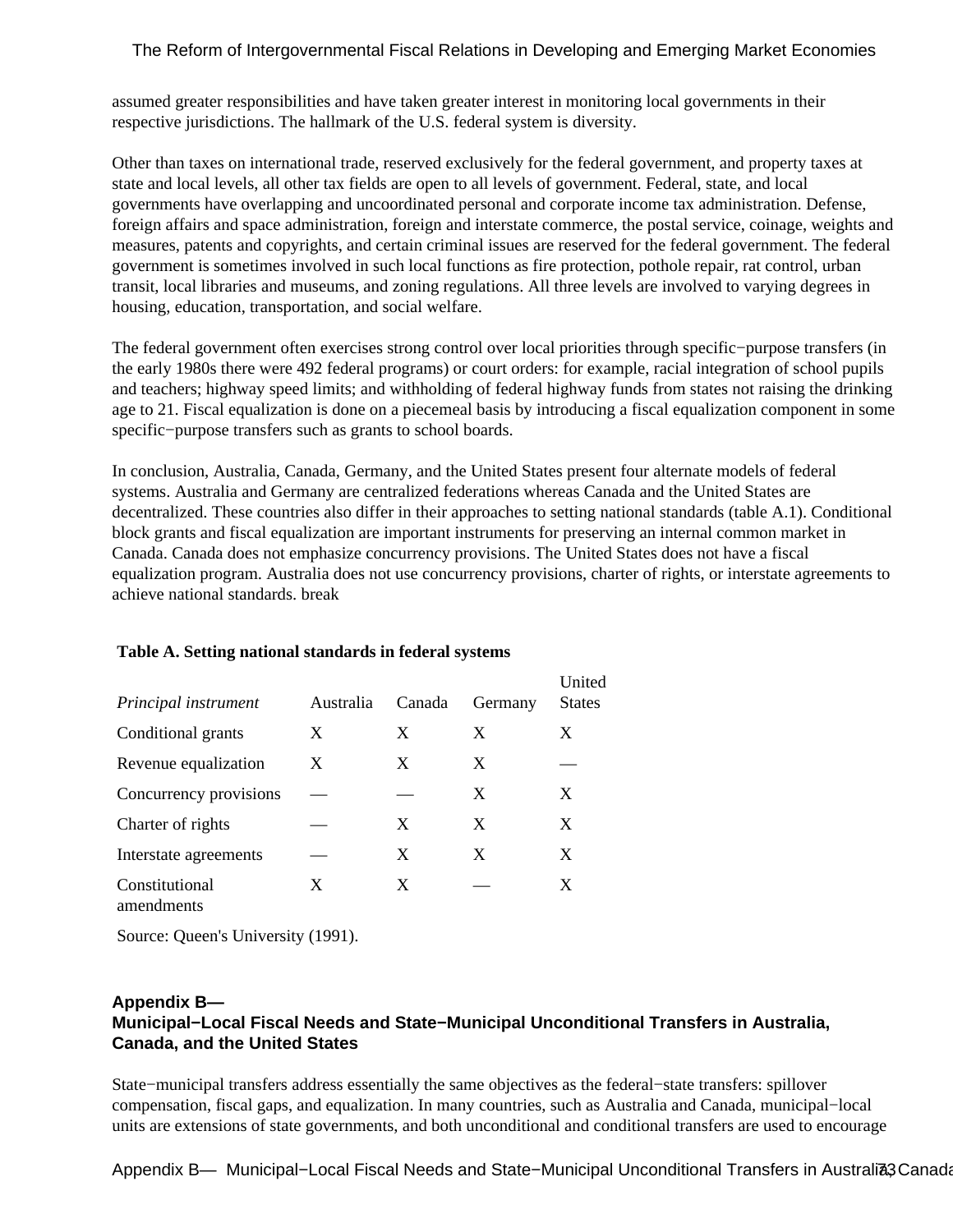fiscal effort. Selected examples of unconditional transfers used in Australia, Canada, and the United States are presented.

#### **Australia: the Distribution Model Used by the Victoria Grants Commission**

The Victoria Grants Commission assesses revenue needs on the basis of municipal fiscal capacity by class of assessed properties.5 Expenditure needs are determined by assessing differential costs and disabilities over the range of municipal functions as described below.

#### **General Formula**

 $G_r = R_r + E_r$ 

where *G* is grants, subscript *e* indicates the relevant municipality (claimant), *R* is the revenue component, and *E* is the expenditure component.

The revenue component *R* for any municipality can be expressed as:

 $R_{\epsilon} = P_{\epsilon}[t_{\epsilon}(T_{\epsilon}-T_{\epsilon})]$ 

where *P* is population, number of assessments or other parameter; *t* is rate in dollars (tax rate), subscript *s* is standard; and *T* is revenue or tax (value of ratable property) per head, or assessment, or other parameter.

The expenditure component *E* can be expressed as:

$$
E_{\epsilon} = E_{\epsilon} g_{\epsilon}
$$

so that the general formula becomes:

 $G_r = P_x[(t_x)(T_x - T_x)] + E_x g_x$ 

**Revenue component**

 $R_{t} = P_{t}[(t_{t})(T_{t} - T_{t})]$ 

This is the basic formula used by the Commission. The weighted average of the top 25 percent of municipalities in the state *T* s , measured in assessment terms, is derived as follows:

The top 25 percent is obtained by ranking municipalities in order of value of ratable property per assessment.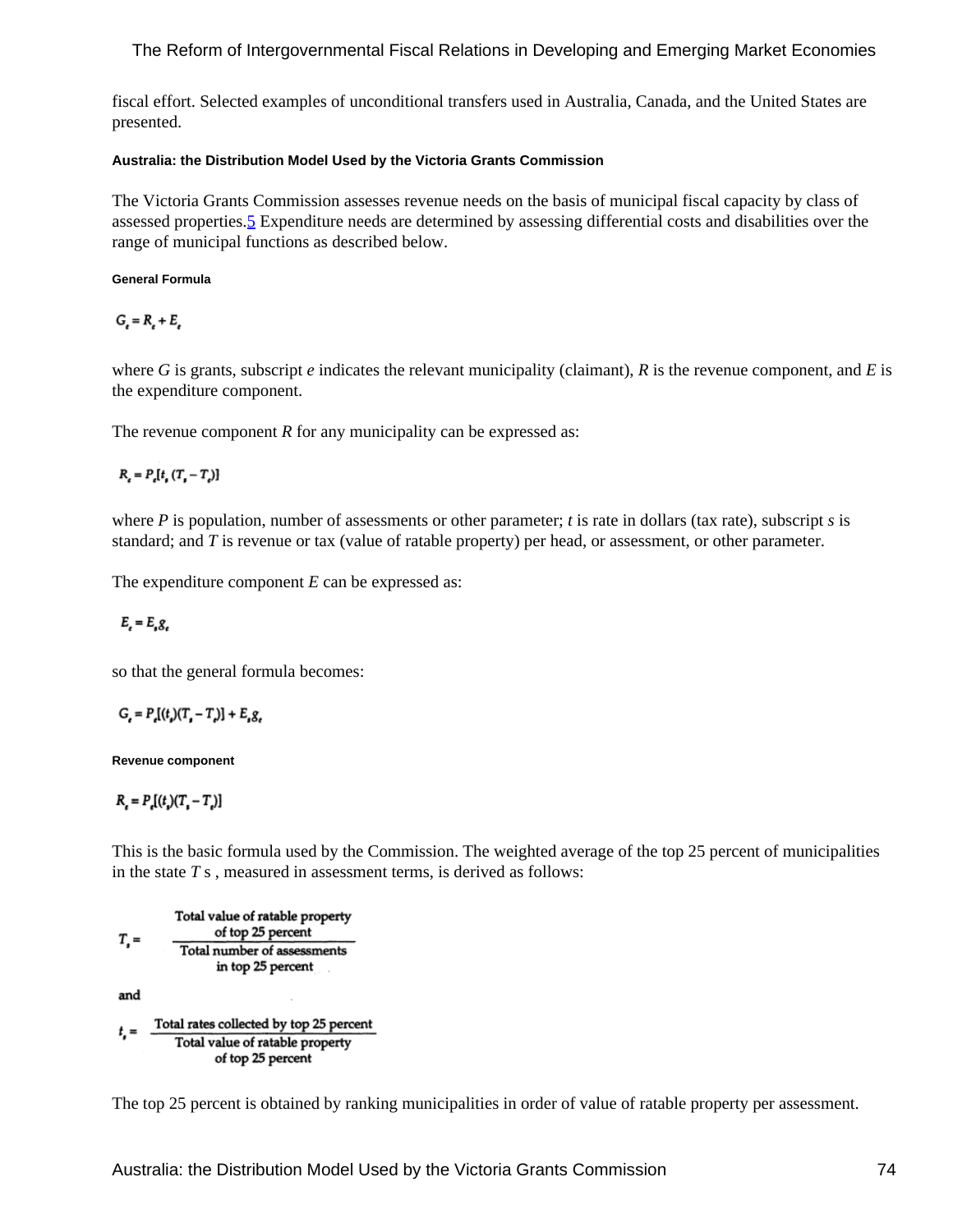Assessments are classified by three property types—residential, commercial and industrial, and rural and other. Allowances for differences in capacity to raise revenue can be weighted to take account of the different mixes of property within a municipality.

For residential,

where subscript *r* indicates residential.

For commercial and industrial *C* and rural and other *O* , the relevant figures replace the residential property figures, and the subscript *c* indicates commercial and industrial and subscript *o* other. The total allowance for revenue−raising capacity for each municipality is the sum of the allowances calculated for each of the three property classes for each municipality.

The weighting that makes allowances for the contribution of each property class to the rate base for each municipality is accomplished by adjusting the assessment numbers for each municipality according to a standard distribution of the three prop−soft

erty classes. This standard distribution is obtained by dividing the number of assessments for the state for each type of property by the total number of all assessments for the state:

 $\Sigma$  Residential assessments in state  $(= RES) +$  $\Sigma$  All assessments in state  $\Sigma$  Commercial and industrial assessments in state  $- (= COM) +$  $\Sigma$  All assessments in state  $\Sigma$  Rural and other assessments in state  $- (= OTH) = 1$  $\Sigma$  All assessments in state

That is,  $RES + COM + OTH = 1.$ 

The standard distribution is then applied to the total number of properties in each local authority to obtain a standardized property distribution for each authority. Adjusted values per property for each class of property are then obtained for each local authority by dividing the standardized property class number into the actual value for that class of property in the local authority. In terms of the basic formula, for each property class calculation, the relevant figures as derived would enter the equation as *T* i .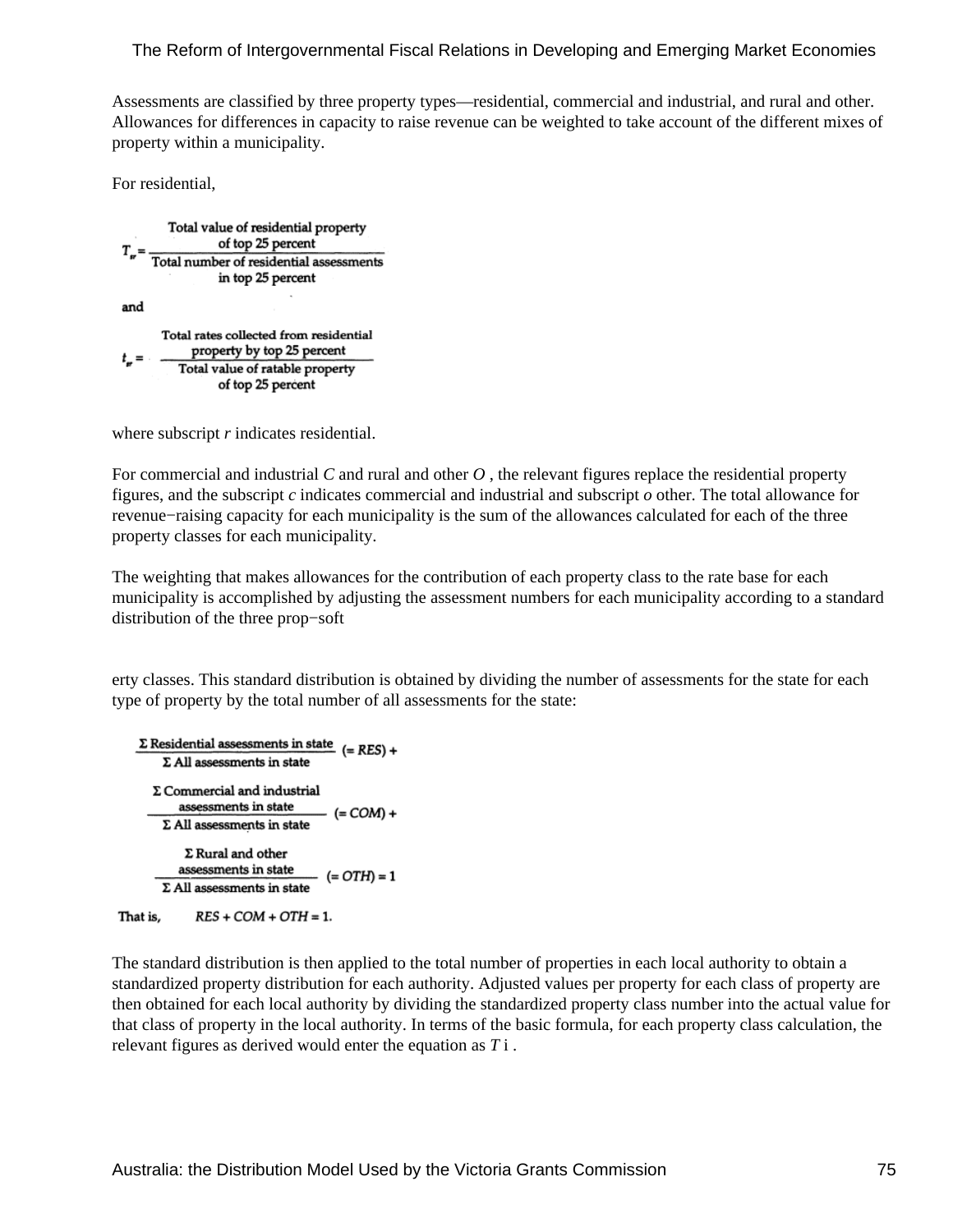```
Adjusted assessment numbers for i^{\text{th}} municipality
       = \Sigma assessment numbers x RES +
            \Sigma assessment numbers x COM +
            \Sigma, assessment numbers x OTH
Then, T_n = \frac{\sum_i \text{Value of residual property}}{\sum_i \text{Assessment numbers} \times \text{RES}}\Sigma, Value of commercial
            T_{\alpha} = \frac{\text{and industrial property}}{\Sigma_i \text{ Assessment numbers x COM}}and T_{\infty} = \frac{\Sigma_i \text{ Value of rural and other property}}{\Sigma_i \text{ Assessment number } x \text{ }OTH}and
R_r = \sum_i Assessment numbers x RES [(t_n)(T_n - T_n)] +\Sigma_i Assessment numbers x COM [(t_k)(T_k - T_k)] +<br>\Sigma_i Assessment numbers x CTH [(t_k)(T_k - T_k)] +R_{\epsilon} = \sum_{i} Assessment numbers x RES [(t_{\epsilon}) (T_{\epsilon} - T_{\epsilon})] +<br>COM [(t_{\epsilon}) (T_{\epsilon} - T_{\epsilon})] + OTH [(t_{\epsilon}) (T_{\epsilon} - T_{\epsilon})]
```
**Expenditure component**

# $E_{\epsilon} = E_{\epsilon} g_{\epsilon}$

Allowances for expenditure components can be separated into two elements: a needs allowance and a disabilities allowance. The needs allowance takes account of the differences between municipalities in the number of eligible units to be served, while the disabilities allowance recognizes differences in the cost of providing the relevant service that arise because of differences in the inherent characteristics of municipalities. The following examples apply to specific services:

*Roads* . Using the number of assessments as the parameter for assessing needs (comparing the length of road per assessment against the standard length per assessment) the formula is:

### $A_{\iota}C_{\iota}[(Km_{\iota}/A_{\iota})-(Km_{\iota}/A_{\iota})]$

where A*e* is the municipality's number of assessments, *C* s is the standard cost per kilometer, *Km* e /*A* e is the municipality's length of road responsibility per assessment, and *Km* s /As is the standard length of road responsibility per assessment.

Road cost disabilities are calculated by the formula:

### $Km.C.g.$

where *Km* e is the municipality's total length of road responsibility in kilometers, *C* s is the standard cost per kilometer, and *g* e is the municipality's cost disability factor.

To establish the impact on taxpayers (some part of road expenditure is already being met by government grants) a discount factor is applied in both the road needs and the road disabilities calculations, the discount factor being the proportion that the municipality's expenditure from its own resources bears to its total expenditure on roads. Because funding arrangements for main roads differ from those for unclassified roads, separate discount factors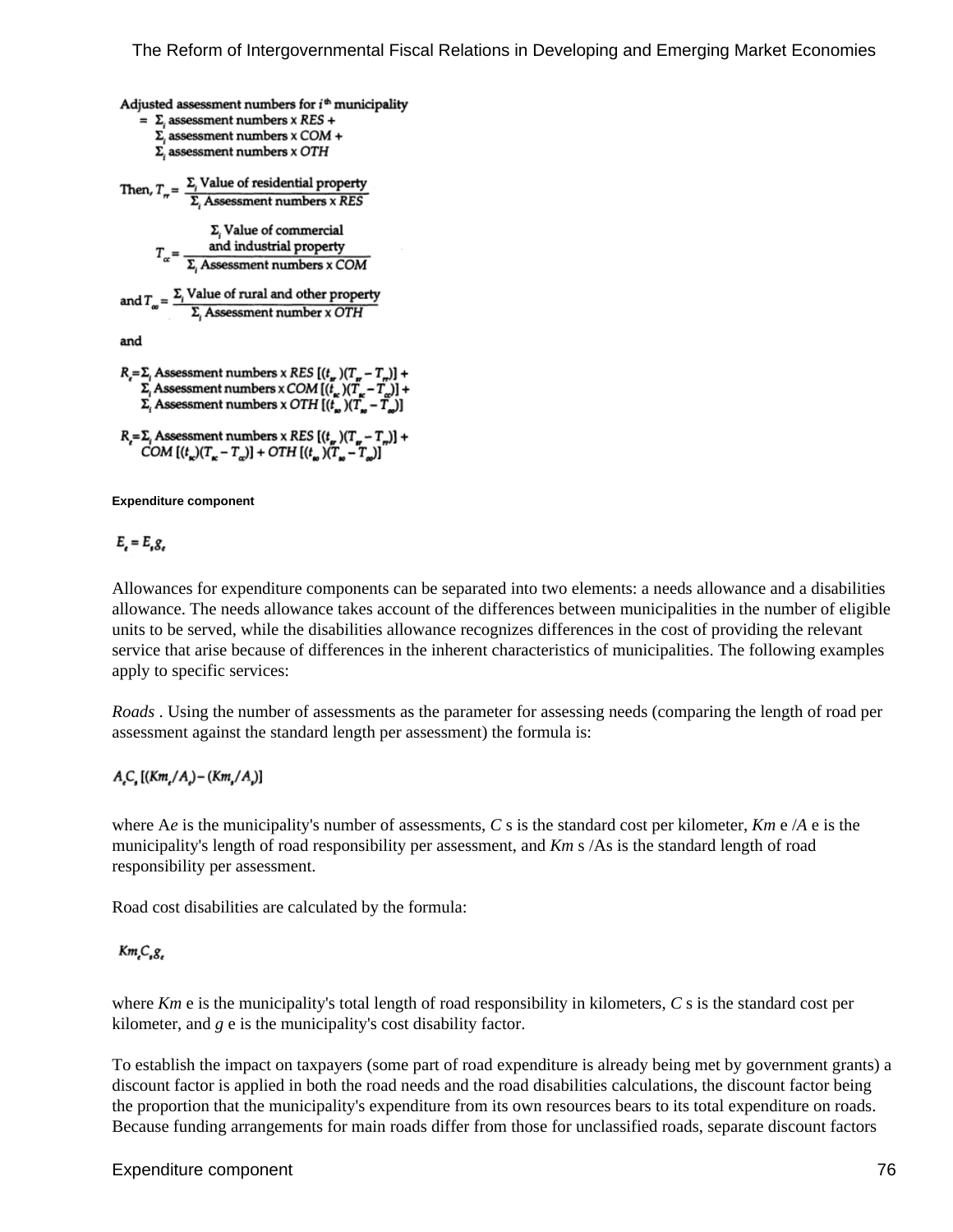are calculated for the two categories. The discount factors are applied to the relevant lengths of road for each municipality to give implicit road lengths of full financial responsibility.

The expenditure allowance for roads is the sum of the two calculations minus the needs and disabilities calculations. The final formula is:break

 $GR = A.C. [(Km/A) - (Km/A)] + Km.C. g.$ 

where *GR* e is the municipality's grant for road needs and disabilities.

The standard cost per assessment may vary according to the type of road surface. Calculations for needs and for disabilities take account of the proportions of sealed, formed and surfaced, formed only, and unformed roads.

*Health and welfare* . As for road, calculations can be made to assess needs and disabilities related to particular health and welfare functions. For services to the pensionable group, the formula is:

 $GA_c = {P_cC(A), [(A_c/P_c) - (A_s/P_c)] + P_cC(A), g_c} D$ 

where *GA* c is the allowance for expenditure needs and disabilities in relation to services for the pensionable group, P c is the municipality's population,  $C(A)s$  is the standard cost of services for pensionable group per head of eligible population, *A* c /Pc is the proportion of persons in municipality receiving pensions and supplements, *A* s /Ps is the standard proportion of pensionable group (such as state average proportion), and *D* is the discount factor.

Similarly, calculations can be made for needs and disabilities in relation to any function where a demographic characteristic is an appropriate parameter by substituting the relevant characteristic for *A,* the pensionable group.

In other areas of local government expenditure, where needs are not a factor, the calculations are simply related to cost disabilities and are based on the general formula:

$$
G_c = (E_s g_c) D
$$

where *G* c is the allowance for the function, *E* s is the standard gross cost of the function, *g* c is the disability factor for the municipality, and *D* is the discount factor.

This generally applies to specific services such as garbage, traffic control, street lighting, drainage, and the like. Using gross costs as the basis for deriving standard costs requires that a discount factor equal to the proportion that the municipality's expenditure on a function from its own resources bears to total expenditure on that function, be applied to all expenditure functions.

#### **Disability Factors**

If a municipality's expenditure on a function reflected no other factor than its costs of providing the function at a level no different from the level of service normally provided in other municipalities (that is, the level of service was standard), then its disability factor could be derived simply by:

$$
g_c = E_c/E_s - 1
$$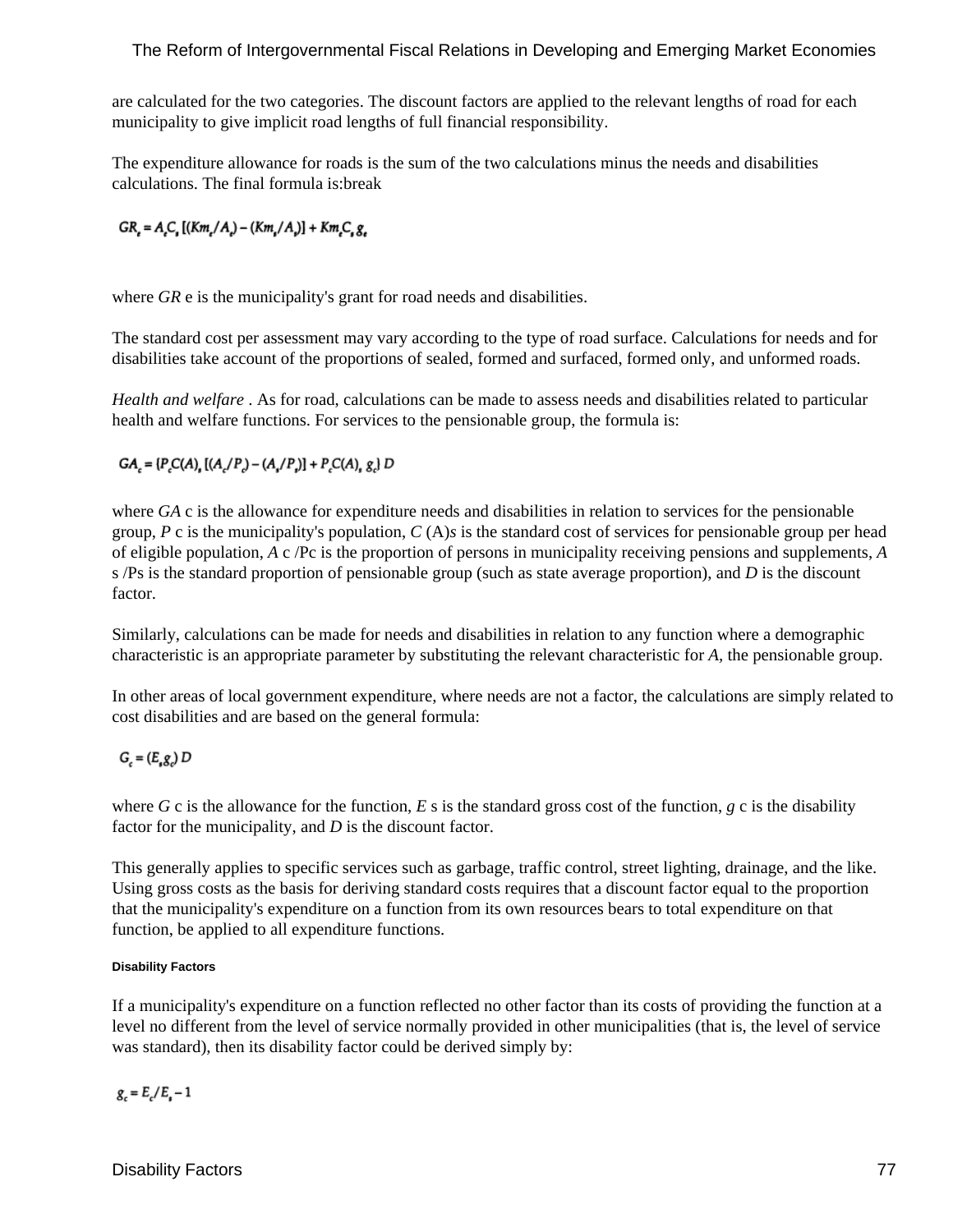where *g* c is the disability factor, *E* c is the municipality's expenditure per unit on the function, and *E* s is the standard expenditure per unit on the function (subtracting 1 from *E* c /Es reduces the factor to a fraction).

However, a municipality's expenditure on a function might reflect factors other than cost disabilities, such as priorities set by the council that differ from those set by other councils, or the level of efficiency in providing the function. Neither of these factors should be allowed to influence the size of a grant to a municipality. For this reason, the fixing of disability factors for each municipality is largely a matter of judgment, based on the evidence available to the Commission and its knowledge of the circumstances of each municipality.

#### **Canada: Approaches to Provincial−Municipal Unconditional Transfers**

Table B.1 summarizes the equalization criteria used by the Canadian provinces to determine the distribution of unconditional grants to municipal governments. Most provinces attempt to vary grant funds inversely with revenue means (measured as per capita equalized assessment) and directly with expenditure needs and, in a few provinces, with tax effort. The Province of Saskatchewan uses the following formula for grant distribution:

#### $G = X + (Y * POP) + (RE - RR) F$

where *G* is the grant to municipality *i* ; *X* is a basic lump−sum grant that is the same for all municipalities regardless of size or urban−rural distinction; *Y* is per capita grant; *POP* is population; *RE* is recognized expenditures, hypothetical estimated expenditure representative of that incurred by municipalities of the same population, an average of total expenditure made by all municipalities with comparable populations (a step function estimated by regression analysis); *RR* is recognized local revenues (average effective mill rate applied to equalized assessment of the municipality); and *F* is availability of funds factor.

The Province of Saskatchewan has given a great deal of thought to grant assessment methodology,continue

yet the fiscal equalization methodology adopted by the province is not nearly as comprehensive as the approach adopted by State of Victoria (Australia) Grants Commission discussed earlier.

#### **United States: Revenue Sharing System of the 1970s**

Under the U.S. revenue sharing system of the 1970s, the total amount of grant funds was decided by the higher level government and formula factors were used to distribute these funds in a transparent manner among the recipients.

#### **Mill Rate Formula**

 $A_i = (PCY_A/PCY_i)(REV_i/PCY_i)(POP_i)$ 

$$
S_i = A_i / \Sigma A_i
$$

**Expenditure Formula**

 $B_i = (PCY_A/PCY_i)(PCEX_i/PCEX_A)(POP_i)$ 

 $S_i = B_i / \Sigma B_i$ 

where *PCY* A is state average per capita income, *PCY* i is per capita income of municipality *i, REV* i is own source revenues of municipality *i* , *POP* is the population of municipality *i* , *PCEX* i is per capita expenditure in municipality *i* , *PCEX* A is average state per capita expenditures, and *S* i is the grant share of municipality i.

Canada: Approaches to Provincial−Municipal Unconditional Transfers 78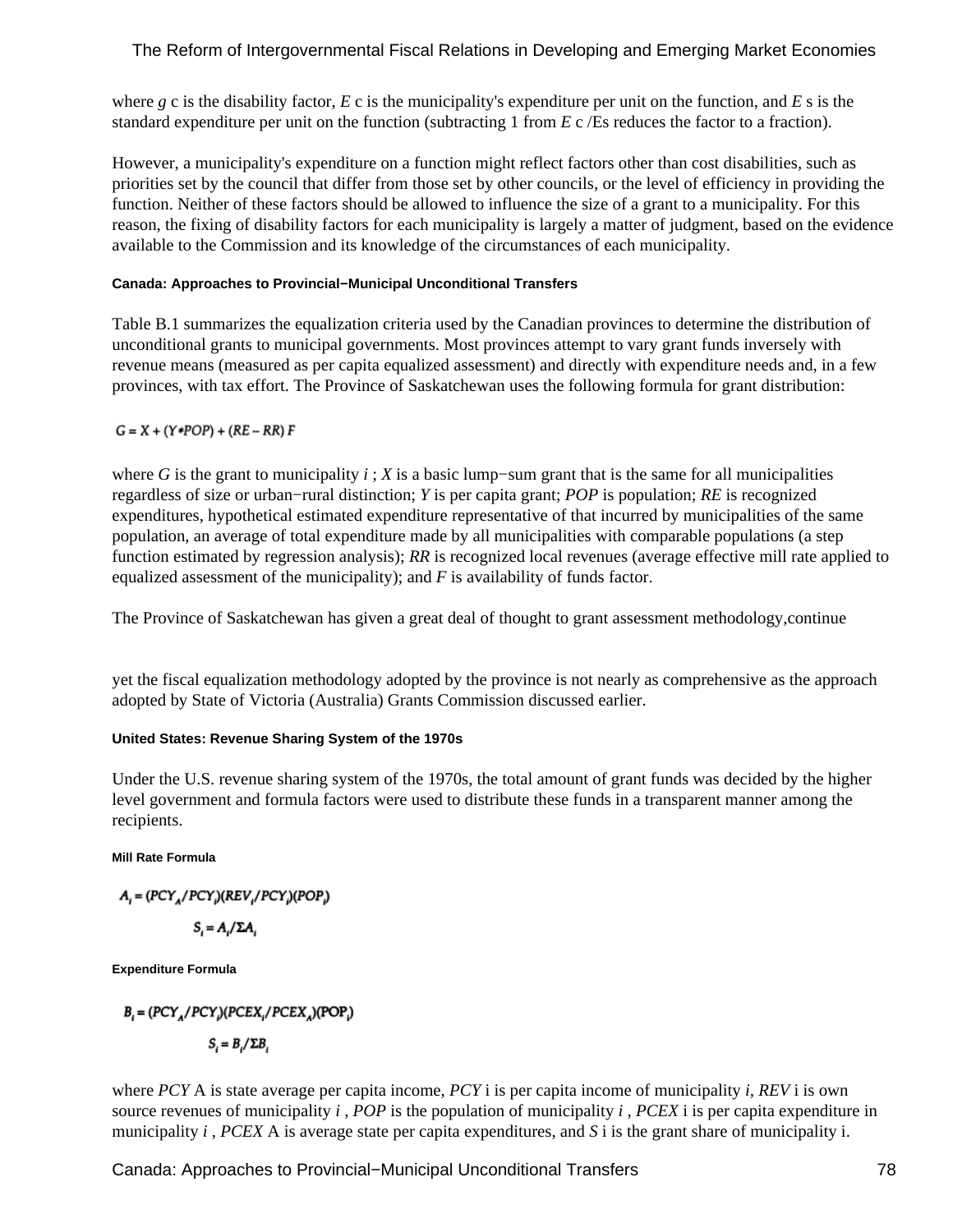Formula A grant funds vary inversely with fiscal capacity (defined by per capita income) and directly with tax effort. Formula B grant funds are expected to vary inversely with fiscal capacity but directly with per capita expenditure, an indicator of expenditure need. break

| Province                   | Taxable capacity factors                                                           | Tax effort<br>factors                              | Expenditure needs<br>factors                                                                                                                 |
|----------------------------|------------------------------------------------------------------------------------|----------------------------------------------------|----------------------------------------------------------------------------------------------------------------------------------------------|
| Newfoundland               | Loss of revenue with<br>respect to exemptions<br>provided to old age<br>pensioners | Property tax<br>revenues; water<br>and sewer rates | • Population<br>• Per capita assistance<br>• Road mileage                                                                                    |
| Prince Edward<br>Island    | Property assessment (per<br>capita and per road<br>kilometer)                      | n.a.                                               | • Sharable expenditures                                                                                                                      |
| New Brunswick              | Property assessment (per n.a.<br>capita and per road<br>kilometer)                 |                                                    | • Sharable expenditures                                                                                                                      |
| Nova Scotia                | Property assessment                                                                | n.a.                                               | • Dwelling units<br>• Standardized<br>expenditure per dwelling<br>unit by municipality<br>class (population and<br>urban or rural category). |
| Quebec                     | Property assessment                                                                | Taxes from<br>local sources                        | n.a.                                                                                                                                         |
| Ontario                    | Property assessment                                                                | Previous year's<br>net levy                        | • Population<br>• Population density<br>• Location<br>• Municipal grouping                                                                   |
| Manitoba                   |                                                                                    |                                                    |                                                                                                                                              |
|                            | n.a.                                                                               | n.a.                                               | • Population<br>· Urban population                                                                                                           |
| Saskatchewan               | Property assessment                                                                | n.a.                                               | • Population<br>• Expenditure by<br>population class and<br>urban or rural category                                                          |
| Alberta                    | Property assessment                                                                | Total tax<br>revenues                              | • Population growth in<br>excess of 5% per year                                                                                              |
| <b>British</b><br>Columbia | Property assessment                                                                | n.a.                                               | • Population<br>· Expenditure                                                                                                                |

# **Table B.1. Basis of provincial unconditional assistance to local governments in Canada**

*Source* : Shah (1983b).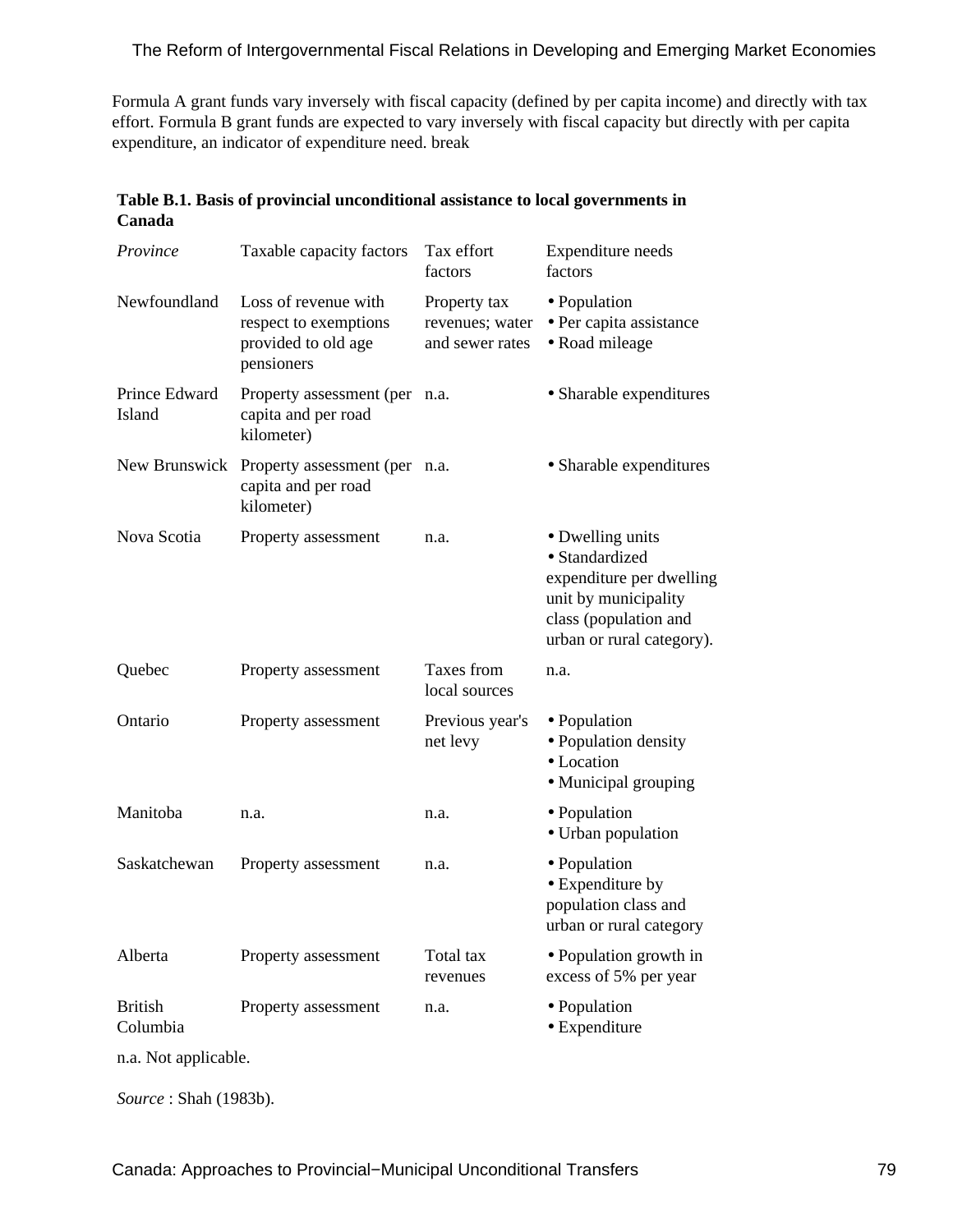# **Appendix C— Expenditure Assignment in Selected Countries**

|                       | Defense affairs           |                           | Foreign International<br>trade | Environment banking |                           | Currency Interstate<br>trade | Immigration insurance     | Unemployment              | Air<br>and<br>rail        |
|-----------------------|---------------------------|---------------------------|--------------------------------|---------------------|---------------------------|------------------------------|---------------------------|---------------------------|---------------------------|
| Argentina<br>(1993):  |                           |                           |                                |                     |                           |                              |                           |                           |                           |
| Responsibility F      |                           | $\boldsymbol{\mathrm{F}}$ | $\boldsymbol{\mathrm{F}}$      | F,S                 | $\boldsymbol{\mathrm{F}}$ | $\boldsymbol{\mathrm{F}}$    | $\boldsymbol{\mathrm{F}}$ | ${\bf F}$                 | F,S                       |
| Provider              | $\boldsymbol{\mathrm{F}}$ | ${\bf F}$                 | ${\bf F}$                      | F,S                 | $\boldsymbol{\mathrm{F}}$ | $\boldsymbol{\mathrm{F}}$    | ${\bf F}$                 | ${\bf F}$                 | F,S                       |
| Bangladesh<br>(1991): |                           |                           |                                |                     |                           |                              |                           |                           |                           |
| Responsibility F      |                           | $\boldsymbol{\mathrm{F}}$ | $\boldsymbol{\mathrm{F}}$      |                     | $\boldsymbol{\mathrm{F}}$ |                              |                           |                           |                           |
| Provider              | ${\bf F}$                 | $\boldsymbol{\mathrm{F}}$ | ${\bf F}$                      |                     | $\boldsymbol{\mathrm{F}}$ |                              |                           |                           |                           |
| Bolivia<br>(1994):    |                           |                           |                                |                     |                           |                              |                           |                           |                           |
| Responsibility F      |                           | $\boldsymbol{\mathrm{F}}$ |                                | F,L                 |                           |                              |                           |                           | $\boldsymbol{\mathrm{F}}$ |
| Provider              | $\mathbf F$               | $\boldsymbol{\mathrm{F}}$ |                                | F,L                 |                           |                              |                           |                           | F,L                       |
| Brazil (1991):        |                           |                           |                                |                     |                           |                              |                           |                           |                           |
| Responsibility F      |                           | $\boldsymbol{\mathrm{F}}$ | $\boldsymbol{\mathrm{F}}$      | F,S                 | $\boldsymbol{\mathrm{F}}$ | $\boldsymbol{\mathrm{F}}$    | $\boldsymbol{\mathrm{F}}$ | $\boldsymbol{\mathrm{F}}$ | ${\bf F}$                 |
| Provider              | $\boldsymbol{\mathrm{F}}$ | $\boldsymbol{\mathrm{F}}$ | $\boldsymbol{\mathrm{F}}$      | F,S                 | $\boldsymbol{\mathrm{F}}$ | $\boldsymbol{\mathrm{F}}$    | $\boldsymbol{\mathrm{F}}$ | ${\bf F}$                 | $\boldsymbol{\mathrm{F}}$ |
| Bulgaria<br>(1994):   |                           |                           |                                |                     |                           |                              |                           |                           |                           |
| Responsibility F      |                           | $\boldsymbol{\mathrm{F}}$ |                                | F,L                 |                           |                              |                           | $\boldsymbol{\mathrm{F}}$ | ${\bf F}$                 |
| Provider              | $\mathbf F$               | $\boldsymbol{\mathrm{F}}$ |                                | F,L                 |                           |                              |                           | ${\bf F}$                 | $\boldsymbol{\mathrm{F}}$ |
| China (1993):         |                           |                           |                                |                     |                           |                              |                           |                           |                           |
| Responsibility F      |                           | $\boldsymbol{\mathrm{F}}$ | $\boldsymbol{\mathrm{F}}$      |                     | ${\bf F}$                 |                              | $\boldsymbol{\mathrm{F}}$ |                           | $\boldsymbol{\mathrm{F}}$ |
| Provider              | ${\bf F}$                 | ${\bf F}$                 | $\boldsymbol{\mathrm{F}}$      |                     | ${\bf F}$                 |                              | ${\bf F}$                 |                           |                           |
| India (1989):         |                           |                           |                                |                     |                           |                              |                           |                           |                           |
| Responsibility F      |                           | $\boldsymbol{\mathrm{F}}$ | $\boldsymbol{\mathrm{F}}$      | F,S                 | $\boldsymbol{\mathrm{F}}$ | $\boldsymbol{\mathrm{F}}$    | $\boldsymbol{\mathrm{F}}$ | F,S                       | ${\bf F}$                 |
| Provider              | ${\bf F}$                 | ${\bf F}$                 | ${\bf F}$                      | $_{\rm F,S}$        | ${\bf F}$                 | ${\bf F}$                    | ${\bf F}$                 | $_{\rm F,S}$              | $\boldsymbol{\mathrm{F}}$ |
| Indonesia<br>(1993):  |                           |                           |                                |                     |                           |                              |                           |                           |                           |
| Responsibility F      |                           | $\boldsymbol{\mathrm{F}}$ | $\boldsymbol{\mathrm{F}}$      | ${\bf F}$           | $\boldsymbol{\mathrm{F}}$ | $\boldsymbol{\mathrm{F}}$    | $\boldsymbol{\mathrm{F}}$ | $\boldsymbol{\mathrm{F}}$ | $\boldsymbol{\mathrm{F}}$ |
| Provider              | ${\bf F}$                 | ${\bf F}$                 | ${\bf F}$                      | ${\bf F}$           | ${\bf F}$                 | ${\bf F}$                    | ${\bf F}$                 | $\boldsymbol{\mathrm{F}}$ | $\boldsymbol{\mathrm{F}}$ |
| Japan (1991):         |                           |                           |                                |                     |                           |                              |                           |                           |                           |
| Responsibility F      |                           | $\boldsymbol{\mathrm{F}}$ | $\boldsymbol{\mathrm{F}}$      |                     |                           |                              |                           |                           |                           |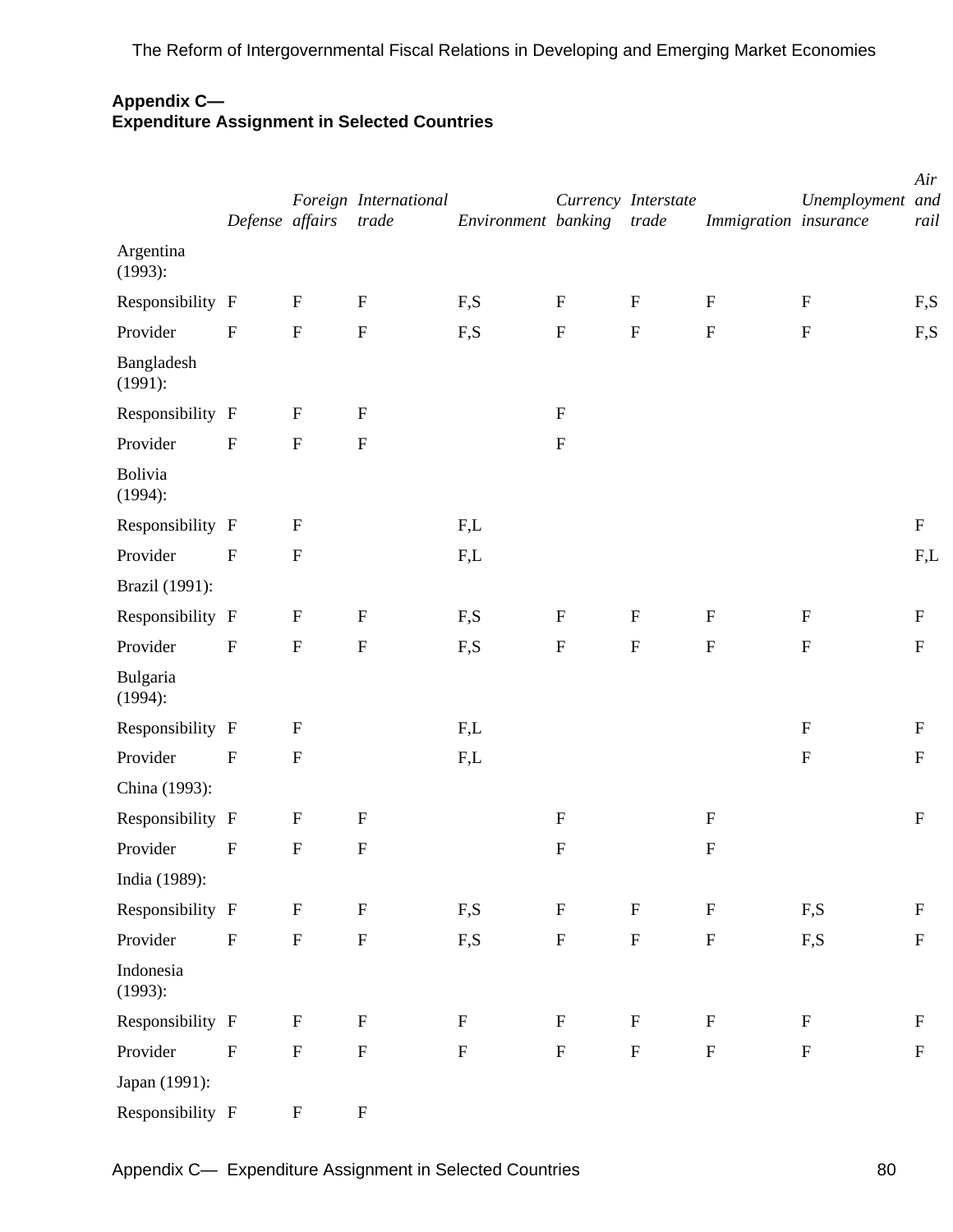| Provider                                                                                | $\boldsymbol{\mathrm{F}}$      | $\boldsymbol{\mathrm{F}}$ | $\boldsymbol{\mathrm{F}}$ |                                                                       |                           |             |                           |                           |                           |
|-----------------------------------------------------------------------------------------|--------------------------------|---------------------------|---------------------------|-----------------------------------------------------------------------|---------------------------|-------------|---------------------------|---------------------------|---------------------------|
| Malaysia<br>(1991):                                                                     |                                |                           |                           |                                                                       |                           |             |                           |                           |                           |
| Responsibility F                                                                        |                                | ${\bf F}$                 | ${\bf F}$                 | L                                                                     | ${\bf F}$                 | ${\bf F}$   | $\boldsymbol{\mathrm{F}}$ |                           | ${\bf F}$                 |
| Provider                                                                                | $\mathbf F$                    | $\boldsymbol{\mathrm{F}}$ | $\mathbf F$               | $\mathbf L$                                                           | ${\bf F}$                 | ${\bf F}$   | $\boldsymbol{\mathrm{F}}$ |                           | $\boldsymbol{\mathrm{F}}$ |
| Mexico<br>(1991):                                                                       |                                |                           |                           |                                                                       |                           |             |                           |                           |                           |
| Responsibility F                                                                        |                                | $\boldsymbol{\mathrm{F}}$ | ${\bf F}$                 | ${\bf F}$                                                             | ${\bf F}$                 | ${\bf F}$   | $\boldsymbol{\mathrm{F}}$ |                           | ${\bf F}$                 |
| Provider                                                                                | ${\bf F}$                      | $\boldsymbol{\mathrm{F}}$ | $\mathbf F$               | ${\bf F}$                                                             | ${\bf F}$                 | ${\bf F}$   | $\boldsymbol{\mathrm{F}}$ |                           | ${\bf F}$                 |
| Nigeria<br>(1986):                                                                      |                                |                           |                           |                                                                       |                           |             |                           |                           |                           |
| Responsibility F                                                                        |                                | $\boldsymbol{\mathrm{F}}$ | ${\bf F}$                 | F,S                                                                   | ${\bf F}$                 | ${\bf F}$   | $\boldsymbol{\mathrm{F}}$ |                           | ${\bf F}$                 |
| Provider                                                                                |                                |                           |                           |                                                                       |                           |             |                           |                           |                           |
| Pakistan<br>(1990):                                                                     |                                |                           |                           |                                                                       |                           |             |                           |                           |                           |
| Responsibility F                                                                        |                                | $\boldsymbol{\mathrm{F}}$ | $\boldsymbol{\mathrm{F}}$ | $\boldsymbol{\mathrm{F}}$                                             | $\boldsymbol{\mathrm{F}}$ |             | F,S                       | ${\bf F}$                 | $\boldsymbol{\mathrm{F}}$ |
| Provider                                                                                | ${\bf F}$                      | $\boldsymbol{\mathrm{F}}$ | $\boldsymbol{\mathrm{F}}$ | $_{\rm F,S,L}$                                                        | $\boldsymbol{\mathrm{F}}$ |             | $_{\rm F,S}$              | $\boldsymbol{\mathrm{F}}$ | ${\bf F}$                 |
| Philippines<br>(1991):                                                                  |                                |                           |                           |                                                                       |                           |             |                           |                           |                           |
| Responsibility F                                                                        |                                | $\boldsymbol{\mathrm{F}}$ | $\boldsymbol{\mathrm{F}}$ | ${\bf F}$                                                             | $\boldsymbol{\mathrm{F}}$ | $\mathbf F$ | $\boldsymbol{\mathrm{F}}$ |                           | $\boldsymbol{\mathrm{F}}$ |
| Provider                                                                                | $\boldsymbol{\mathrm{F}}$      | $\boldsymbol{\mathrm{F}}$ | ${\bf F}$                 | ${\bf F}$                                                             | ${\bf F}$                 | ${\bf F}$   | ${\bf F}$                 |                           | ${\bf F}$                 |
| Russian<br>Federation<br>(1993):                                                        |                                |                           |                           |                                                                       |                           |             |                           |                           |                           |
| Responsibility F                                                                        |                                | $\boldsymbol{\mathrm{F}}$ | $\boldsymbol{\mathrm{F}}$ | F,S                                                                   | $\boldsymbol{\mathrm{F}}$ |             | $\boldsymbol{\mathrm{F}}$ | F,S                       | F,S                       |
| Provider                                                                                | F,S                            | $\boldsymbol{\mathrm{F}}$ | ${\bf F}$                 | ${\bf S}$                                                             | $\boldsymbol{\mathrm{F}}$ |             | $\boldsymbol{\mathrm{F}}$ | S,L                       | F,S,L                     |
| Thailand<br>(1991):                                                                     |                                |                           |                           |                                                                       |                           |             |                           |                           |                           |
| Responsibility F                                                                        |                                | ${\bf F}$                 | $\boldsymbol{\mathrm{F}}$ | $\boldsymbol{\mathrm{F}}$                                             | $\boldsymbol{\mathrm{F}}$ | $\mathbf F$ | $\mathbf F$               |                           | $\mathbf F$               |
| Provider                                                                                | ${\bf F}$                      | ${\bf F}$                 | $\boldsymbol{\mathrm{F}}$ | ${\bf F}$                                                             | $\boldsymbol{\mathrm{F}}$ | ${\bf F}$   | $\boldsymbol{\mathrm{F}}$ |                           | $\boldsymbol{F}$          |
| (continued on next page)                                                                |                                |                           |                           |                                                                       |                           |             |                           |                           |                           |
| Appendix C.<br><b>Expenditure</b><br>assignment in<br>selected countries<br>(continued) |                                |                           |                           |                                                                       |                           |             |                           |                           |                           |
|                                                                                         | Industry<br>and<br>agriculture |                           |                           | Social<br>Education Health welfare Police Highways resources Residual |                           | Natural     |                           |                           |                           |

Argentina (1993):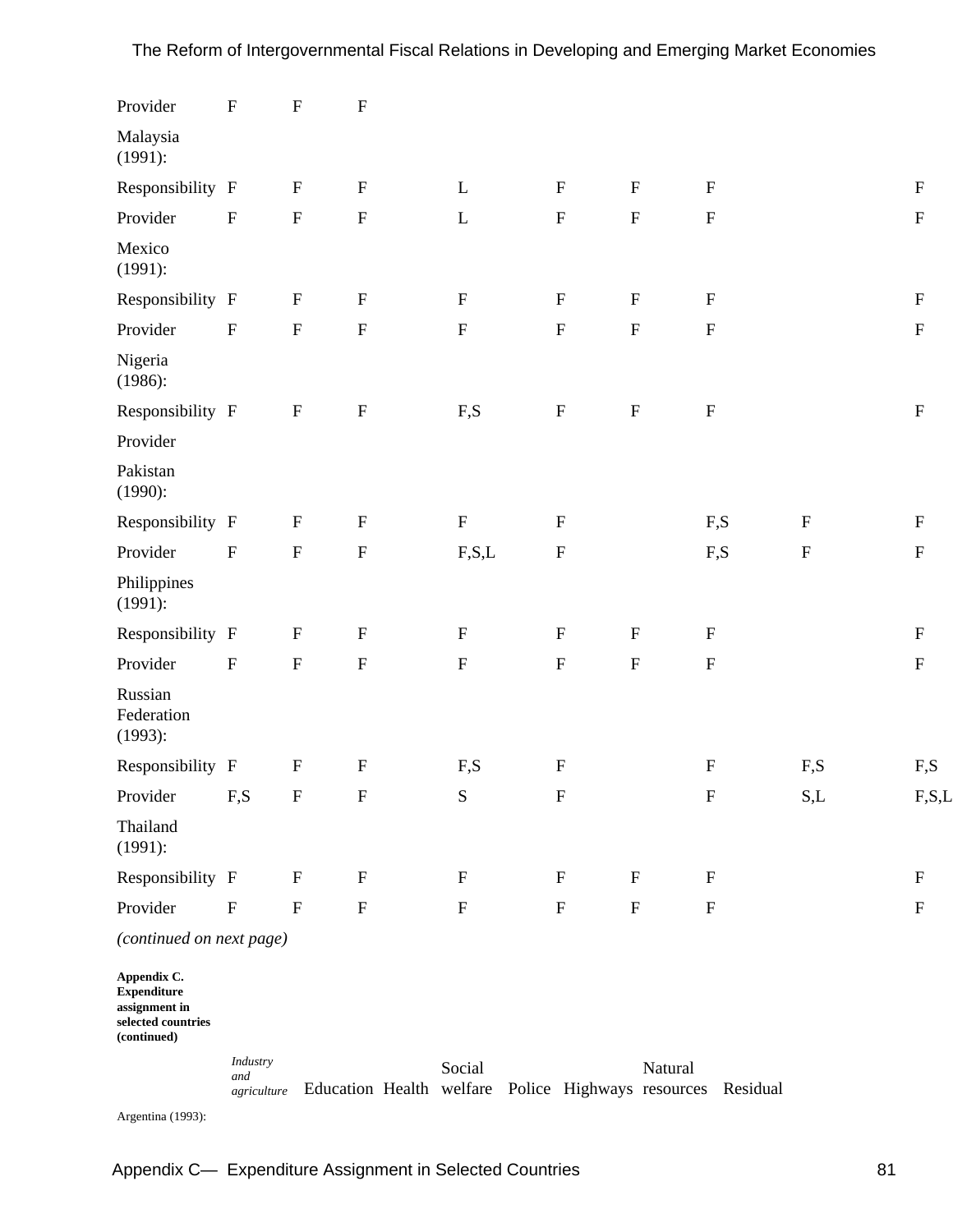| Responsibility F,S,L      |             | F,S,L                     | F,S,L                     | F.S | F,S                       | F,S                       | S                         | S                         |
|---------------------------|-------------|---------------------------|---------------------------|-----|---------------------------|---------------------------|---------------------------|---------------------------|
| Provider                  |             | F,S,L                     | F.S.L                     | F,S | F,S                       | F,S                       | F,S                       | S                         |
| Bangladesh<br>(1991):     |             |                           |                           |     |                           |                           |                           |                           |
| Responsibility            | L           | L                         | L                         | L   | L                         | L                         | L                         |                           |
| Provider                  | L           | L                         | L                         | L   | L                         | L                         | L                         |                           |
| <b>Bolivia</b><br>(1994): |             |                           |                           |     |                           |                           |                           |                           |
| Responsibility            |             | F,L                       | F,L                       | F,L |                           |                           | F.L                       |                           |
| Provider                  |             | F,L                       | F,L                       | F,L |                           |                           | F,L                       |                           |
| Brazil (1991):            |             |                           |                           |     |                           |                           |                           |                           |
| Responsibility            | F,S         | F,S                       | F,S                       | F,S | F,S                       | F,S                       | F,S                       | S                         |
| Provider                  | F,S         | F.S.L                     | F,S,L                     | F,S | F,S                       | F,S                       | F,S,L                     | S                         |
| Bulgaria<br>(1994):       |             |                           |                           |     |                           |                           |                           |                           |
| Responsibility            |             | F,L                       | F,L                       | F,L | $\mathbf F$               | $\boldsymbol{\mathrm{F}}$ |                           |                           |
| Provider                  |             | F,L                       | F,L                       | F,L | F,L                       | F,L                       |                           |                           |
| China (1993):             |             |                           |                           |     |                           |                           |                           |                           |
| Responsibility F,S,L      |             | F,S,L                     | S,L                       |     |                           |                           |                           |                           |
| Provider                  |             |                           |                           |     |                           |                           |                           |                           |
| India (1989):             |             |                           |                           |     |                           |                           |                           |                           |
| Responsibility            | F,S         | F,S                       | ${\bf S}$                 | F,S | S                         | $\boldsymbol{F}$          | F,S                       | $\mathbf F$               |
| Provider                  | F,S         | F,S,L                     | S,L                       | F,S | ${\bf S}$                 | $\boldsymbol{\mathrm{F}}$ | F,S                       | $\boldsymbol{\mathrm{F}}$ |
| Indonesia<br>(1993):      |             |                           |                           |     |                           |                           |                           |                           |
| Responsibility            | $\mathbf F$ | $\mathbf F$               | $\boldsymbol{\mathrm{F}}$ | S,L | S,L                       | $\boldsymbol{F}$          | ${\bf F}$                 | $_{\rm F}$                |
| Provider                  | F,S,L       | F,S,L                     | F,S,L                     | S,L | L                         | $\boldsymbol{\mathrm{F}}$ | $\boldsymbol{\mathrm{F}}$ | $\mathbf F$               |
| Japan (1991):             |             |                           |                           |     |                           |                           |                           |                           |
| Responsibility L          |             | F,L                       | F,L                       | F,L | L                         |                           | L                         |                           |
| Provider                  |             | L                         | F,L                       | F,L | F,L                       | L                         | L                         |                           |
| Malaysia<br>(1991):       |             |                           |                           |     |                           |                           |                           |                           |
| Responsibility            | F,S         | ${\bf F}$                 | F,S                       | F,S | $\mathbf F$               | $\boldsymbol{\mathrm{F}}$ | S                         | $\boldsymbol{\mathrm{F}}$ |
| Provider                  | F,S         | $\boldsymbol{\mathrm{F}}$ | F,S                       | F,S | $\boldsymbol{\mathrm{F}}$ | $\boldsymbol{\mathrm{F}}$ | S                         | $\mathbf F$               |
| Mexico<br>(1991):         |             |                           |                           |     |                           |                           |                           |                           |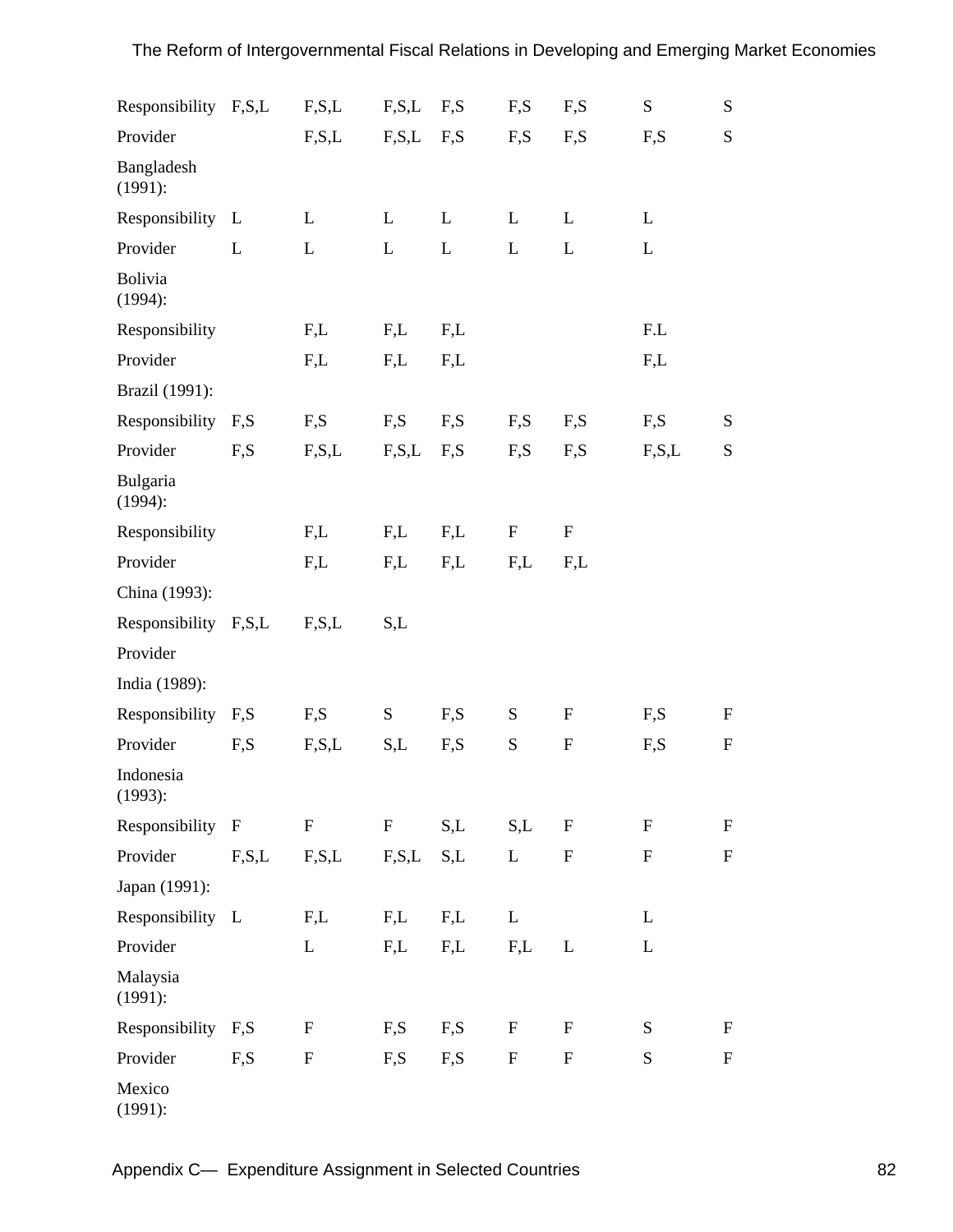| The Reform of Intergovernmental Fiscal Relations in Developing and Emerging Market Economies |  |  |
|----------------------------------------------------------------------------------------------|--|--|
|                                                                                              |  |  |

| Responsibility F                                                                                                                       |              | F,S                       | F,S         |                           | S,L                       |                           |             | ${\bf S}$                 |
|----------------------------------------------------------------------------------------------------------------------------------------|--------------|---------------------------|-------------|---------------------------|---------------------------|---------------------------|-------------|---------------------------|
| Provider                                                                                                                               | $\mathbf{F}$ | F,S                       | F,S         |                           | S,L                       |                           |             | S                         |
| Nigeria<br>(1986):                                                                                                                     |              |                           |             |                           |                           |                           |             |                           |
| Responsibility F,S                                                                                                                     |              | F,S                       | S,L         |                           | $\boldsymbol{\mathrm{F}}$ | F,S,L                     | F,S,L       | $\boldsymbol{\mathrm{F}}$ |
| Provider                                                                                                                               |              |                           |             |                           |                           |                           |             |                           |
| Pakistan<br>(1990):                                                                                                                    |              |                           |             |                           |                           |                           |             |                           |
| Responsibility                                                                                                                         | F,S,L        | F,S                       | F,S,L       | F,S                       | S,L                       | F,S                       | F,S,L       | S                         |
| Provider                                                                                                                               | F,S,L        | F,S,L                     | S,L         | F,S,L                     | L                         | F,S,L                     | S,L         | S                         |
| Philippines<br>(1991):                                                                                                                 |              |                           |             |                           |                           |                           |             |                           |
| Responsibility                                                                                                                         | $\mathbf F$  | $\boldsymbol{\mathrm{F}}$ | $\mathbf F$ | ${\bf F}$                 | ${\bf F}$                 | ${\rm F}$                 | ${\rm F}$   |                           |
| Provider                                                                                                                               | $\mathbf F$  | S,L                       | $\mathbf F$ | S,L                       | S,L                       | $\mathbf{F}$              | $\mathbf F$ |                           |
| Russian<br>Federation<br>(1993):                                                                                                       |              |                           |             |                           |                           |                           |             |                           |
| Responsibility F,S                                                                                                                     |              | F,S,L                     | F,S,L       | F,S                       | $\mathbf{F}$              | $\boldsymbol{\mathrm{F}}$ | F,S         |                           |
| Provider                                                                                                                               | F,S,L        | F,S,L                     | F,S,L       | S,L                       | F,S,L                     | F,S,L                     | S           |                           |
| Thailand<br>(1991):                                                                                                                    |              |                           |             |                           |                           |                           |             |                           |
| Responsibility F                                                                                                                       |              | L                         | L           | $\boldsymbol{\mathrm{F}}$ | L                         | L                         | ${\bf F}$   |                           |
| Provider                                                                                                                               | $\mathbf{F}$ | L                         | L           | $\boldsymbol{\mathrm{F}}$ | L                         | L                         | $\mathbf F$ |                           |
| Note: F is federal or                                                                                                                  |              |                           |             |                           |                           |                           |             |                           |
| central government,<br>S is state, provincial,<br>republic, or<br>departmental<br>government, L is<br>local government.                |              |                           |             |                           |                           |                           |             |                           |
| a. Allocation<br>of expenditure<br>responsibility<br>between<br>republics and<br>local<br>governments is<br>still an open<br>question. |              |                           |             |                           |                           |                           |             |                           |
| Source: The data<br>presented in this<br>table are from<br>various sources;                                                            |              |                           |             |                           |                           |                           |             |                           |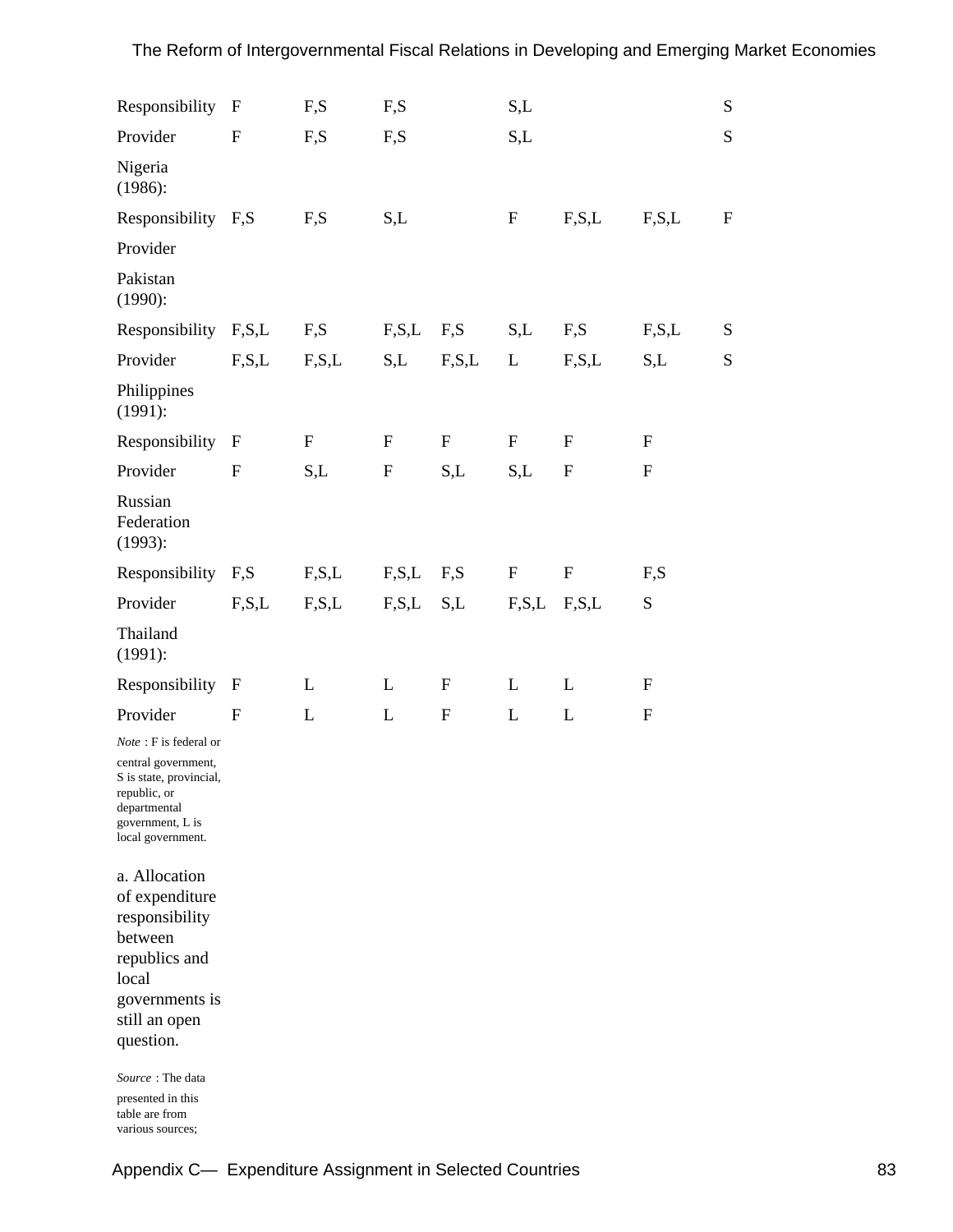selected sources are listed for each country. For a complete source list, refer to the bibliography. Argentina: World Bank unpublished data. Bangladesh: U.N. (1991). Bolivia: World Bank staff, Brazil: Bomfirm and Shah (1991), Shah (1991c). Bulgaria: World Bank (1994). China: U.N. (1991). India: Indian Finance Commission (1989). Indonesia: World Bank unpublished data. Japan: U.N. (1991). Malaysia: U.N. (1991). Mexico: Campbell, Peterson, and Brakarz (1991). Nigeria: Ashwe (1986b). Pakistan: Akhtar (1990). Philippines: U.N. (1991). Russian Federation: Alexashenko (1990), Wallich (1992), Bahl, Martinez−Vasquez, and Wallace (1993). Thailand: U.N. (1991).

## **Appendix D— Tax assignment in selected countries**

|                       | Customs                   | Income<br>and<br>gifts    |             | Estates Corporate Resource Sales VAT Excises Property Fees |              |                           |                           |   |     |     | Residual |
|-----------------------|---------------------------|---------------------------|-------------|------------------------------------------------------------|--------------|---------------------------|---------------------------|---|-----|-----|----------|
| Argentina (1993):     |                           |                           |             |                                                            |              |                           |                           |   |     |     |          |
| Base                  | F                         | $\mathbf F$               | S           | $\boldsymbol{\mathrm{F}}$                                  | S            | $\boldsymbol{\mathrm{F}}$ | F                         | S | S,L | S   | S        |
| Rate                  | $\boldsymbol{\mathrm{F}}$ | $\boldsymbol{\mathrm{F}}$ | S           | $\mathbf F$                                                | S            | S                         | $\boldsymbol{\mathrm{F}}$ | L | S   | S,L | S        |
| Administration F      |                           | $\mathbf F$               | S           | $\mathbf F$                                                | S            | S,L                       | $\mathbf F$               | L | S   | S,L | S        |
| Bangladesh<br>(1991): |                           |                           |             |                                                            |              |                           |                           |   |     |     |          |
| Base                  | $\mathbf F$               | $\mathbf{F}$              | $\mathbf F$ | $\boldsymbol{\mathrm{F}}$                                  | $\mathbf{F}$ |                           | $\boldsymbol{\mathrm{F}}$ | L | L   | L   |          |
| Rate                  | F                         | $\boldsymbol{\mathrm{F}}$ | ${\rm F}$   | $\mathbf F$                                                | $\mathbf{F}$ |                           | ${\bf F}$                 | L | L   | L   |          |
| Administration F      |                           | F                         | ${\rm F}$   | $\mathbf F$                                                | $\mathbf{F}$ |                           | ${\rm F}$                 | L | L   | L   |          |

Appendix D— Tax assignment in selected countries 84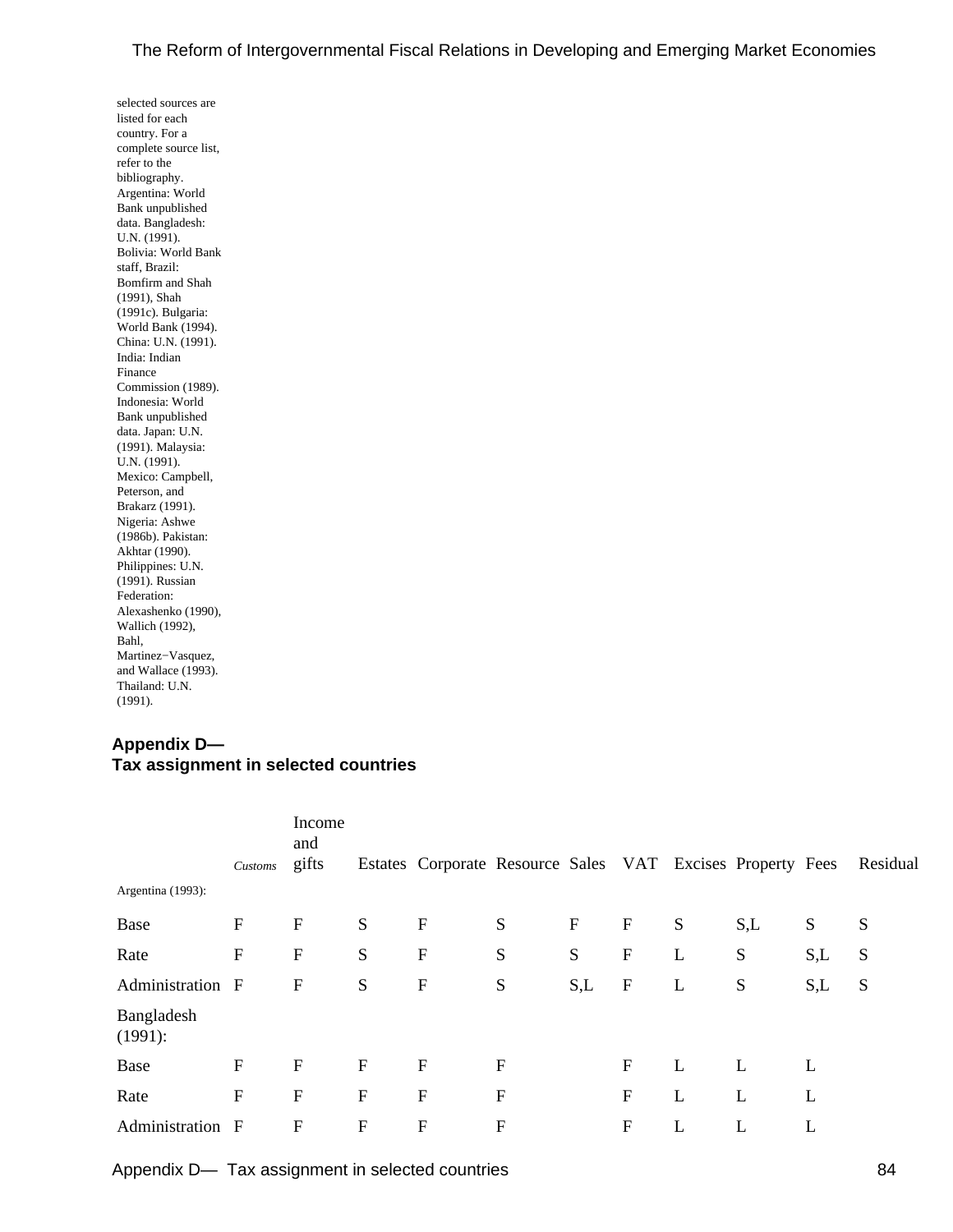| <b>Bolivia</b> (1994): |                           |             |                           |                           |                           |                           |                           |                  |                           |                           |           |
|------------------------|---------------------------|-------------|---------------------------|---------------------------|---------------------------|---------------------------|---------------------------|------------------|---------------------------|---------------------------|-----------|
| Base                   | $\boldsymbol{\mathrm{F}}$ |             | $\boldsymbol{\mathrm{F}}$ | ${\bf F}$                 |                           |                           | ${\bf F}$                 |                  | L                         | $\mathbf{F}$              |           |
| Rate                   | $\boldsymbol{\mathrm{F}}$ |             | ${\bf F}$                 | $\boldsymbol{\mathrm{F}}$ |                           |                           | $\boldsymbol{\mathrm{F}}$ |                  | L                         | $\mathbf{F}$              |           |
| Administration F       |                           |             | $\boldsymbol{\mathrm{F}}$ | ${\bf F}$                 |                           |                           | $\boldsymbol{\mathrm{F}}$ |                  | L                         | ${\bf F}$                 |           |
| Brazil (1991):         |                           |             |                           |                           |                           |                           |                           |                  |                           |                           |           |
| Base                   | $\boldsymbol{\mathrm{F}}$ | ${\bf F}$   | S,L                       | $\boldsymbol{\mathrm{F}}$ | $\mathbf{F}$              | $F, S, L$ S               |                           |                  | F,L                       |                           | ${\bf S}$ |
| Rate                   | ${\bf F}$                 | F,S         | S,L                       | ${\bf F}$                 | $\boldsymbol{F}$          | $F,S,L$ S                 |                           |                  | F,L                       |                           | ${\bf S}$ |
| Administration F       |                           | ${\bf F}$   | S,L                       | ${\bf F}$                 | ${\bf F}$                 | $F,S,L$ S                 |                           |                  | F,L                       |                           | ${\bf S}$ |
| Bulgaria<br>(1994):    |                           |             |                           |                           |                           |                           |                           |                  |                           |                           |           |
| Base                   |                           | $\mathbf F$ | $\boldsymbol{\mathrm{F}}$ | ${\bf F}$                 |                           |                           | ${\bf F}$                 |                  | $\mathbf{F}$              | $\mathbf L$               |           |
| Rate                   |                           | ${\bf F}$   | ${\bf F}$                 | $\boldsymbol{\mathrm{F}}$ |                           |                           | ${\bf F}$                 |                  | $\boldsymbol{\mathrm{F}}$ | $\mathbf L$               |           |
| Administration         |                           | FL          | F,L                       | $\boldsymbol{\mathrm{F}}$ |                           |                           | F,L                       |                  | L                         | L                         |           |
| China (1993):          |                           |             |                           |                           |                           |                           |                           |                  |                           |                           |           |
| <b>Base</b>            | $\boldsymbol{\mathrm{F}}$ | $\mathbf F$ |                           | ${\bf F}$                 | $\boldsymbol{\mathrm{F}}$ | $\boldsymbol{\mathrm{F}}$ | $\boldsymbol{\mathrm{F}}$ | $\mathbf F$      | $\boldsymbol{\mathrm{F}}$ | $\boldsymbol{\mathrm{F}}$ |           |
| Rate                   | ${\bf F}$                 | ${\bf F}$   |                           | ${\bf F}$                 | ${\bf F}$                 | ${\bf F}$                 | ${\bf F}$                 | ${\bf F}$        | ${\bf F}$                 | $\mathbf F$               |           |
| Administration S,L     |                           | S,L         |                           | S,L                       | S,L                       | S,L                       | S,L                       | S,L              | S,L                       | S,L                       |           |
| China (1994):          |                           |             |                           |                           |                           |                           |                           |                  |                           |                           |           |
| <b>Base</b>            | $\boldsymbol{\mathrm{F}}$ | S,L         | S,L                       | F,S,L                     | $\boldsymbol{\mathrm{F}}$ | S,L                       | $\boldsymbol{\mathrm{F}}$ | F,S              | S,L                       | F,S                       |           |
| Rate                   | $\boldsymbol{\mathrm{F}}$ | S,L         | S,L                       | F,S,L                     | $\boldsymbol{\mathrm{F}}$ | S,L                       | $\boldsymbol{\mathrm{F}}$ | S,L              | S,L                       | S,L                       |           |
| Administration F       |                           | S,L         | S,L                       | F,S,L                     | ${\bf F}$                 | S,L                       | $\boldsymbol{\mathrm{F}}$ | S,L              | S,L                       | S,L                       |           |
| Colombia<br>(1988):    |                           |             |                           |                           |                           |                           |                           |                  |                           |                           |           |
| Base                   | ${\bf F}$                 | $\mathbf F$ |                           | ${\bf F}$                 | $\mathbf F$               | $\boldsymbol{\mathrm{F}}$ | ${\bf F}$                 | F,S              | L                         |                           |           |
| Rate                   | ${\bf F}$                 | ${\bf F}$   |                           | ${\bf F}$                 | ${\bf F}$                 | $\boldsymbol{\mathrm{F}}$ | ${\bf F}$                 | F,S              | L                         |                           |           |
| Administration F       |                           | ${\bf F}$   |                           | ${\bf F}$                 | S,L                       | ${\bf F}$                 | $\boldsymbol{\mathrm{F}}$ | F,S,L            | L                         |                           |           |
| India (1989):          |                           |             |                           |                           |                           |                           |                           |                  |                           |                           |           |
| <b>Base</b>            | ${\bf F}$                 | F,S         | $\boldsymbol{\mathrm{F}}$ | ${\bf F}$                 | ${\bf S}$                 | F,S                       |                           | F,S,L            | F,S,L                     | $F,S,L$ F                 |           |
| Rate                   | ${\bf F}$                 | F,S         | $\boldsymbol{\mathrm{F}}$ | $\boldsymbol{\mathrm{F}}$ | ${\bf S}$                 | F,S                       |                           | F,S,L            | F,S,L                     | $F,S,L$ F                 |           |
| Administration F       |                           | F,S         | $\boldsymbol{\mathrm{F}}$ | $\boldsymbol{\mathrm{F}}$ | ${\bf S}$                 | F,S                       |                           | F,S,L            | F,S,L                     | $F,S,L$ F                 |           |
| Indonesia<br>(1993):   |                           |             |                           |                           |                           |                           |                           |                  |                           |                           |           |
| <b>Base</b>            | ${\bf F}$                 | F           |                           | ${\bf F}$                 | ${\bf F}$                 | $\boldsymbol{\mathrm{F}}$ | ${\bf F}$                 | $\boldsymbol{F}$ | ${\bf F}$                 | F,S                       |           |
| Rate                   | $\boldsymbol{\mathrm{F}}$ | ${\bf F}$   |                           | ${\bf F}$                 | $\boldsymbol{\mathrm{F}}$ | ${\bf F}$                 | ${\bf F}$                 | ${\bf F}$        | ${\bf F}$                 | F,S,L                     |           |
| Administration F       |                           | $\mathbf F$ |                           | ${\bf F}$                 | ${\bf F}$                 | ${\bf F}$                 | ${\bf F}$                 | ${\bf F}$        | $\boldsymbol{\mathrm{F}}$ | $\mathbf L$               |           |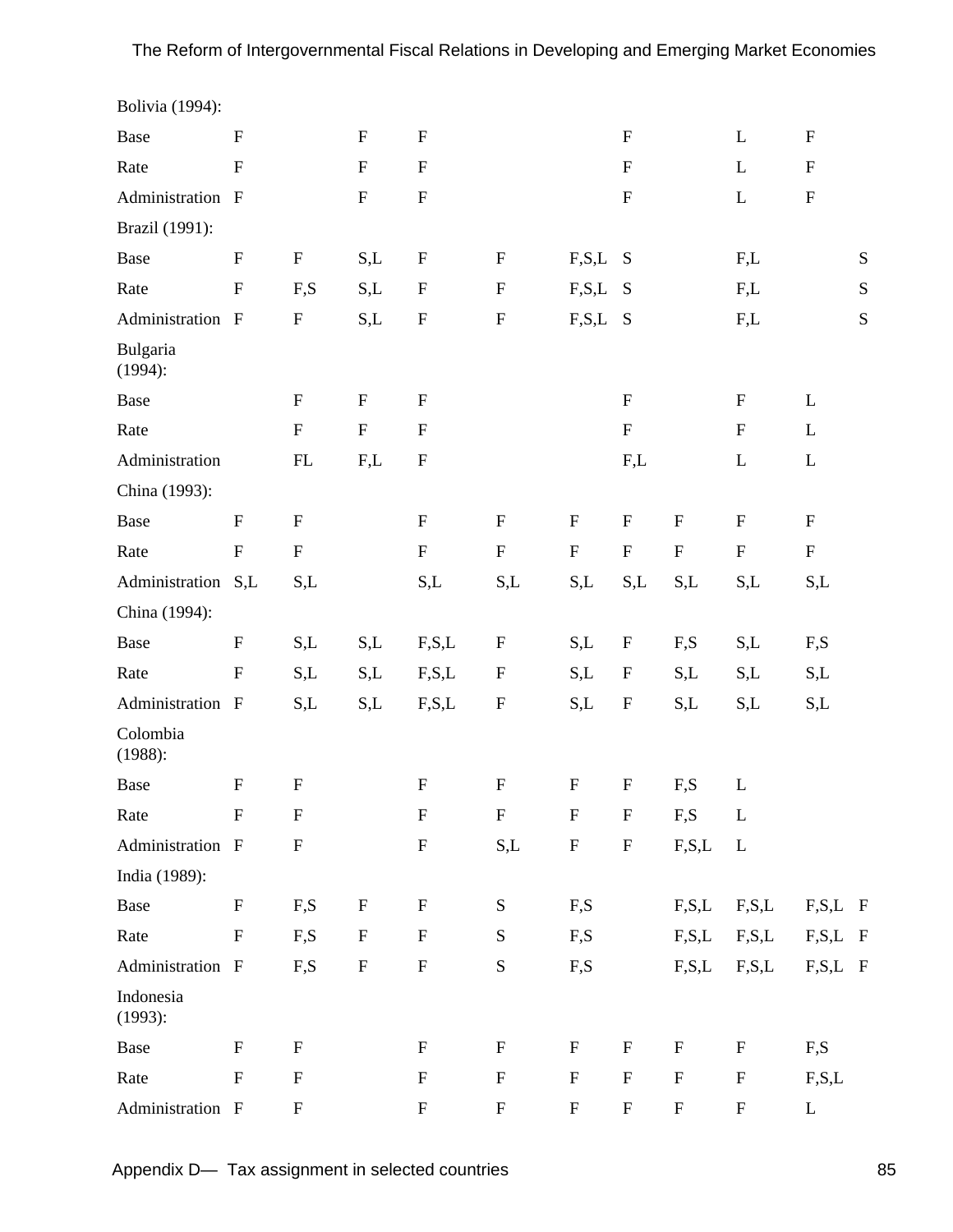| Malaysia<br>(1991): |           |                           |                |                           |                           |                           |                           |           |             |       |   |
|---------------------|-----------|---------------------------|----------------|---------------------------|---------------------------|---------------------------|---------------------------|-----------|-------------|-------|---|
| Base                | F,S       | ${\bf F}$                 |                | ${\bf F}$                 | F,S                       | $\mathbf F$               |                           | F,S       | S,L         | S,L   |   |
| Rate                | F,S       | ${\bf F}$                 |                | $\boldsymbol{\mathrm{F}}$ | F,S                       | $\mathbf{F}$              |                           | F,S       | S,L         | S,L   |   |
| Administration F,S  |           | ${\bf F}$                 |                | ${\bf F}$                 | F,S                       | $\overline{F}$            |                           | F,S       | S,L         | S,L   |   |
| Mexico (1991):      |           |                           |                |                           |                           |                           |                           |           |             |       |   |
| Base                | ${\bf F}$ | $\mathbf F$               | ${\bf F}$      | ${\bf F}$                 | $\boldsymbol{\mathrm{F}}$ | $\boldsymbol{\mathrm{F}}$ | $\boldsymbol{\mathrm{F}}$ | ${\bf F}$ | $\mathbf L$ | F,S,L |   |
| Rate                | ${\bf F}$ | $\mathbf F$               | $\overline{F}$ | ${\bf F}$                 | $\overline{F}$            | $\overline{F}$            | ${\bf F}$                 | ${\bf F}$ | L           | F,S,L |   |
| Administration F    |           | ${\bf F}$                 | ${\bf F}$      | $\boldsymbol{\mathrm{F}}$ | $\mathbf F$               | ${\bf F}$                 | ${\bf S}$                 | ${\bf F}$ | L           | F,S,L |   |
| Nigeria (1986):     |           |                           |                |                           |                           |                           |                           |           |             |       |   |
| Base                | ${\bf F}$ | ${\bf F}$                 | ${\bf S}$      | ${\bf F}$                 | $\boldsymbol{\mathrm{F}}$ | ${\bf S}$                 |                           | F,S       | $\mathbf L$ | S,L   |   |
| Rate                | ${\bf F}$ | ${\bf F}$                 | S              | ${\bf F}$                 | $\boldsymbol{\mathrm{F}}$ | ${\bf S}$                 |                           | F,S       | $\mathbf L$ | S,L   |   |
| Administration F    |           | F,S                       | S              | ${\bf F}$                 | $\mathbf F$               | S                         |                           | F,S       | L           | S,L   |   |
| Pakistan<br>(1990): |           |                           |                |                           |                           |                           |                           |           |             |       |   |
| Base                | ${\bf F}$ | $\boldsymbol{\mathrm{F}}$ | $\mathbf F$    | ${\bf F}$                 | $\mathbf F$               | ${\bf F}$                 |                           | F,S       | ${\bf S}$   | S,L   | S |
| Rate                | ${\bf F}$ | ${\bf F}$                 | ${\bf F}$      | ${\bf F}$                 | $\boldsymbol{\mathrm{F}}$ | ${\bf F}$                 |                           | F,S       | ${\bf S}$   | S,L   | S |
| Administration F    |           | F,S                       | $\mathbf F$    | F,S                       | $\mathbf F$               | $\overline{F}$            |                           | F,S       | S,L         | S,L   | S |

*(continued on next page)*

**Appendix D. Tax assignment in selected countries (continued)**

|                             | Customs      | Income<br>and<br>gifts    | Estates Corporate Resource Sales VAT Excises Property Fees Residual |              |                           |                           |              |              |             |              |
|-----------------------------|--------------|---------------------------|---------------------------------------------------------------------|--------------|---------------------------|---------------------------|--------------|--------------|-------------|--------------|
| Papua New Guinea<br>(1991): |              |                           |                                                                     |              |                           |                           |              |              |             |              |
| Base                        | $\mathbf{F}$ | ${\bf F}$                 | $\mathbf F$                                                         | $\mathbf{F}$ | S                         |                           | F,S          | L            | S           | $\mathbf{F}$ |
| Rate                        | $\mathbf F$  | $\boldsymbol{\mathrm{F}}$ | $\boldsymbol{\mathrm{F}}$                                           | $\mathbf F$  | S                         |                           | F,S          | L            | S           | $\mathbf F$  |
| Administration F            |              | $\mathbf F$               | $\mathbf F$                                                         | $\mathbf F$  | S                         |                           | F,S          | L            | S           | $\mathbf F$  |
| Philippines<br>(1991):      |              |                           |                                                                     |              |                           |                           |              |              |             |              |
| Base                        | $\mathbf{F}$ | $\mathbf{F}$              |                                                                     | $\mathbf{F}$ | $\boldsymbol{\mathrm{F}}$ | $\mathbf F$               | $\mathbf{F}$ | $\mathbf{F}$ | $\mathbf F$ | $\mathbf{F}$ |
| Rate                        | $\mathbf{F}$ | ${\rm F}$                 |                                                                     | $\mathbf{F}$ | ${\bf F}$                 | $\mathbf F$               | $\mathbf{F}$ | $\mathbf F$  | $\mathbf F$ | $\mathbf{F}$ |
| Administration F            |              | $\mathbf{F}$              |                                                                     | $\mathbf{F}$ | $\mathbf F$               | $\boldsymbol{\mathrm{F}}$ | S            | S            | S,L         | F            |

Appendix D— Tax assignment in selected countries 86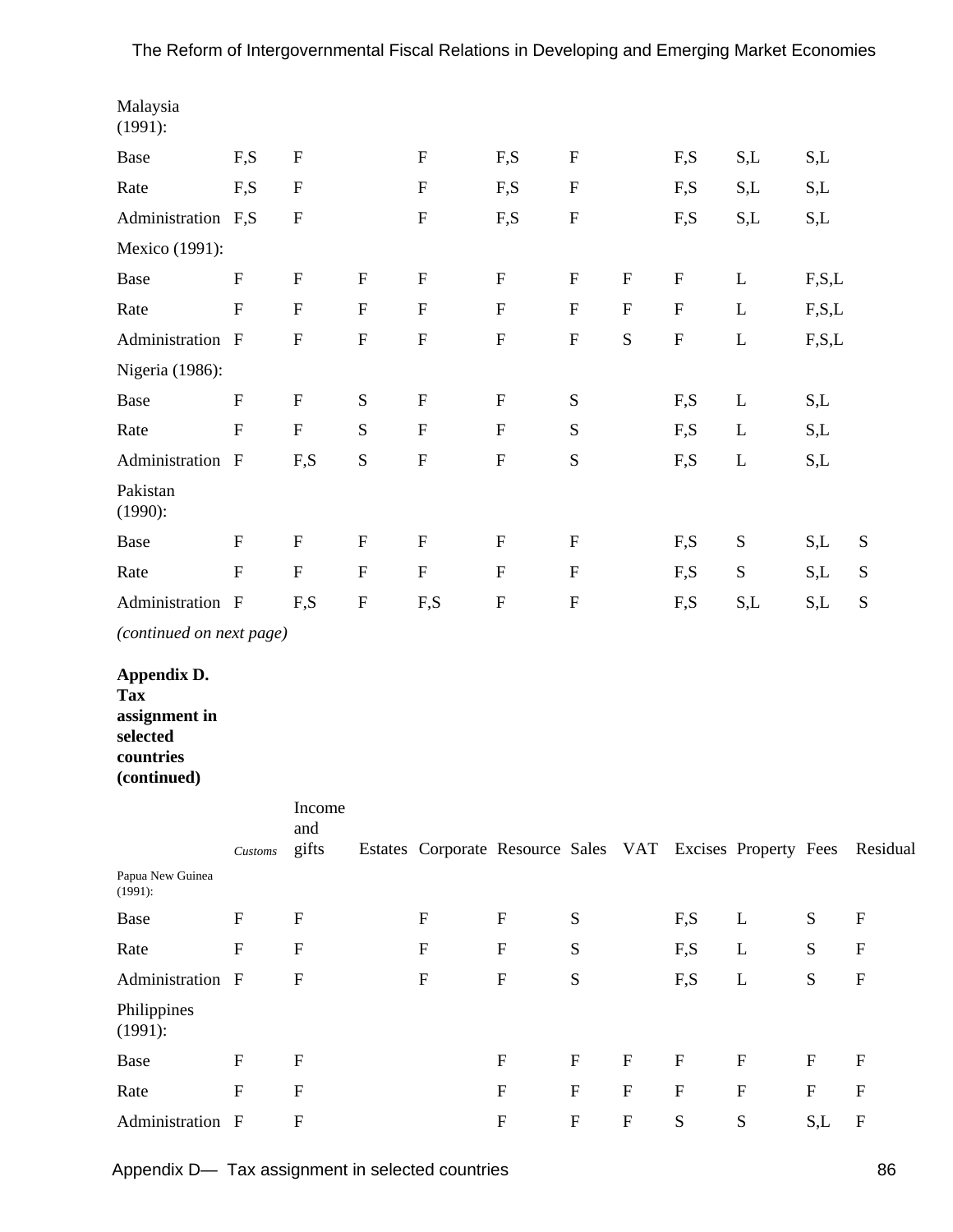| Russian<br>Federation<br>(1993):                                                                                                                                                                                                                                                                                                                                                                                                                                                                                                                                                                                                                                                                                                                                                                                                              |                           |                           |     |                           |                           |                           |                           |           |                           |           |              |
|-----------------------------------------------------------------------------------------------------------------------------------------------------------------------------------------------------------------------------------------------------------------------------------------------------------------------------------------------------------------------------------------------------------------------------------------------------------------------------------------------------------------------------------------------------------------------------------------------------------------------------------------------------------------------------------------------------------------------------------------------------------------------------------------------------------------------------------------------|---------------------------|---------------------------|-----|---------------------------|---------------------------|---------------------------|---------------------------|-----------|---------------------------|-----------|--------------|
| Base                                                                                                                                                                                                                                                                                                                                                                                                                                                                                                                                                                                                                                                                                                                                                                                                                                          | ${\bf F}$                 | ${\bf F}$                 | F,S | $\boldsymbol{\mathrm{F}}$ | $\boldsymbol{\mathrm{F}}$ | $\boldsymbol{\mathrm{F}}$ | $\boldsymbol{\mathrm{F}}$ | ${\bf F}$ | $\boldsymbol{\mathrm{F}}$ | ${\bf S}$ |              |
| Rate                                                                                                                                                                                                                                                                                                                                                                                                                                                                                                                                                                                                                                                                                                                                                                                                                                          | ${\bf F}$                 | $\boldsymbol{\mathrm{F}}$ | F,S | $\boldsymbol{\mathrm{F}}$ | $\boldsymbol{\mathrm{F}}$ | $\boldsymbol{\mathrm{F}}$ | $\boldsymbol{\mathrm{F}}$ | ${\bf F}$ | ${\bf S}$                 | S,L       |              |
| Administration F                                                                                                                                                                                                                                                                                                                                                                                                                                                                                                                                                                                                                                                                                                                                                                                                                              |                           | F,S,L                     | S,L | F,S,L                     | S,L                       | S,L                       | F,S                       | F,S       | S,L                       | S,L       |              |
| Thailand<br>(1991):                                                                                                                                                                                                                                                                                                                                                                                                                                                                                                                                                                                                                                                                                                                                                                                                                           |                           |                           |     |                           |                           |                           |                           |           |                           |           |              |
| Base                                                                                                                                                                                                                                                                                                                                                                                                                                                                                                                                                                                                                                                                                                                                                                                                                                          | $\boldsymbol{\mathrm{F}}$ | $\mathbf F$               |     | $\boldsymbol{\mathrm{F}}$ |                           |                           |                           | F,L       | L                         |           | $\mathbf{F}$ |
| Rate                                                                                                                                                                                                                                                                                                                                                                                                                                                                                                                                                                                                                                                                                                                                                                                                                                          | ${\bf F}$                 | $\boldsymbol{\mathrm{F}}$ |     | $\boldsymbol{\mathrm{F}}$ |                           |                           |                           | F,L       | L                         |           | $\mathbf F$  |
| Administration F                                                                                                                                                                                                                                                                                                                                                                                                                                                                                                                                                                                                                                                                                                                                                                                                                              |                           | $\boldsymbol{\mathrm{F}}$ |     | $\boldsymbol{\mathrm{F}}$ |                           |                           |                           | F,L       | $\mathbf{L}$              |           | $\mathbf F$  |
| Note: F is federal or<br>central government,<br>S is state, provincial,<br>republic, or<br>departmental<br>government, and L is<br>local governent.<br>Source: The data                                                                                                                                                                                                                                                                                                                                                                                                                                                                                                                                                                                                                                                                       |                           |                           |     |                           |                           |                           |                           |           |                           |           |              |
| presented in this<br>table are from<br>various sources;<br>selected sources are<br>listed for each<br>country. For a<br>complete source list,<br>refer to the<br>bibliography at the<br>end of this paper.<br>Argentina: World<br>Bank unpublished<br>data. Bangladesh:<br>U.N. (1991). Bolivia:<br>World Bank staff.<br>Brazil: Bomfim and<br>Shah (1991), Shah<br>(1991c). Bulgaria:<br>World Bank (1994).<br>China: U.N. (1991).<br>(Colombia: Bird<br>(1984). India: Indian<br>Finance Commission<br>(1989). Indonesia:<br>World Bank<br>unpublished data.<br>Malaysia: U.N.<br>(1991). Mexico:<br>Campbell, Peterson,<br>and Brakarz (1991).<br>Nigeria: Ashwe<br>(1986b). Pakistan:<br>Akhtar (1990) Papua<br>New Guinea: U.N.<br>(1991). Philippines:<br>U.N. (1991). Russian<br>Federation:<br>Alexashenko (1990),<br>Wallich (1992), |                           |                           |     |                           |                           |                           |                           |           |                           |           |              |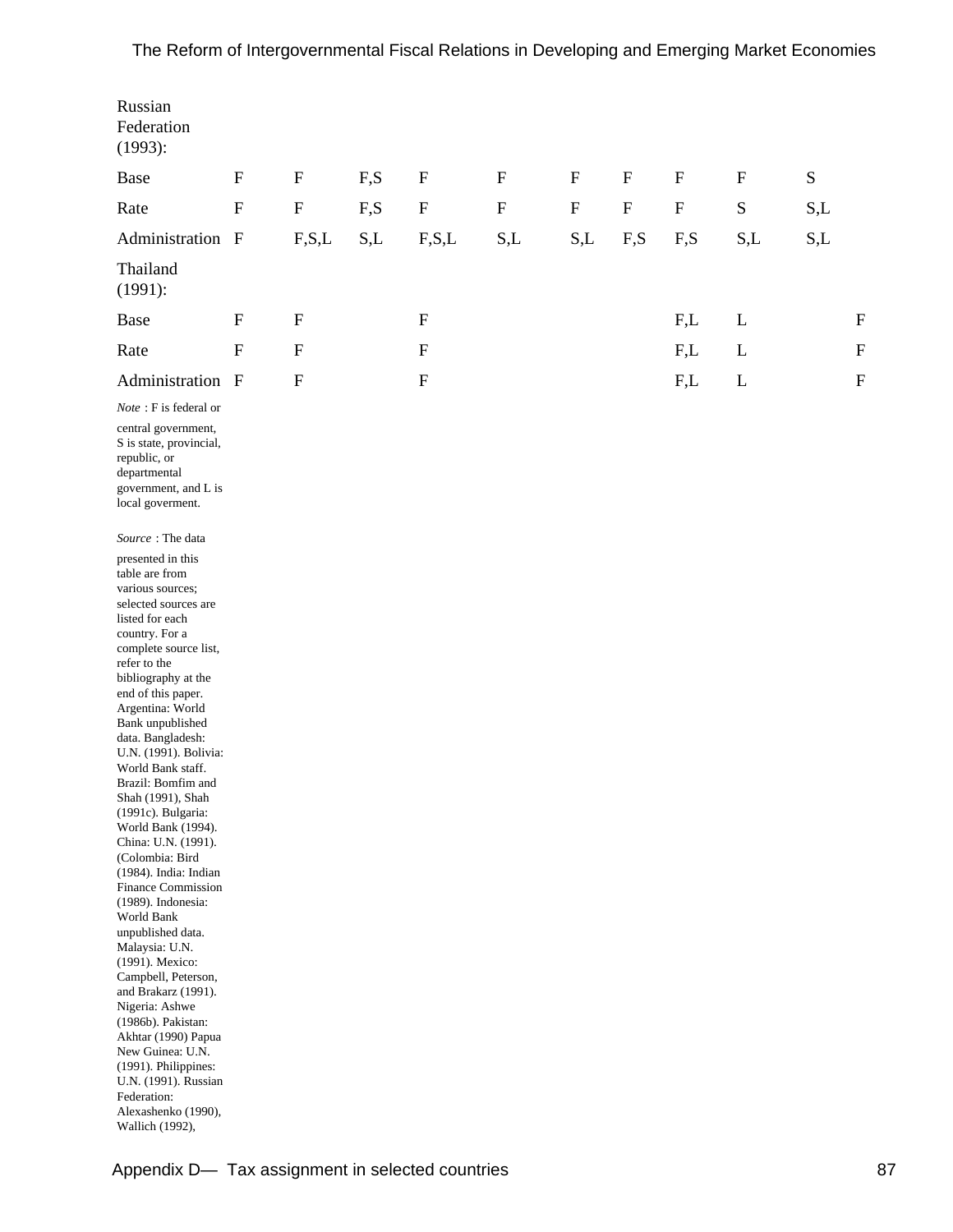Bahl, Martinez−Vasquez, and Wallace (1993). Thailand: U.N. (1991).

# **Appendix E— Central−Subnational Revenue Sharing Mechanisms in Selected Countries**

| Country             | Mechanism                                                                                                                                                                                                                                                                           | Distribution criteria                                                                                                                                                                                                                                                                                                                                                            | Comments                                                                                                                                                                                                                                                                     |
|---------------------|-------------------------------------------------------------------------------------------------------------------------------------------------------------------------------------------------------------------------------------------------------------------------------------|----------------------------------------------------------------------------------------------------------------------------------------------------------------------------------------------------------------------------------------------------------------------------------------------------------------------------------------------------------------------------------|------------------------------------------------------------------------------------------------------------------------------------------------------------------------------------------------------------------------------------------------------------------------------|
| Argentina<br>(1993) | Regional<br>Governments:<br>Central revenues are<br>shared with the<br>provinces as follows:<br>VAT (53.9%);<br>income tax $(48.7\%)$ ;<br>asset tax, excise<br>taxes, and financial<br>service taxes<br>$(49.0\%)$ ; fuel tax<br>$(53.0\%)$ . Total<br>weighted average:<br>49.1%. | Provinces' population<br>(65%) Development gap<br>$(25%)$ Inverse of<br>population density (10%)                                                                                                                                                                                                                                                                                 |                                                                                                                                                                                                                                                                              |
| Brazil<br>(1991)    | States:<br><b>State Participation</b><br>Fund (FPE): 21.5%<br>of the proceeds of<br>federal taxes on<br>income and industrial<br>products                                                                                                                                           | Predetermined share of<br>federal taxes transferred to<br>this pool. Council of States<br>determines state shares<br>based on area, population,<br>and per capita income.                                                                                                                                                                                                        | A proposal is under<br>consideration to<br>extend the formula<br>for determining the<br>shares of individual<br>states to include land<br>area (fiscal need),<br>interstate trade<br>(spillover factor), and<br>ratio of own revenues<br>to expenditures<br>(fiscal effort). |
|                     | north-eastern, and<br>centerwestern regions<br>(less developed<br>areas): 85% of FPE                                                                                                                                                                                                | States in the northern, Formula that includes:<br>• Population<br>• Inverse of per capita<br>income share of each state i ● Autonomy<br>in FPE<br>$_{1S}$ (pop,*ypc) / $\Sigma_{\rm Pl}^{\rm M}$ (pop,*ypc) where<br>popi is state $i$ 's population<br>factor, ypci is state $i$ 's<br>income per capita factor,<br>and N is the total number of<br>states. Pop is given by the | Merits of FPE:<br>• Transparency<br>• Predictability<br>• Redistributive<br>(some equalization)<br>• Fiscal need<br>(population)<br>• Fiscal capacity<br>(PCY)<br>· Basic minimum                                                                                            |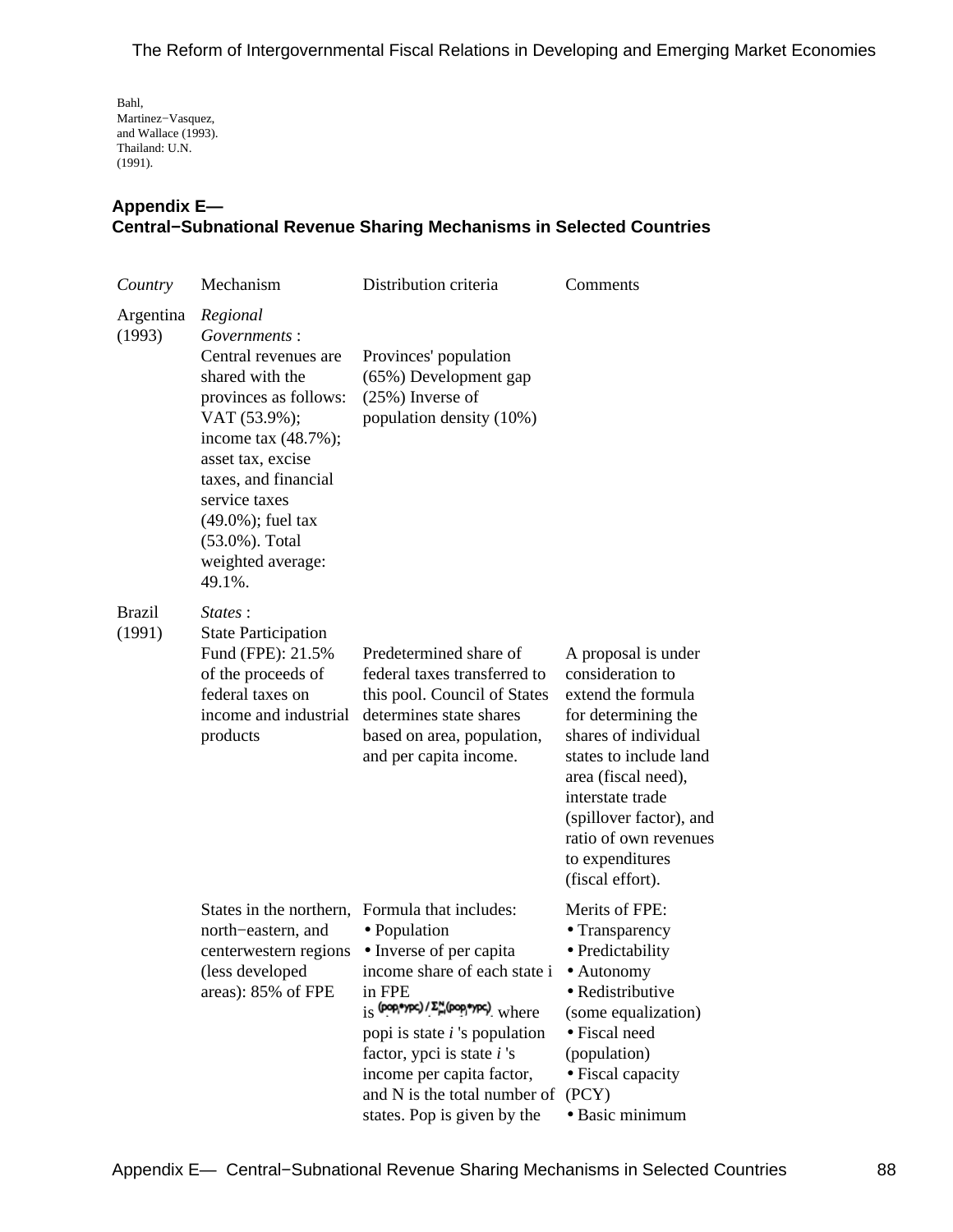|                                                                       | "% of national population<br>represented by each state"<br>(%Npop); its value for each<br>state ranges from 2.0 (if<br>% Npop $\leq$ 2) to 10 (if<br>% Npop $> 10$ ). Ypc depends<br>on the ratio of per capita<br>income of all states to per<br>capita income of the state"<br>(Rypc); its value ranges<br>from .4 (if Rypc $\leq$ .00045)<br>to 2.5 (if Rypc $> .022$ ). | grant assured.<br>Flaws of FPE:<br>$\bullet$ Income as a<br>measure of fiscal<br>capacity is an<br>imperfect measure of<br>the ability to raise<br>revenues at the state<br>level; significant<br>measurement errors;<br>dated.<br>• Lacks explicit<br>standard of<br>equalization.<br>• States with similar<br>fiscal capacity<br>receive widely<br>differing<br>entitlements. Para<br>and Acre with PCY<br><b>NCz \$266 (NCz9 vs</b><br>NCz49 per capita)<br>Roraima with PCY of<br>NCz \$286 received<br>NCz \$123 per capita.<br>• States Council finds<br>formula results<br>unacceptable. |
|-----------------------------------------------------------------------|-----------------------------------------------------------------------------------------------------------------------------------------------------------------------------------------------------------------------------------------------------------------------------------------------------------------------------------------------------------------------------|-------------------------------------------------------------------------------------------------------------------------------------------------------------------------------------------------------------------------------------------------------------------------------------------------------------------------------------------------------------------------------------------------------------------------------------------------------------------------------------------------------------------------------------------------------------------------------------------------|
| and southeastern<br>regions: 15% of FPE                               | States in the southern, Same as for less developed<br>areas                                                                                                                                                                                                                                                                                                                 |                                                                                                                                                                                                                                                                                                                                                                                                                                                                                                                                                                                                 |
| Tax on industrial<br>products $(10\%)$                                | Compensation to exporting<br>states for loss of revenues<br>from state VAT (ICMS) on<br>account of federal export<br>incentives                                                                                                                                                                                                                                             |                                                                                                                                                                                                                                                                                                                                                                                                                                                                                                                                                                                                 |
| Payroll tax (66.7%)                                                   | Derivation (earmarked for<br>education)                                                                                                                                                                                                                                                                                                                                     |                                                                                                                                                                                                                                                                                                                                                                                                                                                                                                                                                                                                 |
| Taxes on<br>hydroelectricity and<br>on minerals (45%)                 | Origin                                                                                                                                                                                                                                                                                                                                                                      |                                                                                                                                                                                                                                                                                                                                                                                                                                                                                                                                                                                                 |
| Local Governments:<br>Municipal<br>Participation Fund<br>$CDM$ . $Dz$ | <b>Municipal Participation</b><br>$(T)$ $\Lambda$                                                                                                                                                                                                                                                                                                                           |                                                                                                                                                                                                                                                                                                                                                                                                                                                                                                                                                                                                 |

(FPM): Federal taxes Fund (FPM): on income and on • Prespecified share of

industrial products, federal taxes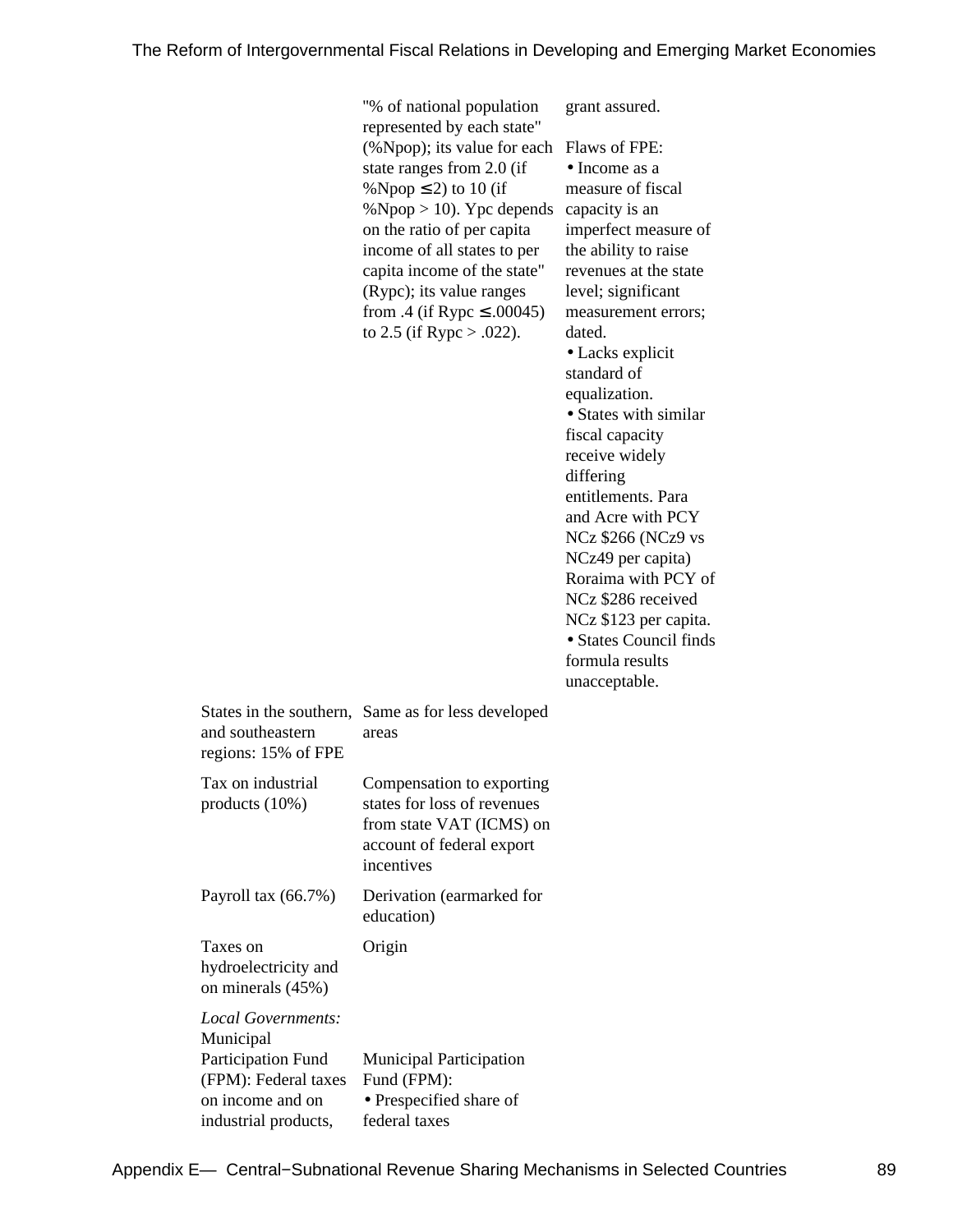| 22.5% of the      | • Municipal shares based     |
|-------------------|------------------------------|
| proceeds of each. | on population and state per  |
|                   | capita income                |
|                   | • $2/3$ rd plus of municipal |
|                   | revenues.                    |
|                   |                              |

*(continued on next page)*

### **Appendix E. Central−subnational revenue sharing mechanisms in selected countries (continued)**

| Country                             | Mechanisms                                                                                                                                                                        | Distribution criteria                                                                                                                                                                                                                                                                                       | Comments                                                                                                                                                                                                                            |
|-------------------------------------|-----------------------------------------------------------------------------------------------------------------------------------------------------------------------------------|-------------------------------------------------------------------------------------------------------------------------------------------------------------------------------------------------------------------------------------------------------------------------------------------------------------|-------------------------------------------------------------------------------------------------------------------------------------------------------------------------------------------------------------------------------------|
| <b>Brazil</b> (1991)<br>(continued) | State capitals and<br>municipalities of<br>400,000 or more<br>inhabitants (12%<br>of FPM)                                                                                         | Formula similar to that Merits of FPM:<br>for FPE, while the<br>population factor is<br>given by "percentage<br>of total population in<br>this category<br>represented by each<br>municipality"<br>(%NpopL). This factor<br>ranges from 1.0 (if<br>% NpopL $\leq$ 1) to 5.0<br>(if %NpopL $>$ 5). $\bullet$ | • Population<br>(fiscal need)<br>• Recognizes<br>threshold in<br>population size<br>• State capital and<br>larger<br>municipalities<br>treated separately<br>• Predictability<br>• Transparency<br>and autonomy                     |
|                                     | Small and<br>medium-size<br>municipalities of<br>less than $400,000$<br>(82% of FPM)                                                                                              | This factor is given by<br>the municipality's<br>population (P);<br>ranging from 0.6 ( $P \le$<br>16,188) to 4.0 (P ><br>156,216).                                                                                                                                                                          | Flaws of FPM:<br>• No municipal<br>income tax but<br>municipal fiscal<br>capacity measured<br>by state PCY; a<br>poor indicator of                                                                                                  |
|                                     | Municipal<br>Participation<br>Reserve Fund:<br>large and<br>medium-size<br>municipalities with<br>population of more<br>than 156,216,<br>except state<br>capitals (6% of<br>FPM). | Same criteria adopted<br>for state capitals and<br>large municipalities'<br>share discussed above                                                                                                                                                                                                           | local fiscal<br>capacity<br>• Does not<br>distinguish poor<br>and rich<br>municipalities<br>within each state<br>• Inequitable<br>allocation<br>• Per capita<br>transfers to Minas<br>Gerais higher than<br>Para<br>• Generosity of |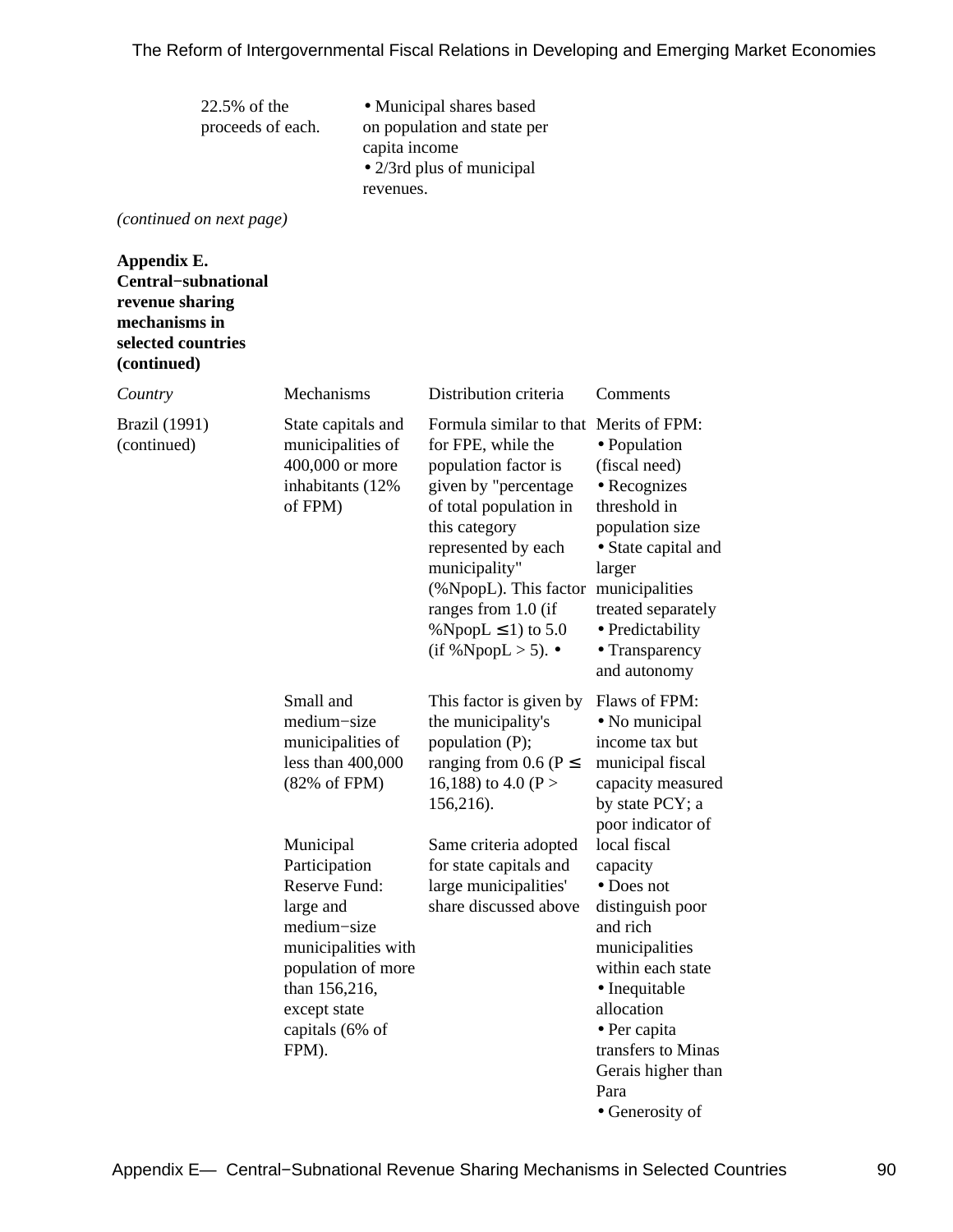federal funding discourages local fiscal effort and contributes to reduced financial accountability • Own revenue effort declining in recent years. Rural property tax (50% to municipalities) Derivation Payroll deductions Derivation of municipal employees (100%) Tax on gold (70%) Origin 2.3% of revenues from crude oil production Origin Taxes on hydroelectric power and on minerals (50%) Origin Bulgaria (1993) *Local Governments* : Personal income tax (70% to municipalities) Origin but share subject to annual budget negotiations Before 1992, 100% of the personal income tax was allocated to the local governments. However, the relative importance of this tax in total revenues of the local governments has declined from 38.8% in 1990 to 30.7% in the first half of 1992. The current system

does not provide stability and predictability of revenues from this important tax for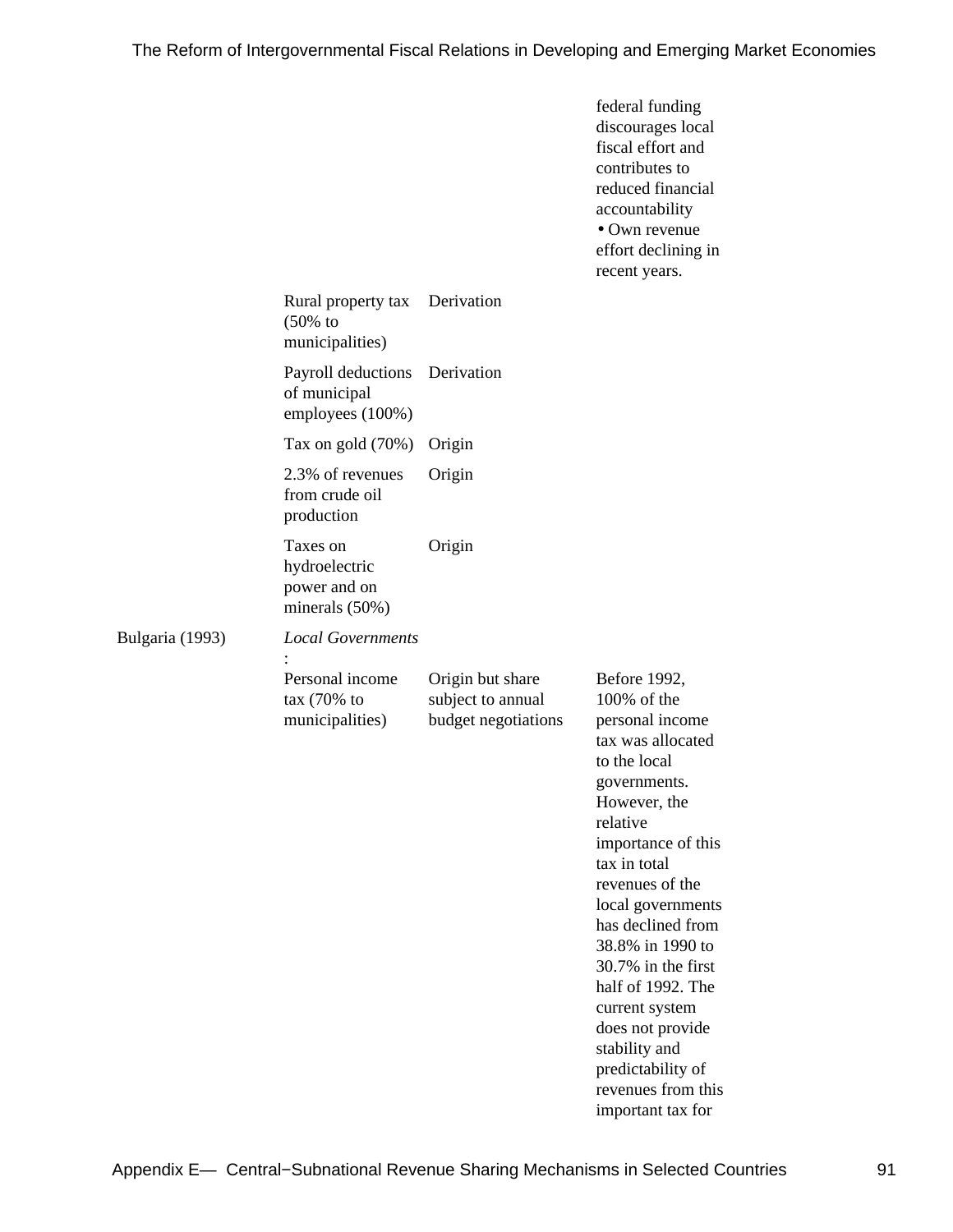|              |                                                                                                                                                                           | all levels of<br>government. There<br>is a need to<br>determine the<br>sharing<br>arrangement for a<br>period of more<br>than one year to<br>ensure<br>predictability of<br>revenues.                                                                                                                                                                                                              |
|--------------|---------------------------------------------------------------------------------------------------------------------------------------------------------------------------|----------------------------------------------------------------------------------------------------------------------------------------------------------------------------------------------------------------------------------------------------------------------------------------------------------------------------------------------------------------------------------------------------|
| Turnover tax | Local governments<br>receive 100% of the<br>taxes paid by<br>municipal and private<br>enterprises; taxes paid<br>by state enterprises go<br>to the central<br>government. | Local revenues<br>from the turnover<br>tax in the first half<br>of 1992 were close<br>to what was<br>expected for the<br>entire year in the<br>consolidated<br>budget for local<br>governments.<br>Revenues from<br>this source<br>represented 8.4%<br>of total revenues in<br>the first half of<br>1992. Similar<br>figures for 1991<br>reveal the relative<br>importance of the<br>turnover tax. |

VAT (implemented To be determined from April 1994)

(table continued on next page)

(table continued from previous page)

| Country                           | Mechanisms              | Distribution criteria                                                                                                                                                                                                               | Comments                                                                                                                                                                                                            |
|-----------------------------------|-------------------------|-------------------------------------------------------------------------------------------------------------------------------------------------------------------------------------------------------------------------------------|---------------------------------------------------------------------------------------------------------------------------------------------------------------------------------------------------------------------|
| Bulgaria<br>(1993)<br>(continued) | Corporate income<br>tax | Municipalities keep the<br>entire tax levied on<br>municipal and private<br>enterprises operating in<br>their jurisdiction, and<br>levy a 10% surtax on<br>state enterprises in their<br>jurisdiction. State<br>enterprises pay the | The dual basis of<br>origination and<br>ownership have not<br>helped the financial<br>autonomy of local<br>governments, as the 10%<br>profits surtax on sate<br>enterprises is by far a<br>more important source of |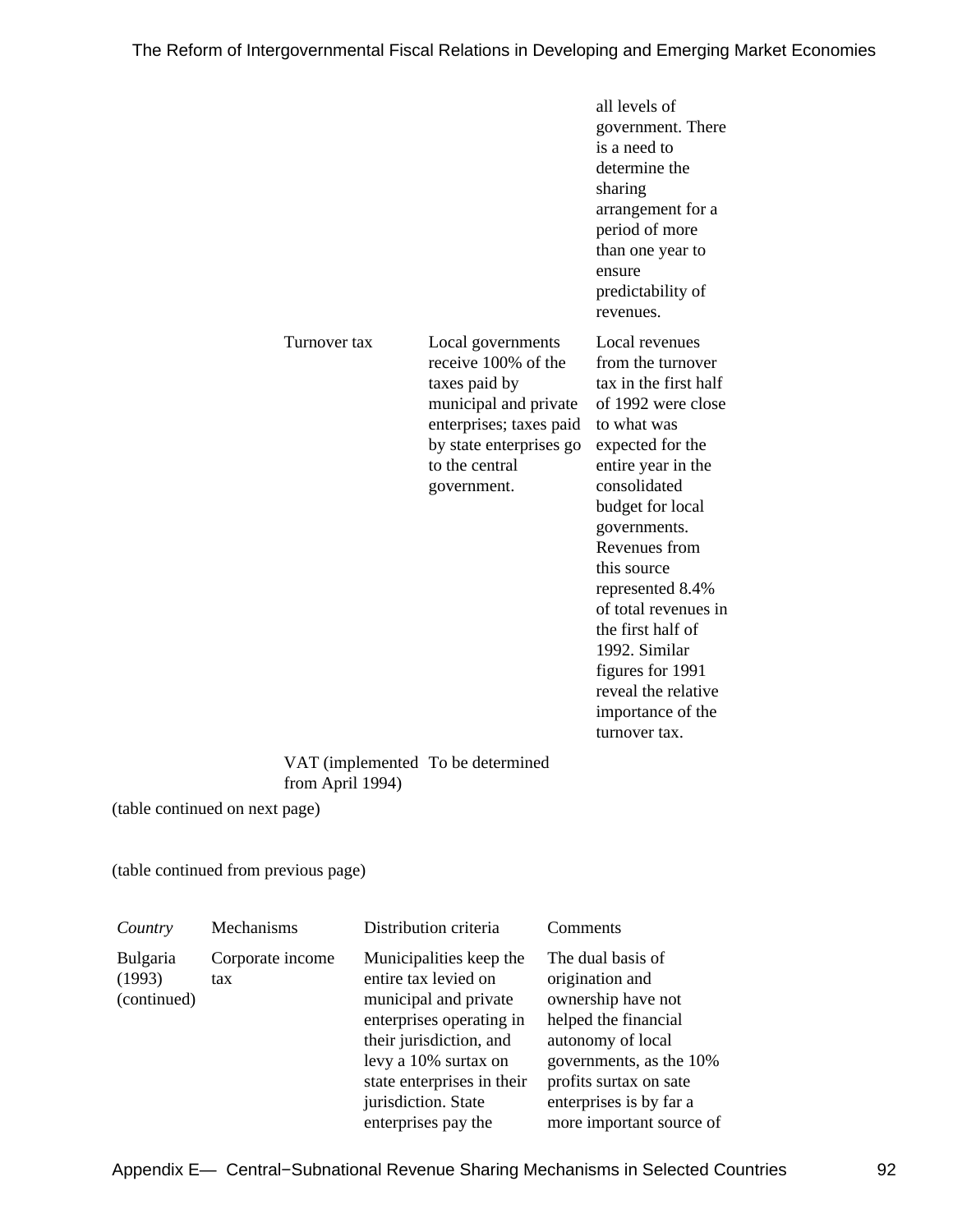|                 |                                                                                                                                                                                                             | regular 40% company<br>profit tax to the central<br>government, and a 2%<br>surtax earmarked for<br>irrigation and<br>environmental<br>protection.                                                                                                                                          | revenue for<br>municipalities than the<br>40% levy on municipal<br>and private enterprises.<br>Only 15% of the<br>company tax revenues<br>collected by<br>municipalities in the first<br>six months of 1992 came<br>from the levy of<br>municipal and private<br>enterprises. The<br>company profit tax<br>represents 17.1% of total<br>local revenues in the first<br>six months of 1992,<br>down from 21.9% in the<br>1992 budget and 31.4%<br>in 1991.                                  |
|-----------------|-------------------------------------------------------------------------------------------------------------------------------------------------------------------------------------------------------------|---------------------------------------------------------------------------------------------------------------------------------------------------------------------------------------------------------------------------------------------------------------------------------------------|--------------------------------------------------------------------------------------------------------------------------------------------------------------------------------------------------------------------------------------------------------------------------------------------------------------------------------------------------------------------------------------------------------------------------------------------------------------------------------------------|
| Chile<br>(1992) | Fondo Comun<br>Municipal (MCF):<br>45% of all local<br>taxes are subject to<br>redistribution<br>among<br>municipalities.                                                                                   | 10% of the Fund is<br>reserved for fiscal<br>emergencies. The<br>allocation of the<br>remaining MCF Fund is<br>based on:<br>• Population<br>• Equal share<br>• A factor representing a<br>revenue gap<br>• The municipality's<br>share of properties<br>exempt from the real<br>estate tax. | Chile doesn't have a<br>system of sharing<br>national taxes with<br>subnational<br>governments. Instead, it<br>has this centrally<br>mandated system for<br>redistributing municipal<br>tax revenues among<br>municipal governments.<br>Due to the dominance of<br>the real estate tax in the<br>generation of MFC<br>revenues, the principal<br>impact is to take<br>revenues from<br>municipalities with large<br>number of taxable<br>properties and shift them<br>to those with fewer. |
| China<br>(1993) | Provinces:<br>Income tax and<br>adjustment tax of<br>locally owned<br>enterprises; income<br>tax from collectively<br>owned enterprises;<br>rural market trading<br>tax on private<br>traders; and taxes on | Derivation                                                                                                                                                                                                                                                                                  | Although all rates and<br>tax bases are set by the<br>center, most taxes are<br>collected by the local<br>authorities and then<br>upwardly distributed<br>according to the<br>determinations from the                                                                                                                                                                                                                                                                                      |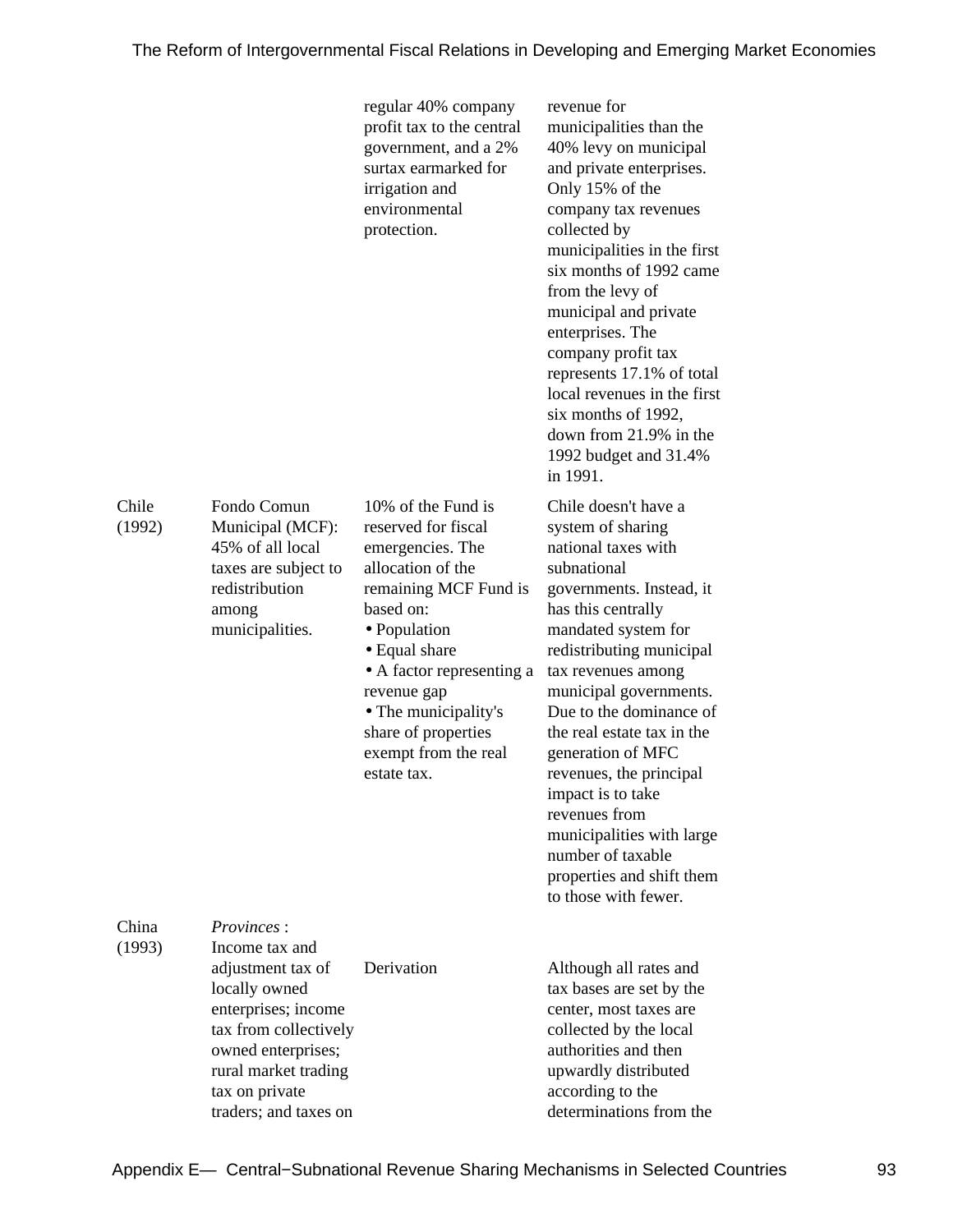housing, vehicles, urban maintenance and construction, individual income, wage bonus, self−employed entrepreneurs, slaughter, cattle trading, and contract. (100% retained by subnational governments) Sales tax collected from enterprises owned by the Ministry of Power, SINOPEC, and the China Nonferrous Metals Company. (30% to subnational governments) Derivation center. Subnational governments have little formal power their budgets are determined as part of a consolidated central−provincial−local budget designed by the center. Provinces, however, approve the budgets and financial plans of localities.

*(continued on next page)*

**Appendix E. Central−Subnational revenues sharing mechanisms in selected countries (continued)**

| Country                     | Mechanisms                                                                                                                    | Distribution criteria                                                                                                                                                                                                                                                                                                                        | Comments |
|-----------------------------|-------------------------------------------------------------------------------------------------------------------------------|----------------------------------------------------------------------------------------------------------------------------------------------------------------------------------------------------------------------------------------------------------------------------------------------------------------------------------------------|----------|
| China (1993)<br>(continued) | Tax on sales,<br>profits, natural<br>resources,<br>construction,<br>foreign joint<br>venture, energy,<br>salt, transportation | For each province, the<br>center determines a<br>share of the tax<br>revenues it collects<br>that it may retain. This<br>determination is made<br>on the basis of a<br>combination of:<br>• Derivation<br>$\bullet$ Formula<br>• Negotiation and ad<br>hoc decisions.<br>The last factor has<br>become of increasing<br>importance in recent |          |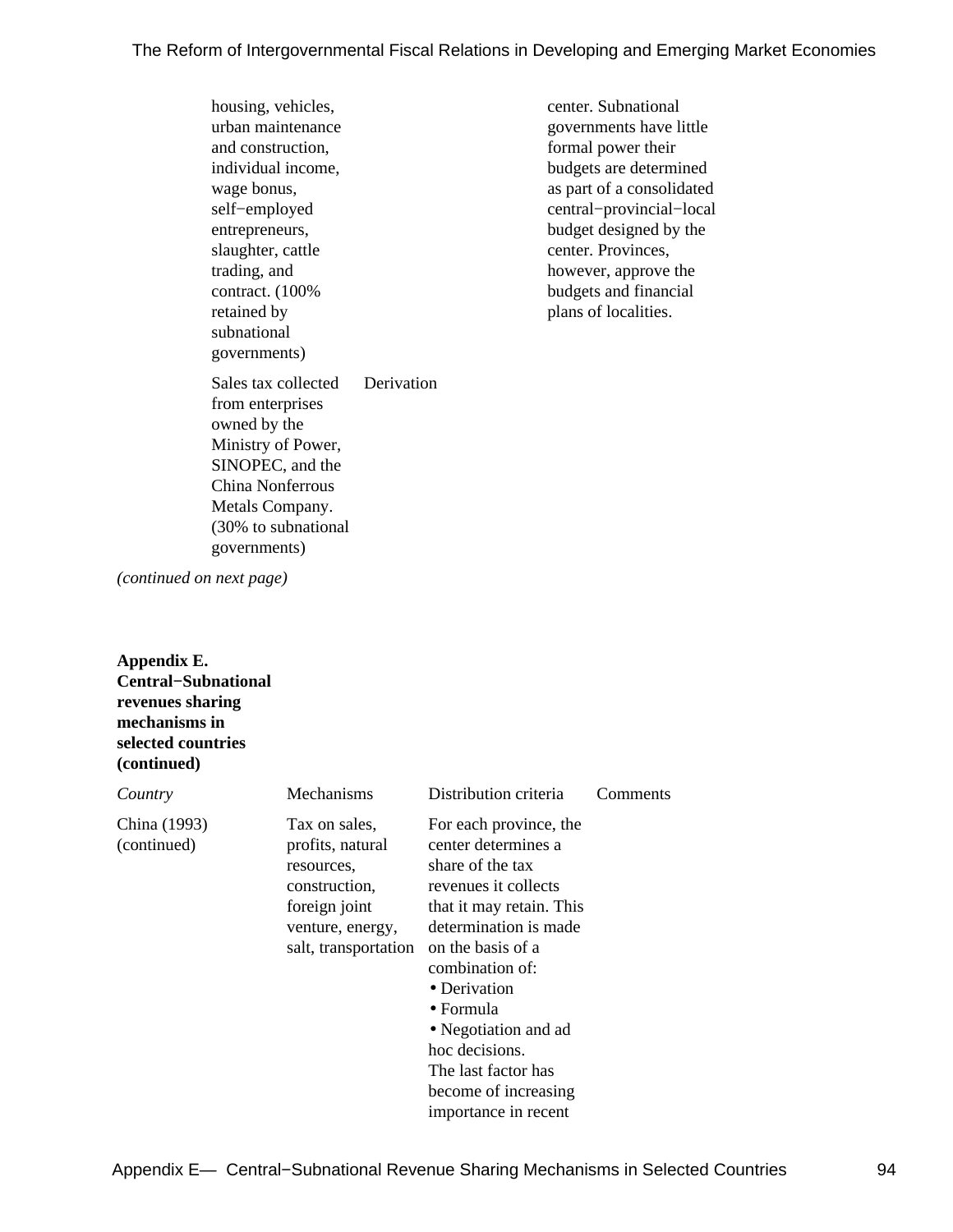|                 |                                                                                                                                                                                                                                                                                  | years. The 1988<br>formula was:<br>RR= $\frac{(L86+586)PR83-T88}{586+L86-T88}$<br>where RR is<br>proportion of shared<br>taxes retained by<br>subnational<br>government, L86 is<br>"local fixed revenue in<br>1986," S86 is shared<br>revenue in 1986, T88<br>is the 13 taxes<br>assigned to local<br>governments in 1988,<br>R83 is allowable<br>expenditures in 1983<br>actual revenues<br>collected in 1983, and<br>L86 corresponds to the<br>first two sources of<br>revenue listed above. |                                                                                                                                                                                                                                                                                                         |
|-----------------|----------------------------------------------------------------------------------------------------------------------------------------------------------------------------------------------------------------------------------------------------------------------------------|------------------------------------------------------------------------------------------------------------------------------------------------------------------------------------------------------------------------------------------------------------------------------------------------------------------------------------------------------------------------------------------------------------------------------------------------------------------------------------------------|---------------------------------------------------------------------------------------------------------------------------------------------------------------------------------------------------------------------------------------------------------------------------------------------------------|
| China (1994)    | Value-added tax,<br>resource tax, and<br>securities<br>exchange tax                                                                                                                                                                                                              | On a $50:50$ basis<br>between central and<br>subnational<br>governments but 20:80<br>basis between central<br>government and<br>minority nationality<br>areas                                                                                                                                                                                                                                                                                                                                  |                                                                                                                                                                                                                                                                                                         |
| Colombia (1993) | Regions<br>(Departments):<br>Tax allowance:<br>23% of 1994<br>central<br>government's<br>"ordinary<br>revenues", i.e., all<br>current revenues<br>not legally<br>earmarked for<br>specific purposes.<br>Annual 0.5%<br>increase until it<br>reaches threshold<br>of 25% in 1998. | • Equal shares $(30\%)$<br>• Population (70%)<br>(Earmarked for<br>primary education<br>[74%] and health<br>$[26\%]$                                                                                                                                                                                                                                                                                                                                                                           | These transfers are<br>paid to the<br>Regional<br><b>Education Funds</b><br>and the Sectional<br>Health Services.<br>These are<br>closed-ended<br>nonmatching<br>conditional grants.<br>In practice, the<br>actual allocations,<br>often and<br>arbitrarily, differ<br>from the ones just<br>specified. |
|                 | Beer tax $(40\% \text{ of }$<br>the proceeds)                                                                                                                                                                                                                                    | <b>Estimated</b> beer<br>consumption                                                                                                                                                                                                                                                                                                                                                                                                                                                           |                                                                                                                                                                                                                                                                                                         |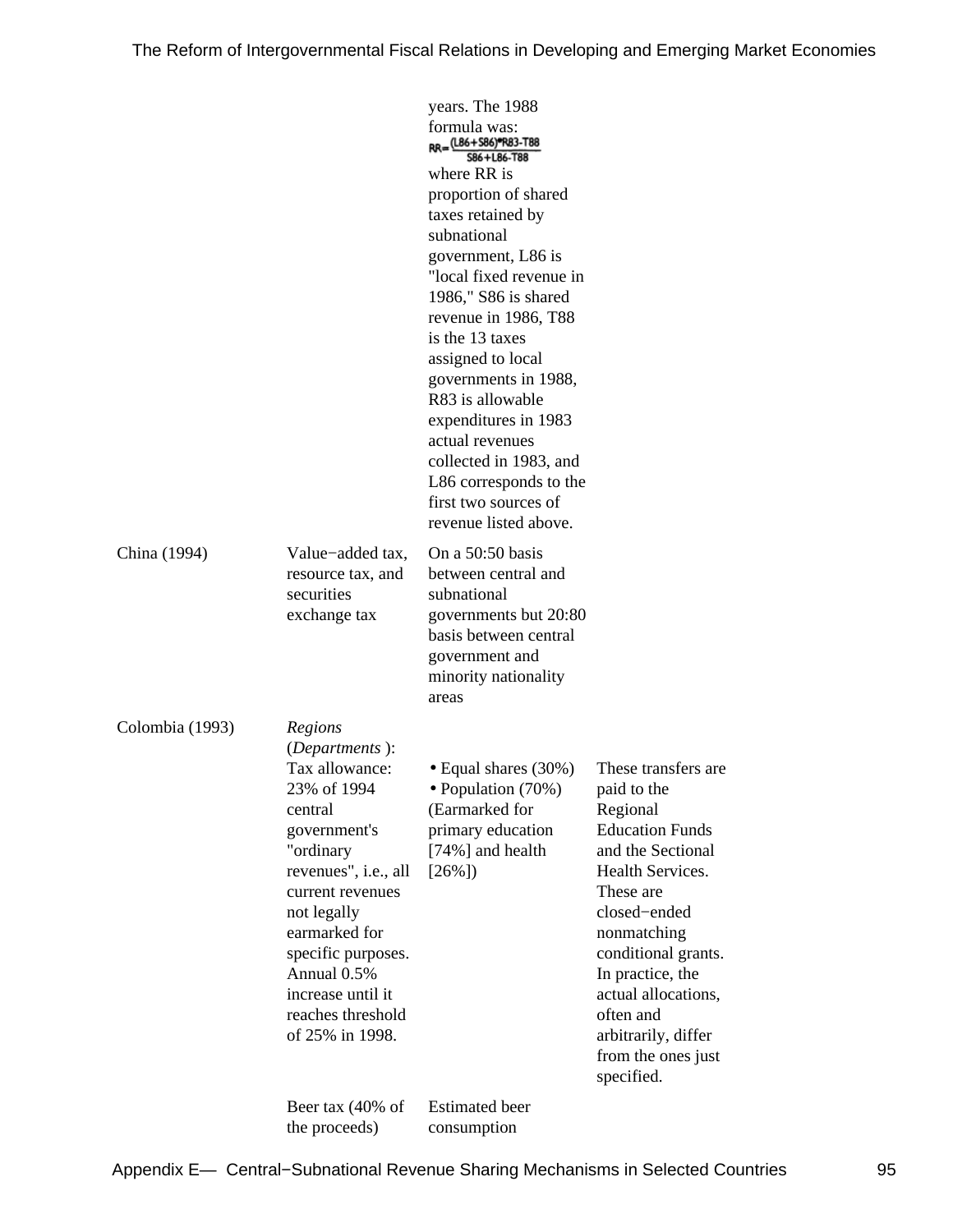|                             |                                           | Tobacco tax                                                                                                                                                                       |                      | Tobacco consumption<br>(the Bogota District's<br>share is limited to 20%<br>of the revenues<br>collected in Bogota<br>and the Department of<br>Cundinamarca)                                          |                                                                                                                                                                       |
|-----------------------------|-------------------------------------------|-----------------------------------------------------------------------------------------------------------------------------------------------------------------------------------|----------------------|-------------------------------------------------------------------------------------------------------------------------------------------------------------------------------------------------------|-----------------------------------------------------------------------------------------------------------------------------------------------------------------------|
|                             |                                           | Regions<br>(Departments) and<br>Municipalities:<br>VAT (50% of the<br>total proceeds).<br>The percentage of<br>revenue sharing<br>will decrease by<br>reaches 10% in<br>1998.     | 10% a year, until it | • Population in need<br>$(60\%)$<br>• Total population and<br>fiscal effort $(40%)$ (If<br>a municipality's<br>population is $\lt$<br>100,000, then criterion<br>is population and<br>fiscal effort.) | Departments must<br>transfer 28.5% of<br>these revenues to<br>their<br>municipalities.                                                                                |
|                             |                                           | <b>Municipalities</b><br>only:<br>Tax allowance<br>$(15\% \text{ of central})$<br>ordinary<br>revenues). Will<br>increase 1%<br>annually until it<br>reaches 22% in<br>year 2001. | government's 1994    | • Population in need<br>(60%)<br>• Total population and<br>fiscal effort $(40\%)$                                                                                                                     | These revenues are<br>intended to<br>improve the<br>coverage of<br>education, health,<br>other social<br>services, and water<br>and natural<br>resource<br>management |
|                             | (table continued on next page)            |                                                                                                                                                                                   |                      |                                                                                                                                                                                                       |                                                                                                                                                                       |
|                             | (table continued from previous page)      |                                                                                                                                                                                   |                      |                                                                                                                                                                                                       |                                                                                                                                                                       |
| Country                     | Mechanisms                                |                                                                                                                                                                                   |                      | Distribution criteria                                                                                                                                                                                 | Comments                                                                                                                                                              |
| Czech<br>Republic<br>(1993) | <i>Provinces</i> :<br>Property income tax |                                                                                                                                                                                   | governments.         | 50% to the subnational                                                                                                                                                                                |                                                                                                                                                                       |

Hungary *Local Governments* :

| (1991) | Personal income tax |                                |                         |
|--------|---------------------|--------------------------------|-------------------------|
|        |                     | 25% of the personal            | Local governments       |
|        |                     | income tax collection is       | derived 13% of the      |
|        |                     | allocated, on a derivation     | estimated total         |
|        |                     | basis, to each locality (plus) | revenues in 1991        |
|        |                     | some additional personal       | from their share of the |
|        |                     |                                |                         |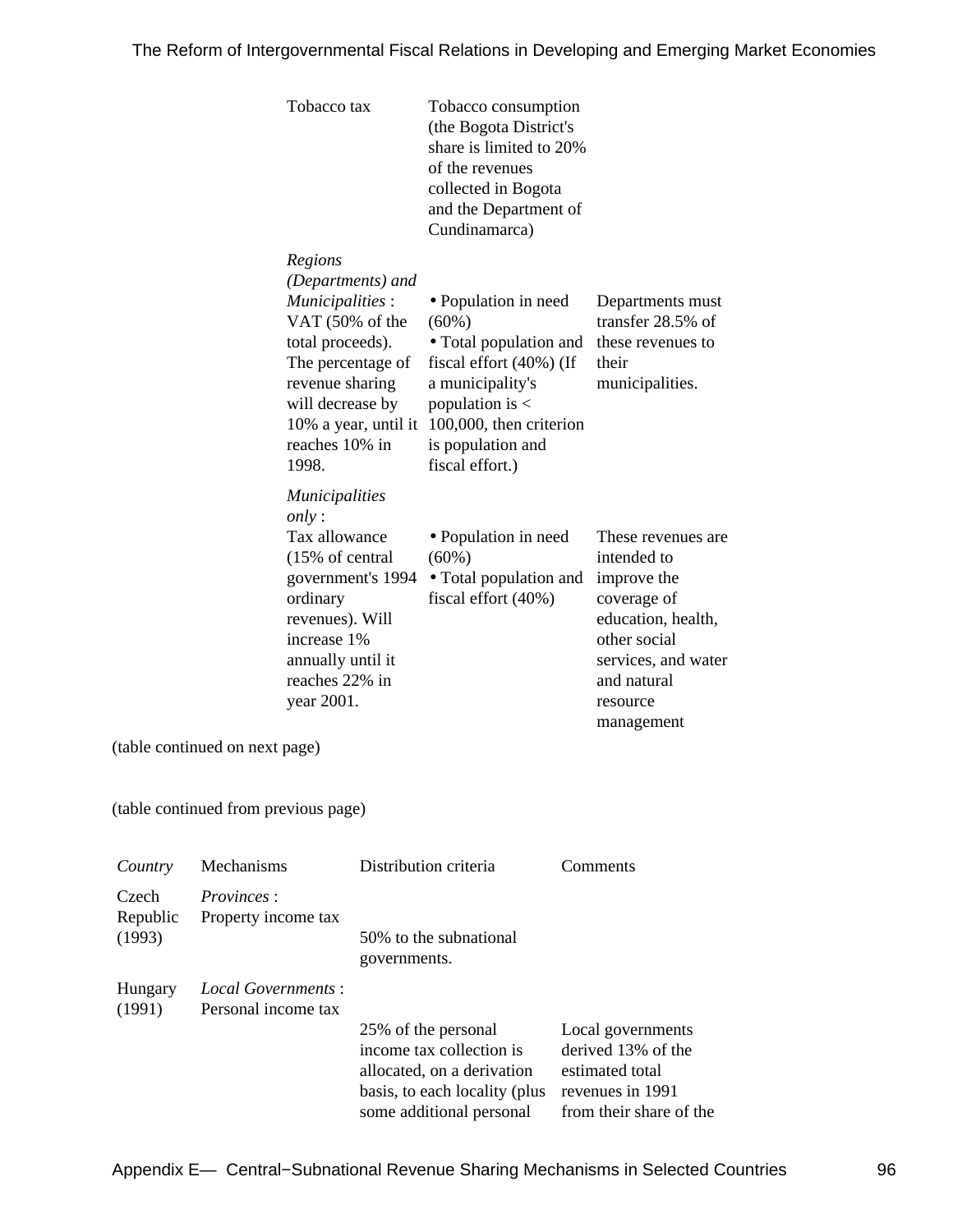|                 |                                                                                                                | income tax for<br>equalization).                                                                                                                                                                                                                                                                                                                                                                                                                        | personal income tax.<br>Consideration was<br>given, in the course of<br>the preparation of the<br>Act on Local Taxes,<br>to ceding or sharing a<br>variety of taxes with<br>the localities; because<br>of the unequal spatial<br>distribution of<br>revenues from taxes<br>such as VAT, sales<br>tax, or enterprise tax,<br>as compared with the<br>personal income tax,<br>it was determined that<br>the personal income<br>tax should be the<br>basic shared tax. In<br>1990, localities<br>received 100% of the<br>personal income tax<br>collected two years<br>prior. Their share has<br>been fixed in the 1991<br>budget at 50% of total<br>revenues, with the<br>remaining 50% share<br>added to the total<br>available under the<br>"normative grant" |
|-----------------|----------------------------------------------------------------------------------------------------------------|---------------------------------------------------------------------------------------------------------------------------------------------------------------------------------------------------------------------------------------------------------------------------------------------------------------------------------------------------------------------------------------------------------------------------------------------------------|---------------------------------------------------------------------------------------------------------------------------------------------------------------------------------------------------------------------------------------------------------------------------------------------------------------------------------------------------------------------------------------------------------------------------------------------------------------------------------------------------------------------------------------------------------------------------------------------------------------------------------------------------------------------------------------------------------------------------------------------------------------|
| India<br>(1989) | States and<br>Territories:<br>Federal income tax<br>$(85\% \text{ to states}, 1.4\%)$<br>to Union Territories) | • "Contribution" $(10\%)$ , as<br>measured by the<br>assessment of income tax<br>for the years 198586 to<br>198788<br>• "Distance" of income per<br>capita relative to state with<br>higher per capita income $\times$<br>population (45%)<br>• Population $(22.5\%)$<br>· "Backwardness"<br>$(11.25\%)$ , as measured by<br>population of Scheduled<br><b>Castes and Scheduled</b><br>Tribes and the number of<br>agricultural laborers-1981<br>Census | The "Finance<br>Commission" meets at<br>least once in every<br>five years to make<br>recommendations<br>regarding the<br>distribution of shared<br>taxes between center<br>and states, the<br>allocation across<br>state, the principles<br>governing the<br>allocation of<br>grants-in-aid.                                                                                                                                                                                                                                                                                                                                                                                                                                                                  |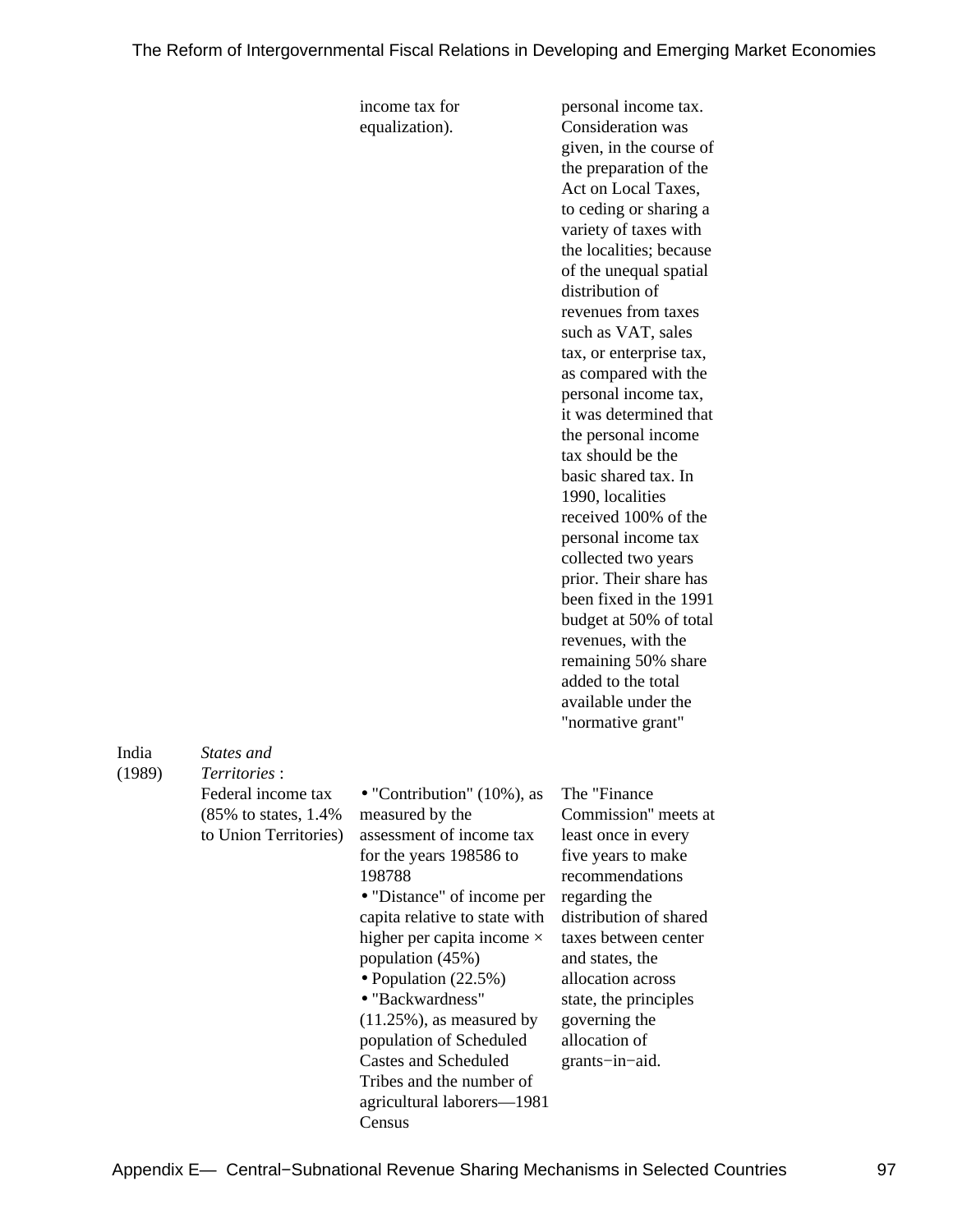|                                                                                                                                                    | • Population $(11.25\%)$ .                                                                                                                                                                                                                                                                                                                                                                                    |                                                                                                                                                                                                                                                                                                                                   |
|----------------------------------------------------------------------------------------------------------------------------------------------------|---------------------------------------------------------------------------------------------------------------------------------------------------------------------------------------------------------------------------------------------------------------------------------------------------------------------------------------------------------------------------------------------------------------|-----------------------------------------------------------------------------------------------------------------------------------------------------------------------------------------------------------------------------------------------------------------------------------------------------------------------------------|
| Union excise duties<br>$(45\% \text{ to states})$ (all<br>union excises except<br>the additional duties<br>of excises and the<br>earmarked cesses) | • Population $(25%)$<br>• "Income Adjusted Total<br>Population"<br>$(IATP)(12.5\%)$ . $IATP =$<br>pop71*ypc where pop71 is<br>population in 1971, ypc is<br>the inverse of the average<br>per capita income of state<br>for the triennium 198283 to<br>198485<br>$\bullet$ "Backwardness" (12.5%),<br>defined above<br>• "Distance" $(33.5\%)$ ,<br>defined above<br>• "Projected budget<br>deficits" (16.5%) | The Finance<br>Commission uses<br>1971 population data<br>in the revenue sharing<br>formulas with the<br>exception of the<br><b>Additional Excise</b><br>duty which uses 1981<br>population (see<br>below). The dated<br>data on population is<br>used purportedly to<br>encourage population<br>control activities by<br>states. |
| <b>Additonal excises</b><br>instead of sales tax<br>(include excises on<br>textiles, tobacco, and<br>sugar)                                        | • State Domestic Product<br>$(50\%)$<br>• State population (50%)                                                                                                                                                                                                                                                                                                                                              | Adopted as a proxy<br>for consumption of<br>the goods previously<br>covered by the sales<br>tax given that the<br>quality of the actual<br>consumption data<br>seems to be<br>questioned by the<br>Commission.                                                                                                                    |
| Grant instead of a tax<br>on railway passenger<br>fares (Rs. 150 crore<br>annually for 199095)                                                     | In proportion to the average<br>of the non-suburban<br>passenger earnings in each<br>state relative to national<br>earnings (198488).                                                                                                                                                                                                                                                                         |                                                                                                                                                                                                                                                                                                                                   |
| Estate duty on<br>property other than<br>land and wealth tax<br>on agricultural<br>property $(100\%$ to<br>states)                                 | Derivation                                                                                                                                                                                                                                                                                                                                                                                                    |                                                                                                                                                                                                                                                                                                                                   |

*(continued on next page)*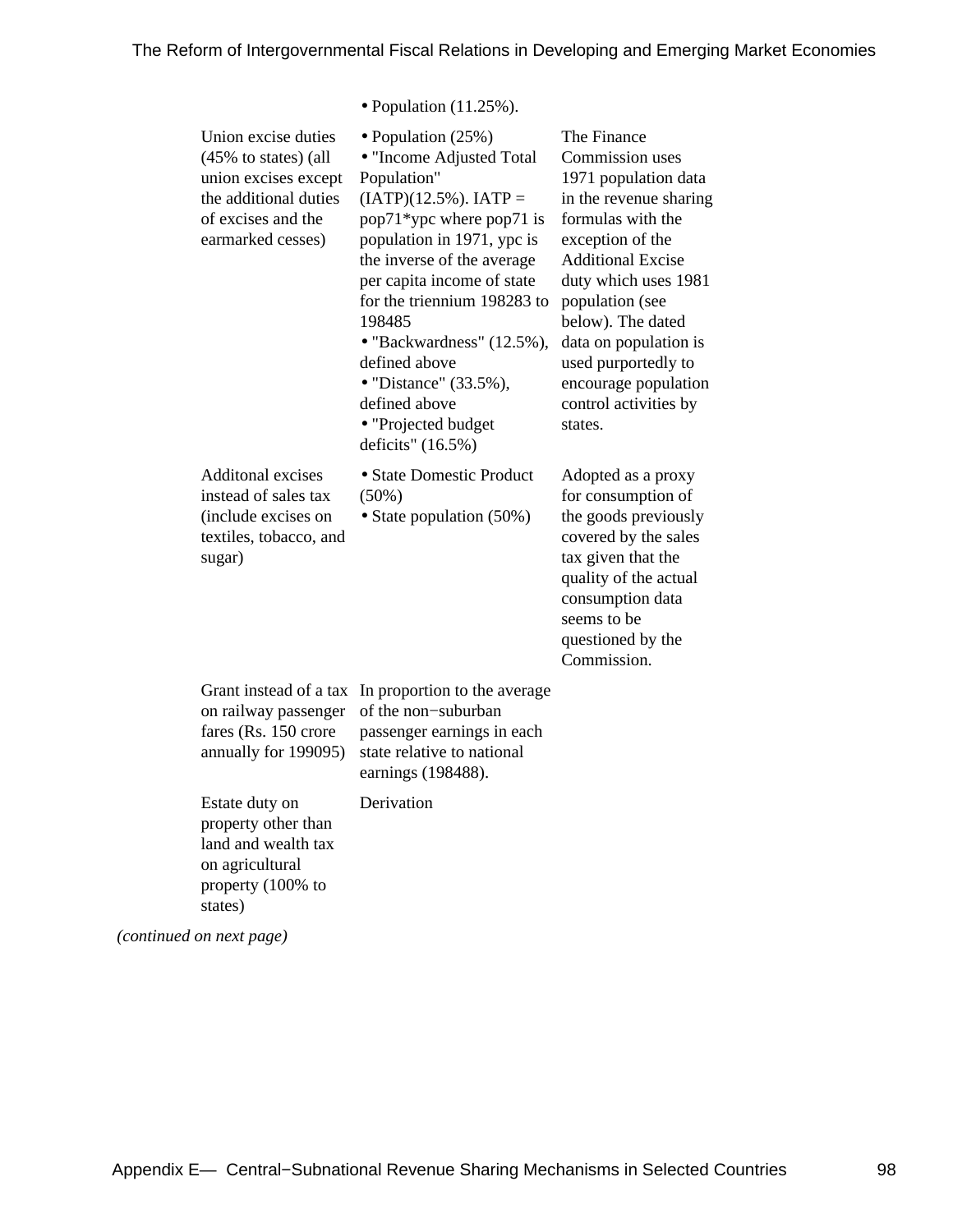## **Appendix E. Central−subnational revenue sharing mechanisms in selected countries (continued)**

| Country          | Mechanisms                                                                                                                                                 | Distribution criteria                                                                                                                                                                                                                                                                                                                     | Comments                                                                                                                                                                                     |
|------------------|------------------------------------------------------------------------------------------------------------------------------------------------------------|-------------------------------------------------------------------------------------------------------------------------------------------------------------------------------------------------------------------------------------------------------------------------------------------------------------------------------------------|----------------------------------------------------------------------------------------------------------------------------------------------------------------------------------------------|
| Indonesia (1993) | Provinces:<br>Royalties on oil<br>and gas sales,<br>royalties on<br>forestry and<br>mining activities<br>Motor vehicle tax<br>Tax on land and<br>buildings | • Derivation<br>Forestry royalties:<br>65% federal (F), 35%<br>state $(S)$ , local $(L)$<br>$(28\% S, 7\% L);$<br>mining royalties: 30%<br>F, 70% S, L (56% S,<br>14% L)<br>• $100\%$ : 16.2% to<br>provinces; 64.8% to<br>local government                                                                                               |                                                                                                                                                                                              |
| Japan (1991)     | Local allocation<br>tax:<br>personal income<br>tax, corporation<br>tax, and liquor tax                                                                     | • Derivation<br>The largest share of<br>32% of the total of the LAT is distributed<br>by a formula that<br>includes:<br>• Basic Financial Need<br>(BFN)<br>• Basic Financial<br>Revenue (BFR), where<br>these two elements are<br>factored according to a<br>formula determined by<br>the LAT Law and the<br>Ministry of Home<br>Affairs. |                                                                                                                                                                                              |
|                  | Local transfer tax                                                                                                                                         | Formulas that include:<br>• Total area of public<br>roads.                                                                                                                                                                                                                                                                                |                                                                                                                                                                                              |
| Malaysia (1991)  | Import and excise<br>duties on oil (30%<br>to states)                                                                                                      | Derivation                                                                                                                                                                                                                                                                                                                                | Revenue sharing in<br>Malaysia is not<br>intended to address<br>horizontal<br>imbalances. This<br>suggests that a<br>separate explicit<br>equalization to<br>standard programs<br>is needed. |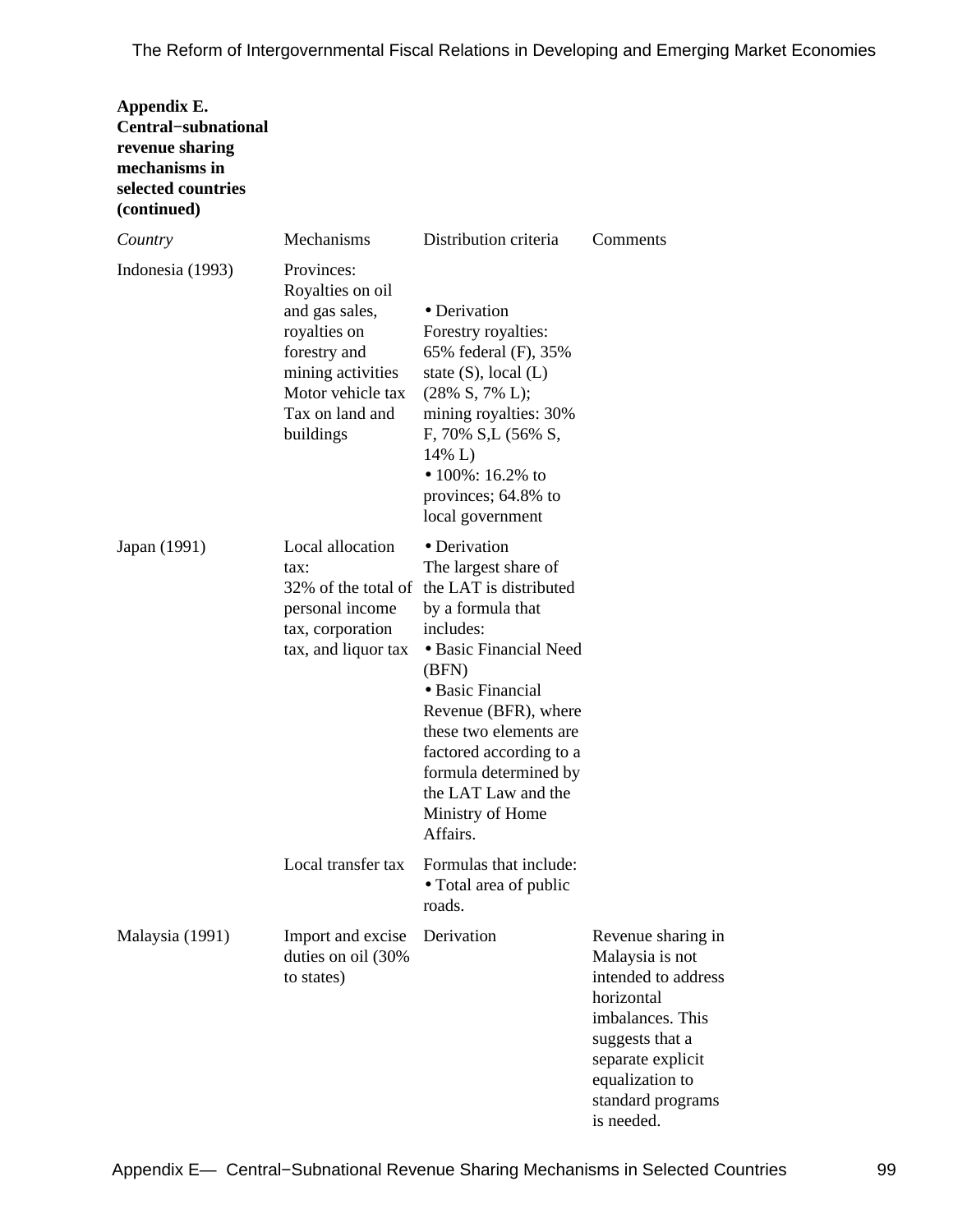|               | Export duty on tin Derivation<br>$(10\% \text{ to states})$                                                                                                                                                        |                                                                                                                                                                                                                                                                                                                                                                                                                                                                                                                                    |                                                                                                                                                                                                                                                                                                                |
|---------------|--------------------------------------------------------------------------------------------------------------------------------------------------------------------------------------------------------------------|------------------------------------------------------------------------------------------------------------------------------------------------------------------------------------------------------------------------------------------------------------------------------------------------------------------------------------------------------------------------------------------------------------------------------------------------------------------------------------------------------------------------------------|----------------------------------------------------------------------------------------------------------------------------------------------------------------------------------------------------------------------------------------------------------------------------------------------------------------|
|               | Export duties on<br>other minerals                                                                                                                                                                                 | Derivation                                                                                                                                                                                                                                                                                                                                                                                                                                                                                                                         |                                                                                                                                                                                                                                                                                                                |
|               | Export duties on<br>timber and other<br>forestry products                                                                                                                                                          | Derivation<br>(exclusively for the<br>states of Sabah and<br>Sarawak)                                                                                                                                                                                                                                                                                                                                                                                                                                                              | The states of Sabah<br>and Sarawak were<br>granted special<br>privileges as a<br>condition for<br>joining the<br>federation.                                                                                                                                                                                   |
|               | Export duty on<br>mineral products                                                                                                                                                                                 | Shortfall of state's<br>royalty on minerals<br>export from 10% of<br>export duty payable.<br>(Exclusively for Sabah<br>and Sarawak)                                                                                                                                                                                                                                                                                                                                                                                                |                                                                                                                                                                                                                                                                                                                |
| Mexico (1991) | Regional<br>Government:<br>General Fund:<br>17.35% of federal<br>revenues subject<br>to sharing (the<br>most important are<br>taxes on income,<br>VAT, foreign<br>trade taxes, and<br>fees from oil<br>production) | • 50% to states and the<br>federal district on the<br>basis of population<br>(starting from an initial<br>10% in 1990 and<br>rising to $50\%$ in 1994)<br>• The division of the<br>remaining 50%<br>(starting from an initial<br>90% in 1990 and<br>declining to 50% in<br>1994) is made on the<br>basis of states' historic<br>shares of federal<br>administered excise<br>taxes on gasoline,<br>motor vehicles,<br>alcohol and tobacco,<br>and the state-local<br>administered water<br>and sewer charges and<br>property taxes. | A welcome change<br>toward more<br>equitable revenue<br>sharing was<br>introduced in 1990.<br>Arbitrariness and<br>overemphasis on<br>historical shares.<br>Would result in an<br>unnecessarily long<br>transition to the<br>origin (derivation)<br>principle. Rewards<br>higher tax effort on<br>local taxes. |
|               | Contingency<br>Fund: 3.5% of<br>sharable federal<br>revenues. It will<br>merge with the<br>General Fund in<br>1997.                                                                                                | To compensate states<br>that lose from the<br>change in sharing<br>arrangements                                                                                                                                                                                                                                                                                                                                                                                                                                                    |                                                                                                                                                                                                                                                                                                                |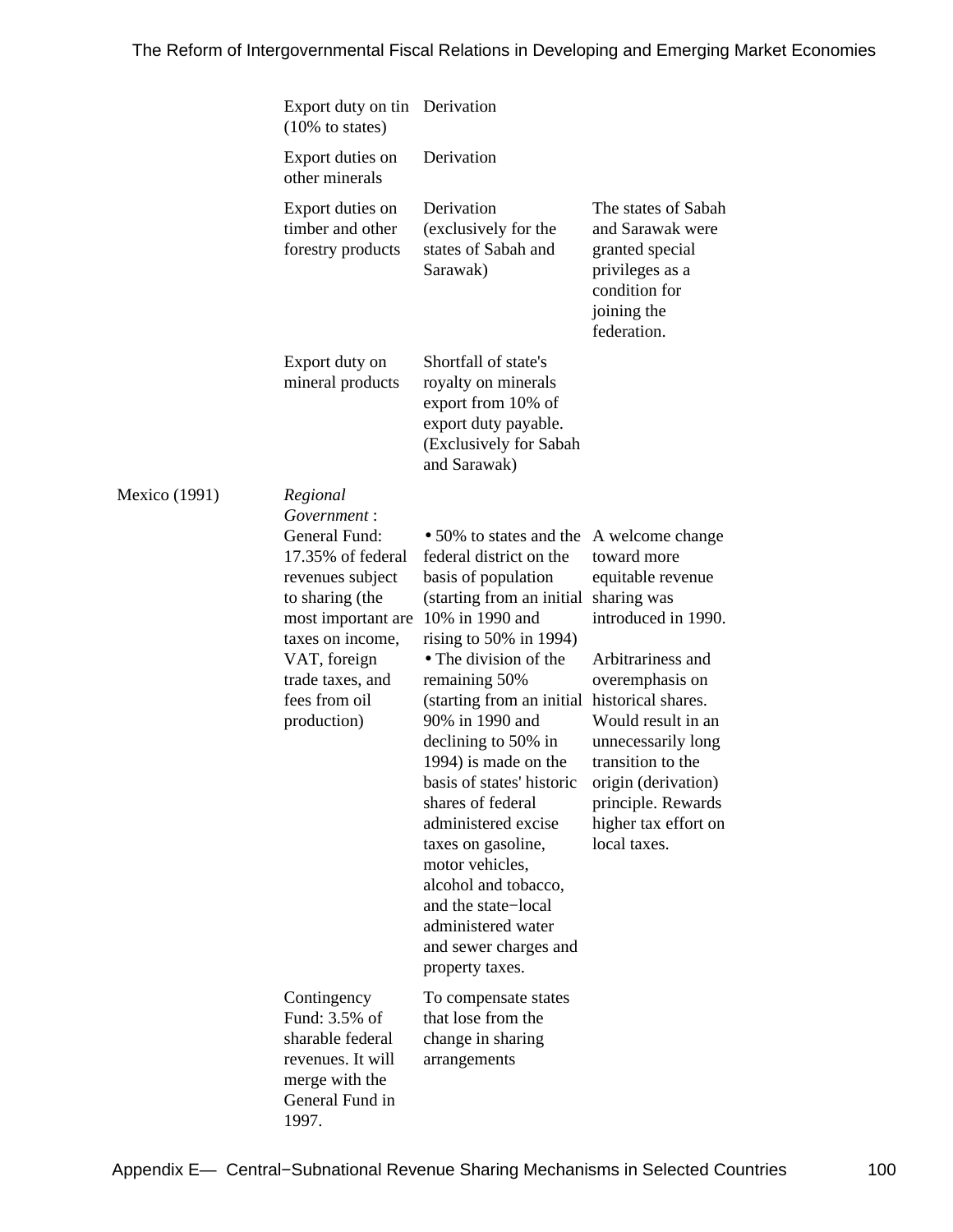(table continued on next page)

(table continued from previous page)

| Country                         | Mechanisms                                                                                                                                                                                                                                                                       | Distribution criteria                                                                                                                                                                                                                                                                                                                                                                                                                      | comments                                                                                                                                                                                                                                                                                           |
|---------------------------------|----------------------------------------------------------------------------------------------------------------------------------------------------------------------------------------------------------------------------------------------------------------------------------|--------------------------------------------------------------------------------------------------------------------------------------------------------------------------------------------------------------------------------------------------------------------------------------------------------------------------------------------------------------------------------------------------------------------------------------------|----------------------------------------------------------------------------------------------------------------------------------------------------------------------------------------------------------------------------------------------------------------------------------------------------|
| Mexico<br>(1991)<br>(continued) | Municipal<br>Development Fund:<br>0.4% of the revenue<br>sharing funds. (It is<br>intended to be passed<br>through states to<br>municipalities.)                                                                                                                                 | The fund share of<br>municipalities in each state<br>varies in inverse proportion<br>to the General Fund shares.                                                                                                                                                                                                                                                                                                                           | Reditribution is<br>small and in<br>effective.                                                                                                                                                                                                                                                     |
|                                 | Import taxes<br>petroleum export<br>duties, and general<br>export tax                                                                                                                                                                                                            | Shared with petroleum<br>refining and exporting<br>cities (derivation principle)<br>for 95% of the total.                                                                                                                                                                                                                                                                                                                                  |                                                                                                                                                                                                                                                                                                    |
| Nigeria<br>(1986)               | <b>Federation Account</b><br>$(FA)$ :<br>Most revenues<br>collected by the<br>federal government.<br>(Includes corporate<br>income tax, capital<br>gains tax, stamp<br>duties, import duties,<br>excise duties, mining<br>rents and royalties,<br>and radio and TV<br>licenses.) | See below.                                                                                                                                                                                                                                                                                                                                                                                                                                 | States collect and<br>retain the federal<br>personal income tax.<br>This complicates<br>taxation of personal<br>income in Nigeria                                                                                                                                                                  |
|                                 | <b>States Joint Account</b><br>(SJA):<br>31.5 % of FA                                                                                                                                                                                                                            | 95% of SJA distributed<br>according to:<br>• Minimum responsibilities<br>of government (40%)<br>(Proportion of recurrent<br>expenditure to total federal<br>revenue of the state with<br>the smallest budget in the<br>period 197677 to 197980)<br>• Population (40%)<br>• Social development<br>factor $(15%)$ of which:<br>• Direct school enrollment<br>(11.25%)<br>• Inverse school enrollment<br>(3.75%)<br>• Internal revenue effort | A suggestion has<br>been made to include<br>a health indicator<br>that would serve as a<br>social development<br>factor (in addition to<br>primary school<br>enrollment). The<br>current scheme also<br>ignores the different<br>costs of providing<br>public services in the<br>different states. |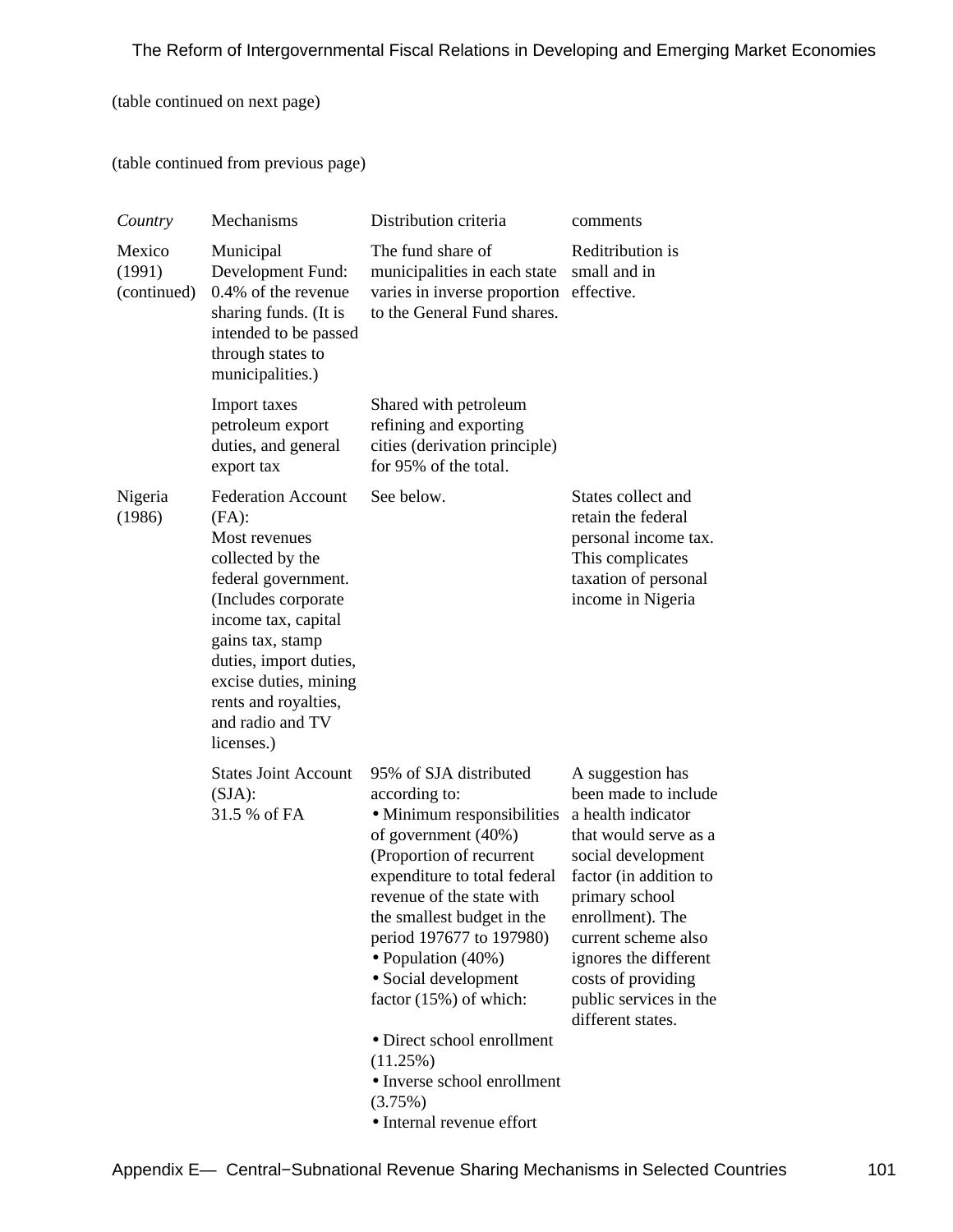|                          |                                                                                                                                                            | $(5%)$ (Proportion of own<br>revenues to total local<br>expenditures of a state<br>government).                      |                                                                                              |
|--------------------------|------------------------------------------------------------------------------------------------------------------------------------------------------------|----------------------------------------------------------------------------------------------------------------------|----------------------------------------------------------------------------------------------|
|                          |                                                                                                                                                            | 5% of SJA distributed to<br>mineral-producing states<br>on the basis of derivation.                                  |                                                                                              |
|                          | Local Governments:<br>10% of FA                                                                                                                            |                                                                                                                      |                                                                                              |
|                          |                                                                                                                                                            | • Equal shares $(25%)$<br>• Population $(75%)$                                                                       | The current program<br>does not consider<br>capacities local<br>governments.                 |
|                          | Special Fund: 3.5%<br>of FA                                                                                                                                | • Federal Capital Territory<br>$(2.5\% \text{ of FA})$<br>• States according to<br>ecological problems (1% of<br>FA) |                                                                                              |
| Pakistan<br>(1992)       | Provinces:<br>80% of proceeds<br>from federal income<br>tax, sales tax, export<br>duty on cotton, and<br>excise duties on<br>tobacco products and<br>sugar | Provincial popuation                                                                                                 | There is no account<br>taken of provincial<br>variation in per<br>capita fiscal<br>capacity. |
|                          | 80% of excise duty<br>and royalty on<br>natural gas,<br>surcharge on gas;<br>royalty on crude oil<br>and profits on<br>hydroelectricity                    | Origin                                                                                                               |                                                                                              |
| (continued on next page) |                                                                                                                                                            |                                                                                                                      |                                                                                              |

| Appendix E.<br><b>Central-subnational</b><br>revenue sharing<br>mechanisms in<br>selected countries<br>(continued) |                    |              |                 |  |
|--------------------------------------------------------------------------------------------------------------------|--------------------|--------------|-----------------|--|
| Country                                                                                                            | <i>Mechanisms</i>  | Distribution | <i>Comments</i> |  |
| Papua New Guinea                                                                                                   | <i>Provinces</i> : |              |                 |  |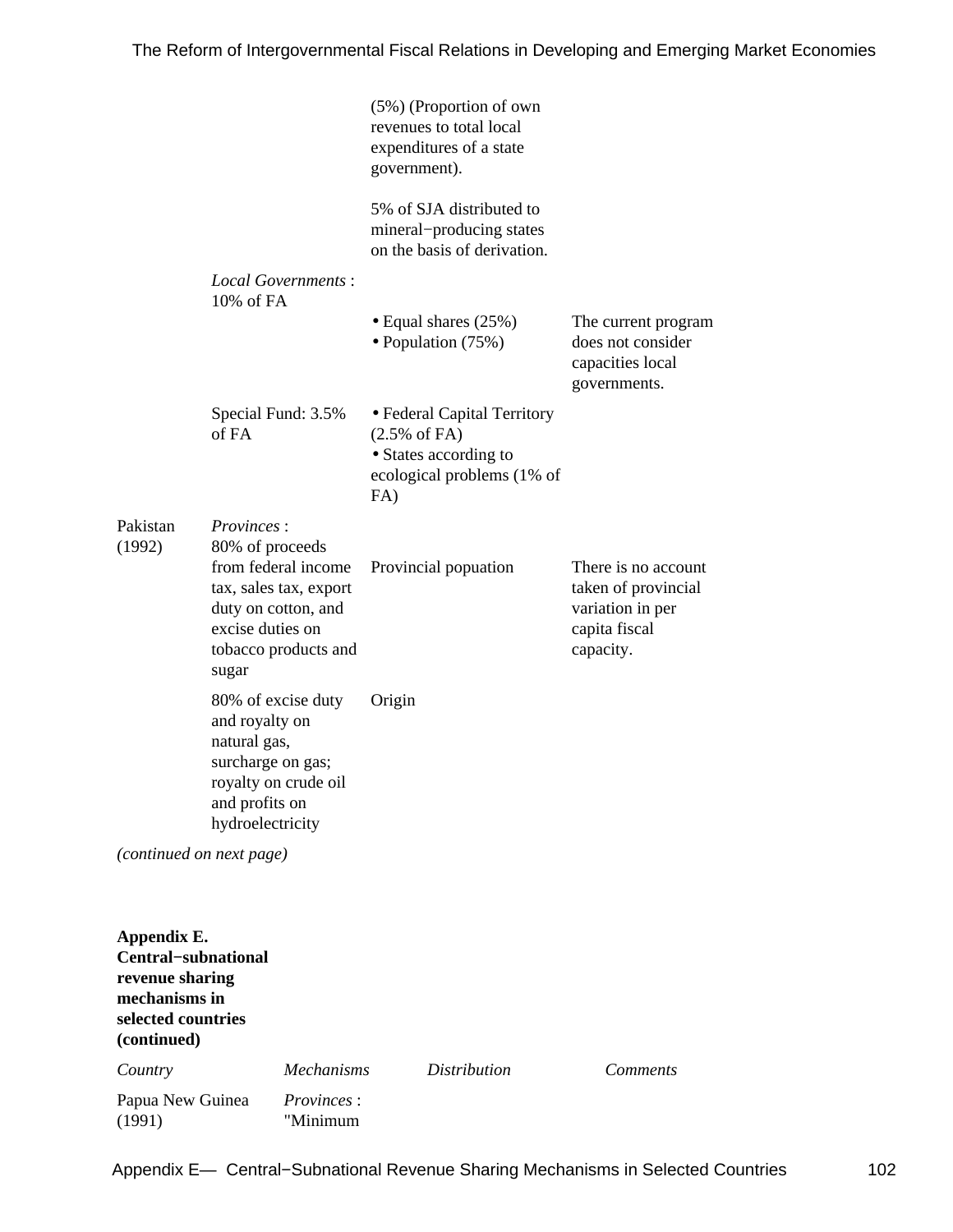| Unconditional<br>Grant" (MUG):<br>Income and<br>corporate tax,<br>customs, and<br>excise duties                      | Formula:<br>$MUG =$<br>$min(A+AB, A+AC)$<br>where A is amount of<br>money spent on the<br>activity in $1976/77$ ; B is<br>percent increase in the<br>cost of living in the<br>preceding fiscal year;<br>and C is percentage<br>change in the total of<br>the payment to the<br><b>Consolidated Revenue</b><br>Fund (CRF) for the year<br>of the grant as<br>compared with the total<br>for the preceding year<br>from:<br>(i) Shared taxes<br>(ii) Mineral Resource<br><b>Stabilization Fund</b><br>(iii) Nonrepayable<br>grants (conditional and<br>unconditional from<br>foreign government).<br>When substantial<br>increases in the<br>distributable revenues<br>are realized, extra<br>funding, above MUG<br>grants, can be<br>authorized.<br>Interprovincial sharing |
|----------------------------------------------------------------------------------------------------------------------|----------------------------------------------------------------------------------------------------------------------------------------------------------------------------------------------------------------------------------------------------------------------------------------------------------------------------------------------------------------------------------------------------------------------------------------------------------------------------------------------------------------------------------------------------------------------------------------------------------------------------------------------------------------------------------------------------------------------------------------------------------------------------|
|                                                                                                                      | of these funds is<br>determined by the<br><b>National Finance</b><br>Commission (NFC) on<br>the basis of:<br>· Population.                                                                                                                                                                                                                                                                                                                                                                                                                                                                                                                                                                                                                                                 |
| Vehicle<br>registration and<br>licensing fees<br>(collected by the<br>center and handed<br>over to the<br>provinces) | • Derivation                                                                                                                                                                                                                                                                                                                                                                                                                                                                                                                                                                                                                                                                                                                                                               |
| Royalties: minerals • Derivation<br>and petroleum,                                                                   | (These reduce the                                                                                                                                                                                                                                                                                                                                                                                                                                                                                                                                                                                                                                                                                                                                                          |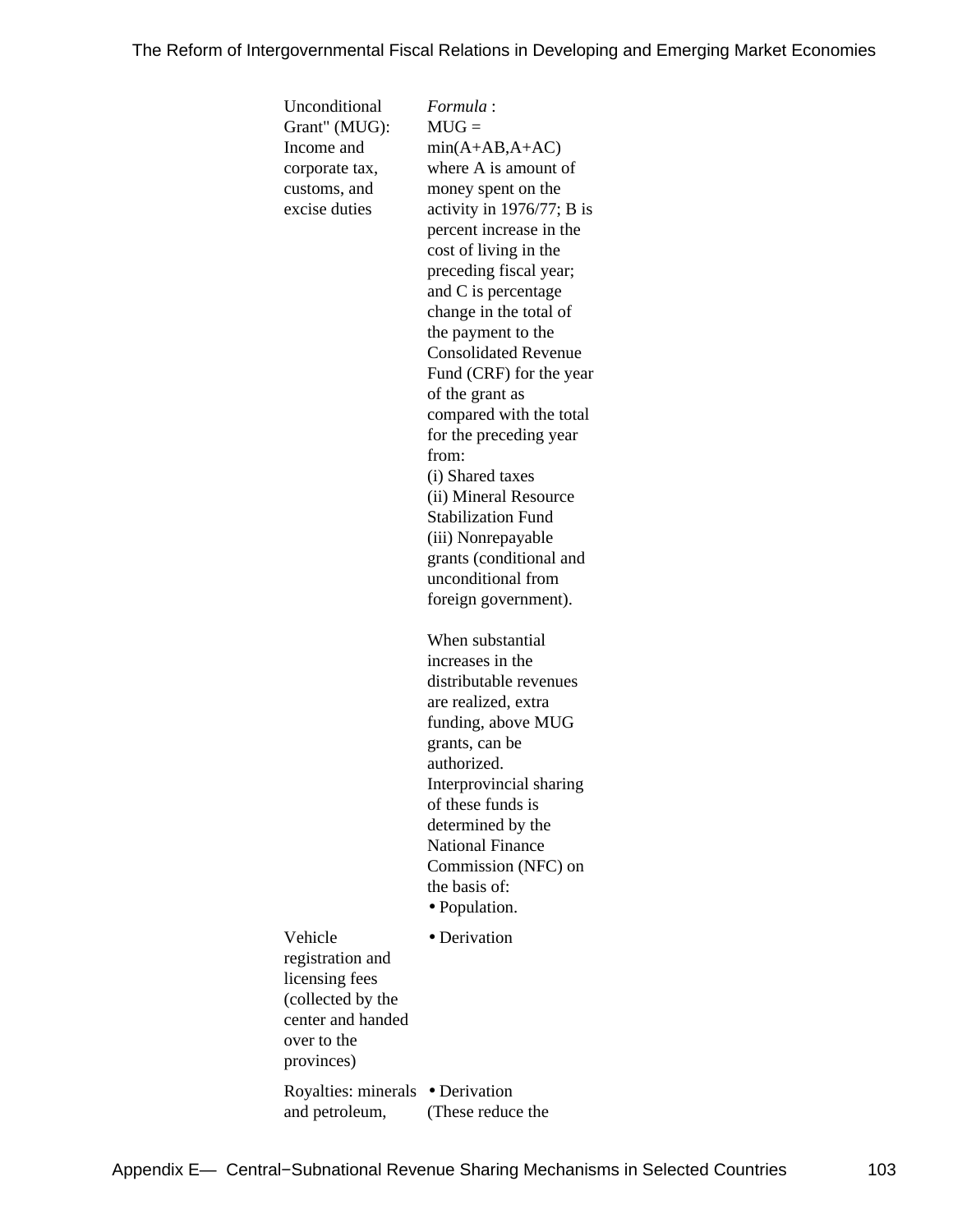|                    | natural gas, timber,<br>fish, and private<br>hydroelectricity<br>generation                   | amount of the<br>derivation grant that the<br>province is entited to.)          |                                                                                                                                                                                                                               |
|--------------------|-----------------------------------------------------------------------------------------------|---------------------------------------------------------------------------------|-------------------------------------------------------------------------------------------------------------------------------------------------------------------------------------------------------------------------------|
| Philippines (1991) | National internal<br>revenue $(20\%$ to<br>subnational<br>governments)                        | · Population (70%)<br>$\bullet$ Land area (20%)<br>$\bullet$ Equal shares (10%) | All local<br>governments are<br>required to spend<br>20% of their<br>revenue allotment<br>to development to<br>lay the<br>groundwork for<br>projects approved<br>by Department of<br>Local<br>Governments.<br>Mandatory local |
|                    |                                                                                               |                                                                                 | contributions to<br>certain funds are<br>as follows:<br>Aid to hospitals (<br>5 to 7% of local<br>government<br>income) and other<br>smaller<br>mandatory<br>contributions and<br>expenses.                                   |
|                    |                                                                                               |                                                                                 | Tax sharing<br>ignores tax effort<br>and has tended to<br>magnify<br>horizontal<br>imbalances by<br>transfering more<br>funds to richer<br>states than to<br>poorer.                                                          |
|                    | Tax on petroleum<br>products (% shared<br>with subnational<br>governments: not<br>available). | • Derivation                                                                    |                                                                                                                                                                                                                               |
| Poland (1991)      | Local<br>Governments<br>$(gminas)$ :<br>Personal income                                       | 85% to the central<br>government and 15% to                                     | The personal<br>income tax was                                                                                                                                                                                                |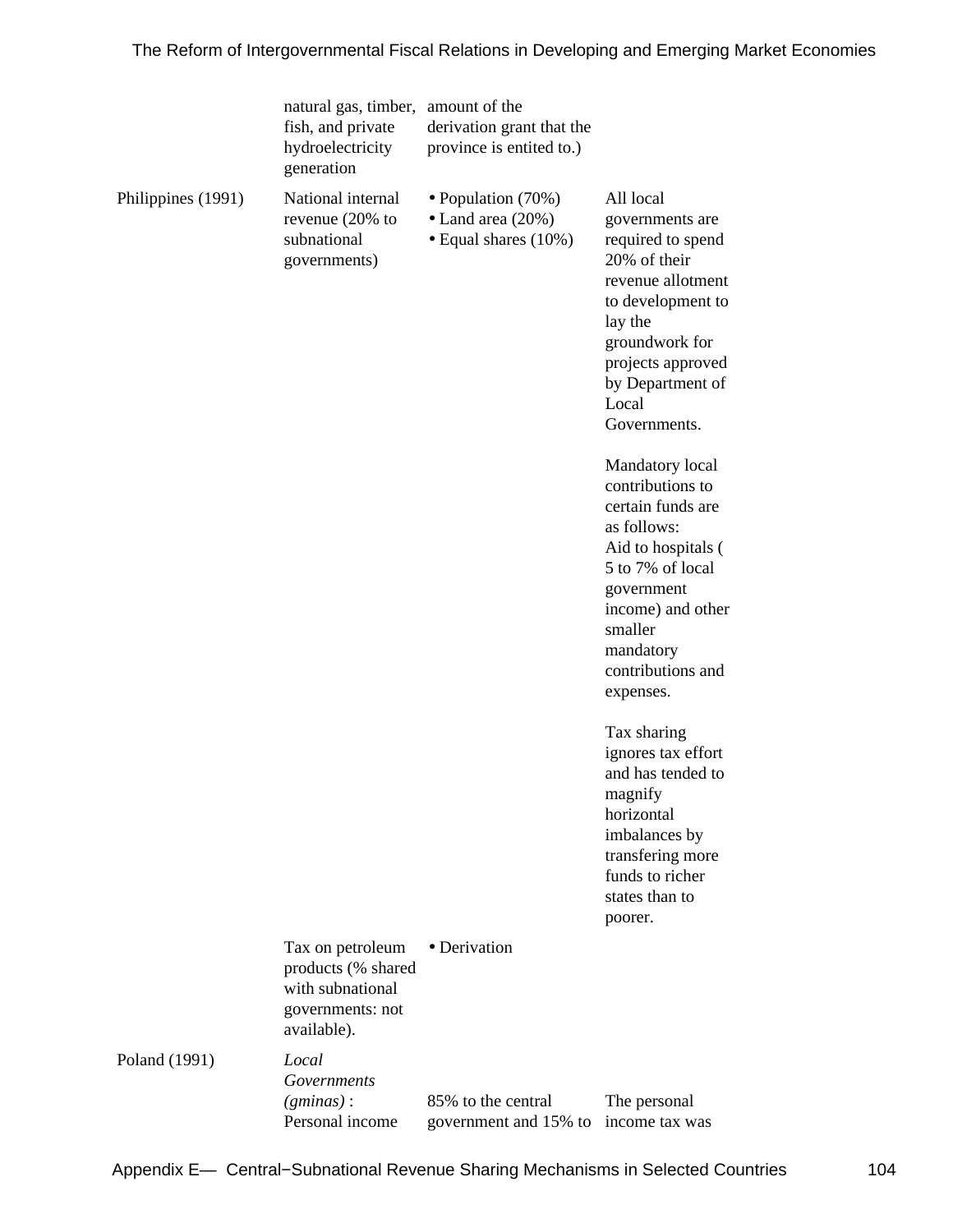| tax | gminas                                                      | transformed into<br>the present and<br>more effective<br>form in 1992. |
|-----|-------------------------------------------------------------|------------------------------------------------------------------------|
| tax | Corporate income 95% to the central<br>government and 5% to |                                                                        |
|     | gminas.                                                     |                                                                        |

(table continued on next page)

(table continued from previous page)

| Country                         | Mechanisms                                       | Distribution criteria                                                                                                                          | Comments                                                                                                                                                                                                               |
|---------------------------------|--------------------------------------------------|------------------------------------------------------------------------------------------------------------------------------------------------|------------------------------------------------------------------------------------------------------------------------------------------------------------------------------------------------------------------------|
| Poland<br>(1991)<br>(continued) | Property income tax                              | 100% to subnational<br>governments                                                                                                             |                                                                                                                                                                                                                        |
|                                 | Wage tax                                         | 70% to the central<br>government and 30% to<br>gminas                                                                                          |                                                                                                                                                                                                                        |
|                                 | Small business<br>income tax                     | 50% to the central<br>government and 50% to<br>gminas                                                                                          |                                                                                                                                                                                                                        |
| Romania<br>(1991)               | Property income tax                              | 95% to the provinces                                                                                                                           |                                                                                                                                                                                                                        |
| Russian<br>Federation<br>(1992) | <b>Local Governments:</b><br>Personal income tax | • Derivation<br>Assigned to the locality of<br>the taxpayer's<br>employment, not his<br>residence.<br>(100% to the subnational<br>governments) | Income tax applies to<br>most wage earners.<br>While in principle it<br>incorporates a<br>schedule of rates<br>ranging from 12 to<br>60%, it is essentially<br>a flat rate tax: the<br>bracket of 12% is<br>very wide. |
|                                 | Corporate income<br>tax                          | Shared as follows:<br>Federal: 40%<br>Regions: 60%                                                                                             | Shortcomings: No<br>adjustment to insulate<br>taxable profit from<br>inflation, and<br>depreciation rules do<br>not yet conform to<br>any notion of<br>economic<br>depreciation.                                       |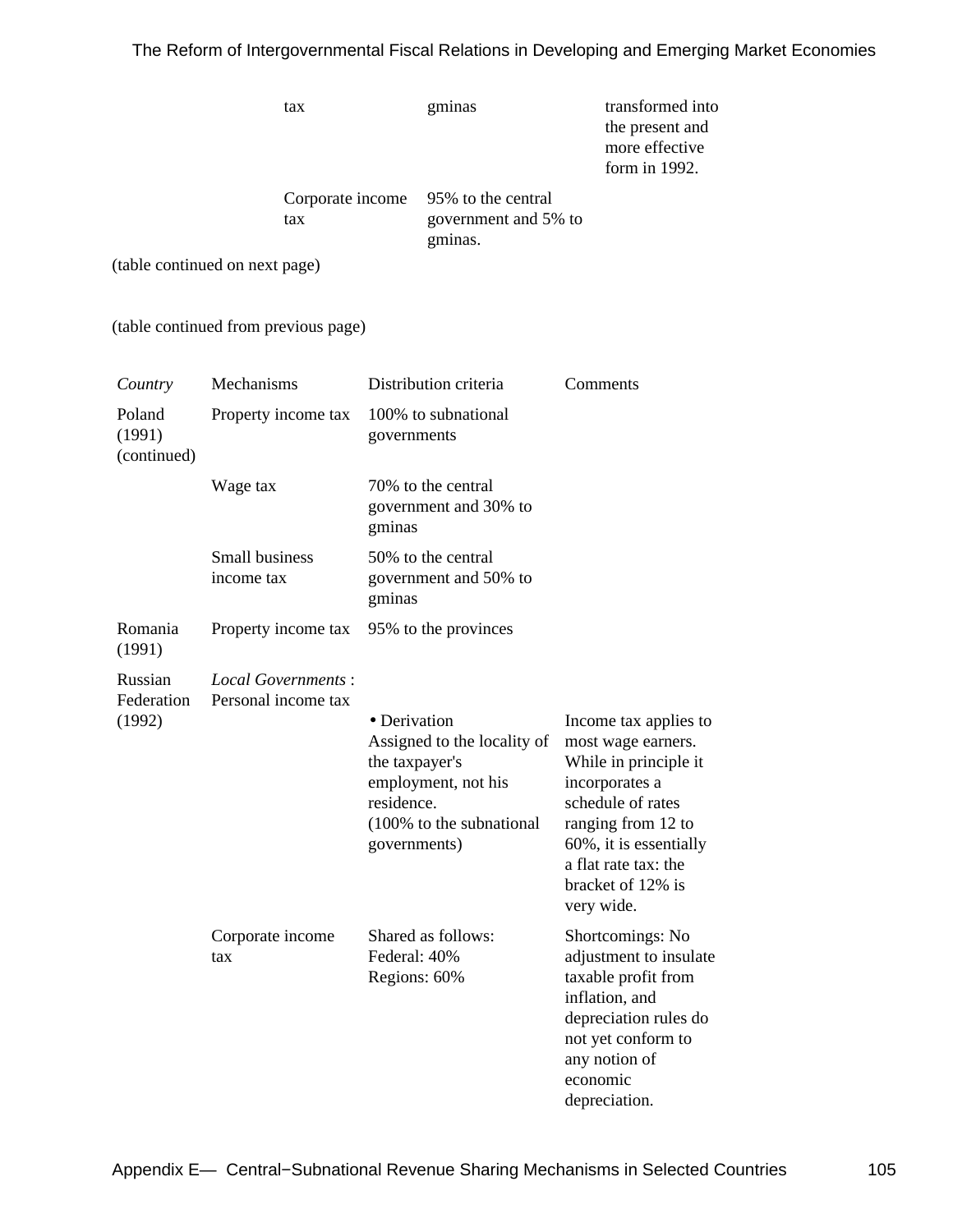|                              | Value-added tax     | Tax shares negotiated<br>among the federal<br>government and regions.<br>1993 shares:<br>Federal: 50 to 80%<br>Regions: $20$ to $50\%$                                                                                                                                                                                                                                       | VAT recently<br>replaced the classical<br>turnover tax and the<br>5% sales tax, which<br>had gone into effect<br>in January 1991.                                                                                                                                                                                                                                                                              |
|------------------------------|---------------------|------------------------------------------------------------------------------------------------------------------------------------------------------------------------------------------------------------------------------------------------------------------------------------------------------------------------------------------------------------------------------|----------------------------------------------------------------------------------------------------------------------------------------------------------------------------------------------------------------------------------------------------------------------------------------------------------------------------------------------------------------------------------------------------------------|
|                              | Excise on vodka     | • Derivation<br>50% to the subnational<br>governments                                                                                                                                                                                                                                                                                                                        |                                                                                                                                                                                                                                                                                                                                                                                                                |
|                              | Other excise taxes  | • Derivation<br>Shared between the federal vehicles are allocated<br>and subnational<br>government, with rates<br>identical for all<br>municipalities, but with<br>sharing rates dependent on<br>the type of commodity. All<br>excise taxes collected from<br>beer, leather, fur, and other<br>luxury items are retained<br>locally and go to the<br>subnational government. | Excises on motor<br>entirely to the center.                                                                                                                                                                                                                                                                                                                                                                    |
|                              | Property income tax | 100% to the subnational<br>governments                                                                                                                                                                                                                                                                                                                                       |                                                                                                                                                                                                                                                                                                                                                                                                                |
| Slovak<br>Republic<br>(1991) | Property income tax | 100% to the subnational<br>governments                                                                                                                                                                                                                                                                                                                                       |                                                                                                                                                                                                                                                                                                                                                                                                                |
|                              | Wage tax            | 13% to the subnational<br>governments                                                                                                                                                                                                                                                                                                                                        |                                                                                                                                                                                                                                                                                                                                                                                                                |
| Thailand<br>(1991)           | the proceeds)       | Vehicle tax (100% of $\bullet$ 50% to municipalities in<br>equal shares<br>• 25% to Sanitary Districts<br>in equal shares.<br>• 25% split evenly among<br><b>Changwat Administration</b><br>organizations (CAOs).                                                                                                                                                            | Municipalities are the<br>closest form of local<br>self-government in<br>Thailand. Three types<br>of municipalities:<br>$\bullet$ Tambon<br>• Town (at least<br>10,000 people, with<br>the same population<br>density as city<br>municipalities and<br>necessary financial<br>resources; or the seat<br>of the provincial<br>government)<br>• City (at least 50,000<br>inhabiants and an<br>average population |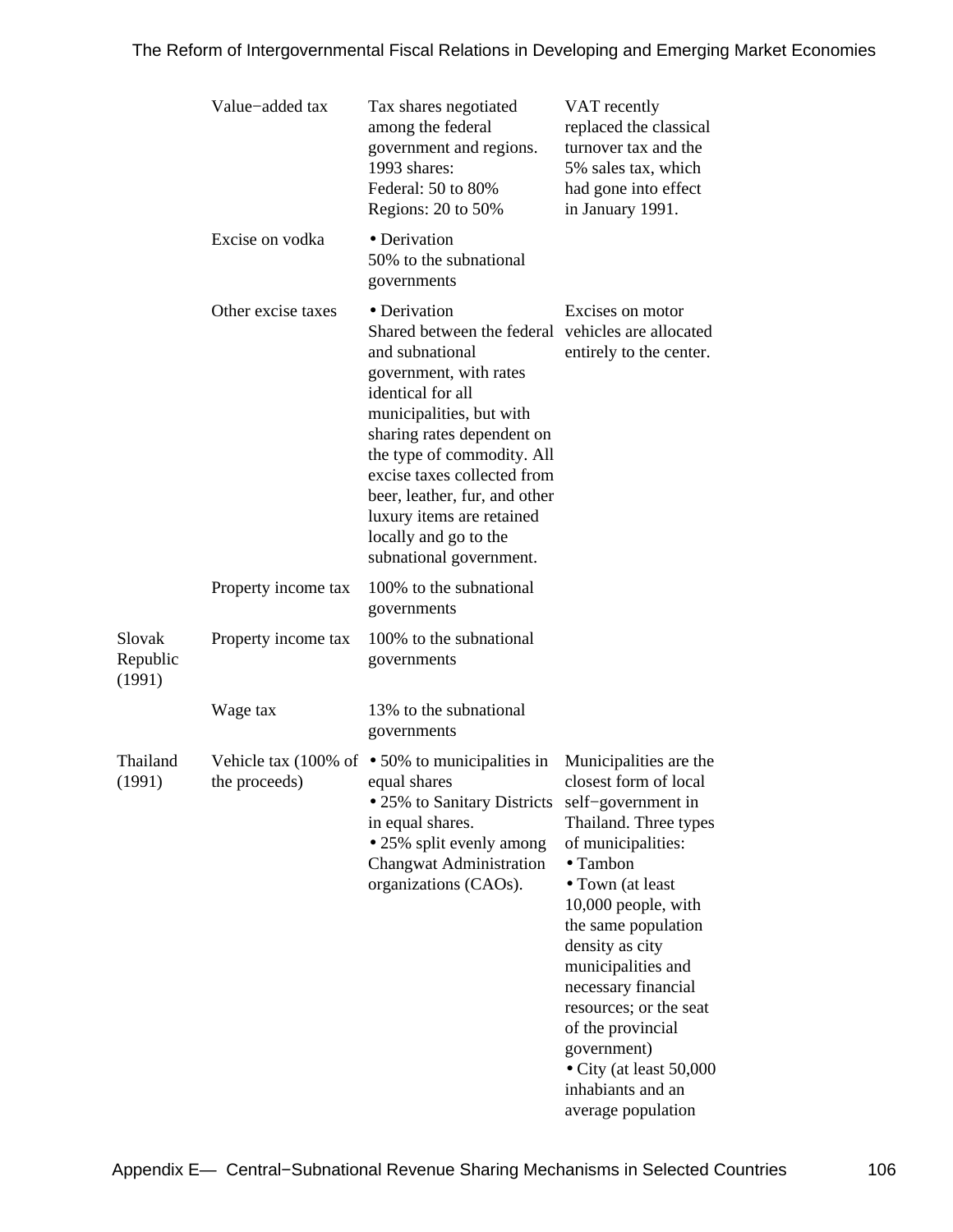density of 3,000/km2 ).

agreements, and

*(continued on next page)*

| <b>Appendix E</b><br><b>Central-subnational</b><br>revenue sharing<br>mechanisms in<br>selected countries<br>(continued) |                                                                                                                                                          |                                                                                                                                                                                   |                                                                                                                                                                                                                                                                             |
|--------------------------------------------------------------------------------------------------------------------------|----------------------------------------------------------------------------------------------------------------------------------------------------------|-----------------------------------------------------------------------------------------------------------------------------------------------------------------------------------|-----------------------------------------------------------------------------------------------------------------------------------------------------------------------------------------------------------------------------------------------------------------------------|
| Country                                                                                                                  | <i>Mechanisms</i>                                                                                                                                        | Distribution criteria                                                                                                                                                             | <i>Comments</i>                                                                                                                                                                                                                                                             |
| Thailand (1991)<br>(continued)                                                                                           | Rice export tax<br>$(95\% \text{ of the})$<br>proceeds)                                                                                                  | • 50% to sanitary<br>districts (SDs) on the<br>basis of population<br>$\bullet$ 50% to<br>municipalities, the<br>Bangkok Metropolitan<br>Authority (BMA), and<br>the Pattaya City | The provincial<br>government has no<br>direct influence<br>over municipal<br>government; it has<br>only a monitoring<br>role.                                                                                                                                               |
|                                                                                                                          | Surcharges on<br>central taxes on<br>business, liquor,<br>nonalcoholic<br>beverages,<br>entertainment,<br>petroleum<br>products, cement,<br>and gambling | • Collected by the<br>center and returned to<br>localities on the basis<br>of derivation                                                                                          | Other special<br>forms of local<br>government are the<br>SDs, the CAOs, the<br>BMA, and the<br>Pattaya City.<br>• SDs are small<br>concentrations of<br>population not<br>large enough to<br>constitute a<br>municipality.<br>• CAOs provide<br>services to rural<br>areas. |
| Venezuela (1993)                                                                                                         | From 1990 to<br>1995, 20% of<br>central revenues<br>will be shared with<br>states on a<br>temporary basis.                                               | No clear criteria                                                                                                                                                                 | A legal framework<br>in place for<br>transferring<br>services and<br>expenditure<br>responsibilities to<br>states, but actual<br>transfers require<br>voluntary,<br>negotiated                                                                                              |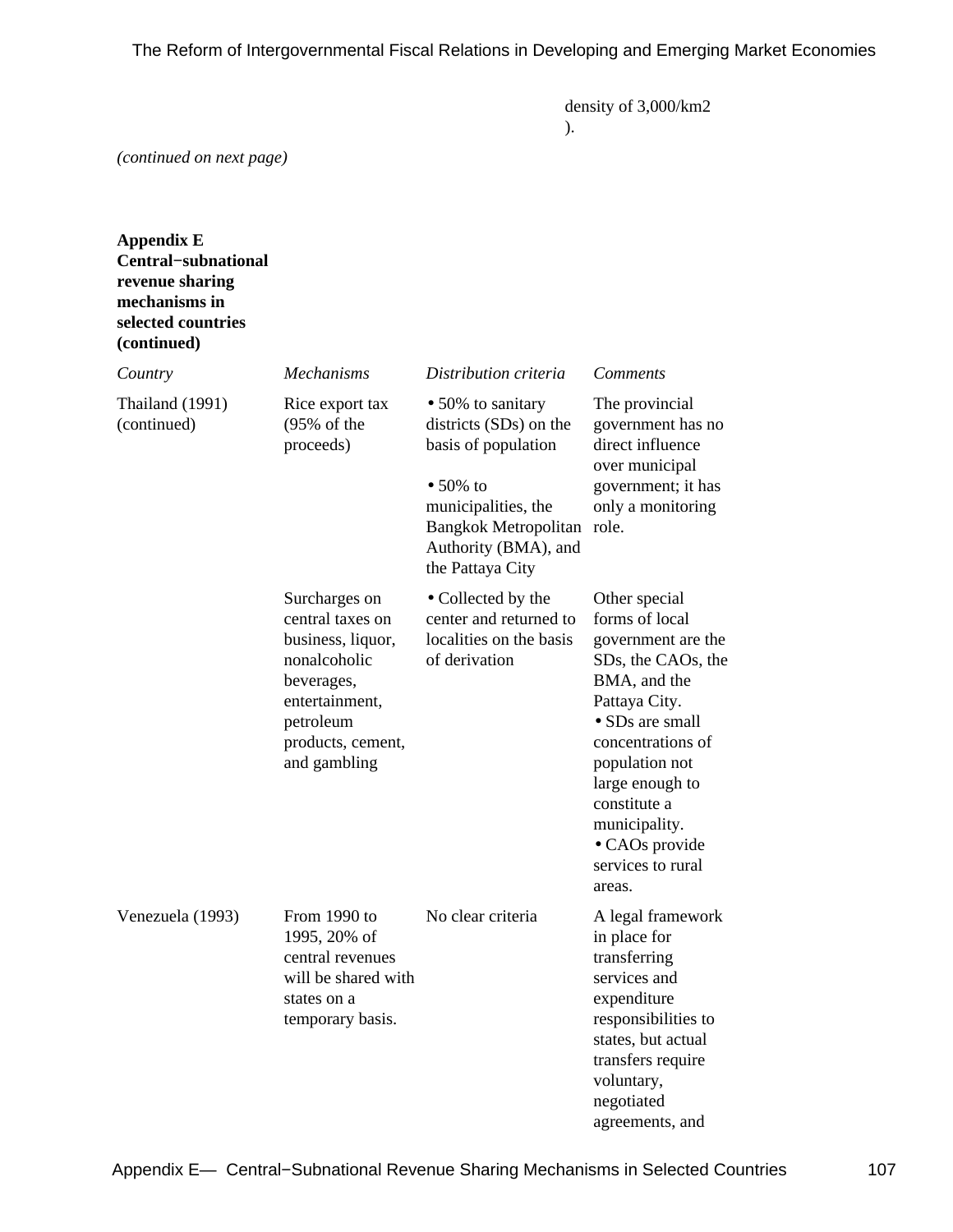|                                                                                                                                                                                                                             |                                                         |                                                                                                                                                                                                                                                                                                                                                                                                                                                                                                                      | revenue transfers<br>take place<br>regardless of<br>whether or not<br>expenditure<br>agreements are<br>reached.                                                                                                                                                                  |
|-----------------------------------------------------------------------------------------------------------------------------------------------------------------------------------------------------------------------------|---------------------------------------------------------|----------------------------------------------------------------------------------------------------------------------------------------------------------------------------------------------------------------------------------------------------------------------------------------------------------------------------------------------------------------------------------------------------------------------------------------------------------------------------------------------------------------------|----------------------------------------------------------------------------------------------------------------------------------------------------------------------------------------------------------------------------------------------------------------------------------|
| Viet Nam (1991)                                                                                                                                                                                                             | VAT, corporate<br>income tax,<br>personal income<br>tax | 100% to subnational<br>governments                                                                                                                                                                                                                                                                                                                                                                                                                                                                                   |                                                                                                                                                                                                                                                                                  |
|                                                                                                                                                                                                                             | Other taxes                                             | Most are collected at<br>the local level. There<br>is no fixed schedule<br>that indicates what<br>proportion of tax<br>revenue provinces are<br>allowed to retain; nor<br>are there taxes<br>dedicated to funding<br>local expenditures.<br>Instead, the center<br>must approve the<br>revenue and<br>expenditure plans of<br>each province;<br>implicit in each<br>province's plan is the<br>amount to be<br>transferred to the<br>center or the amount<br>to be transferred from<br>the center to the<br>province. | As a result of the<br>decentralized<br>system, most<br>government<br>revenue is<br>collected at the<br>local level. During<br>1989 about half of<br>the provinces<br>transferred some<br>revenue to the<br>center. The gross<br>amount transferred<br>was 1,066 million<br>dong. |
| Source: The data<br>presented in this table<br>were drawn from a<br>large number of<br>sources. The major<br>sources for each<br>country are listed<br>below. For a complete<br>list of the articles and<br>documents used, |                                                         |                                                                                                                                                                                                                                                                                                                                                                                                                                                                                                                      |                                                                                                                                                                                                                                                                                  |
| please refer to the<br>bibliography at the<br>end of this paper.<br>Argentina: Campbell,                                                                                                                                    |                                                         |                                                                                                                                                                                                                                                                                                                                                                                                                                                                                                                      |                                                                                                                                                                                                                                                                                  |

Peterson, and Brakarz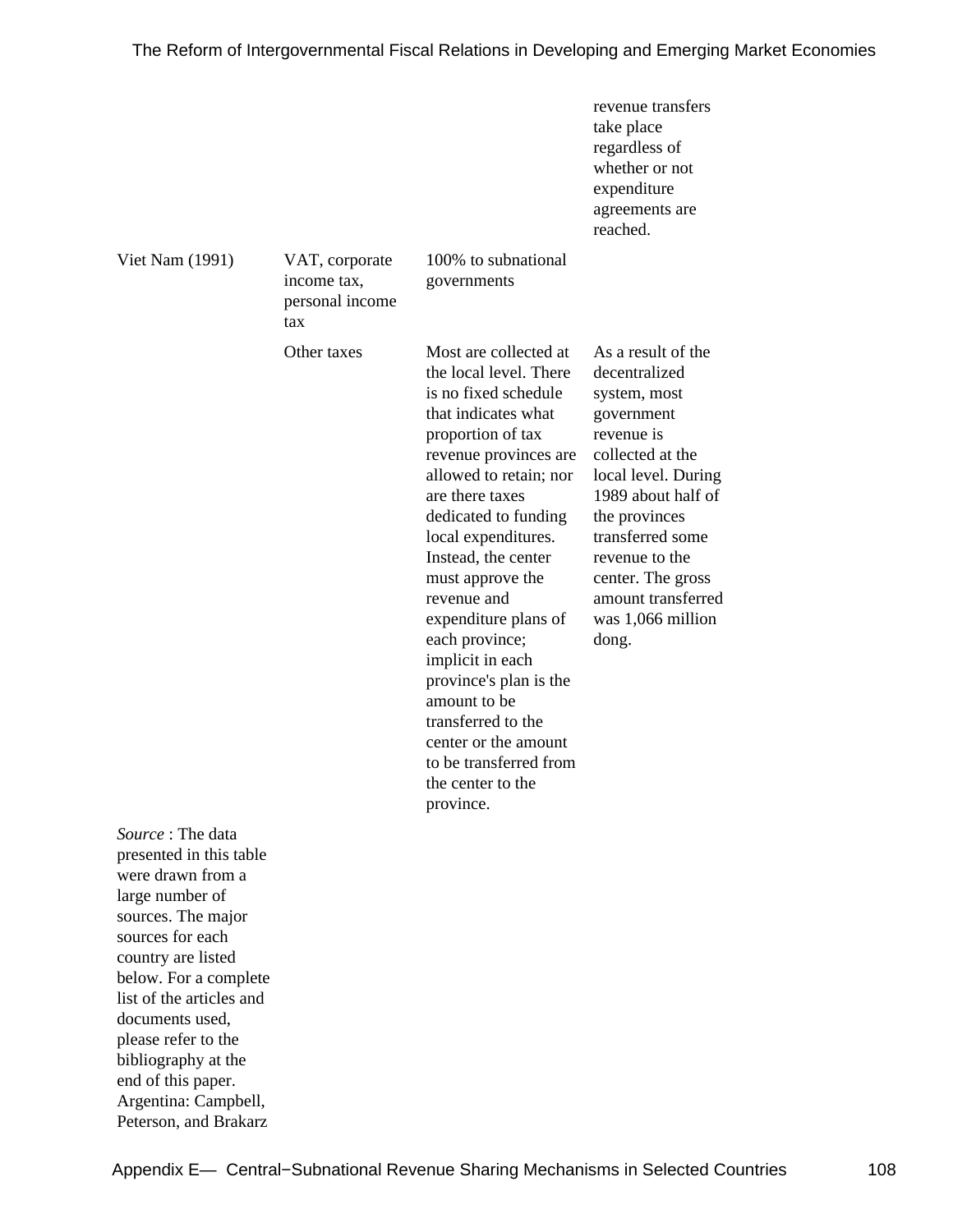(1991) and World bank unpublished data. Bangladesh: U.N. (1991). Brazil: Bomfim and Shah (1991), Shah (1991c). Bulgaria: World Bank unpublished data. Chile: World Bank unpublished data. China: U.N. (1991). Colombia: Bird (1984), Banco de La Republica (1990), Ricardo (1993). Czech Republic: Prust and others (1990). Bird and Wallich (1993). Hungary: Bird and Wallich (1992). India: Indian Finance Commission (1989). Indonesia: World Bank unpublished data. Japan: U.N. (1991). Malaysia: U.N. (1991). Mexico: Campbell, Peterson, and Brakarz (1991). Nigeria: Ashwe (1986a and b). Pakistan: Akhtar (1990), Jamil (1991). Papua New Guinea: U.N. (1991). Philippines: U.N. (1991). Poland: Bird and Wallich (1993). Romania: Bird and Wallich (1993). Russian Federation: Alexashenko (1990),Wallich (1992), Bahl, Martinez−Vasquez, and Wallace (1993). Slovak Republic: Bird and Wallich (1993). Thailand: U.N. (1991). Venezuela: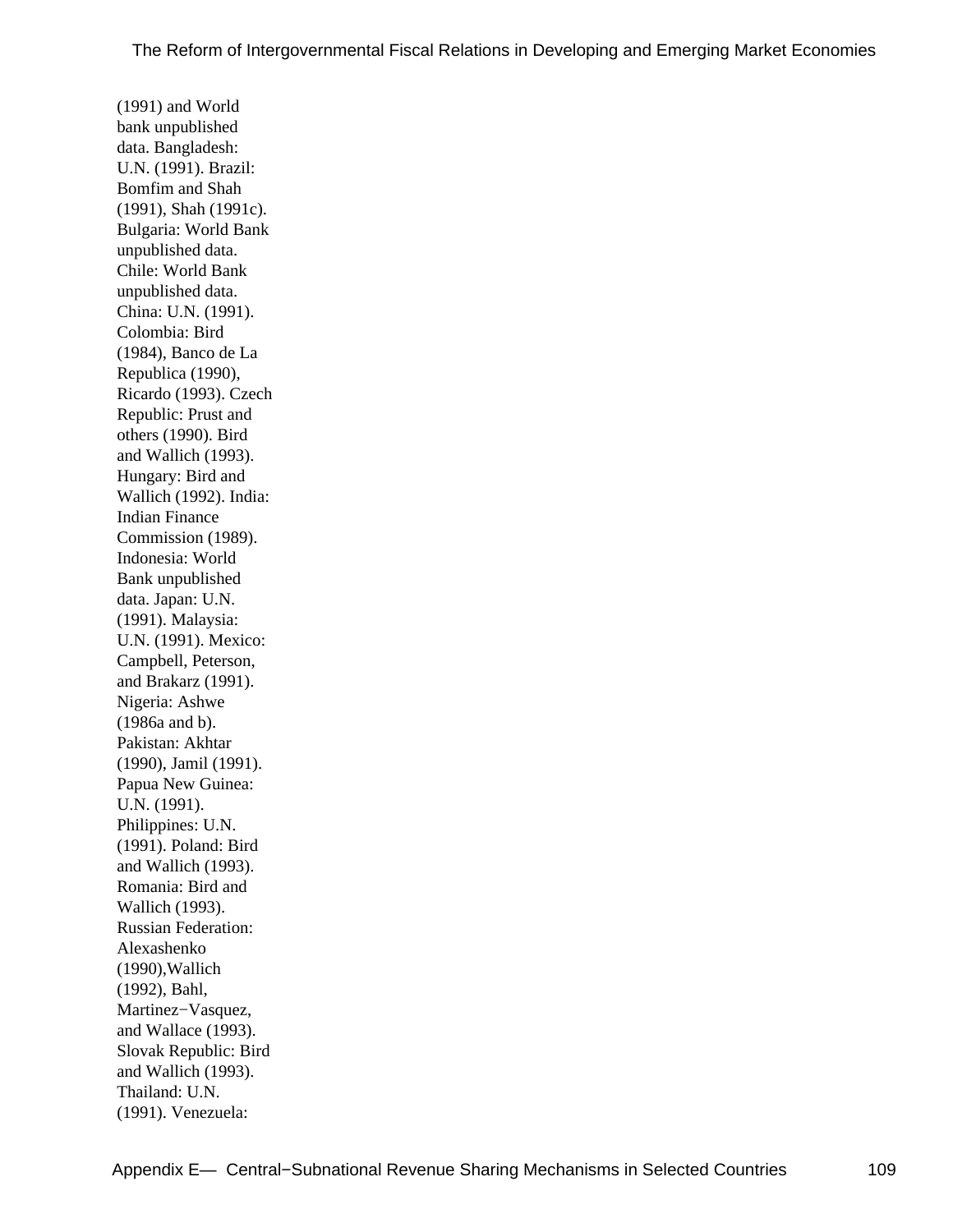Winkler (1993). Viet Nam: Bird and Wallich (1993).

### **Appendix F— Federal/Central Transfers to Lower Levels of Government**

| Country             | Mechanisms                                                                                                                                                                                                                      | Distribution Criteria                                                                                                                                                                                          | Comments                                                                                                                                                                                                                                                                                                                                                                                                 |
|---------------------|---------------------------------------------------------------------------------------------------------------------------------------------------------------------------------------------------------------------------------|----------------------------------------------------------------------------------------------------------------------------------------------------------------------------------------------------------------|----------------------------------------------------------------------------------------------------------------------------------------------------------------------------------------------------------------------------------------------------------------------------------------------------------------------------------------------------------------------------------------------------------|
| Argentina<br>(1993) | To Provincial<br>Governments:<br>There are four<br>different types:                                                                                                                                                             |                                                                                                                                                                                                                |                                                                                                                                                                                                                                                                                                                                                                                                          |
|                     | 1. Federal Revenue<br>Sharing<br>(Coparticipation<br>Federal)                                                                                                                                                                   |                                                                                                                                                                                                                | Initially, no transfers<br>of expenditure<br>functions were made.<br>Later, as pressure on<br>central budget<br>intensified,<br>expenditure<br>functions were<br>transferred, first for<br>primary education<br>and hospitals, then<br>for water, electricity,<br>adult education.<br>These expenditure<br>transfers led to more<br>demand for revenue<br>transfers and a<br>breakdown of the<br>system. |
|                     | 2. Automatic<br>earmarked transfers<br>include the Highway<br>Development Fund<br>(Coparticipation<br>Vial-50% of the<br>revenues from taxes<br>on fuel) and Social<br><b>Security Funds</b><br>transferred to pay<br>pensions. | Different criteria by<br>provinces. Most common:<br>fiscal efficiency, provincial<br>population, surface area,<br>equal shares, indicators of<br>underdevelopment,<br>poverty, and unsatisfied<br>basic needs. | All these are treated<br>as current revenues<br>from national<br>sources, although<br>they are collected for<br>the provinces by the<br>central government.                                                                                                                                                                                                                                              |
|                     | 3. Discretionary<br>grants (Aportes del<br><b>Tesoro Nacional)</b>                                                                                                                                                              | Amount of<br>nonreimbursable<br>discretionary grants is<br>restricted to 1% of the<br>revenue obtained from                                                                                                    | These are freely<br>allocated by the<br>provinces.                                                                                                                                                                                                                                                                                                                                                       |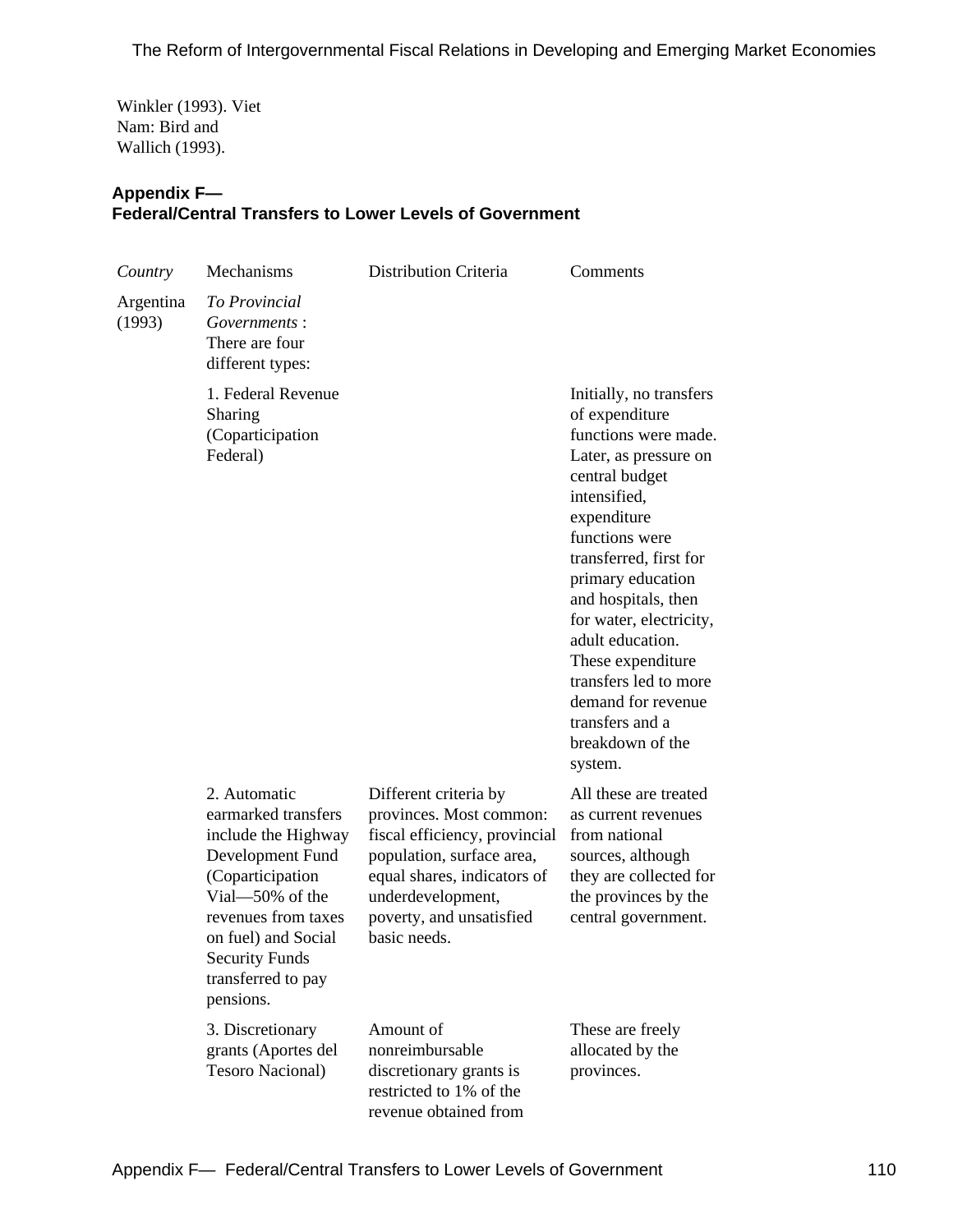|                                                                                                      |                                                                                                                                                                                                                                                                                                                                                                                                         | coparticipated taxes.                                                                          |                                                                                      |
|------------------------------------------------------------------------------------------------------|---------------------------------------------------------------------------------------------------------------------------------------------------------------------------------------------------------------------------------------------------------------------------------------------------------------------------------------------------------------------------------------------------------|------------------------------------------------------------------------------------------------|--------------------------------------------------------------------------------------|
|                                                                                                      | 4. Discretionary<br>earmarked transfers<br>come from the<br>Regional<br>Development Fund<br>$(FDR-1%$ of the<br>Coparticipated<br>Taxes), the Special<br>Fund for<br>Electrification the<br>Interior (FEDEI), the<br>National Housing<br>Fund<br>(FONAVI-40% of<br>the revenue of the<br>fuel tax), and the<br><b>Energy Development</b><br>Fund (EDF-34% of<br>the Provincial<br>Infrastructure Fund). | Annually assigned; criteria<br>differ by provinces.                                            | <b>FONAVI</b> transfers<br>are considered as<br>borrowing.                           |
| (1991)                                                                                               | Bangladesh Annual Upazila<br>Development Fund                                                                                                                                                                                                                                                                                                                                                           | Not available                                                                                  |                                                                                      |
|                                                                                                      | Rural Works Program $\bullet$ Area (1/3)                                                                                                                                                                                                                                                                                                                                                                | • Population $(2/3)$                                                                           | Funds are earmarked<br>for capital<br>expenditures on<br>physical<br>infrastructure. |
|                                                                                                      | <b>Matching Block</b><br>Grants for<br>Collaborative<br>Projects                                                                                                                                                                                                                                                                                                                                        | • Population $(20\%)$<br>$\bullet$ Area (20%)<br>• Backwardness (30%)<br>• Work progress (30%) |                                                                                      |
|                                                                                                      | Food for Work<br>Program                                                                                                                                                                                                                                                                                                                                                                                | • In-kind (wheat) trasfers<br>to needy population                                              |                                                                                      |
|                                                                                                      | <b>General Purpose</b><br>Grants (includes<br>budget deficit grants)                                                                                                                                                                                                                                                                                                                                    |                                                                                                |                                                                                      |
|                                                                                                      | (continued on next page)                                                                                                                                                                                                                                                                                                                                                                                |                                                                                                |                                                                                      |
| Appendix F.<br><b>Federal/entral</b><br>transfers to<br>lower levels of<br>government<br>(continued) |                                                                                                                                                                                                                                                                                                                                                                                                         |                                                                                                |                                                                                      |
| Country                                                                                              | Mechanisms                                                                                                                                                                                                                                                                                                                                                                                              | Distribution criteria                                                                          | Comments                                                                             |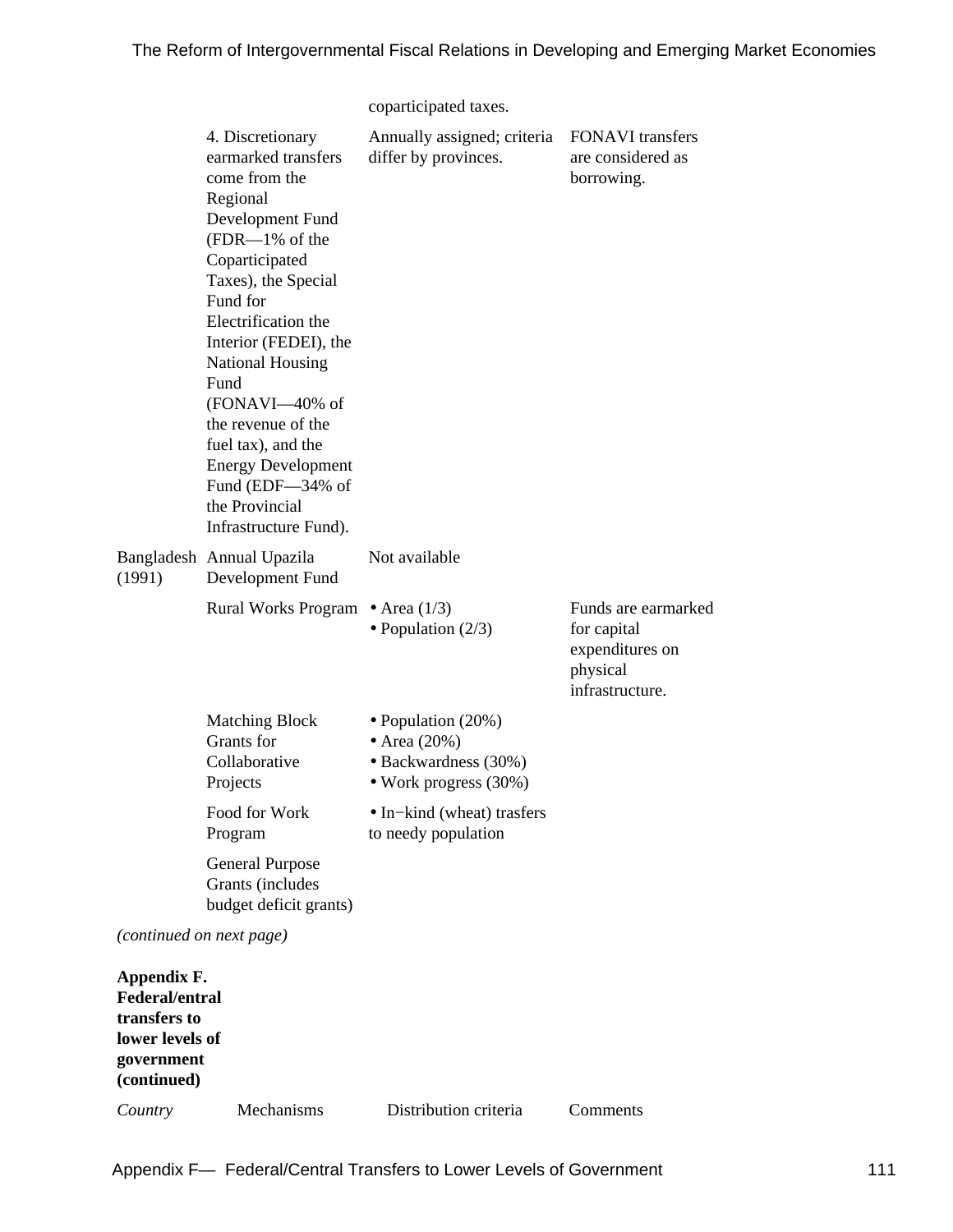| Brazil (1991) | States:<br>Statutory transfers,                      |                                                                                                                                                                                  |                                                                                                                                                                                                                                                                                                                                                                                                                                                                                                                                                                             |
|---------------|------------------------------------------------------|----------------------------------------------------------------------------------------------------------------------------------------------------------------------------------|-----------------------------------------------------------------------------------------------------------------------------------------------------------------------------------------------------------------------------------------------------------------------------------------------------------------------------------------------------------------------------------------------------------------------------------------------------------------------------------------------------------------------------------------------------------------------------|
|               | required to comply<br>with specific<br>ordinary laws | Allocation are made to<br>the Federal District and<br>to newly created states;<br>royalties are paid to                                                                          | • Convenios: All<br>selective<br>nonmatching project<br>grants                                                                                                                                                                                                                                                                                                                                                                                                                                                                                                              |
|               | Convenios and<br>special investment<br>funds         | states for extracting oil<br>in their jurisdiction.<br>Negotiated transfers are<br>not regulated by law, but<br>are based on<br>negotiations with each<br>state or municipality. | · Expenditure<br>priorities of grantor<br>and recipient are<br>different.<br>• Project review and<br>approval process<br>provides incentives<br>for recipients to put<br>forward their best and<br>mutual interest<br>projects and use the<br>funds to finance<br>services of interest<br>only to recipients.<br>• Large number of<br>programs with<br>unspecified or vague<br>objectives. Vehicles<br>for pork barrel<br>politics, e.g.,<br>President Sarney's<br>home state and Sao<br>Paulo benefited<br>disproportionately.<br>• Integrated and<br>decentralized health |
|               |                                                      |                                                                                                                                                                                  | care system (SUDS):<br>An important<br>exception. Federal<br>government heavily<br>involved in program<br>administration.<br>Allocation to units<br>are based on history<br>of past health<br>expenditures and<br>capital projects.<br>• Difficulties, current<br>and potential:<br>1. Availability and<br>predictability of funds<br>financed out of social                                                                                                                                                                                                                |
|               |                                                      |                                                                                                                                                                                  | security contributions                                                                                                                                                                                                                                                                                                                                                                                                                                                                                                                                                      |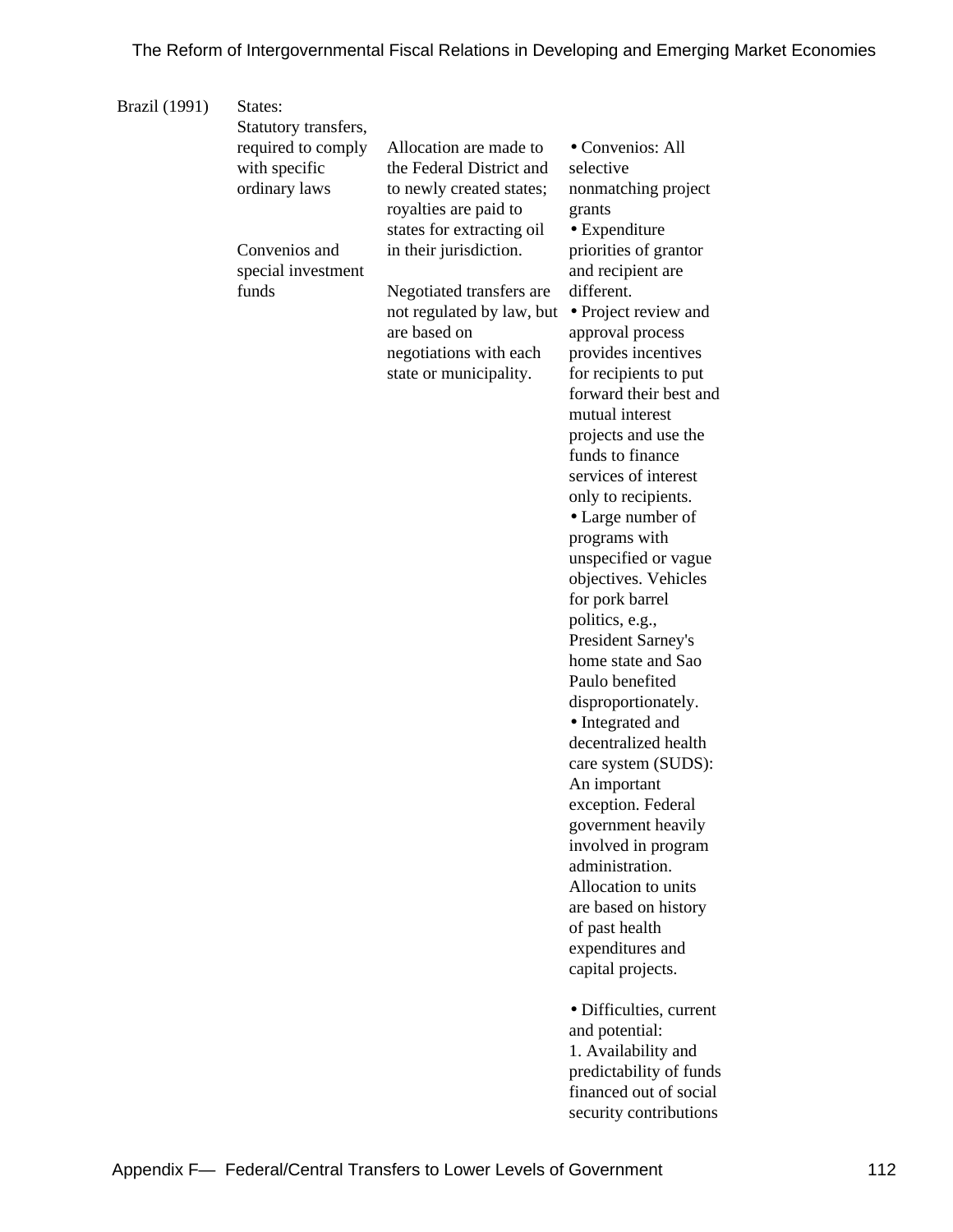(range of social security benefits expanded by the Constitution). Also, tax−sharing squeeze. Fiscal strains likely to constrain federal funds for SUDS. 2. Degree of federal involvement: Federal government has the responsibility of setting norms and distributing funds, with 60% directly controlled by federal government and rest indirectly controlled. 3. Private providers receive preferential treatment, including a shorter lag and CPI adjustment Transfer lag N is 45 days vs. 70 days for public sector. Education: Convenio Unico to finance primary education and in−kind transfers through school lunches and textbooks. Primary education: local function with no significant spillovers. • Foreign debt relief grants

*Local Governments*

Transfers made through federal

agencies

: Convenios, special investment funds, and transfers through federal agencies Arbitrary allocation criteria

Arbitrary allocation

criteria

(table continued on next page)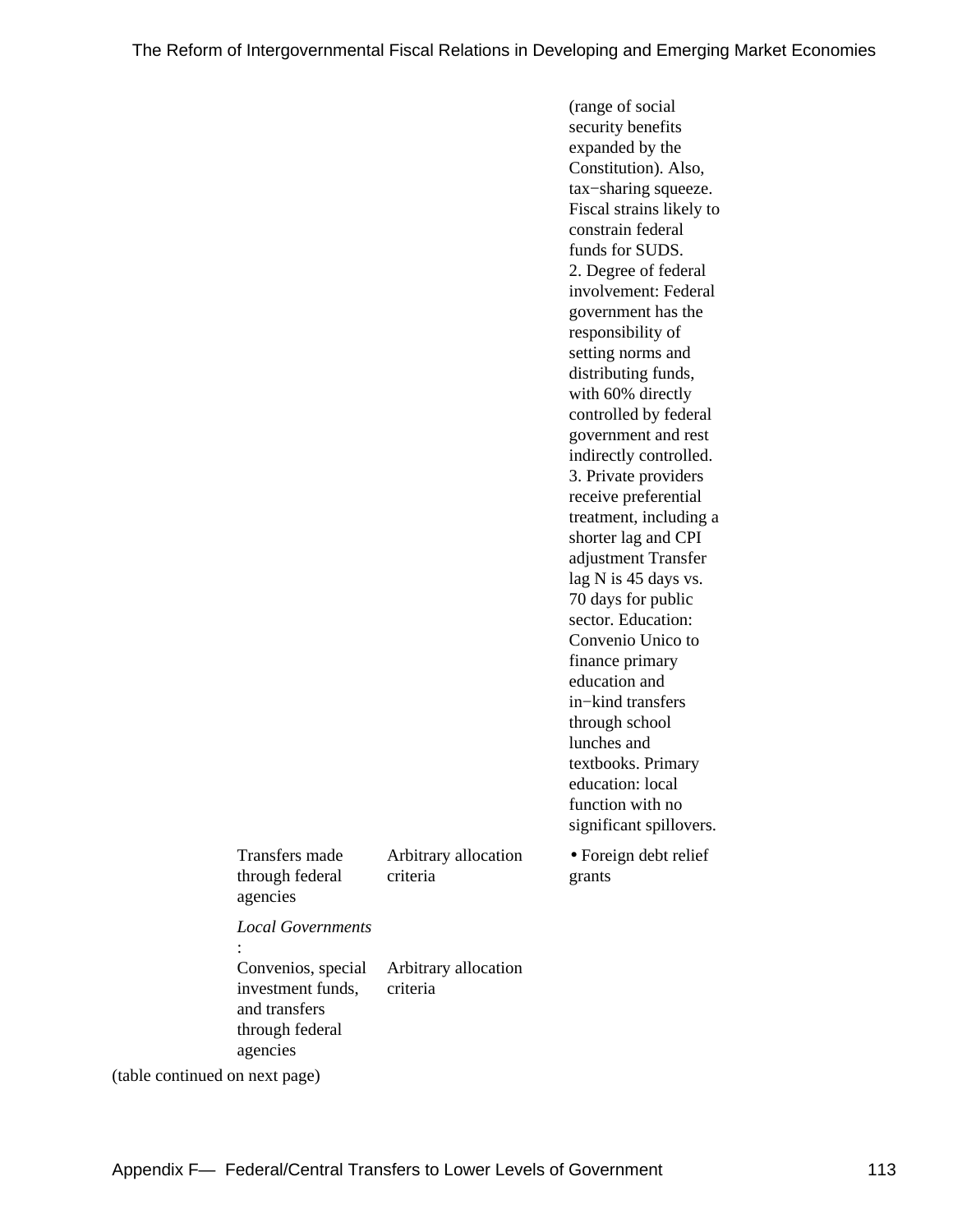(table continued from previous page)

| Country                   | Mechanisms                                                                                                | Distribution criteria                                                                                                                                                                                                                                                                                                                                                                                                                                                                                                                                                                                                                                                                                                                                                                                                                                                                                                                                                  | Comments                                                                                                                                                                                                                                                                                                                                                                                                                                                                                                                                                                                                                                                       |
|---------------------------|-----------------------------------------------------------------------------------------------------------|------------------------------------------------------------------------------------------------------------------------------------------------------------------------------------------------------------------------------------------------------------------------------------------------------------------------------------------------------------------------------------------------------------------------------------------------------------------------------------------------------------------------------------------------------------------------------------------------------------------------------------------------------------------------------------------------------------------------------------------------------------------------------------------------------------------------------------------------------------------------------------------------------------------------------------------------------------------------|----------------------------------------------------------------------------------------------------------------------------------------------------------------------------------------------------------------------------------------------------------------------------------------------------------------------------------------------------------------------------------------------------------------------------------------------------------------------------------------------------------------------------------------------------------------------------------------------------------------------------------------------------------------|
| <b>Bulgaria</b><br>(1993) | Subsidies (transfers)<br>coming from the<br>central government                                            | Transfers from the central<br>government to the<br>municipalities are<br>determined by the<br>application of the<br>following formula:<br>$Transfer = Minimum$<br>required expenditure<br>budget (own source and<br>shared revenues). Since<br>1990, the Ministry of<br>Finance (MOF) has<br>determined the minimum<br>expenditure budgets for<br>each municipality on the<br>basis of the past year<br>budget following the<br>incremental approach. In<br>1992, for the first time,<br>municipalities prepared<br>their own budgets, often<br>using the old budget<br>norms, which they<br>submitted to the MOF for<br>the determination of<br>transfers. However, the<br>figures used for the<br>minimum budget<br>requirements in the<br>calculation of transfers<br>were those of the MOF,<br>which on the average were<br>two-thirds of the figures<br>proposed by the<br>municipalities. There was<br>some bargaining between<br>municipalities and the<br>MOF. | For 1992, subsidies to<br>local governments<br>were budgeted at<br>Leva 9.13 billion,<br>representing 46.2% of<br>all budgeted<br>revenues. However,<br>in the first half of<br>1992, local<br>governments received<br>transfers of only<br>about one-third of<br>the budgeted amounts<br>for the entire year,<br>Leva 3.55 billion,<br>making transfers<br>represent only 32.8%<br>of all local revenues<br>for the first half of<br>1992. Nevertheless,<br>the relative share of<br>central government<br>transfers in local<br>budgets is up from<br>1991 when central<br>government budget<br>cuts reduced transfers<br>to 21.5% of all local<br>revenues. |
| Chile<br>(1992)           | Payments to cover<br>transferred functional<br>responsibilities<br>(education and<br>primary health care) | Annually assigned                                                                                                                                                                                                                                                                                                                                                                                                                                                                                                                                                                                                                                                                                                                                                                                                                                                                                                                                                      | Central revenue<br>transfers covered<br>service costs in a base<br>year, but have failed<br>to keep pace with<br>subsequent inflation.<br>Increasing demand<br>for restoration of the                                                                                                                                                                                                                                                                                                                                                                                                                                                                          |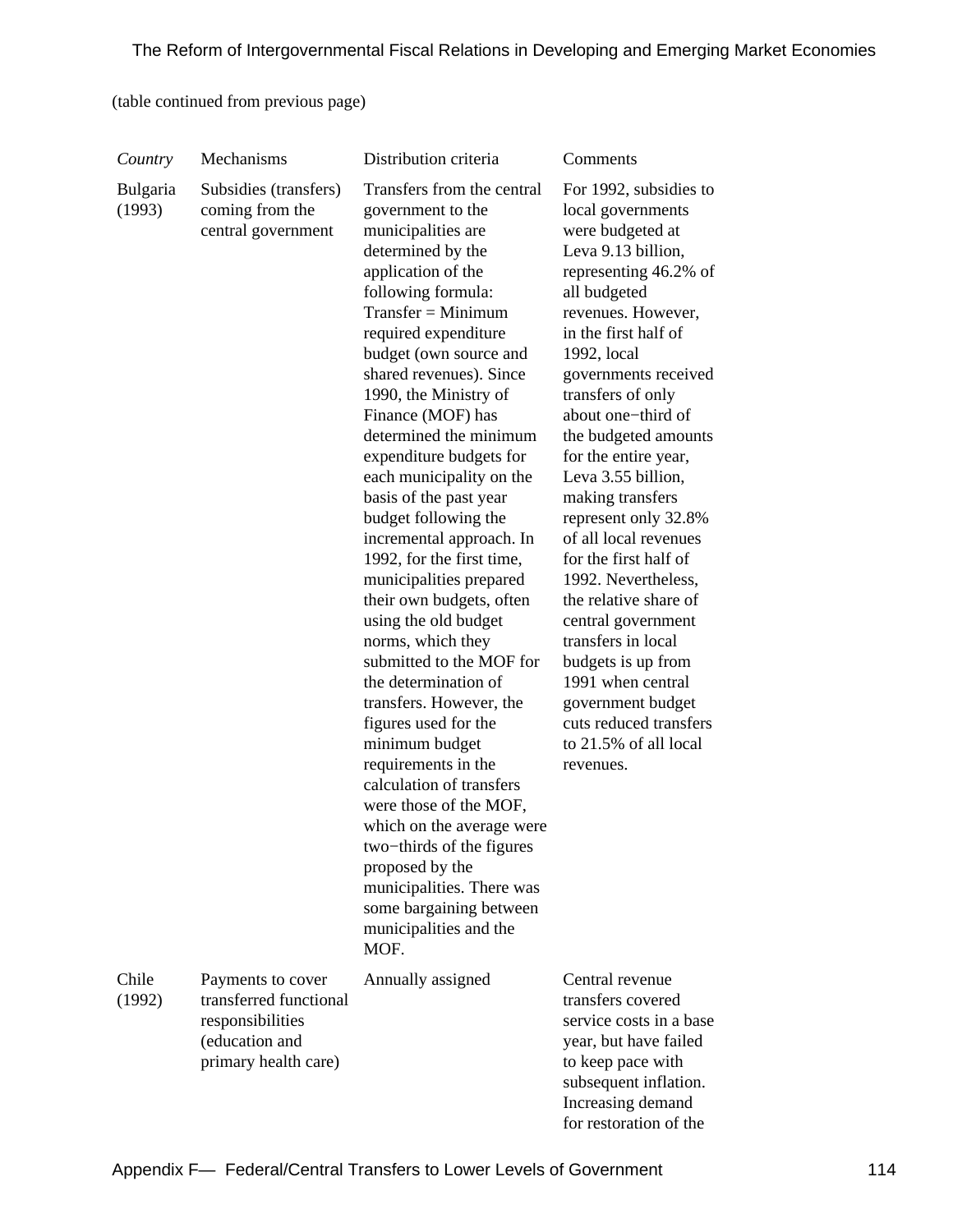|                    |                                                                                                                                       |                                                                                                                                                                                                                                                                                           | real value of transfers<br>by elected local<br>governments.                                                                                                                                                    |
|--------------------|---------------------------------------------------------------------------------------------------------------------------------------|-------------------------------------------------------------------------------------------------------------------------------------------------------------------------------------------------------------------------------------------------------------------------------------------|----------------------------------------------------------------------------------------------------------------------------------------------------------------------------------------------------------------|
|                    | <b>National Regional</b><br>Development Fund<br>(FNDR): reallocation<br>of federal and local<br>resources for<br>development projects | Population<br>Population in poverty<br>Regional geographic<br>product                                                                                                                                                                                                                     | The criteria used to<br>distribute the FNDR<br>do not necessarily<br>favor regions with the<br>higher concentrations<br>of poverty.                                                                            |
| China<br>(1993)    | Province:<br>(Special-purpose<br>nonmatching grants)                                                                                  | Discretionary grants                                                                                                                                                                                                                                                                      |                                                                                                                                                                                                                |
| China<br>(1994)    | Provinces and Local<br>Governments:                                                                                                   |                                                                                                                                                                                                                                                                                           |                                                                                                                                                                                                                |
|                    | Fiscal surplus                                                                                                                        | Transfer to center                                                                                                                                                                                                                                                                        | Incentives for fiscal<br>mismanagement                                                                                                                                                                         |
|                    | <b>Fiscal deficit</b>                                                                                                                 | Transfer to subnational<br>government                                                                                                                                                                                                                                                     | Incentives for fiscal<br>mismanagement                                                                                                                                                                         |
| Colombia<br>(1993) | Departments:<br><b>National Road Fund</b><br>and other earmarked<br>and budgetary<br>transfers                                        |                                                                                                                                                                                                                                                                                           | No formulas provide<br>for uniform and<br>predictable<br>allocations.                                                                                                                                          |
| Hungary<br>(1991)  | The Normative Grant<br>for operation and<br>maintenance<br>expenditures                                                               | Grant is fully unconditional<br>in nature, in keeping with<br>the full autonomy of local<br>governments with respect<br>to their expenditure and<br>economic management; but<br>its allocation across<br>localities is in large part a<br>function of specific<br>expenditure categories. | The grant is paid in<br>12 equal monthly<br>installments, to the<br>locality's agent bank.<br>It represents 39% of<br>total local revenues,<br>and is localities'<br>single most important<br>source of funds. |

*(continued on next page)*

| Appendix F.<br><b>Federal/central</b><br>transfers to<br>lower levels of<br>government<br>(continued) |                        |                       |          |
|-------------------------------------------------------------------------------------------------------|------------------------|-----------------------|----------|
| Country                                                                                               | Mechanisms             | Distribution criteria | Comments |
|                                                                                                       | <b>Targeted Grants</b> |                       |          |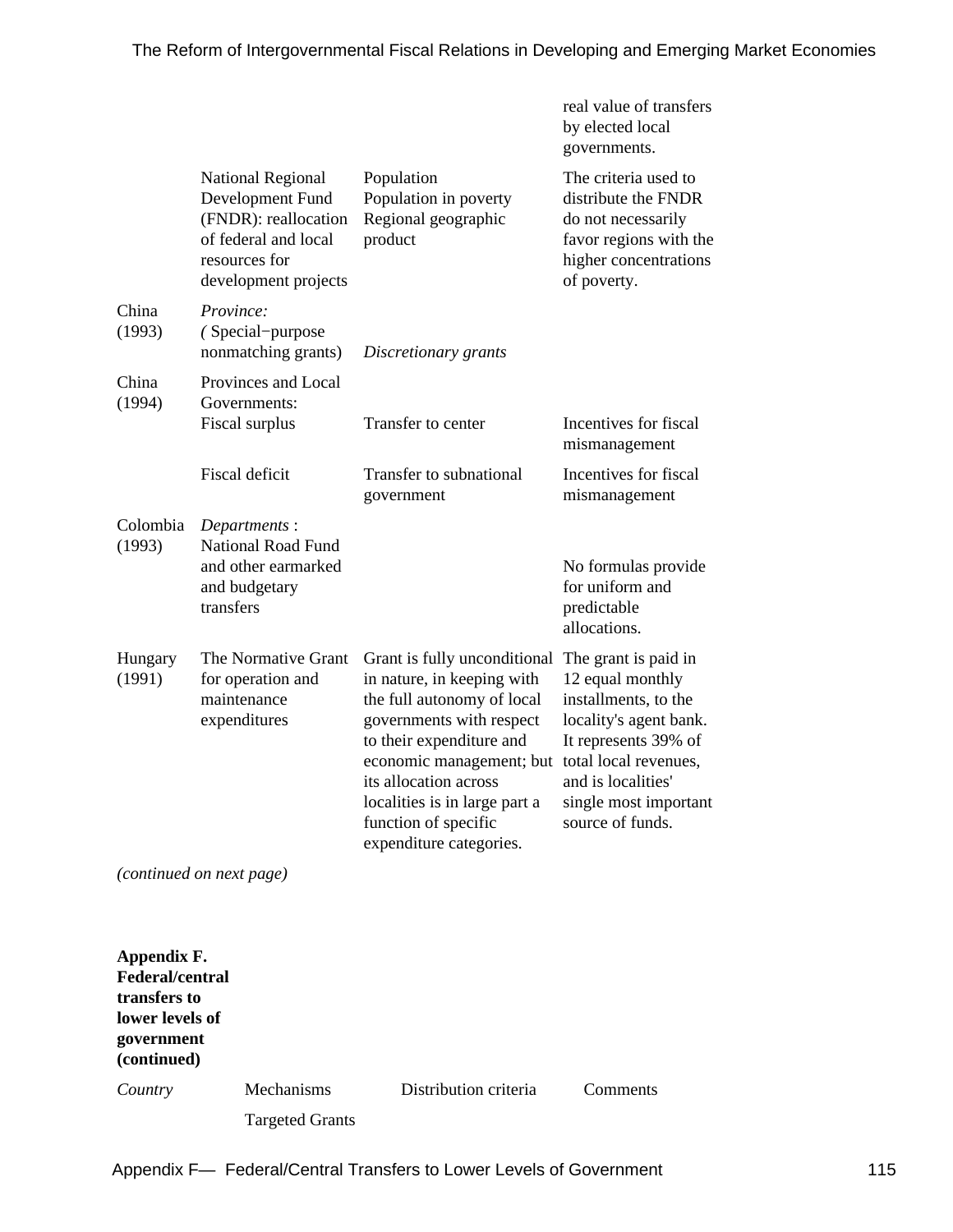| Hungary (1991)<br>(continued) |                                                                                                                                               | Made available to<br>localities undertaking<br>investments consistent<br>with central government<br>priorities. Localities<br>have a right to grants for<br>all investments meeting<br>the criteria set forth in<br>the law. The matching<br>requirement differs by<br>sector, ranging from<br>25% to 60%. These<br>matching requirements<br>are not fixed by law.<br>Grants are allocated on a<br>competitive basis. |                                                                                                                             |
|-------------------------------|-----------------------------------------------------------------------------------------------------------------------------------------------|-----------------------------------------------------------------------------------------------------------------------------------------------------------------------------------------------------------------------------------------------------------------------------------------------------------------------------------------------------------------------------------------------------------------------|-----------------------------------------------------------------------------------------------------------------------------|
|                               | Specific (addressed)<br>grants, intended to<br>finance the<br>completion of<br>ongoing investments<br>initiated during the<br>earlier regime. | There is no matching<br>requirement but the<br>funds have to be spent<br>only on the intended<br>investment. Eligibility<br>criteria are broadly<br>defined to include<br>projects that are large, of<br>regional importance, and<br>serve a diverse<br>population.                                                                                                                                                   | In 1991, 3.2% of<br>total local revenues<br>were allocated to<br>this grant, but this<br>amount declined in<br>later years. |
|                               | Grants for<br>"Distressed<br>Localities"                                                                                                      | Beneficiaries appear to<br>include localities whose<br>population structure (old<br>age pensioners;<br>unemployed) implies a<br>limited tax base or<br>personal income tax<br>share. These funds are<br>intended to meet only<br>current account<br>shortfalls, and are for<br>municipalities that<br>cannot meet even<br>minimal maintenance<br>and ongoing<br>expenditure.                                          |                                                                                                                             |
| India (1989)                  | <b>Finance Commission</b>                                                                                                                     |                                                                                                                                                                                                                                                                                                                                                                                                                       |                                                                                                                             |
|                               | (i) Unconditional                                                                                                                             | Projected budget deficits<br>for the next five-year<br>period                                                                                                                                                                                                                                                                                                                                                         |                                                                                                                             |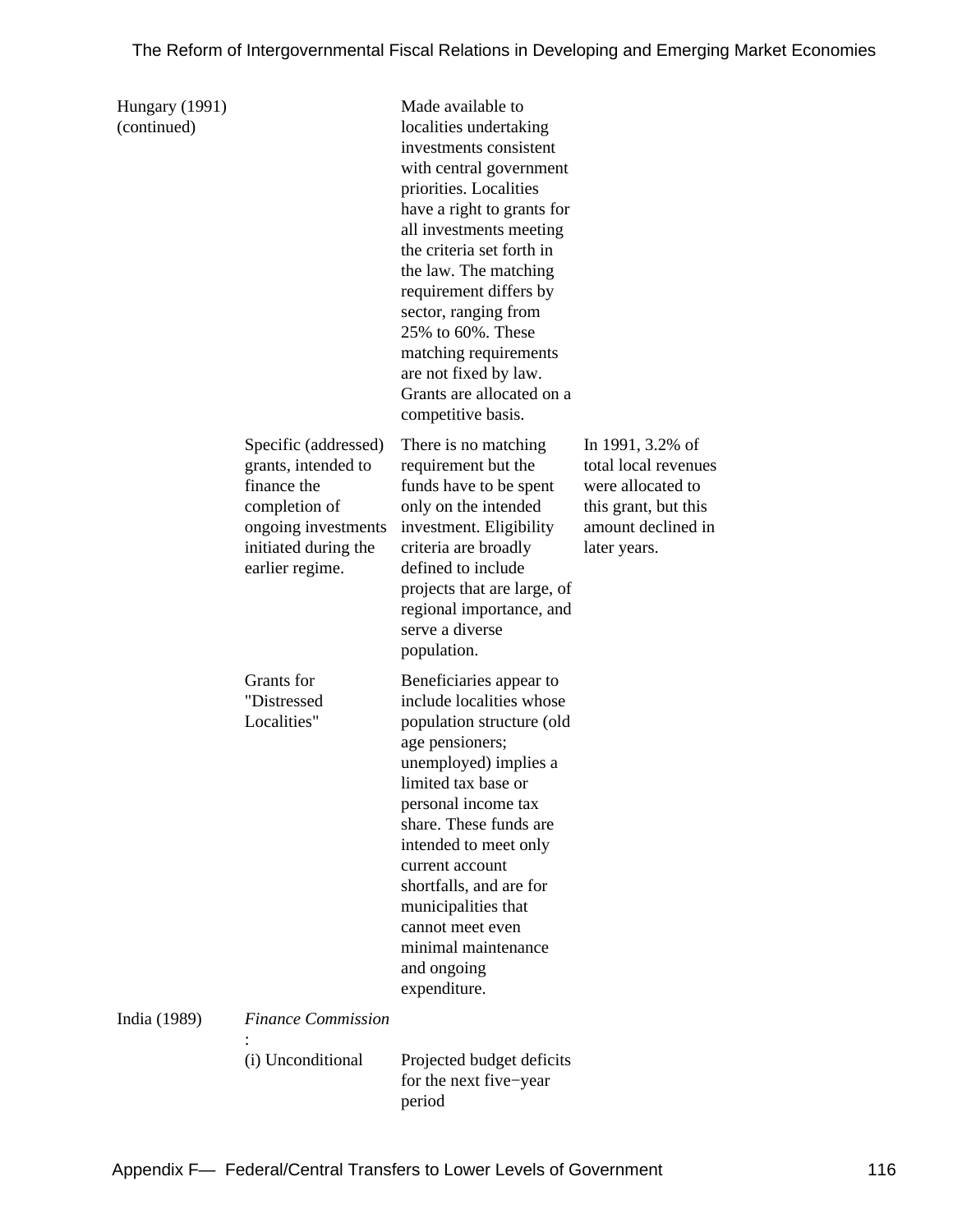|                  | (ii) Conditional                                                                                                                             | Disaster relief                                                                                                                                                                                                   |                                                                                                                          |
|------------------|----------------------------------------------------------------------------------------------------------------------------------------------|-------------------------------------------------------------------------------------------------------------------------------------------------------------------------------------------------------------------|--------------------------------------------------------------------------------------------------------------------------|
|                  | <b>Nonstautory</b><br>Transfers:<br>(Transfers made<br>outside the Finance<br>Commission)<br>(i) Planning<br>Commission (plan<br>assistance) | For schemes approved<br>by the Commission<br>$\bullet$ Population (60%)<br>• Tax effort $(10\%)$<br>• Backwardness (per<br>capita income relative to<br>national average) (20%)<br>• Special problems<br>$(10\%)$ | Diretionary<br>transfers account<br>for over 50% of all<br>transfers and often<br>lack objective<br>allocation criteria. |
|                  | federal discretionary<br>grants                                                                                                              | (ii) Other conditional Often these are matching<br>grants (see comment for<br>nonstatutory transfers<br>above)                                                                                                    |                                                                                                                          |
| Indonesia (1993) | Specific-purpose<br>grants:                                                                                                                  | $(1986/87: 86.8\% \text{ of all})$<br>grants)                                                                                                                                                                     |                                                                                                                          |
|                  | • Autonomous<br>subsidies (SDO)<br>$(66.9\% \text{ of all grants})$                                                                          |                                                                                                                                                                                                                   | Subsidies are to pay<br>wages and salaries<br>of subnational<br>government<br>employees.                                 |
|                  | • Soil Conservation<br>Program $(1.1\% \text{ of all})$<br>grants)                                                                           | • Land to be regreened<br>• Area to be conserved                                                                                                                                                                  | • Field staff<br>requirements                                                                                            |
|                  | • Development of<br>Primary School<br>Program (0.6% of all<br>grants)                                                                        | Funds are disbursed<br>against school bills paid<br>by school boards                                                                                                                                              |                                                                                                                          |
|                  | • Health Services<br>Program (2.9% of all population criteria<br>grants)                                                                     | Financial supervision;                                                                                                                                                                                            |                                                                                                                          |
|                  | • Road and Bridge<br>Construction<br>Program (3.3% of all<br>grants)                                                                         | The grant is based on a<br>formula that takes into<br>consideration the length<br>and condition of the road<br>and the unit cost of<br>construction.                                                              |                                                                                                                          |
|                  |                                                                                                                                              |                                                                                                                                                                                                                   |                                                                                                                          |

(table continued on next page)

(table continued from previous page)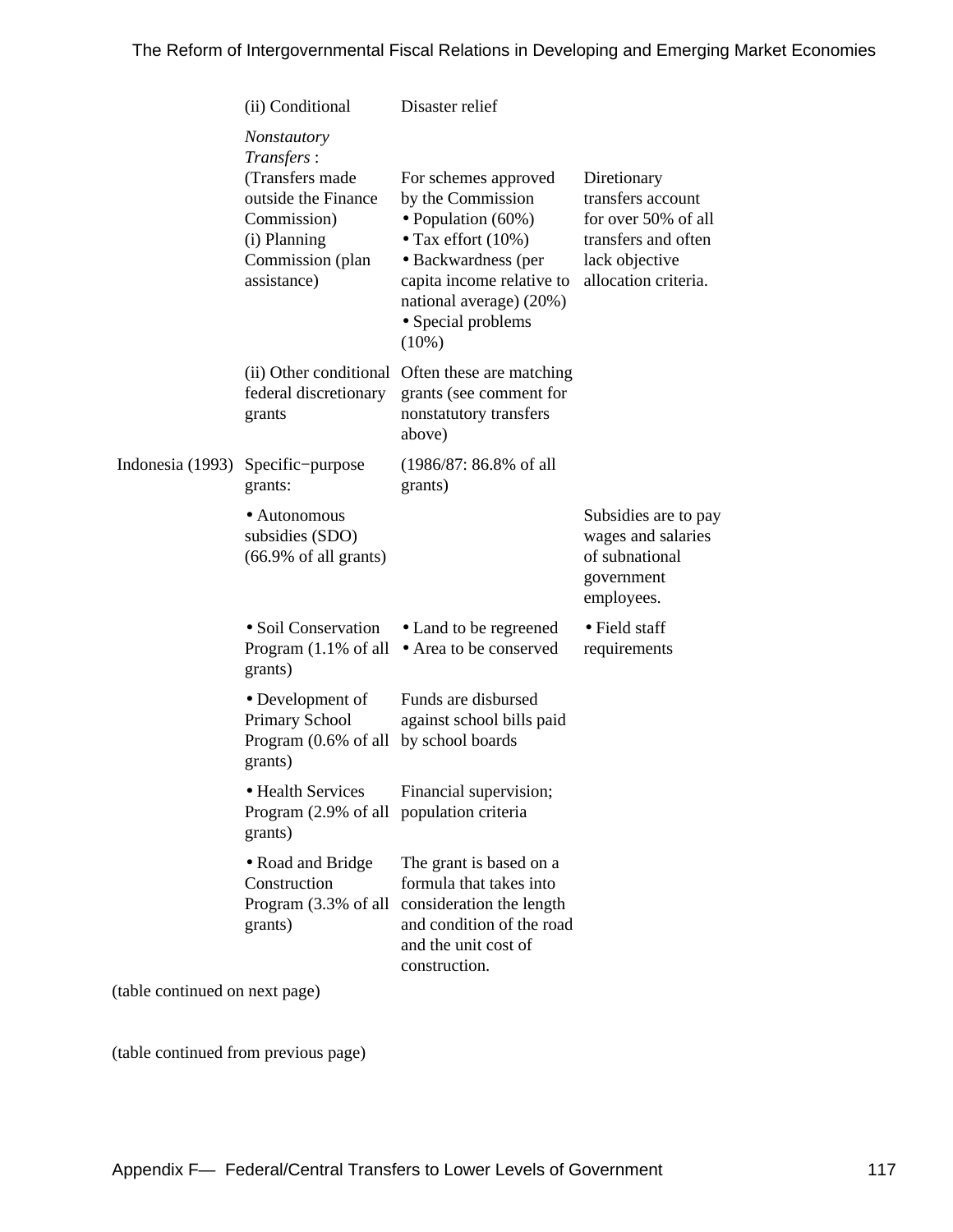| Country                            | Mechanisms                                                     | Distribution criteria                                                                                                                                                                                                                  | Comments                                                                                  |
|------------------------------------|----------------------------------------------------------------|----------------------------------------------------------------------------------------------------------------------------------------------------------------------------------------------------------------------------------------|-------------------------------------------------------------------------------------------|
| Indonesia<br>(1993)<br>(continued) | Block grants (13.2%)<br>of all grants)                         |                                                                                                                                                                                                                                        |                                                                                           |
|                                    | • Village<br>Development<br>Program (2.5% of all<br>grants)    | $\bullet$ Rp 4.5 million per<br>village                                                                                                                                                                                                | Program is to<br>encourage communal<br>activities of the<br>villages.                     |
|                                    | • Municipal<br>Development<br>Program (5.6% of all<br>grants)  | • Rp 4,000 per capita<br>• Rp 750 million<br>minimum subsidy per<br>municipality                                                                                                                                                       | Program is to create<br>and improve<br>employment and<br>participation in<br>development. |
|                                    | • Provincial<br>Development<br>Program (7.1% of all<br>grants) | • Equal shares                                                                                                                                                                                                                         | Program is to<br>harmonize sectoral<br>and regional<br>development.                       |
| Japan<br>(1991)                    | <b>National Treasury</b><br><b>Obligatory Share</b>            | Disbursements to local<br>public bodies are for part<br>or all of specific local<br>expenditures on functions<br>under the responsibility of<br>the central government or<br>under the concurrent<br>responsibility of both<br>levels. |                                                                                           |
|                                    | <b>National Treasury</b><br>Grants-in-Aid                      | Disbursements to execute<br>specific services or to<br>render financial<br>assistance.                                                                                                                                                 |                                                                                           |
| Malaysia<br>(1991)                 | States:<br><b>Capitation Grant</b>                             | • Adult population<br>(In 1982: M\$15 per capita)<br>for the first $50,000$ of<br>population and then<br>dropping to M\$4 for<br>population over 200,000.)                                                                             |                                                                                           |
|                                    | Revenue Growth<br>Grant                                        | $\bullet$ Population (50%)<br>• 10 poorer states, on the<br>basis of growth in per<br>capita State Domestic<br>Product (50%)                                                                                                           |                                                                                           |
|                                    | <b>State Road Grant</b>                                        | • Mileage of state roads<br>that meets federal<br>standards                                                                                                                                                                            |                                                                                           |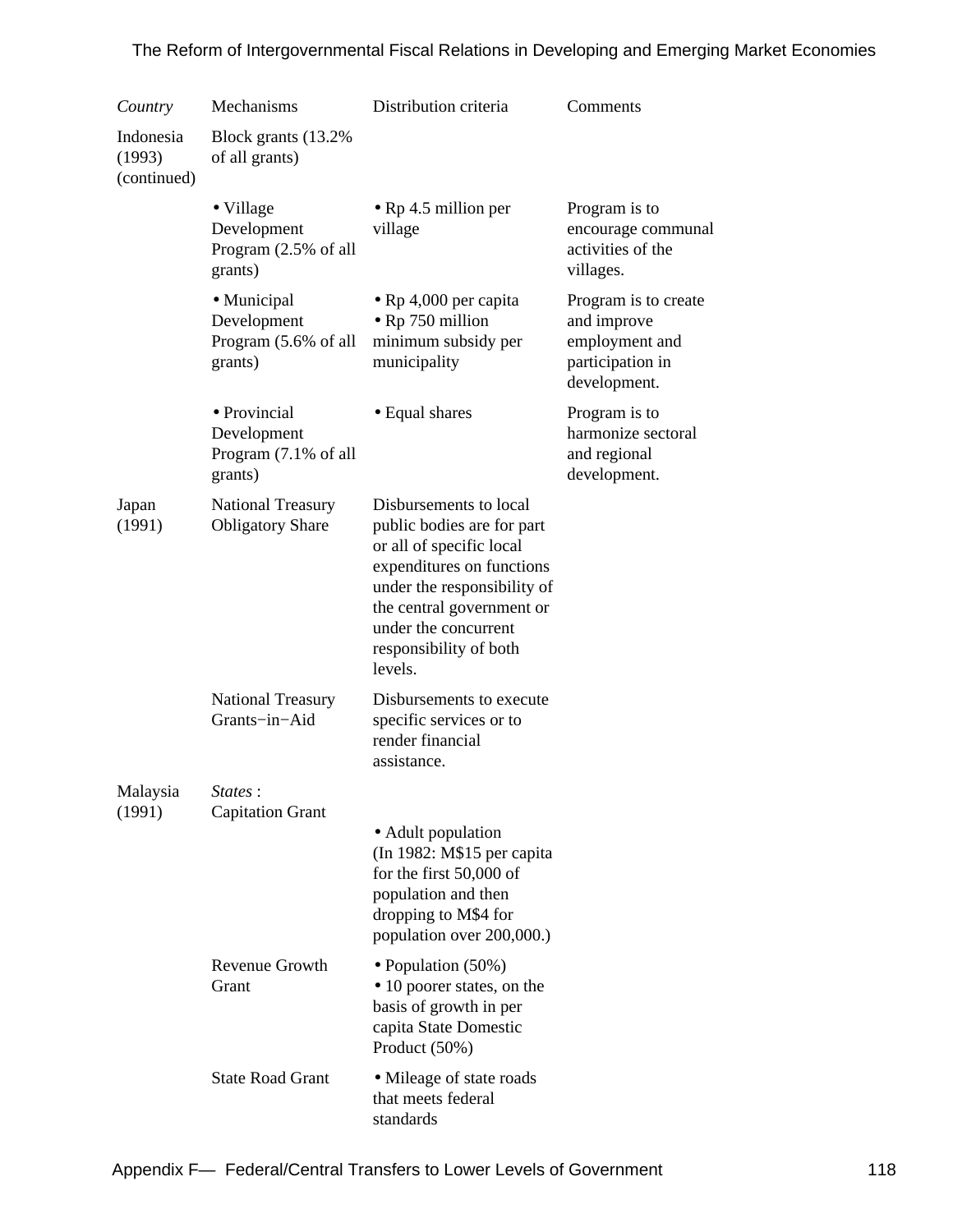|                          | Stage of Economic<br>Development Grants,<br><b>Commodity Export</b><br>Grants, and other<br>specific grants for<br>approved schemes                   | • Average cost of<br>maintaining a mile of road<br>The criteria are not well<br>defined (adult population<br>and relative backwardness<br>are common factors). |                                                                                                                                                                                                                                                                                            |
|--------------------------|-------------------------------------------------------------------------------------------------------------------------------------------------------|----------------------------------------------------------------------------------------------------------------------------------------------------------------|--------------------------------------------------------------------------------------------------------------------------------------------------------------------------------------------------------------------------------------------------------------------------------------------|
|                          | <b>State Reserve Fund</b>                                                                                                                             | Fund is to assist states<br>experiencing<br>extraordinary problems. It<br>is occasionally used to<br>help states balance their<br>budgets.                     | "Deficit Grants"<br>provide perverse<br>incentives.                                                                                                                                                                                                                                        |
|                          | Special grant to the<br>states of Sabah and<br>Sarawak                                                                                                | 40% of incremental state<br>revenues since 1963                                                                                                                |                                                                                                                                                                                                                                                                                            |
|                          | Local Governments:<br>Operating grant from<br>federal government<br>(annual)                                                                          | Adult population, local<br>revenue generation                                                                                                                  |                                                                                                                                                                                                                                                                                            |
| Mexico<br>(1991)         | Federal-to-states<br>program: Normally<br>51% of total sources<br>of state funds. These<br>are programs directed<br>by central agencies<br>(COPLADE). | Allocation criteria are<br>internal to each federal<br>ministry. Each year's<br>allocation is based on the<br>previous year's level of<br>execution.           | States typically<br>"match" at 20% or so<br>of federal<br>contributions,<br>although states have<br>an incentive to<br>increase their<br>contribution.<br>Criticized as being<br>contrary to the spirit<br>of decentralization<br>and as not being able<br>to reflect local<br>priorities. |
| (continued on next page) |                                                                                                                                                       |                                                                                                                                                                |                                                                                                                                                                                                                                                                                            |

**Appendix F. Federal/central transfers to lower levels of government (continued)**

*Country* Mechanisms Distribution criteria Comments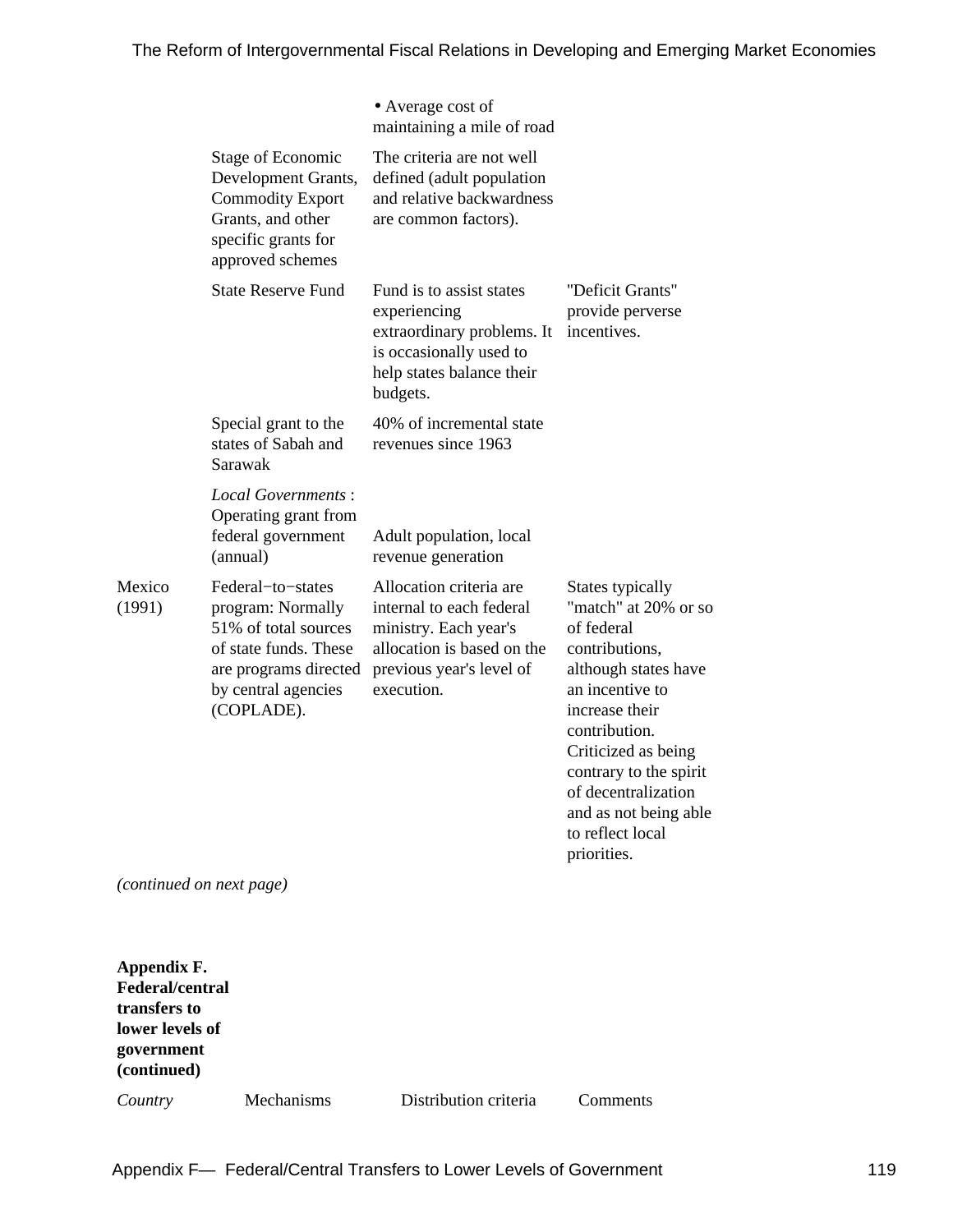| Mexico (1991)<br>(continued) | Convenio Unicos de<br>desarollo (CUD):<br>federal matching<br>specific-purpose<br>grants (awarded<br>annually).                                                          | No clear allocation<br>criteria                                                                                                                                                                                                                    | Grants provided to<br>cover provincial<br>deficits and to give<br>incentive to<br>investment projects.<br>The budgetary<br>situation in Mexico<br>has caused a<br>substantial cut in<br>these programs,<br>delaying the low of<br>funds and causing a<br>stop-go execution<br>of projects. |
|------------------------------|--------------------------------------------------------------------------------------------------------------------------------------------------------------------------|----------------------------------------------------------------------------------------------------------------------------------------------------------------------------------------------------------------------------------------------------|--------------------------------------------------------------------------------------------------------------------------------------------------------------------------------------------------------------------------------------------------------------------------------------------|
| Nigeria (1986)               | States:<br>Conditional grants<br>for approved projects No clear criteria<br>on agriculture,<br>education, health,<br>and water supply                                    | In some cases, the<br>prevailing criteria are:<br>• Population<br>• Equal shares.                                                                                                                                                                  |                                                                                                                                                                                                                                                                                            |
|                              | <b>Local Governments:</b><br>Pension Fund for<br>Local Governments;<br>and funds training<br>local officials<br>(contributions from<br>all three tiers of<br>government) |                                                                                                                                                                                                                                                    |                                                                                                                                                                                                                                                                                            |
| Pakistan (1992)              | <i>Provinces</i> :<br>Grants-in-Aid: $(i)$<br><b>Block</b> grants                                                                                                        | Punjab: Rs 1,000<br>million per year for 3<br>years. Sind: Rs 700<br>million per year for 5<br>years. Northwestern<br><b>Frontier Province: Rs</b><br>200 million per year for<br>3 years. Baluchistan: Rs<br>100 million per year for<br>3 years. |                                                                                                                                                                                                                                                                                            |
|                              | (ii) Specific transfers                                                                                                                                                  | Transfers are to finance<br>"provincial outlays on<br>behalf of the center."<br>These grants are<br>specific for<br>development, highways,<br>natural calamities, etc.                                                                             | The interprovincial<br>distribution of these<br>grants has witnessed<br>erratic fluctuations.                                                                                                                                                                                              |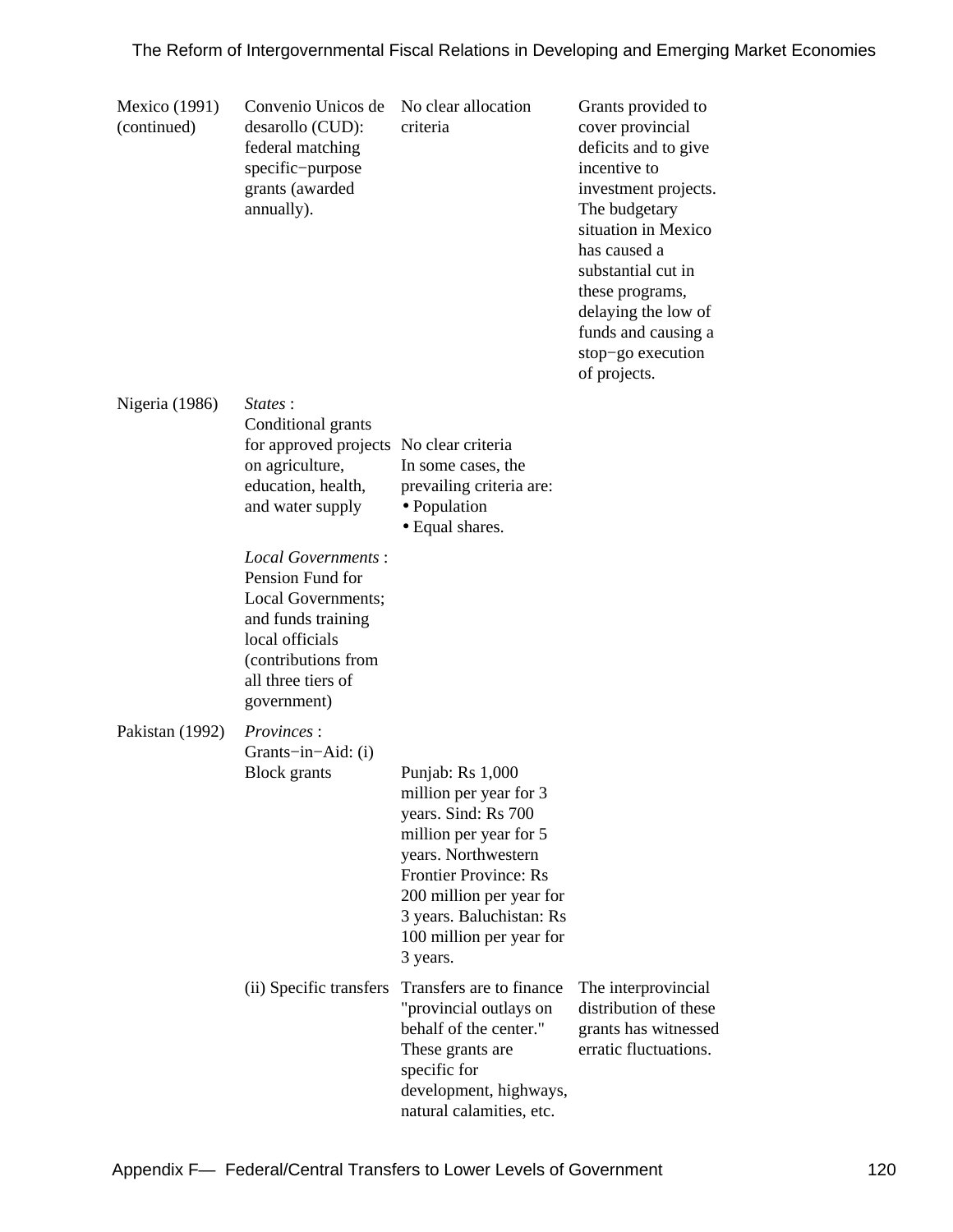|                                | (iii) Grants for<br>budgetary support                                                                                                                                                         | Revenue deficits grants<br>discontinued in 1992                                                                                                                                               | Incentives for fiscal<br>mismanagement                                                                                                                                                                                             |
|--------------------------------|-----------------------------------------------------------------------------------------------------------------------------------------------------------------------------------------------|-----------------------------------------------------------------------------------------------------------------------------------------------------------------------------------------------|------------------------------------------------------------------------------------------------------------------------------------------------------------------------------------------------------------------------------------|
|                                | (iv) Development<br>grant for education                                                                                                                                                       | Excess of education<br>expenditures over 1983<br>levels                                                                                                                                       | Incentive for higher<br>education<br>expenditures                                                                                                                                                                                  |
|                                | (v) Discretionary<br>grants                                                                                                                                                                   | Arbitrary                                                                                                                                                                                     |                                                                                                                                                                                                                                    |
|                                | Special<br>Development<br>Program (SDP)                                                                                                                                                       | $\bullet$ Program is to<br>supplement provinces'<br>efforts in the<br>development of selected<br>backward regions.<br>Assistance is available<br>only for projects<br>approved by the center. |                                                                                                                                                                                                                                    |
|                                | Provincial Annual<br>Development Plan<br>Assistance (PADP)                                                                                                                                    | Plan approval process                                                                                                                                                                         | The size of the funds<br>to be distributed<br>fluctuates in view of<br>the resource<br>constraints and<br>priorities of the<br>center.                                                                                             |
|                                | Local governments                                                                                                                                                                             | Complex negotiations<br>with each local<br>government                                                                                                                                         |                                                                                                                                                                                                                                    |
| Papua New<br>Guinea (1991)     | Derivation grants:<br>Amount is 1.25% of<br>the value of goods<br>exported from the<br>province during the<br>preceding fiscal<br>year. If this is a<br>negative value, the<br>grant is zero. | • Derivation<br>The total derivation<br>grant is the above<br>amount minus the value<br>of royalties paid to the<br>province during the<br>year of calculation.                               | The following<br>formula was<br>proposed in 1989:<br>PDER $R*E*(I+RE)$<br>where PDER is<br>present derivation, R<br>is 125%, E is FOB<br>value of provincial<br>exports, and RE is<br>the rate of growth of<br>provincial exports. |
|                                | Conditional, staffing<br>and other grants:                                                                                                                                                    | Medium-term<br>development plan                                                                                                                                                               |                                                                                                                                                                                                                                    |
| (table continued on next page) |                                                                                                                                                                                               |                                                                                                                                                                                               |                                                                                                                                                                                                                                    |

(table continued from previous page)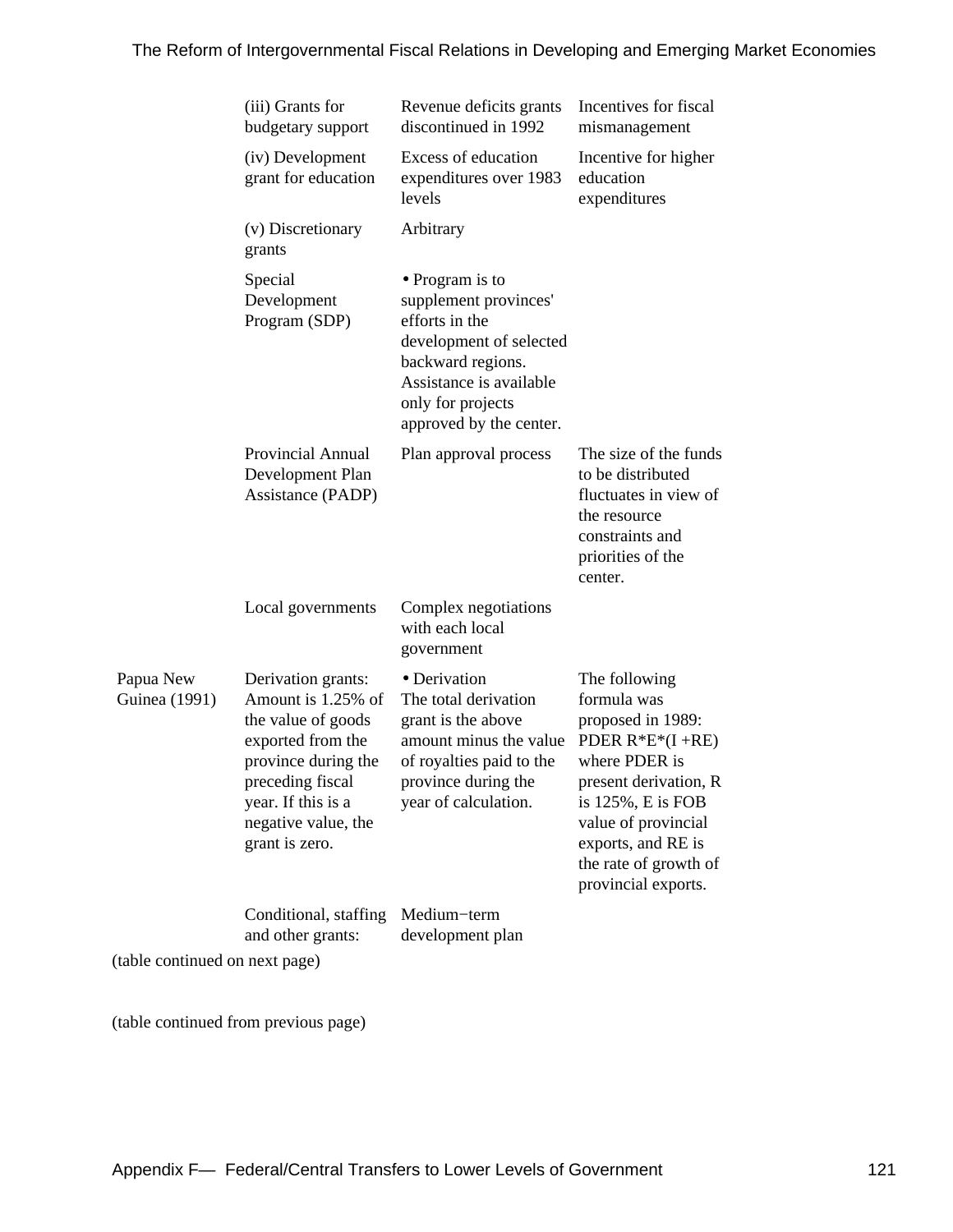| Country                                      | Mechanisms                               | Distribution criteria                                                                                                                                                                                                                                                                                                                                                                                                                                                                                       | Comments                                                                                                                                                                                                                                                                                                                                                                                                             |
|----------------------------------------------|------------------------------------------|-------------------------------------------------------------------------------------------------------------------------------------------------------------------------------------------------------------------------------------------------------------------------------------------------------------------------------------------------------------------------------------------------------------------------------------------------------------------------------------------------------------|----------------------------------------------------------------------------------------------------------------------------------------------------------------------------------------------------------------------------------------------------------------------------------------------------------------------------------------------------------------------------------------------------------------------|
| Papua New<br>Guinea<br>(1991)<br>(continued) | (i) Public Investment<br>Programme (PIP) |                                                                                                                                                                                                                                                                                                                                                                                                                                                                                                             |                                                                                                                                                                                                                                                                                                                                                                                                                      |
|                                              | (ii) Staffing grants                     | Payments are equal to all<br>provinces for public<br>servants carrying out<br>national functions at the<br>provincial level and are<br>increased by a constant<br>amount every year.                                                                                                                                                                                                                                                                                                                        |                                                                                                                                                                                                                                                                                                                                                                                                                      |
| Philippines<br>(1991)                        | Central government<br>grants             | Ad hoc criteria                                                                                                                                                                                                                                                                                                                                                                                                                                                                                             | Grants have not been<br>automatically<br>released in<br>accordance with the<br>law. They do not take<br>into account fiscal<br>effort. Because they<br>are distributed on an<br>ad hoc basis, they<br>hamper long-term<br>planning by<br>recipients. Increased<br>degree of<br>decentralization is<br>quite high on the<br>present political<br>agenda.                                                              |
| Poland<br>(1991)                             | <b>Block</b> grants                      | Grants are given to all<br>gminas by the Ministry of<br>Finance, according to a<br>complex formula. There<br>are three main components<br>or elements to the block<br>grant:<br>(i) a needs element, which<br>amounted to about 40% of<br>the total in 1991.<br>(ii) an equalization<br>element, which amounted<br>to about 59%, and<br>(iii) an investment element,<br>for about 10%. The<br>"needs" element takes<br>population into account,<br>but gives additional money<br>for special needs, such as | A fourth element,<br>relative to education,<br>is often presented as<br>being a component of<br>the allocation<br>formula. About 95<br>gminas took over<br>primary education,<br>signed contracts to<br>that effect with the<br>Ministry of Finance,<br>and receive grants for<br>that purpose. But<br>these grants are<br>earmarked for<br>primary education,<br>and should be<br>considered as specific<br>grants. |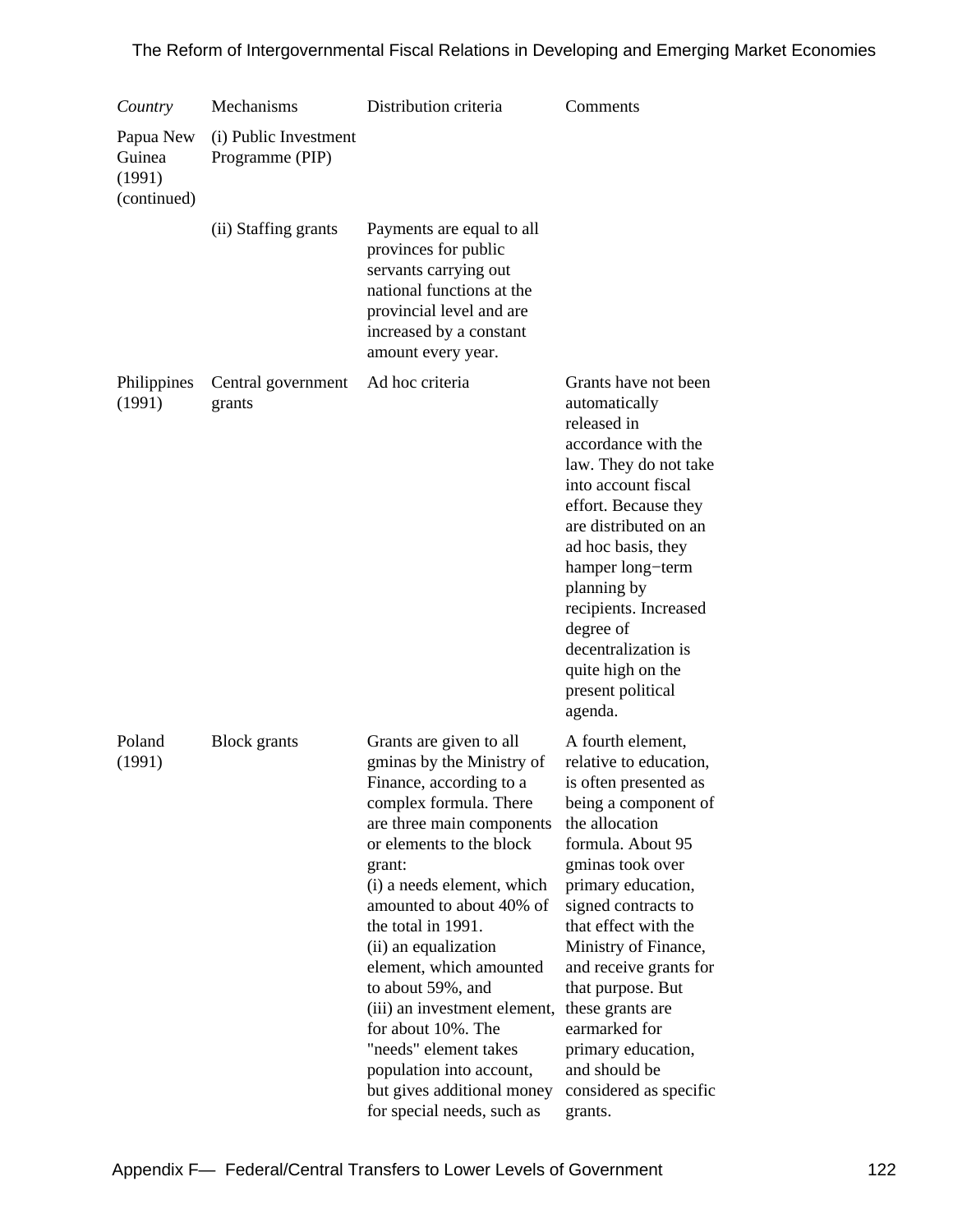|                   |                              | those associated with the<br>existence of a national<br>infrastructure or with<br>degraded environmental<br>conditions. The<br>equalization element<br>compensates partially<br>differences in estimated<br>own source revenues of<br>gminas, according to the<br>following formula:<br>$E = P * 0.9 * (0.85 *$<br>$B-A$ ),<br>where E is the amount of<br>the equalization element<br>received by a given gmina,<br>P the population of the<br>gmina, A the average<br>estimated per capita<br>own-resources of all<br>Polish gminas, and B the<br>estimated per capita own<br>revenues of the gminas.<br>The investment element is<br>determined as a function of<br>the share of planned<br>investment expenditures in<br>total planned expenditures. |                                                                                                                                                                                                                                                                                                                         |
|-------------------|------------------------------|----------------------------------------------------------------------------------------------------------------------------------------------------------------------------------------------------------------------------------------------------------------------------------------------------------------------------------------------------------------------------------------------------------------------------------------------------------------------------------------------------------------------------------------------------------------------------------------------------------------------------------------------------------------------------------------------------------------------------------------------------------|-------------------------------------------------------------------------------------------------------------------------------------------------------------------------------------------------------------------------------------------------------------------------------------------------------------------------|
|                   | Specific grants              | Grants are received from<br>voivodships<br>(administrative regions of<br>the Polish central<br>government) and are<br>earmarked for specific<br>purposes, such as road<br>construction or welfare.                                                                                                                                                                                                                                                                                                                                                                                                                                                                                                                                                       | While the average<br>share of transfers<br>earmarked for<br>own-functions in<br>total fiscal transfers<br>executed is low, it is<br>significant for its<br>recipients: for village<br>recipients, transfers<br>ranged between 30<br>and 37%, for towns,<br>between 14 and 37%,<br>and for cities,<br>between 7 and 20%. |
| Romania<br>(1991) | General purpose<br>transfers | Transfers are allocated to<br>local governments on the<br>basis of negotiation and<br>bargaining. Since there is<br>no transparent<br>formula-driven allocation<br>mechanism for distributing                                                                                                                                                                                                                                                                                                                                                                                                                                                                                                                                                            | The present system of<br>transfers appears to<br>be lump-sum. In fact,<br>however, the local<br>branches of the<br>Ministry of Finance<br>continue to supervise                                                                                                                                                         |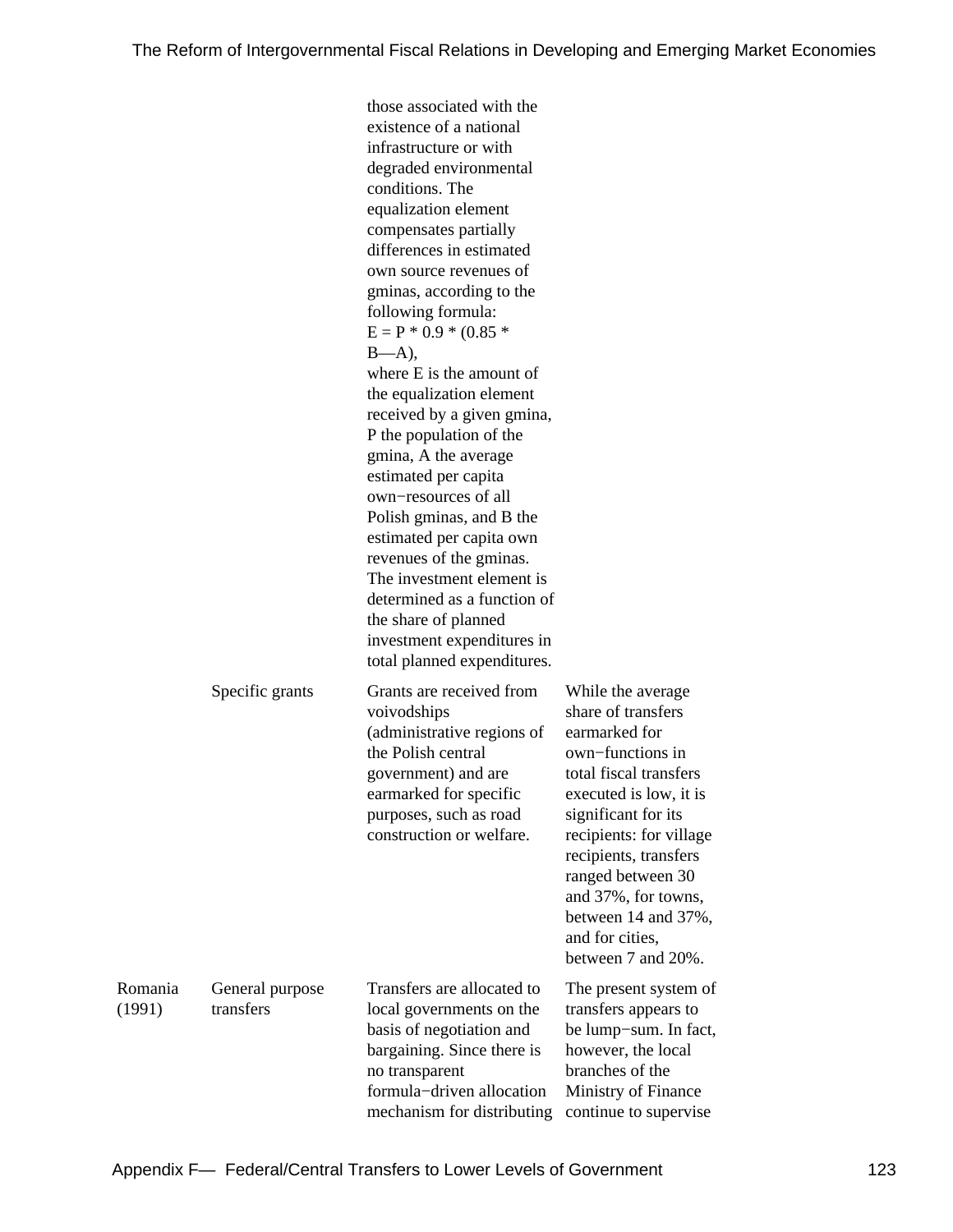government grants, the center controls not only the of local budgets size of the transfers but also who gets them. the implementation closely and to make sure that the targets specified in the local

budgets local budgets

are achieved.

*(continued on next page)*

| Appendix F.<br><b>Federal/central</b><br>transfers to<br>lower levels of<br>government<br>(continued) |                                                                                                             |                                                                                                                         |                                                                                                                                                                                                                                                                                                                          |
|-------------------------------------------------------------------------------------------------------|-------------------------------------------------------------------------------------------------------------|-------------------------------------------------------------------------------------------------------------------------|--------------------------------------------------------------------------------------------------------------------------------------------------------------------------------------------------------------------------------------------------------------------------------------------------------------------------|
| Country                                                                                               | Mechanisms                                                                                                  | Distribution criteria                                                                                                   | Comments                                                                                                                                                                                                                                                                                                                 |
| Russian<br>Federation<br>(1992)                                                                       | $Union-to-Republics$<br>Assistance to<br>backward republics<br>(with contributions<br>from other republics) | The system is a series of<br>ad hoc agreements,<br>bargained and<br>nontransparent.                                     | Recently, many<br>republics have<br>refused to<br>contribute to these<br>centralized funds.<br>Moreover, the<br>differences in the<br>standard of living<br>among the "have"<br>and "have-not"<br>republics (the latter<br>includes mainly the<br>Central Asian<br>republics) have<br>increased rather<br>than declined. |
|                                                                                                       | The Russian system is<br>shared upward, rayons<br>to oblasts, and then to<br>the federal budget.            |                                                                                                                         |                                                                                                                                                                                                                                                                                                                          |
| Thailand (1991)                                                                                       | Grants (subsidies):                                                                                         | Subsidies are to cover<br>services administered by<br>the local governments in the bulk of local<br>lieu of the center. | Usually these<br>subsidies constitute<br>revenues. It is<br>difficult, however,<br>to access the real<br>magnitude of these<br>transfers given that<br>many are made<br>through central                                                                                                                                  |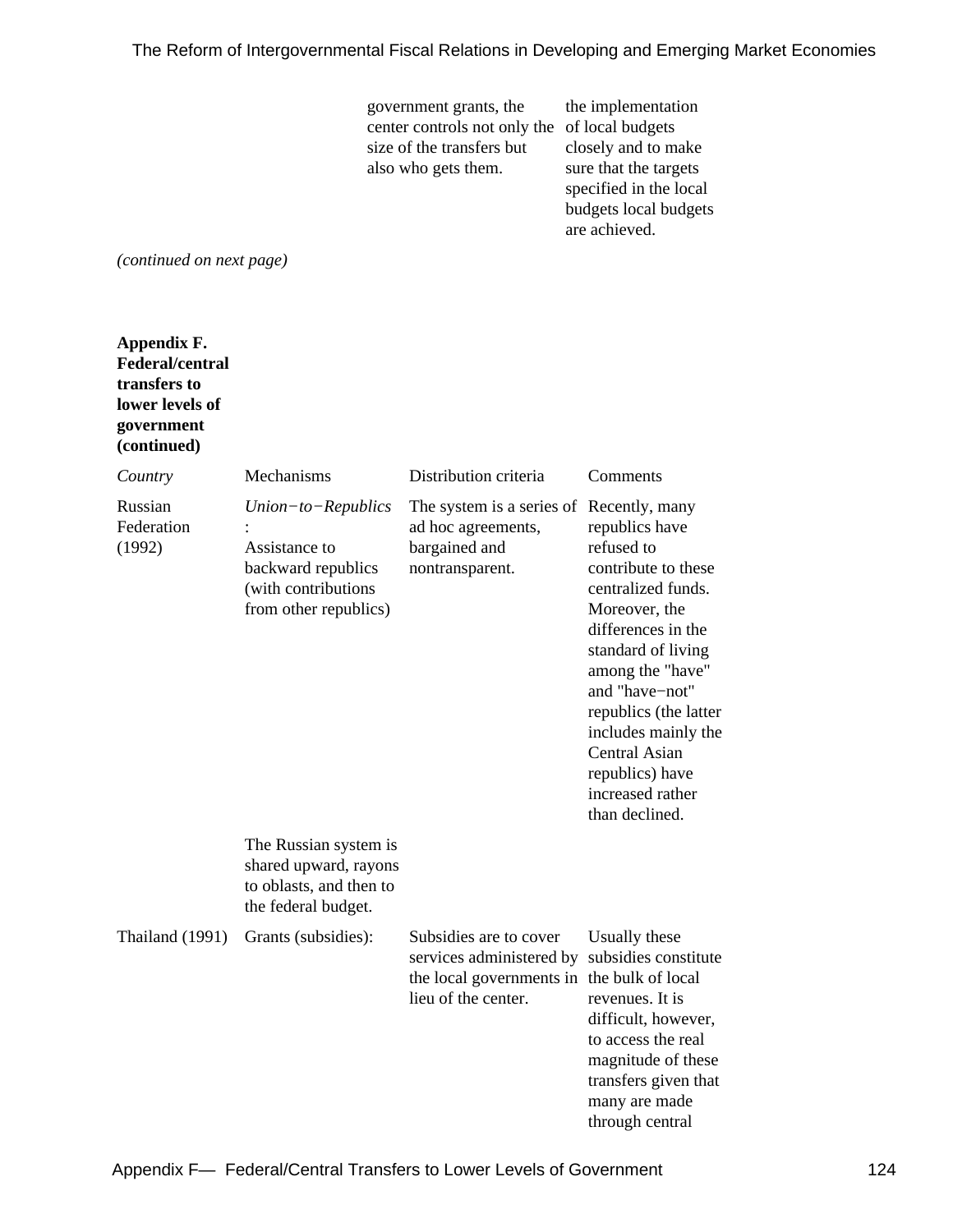|                                                                                                                                                           |                                                                                                                                                       | government<br>enterprises.                                                                                                                                                                                                                      |
|-----------------------------------------------------------------------------------------------------------------------------------------------------------|-------------------------------------------------------------------------------------------------------------------------------------------------------|-------------------------------------------------------------------------------------------------------------------------------------------------------------------------------------------------------------------------------------------------|
| (i) General grant                                                                                                                                         | • Population (60 baht<br>per person)                                                                                                                  |                                                                                                                                                                                                                                                 |
| (ii) Grants for local<br>education                                                                                                                        | Grants are to support<br>compulsory elementary<br>education expenditures.                                                                             | There is evidence<br>of a downward<br>trend in the role of<br>the local<br>governments since<br>1975, coupled with<br>an expansion of<br>central government<br>enterprises.                                                                     |
| (iii) Specific-purpose<br>grants                                                                                                                          | Grants are for public<br>infrastructure<br>construction, relief from<br>disasters, and other<br>tasks on which the<br>center puts a high<br>priority. | This downward<br>trend is observable<br>in the low yields of<br>local taxes—the<br>result of too many<br>exemptions,<br>pervasive evasions,<br>low tax rates, and<br>low elasticity of tax<br>revenues.                                         |
| "Situado<br>Constitutional": 15%<br>of central government<br>revenues transferred<br>to states. The share<br>increases 1% a year to<br>reach 20% in 1994. | Population (70%)<br>Equal share (30%)                                                                                                                 | States have to<br>spend 50% of the<br>Situado in<br>investment but they<br>are not obliged to<br>cofinance or agree<br>with the central<br>government.<br>Problem: The<br>transfer does not<br>take into account<br>redistributive<br>concerns. |
| Investment plan                                                                                                                                           | No clear criteria                                                                                                                                     | The emphasis is on<br>collaboration.<br>States and central<br>governments<br>should agree on<br>how to finance a<br>commonly defined<br>investment plan.                                                                                        |
| Regional<br><b>Compensation Fund:</b><br>constituted by 20% of                                                                                            | Relative needs<br>Relative tax capacity                                                                                                               | This type of grant<br>constitutes a<br>contingency fund.                                                                                                                                                                                        |

Venezuela (1993)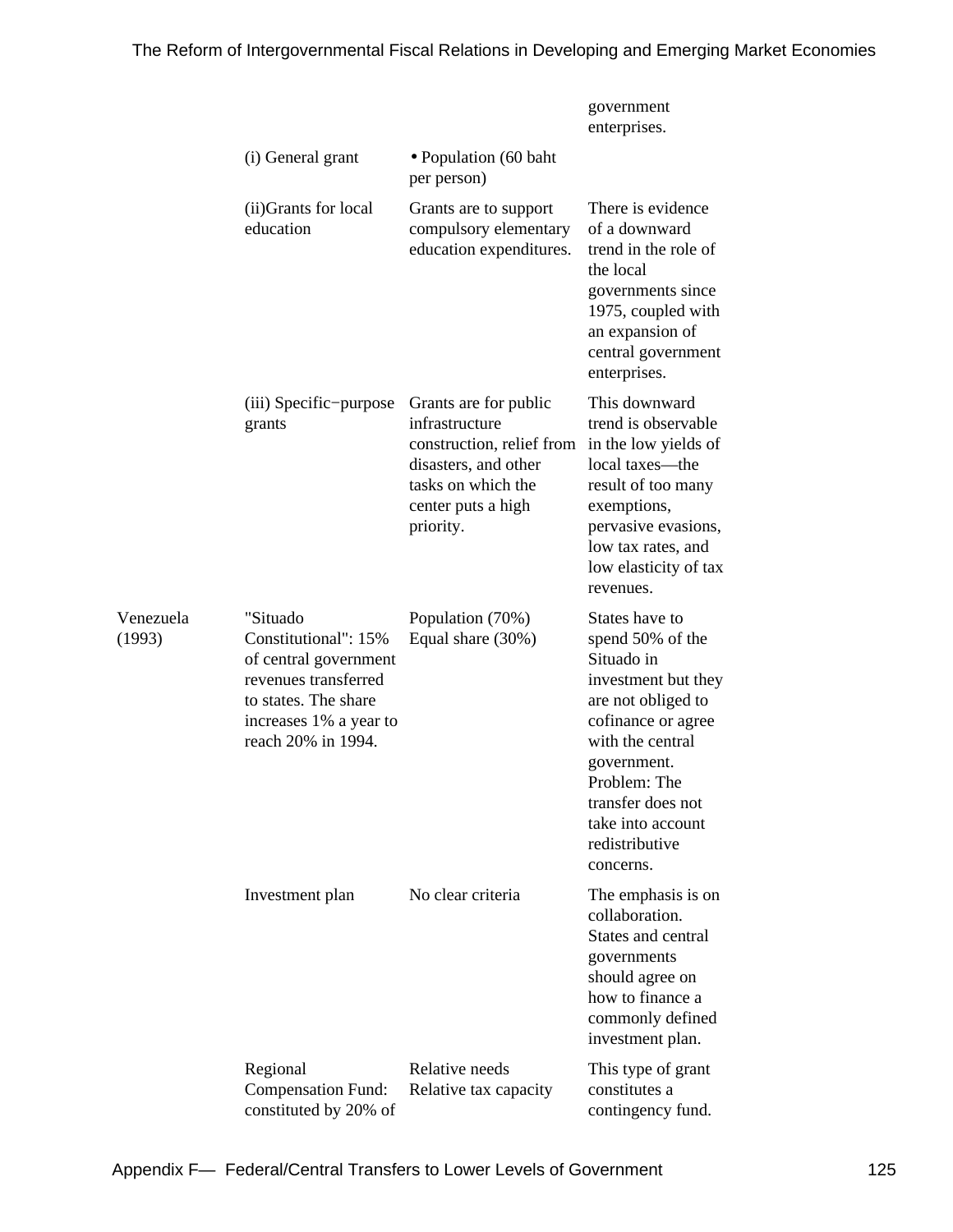|                                                                                                                                                                                                                                                                                                                                                                                                                                     | a fraction of the VAT<br>revenues and taxes on<br>alcohol and tobacco |                                                                                                                                                                                                                                             |                                                                                                                                                                                                                                                                                                                                                                                                                 |  |
|-------------------------------------------------------------------------------------------------------------------------------------------------------------------------------------------------------------------------------------------------------------------------------------------------------------------------------------------------------------------------------------------------------------------------------------|-----------------------------------------------------------------------|---------------------------------------------------------------------------------------------------------------------------------------------------------------------------------------------------------------------------------------------|-----------------------------------------------------------------------------------------------------------------------------------------------------------------------------------------------------------------------------------------------------------------------------------------------------------------------------------------------------------------------------------------------------------------|--|
|                                                                                                                                                                                                                                                                                                                                                                                                                                     | Viet Nam (1991) Transfers to local<br>governments                     | The center distributes<br>some of the funds it<br>collects to poor<br>provinces to help them<br>meet their expenses.<br>There is no fixed<br>schedule that indicates<br>what proportion will be<br>transferred to the local<br>governments. | A majority of<br>government<br>expenditure occurs<br>at the central level.<br>As a result, the<br>fiscal system in<br>Viet Nam relies on<br>a complex series of<br>transfers between<br>provinces and the<br>central<br>government.<br>During 1989 the<br>center transferred<br>244 billion dong to<br>the provinces.<br>Thus, the net<br>transfers from<br>provinces to the<br>center was 822<br>billion dong. |  |
| Source: The<br>data presented in<br>this table were<br>drawn from a<br>large number of<br>sources. Only<br>the major<br>sources for each<br>country are<br>listed below. For<br>a complete list<br>of the articles<br>and documents<br>used, please<br>refer to the<br>bibliography at<br>the end of this<br>paper.<br>Argentina:<br>Campbell,<br>Peterson, and<br>Brakarz (1991);<br>Bangladesh:<br>U.N. (1991).<br>Brazil: Bomfim |                                                                       |                                                                                                                                                                                                                                             |                                                                                                                                                                                                                                                                                                                                                                                                                 |  |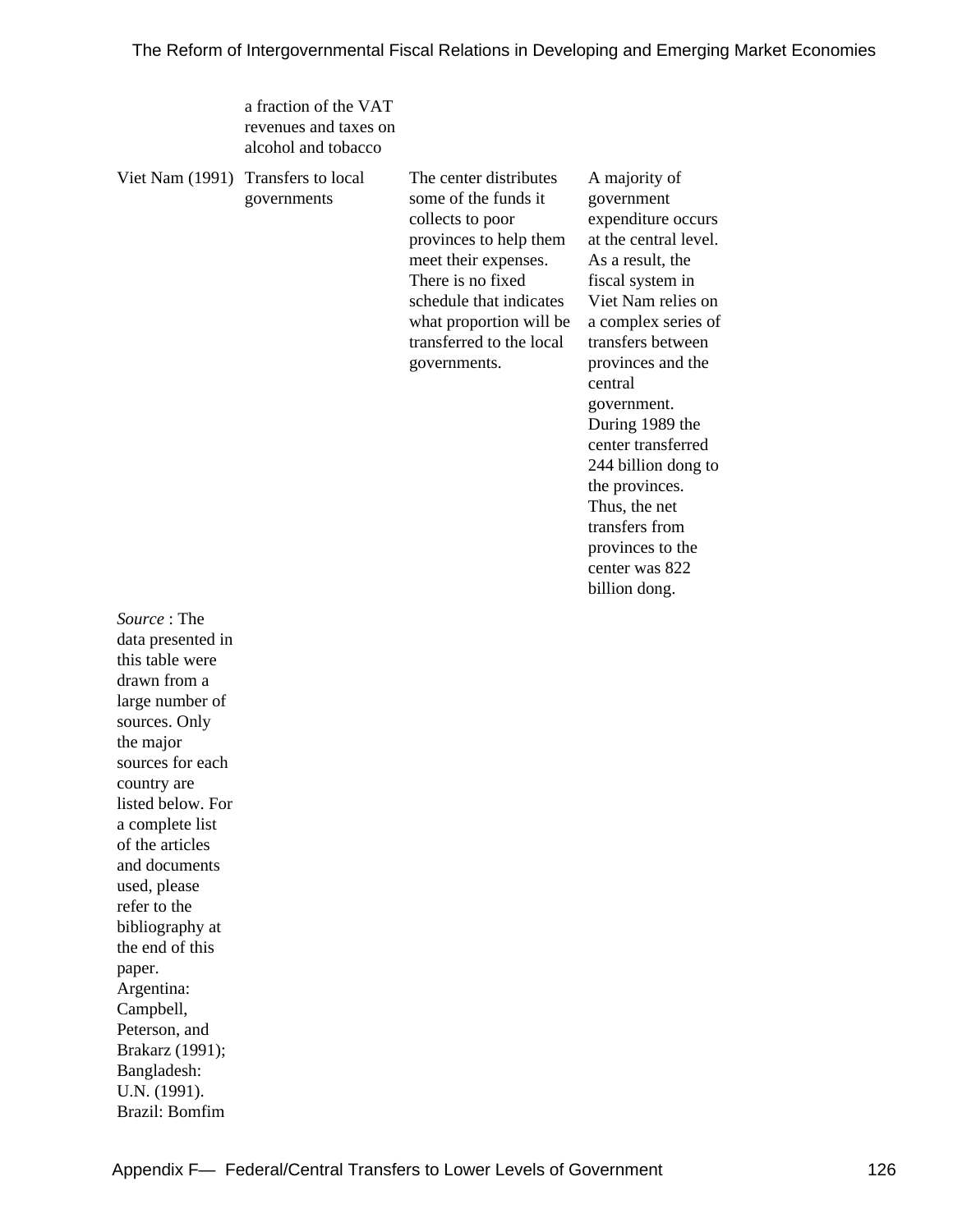and Shah (1991), Shah (1991c). Bulgaria: World Bank unpublished data. Chile: World Bank unpublished data. China: U.N. (1991). Colombia: Bird (1984), Banco de La Republica (1990), Ricardo (1993). Hungary: Bird and Wallich (1992). India: Indian Finance Commission (1989). Indonesia: World Bank unpublished data. Japan: U.N. (1991). Malaysia: U.N. (1991). Mexico: Campbell, Peterson, and Brakarz (1991) Nigeria Ashwe (1986a and b). Pakistan: Akhtar (1990), Jamil (1991). Papua New Guinea: U.N. (1991). Philippines: U.N. (1991). Poland: Bird and Wallich (1993). Romania: Bird and Wallich (1993). unpublished World Bank data. Russian Federation: Alexashenko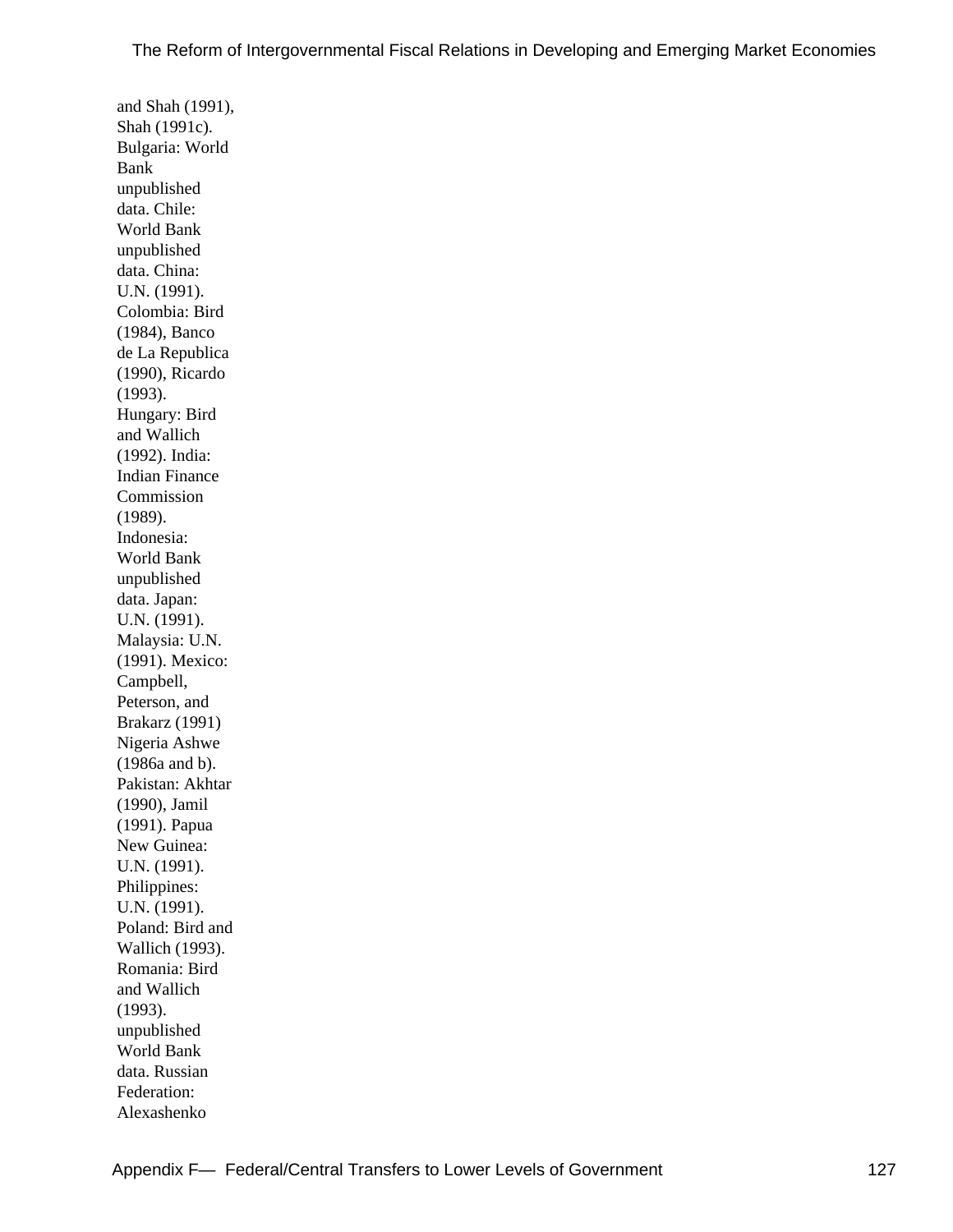(1990). Thailand: U.N. (1991). Venezuela Winkler (1993). Viet Nam: Bird and Wallich (1993).

#### **Appendix G— State Transfers for Local Governments in Selected Countries**

| Country                 | Mechanisms                                                                                           | Distribution criteria                                                                                                                                                                                                                                                                                                                                                                                                                                                                                                                                                                                                                                                       | Comments                                                                                                                                                                                                                                                                                                                                                             |
|-------------------------|------------------------------------------------------------------------------------------------------|-----------------------------------------------------------------------------------------------------------------------------------------------------------------------------------------------------------------------------------------------------------------------------------------------------------------------------------------------------------------------------------------------------------------------------------------------------------------------------------------------------------------------------------------------------------------------------------------------------------------------------------------------------------------------------|----------------------------------------------------------------------------------------------------------------------------------------------------------------------------------------------------------------------------------------------------------------------------------------------------------------------------------------------------------------------|
| Argentina<br>(1993)     | Rural property tax,<br>vehicle tax, and<br>stamp tax: The<br>percentage share<br>varies by province. | Factors used with weights:<br>• Population $(40 \text{ to } 100\%)$<br>$\bullet$ Population growth (1 to<br>3%)<br>• Land surface $(0 \text{ to } 10\%)$<br>• Equal shares (5 to 30%)<br>· Payroll expenditures (0 to<br>25%)<br>$\bullet$ Fiscal effort (0 to 75%).                                                                                                                                                                                                                                                                                                                                                                                                        |                                                                                                                                                                                                                                                                                                                                                                      |
| <b>Brazil</b><br>(1991) | Revenue Sharing:<br>State VAT (ICMS)<br>$(25%$ to<br>municipalities)                                 | Formula:<br>A municipality's share of<br>the distributable pool is<br>given by:<br>$(VA/VAS)*p + X*(I-p)$<br>where VA is Municipalitys<br>value added (average of<br>past two years), VAS is the<br>state's value added, p is the<br>percentage of distributable<br>pool to be distributed<br>according to municipality's<br>contribution to state's value<br>added (by federal law p<br>must be at least 75%), and<br>X is other factors that may<br>enter the criteria for<br>distribution. States are<br>given complete discretion<br>over what, if anything to<br>include in X, e.g., the state<br>of Pará uses:<br>• ratio of municipality to<br>state population (7%) | Major criticism:<br>Municipal tax bases<br>hardly enter into the<br>formulas.<br>• Fiscal equalization<br>by varying the<br>proportion of funds<br>with fiscal capacity<br>(municipal tax bases)<br>is not recognized.<br>• Fiscal effort<br>component is poorly<br>structured and<br>benefits larger<br>municipalities<br>without regard to<br>their fiscal effort. |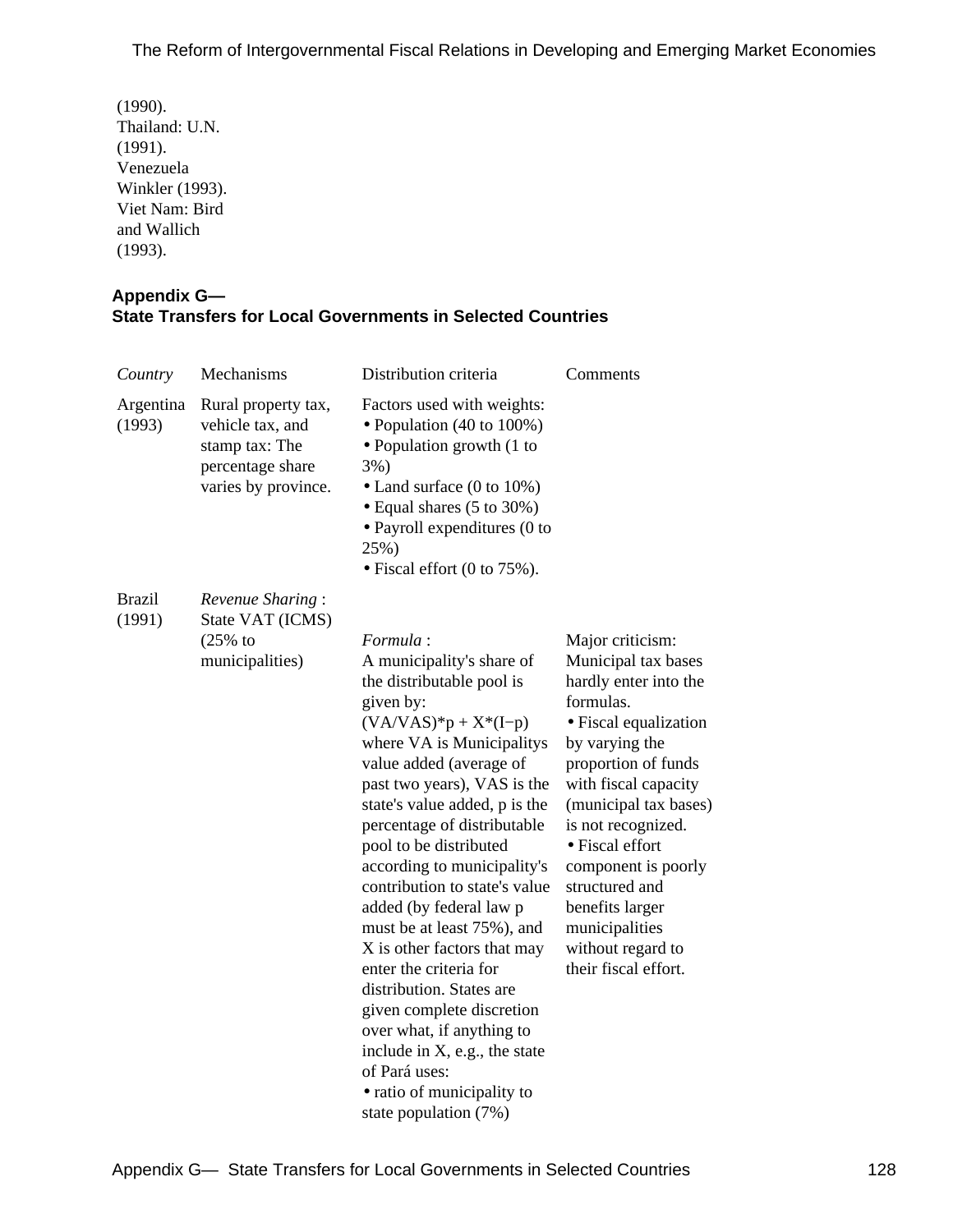|                    |                                                                                                                                                                                                      | • ratio of municipality to<br>state tax receipts (9%)<br>• ratio of municipality to<br>state area $(2\%)$<br>$\bullet$ equal shares (7%).<br>Value added is defined as<br>the value of outflow of<br>$goods + value of$ services<br>rendered within each<br>municipality—value of<br>inflow of goods. |                                                                                                                     |
|--------------------|------------------------------------------------------------------------------------------------------------------------------------------------------------------------------------------------------|-------------------------------------------------------------------------------------------------------------------------------------------------------------------------------------------------------------------------------------------------------------------------------------------------------|---------------------------------------------------------------------------------------------------------------------|
|                    | Motor vehicle<br>registration(50% to<br>municipalities)                                                                                                                                              | Derivation                                                                                                                                                                                                                                                                                            |                                                                                                                     |
|                    | Share of federal tax<br>on industrial products<br>accruing to states as<br>compensation for loss<br>of VAT revenues on<br>account of exports:<br>25% to municipalities<br>(pass-through<br>revenues) | Same as VAT                                                                                                                                                                                                                                                                                           |                                                                                                                     |
|                    | Grants                                                                                                                                                                                               | Discretionary                                                                                                                                                                                                                                                                                         | Specific-purpose<br>transfers: Opaque and<br>arbitrary-large<br>numbers defy<br>analysis.                           |
| China<br>(1993)    | Revenue Sharing:                                                                                                                                                                                     | Each province determines<br>the percentage of tax<br>collections that will be<br>retained by each of its local<br>governments.                                                                                                                                                                        |                                                                                                                     |
|                    | Grants                                                                                                                                                                                               | Discretionary                                                                                                                                                                                                                                                                                         |                                                                                                                     |
| Colombia<br>(1993) | Revenue Sharing:<br>Departments' share of<br>national sales tax<br>collections (40% to<br>municipalities)                                                                                            | • Population                                                                                                                                                                                                                                                                                          | Departments must<br>transfer 28.5% of<br>VAT revenues from<br>the central<br>government to their<br>municipalities. |
|                    | Grants                                                                                                                                                                                               | Discretionary                                                                                                                                                                                                                                                                                         |                                                                                                                     |
|                    |                                                                                                                                                                                                      |                                                                                                                                                                                                                                                                                                       |                                                                                                                     |

*(continued on next page)*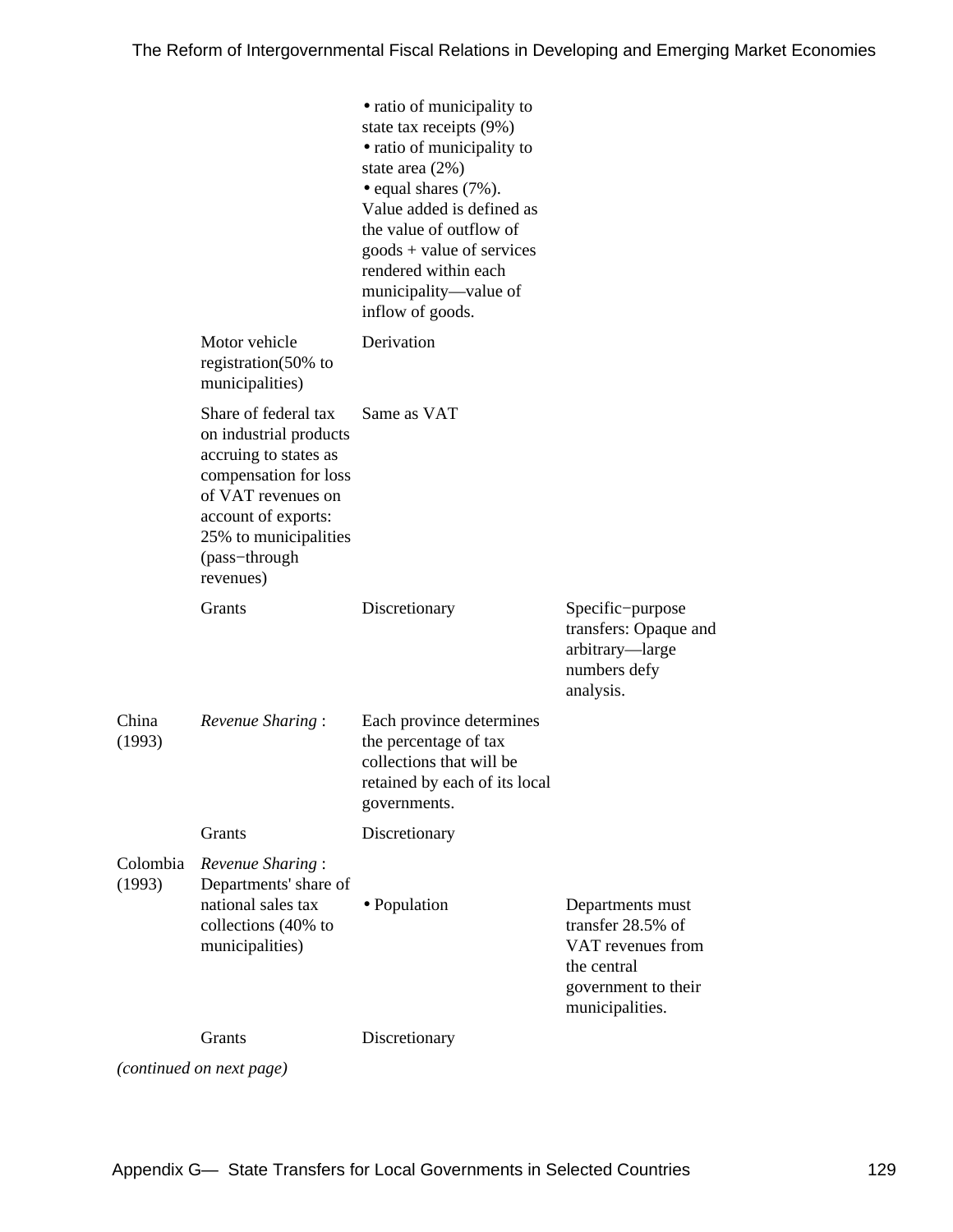| Appendix G.<br><b>State</b><br>transfers for<br>local<br>governments<br>in selected<br>countries<br>(continued) |                                                                                                                            |                                                                                                                                                             |                                                                                                                                                                                                                       |
|-----------------------------------------------------------------------------------------------------------------|----------------------------------------------------------------------------------------------------------------------------|-------------------------------------------------------------------------------------------------------------------------------------------------------------|-----------------------------------------------------------------------------------------------------------------------------------------------------------------------------------------------------------------------|
| Country                                                                                                         | Mechanisms                                                                                                                 | Distribution criteria                                                                                                                                       | Comments                                                                                                                                                                                                              |
| India (1989)                                                                                                    | Revenue Sharing:<br>(i) Urban authorities:<br>motor vehicles                                                               | Derivation                                                                                                                                                  | The shares of the<br>state taxes going to<br>Municipalities vary<br>across states.                                                                                                                                    |
|                                                                                                                 | Entertainment                                                                                                              | Derivation                                                                                                                                                  |                                                                                                                                                                                                                       |
|                                                                                                                 | (ii) Rural authorities<br>land revenue                                                                                     | Rural population                                                                                                                                            |                                                                                                                                                                                                                       |
|                                                                                                                 | Entertainment                                                                                                              | Derivation                                                                                                                                                  |                                                                                                                                                                                                                       |
|                                                                                                                 | Grants                                                                                                                     | Specific-purpose<br>transfers (Some states use<br>population and local tax<br>effort as distribution<br>criteria.)                                          | No uniform<br>distribution criteria<br>are followed.<br>Autonomy of local<br>government units is<br>greatly undermined<br>by the nature of<br>these transfers.                                                        |
| Malaysia<br>(1991)                                                                                              | Grants                                                                                                                     | <b>Estimated budget deficits</b>                                                                                                                            |                                                                                                                                                                                                                       |
|                                                                                                                 | Other discretionary<br>grants                                                                                              | In addition to the above,<br>local governments may<br>apply for annual grants to<br>federal and state<br>governments.                                       | No clear allocation<br>criterion                                                                                                                                                                                      |
| Mexico<br>(1991)                                                                                                | Revenue Sharing:<br>At least 20% of what<br>is received from<br>revenue sharing<br>(general and<br>complementary<br>funds) | Criteria are specified by<br>the states individually.<br>Several states use the<br>derivation principle,<br>others follow U.S.<br>revenue sharing formulas. | The criteria followed<br>are arbitrary (often<br>lacking objective<br>indicators like<br>population and tax<br>effort). The fact that<br>the criteria have to<br>be approved<br>annually by each<br>state legislature |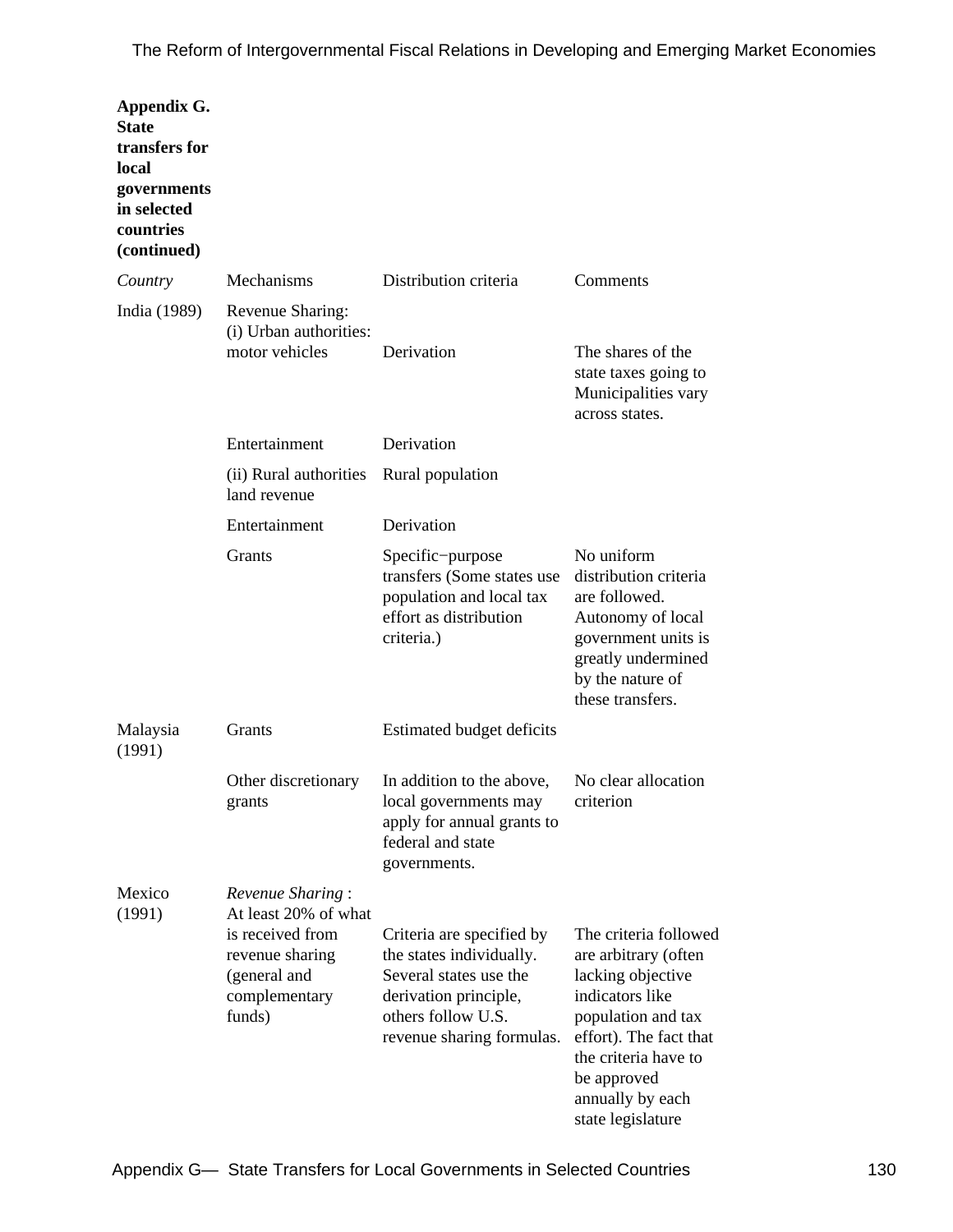|                   |                                                                                                                                                              |                                                                                                   | makes it hard for<br>municipalities to<br>projects revenues for<br>the following five to<br>ten years.                                                                                                                                                     |
|-------------------|--------------------------------------------------------------------------------------------------------------------------------------------------------------|---------------------------------------------------------------------------------------------------|------------------------------------------------------------------------------------------------------------------------------------------------------------------------------------------------------------------------------------------------------------|
|                   |                                                                                                                                                              |                                                                                                   | Complementary<br>funds are directed to<br>be distributed<br>according to tax<br>collection<br>(derivation) and the<br>Muncipal Fund on a<br>redistributive basis.<br>However, several<br>states fail to follow<br>dear objective<br>distribution criteria. |
| Nigeria<br>(1986) | Revenue Sharing:<br>10% of internally<br>generated revenues<br>of states                                                                                     | Criteria vary for each<br>state.                                                                  | Local governments<br>receive too little<br>revenues. The<br>current scheme does<br>not address<br>horizontal<br>imbalances property.                                                                                                                       |
|                   | Grants:<br>Pension fund for<br>local governments<br>and funds for<br>training local<br>officials<br>(contributions from<br>all three tiers of<br>government) | Not applicable                                                                                    |                                                                                                                                                                                                                                                            |
|                   | Conditional grants<br>for approved<br>projects on<br>agriculture,<br>education, health,<br>and water supply                                                  | No dear criteria. In some<br>cases population and<br>equal shares are the<br>prevailing criteria. |                                                                                                                                                                                                                                                            |
|                   | Supplementary<br>specific grants for<br>primary school<br>construction and for<br>teachers' salaries.                                                        | Number of pupils                                                                                  |                                                                                                                                                                                                                                                            |
|                   |                                                                                                                                                              |                                                                                                   |                                                                                                                                                                                                                                                            |

(table continued on next page)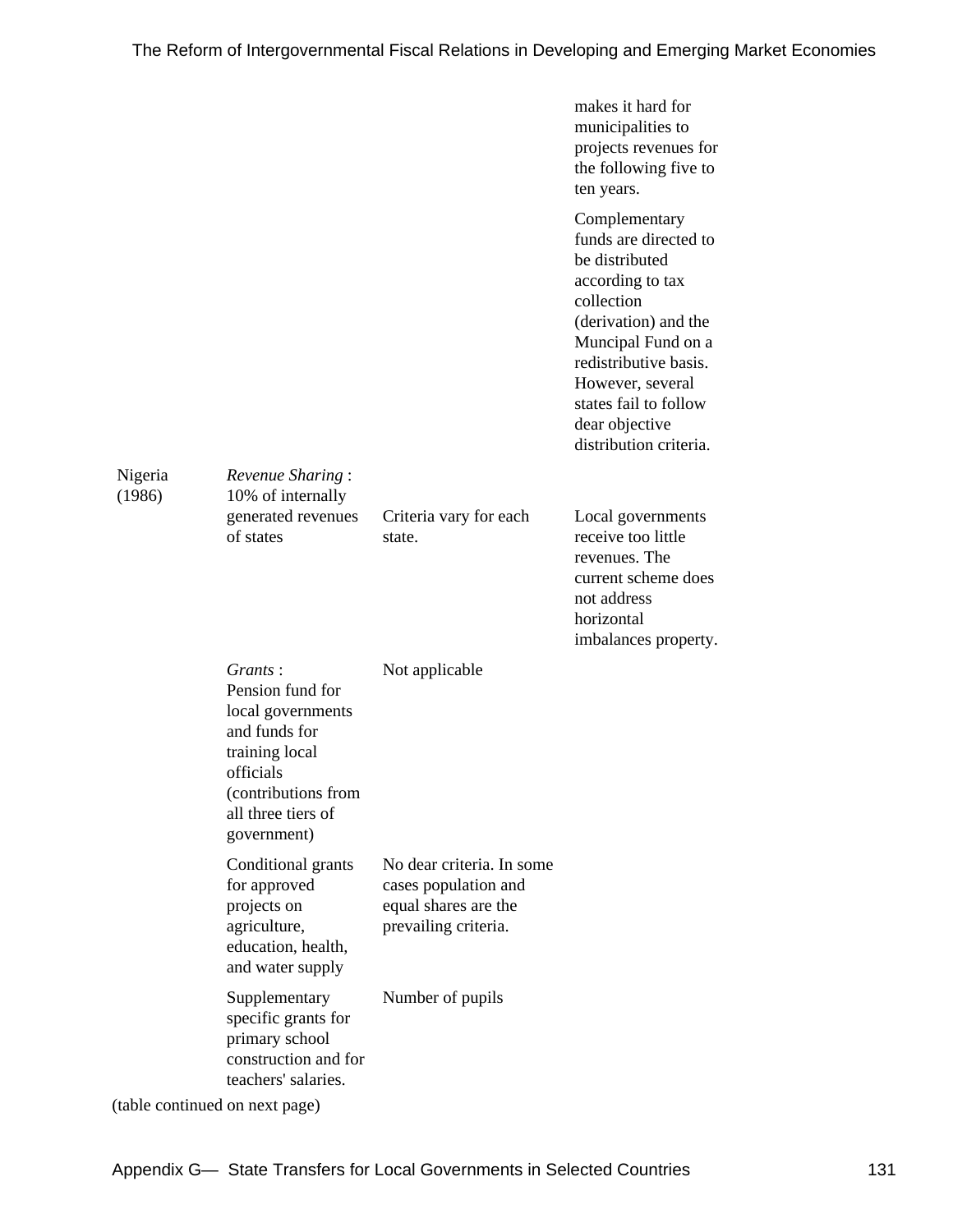### (table continued from previous page)

| Country                                                                                                                                                                                                                                                                                                                                                                                                                                                                                 | Mechanisms                                                                 | Distribution criteria                         | Comments |
|-----------------------------------------------------------------------------------------------------------------------------------------------------------------------------------------------------------------------------------------------------------------------------------------------------------------------------------------------------------------------------------------------------------------------------------------------------------------------------------------|----------------------------------------------------------------------------|-----------------------------------------------|----------|
| Pakistan<br>(1991)                                                                                                                                                                                                                                                                                                                                                                                                                                                                      | Revenue Sharing:<br>Property tax (85 % of<br>proceeds) 15% to<br>provinces | Derivation                                    |          |
|                                                                                                                                                                                                                                                                                                                                                                                                                                                                                         | Grants:<br>Matching grants for<br>province-approved<br>projects            | Negotiated with each<br>local government unit |          |
| Source: The<br>data<br>presented in<br>this table<br>were drawn<br>from a large<br>number of<br>sources.<br>Only the<br>major<br>sources for<br>each country<br>are listed<br>below. For a<br>complete list<br>of the articles<br>and<br>documents<br>used, please<br>refer to the<br>bibliography<br>at the end of<br>this paper.<br>Argentina:<br>Campbell,<br>Peterson, and<br><b>Brakarz</b><br>(1991).<br>Brazil:<br>Bomfim and<br>Shah (1991),<br>Shah<br>(1991c).<br>China: U.N. |                                                                            |                                               |          |
| (1991).<br>Colombia:<br>Bahl and                                                                                                                                                                                                                                                                                                                                                                                                                                                        |                                                                            |                                               |          |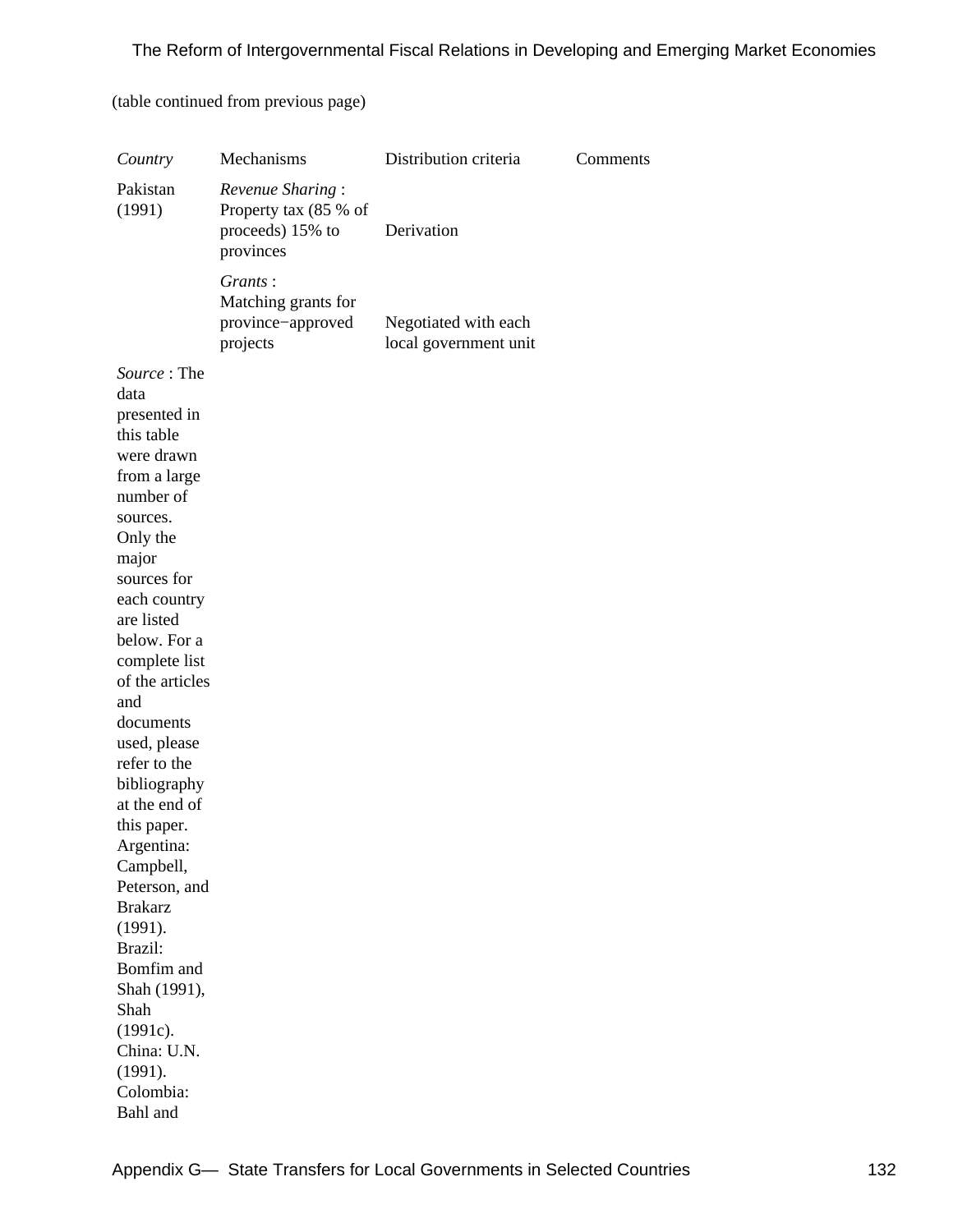Linn (1992); Bird (1984), Ricardo (1993). India: Indian Finance Commission (1989). Malaysia: U.N. (1991). Mexico: Boadway (1990), Campbell, Peterson, and Brakarz (1991). Nigeria: Ashwe (1986a and b). Pakistan: Akhtar (1990), Jamil (1991).

# **Notes**

1. This paper is primarily concerned with *devolution* of responsibilities, meaning functions for which effective control is transferred to subnational governments. This contrasts with *deconcentration* (central line agencies provide local services) and *delegation* (subnational governments act as agents of the central government) of functions.

2. Brueckner's test is based on the theory that a negative relationship between public services and residential property values indicates overproduction of local public goods (beyond optimal levels) in communities having substantial business property. A test proposed by Shah (1992b) suggests that the level of public spending is optimal when a balanced budget change in local spending and residential property taxation does not influence residential property values. Thus, a positive impact of a balanced budget change would indicate underprovision of public services and a negative impact overprovision.

3. This section draws heavily on McMillan, Shah, and Gillen (1980), Boadway (1992), and Boadway, Roberts, and Shah (1994a).

4. Gramlich notes that this type of grant is frequently used to encourage spending in areas with elastic demand (that is, responsive to income and price effects). The grants are large compared with normal spending by recipients in these areas, and the granting governments take measures to discourage the reduction of recipients'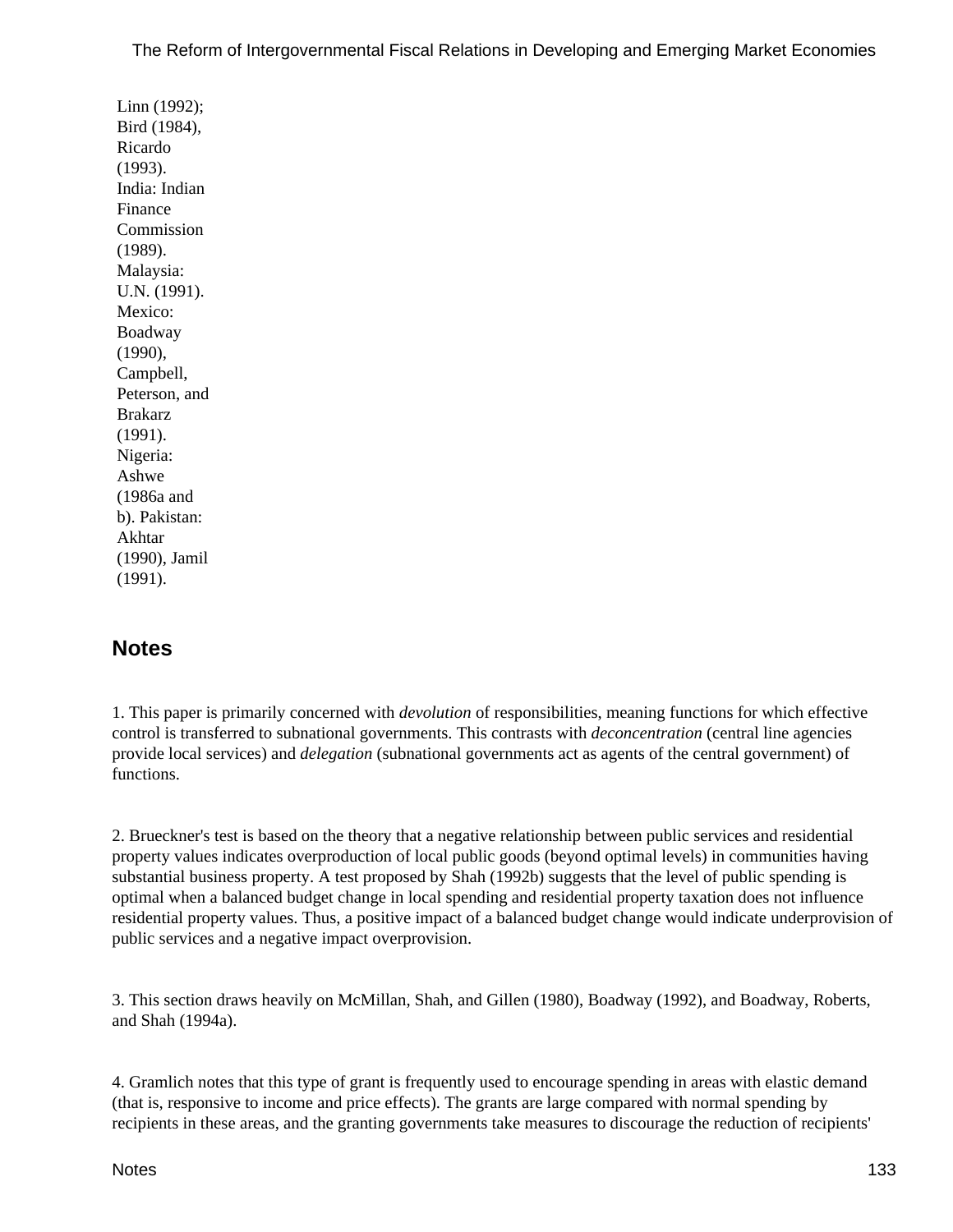expenditures on these aided activities.

5. The source for this section is the Victoria Grants Commission *Annual Report,* 1982.break

# **Bibliography**

The word "processed" describes informally reproduced works that may not be commonly available through libraries.

Adamolekun, Ladipo. 1991. "Introduction: Federalism in Nigeria." *Publius* (21): 1.

Advisory Commission on Intergovernmental Relations. 1981. *Studies in Comparative Federalism: Australia, Canada, the United States, and Germany* . Washington, D.C.

Afonso, J.R., and Jose Serra. 1989. "Financas Publicas Municipais: Evolucao, Reforma Constitutional e Perspectivas." *Revista de Administracão Municipal* 36(193): 3242.

Agarwala, Ramgopal. 1992. *China: Reforming Intergovernmental Fiscal Relations* . World Bank Discussion Paper 178. Washington, D.C.

Akhtar, Shamshad. 1990. "Pakistan: A Study of Provincial Finances." World Bank Resident Mission, Pakistan. Processed.

Akin, John, and Nancy Birdsall. 1987. "Financing Health Services in LDCs." *Finance and Development* (June) 24: 4043.

Alcayaga, Rony Lenz, and Cesar Oyarzo Mansilla. 1991. "Estudios de Financiamiento de Salud Publica: Sistemas de Recuperación de Costos." *Informe de Avace 3* . Ministerio de Salud, Santiago de Chile.

Alexashenko, Sergey. 1990. "A Reform of the System of Fiscal Relations in the Soviet Federation: Possible Solutions and the Main Complexities." Commission for Economic Reforms, USSR Council of Ministers, Moscow. Processed.

Andrade, Thompson A. 1989. "Endividamento Municipal: Analise da Situacao Financeira de Quatro Capitals Estaduais." *Revista Brasileira de Economica* 43(1): 77102.

Ashwe, Chiichii. 1986a. *A Critique of Nigeria's Existing Revenue Sharing Scheme* . Australian National University, Centre for Research on Federal Financial Relations, Canberra.

———. 1986b. *Fiscal Federalism in Nigeria* . Australian National University, Centre for Research on Federal Financial Relations, Canberra.

Auld, Douglas, and Harry Kitchen. 1988. *The Supply of Government Services* . Vancouver: Fraser Institute.

Austermann, Winnefred. 1980. "A Leglislator's Guide to Oversight of Federal Funds." National Conference of State Legislatures, Fiscal Affairs and Oversight Committee, Denver.

Baffes, John, and Anwar Shah. 1993. "Productivity of Public Spending, Sectoral Allocation Choices, and

#### Bibliography 134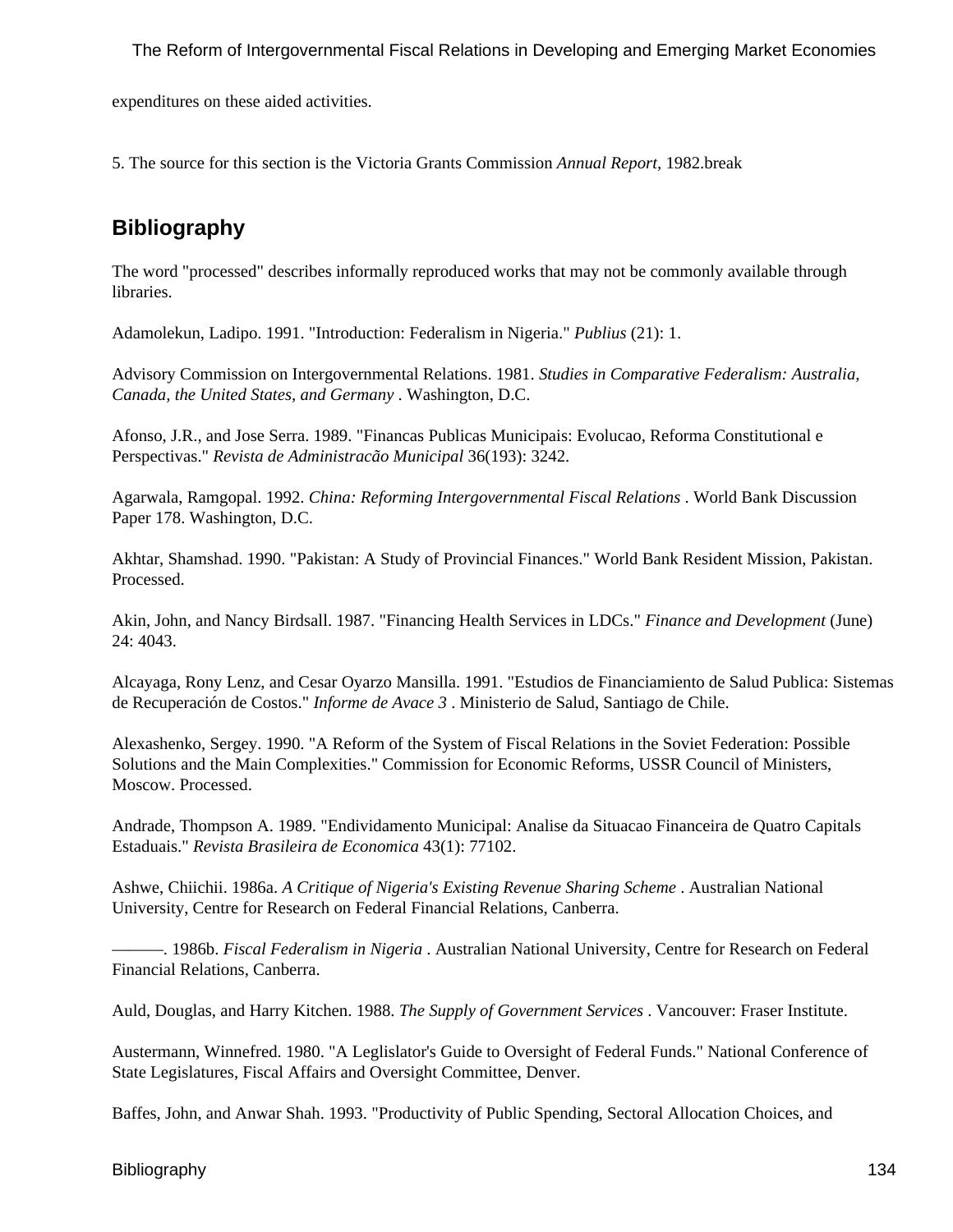Economic Growth." Policy Research Working Paper 1178. World Bank, Washington, D.C.

Bahl, Roy, Jesse Burkhead, and Bernard Jump, Jr. 1980. *Public Employment and State and Local Government Finance* . Cambridge, Mass.: Ballinger Publishing Company.

Bahl, Roy, and Johannes Linn. 1983. "The Assignment of Local Government Revenues in Developing Countries." In Charles McLure, Jr., ed., *Tax Assignment in Federal Countries* . Canberra: Australian National University Press.

——— 1992. *Urban Public Finance in Developing Countries* . Washington, D.C.: Oxford University Press for the World Bank.break

Bahl, Roy, Jorge Martinez−Vasquez, and Sally Wallace. 1993. "Revenue Sharing and Expenditure Decentralization in Russia." Paper presented at the National Tax Association Meeting, St. Paul, Minnesota, November 710.

Bahl, Roy, Jerry Miner, and Larry Schroeder. 1984. "Mobilizing Local Resources in Developing Countries." *Public Administration and Development* 4:21530.

Bahl, Roy, and Christine Wallich. 1992. "Intergovernmental Fiscal Relations in China." Policy Research Working Paper 863. World Bank, Washington D.C.

Bennett, Robert J., ed. 1990. *Decentralization: Local Governments and Markets* . Oxford: Clarendon Press.

Bhatnagar, Buvan, and Aubrey Williams, eds. 1992. *Participatory Development and the World Bank: Potential Directionsfor Change* . World Bank Discussion Paper 183. Washington, D.C.

Bird, Richard. 1976. *Charging for Public Services: A New Look at an Old Idea* . Toronto: Canadian Tax Foundation.

———. 1984. *Intergovernmental Finance in Colombia: Final Report of the Mission on Intergovernmental Finance* . Harvard University, Kennedy School of Government, Cambridge, Mass.

———. 1986. *Federal Finances in Comparative Perspective* . Toronto: Canadian Tax Foundation.

———. 1990. "Intergovernmental Finance and Local Taxation in Developing Countries: Some Basic Considerations for Reformers." *Public Administration and Development* 10: 27788.

Bird, Richard, and Christine Wallich. 1992. "Local Government Finance in Hungary." Policy Research Working Paper 869. World Bank, Washington, D.C.

———. 1993. "Subnational Finance in Transition Economies: Toward a Systemic Approach." Paper presented at the National Tax Association Meeting, St. Paul, Minnesota, November 710.

Bish, Robert L. 1986. "Improving Productivity in the Government Sector: The Role of Contracting Out." In David Laidler, ed., *Responses to Economic Change* . Royal Commission on the Economic Union and Development Prospects for Canada, vol. 27. Toronto: University of Toronto Press.

Boadway, Robin. 1992. *The Constitutional Division of Powers: An Economic Perspective* . Ottawa: Economic Council of Canada.

#### Bibliography 135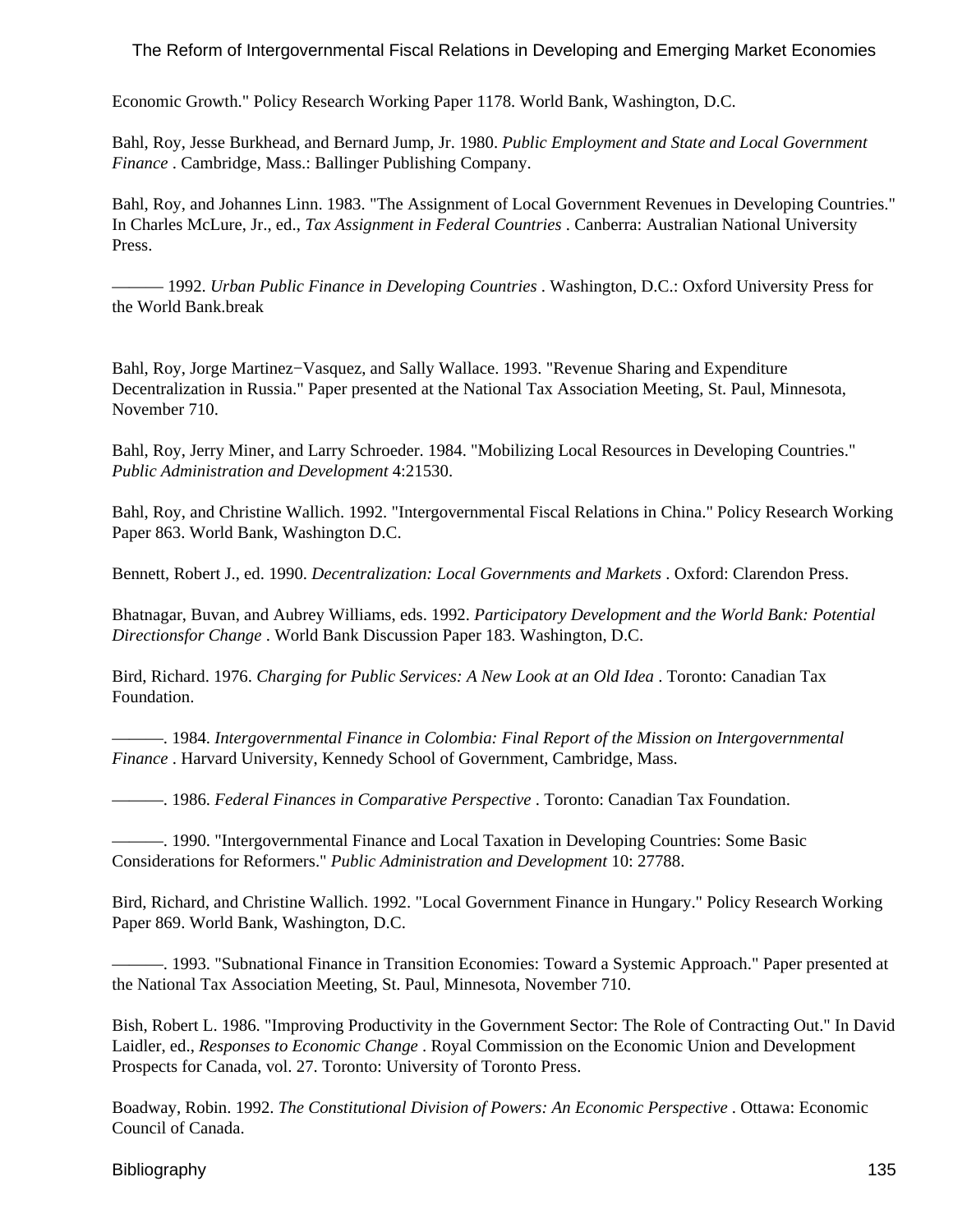Boadway, Robin, and Frank Flatters. 1993. "The Taxation of Natural Resources." Policy Research Working Paper 1210. World Bank, Washington, D.C.

Boadway, Robin, Sandra Roberts, and Anwar Shah. 1994a. "Fiscal Federalism Dimensions of Tax Reform in Developing Countries." Prepared as a theme paper for the project on Fiscal Reform and Structural Change sponsored by the International Development Research Centre, Ottawa, Canada.

———. 1994b. "The Reform of Fiscal Systems in Developing and Emerging Market Economies: A Federalism Perspective." Policy Research Working Paper 1259. Washington, D.C.: World Bank.

Boadway, Robin, and Anwar Shah. 1993. "Fiscal Federalism in Developing/Transition Economies: Some Lessons from Industrialized Countries." Paper presented at the National Tax Association Meetings, St. Paul, Minnesota, November. Forthcoming in *National Tax Journal* .

Bogoev, Ksente. 1991. "The Dangers of Decentralization: The Experience of Yugoslavia." In Rémy Prud'homme, ed., *Public Finance with Several Levels of Government* . The Hague: Foundation Journal Public Finance Press.

Bomfim, Antúlio N., and Anwar Shah. 1991. "Macroeconomic Management and the Division of Powers in Brazil: Perspectives for the Nineties." Policy Research Working Paper 567. World Bank, Washington, D.C.

———. 1994. "Macroeconomic Management and the Division of Powers in Brazil: Perspectives for the Nineties." Forthcoming in *World Development* 22(4).

Borcherding, Thomas E., Werner W. Pommereline, and Friederick Schneider. 1990. "Comparing the Efficiency of Private and Public Production: The Evidence from Five Countries." In Samuel Baker and Catherine S. Elliott, eds., *Readings in Public Sector Economics* . Lexington, Mass. and Toronto: Heath.

Bowman, A.O., and R.C. Kearney. 1990. *State and Local Government* . Boston, Mass.: Houghton Mifflin Company.

Break, George F. 1973. "The Organization of Metropolitan Governments." In A.J. Robinson and J. Cutt, eds., *Public Finance in Canada, Selected Readings* . Toronto: Methuen Publishing Company.

———. 1980. *Financing Government in a Federal System* . Studies of Government Finance. Washington, D.C.: Brookings Institution.

Breton, Albert. 1989. "The Growth of Competitive Governments." *Canadian Journal of Economics* 22(4): 71750.break

Breton, Albert, and Anthony Scott. 1978. *The Economic Constitution of Federal States* . Toronto: University of Toronto Press.

Brosio, Giorgio. 1993. ''Local Taxation in an International Perspective." Paper presented at the Conference on Intragovernmental Fiscal Relations in China, Shanghai, China, October 2528.

Brueckner, Jan K. 1979. "Property Values, Local Public Expenditure, and Economic Efficiency." *Journal of Public Economics* 11: 22345.

———. 1982. "A Test for Allocative Efficiency in the Local Public Sector." *Journal of Public Economics* 19:31131.

#### Bibliography 136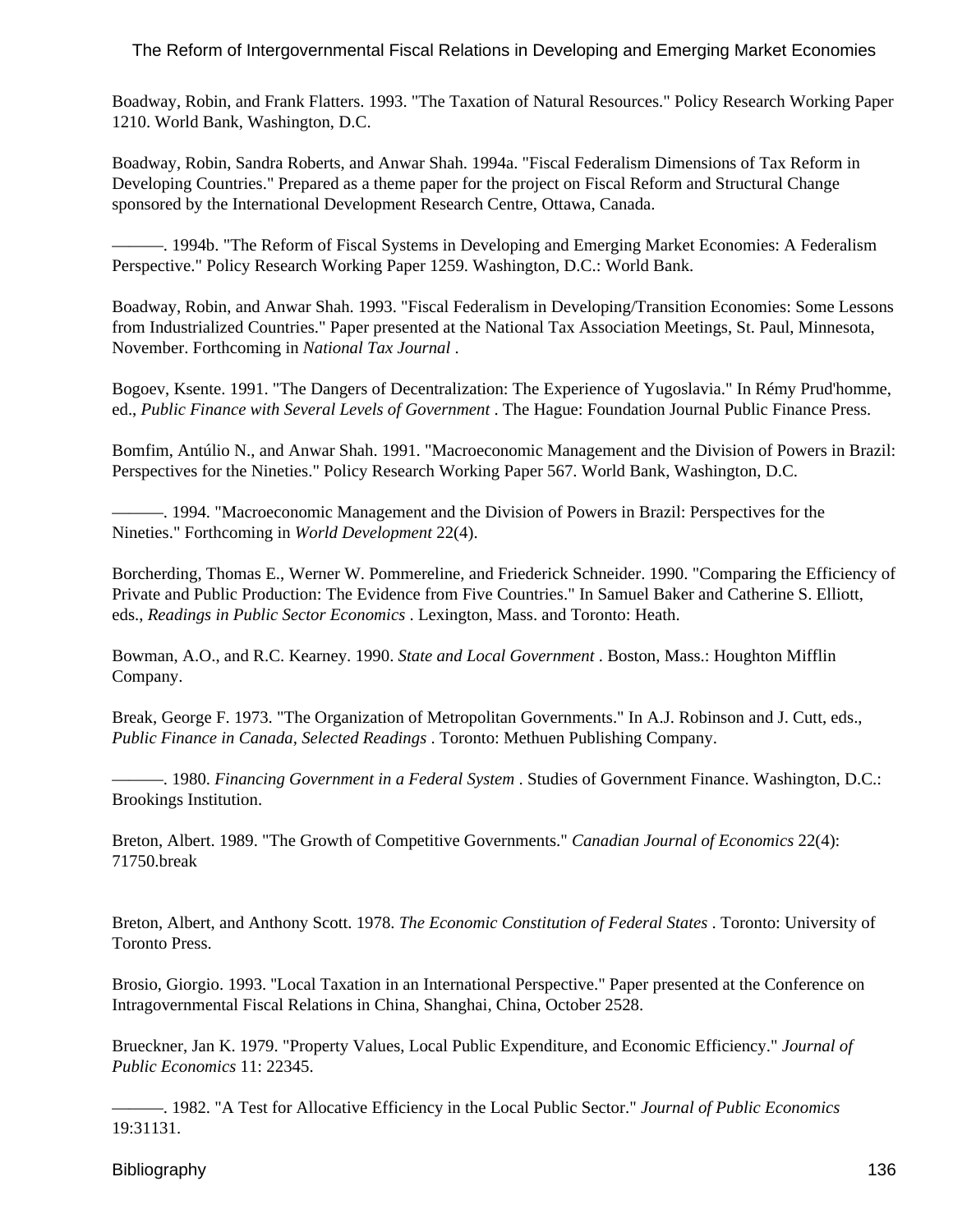Bruno, Michael. 1994. "Political Autonomy of Central Banks: Theory and Practice." Paper prepared for the Conference on the Constitutional Status of Central Banks in Eastern Europe, University of Chicago Law School, Chicago, Illinois, April 2223. Processed.

Buchanan, James. 1950. "Federalism and Fiscal Equity." *American Economic Review* 40: 58399.

———. 1965. "An Economic Theory of Clubs." *Economica* 32: 114.

Bulutoglu, Kenan. 1976. "Fiscal Decentralization: A Survey of Normative and Positive Contributions." *Finanzarchiv* . 35(1):134.

Campbell, Tim, G. Peterson, and J. Brakarz. 1991. "Decentralization to Local Government in LAC: National Strategies and Local Response in Planning, Spending, and Management." Regional Studies Program Report 5. World Bank, Latin America and the Caribbean Technical Department, Washington, D.C.

Canadian High Commission. 1992. *Pakistan: A Study on Improving the Efficiency and Effectiveness of Spending in the Social Sectors and Increasing Resource Mobilization in the Provinces* . Islamabad, Pakistan.

Carpenter, Vivian L. 1990. "Improving Accountability: Evaluating the Performance of Public Health Agencies." *Association of Government Accountants Journal* (Fall): 4354.

Castro, Firmo de. 1989. "Justificacao ao Projeto de Lei Complementar." No. 104−A/89 da Camara dos Deputados. Centro Grafico do Senado Federal, Brasilia, DF.

Centre for Economic Policy Research. 1993. *Making Sense of Subsidiarity: How Much Centralization for Europe?* London: Centre for Economic Policy Research.

China, Ministry of Finance. 1994. "Intergovernmental Fiscal Relations in China: Reform and Reality." Beijing. Processed.

Colombia, Banco de La Republica. 1990. *Las Finanzas Departamentales y Municipales en el Contexto del Sector Publico Colombiano: Una Resefla Historica* . Bogota, Colombia.

Courchene, Thomas J. 1986. *Economic Management and the Division of Powers* . Toronto: University of Toronto Press.

Dafflon, Bernard. 1990. "Intergovernmental Equalization in Switzerland." Paper presented at the 46th Congress of the International Institute of Public Finance, Brussels, Belgium, August.

Danzberger, Jacqueline P., Michael W. Kirst, and Michael Usdan. 1992. *Governing Public Schools: New Times, New Requirements* . Washington, D.C.: Institute for Educational Leadership.

Darbera, Richard, and Robert Hall. 1992. "Local Public Finance and Institutional Reform in Niger." Decentralization, Finance, and Management Project. Managed by Associates in Rural Development, Inc., Montpelier, Vermont.

Davey, Kenneth. 1988. "Municipal Development Funds and Intermediaries." Policy Research Working Paper 32. World Bank, Washington, D.C.

———. 1989. "Local Government Reform in Hungary." Institute of Local Government Studies, University of Birmingham, U.K.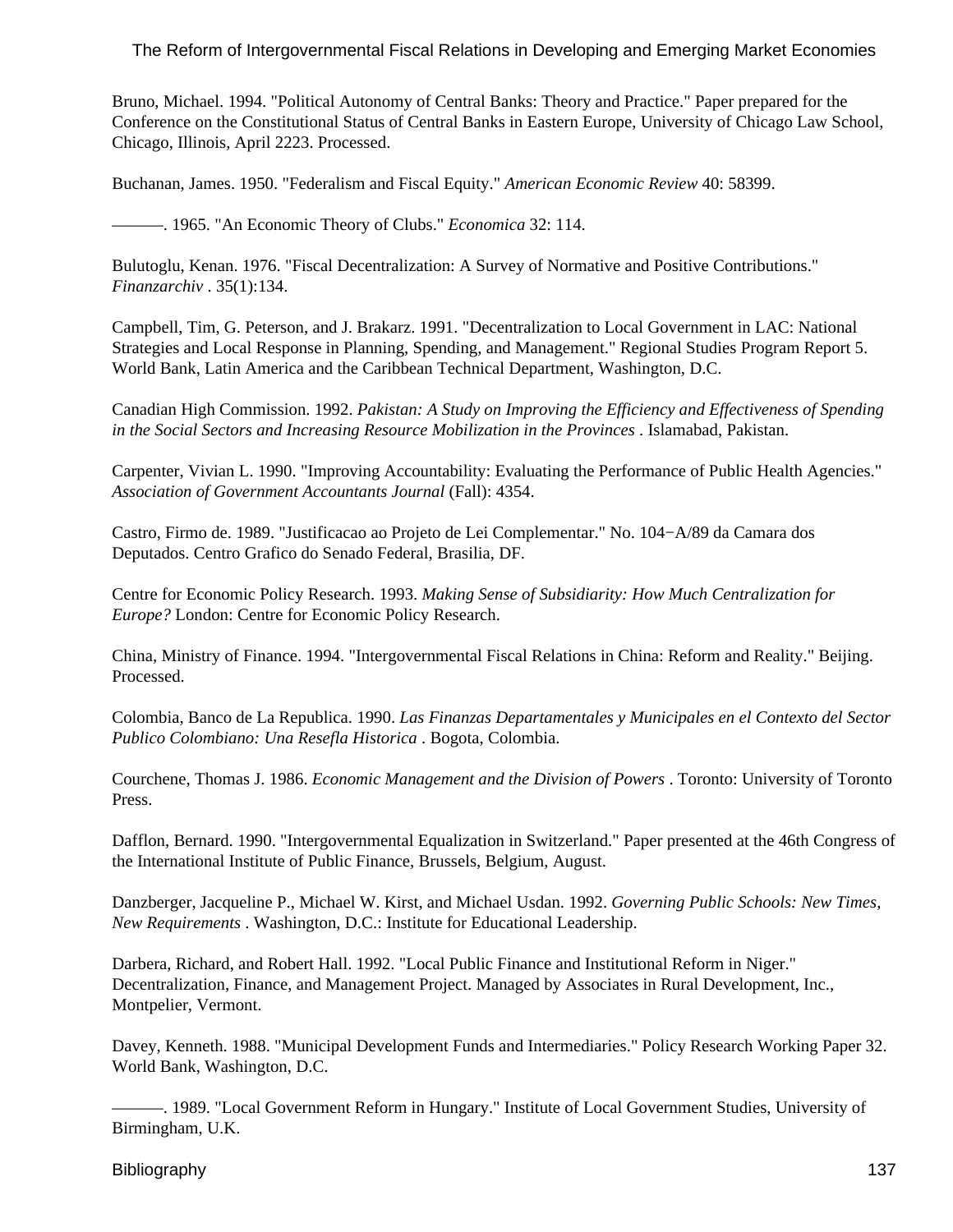Deacon, R.T. 1979. "The Expenditure Effects of Alternative Public Supply Institutions." *Public Choice* 34: 38197.

Dillinger, William. 1989. "Urban Property Taxation: Lessons from Brazil." Report INU−37. World Bank, Infrastructure and Urban Development Department, Washington, D.C.

Donahue, John. 1989. *The Privatization Decision: Public Ends, Private Means* . New York: Basic Books.

Else−Mitchell, R. 1987. "Achieving Financial Accountability in a Federal System." Occasional Paper 43. Australian National University, Centre for Research on Federal Financial Relations, Canberra.

Finsterbusch, K, and W.A. Van Wicklin, III. 1987. "Beneficiary Participation in Development Projects: Empirical Tests of Popular Theories." *Economic Development and Cultural Change* 1(23): 57393.

Fisher, Ronald C. 1988. *State and Local Public Finance* . London: Scott, Foresman and Company.

Fix, Michael, and Daphne A. Kenyon, eds. 1990. *Coping with Mandates: What Are the Alternatives?* Washington, D.C.: Urban Institute Press.break

Fox, William, and Heng−fu Zou. 1992. "Local Government Finance in South Africa." Washington, D.C.: World Bank. Processed.

Gandhi, V. 1983. "Tax Assignment and Revenue Sharing in Brazil, India, and Malaysia." In Charles E. McLure, ed., *Tax Assignment in Federal Countries* . Canberra: Australian National University Press.

Gboyega, Alex. 1991. "Protecting Local Governments from Arbitrary State and Federal Interference: What Prospects for the 1990s?" *Publius* (21): 4559.

Gonzalez−Block, Miguel, René Leyva, Oscar Zapata, Ricardo Loewe, and Javier Alagáe. 1989. "Health Service Decentralization in Mexico: Formulation, Implementation, and Results of Policy." *Health Policy and Planning* 4(4): 30115.

Graddy, Elizabeth, and Michael B. Nichol 1989. "Public Members on Occupational Licensing Boards: Effects on Legislative Regulatory Reforms." *Southern Economic Journal* 55: 61025.

Graham, Lawrence. 1984. "Yugoslav and Brazilian Experience with Federalism." Technical Paper Series 41. University of Texas at Austin, Institute of Latin American Studies.

Gramlich, E. 1977. "Intergovernmental Grants: A Review of the Empirical Literature." In W.E. Oates, ed., *The Political Economy of Fiscal Federalism* . Lexington, Mass.: Heath.

Grote, Martin. 1993. "Regional Taxation and Nonrenewable Resources." Paper presented at the Conference on Regional and Local Taxation under the New Constitution, the Centre for Human Rights, University of Pretoria, South Africa, November 2526.

Guarda, Gian Carlos. 1989. "Financing Urban Services in Latin America: Spatial Distribution Issues." Report INU 48. World Bank, Infrastructure and Urban Development Department, Washington, D.C.

Gulati, I.S., and K.K. George. 1987. "Interstate Redistribution through the Budget." In I.S. Gulati, ed., *Centre−State Budgetary Transfers* . Oxford: Oxford University Press for Sameeksha Trust.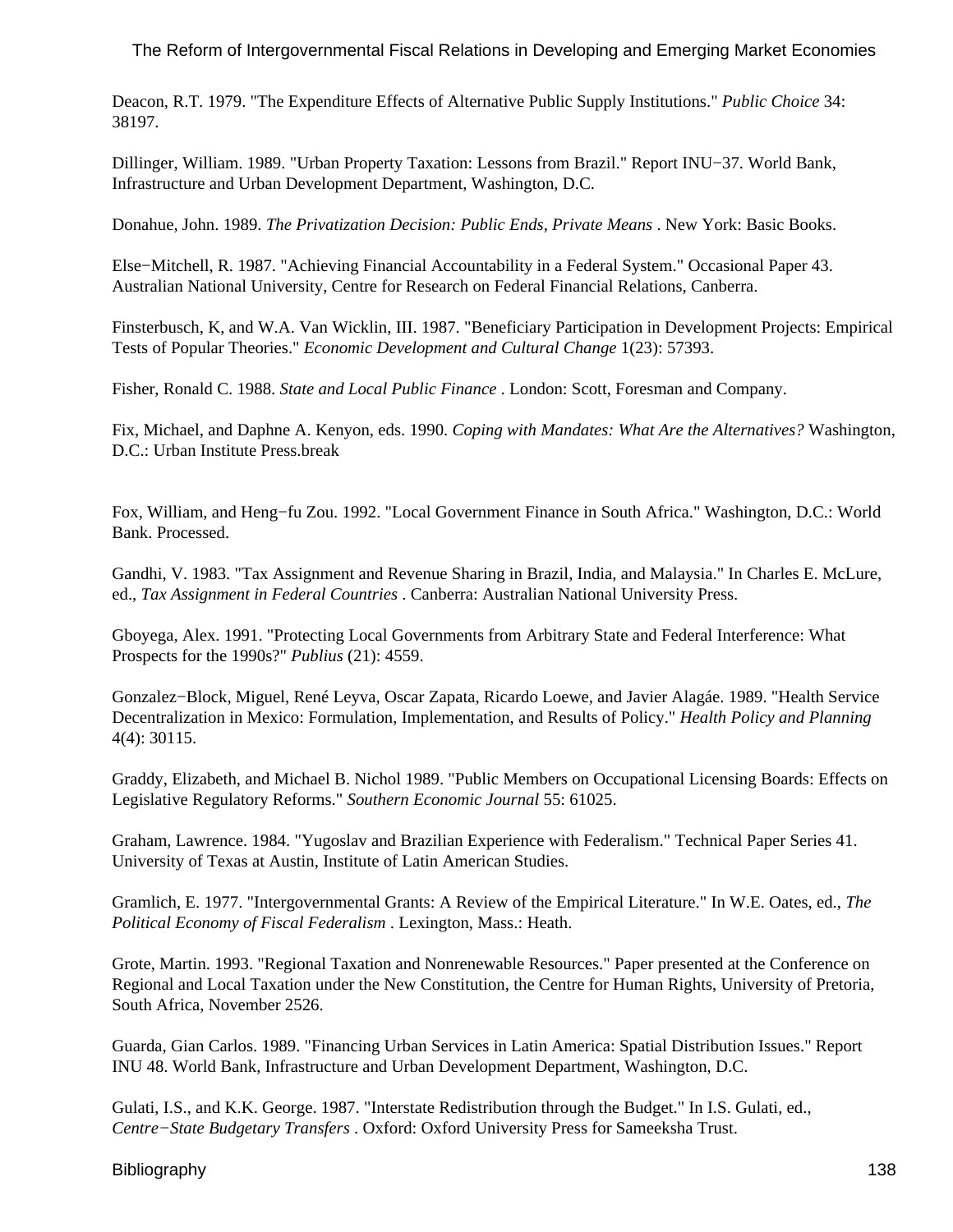Hale, George E., and Marian Lief Palley. 1981. *The Politics of Federal Grants* . Washington, D.C.: Congressional Quarterly Press.

Hatry, Harry. 1983. *A Review of Private Approaches for Delivery of Public Services* . Washington, D.C.: Urban Institute.

Hinchcliffe, Keith. 1987. "Federal Finance, Fiscal Imbalance, and Educational Inequality." Education and Training Series Discussion Paper 72. World Bank, Education and Human Resources Department, Washington, D.C.

Hirsch, Werner. 1964. "Local versus Area−Wide Urban Government Services." *National Tax Journal* XVII: 33139.

Hunter, J.S.H. 1977. *Federalism and Fiscal Balance* . Canberra: Australian National University Press.

India, Finance Commission. 1989. *Second Report ofthe Ninth Finance Commissionfor 199095* . New Delhi.

International Monetary Fund. 1992. *Government Finance Statistics Yearbook,* vol. XVI. Washington, D.C.

Israel, Arturo. 1992. *Issuesfor Infrastructure Management in the 1990s* . World Bank Discussion Paper 171. Washington, D.C.

James, Estelle, and Nancy Birdsall. 1992. "Public versus Private Provision of Social Services: Is There an Efficiency−Equity Tradeoff?" In K. McCarthy, V.A. Hodgkinson, and R.D. Sumariwella, eds., *The Non−Profit Sector in the Global Community* . San Francisco: Jossey−Bass.

Jamil, Ibne. 1991. "Resource Distribution Formula." *Pakistan and Gulf Economist* (April): 1319.

Jimenez, Emmanuel. 1989. "Social Sector Pricing Policy Revisited: A Survey of Some Recent Controversies." In Stanley Fischer and Dennis de Tray, eds., *Proceedings of the World Bank Annual Conference on Development Economics 1989* . Washington, D.C.

Jorgensen, Steen, Margaret Grosh, and Mark Schacter. 1991. "Easing the Poor through Economic Crisis and Adjustment: The Story of Bolivia's Emergency Social Fund." World Bank Regional Studies Program Report 3. Latin America and the Caribbean Technical Department. Washington, D.C.

Kenyon, Daphne A., and John Kincaid. 1991. *Competition among States and Local Governments: Efficiency and Equity in American Federalism* . Washington, D.C.: Urban Institute Press.

Khalilzadeh−Shirazi, J., and Anwar Shah. 1991. *Tax Policy in Developing Countries* . Washington, D.C.: World Bank.

Kikeri, Sunita, John Nellis, and Mary Shirley. 1992. *Privatization: The Lessons of Experience* . Washington, D.C.: World Bank.

King, David. 1984. *Fiscal Tiers: The Economics of Multi−Level Government* . London: George Allen and Unwin.

Kirchgassner, Gebhard, and Werner Pommerehne. 1988. "Government Spending in Federal Systems: A Comparison between Switzerland and Germany." In J.A. Lybeck and M. Henrekson, eds.,continue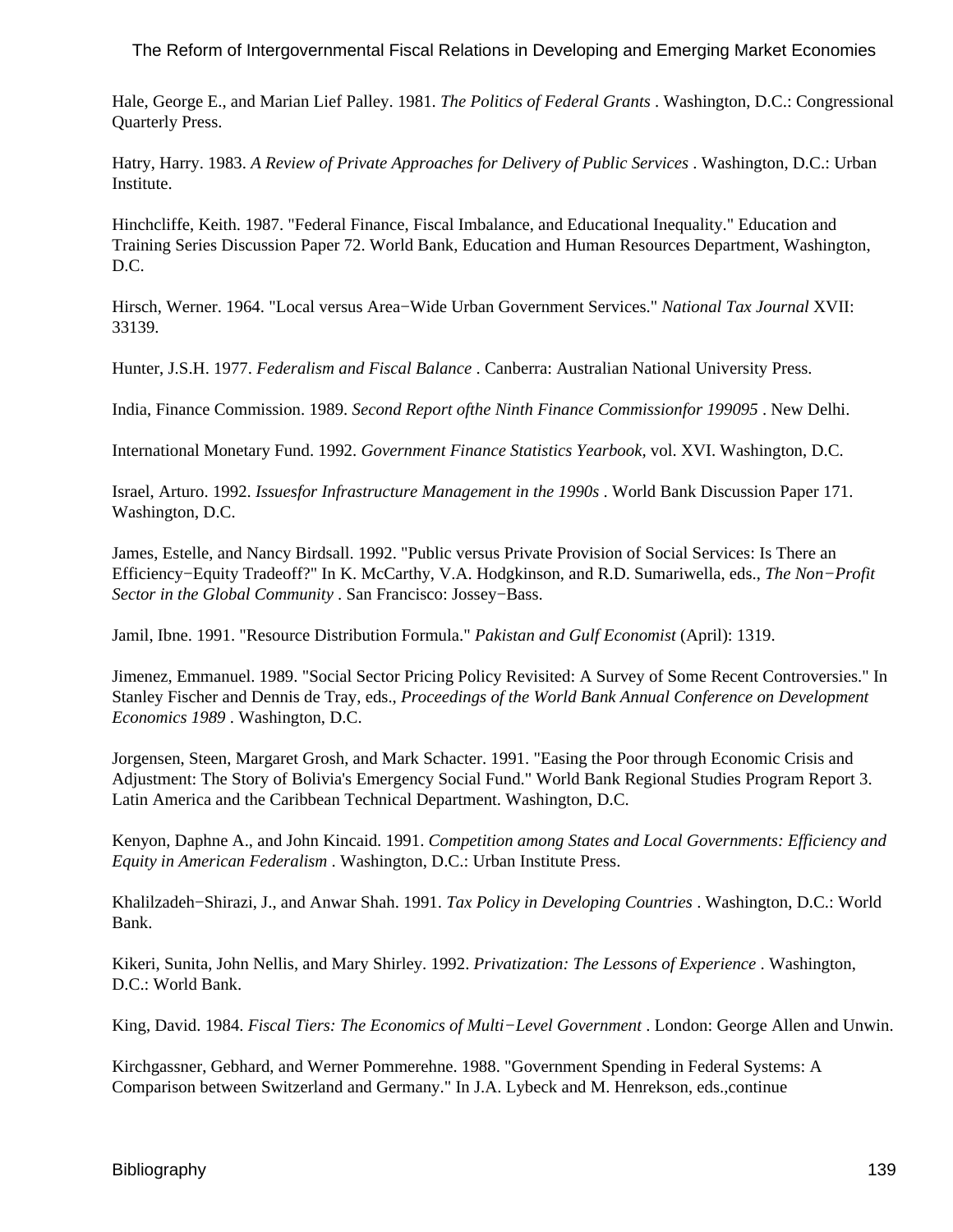*Explaining the Growth of Government* . Economic Analysis Series, no. 171. Amsterdam: North Holland.

Kitchen, Harry. 1993. *"Efficient* Delivery of Local Government Services." Queen's University, School of Policy Studies, Kingston, Ontario, Canada.

Knight, Peter, and Roberta Waxman. 1991. "Fiscal Federalism in the Soviet Union." Economic Development Institute, Washington, D.C. Processed.

Kuhn, Thomas, and Horst Hanusch. 1991. "Vertical and Horizontal Equity and the Grants to Communities in the Federal Republic of Germany." In Rémy Prud'homme, ed., *Public Finance with Several Levels of Government* . The Hague: Foundation Journal Public Finance Press.

Ladd, Helen F., and John Yinger. 1991. *America's Ailing Cities: Fiscal Health and the Design of Urban Policy* . Baltimore, Md.: Johns Hopkins University Press.

Longo, Carlos A. 1987. "A Distribuicao dos Gastos e Receitas Publicas entre Niveis de Governo: Um Enfoque Economico." *Revista de Financas Publicas* 369: 1629.

Lonsdale, Richard E., and György Enyedi, eds. 1984. *Rural Public Services: International Comparisons* . Boulder, Co., and London: Westview Press.

Lordello de Melo, Diogo. 1988. "Resource Mobilization Strategies for Urban Development in Brazil." IBAM, Rio de Janeiro, Brazil. Processed.

Mahar, Dennis, and W.R. Dillinger. 1983. "Financing State and Local Governments in Brazil." Policy Research Working Paper 612. World Bank, Washington, D.C.

McGuire, Martin. 1978. "A Method for Estimating the Effect of a Subsidy on the Receiver's Resource Constraint: With Application to U.S. Local Governments, 196471." *Journal of Public Economics* (August): 2544.

McLureJr., Charles, ed. 1983. *Tax Assignment in Federal Countries* . Canberra: Australian National University Press.

———. 1993. *Vertical Fiscal Imbalance and the Assignment of Taxing Powers in Australia* . Stanford, Calif.: Hoover Institution.

McMillan, Melville. 1975. "Towards the More Optimal Provision of Local Public Goods: Internalization of Benefits and Grants." *Public Finance Quarterly* 3: 22961.

———. 1994. "A Local Perspective on Fiscal Federalism: Practice, Experience, and Lessons from Developed Countries." World Bank, Policy Research Department, Washington, D.C. Processed.

McMillan, M., Anwar Shah, and David Gillen. 1980. "The Impact of Provincial−Municipal Transportation Subsidies." A report prepared for the Alberta Transportation Minister. Edmonton, Canada.

Musgrave, Richard. 1965. *Essays in Fiscal Federalism* . Brookings Institution, Washington, D.C.

———.1983. "Who Should Tax, Where, and What?" In Charles McLure, Jr., ed., *Tax Assignment in Federal Countries* . Canberra: Australian National University Press.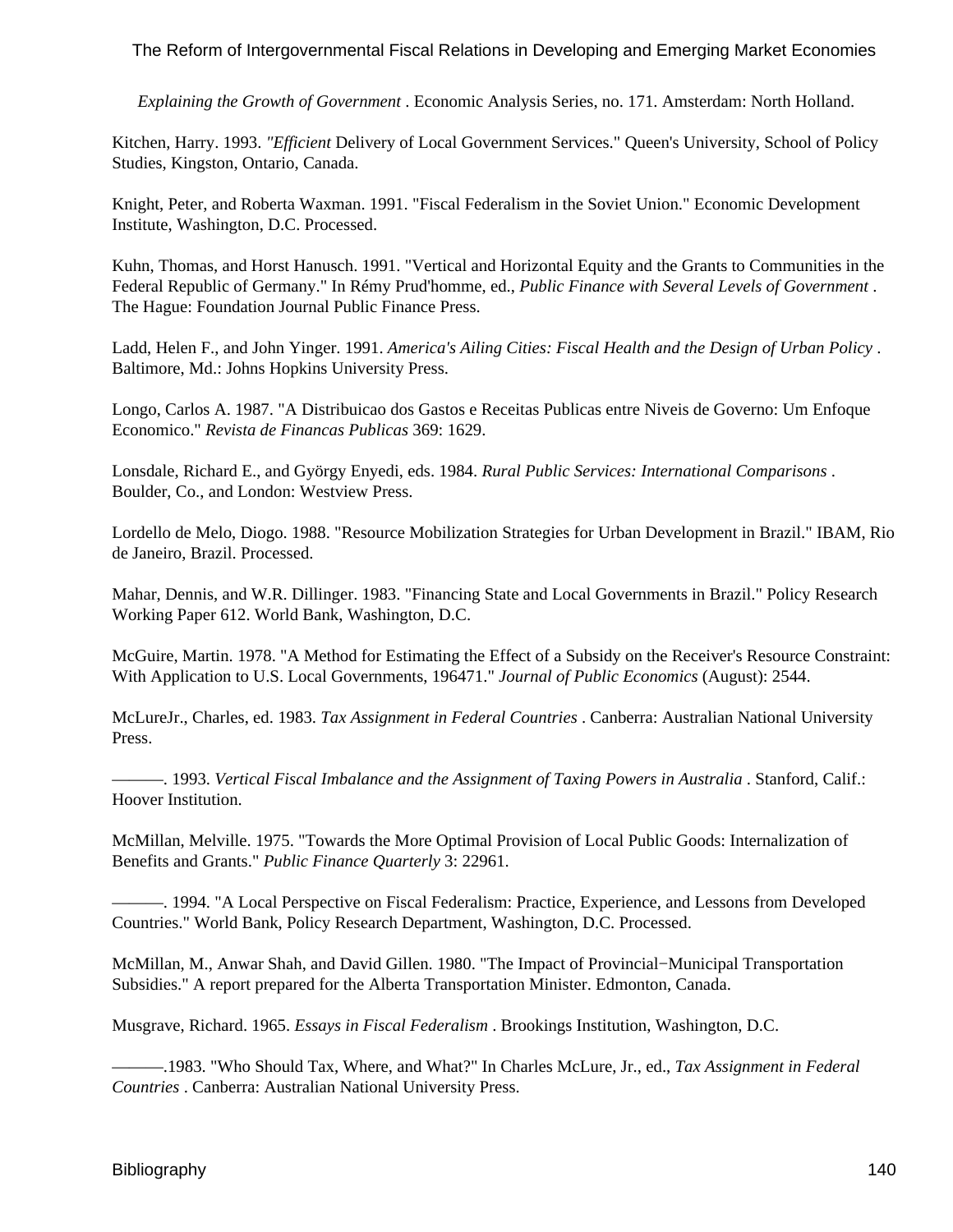Musgrave, Richard, and Peggy Musgrave. 1976. *Public Finance in Theory and Practice* . New York: McGraw−Hill.

Narayana, M.R. 1992. "Welfare Gains from the Federal Inter−regional Fiscal Equalization Transfers in India: Some Lessons from the Canadian Experience." Calgary, Canada: Shastri Indo−Canadian Institute. Processed.

Oates, Wallace. 1969. "The Effects of Property Taxes and Local Public Spending on Property Values: An Empirical Study of Tax Capitalization and Tiebout Hypothesis." *Journal of Political Economy* 77: 95771.

———.1972. *Fiscal Federalism* . New York: Harcourt Brace Jovanovich.

———.1991. "Public Finance with Several Levels of Government: Theories and Reflections." In Rémy Prud'homme, ed., *Public Finance with Several Levels of Government* . The Hague: Foundation Journal Public Finance Press.

Olowu, Dele. 1982. "Local Government Innovation in Nigeria and Brazil: A Comparative Discussion of Innovational Transfers and Intergovernmental Fiscal Relations." *Public Administration and Development* (OctoberDecember) 2: 34557.

———.1992. "Urban Local Government Finance in Nigeria: The Case of Lagos Municipal Area." *Public Administration and Development* 12(1): 1938.

Olson, Mancur. 1965. *The Logic of Collective Action* . Cambridge, Mass.: Harvard University Press.

———. 1969. "The Principle of Fiscal Equivalence: The Division of Responsibilities among Different Levels of Government." *American Economic Review* 59(2): 47987.

———. 1986. "Budget Reform and the Theory of Fiscal Federalism: Toward a More General Theory of Government Structure." *American Economic Review* 76(2): 12025.

———.1987. "Diseconomies of Scale and Development." *Cato Journal* 7(1): 7797.break

Orewa, G.O., and J.B. Adewumi. 1983. *Local Government in Nigeria* . Benin City, Nigeria: Ethiope Publishing Corporation.

Ostrom, Elinor, Larry Schroeder, and Susan Wynne. 1993. *Institutional Incentives and Sustainable Development: Infrastructure Policies in Perspective* . Boulder, Colo. and Oxford: Westview Press.

Owens, Jeffrey, and John Norregaard. 1991. "The Role of Lower Levels of Government: The Experience of Selected OECD Countries." In Rémy Prud'homme, ed., *Public Finance with Several Levels of Government* . The Hague: Foundation Journal Public Finance Press.

Pasha, Hafiz, and Aisha Ghaus. 1986 "Analysis of Provincial Finances in Pakistan." University of Karachi, Applied Economics Research Centre, Pakistan.

Phillips, Adedotun. 1991. "Managing Fiscal Federalism: Revenue Allocation Issues." *Publius* (21): 10311.

Prud'homme, Rémy. 1988. "State and Local Finance and Public Policy in Brazil." Laboratoire d'Observation de l'Economie et des Institutions Locales, Université de Paris.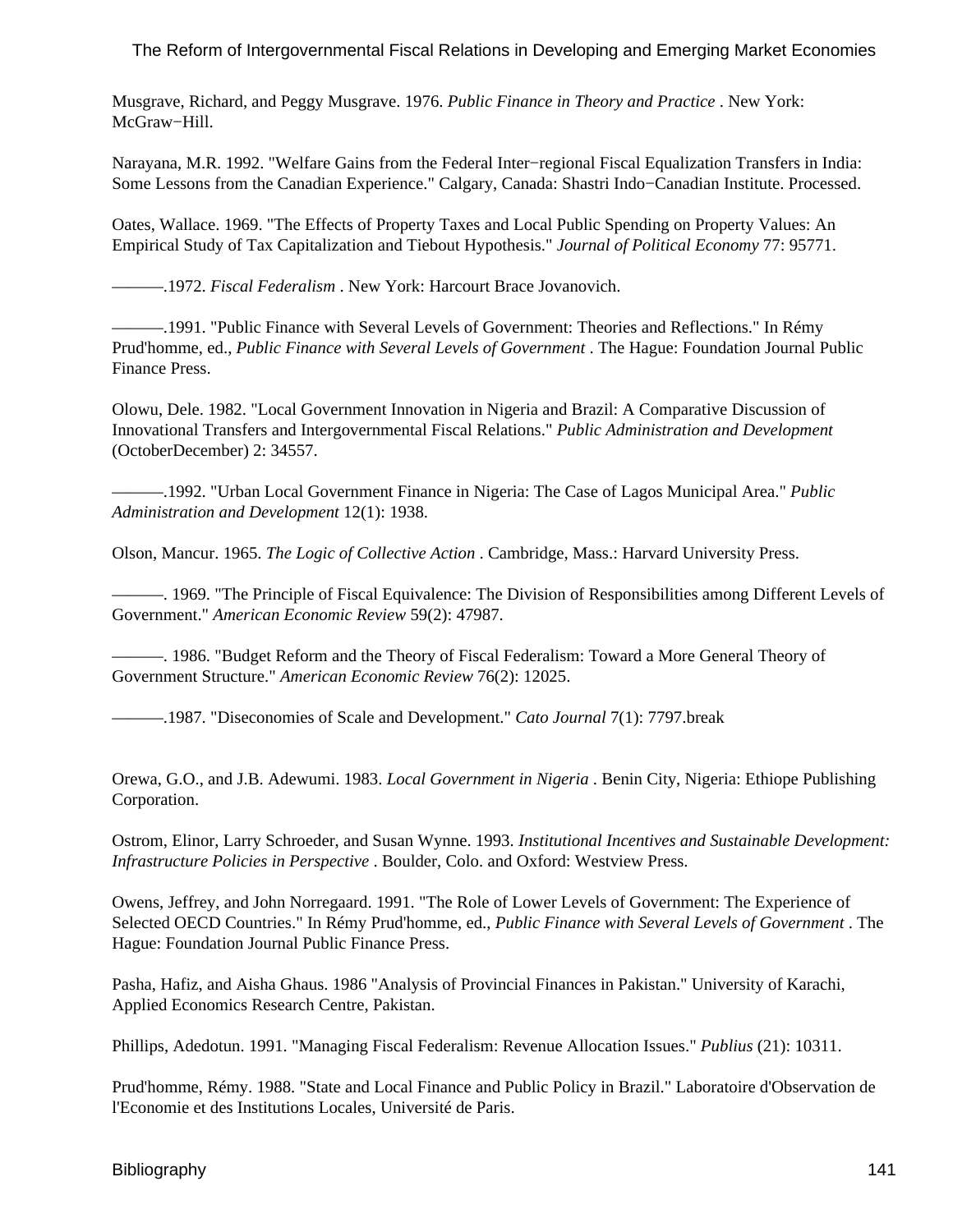———. 1990. "Urban Finance in China." Laboratoire d'Observation de l'Economie et des Institutions Locales, Université de Paris.

———,ed. 1991. *Public Finance with Several Levels of Government* . The Hague: Foundation Journal Public Finance Press.

Prust, Jim, Jeremy Carter, Adrienne Cheasty, Benedict Christensen, Leif Hansen, Nadeem U1 Haque, and Tessa van der Willigen. 1990. *The Czech and Slovak Federal Republic: An Economy in Transition* . International Monetary Fund Occasional Paper 72. Washington, D.C.

Queen's University. 1991. *Approaches to National Standards in Federal Systems* . Kingston: Institute of Intergovernmental Relations.

Quehl, Scott. 1993. "Reinforcing the Building Blocks for Poverty Alleviation in a Decentralized Public Environment." Columbia Poverty Assessment Report. World Bank, Washington, D.C.

Raimondo, Henry J. 1992. *Economics of State and Local Government* . New York: Praeger.

Rao, Hemlata. 1981. *Centre−State Financial Relations* . New Delhi: Allied Publishers Private Limited.

Rao, M.G., and RJ. Chelliah. 1990. "Survey of Research on Fiscal Federalism in India." National Institute of Public Finance and Policy, New Delhi, India. Processed.

Reid, Gary, and Donald R Winkler. 1991. "Decentralization and Government Size in Latin America." Paper prepared for the 47th Congress of Public Finance in a Changing Political Environment, Leningrad, August 2529. International Institute of Public Finance.

Ricardo, Jorge Gomez. 1993. "Proceso de Decentralizaación y Federalismo Fiscal en Colombia." *Jornadas de Finanzas Públicas* 26:3.13.54, Comité Ejecutivo de las Jornados de Finanzas Públicas, Cordoba, Argentina.

Robson, K.J. 1987. "Achieving Financial Accountability in a Federal System, Part 2." Occasional Paper 43. Australian National University, Centre for Research on Federal Financial Relations, Canberra.

Rojas, Eduardo. 1991. "Decentralización y Autonomia Local en la Asignación de Recursos." *Revista EURE Santiago* 51, vol. XVII: 721.

Rondinelli, Dennis A., John Nellis, and Cheema G. Shabbir. 1984. "Decentralization in Developing Countries: A Review of Recent Experience." Policy Research Working Paper 581. World Bank, Washington, D.C.

Rosen, Harvey S., ed. 1986. *Studies in State and Local Public Finance* . Chicago: Chicago University Press.

Samuel, Paul. 1992. "Accountability in Public Services: Exit, Voice, and Capture." Policy Research Working Paper 614. World Bank, Washington, D.C.

Sarma, Atul, and B.K. Pradhan. 1993. "Tax Reform and Structural Change in the Indian Federation." New Delhi: Indian Statistical Institute. Processed.

Saunders, C.A. 1986. "Accountability for Transfers of Funds between Levels of Government Impressions of Recent Developments in the United States." Accountability in Intergovernmental Fiscal Transfers Occasional Paper 38. Australian National University, Canberra.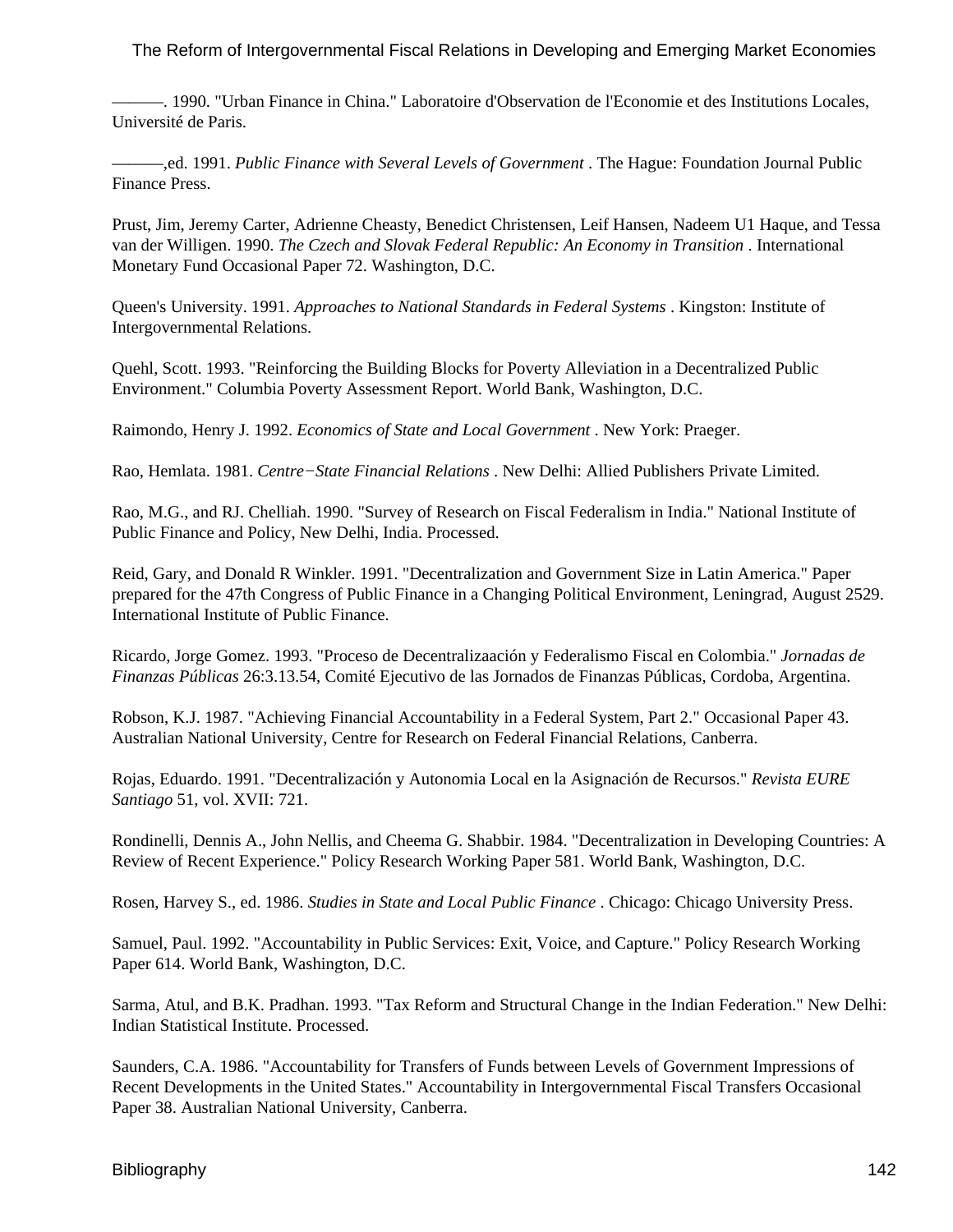Shah, Anwar. 1979. "Provincial Transportation Grants to Alberta Cities: Structure, Evaluation, and a Proposal for an Alternate Design." Alberta Transportation, Edmonton, Canada. An abridged version published in Roy C. Brown, ed., *Quantity and Quality in Economic Research,* vol. I, 1985. New York and London: University Press of America.

———. 1983a. "Efficiency, Equity, and Fiscal Equalization Grants: Issues and Alternatives." Discussion Paper. Department of Finance, Government of Canada, Ottawa. October.

———. 1983b. "Municipal Fiscal Needs and Provincial−Municipal Unconditional Transfers in Canada." Discussion Paper. Department of Finance, Government of Canada, Ottawa. March.break

———. 1983c. "The New Federalism in Australia." Discussion Paper. Department of Finance, Government of Canada, Ottawa. February.

———. 1984a. "Alternative Approaches to the Measurement of Expenditure Needs of Canadian Provinces." Discussion Paper. Department of Finance, Government of Canada, Ottawa. March.

———. 1984b. "An Empirical Analysis of Public Transit Subsidies in Canada." Discussion Paper. Department of Finance, Government of Canada, Ottawa. June. Also published in Roy C. Brown, ed., *Quantity and Quality in Economic Research,* vol. II, 1986. New York and London: University Press of America.

———. 1988. "Capitalization and the Theory of Local Public Finance: An Interpretive Essay." *Journal of Economic Surveys* 2(3): 20943.

———. 1989a. "A Capitalization Approach to Fiscal Incidence at the Local Level." *Land Economics* 65(4): 35975.

———.1989b. "A Linear Expenditure System Estimation of Local Fiscal Response to Provincial Transportation Grants." *Kentucky Journal of Economics and Business* 9(1): 15068.

———. 1990. "Intergovernmental Fiscal Relations in Sri Lanka." Paper presented at the 46th Congress of the International Institute of Public Finance, Brussels, August 2730.

———. 1991a. "A Fiscal Need Approach to Equalization." Paper presented to the Canadian Economic Association Meetings, Kingston, Ontario, June.

———.1991b. "Perspectives on the Design of Intergovernmental Fiscal Relations." Policy Research Working Paper 726. World Bank, Washington, D.C.

———. 1991c. *The New Fiscal Federalism in Brazil* . World Bank Discussion Paper 124. Washington, D.C.

———. 1992a. "Dynamics of Public Infrastructure and Private Sector Productivity and Profitability." *The Review of Economics and Statistics* LXXIV (1): 2836.

———. 1992b. "Empirical Tests for Allocative Efficiency in the Local Public Sector." *Public Finance Quarterly* 20(3): 35977.

———. 1993. "The Theory and Practice of Intragovernmental Transfers." Paper presented at the Conference on Intragovernmental Fiscal Relations, Shanghai, China, October 2528.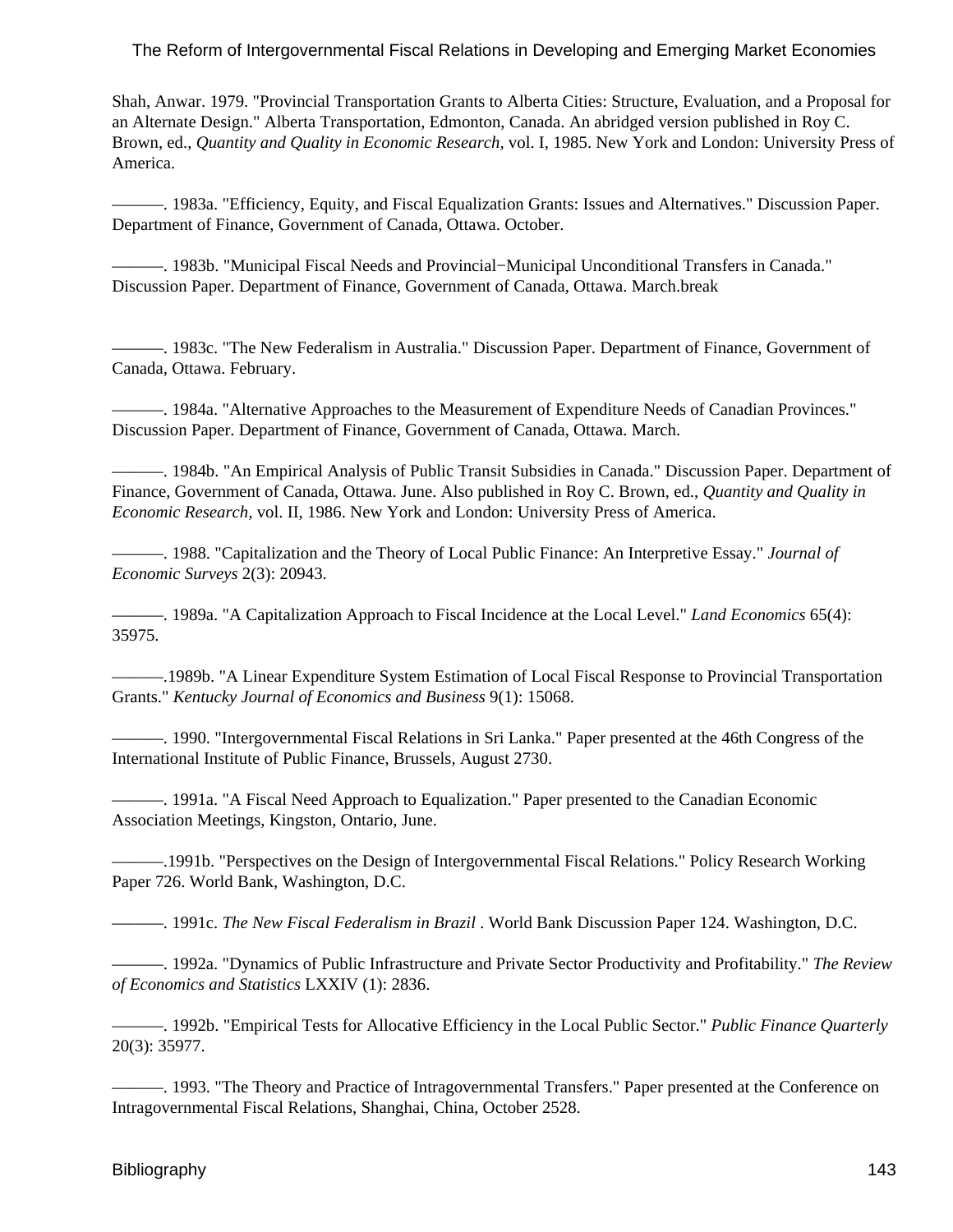The Reform of Intergovernmental Fiscal Relations in Developing and Emerging Market Economies

———. 1994. "A Fiscal Need Approach to Equalization Transfers in a Decentralized Federation." Policy Research Working Paper 1289. World Bank, Washington, D.C.

Shah, Anwar, and Zia Qureshi. 1994. *Intergovernmental Fiscal Relations in Indonesia* . World Bank Discussion Paper, Washington, D.C.

Shah, Anwar, and John Whalley. 1991. "Tax Incidence Analysis of Developing Countries: An Alternative View." *World Bank Economic Review* 5(3): 53552.

Shaviro, Daniel. 1993. *Federalism in Taxation* . Washington, D.C.: AEI Press.

Sichev, N., and V. Ilyin. 1990. "Management and Interrelations of Budgets in a Federative State: The Case of the USSR." Paper presented at the 46th Congress of the International Institute of Public Finance, Brussels, Belgium, August.

Silverman, Jerry M. 1992. *Public Sector Decentralization: Economic Policy and Sector Investment Programs* . Technical Paper 188. World Bank, Africa Technical Department, Washington, D.C.

Singh, S.K. 1990. "Fiscal Federalism in India in the Context of Planned Development." Paper presented at the 46th Congress of the International Institute of Public Finance, Brussels, Belgium, August.

Stevens, B.J. 1984. "Delivering Municipal Services Efficiently: A Comparison of Municipal and Private Service Delivering." U.S. Department of Housing and Urban Development, Washington, D.C., June.

Stigler, G. 1957. "The Tenable Range of Functions of Local Government." In U.S. Congress, Joint Economic Committee, ed., *Federal Expenditure Policyfor Economic Growth and Stability* . Washington, D.C.

Tang, Shui Yan. 1992. "Integrating Local Participation and Institutional Development: A Transaction Cost Perspective." In James L. Perry, ed., *Research in Public Administration,* vol. 2. Greenwich, Conn.: JAI Press.

Tanzi, Vito. 1978. "Inflation, Real Tax Revenue, and the Case of Inflationary Finance: Theory with an Application to Argentina." *IMF Staff Papers* 25: 41751.

Tassonyi, Almos, and Wade Locke. 1993. "Shared Tax Bases and Local Public Sector Expenditure Decisions." *Canadian Tax Journal* 4(5): 94157.

Thimmaiah, G., and Hemlata Rao. 1986. *Finance Commission and Centre−State Financial Relations* . New Delhi: Ashish Publishing House.

Tiebout, Charles. 1956. "A Pure Theory of Local Expenditures." *Journal of Political Economy* 64(5): 41624.break

United Nations. 1991. *Development Paper 11* . Economic and Social Commission for Asia and the Pacific—ESCAP. Bangkok.

United States Executive Office of the President. 1981. *Financial Management of Federal Aid* . Washington, D.C.: Office of Management and Budget.

United States General Accounting Office. 1975a. "Fundamental Changes Are Needed in Federal Assistance to State and Local Governments." Report to the Congress, GGD−7575. Washington, D.C.